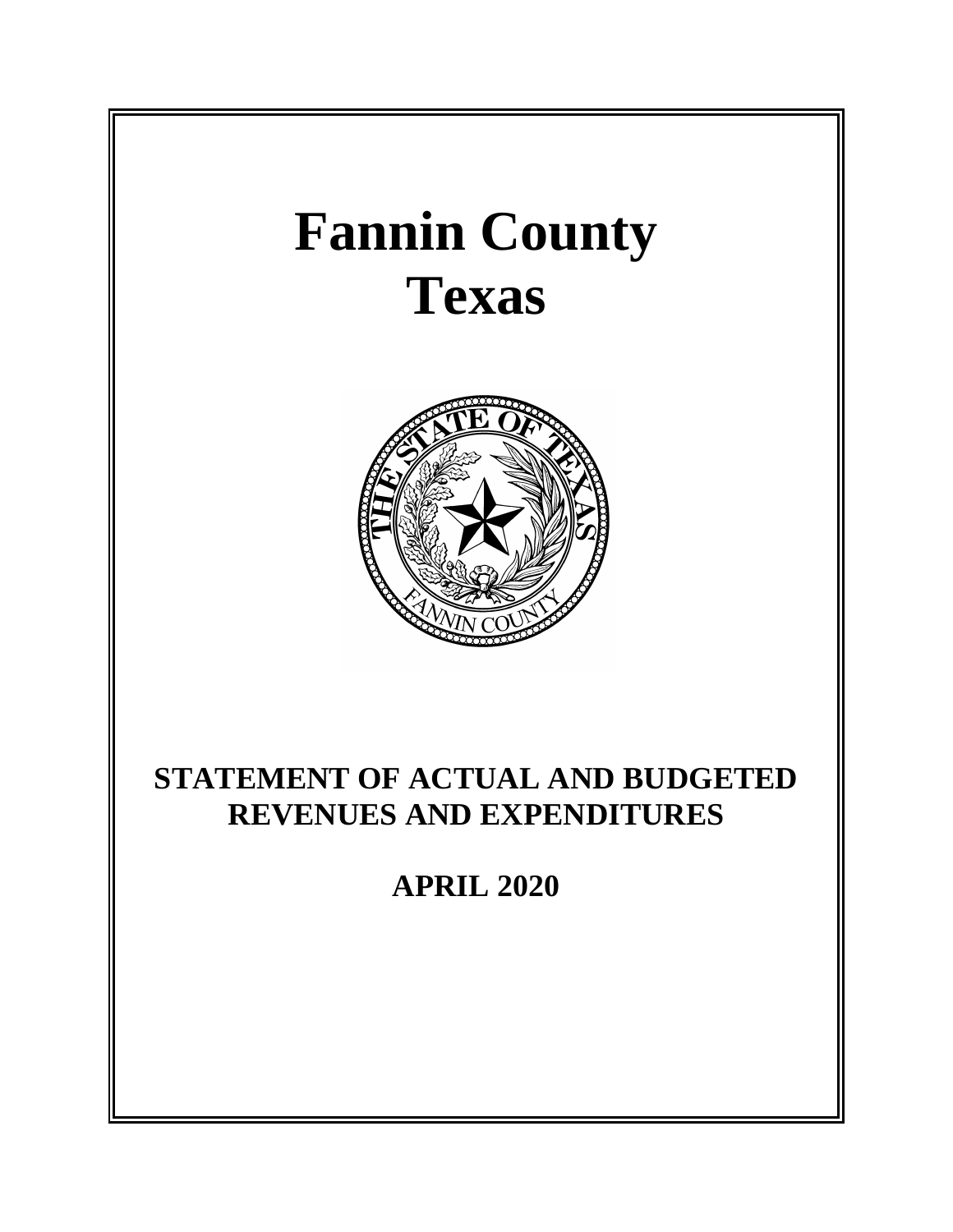|          | 05-04-2020**BUDGET ANALYSIS USAGE REPORT ** ASSET LIABILITY INCOME & EXPENSE<br>TIME: 03:47 PM - EFFECTIVE MONTH: 04 - FOR MONTH ENDING 4-30-2020 |          |                                                                                |            |              |                                         | PAGE<br>PREPARER: 0004             | 1 |
|----------|---------------------------------------------------------------------------------------------------------------------------------------------------|----------|--------------------------------------------------------------------------------|------------|--------------|-----------------------------------------|------------------------------------|---|
| ACT      | NUM ACCOUNT-TITLE                                                                                                                                 | ORIGINAL | AMENDED<br>BUDGET-AMOUNT BUDGET-AMOUNT YEAR-TO-DATE YEAR-TO-DATE MONTH-TO-DATE | ENCUMBERED | ACTIVITY     | ACTIVITY                                | <b>CURRENT USED</b><br>BALANCE PCT |   |
|          | REPORTING FUND: 0010 GENERAL FUND                                                                                                                 |          |                                                                                |            |              |                                         | EFFECTIVE MONTH - 04               |   |
|          | 0100 PAYROLL                                                                                                                                      |          |                                                                                |            |              |                                         |                                    |   |
|          | 0100 PAYROLL                                                                                                                                      |          |                                                                                |            |              | 471.94- 9.68 341.08                     |                                    |   |
| ---- --- | PAYROLL                                                                                                                                           |          |                                                                                |            | 471.94-      | 9.68                                    | 341.08                             |   |
|          | 0103 CASH                                                                                                                                         |          |                                                                                |            |              |                                         |                                    |   |
|          | 0100 GENERAL-COMBINED FUNDS CHECKING                                                                                                              |          |                                                                                |            |              | 936,537.90 1,040,879.81- 1,329,270.06   |                                    |   |
|          | 0110 BUSINESS MONEY FUND ACCOUNT                                                                                                                  |          |                                                                                |            | 2,003,269.19 |                                         | 915.47 3,024,877.67                |   |
|          | 0175 TEXPOOL                                                                                                                                      |          |                                                                                |            |              | 875,910.67-2,142.36 2,516,129.73        |                                    |   |
|          | CASH                                                                                                                                              |          |                                                                                |            |              | 2,063,896.42 1,037,821.98- 6,870,277.46 |                                    |   |
|          | 0104 PETTY CASH                                                                                                                                   |          |                                                                                |            |              |                                         |                                    |   |
|          | 0560 SHERIFF PETTY CASH                                                                                                                           |          |                                                                                |            | 0.00         | 0.00                                    | 200.00                             |   |
|          | PETTY CASH                                                                                                                                        |          |                                                                                |            | 0.00         | 0.00                                    | 200.00                             |   |
|          | 0105 CHANGE FUND                                                                                                                                  |          |                                                                                |            |              |                                         |                                    |   |
|          |                                                                                                                                                   |          |                                                                                |            |              |                                         |                                    |   |
|          | 0003 COUNTY CLERK CHANGE FUND                                                                                                                     |          |                                                                                |            | 0.00         | 0.00                                    | 100.00                             |   |
|          | 0075 CO. ATTORNEY CHANGE FUND                                                                                                                     |          |                                                                                |            | 0.00         | 0.00                                    | 0.00                               |   |
|          | 0115 JURY CASH ON HAND                                                                                                                            |          |                                                                                |            | 0.00         | 0.00                                    | 1,000.00                           |   |
|          | 0450 DISTRICT CLK. CHANGE FUND                                                                                                                    |          |                                                                                |            | 0.00         | 0.00                                    | 50.00                              |   |
|          | 0455 JP#1 CASH ON HAND                                                                                                                            |          |                                                                                |            | 0.00         | 0.00                                    | 100.00                             |   |
|          | 0457 JP#3 CASH ON HAND                                                                                                                            |          |                                                                                |            | 0.00         | 0.00                                    | 100.00                             |   |
|          | 0499 TAX ASSESSOR CHANGE FUND                                                                                                                     |          |                                                                                |            | 0.00         | 0.00                                    | 1,400.00                           |   |
|          | CHANGE FUND                                                                                                                                       |          |                                                                                |            | 0.00         | 0.00                                    | 2,750.00                           |   |
|          | 0120 RECEIVABLES                                                                                                                                  |          |                                                                                |            |              |                                         |                                    |   |
|          | 0305 FINES RECEIVABLE                                                                                                                             |          |                                                                                |            | 0.00         | 0.00                                    | 6,459,373.14                       |   |
|          | 0306 ALLOWANCE FOR UNCOLLECTIBLES                                                                                                                 |          |                                                                                |            | 0.00         | 0.00                                    | $1,861,839.03-$                    |   |
|          | 0307 ALOWANCE FOR UNCOLLECTIBLES HOSPIT                                                                                                           |          |                                                                                |            | 0.00         | 0.00                                    | 100,000.00-                        |   |
|          | 0311 TAXES RECEIVABLE                                                                                                                             |          |                                                                                |            | 0.00         | 0.00                                    | 650, 315.52                        |   |
|          | 0312 DUE FROM OTHER GOVERNMENTS                                                                                                                   |          |                                                                                |            | 0.00         | 0.00                                    | 161,132.87                         |   |
|          | 0313 DUE FROM OTHER FUNDS                                                                                                                         |          |                                                                                |            | 0.00         | 0.00                                    | 65,602.51                          |   |
|          | 0314 ACCOUNTS RECEIVABLE<br>------------------------ -----------                                                                                  |          |                                                                                |            | 0.00         | 0.00<br>---------                       | 108,835.30<br>-------------        |   |
|          | RECEIVABLES                                                                                                                                       |          |                                                                                |            | 0.00         | 0.00                                    | 5,483,420.31                       |   |
|          | 0133 ADVANCE TO FUND                                                                                                                              |          |                                                                                |            |              |                                         |                                    |   |
|          | 0089 DUE FROM T.J.P.C.                                                                                                                            |          |                                                                                |            | 0.00         | 0.00                                    | 0.00                               |   |
|          | ADVANCE TO FUND                                                                                                                                   |          |                                                                                |            | 0.00         | 0.00                                    | 0.00                               |   |
|          | 0200 LIABILITY ACCOUNT                                                                                                                            |          |                                                                                |            |              |                                         |                                    |   |
|          |                                                                                                                                                   |          |                                                                                |            | 0.00         |                                         |                                    |   |
|          | 0097 DUE TO OTHER GOVERNMENTS-FINES<br>0099 DUE TO OTHERS-FINES                                                                                   |          |                                                                                |            | 0.00         | 0.00<br>0.00                            | 731,991.23                         |   |
|          | 0150 ACCRUED SALARY PAYABLE                                                                                                                       |          |                                                                                |            | 0.00         | 0.00                                    | 2,495,464.32<br>163,017.73         |   |
|          |                                                                                                                                                   |          |                                                                                |            |              |                                         |                                    |   |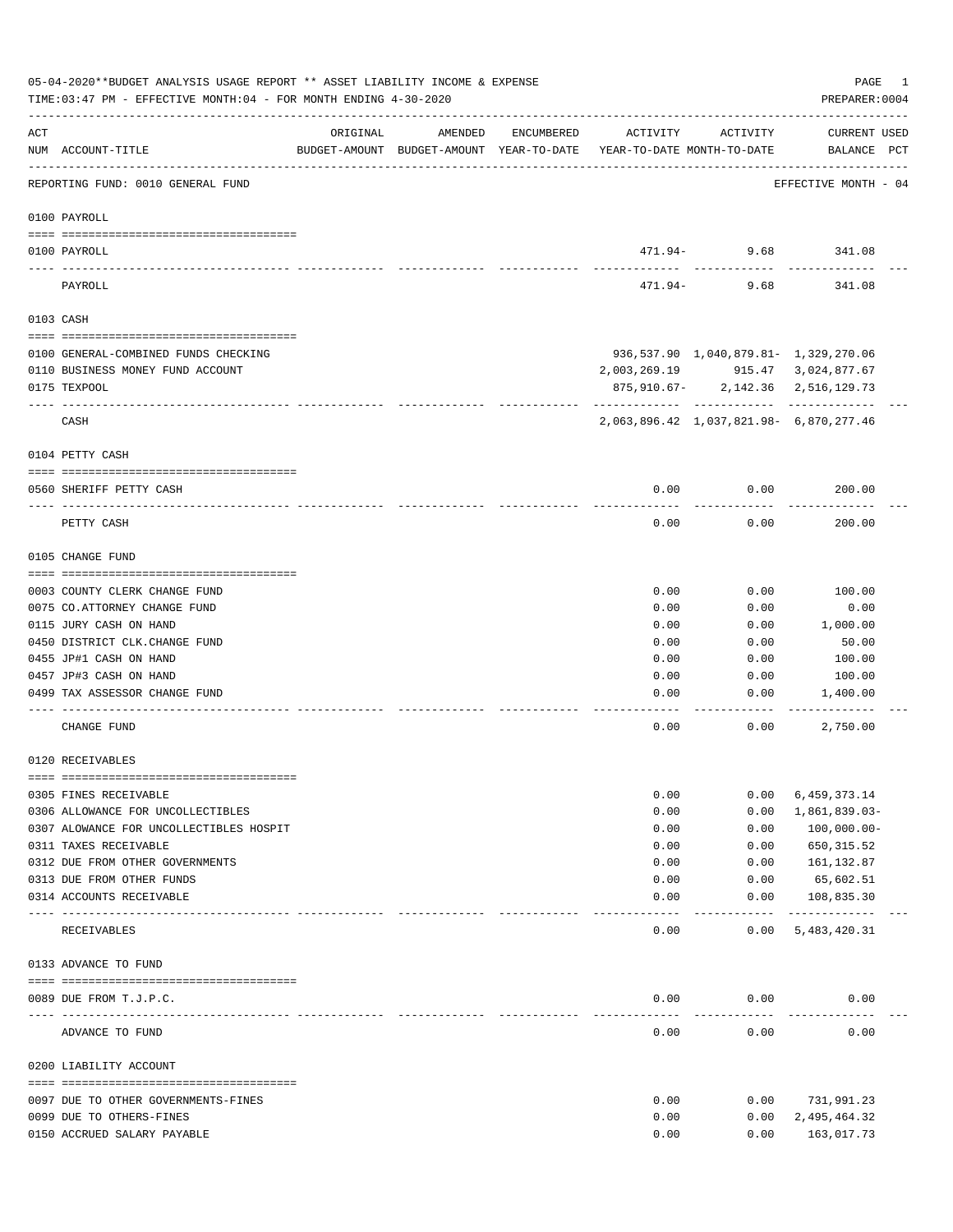|     | 05-04-2020**BUDGET ANALYSIS USAGE REPORT ** ASSET LIABILITY INCOME & EXPENSE<br>TIME:03:47 PM - EFFECTIVE MONTH:04 - FOR MONTH ENDING 4-30-2020 |                                 |                                                     |              |                                        |              | PAGE<br>PREPARER: 0004             | 2                         |
|-----|-------------------------------------------------------------------------------------------------------------------------------------------------|---------------------------------|-----------------------------------------------------|--------------|----------------------------------------|--------------|------------------------------------|---------------------------|
| ACT | NUM ACCOUNT-TITLE                                                                                                                               | ORIGINAL                        | AMENDED<br>BUDGET-AMOUNT BUDGET-AMOUNT YEAR-TO-DATE | ENCUMBERED   | ACTIVITY<br>YEAR-TO-DATE MONTH-TO-DATE | ACTIVITY     | <b>CURRENT USED</b><br>BALANCE PCT |                           |
|     | REPORTING FUND: 0010 GENERAL FUND                                                                                                               |                                 |                                                     |              |                                        |              | EFFECTIVE MONTH - 04               |                           |
|     | 0155 ACCRUED FRINGE BENEFITS                                                                                                                    |                                 |                                                     |              | 0.00                                   | 0.00         | 74,745.32                          |                           |
|     | 0200 DEFERRED TAX REVENUE                                                                                                                       |                                 |                                                     |              | 0.00                                   | 0.00         | 620,022.87                         |                           |
|     | 0205 DEFERRED FINE REVENUE                                                                                                                      |                                 |                                                     |              | 0.00                                   | 0.00         | 1,370,078.58                       |                           |
|     | 0900 SYSTEM ADDED LIABILITY LINE-ITEM                                                                                                           |                                 |                                                     |              | 0.00                                   | 0.00         | 0.00                               |                           |
|     | 0910 SYSTEM ADDED LIABILITY LINE-ITEM                                                                                                           |                                 |                                                     |              | 475,625.52-                            | 0.00         | 475,625.52-                        |                           |
|     | LIABILITY ACCOUNT                                                                                                                               |                                 |                                                     |              | 475,625.52-                            |              | 0.00 4,979,694.53                  |                           |
|     | 0207 DUE TO FUND                                                                                                                                |                                 |                                                     |              |                                        |              |                                    |                           |
|     |                                                                                                                                                 |                                 |                                                     |              |                                        |              |                                    |                           |
|     | 0070 DUE TO R.O.W.                                                                                                                              |                                 |                                                     |              | 0.00<br>0.00                           | 0.00<br>0.00 | 0.00                               |                           |
|     | 0089 DUE TO T.J.P.C.<br>0090 DUE TO CJD                                                                                                         |                                 |                                                     |              | 0.00                                   | 0.00         | 0.00<br>1,794.00                   |                           |
|     | 0970 DUE TO OTHER GOVERNMENTS                                                                                                                   |                                 |                                                     |              | 0.00                                   | 0.00         | 0.00                               |                           |
|     | 0990 DUE TO OTHERS                                                                                                                              |                                 |                                                     |              | 0.00                                   | 0.00         | 344.79                             |                           |
|     |                                                                                                                                                 |                                 |                                                     |              |                                        |              |                                    |                           |
|     | DUE TO FUND                                                                                                                                     |                                 |                                                     |              | 0.00                                   | 0.00         | 2,138.79                           |                           |
|     | 0225 LONG TERM LIABILITIES                                                                                                                      |                                 |                                                     |              |                                        |              |                                    |                           |
|     | 0510 TIME PYMT. WARRANTS ON COMPUTERS                                                                                                           |                                 |                                                     |              | 0.00                                   | 0.00         | 0.00                               |                           |
|     | LONG TERM LIABILITIES                                                                                                                           |                                 |                                                     |              | 0.00                                   | 0.00         | 0.00                               |                           |
|     | 0271 EOUITY ACCOUNT                                                                                                                             |                                 |                                                     |              |                                        |              |                                    |                           |
|     | 0200 EQUITY ACCOUNT                                                                                                                             |                                 |                                                     |              | 0.00                                   |              | $0.00 \quad 4,836,105.53$          |                           |
|     | EQUITY ACCOUNT                                                                                                                                  |                                 |                                                     |              | 0.00                                   |              | $0.00 \quad 4,836,105.53$          |                           |
|     | 0300 CASH                                                                                                                                       |                                 |                                                     |              |                                        |              |                                    |                           |
|     |                                                                                                                                                 |                                 |                                                     |              |                                        |              |                                    |                           |
|     | 0110 UNENCUMBERED FUND BALANCE                                                                                                                  | 1, 262, 560. 22 1, 262, 560. 22 |                                                     |              | 0.00                                   |              | $0.00 \quad 1,262,560.22 \quad 00$ |                           |
|     | CASH                                                                                                                                            |                                 | 1, 262, 560. 22 1, 262, 560. 22                     | 0.00         | 0.00                                   |              | $0.00 \quad 1,262,560.22 \quad 00$ |                           |
|     | 0310 PROPERTY TAXES                                                                                                                             |                                 |                                                     |              |                                        |              |                                    |                           |
|     | 0110 CURRENT TAXES                                                                                                                              |                                 | 8,860,179.82 8,860,179.82                           |              | 8,353,655.55 96,438.81 506,524.27      |              |                                    | 94                        |
|     | 0120 DELINQUENT TAXES                                                                                                                           |                                 | 200,000.00 200,000.00                               |              | 129,900.43 4,486.96                    |              | 70,099.57                          | 65                        |
|     | PROPERTY TAXES                                                                                                                                  | _____________                   | _____________<br>9,060,179.82 9,060,179.82          | ------------ | $0.00 \quad 8,483,555.98$              | 100,925.77   | 576,623.84                         | $- - -$<br>94             |
|     | 0318 OTHER TAXES                                                                                                                                |                                 |                                                     |              |                                        |              |                                    |                           |
|     |                                                                                                                                                 |                                 |                                                     |              |                                        |              |                                    |                           |
|     | 0120 PAY N LIEU TAX/GRASSLAND                                                                                                                   | 16,000.00                       | 16,000.00                                           |              | 1,143.00                               | 0.00         | 14,857.00                          | 07                        |
|     | 0121 PAY N LIEU TAX/UPPER TRINITY                                                                                                               | 14,402.00                       | 14,402.00                                           |              | 11,286.17                              | 0.00         | 3,115.83                           | 78                        |
|     | 0122 TAX ABATEMENT/APPLICATION                                                                                                                  | 18,300.00                       | 18,300.00                                           |              | 17,300.00                              | 0.00         | 1,000.00                           | 95                        |
|     | 0128 LOCAL FINES AND REIMBURSEMENTS                                                                                                             | 0.00                            | 0.00                                                |              | 214.68                                 | 0.00         | $214.68+$                          |                           |
|     | 0129 STATE FINES AND REIMBURSEMENTS                                                                                                             | 0.00                            | 0.00                                                |              | 4,753.12                               | 0.00         | $4,753.12+$                        |                           |
|     | 0130 COURT COSTS/ARREST FEES                                                                                                                    | 260,000.00                      | 260,000.00                                          |              | 89,124.98                              | 0.00         | 170,875.02                         | 34                        |
|     | 0132 ATTORNEYS & DOCTORS                                                                                                                        | 14,000.00                       | 14,000.00                                           |              | 1,285.43                               | 0.00         | 12,714.57                          | 09                        |
|     | 0140 TAX ON MIXED DRINKS                                                                                                                        | 19,900.00                       | 19,900.00                                           |              | 4,520.29                               | 0.00         | 15,379.71                          | 23                        |
|     | 0160 SALES TAX REVENUES                                                                                                                         | 900,000.00                      | 900,000.00<br>-------------                         |              | 613,878.36                             | 77,145.87    | 286, 121.64                        | 68<br>$\qquad \qquad - -$ |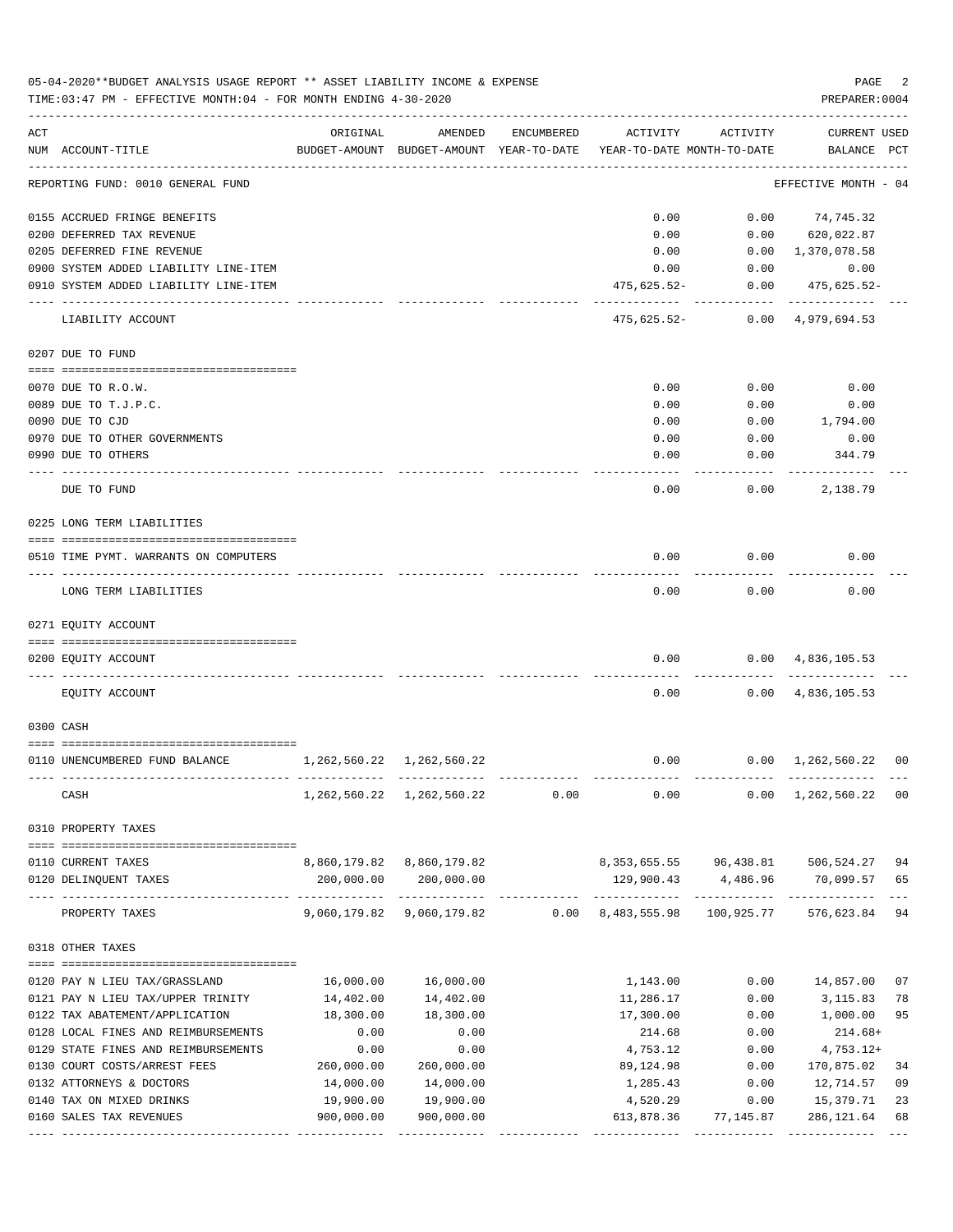| 05-04-2020**BUDGET ANALYSIS USAGE REPORT ** ASSET LIABILITY INCOME & EXPENSE |  |  |  | PAGE |  |
|------------------------------------------------------------------------------|--|--|--|------|--|
|                                                                              |  |  |  |      |  |

TIME:03:47 PM - EFFECTIVE MONTH:04 - FOR MONTH ENDING 4-30-2020

| ACT |                                                               | ORIGINAL              | AMENDED                                                             | ENCUMBERED | ACTIVITY              | ACTIVITY                      | <b>CURRENT USED</b>                                                        |                |
|-----|---------------------------------------------------------------|-----------------------|---------------------------------------------------------------------|------------|-----------------------|-------------------------------|----------------------------------------------------------------------------|----------------|
|     | NUM ACCOUNT-TITLE                                             |                       | BUDGET-AMOUNT BUDGET-AMOUNT YEAR-TO-DATE YEAR-TO-DATE MONTH-TO-DATE |            |                       |                               | BALANCE PCT                                                                |                |
|     | REPORTING FUND: 0010 GENERAL FUND                             |                       |                                                                     |            |                       |                               | EFFECTIVE MONTH - 04                                                       |                |
|     | OTHER TAXES                                                   |                       |                                                                     |            |                       |                               | $1,242,602.00$ $1,242,602.00$ $0.00$ $743,506.03$ $77,145.87$ $499,095.97$ | 60             |
|     | 0319 F.C. DETENTION CENTER                                    |                       |                                                                     |            |                       |                               |                                                                            |                |
|     |                                                               |                       |                                                                     |            |                       |                               |                                                                            |                |
|     | 0420 JAIL PAY PHONE COMMISSION                                | 160,000.00            | 160,000.00                                                          |            | 132,742.35            |                               | $0.00$ 27,257.65                                                           | 83             |
|     | 0429 SCHOLARSHIP FUNDS                                        | 0.00                  | 0.00                                                                |            | 0.00                  | 0.00                          | 0.00                                                                       |                |
|     | 0551 ANNUAL PAYMENT<br>0552 MONTHLY MONITORING PAYMEN         | 0.00<br>0.00          | 0.00<br>0.00                                                        |            | 0.00<br>0.00          | 0.00<br>0.00                  | 0.00<br>0.00                                                               |                |
|     | 0553 ADMINISTRATIVE FEE                                       | 0.00                  | 0.00                                                                |            | 0.00                  | 0.00                          | 0.00                                                                       |                |
|     | 0554 REIMB.FOR CONFINEMENT EXP.                               | 0.00                  | 0.00                                                                |            | 0.00                  | 0.00                          | 0.00                                                                       |                |
|     | F.C. DETENTION CENTER                                         |                       |                                                                     |            |                       |                               | 160,000.00   160,000.00      0.00   132,742.35      0.00   27,257.65       | 83             |
|     |                                                               |                       |                                                                     |            |                       |                               |                                                                            |                |
|     | 0320 LICENSES & PERMITS                                       |                       |                                                                     |            |                       |                               |                                                                            |                |
|     | 0200 ALCOHLIC BEVERAGE LICENSE                                |                       | 2,500.00 2,500.00                                                   |            |                       |                               | 12,282.89 5,808.36 9,782.89+491                                            |                |
|     | 0300 SEWAGE PERMITS/INSPECTIONS                               | 100,000.00            | 100,000.00                                                          |            |                       |                               | 56,570.56 5,725.00 43,429.44                                               | 57             |
|     | 0545 FOOD SERV. PERMITS/CLASSES                               | 0.00                  | 0.00                                                                |            | 0.00                  | 0.00                          | 0.00                                                                       |                |
|     | 0546 \$5 COUNTY FEE/FOOD HANDLERS CLASS                       | 0.00                  | 0.00                                                                |            | 0.00                  | 0.00                          | 0.00                                                                       |                |
|     |                                                               |                       |                                                                     |            |                       |                               |                                                                            |                |
|     | LICENSES & PERMITS                                            | 102,500.00            | 102,500.00                                                          |            | $0.00$ 68,853.45      | 11,533.36                     | 33,646.55                                                                  | 67             |
|     | 0321 FEES OF TAX COLLECTOR                                    |                       |                                                                     |            |                       |                               |                                                                            |                |
|     | 0200 COMMISSIONS ON CAR REGIST                                | 108,000.00            | 108,000.00                                                          |            |                       | 53,776.30 2,758.25            | 54,223.70                                                                  | 50             |
|     | 0250 COMMISSION ON CAR TITLES                                 | 45,000.00             | 45,000.00                                                           |            | 21,765.00             | 950.00                        | 23,235.00                                                                  | 48             |
|     | 0251 COMM.ON SALES TAX COLLECTIONS 340,000.00                 |                       | 340,000.00                                                          |            | 0.00                  |                               | $0.00$ 340,000.00                                                          | 0 <sub>0</sub> |
|     | 0252 TOLL COLLECTIONS                                         | 0.00                  | 0.00                                                                |            |                       | 1,182.80 0.00                 | 1,182.80+                                                                  |                |
|     | 0901 TAX CERTIFICATES                                         | 8,500.00              | 8,500.00                                                            |            |                       | 5,061.97 651.51               | 3,438.03                                                                   | 60             |
|     | FEES OF TAX COLLECTOR                                         |                       | 501,500.00 501,500.00                                               | 0.00       | 81,786.07             | 4,359.76                      | 419,713.93 16                                                              |                |
|     | 0330 GRANTS                                                   |                       |                                                                     |            |                       |                               |                                                                            |                |
|     |                                                               |                       |                                                                     |            |                       |                               |                                                                            |                |
|     | 0201 FEMA 2018 DR-4416                                        | 0.00                  | 0.00                                                                |            |                       |                               | 3, 119.14 0.00 3, 119.14+                                                  |                |
|     | 0396 RIFLE RESISTANT BODY ARMOR 3439801                       | 0.00                  | 0.00                                                                |            | 0.00                  | 0.00                          | 0.00                                                                       |                |
|     | 0403 TEAM REDEVELOPMENT TRAINING                              | 0.00                  | 0.00                                                                |            | 0.00                  | 0.00                          | 0.00                                                                       |                |
|     | 0437 INDIGENT DEFENSE GRANT                                   | 34,000.00             | 34,000.00                                                           |            |                       | 28,955.50 20,136.00           | 5,044.50 85                                                                |                |
|     | 0559 TEXAS VINE PROGRAM<br>0565 TCOG 911 DISPATCH FURNISHINGS | 0.00<br>0.00          | 0.00<br>0.00                                                        |            | 4,654.72<br>45,362.25 | 0.00<br>0.00                  | 4,654.72+<br>45,362.25+                                                    |                |
|     |                                                               |                       |                                                                     |            |                       | ----------------------------- | ----------- ---                                                            |                |
|     | GRANTS                                                        | 34,000.00             | 34,000.00                                                           | 0.00       |                       | 82,091.61 20,136.00           | 48,091.61+ 241                                                             |                |
|     | 0340 FEES OF OFFICE                                           |                       |                                                                     |            |                       |                               |                                                                            |                |
|     |                                                               |                       |                                                                     |            |                       |                               |                                                                            |                |
|     | 0135 FAMILY PROTECTION FEE                                    | 0.00                  | 0.00                                                                |            | 1,171.80              | 0.00                          | 1,171.80+                                                                  |                |
|     | 0400 COUNTY JUDGE FEES                                        | 0.00                  | 0.00                                                                |            | 64.00                 | 0.00                          | $64.00+$                                                                   |                |
|     | 0403 COUNTY CLERK FEES                                        | 230,000.00            | 230,000.00                                                          |            | 24,334.87             | 0.00                          | 205,665.13 11                                                              |                |
|     | 0450 DISTRICT CLERK FEES                                      | 75,000.00             | 75,000.00                                                           |            | 29,396.66             | 0.00                          | 45,603.34                                                                  | 39             |
|     | 0455 J. P. #1 FEES                                            | 6,000.00              | 6,000.00<br>5,800.00                                                |            | 11,315.89             | 0.00                          | 5,315.89+ 189                                                              |                |
|     | 0456 J. P. #2 FEES<br>0457 J. P. #3 FEES                      | 5,800.00<br>11,500.00 | 11,500.00                                                           |            | 2,349.40<br>4,606.14  | 0.00<br>0.00                  | 3,450.60 41<br>6,893.86 40                                                 |                |
|     | 0475 DISTRICT ATTORNEY FEES                                   | 5,000.00              | 5,000.00                                                            |            | 524.69                | 10.00                         | 4, 475.31 10                                                               |                |
|     | 0480 BOND APPLICATION FEE                                     | 0.00                  | 0.00                                                                |            | 0.00                  | 0.00                          | 0.00                                                                       |                |
|     |                                                               |                       |                                                                     |            |                       |                               |                                                                            |                |

0484 ELECTION REIMBURSEMENTS 0.00 0.00 386.92 0.00 386.92+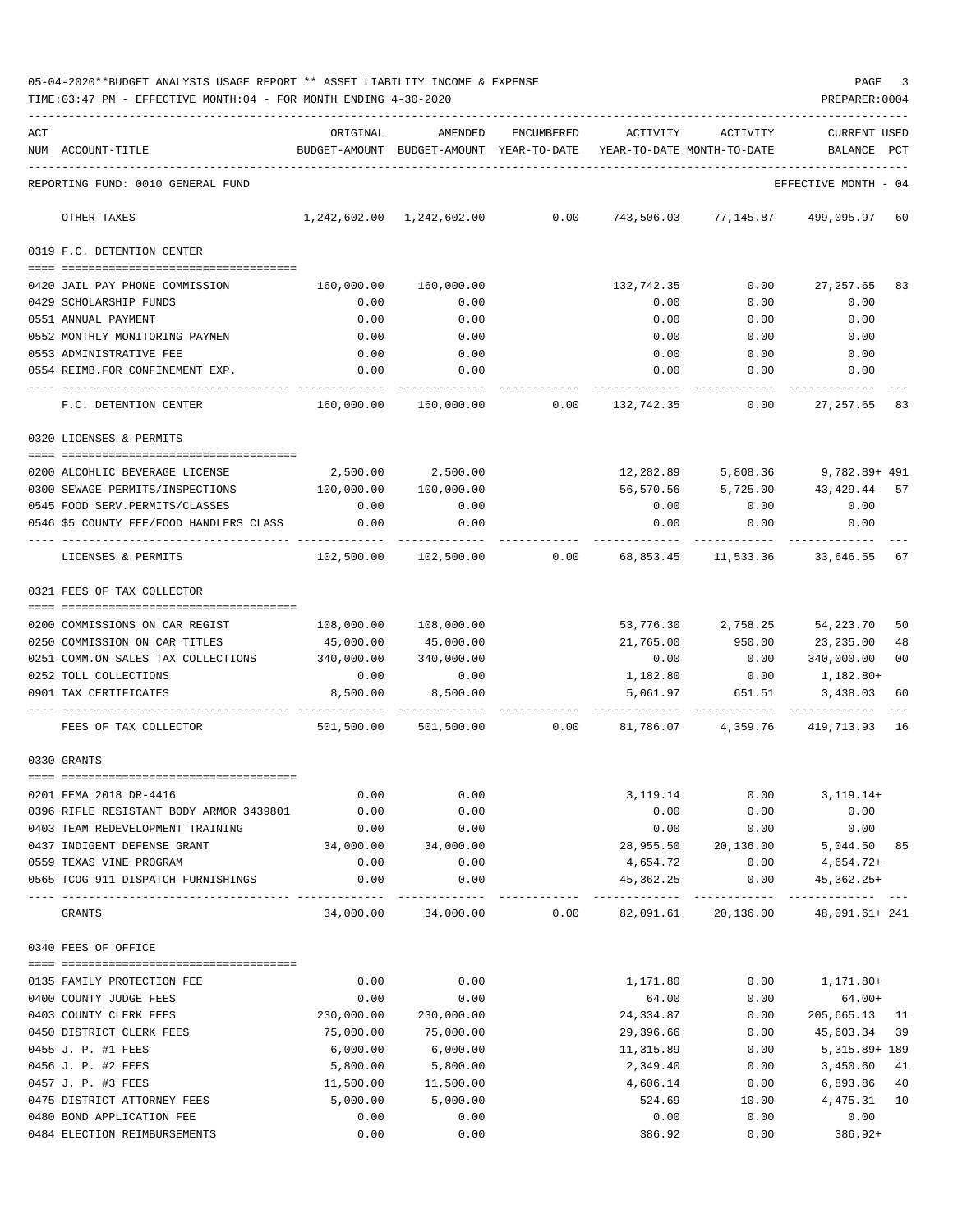| ACT | NUM ACCOUNT-TITLE                                                                                                             | ORIGINAL<br>BUDGET-AMOUNT | AMENDED<br>BUDGET-AMOUNT YEAR-TO-DATE | ENCUMBERED | ACTIVITY   | ACTIVITY<br>YEAR-TO-DATE MONTH-TO-DATE | CURRENT USED<br>BALANCE | PCT  |
|-----|-------------------------------------------------------------------------------------------------------------------------------|---------------------------|---------------------------------------|------------|------------|----------------------------------------|-------------------------|------|
|     | REPORTING FUND: 0010 GENERAL FUND                                                                                             |                           |                                       |            |            |                                        | EFFECTIVE MONTH         | - 04 |
|     | 0551 CONSTABLE PCT. 1 FEES                                                                                                    | 10,000.00                 | 10,000.00                             |            | 5,045.00   | 0.00                                   | 4,955.00                | 50   |
|     | 0552 CONSTABLE PCT. 2 FEES                                                                                                    | 2,500.00                  | 2,500.00                              |            | 1,500.00   | 0.00                                   | 1,000.00                | 60   |
|     | 0553 CONSTABLE PCT. 3 FEES                                                                                                    | 2,500.00                  | 2,500.00                              |            | 1,482.08   | 0.00                                   | 1,017.92                | 59   |
|     | 0560 SHERIFF FEES                                                                                                             | 45,000.00                 | 45,000.00                             |            | 21,894.20  | 0.00                                   | 23,105.80               | 49   |
|     | 0573 BOND SUPERVISION FEES                                                                                                    | 70,000.00                 | 70,000.00                             |            | 48,593.00  | 4,520.00                               | 21,407.00               | 69   |
|     | 0600 D.C.6TH COURT OF APPEALS FEE                                                                                             | 1,500.00                  | 1,500.00                              |            | 902.99     | 0.00                                   | 597.01                  | 60   |
|     | 0601 C.C.6TH COURT OF APPEALS FEE                                                                                             | 800.00                    | 800.00                                |            | 90.00      | 0.00                                   | 710.00                  | 11   |
|     | 0652 SUBDIVISION FEES                                                                                                         | 8,500.00                  | 8,500.00                              |            | 2,091.89   | 0.00                                   | 6,408.11                | 25   |
|     | 0653 ZONING APPLICATION FEES                                                                                                  | 600.00                    | 600.00                                |            | 150.00     | 0.00                                   | 450.00                  | 25   |
|     | 0654 FLOOD PLAIN FEES                                                                                                         | 0.00                      | 0.00                                  |            | 60.00      | 0.00                                   | $60.00+$                |      |
|     | 0655 BUILDING PERMITS                                                                                                         | 0.00                      | 0.00                                  |            | 750.00     | 0.00                                   | 750.00+                 |      |
|     | 0900 OTHER FEES                                                                                                               | 0.00                      | 0.00                                  |            | 0.00       | 0.00                                   | 0.00                    |      |
|     | FEES OF OFFICE                                                                                                                | 474,700.00                | 474,700.00                            | 0.00       | 156,709.53 | 4,530.00                               | 317,990.47 33           |      |
|     | 0350 FINES                                                                                                                    |                           |                                       |            |            |                                        |                         |      |
|     |                                                                                                                               | 5,000.00                  | 5,000.00                              |            | 2,375.49   | 0.00                                   | 2,624.51                | 48   |
|     | 0455 J. P. #1 FINES<br>0456 J. P. #2 FINES                                                                                    | 500.00                    | 500.00                                |            | 336.00     | 0.00                                   | 164.00                  | 67   |
|     | 0457 J. P. #3 FINES                                                                                                           | 2,500.00                  | 2,500.00                              |            | 756.40     | 0.00                                   | 1,743.60                | 30   |
|     |                                                                                                                               |                           |                                       |            |            |                                        |                         |      |
|     | FINES                                                                                                                         | 8,000.00                  | 8,000.00                              | 0.00       | 3,467.89   | 0.00                                   | 4,532.11                | 43   |
|     | 0352 FINES & FORFEITURES                                                                                                      |                           |                                       |            |            |                                        |                         |      |
|     | 0100 10% COMM.ON SURETY BAIL BOND FEE                                                                                         | 700.00                    | 700.00                                |            | 423.00     | 0.00                                   | 277.00                  | 60   |
|     | 0201 BOND FORFEITURES                                                                                                         | 5,000.00                  | 5,000.00                              |            | 3,125.00   | 0.00                                   | 1,875.00                | 63   |
|     |                                                                                                                               |                           |                                       |            |            |                                        |                         |      |
|     | FINES & FORFEITURES                                                                                                           | 5,700.00                  | 5,700.00                              | 0.00       | 3,548.00   | 0.00                                   | 2,152.00                | 62   |
|     | 0360 INTEREST EARNINGS                                                                                                        |                           |                                       |            |            |                                        |                         |      |
|     |                                                                                                                               |                           |                                       |            |            |                                        |                         |      |
|     | 0100 INTEREST EARNINGS                                                                                                        |                           | 40,000.00 40,000.00                   |            |            | 34,266.94 3,053.41                     | 5,733.06                | 86   |
|     | 0110 INTEREST EARNINGS BUSINESS MONEY F                                                                                       | 10,000.00                 | 10,000.00                             |            | 3,269.19   | 915.47                                 | 6,730.81                | 33   |
|     | INTEREST EARNINGS                                                                                                             | 50,000.00                 | 50,000.00                             | 0.00       | 37,536.13  | 3,968.88                               | 12,463.87 75            |      |
|     | 0364 SALE OF ASSETS LAND/BUILDING                                                                                             |                           |                                       |            |            |                                        |                         |      |
|     | 0162 SALE OF ASSETS LAND/BUILDING                                                                                             |                           | 1,000.00 1,000.00                     |            |            | $0.00$ $0.00$ $1,000.00$ $00$          |                         |      |
|     | 0163 SALE OF EQUIPMENT                                                                                                        | 0.00                      | 0.00                                  |            |            | 20,605.79 0.00 20,605.79+              |                         |      |
|     | --------------------- -------------<br>SALE OF ASSETS LAND/BUILDING $1,000.00$ $1,000.00$ 0.00 $20,605.79$ 0.00 19,605.79+ 61 |                           |                                       |            |            |                                        |                         |      |
|     | 0370 MISCELLANEOUS                                                                                                            |                           |                                       |            |            |                                        |                         |      |
|     | 0100 KFYN-RADIO TOWER RENT                                                                                                    | 2,400.00                  | 2,400.00                              |            | 1,600.00   | 400.00                                 | 800.00 67               |      |
|     | 0112 TOBACCO SETTLEMENT                                                                                                       | 19,000.00                 | 19,000.00                             |            |            | 19,703.58 19,703.58                    | 703.58+ 104             |      |
|     | 0115 RENT- VERIZON TOWER                                                                                                      | 11,109.00                 | 11,109.00                             |            |            | 7,452.27 1,064.61                      | 3,656.73 67             |      |
|     | 0120 CONTRIBUTION IHC TRUST                                                                                                   | 4,000.00                  | 4,000.00                              |            | 13,352.00  | 0.00                                   | $9,352.00+334$          |      |
|     | 0125 IHC STATE REIMBURSEMENT                                                                                                  | 0.00                      | 0.00                                  |            | 0.00       | 0.00                                   | 0.00                    |      |
|     | 0130 REFUNDS & MISCELLANEOUS                                                                                                  | 10,000.00                 | 10,000.00                             |            | 3,623.66   | 150.00-                                | 6,376.34 36             |      |
|     | 0131 AUTOMOBILE INSURANCE LOSS PAYMENTS                                                                                       | 0.00                      | 0.00                                  |            | 43,000.00  | 0.00                                   | $43,000.00+$            |      |
|     | 0132 PROPERTY INSURANCE LOSS PAYMENTS                                                                                         | 0.00                      | 0.00                                  |            | 0.00       | 0.00                                   | 0.00                    |      |
|     | 0135 HEALTH INS. SURPLUS DISTRIBUTION 4,000.00 4,000.00                                                                       |                           |                                       |            | 0.00       | 0.00                                   | 4,000.00 00             |      |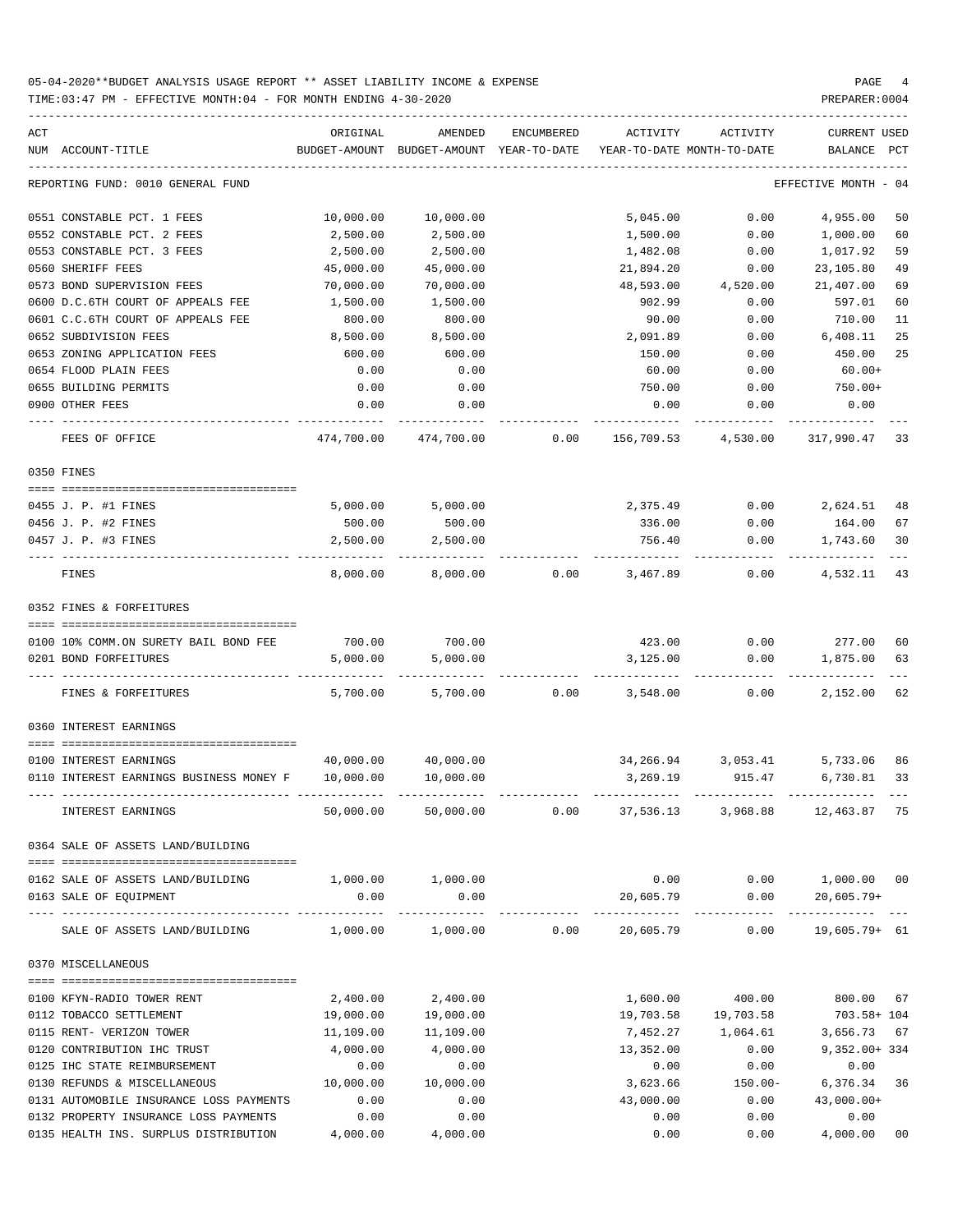| ACT<br>NUM ACCOUNT-TITLE                           | ORIGINAL            | AMENDED<br>BUDGET-AMOUNT BUDGET-AMOUNT YEAR-TO-DATE | ENCUMBERED    | ACTIVITY<br>YEAR-TO-DATE MONTH-TO-DATE | ACTIVITY             | CURRENT USED<br>BALANCE | PCT    |
|----------------------------------------------------|---------------------|-----------------------------------------------------|---------------|----------------------------------------|----------------------|-------------------------|--------|
| REPORTING FUND: 0010 GENERAL FUND                  |                     |                                                     |               |                                        |                      | EFFECTIVE MONTH - 04    |        |
| 0139 STATE JUROR REIMB.FEE                         | 20,000.00           | 20,000.00                                           |               | 6,868.00                               | 0.00                 | 13,132.00               | 34     |
| 0143 D.A.SALARY REIMB.                             | 27,500.00           | 27,500.00                                           |               | 9,166.67                               | 0.00                 | 18,333.33               | 33     |
| 0144 CO. JUDGE COURT FEES SALARY REIMB.            | 0.00                | 0.00                                                |               | 0.00                                   | 0.00                 | 0.00                    |        |
| 0147 UTILITIES REIMBURSEMENT                       | 14,000.00           | 14,000.00                                           |               | 9,779.06                               | 1,077.83             | 4,220.94                | 70     |
| 0151 ASST. DA LONGEVITY PAY                        | 4,400.00            | 4,400.00                                            |               | 2,520.00                               | 0.00                 | 1,880.00                | 57     |
| 0152 HB 9 D.A. SUPPLEMENTAL FUNDS                  | 0.00                | 0.00                                                |               | 0.00                                   | 0.00                 | 0.00                    |        |
| 0162 COURT REPORTER SERVICE FEE                    | 6,000.00            | 6,000.00                                            |               | 2,978.91                               | 0.00                 | 3,021.09                | 50     |
| 0163 ADM.OF COURT JUSTICE 10% SB 1417              | 800.00              | 800.00                                              |               | 184.97                                 | 0.00                 | 615.03                  | 23     |
| 0164 TIME PAYMENT FEE 40% SB 1417                  | 4,000.00            | 4,000.00                                            |               | 739.97                                 | 0.00                 | 3,260.03                | 18     |
| 0166 JUDICIAL SUPP.FEE(60 CENTS)                   | 700.00              | 700.00                                              |               | 320.58                                 | 0.00                 | 379.42                  | 46     |
| 0167 JUROR REIMB.FEE                               | 5,000.00            | 5,000.00                                            |               | 1,896.10                               | 0.00                 | 3,103.90                | 38     |
| 0408 COUNTY WELLNESS PROGRAM                       | 1,100.00            | 1,100.00                                            |               | 1,260.00                               | 0.00                 | 160.00+ 115             |        |
| 0410 CO CT AT LAW SUPPLEMENT                       | 84,000.00           | 84,000.00                                           |               | 42,000.00                              | 0.00                 | 42,000.00               | 50     |
| 0432 PROCEEDS OF SALE OF LIVESTOCK                 | 0.00                | 0.00                                                |               | 0.00                                   | 0.00                 | 0.00                    |        |
| 0450 DIST. CLK. PASSPORT PHOTO                     | 1,500.00            | 1,500.00                                            |               | 450.00                                 | 0.00                 | 1,050.00                | 30     |
| 0453 REIMB.CEC ODYSSEY SAAS                        | 21,593.00           | 21,593.00                                           |               | 10,796.50                              | 0.00                 | 10,796.50               | 50     |
| 0509 CANDY MACHINE COMMISSION                      | 0.00                | 0.00                                                |               | 0.00                                   | 0.00                 | 0.00                    |        |
| 0510 DR. PEPPER COMMISSION                         | 0.00                | 0.00                                                |               | 0.00                                   | 0.00                 | 0.00                    |        |
| 0553 DONATION CONST.3 RADIO EQUIP.                 | 0.00                | 0.00                                                |               | 0.00                                   | 0.00                 | 0.00                    |        |
| 0562 STATE REIMB.OFFENDER TRANSPORT                | 8,000.00            | 8,000.00                                            |               | 4,632.30                               | 0.00                 | 3,367.70                | 58     |
| 0565 COCA-COLA COMMISSIONS<br>---- --------------- | 0.00<br>___________ | 0.00                                                |               | 0.00                                   | 0.00                 | 0.00                    |        |
| MISCELLANEOUS                                      |                     | 249,102.00 249,102.00                               | 0.00          |                                        | 182,324.57 22,096.02 | 66,777.43 73            |        |
| 0400 COUNTY JUDGE                                  |                     |                                                     |               |                                        |                      |                         |        |
|                                                    |                     |                                                     |               |                                        |                      |                         |        |
| 0101 SALARY ELECTED OFFICIAL                       | 66,658.37           | 66,658.37                                           | 0.00          | 41,020.48                              | 7,691.34             | 25,637.89               | 62     |
| 0104 STATE PROBATE SALARY SUPPLEMENT               | 0.00                | 0.00                                                | 0.00          | 0.00                                   | 0.00                 | 0.00                    |        |
| 0105 SALARY SECRETARY                              | 30,300.92           | 30,300.92                                           | 0.00          | 18,646.72                              | 3,496.26             | 11,654.20               | 62     |
| 0201 SOCIAL SECURITY TAXES                         | 6,650.02            | 6,650.02                                            | 0.00          | 3,948.91                               | 744.78               | 2,701.11                | 59     |
| 0202 GROUP HEALTH & DENTAL INSURANCE               | 12,219.84           | 12,219.84                                           | 0.00          | 7,632.60                               | 1,526.52             | 4,587.24                | 62     |
| 0203 RETIREMENT                                    | 12,047.52           | 12,047.52                                           | 0.00          | 7,110.10                               | 1,354.38             | 4,937.42                | 59     |
| 0204 WORKERS' COMPENSATION                         | 309.18              | 309.18                                              | 0.00          | 154.59                                 | 0.00                 | 154.59                  | 50     |
| 0205 MEDICARE TAX                                  | 1,555.25            | 1,555.25                                            | 0.00          | 923.53                                 | 174.18               | 631.72                  | 59     |
| 0225 TRAVEL ALLOWANCE                              | 4,200.00            | 4,200.00                                            | 0.00          | 2,625.00                               | 525.00               | 1,575.00                | 63     |
| 0310 OFFICE SUPPLIES                               | 800.00              | 800.00                                              | 0.00          | 453.51                                 | 141.69               | 346.49 57               |        |
| 0311 POSTAL EXPENSES                               | 200.00              | 200.00                                              | 0.00          | 1.45                                   | 0.00                 | 198.55                  | 01     |
| 0427 OUT OF COUNTY TRAVEL/TRAINING                 | 5,500.00            | 5,500.00                                            | 0.00          | 835.31                                 | $225.00-$            | 4,664.69                | 15     |
| 0431 LOCAL TRAVEL                                  | 0.00                | 0.00                                                | 0.00          | 0.00                                   | 0.00                 | 0.00                    | $00\,$ |
| 0435 PRINTING<br>0437 COURT REPORTER EXPENSE       | 200.00<br>0.00      | 200.00<br>0.00                                      | 0.00<br>0.00  | 0.00<br>0.00                           | 0.00<br>0.00         | 200.00<br>0.00          |        |
| 0468 JUVENILE BOARD SALARY                         | 2,400.00            | 2,400.00                                            | 0.00          | 1,500.00                               | 300.00               | 900.00                  | 63     |
| 0480 BOND                                          | 0.00                | 0.00                                                | 0.00          | 0.00                                   | 0.00                 | 0.00                    |        |
| 0481 DUES                                          | 335.00              | 335.00                                              | 0.00          | 335.00                                 | 0.00                 | 0.00 100                |        |
| 0572 OFFICE EQUIPMENT                              | 800.00              | 800.00                                              | 0.00          | 0.00                                   | 0.00                 | 800.00                  | 00     |
| 0574 TECHNOLOGY                                    | 0.00                | 0.00                                                | 0.00          | 0.00                                   | 0.00                 | 0.00                    |        |
| 0590 BOOKS                                         | 0.00                | 0.00                                                | 0.00          | 42.50                                  | 0.00                 | $42.50 -$               |        |
| COUNTY JUDGE                                       | 144,176.10          | ---------<br>144,176.10                             | -----<br>0.00 | 85,229.70                              | 15,729.15            | 58,946.40 59            |        |
| 0401 911 COORDINATOR                               |                     |                                                     |               |                                        |                      |                         |        |
| 0403 TCOG RURAL ADDRESSING                         | 23,000.00           | 23,000.00                                           | 0.00          | 23,000.00                              | 0.00                 | 0.00 100                |        |
| 911 COORDINATOR                                    | 23,000.00           | 23,000.00                                           | 0.00          | 23,000.00                              | 0.00                 | 0.00 100                |        |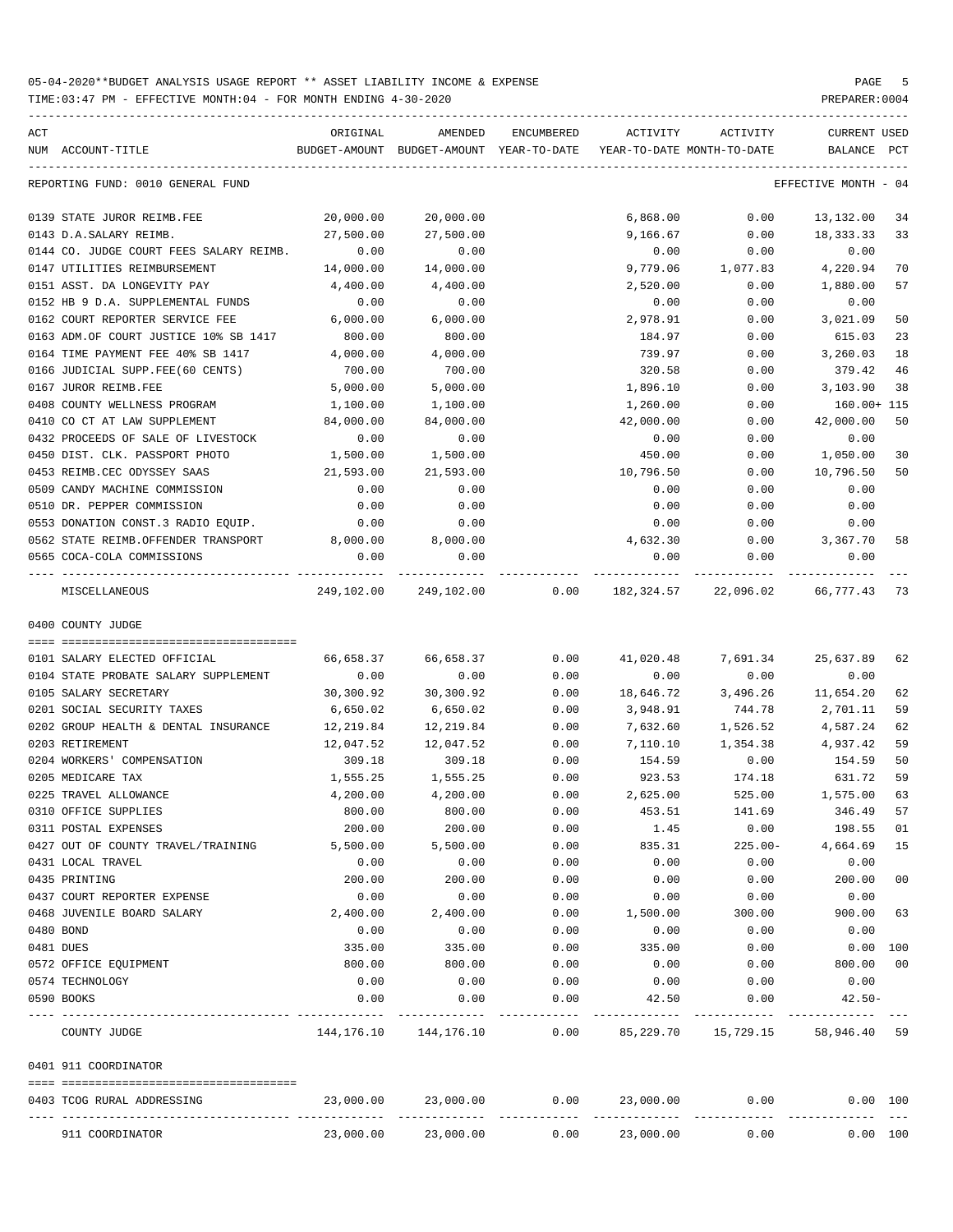|     | TIME:03:47 PM - EFFECTIVE MONTH:04 - FOR MONTH ENDING 4-30-2020 |            |                                          |            |                            |           | PREPARER: 0004               |                |  |
|-----|-----------------------------------------------------------------|------------|------------------------------------------|------------|----------------------------|-----------|------------------------------|----------------|--|
| ACT |                                                                 | ORIGINAL   | AMENDED                                  | ENCUMBERED | ACTIVITY                   | ACTIVITY  | CURRENT USED                 |                |  |
|     | NUM ACCOUNT-TITLE                                               |            | BUDGET-AMOUNT BUDGET-AMOUNT YEAR-TO-DATE |            | YEAR-TO-DATE MONTH-TO-DATE |           | BALANCE PCT                  |                |  |
|     | REPORTING FUND: 0010 GENERAL FUND                               |            |                                          |            |                            |           | EFFECTIVE MONTH - 04         |                |  |
|     | 0403 COUNTY CLERK                                               |            |                                          |            |                            |           |                              |                |  |
|     | 0101 SALARY ELECTED OFFICIAL                                    | 58,237.97  | 58,237.97                                | 0.00       | 35,838.72                  | 6,719.76  | 22,399.25                    | 62             |  |
|     | 0103 SALARY CHIEF DEPUTY                                        | 0.00       | 0.00                                     | 0.00       | 0.00                       | 0.00      | 0.00                         |                |  |
|     | 0104 SALARY DEPUTIES                                            | 176,860.96 | 176,860.96                               | 0.00       | 100,797.24                 | 19,257.00 | 76,063.72                    | 57             |  |
|     | 0107 REGULAR-TEMP. PART-TIME                                    | 18,096.00  | 18,096.00                                | 0.00       | 11,193.00                  | 2,088.00  | 6,903.00                     | 62             |  |
|     | 0201 SOCIAL SECURITY TAXES                                      | 15,718.58  | 15,718.58                                | 0.00       | 8,868.96                   | 1,681.44  | 6,849.62                     | 56             |  |
|     | 0202 GROUP HEALTH & DENTAL INSURANCE                            | 83,096.16  | 83,096.16                                | 0.00       | 46,495.12                  | 10,878.76 | 36,601.04                    | 56             |  |
|     | 0203 RETIREMENT                                                 | 29,609.06  | 29,609.06                                | 0.00       | 17,187.44                  | 3,308.87  | 12,421.62                    | 58             |  |
|     | 0204 WORKERS COMPENSATION                                       | 760.58     | 760.58                                   | 0.00       | 387.32                     | 0.00      | 373.26                       | 51             |  |
|     | 0205 MEDICARE TAX                                               | 3,676.12   | 3,676.12                                 | 0.00       | 2,074.31                   | 393.24    | 1,601.81                     | 56             |  |
|     | 0310 OFFICE SUPPLIES                                            | 3,760.00   | 4,760.00                                 | 0.00       | 4,613.93                   | 416.92    | 146.07                       | 97             |  |
|     | 0311 POSTAL EXPENSES                                            | 1,500.00   | 1,500.00                                 | 0.00       | 758.05                     | 110.00    | 741.95                       | 51             |  |
|     | 0420 UTILITIES TELEPHONE                                        | 0.00       | 0.00                                     | 0.00       | 0.00                       | 0.00      | 0.00                         |                |  |
|     | 0427 OUT OF COUNTY TRAVEL/TRAINING                              | 4,000.00   | 4,000.00                                 | 0.00       | 3,016.27                   | 66.82     | 983.73                       | 75             |  |
|     | 0431 LOCAL TRAVEL                                               | 0.00       | 0.00                                     | 0.00       | 0.00                       | 0.00      | 0.00                         |                |  |
|     | 0435 PRINTING                                                   | 1,400.00   | 1,400.00                                 | 0.00       | 942.54                     | 149.99    | 457.46                       | 67             |  |
|     | 0437 IMAGING/INDEXING                                           | 14,000.00  | 13,000.00                                | 0.00       | 0.00                       | 0.00      | 13,000.00                    | 0 <sub>0</sub> |  |
|     | 0480 BOND                                                       | 350.00     | 350.00                                   | 0.00       | 100.00                     | 50.00     | 250.00                       | 29             |  |
|     | 0481 DUES                                                       | 225.00     | 225.00                                   | 0.00       | 0.00                       | 0.00      | 225.00                       | 0 <sub>0</sub> |  |
|     | 0572 OFFICE EQUIPMENT                                           | 2,000.00   | 2,000.00                                 | 0.00       | 733.98                     | 0.00      | 1,266.02                     | 37             |  |
|     | COUNTY CLERK                                                    | 413,290.43 | 413,290.43                               | 0.00       | 233,006.88                 | 45,120.80 | 180,283.55                   | 56             |  |
|     | 0404 ELECTION                                                   |            |                                          |            |                            |           |                              |                |  |
|     | 0109 SALARY                                                     | 15,900.00  | 15,900.00                                | 0.00       | 11,973.00                  | 328.00    | 3,927.00                     | 75             |  |
|     | 0201 SOCIAL SECURITY TAXES                                      | 625.00     | 625.00                                   | 0.00       | 26.61                      | 12.40     | 598.39                       | 04             |  |
|     | 0203 RETIREMENT                                                 | 0.00       | 0.00                                     | 0.00       | 0.00                       | 0.00      | 0.00                         |                |  |
|     | 0205 MEDICARE TAX                                               | 175.00     | 175.00                                   | 0.00       | 6.23                       | 2.90      | 168.77                       | 0 <sub>4</sub> |  |
|     | 0310 ELECTION SUPPLIES                                          | 5,500.00   | 5,500.00                                 | 125.00     | 2,079.48                   | 315.97    | 3,295.52                     | 40             |  |
|     | 0311 POSTAGE                                                    | 8,500.00   | 8,500.00                                 | 0.00       | 7,377.22                   | 0.00      | 1,122.78                     | 87             |  |
|     | 0421 ELECTION INTERNET                                          | 925.00     | 925.00                                   | 0.00       | 531.86                     | 75.98     | 393.14                       | 57             |  |
|     | 0423 CELL PHONE                                                 | 240.00     | 240.00                                   | 0.00       | 150.00                     | 30.00     | 90.00 63                     |                |  |
|     | 0427 ELECTION TRAVEL/TRAINING                                   | 2,500.00   | 2,500.00                                 | 0.00       | 400.17                     | 32.95     | 2,099.83                     | 16             |  |
|     | 0428 EMPLOYEE TRAINING                                          | 0.00       | 0.00                                     | 0.00       | 0.00                       | 0.00      | 0.00                         |                |  |
|     | 0429 DPS BACKGROUND CHECK                                       | 50.00      | 50.00                                    | 0.00       | 0.00                       | 0.00      | 50.00                        | 0 <sub>0</sub> |  |
|     | 0430 BIDS AND NOTICES                                           | 600.00     | 600.00                                   | 0.00       | 211.13                     | 63.29     | 388.87                       | 35             |  |
|     | 0442 PROFESSIONAL SERVICE/TRANSLATOR                            | 200.00     | 200.00                                   | 0.00       | 181.25                     | 0.00      | 18.75                        | 91             |  |
|     | 0481 DUES                                                       | 300.00     | 300.00                                   | 0.00       | 300.00                     | 0.00      | $0.00$ 100                   |                |  |
|     | 0483 VOTER REGISTRATION                                         | 2,000.00   | 2,000.00                                 | 0.00       | 1,515.27                   | 0.00      | 484.73                       | 76             |  |
|     | 0485 ELECTION MAINT. AGREEMENT                                  | 16,221.00  | 16,221.00                                | 0.00       | 16,221.00                  | 0.00      | $0.00$ 100                   |                |  |
|     | 0573 ELECTION EQUIPMENT                                         | 0.00       | 0.00                                     | 0.00       | 0.00                       | 0.00      | 0.00                         |                |  |
|     | ELECTION                                                        |            | 53,736.00 53,736.00 125.00 40,973.22     |            |                            |           | 861.49 12,637.78 76          |                |  |
|     | 0405 VETERANS'SERVICE                                           |            |                                          |            |                            |           |                              |                |  |
|     | 0102 SALARY APPOINTED OFFICIAL                                  | 39,856.00  | 39,856.00                                | 0.00       |                            |           | 24,526.72 4,598.76 15,329.28 | 62             |  |
|     | 0201 SOCIAL SECURITY TAXES                                      | 2,471.07   | 2,471.07                                 | 0.00       | 1,497.84                   | 280.56    | 973.23                       | 61             |  |
|     | 0202 GROUP HEALTH & DENTAL INSURANCE                            | 11,870.88  | 11,870.88                                | 0.00       | 7,416.90                   | 1,483.38  | 4,453.98                     | 62             |  |
|     | 0203 RETIREMENT                                                 | 4,659.17   | 4,659.17                                 | 0.00       | 2,850.94                   | 542.19    | 1,808.23                     | 61             |  |
|     | 0204 WORKERS' COMPENSATION                                      | 119.57     | 119.57                                   | 0.00       | 60.97                      | 0.00      | 58.60                        | 51             |  |
|     | 0205 MEDICARE TAX                                               | 577.91     | 577.91                                   | 0.00       | 350.28                     | 65.61     | 227.63                       | 61             |  |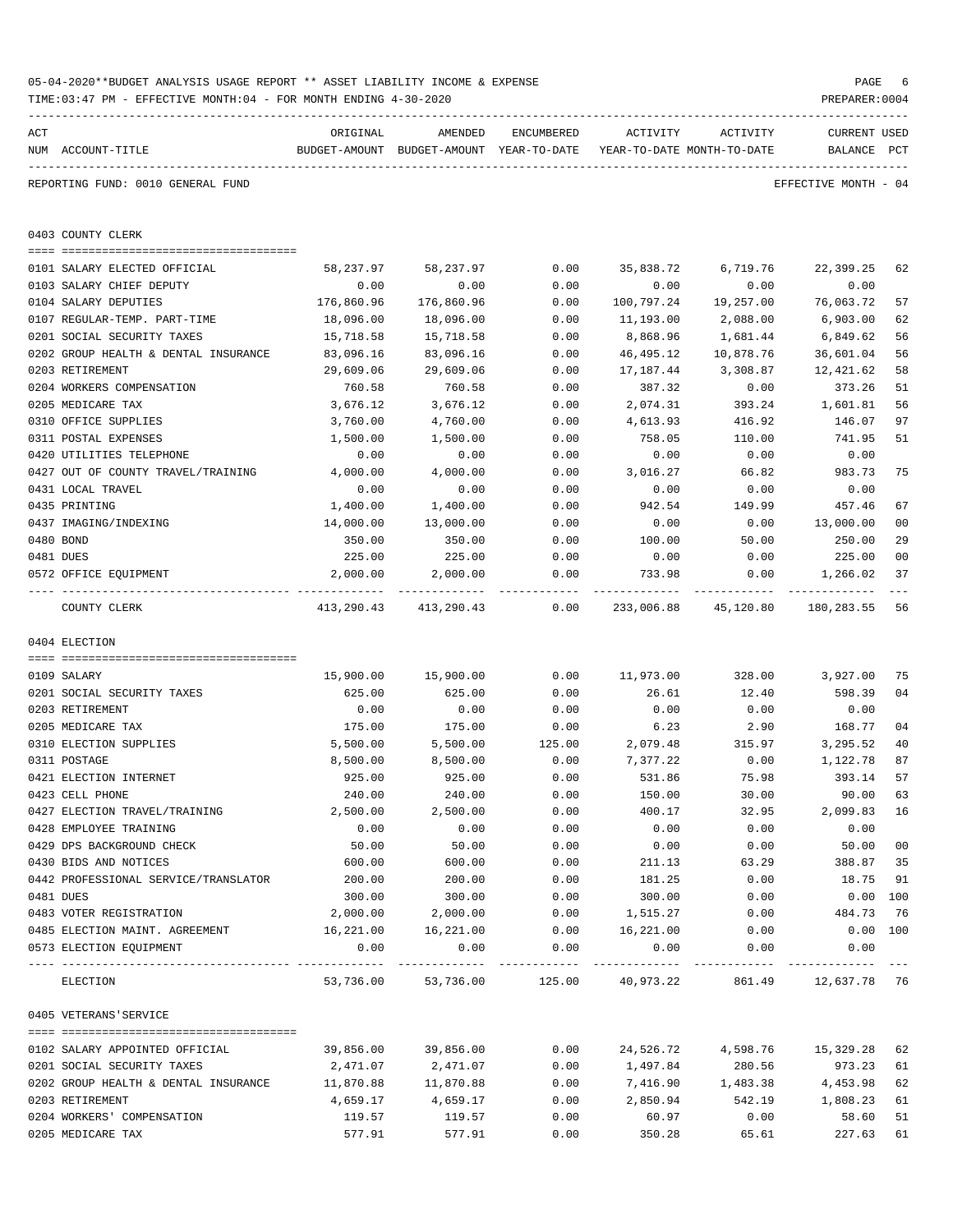TIME:03:47 PM - EFFECTIVE MONTH:04 - FOR MONTH ENDING 4-30-2020 PREPARER:0004

| ACT |                                    | ORIGINAL   | AMENDED                                  | ENCUMBERED | ACTIVITY    | ACTIVITY                   | CURRENT USED         |                |
|-----|------------------------------------|------------|------------------------------------------|------------|-------------|----------------------------|----------------------|----------------|
|     | NUM ACCOUNT-TITLE                  |            | BUDGET-AMOUNT BUDGET-AMOUNT YEAR-TO-DATE |            |             | YEAR-TO-DATE MONTH-TO-DATE | BALANCE              | PCT            |
|     | REPORTING FUND: 0010 GENERAL FUND  |            |                                          |            |             |                            | EFFECTIVE MONTH - 04 |                |
|     | 0310 OFFICE SUPPLIES               | 250.00     | 250.00                                   | 0.00       | 0.00        | 0.00                       | 250.00               | 00             |
|     | 0311 POSTAL EXPENSES               | 200.00     | 200.00                                   | 0.00       | 0.00        | 0.00                       | 200.00               | 00             |
|     | 0427 OUT OF COUNTY TRAVEL/TRAINING | 1,250.00   | 1,250.00                                 | 0.00       | 675.60      | 0.00                       | 574.40               | 54             |
|     | 0428 TRAINING/TUITION              | 0.00       | 0.00                                     | 0.00       | 0.00        | 0.00                       | 0.00                 |                |
|     | 0435 PRINTING                      | 200.00     | 200.00                                   | 0.00       | 0.00        | 0.00                       | 200.00               | 0 <sub>0</sub> |
|     | 0453 COMPUTER SOFTWARE             | 0.00       | 0.00                                     | 0.00       | 0.00        | 0.00                       | 0.00                 |                |
|     | 0572 OFFICE EQUIPMENT              | 750.00     | 750.00                                   | 0.00       | 0.00        | 0.00                       | 750.00               | 0 <sub>0</sub> |
|     | VETERANS ' SERVICE                 | 62,204.60  | 62,204.60                                | 0.00       |             | 37,379.25 6,970.50         | 24,825.35            | 60             |
|     | 0406 EMERGENCY MANAGEMENT          |            |                                          |            |             |                            |                      |                |
|     | 0103 SALARY                        |            | 33,228.00                                |            |             | 20,448.00 3,834.00         |                      | 62             |
|     |                                    | 33,228.00  |                                          | 0.00       |             |                            | 12,780.00            |                |
|     | 0107 SALARY TEMP./EXTRA            | 0.00       | 0.00                                     | 0.00       | 0.00        | 0.00                       | 0.00                 |                |
|     | 0201 SOCIAL SECURITY TAXES         | 2,089.90   | 2,089.90                                 | 0.00       | 1,280.95    | 239.61                     | 808.95               | 61             |
|     | 0202 GROUP HEALTH & DENTAL INS     | 0.00       | 0.00                                     | 0.00       | 19.05       | 3.81                       | 19.05-               |                |
|     | 0203 RETIREMENT                    | 3,884.35   | 3,884.35                                 | 0.00       | 2,376.86    | 452.04                     | 1,507.49             | 61             |
|     | 0204 WORKERS' COMPENSATION         | 99.68      | 99.68                                    | 0.00       | 50.83       | 0.00                       | 48.85                | 51             |
|     | 0205 MEDICARE TAX                  | 488.77     | 488.77                                   | 0.00       | 299.57      | 56.04                      | 189.20               | 61             |
|     | 0225 TRAVEL ALLOWANCE              | 0.00       | 0.00                                     | 0.00       | 0.00        | 0.00                       | 0.00                 |                |
|     | 0310 OFFICE SUPPLIES               | 200.00     | 200.00                                   | 0.00       | 96.81       | 0.00                       | 103.19               | 48             |
|     | 0311 POSTAL EXPENSE                | 50.00      | 50.00                                    | 0.00       | 0.00        | 0.00                       | 50.00                | 00             |
|     | 0330 AUTO EXPENSE-GAS & OIL        | 1,000.00   | 1,000.00                                 | 0.00       | 308.06      | 42.00                      | 691.94               | 31             |
|     | 0420 SATELLITE TELEPHONE           | 0.00       | 0.00                                     | 0.00       | 0.00        | 0.00                       | 0.00                 |                |
|     | 0421 EMERGENCY INTERNET            | 455.00     | 455.00                                   | 0.00       | 265.93      | 37.99                      | 189.07               | 58             |
|     | 0422 R&M RADIO                     | 0.00       | 0.00                                     | 0.00       | 0.00        | 0.00                       | 0.00                 |                |
|     | 0423 CELL PHONE ALLOWANCE          | 480.00     | 480.00                                   | 0.00       | 300.00      | 60.00                      | 180.00               | 63             |
|     | 0427 OUT OF COUNTY TRAVEL/TRAINING | 1,000.00   | 1,000.00                                 | 0.00       | 0.00        | 0.00                       | 1,000.00             | 0 <sup>0</sup> |
|     | 0428 TRAINING & TUITION            | 0.00       | 0.00                                     | 0.00       | 0.00        | 0.00                       | 0.00                 |                |
|     | 0453 R&M EQUIPMENT                 | 220.00     | 220.00                                   | 0.00       | 0.00        | 0.00                       | 220.00               | 0 <sub>0</sub> |
|     | 0454 R&M AUTO                      | 1,000.00   | 1,000.00                                 | 0.00       | 621.37      | 0.00                       | 378.63               | 62             |
|     | 0487 TRAILER/AUTO INSURANCE        | 700.00     | 700.00                                   | 0.00       | 592.00      | 0.00                       | 108.00               | 85             |
|     | 0489 CODE RED EARLY WARNING SYSTEM | 12,768.00  | 12,768.00                                | 0.00       | 12,768.00   | 0.00                       | 0.00                 | 100            |
|     | 0490 911 RADIO TOWER BUILDING      | 500.00     | 500.00                                   | 0.00       | 0.00        | 0.00                       | 500.00               | 0 <sub>0</sub> |
|     | 0573 RADIO EQUIPMENT               | 0.00       | 0.00                                     | 0.00       | 0.00        | 0.00                       | 0.00                 |                |
|     | EMERGENCY MANAGEMENT               | 58,163.70  | 58,163.70                                | 0.00       | 39, 427. 43 | 4,725.49                   | 18,736.27            | 68             |
|     | 0409 NON-DEPARTMENTAL              |            |                                          |            |             |                            |                      |                |
|     |                                    |            |                                          |            |             |                            |                      |                |
|     | 0100 COMPENSATION PAY              | 0.00       | 0.00                                     | 0.00       | 0.00        | 0.00                       | 0.00                 |                |
|     | 0201 SOCIAL SECURITY TAXES         | 0.00       | 0.00                                     | 0.00       | 0.00        | 0.00                       | 0.00                 |                |
|     | 0203 RETIREMENT                    | 0.00       | 0.00                                     | 0.00       | 0.00        | 0.00                       | 0.00                 |                |
|     | 0204 WORKERS' COMPENSATION         | 1,000.00   | 1,000.00                                 | 0.00       | 389.54      | 0.00                       | 610.46               | 39             |
|     | 0205 MEDICARE TAX                  | 0.00       | 0.00                                     | 0.00       | 0.00        | 0.00                       | 0.00                 |                |
|     | 0206 UNEMPLOYMENT EXPENSE          | 0.00       | 0.00                                     | 0.00       | 436.00      | 0.00                       | $436.00 -$           |                |
|     | 0395 ERRORS AND OMISSIONS          | 0.00       | 0.00                                     | 0.00       | 0.00        | 0.00                       | 0.00                 |                |
|     | 0399 CLAIMS SETTLEMENTS            | 5,000.00   | 5,000.00                                 | 0.00       | 271.40      | 0.00                       | 4,728.60             | 05             |
|     | 0400 LEGAL FEES                    | 15,000.00  | 15,000.00                                | 0.00       | 199.75      | 199.75                     | 14,800.25            | 01             |
|     | 0401 AUDIT EXPENSE                 | 45,000.00  | 45,000.00                                | 0.00       | 36,500.00   | 9,125.00                   | 8,500.00             | 81             |
|     | 0404 911 EMERGENCY SERVICE         | 8,917.00   | 8,917.00                                 | 0.00       | 4,458.50    | 0.00                       | 4,458.50             | 50             |
|     | 0406 TAX APPRAISAL DISTRICT        | 530,970.32 | 530,970.32                               | 0.00       | 378,144.78  | 0.00                       | 152,825.54           | 71             |
|     | 0408 COUNTY WELLNESS PROGRAM       | 1,100.00   | 1,100.00                                 | 0.00       | 622.88      | 0.00                       | 477.12               | 57             |
|     | 0426 PROFESSIONAL FEES             | 30,000.00  | 30,000.00                                | 0.00       | 0.00        | 0.00                       | 30,000.00            | 0 <sub>0</sub> |
|     |                                    |            |                                          |            |             |                            |                      |                |

0430 BIDS & NOTICES 3,000.00 3,000.00 311.55 462.31 0.00 2,226.14 26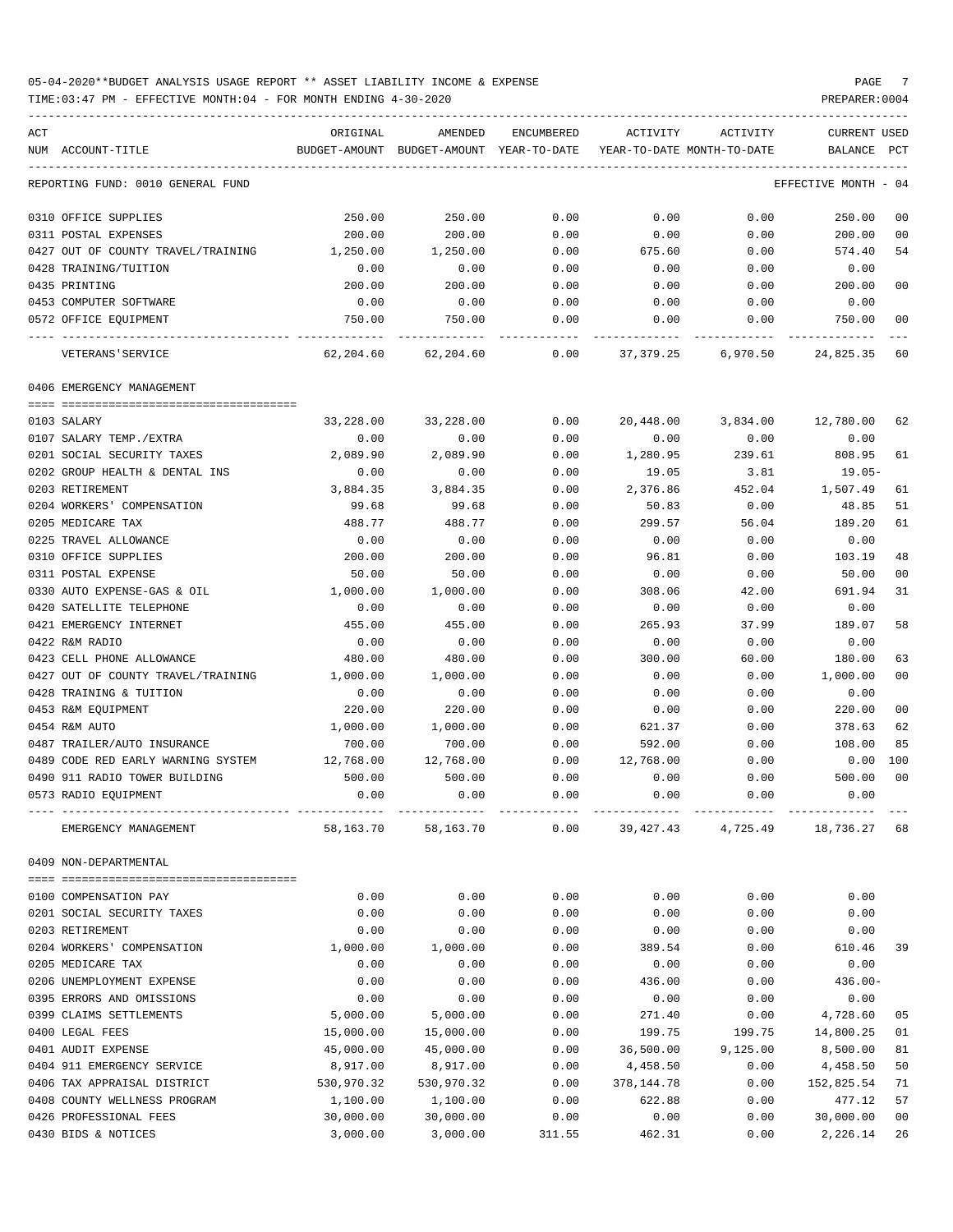TIME:03:47 PM - EFFECTIVE MONTH:04 - FOR MONTH ENDING 4-30-2020

| ACT                          |                                         | ORIGINAL   | AMENDED                                                         | ENCUMBERED                | ACTIVITY                   | ACTIVITY  | CURRENT USED         |              |
|------------------------------|-----------------------------------------|------------|-----------------------------------------------------------------|---------------------------|----------------------------|-----------|----------------------|--------------|
| NUM ACCOUNT-TITLE            |                                         |            | BUDGET-AMOUNT BUDGET-AMOUNT YEAR-TO-DATE                        |                           | YEAR-TO-DATE MONTH-TO-DATE |           | BALANCE              | $_{\rm PCT}$ |
|                              | REPORTING FUND: 0010 GENERAL FUND       |            |                                                                 |                           |                            |           | EFFECTIVE MONTH - 04 |              |
| 0444 LAWN MAINTENANCE        |                                         | 0.00       | 0.00                                                            | 0.00                      | 0.00                       | 0.00      | 0.00                 |              |
| 0481 DUES                    |                                         | 8,000.00   | 8,000.00                                                        | 0.00                      | 7,459.54                   | 0.00      | 540.46               | 93           |
| 0483 PUBLIC OFFICIALS INS.   |                                         | 17,000.00  | 17,000.00                                                       | 0.00                      | 14,834.48                  | 0.00      | 2,165.52             | 87           |
|                              | 0484 GENERAL LIABILITY INSURANCE        | 8,000.00   | 7,900.00                                                        | 0.00                      | 7,073.00                   | 0.00      | 827.00               | 90           |
| 0485 WATER SUPPLY AGENCY     |                                         | 1,000.00   | 1,000.00                                                        | 0.00                      | 0.00                       | 0.00      | 1,000.00             | 00           |
|                              | 0487 TCOG-REG. INTERLOCAL AGREEMENT     | 0.00       | 0.00                                                            | 0.00                      | 0.00                       | 0.00      | 0.00                 |              |
| 0488 FANNIN RURAL RAIL DIST  |                                         | 0.00       | 0.00                                                            | 0.00                      | 0.00                       | 0.00      | 0.00                 |              |
| 0489 COURT COSTS/ARREST FEES |                                         | 240,000.00 | 240,000.00                                                      | 0.00                      | 99,338.14                  | 47,678.91 | 140,661.86           | 41           |
| 0490 MISCELLANEOUS           |                                         | 0.00       | 0.00                                                            | 0.00                      | 0.00                       | 0.00      | 0.00                 |              |
|                              | 0491 SULPHUR RIVER REGIONAL MOBILITY AU | 0.00       | 0.00                                                            | 0.00                      | 0.00                       | 0.00      | 0.00                 |              |
| 0495 '98 JAIL BOND PAYMENT   |                                         | 0.00       | 0.00                                                            | 0.00                      | 0.00                       | 0.00      | 0.00                 |              |
| 0499 BANK SERVICE FEES       |                                         | 8,675.00   | 8,775.00                                                        | 0.00                      | 5,100.00                   | 700.00    | 3,675.00             | 58           |
|                              | 0500 6TH COURT OF APPEALS FEE           | 2,500.00   | 2,500.00                                                        | 0.00                      | 1,643.01                   | 730.00    | 856.99               | 66           |
| 0560 TCOG SO 911 FURNITURE   |                                         | 0.00       | 45,362.25                                                       | 0.00                      | 45,362.25                  | 0.00      | $0.00$ 100           |              |
| 0574 TECHNOLOGY              |                                         | 0.00       | 0.00                                                            | 0.00                      | 69.34                      | 69.34     | 69.34-               |              |
|                              | 0590 TCEQ PERMITS ENVIRONMENTAL DEV     | 0.00       | 0.00                                                            | 0.00                      | 1,210.00                   |           | 430.00   1,210.00-   |              |
| NON-DEPARTMENTAL             |                                         |            | 925,162.32 970,524.57 311.55 603,574.92 58,933.00 366,638.10 62 | ------------ ------------ |                            |           |                      |              |
| 0410 COUNTY COURT AT LAW     |                                         |            |                                                                 |                           |                            |           |                      |              |
|                              |                                         |            |                                                                 |                           |                            |           |                      |              |
| 0101 SALARY ELECTED OFFICIAL |                                         | 167,000.00 | 167,000.00                                                      | 0.00                      | 102,769.28                 | 19,269.24 | 64,230.72            | 62           |
|                              | 0103 SALARY COURT COORDINATOR           | 32,239.08  | 32,239.08                                                       | 0.00                      | 19,839.36                  | 3,719.88  | 12,399.72            | 62           |
| 0110 SALARY COURT REPORTER   |                                         | 67,046.10  | 67,046.10                                                       | 0.00                      | 41,084.19                  | 7,736.10  | 25,961.91            | 61           |
| 0130 BAILIFF                 |                                         | 40,348.41  | 40,348.41                                                       | 0.00                      | 24,829.60                  | 4,655.55  | 15,518.81            | 62           |
| 0201 SOCIAL SECURITY TAXES   |                                         | 18,440.88  | 18,440.88                                                       | 0.00                      | 10,807.98                  | 2,209.38  | 7,632.90             | 59           |
|                              | 0202 GROUP HEALTH & DENTAL INS          | 41,548.08  | 41,548.08                                                       | 0.00                      | 26,322.58                  | 5,264.37  | 15,225.50            | 63           |
| 0203 RETIREMENT              |                                         | 36,126.03  | 36,126.03                                                       | 0.00                      | 22,088.14                  | 4,206.72  | 14,037.89            | 61           |
| 0204 WORKERS COMPENSATION    |                                         | 927.10     | 927.10                                                          | 0.00                      | 472.73                     | 0.00      | 454.37               | 51           |
| 0205 MEDICARE TAX            |                                         | 4,480.99   | 4,480.99                                                        | 0.00                      | 2,770.80                   | 516.71    | 1,710.19             | 62           |
| 0310 OFFICE SUPPLIES         |                                         | 0.00       | 0.00                                                            | 0.00                      | 0.00                       | 0.00      | 0.00                 |              |
| 0311 POSTAGE                 |                                         | 0.00       | 0.00                                                            | 0.00                      | 0.00                       | 0.00      | 0.00                 |              |
| 0315 COPIER RENTAL           |                                         | 1,300.00   | 1,300.00                                                        | 97.72                     | 624.36                     |           | 5.73 577.92 56       |              |
| 0395 BAILIFF UNIFORMS        |                                         | 0.00       | 0.00                                                            | 0.00                      | 0.00                       | 0.00      | 0.00                 |              |
| 0420 TELEPHONE               |                                         | 0.00       | 0.00                                                            | 0.00                      | 0.00                       | 0.00      | 0.00                 |              |
| 0421 DSL INTERNET            |                                         | 0.00       | 0.00                                                            | 0.00                      | 0.00                       | 0.00      | 0.00                 |              |
| 0424 INDIGENT ATTORNEY FEES  |                                         | 55,000.00  | 55,000.00                                                       | 900.00                    | 17,179.00                  | 1,050.00  | 36,921.00            | 33           |
| 0425 PROFESSIONAL SERVICES   |                                         | 1,200.00   | 1,200.00                                                        | 0.00                      | 1,295.00                   | 150.00    | $95.00 - 108$        |              |
|                              | 0427 OUT OF COUNTY TRAVEL/TRAINING      | 2,000.00   | 2,000.00                                                        | 0.00                      | 12.00                      | 0.00      | 1,988.00             | 01           |
| 0435 PRINTING                |                                         | 150.00     | 150.00                                                          | 0.00                      | 0.00                       | 0.00      | 150.00               | 00           |
| 0437 COURT REPORTER EXPENSE  |                                         | 5,000.00   | 5,000.00                                                        | 0.00                      | 1,425.00                   | 0.00      | 3,575.00             | 29           |
| 0439 WITNESS EXPENSE         |                                         | 500.00     | 500.00                                                          | 0.00                      | 0.00                       | 0.00      | 500.00               | 00           |
| 0453 R&M EQUIPMENT           |                                         | 200.00     | 200.00                                                          | 0.00                      | 0.00                       | 0.00      | 200.00               | 00           |
| 0467 VISITING JUDGE          |                                         | 1,200.00   | 1,200.00                                                        | 0.00                      | 0.00                       | 0.00      | 1,200.00             | 00           |
| 0468 JUVENILE BOARD SALARY   |                                         | 2,400.00   | 2,400.00                                                        | 0.00                      | 1,500.00                   | 300.00    | 900.00               | 63           |
| 0480 BONDS                   |                                         | 0.00       | 0.00                                                            | 0.00                      | 0.00                       | 0.00      | 0.00                 |              |
| 0481 DUES                    |                                         | 0.00       | 0.00                                                            | 0.00                      | 0.00                       | 0.00      | 0.00                 |              |
| 0572 OFFICE EQUIPMENT        |                                         | 200.00     | 200.00                                                          | 0.00                      | 0.00                       | 0.00      | 200.00               | 00           |
| 0574 TECHNOLOGY              |                                         | 5,100.00   | 5,100.00                                                        | 0.00                      | 340.73                     | 0.00      | 4,759.27             | 07           |
| 0590 BOOKS & PUBLICATIONS    |                                         | 0.00       | 0.00                                                            | 0.00                      | 0.00                       | 0.00      | 0.00                 |              |
|                              | 0591 LEXIS NEXIS ONLINE LEGAL           | 0.00       | 0.00                                                            | 0.00                      | 0.00                       | 0.00      | 0.00                 |              |
| COUNTY COURT AT LAW          |                                         | 482,406.67 | 482,406.67                                                      | 997.72                    | 273,360.75                 | 49,083.68 | 208,048.20           | 57           |

0425 COURT ADMINISTRATION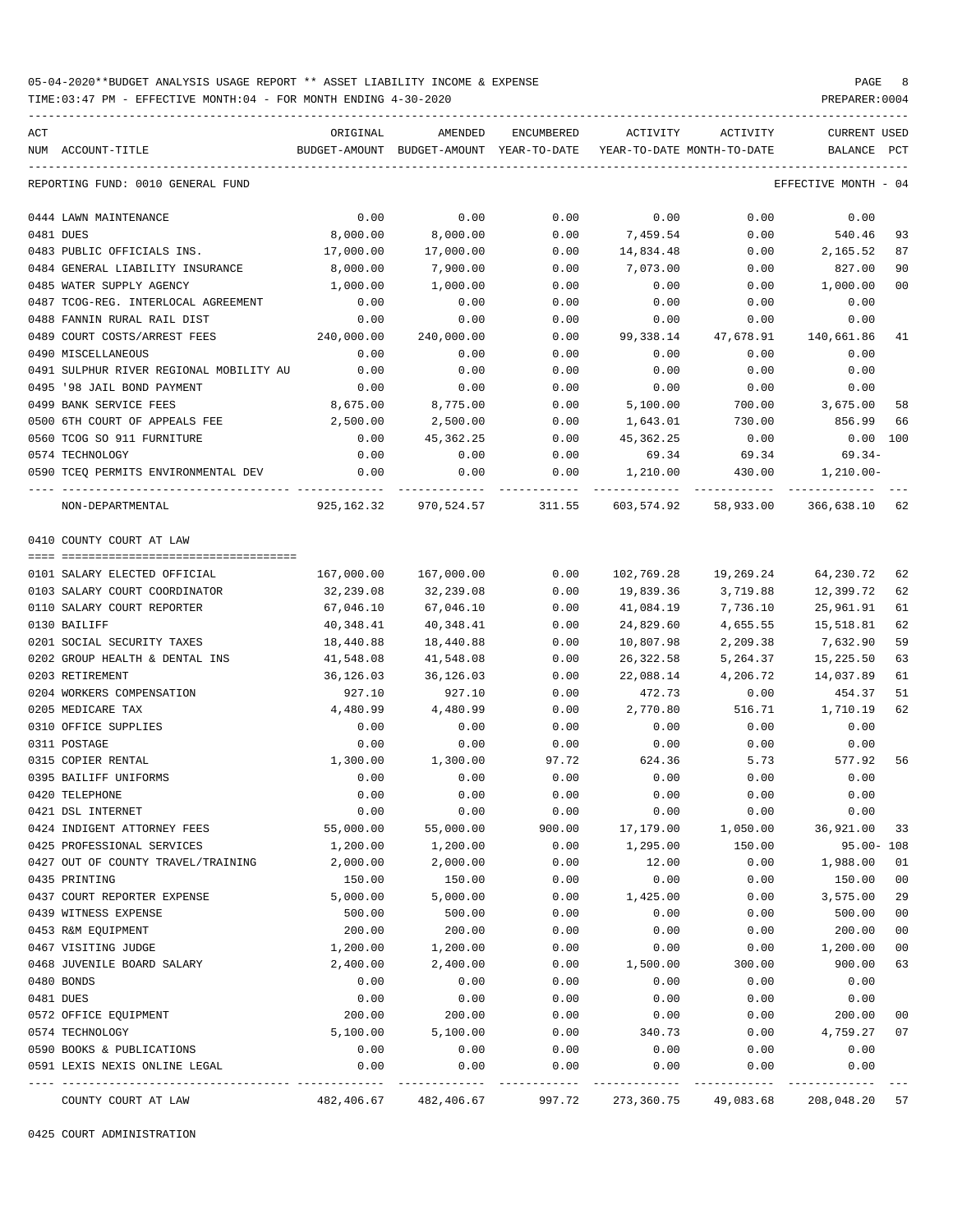| 05-04-2020**BUDGET ANALYSIS USAGE REPORT ** ASSET LIABILITY INCOME & EXPENSE |  |  |  |  | PAGE |  |
|------------------------------------------------------------------------------|--|--|--|--|------|--|
|                                                                              |  |  |  |  |      |  |

| ACT |                                           | ORIGINAL     | AMENDED                                                     | ENCUMBERED   | ACTIVITY                   | ACTIVITY     | CURRENT USED         |     |
|-----|-------------------------------------------|--------------|-------------------------------------------------------------|--------------|----------------------------|--------------|----------------------|-----|
|     | NUM ACCOUNT-TITLE                         |              | BUDGET-AMOUNT BUDGET-AMOUNT YEAR-TO-DATE                    |              | YEAR-TO-DATE MONTH-TO-DATE |              | BALANCE              | PCT |
|     | REPORTING FUND: 0010 GENERAL FUND         |              |                                                             |              |                            |              | EFFECTIVE MONTH - 04 |     |
|     |                                           |              |                                                             |              |                            |              |                      |     |
|     | 0201 SOCIAL SECURITY<br>0205 MEDICARE TAX | 0.00<br>0.00 | 0.00<br>0.00                                                | 0.00<br>0.00 | 0.00<br>0.00               | 0.00<br>0.00 | 0.00<br>0.00         |     |
|     | 0311 JURY POSTAGE                         | 4,000.00     | 4,000.00                                                    | 0.00         | 1,792.15                   | 0.00         | 2,207.85             | 45  |
|     | 0312 DISTRICT JURY SUPPLIES               | 1,000.00     | 1,000.00                                                    | 31.07        | 104.62                     | 0.00         | 864.31               | 14  |
|     | 0313 GRAND JURY EXPENSE                   | 5,500.00     | 5,500.00                                                    | 0.00         | 2,888.81                   | 0.00         | 2,611.19             | 53  |
|     | 0314 PETIT JURY EXPENSE                   | 30,000.00    | 30,000.00                                                   | 0.00         | 5,190.22                   | 0.00         | 24,809.78            | 17  |
|     | 0316 COUNTY COURT JURY EXP.               | 0.00         | 0.00                                                        | 0.00         | 0.00                       | 0.00         | 0.00                 |     |
|     | 0317 COURT REPORTER SUPPLIES              | 0.00         | 0.00                                                        | 0.00         | 0.00                       | 0.00         | 0.00                 |     |
|     | 0318 J.P. JURY EXPENSE                    | 800.00       | 800.00                                                      | 0.00         | 0.00                       | 0.00         | 800.00               | 00  |
|     | 0319 CO.CT.@LAW JURY EXPENSE              | 2,000.00     | 2,000.00                                                    | 0.00         | 640.00                     | 0.00         | 1,360.00             | 32  |
|     | 0422 REGIONAL INDIGENT DEFENSE PROGRAM    | 14,461.00    | 14,461.00                                                   | 0.00         | 14,461.00                  | 0.00         | 0.00 100             |     |
|     | 0424 CO.CT. ATTORNEY FEES                 | 6,000.00     | 6,000.00                                                    | 0.00         | 270.00                     | 0.00         | 5,730.00             | 05  |
|     | 0425 CO.CT. PROFESSIONAL SERVICES         | 0.00         | 0.00                                                        | 0.00         | 0.00                       | 0.00         | 0.00                 |     |
|     | 0426 COUNTY COURT SUPPLIES                | 0.00         | 0.00                                                        | 0.00         | 0.00                       | 0.00         | 0.00                 |     |
|     | 0435 PRINTING                             | 1,500.00     | 1,500.00                                                    | 0.00         | 972.05                     | 0.00         | 527.95               | 65  |
|     | 0465 PHYSICAL EVID. ANALYSES              | 1,500.00     | 1,500.00                                                    | 0.00         | 0.00                       | 0.00         | 1,500.00             | 00  |
|     | 0466 AUTOPSIES                            | 50,000.00    | 50,000.00                                                   |              | $0.00$ 17,009.25 2,756.25  |              | 32,990.75            | 34  |
|     | 0467 VISITING JUDGE EXPENSE               | 2,000.00     | 2,000.00                                                    | 0.00         | 36.80                      | 0.00         | 1,963.20             | 02  |
|     |                                           |              |                                                             |              |                            |              |                      |     |
|     | COURT ADMINISTRATION                      |              | 118,761.00 118,761.00 31.07 43,364.90 2,756.25 75,365.03 37 |              |                            |              |                      |     |
|     | 0435 336TH DISTRICT COURT ADMINISTRATIO   |              |                                                             |              |                            |              |                      |     |
|     |                                           |              |                                                             |              |                            |              |                      |     |
|     | 0103 SALARY COURT COORDINATOR             | 37,453.37    | 37,453.37                                                   | 0.00         | 21,630.12                  | 4,321.53     | 15,823.25            | 58  |
|     | 0110 SALARY COURT REPORTER                | 84,383.26    | 84,383.26                                                   | 0.00         | 51,847.02                  | 9,736.53     | 32,536.24            | 61  |
|     | 0130 BAILIFF                              | 41,276.95    | 41,276.95                                                   | 0.00         | 25,401.28                  | 4,762.74     | 15,875.67            | 62  |
|     | 0201 SOCIAL SECURITY                      | 10,336.24    | 10,336.24                                                   | 0.00         | 5,901.03                   | 1,084.35     | 4,435.21             | 57  |
|     | 0202 GROUP HEALTH INSURANCE               | 35,612.64    | 35,612.64                                                   | 0.00         | 20,555.99                  | 4,450.14     | 15,056.65            | 58  |
|     | 0203 RETIREMENT                           | 19,488.82    | 19,488.82                                                   | 0.00         | 11,758.27                  | 2,272.08     | 7,730.55             | 60  |
|     | 0204 WORKERS COMPENSATION                 | 489.34       | 489.34                                                      | 0.00         | 249.52                     | 0.00         | 239.82               | 51  |
|     | 0205 MEDICARE                             | 2,417.35     | 2,417.35                                                    | 0.00         | 1,380.20                   | 253.62       | 1,037.15             | 57  |
|     | 0310 OFFICE SUPPLIES                      | 1,800.00     | 1,800.00                                                    | 0.00         | 518.55                     | 56.86        | 1,281.45             | 29  |
|     | 0311 DISTRICT JUDGE POSTAGE               | 300.00       | 300.00                                                      | 0.00         | 29.15                      | 0.00         | 270.85               | 10  |
|     | 0352 GPS/SCRAM MONITORS                   | 0.00         | 1,155.00                                                    | 1,155.00     | 0.00                       | 0.00         | $0.00$ 100           |     |
|     | 0395 BAILIFF UNIFORMS                     | 400.00       | 400.00                                                      | 0.00         | 0.00                       | 0.00         | 400.00 00            |     |
|     | 0421 LEXIS NEXIS ONLINE LEGAL             | 0.00         | 0.00                                                        | 0.00         | 0.00                       | 0.00         | 0.00                 |     |
|     | 0427 OUT OF CO TRAVEL/TRAINING            | 6,000.00     | 6,000.00                                                    | 0.00         | 105.00                     | 0.00         | 5,895.00             | 02  |
|     | 0428 TRAINING/TUITION                     | 0.00         | 0.00                                                        | 0.00         | 0.00                       | 0.00         | 0.00                 |     |
|     | 0432 ATTORNEY FEES JUVENILE               | 20,000.00    | 20,000.00                                                   | 0.00         | 11,678.50                  | 0.00         | 8,321.50             | 58  |
|     | 0433 ATTORNEY FEES DRUG CT                | 0.00         | 0.00                                                        | 0.00         | 0.00                       | 0.00         | 0.00                 |     |
|     | 0434 APPEAL COURT TRANSCRIPTS             | 40,000.00    | 40,000.00                                                   | 44.00        | 3,954.50                   | 55.00        | 36,001.50            | 10  |
|     | 0435 ATTORNEYS FEES APPEALS CT            | 15,000.00    | 15,000.00                                                   | 0.00         | 1,300.00                   | 0.00         | 13,700.00            | 09  |
|     | 0436 ATTORNEY FEES- CPS CASES             | 375,000.00   | 375,000.00                                                  | 6,935.50     | 166,668.21                 | 20,906.62    | 201,396.29           | 46  |
|     | 0437 ATTORNEY FEES                        | 200,000.00   | 200,000.00                                                  | 3,551.50     | 132,268.46                 | 18,790.80    | 64,180.04            | 68  |
|     | 0438 COURT REPORTER EXPENSE               | 10,000.00    | 10,000.00                                                   | 121.00       | 3,425.50                   | 1,353.00     | 6,453.50             | 35  |
|     | 0439 INVESTIGATOR EXPENSE                 | 8,500.00     | 8,500.00                                                    | 750.00       | 693.50                     | 0.00         | 7,056.50             | 17  |
|     | 0440 PHYSICIANS EXPENSE                   | 0.00         | 0.00                                                        | 0.00         | 0.00                       | 0.00         | 0.00                 |     |
|     | 0442 OTHER PROFESSIONAL SERV.             | 30,000.00    | 28,642.00                                                   | 900.00       | 8,690.50                   | 500.00       | 19,051.50            | 33  |
|     | 0468 JUVENILE BOARD SALARY                | 3,600.00     | 3,600.00                                                    | 0.00         | 2,250.00                   | 450.00       | 1,350.00             | 63  |
|     | 0481 DUES                                 | 525.00       | 525.00                                                      | 0.00         | 70.00                      | 70.00        | 455.00               | 13  |
|     | 0572 OFFICE EQUIPMENT                     | 2,000.00     | 2,000.00                                                    | 0.00         | 0.00                       | 0.00         | 2,000.00             | 00  |
|     | 0574 TECHNOLOGY                           | 45,800.00    | 45,800.00                                                   | 29,632.00    | 4,742.07                   | 0.00         | 11,425.93            | 75  |
|     | 0590 DISTRICT JUDGE BOOKS                 | 300.00       | 503.00                                                      | 0.00         | 503.00                     | 0.00         | 0.00 100             |     |
|     |                                           |              |                                                             |              |                            |              |                      |     |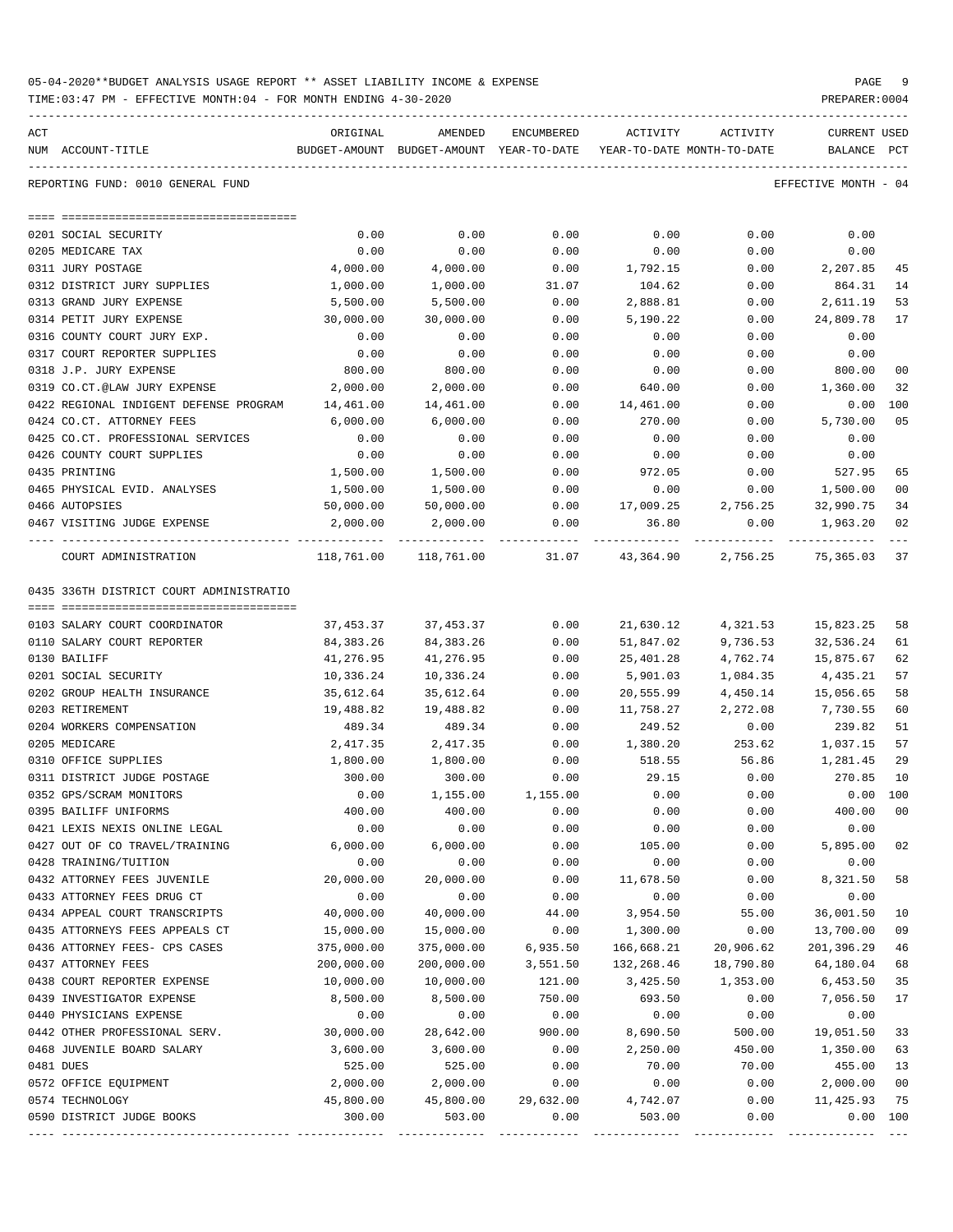| ACT | NUM ACCOUNT-TITLE                    | ORIGINAL   | AMENDED<br>BUDGET-AMOUNT BUDGET-AMOUNT YEAR-TO-DATE | ENCUMBERED | ACTIVITY<br>YEAR-TO-DATE MONTH-TO-DATE | ACTIVITY   | <b>CURRENT USED</b><br>BALANCE | PCT    |
|-----|--------------------------------------|------------|-----------------------------------------------------|------------|----------------------------------------|------------|--------------------------------|--------|
|     | REPORTING FUND: 0010 GENERAL FUND    |            |                                                     |            |                                        |            | EFFECTIVE MONTH - 04           |        |
|     | 336TH DISTRICT COURT ADMINISTRATIO   | 990,682.97 | 990,682.97                                          | 43,089.00  | 475,620.37                             | 69,063.27  | 471,973.60                     | 52     |
|     | 0450 DISTRICT CLERK                  |            |                                                     |            |                                        |            |                                |        |
|     | 0101 SALARY ELECTED OFFICIAL         | 58,237.97  | 58,237.97                                           | 0.00       | 35,838.72                              | 6,719.76   | 22,399.25                      | 62     |
|     | 0103 SALARY ASST. DIST. CLERK        | 40,566.53  | 40,566.53                                           | 0.00       | 24,964.00                              | 4,680.75   | 15,602.53                      | 62     |
|     | 0104 SALARIES DEPUTIES               | 170,710.86 | 170,710.86                                          | 0.00       | 104,954.85                             | 19,697.97  | 65,756.01                      | 61     |
|     | 0107 SALARY PART-TIME                | 29,952.00  | 29,952.00                                           | 0.00       | 18,531.78                              | 3,456.00   | 11,420.22                      | 62     |
|     | 0201 SOCIAL SECURITY TAXES           | 18,566.98  | 18,566.98                                           | 0.00       | 10,775.41                              | 2,018.64   | 7,791.57                       | 58     |
|     | 0202 GROUP HEALTH & DENTAL INSURANCE | 94,967.04  | 94,967.04                                           | 0.00       | 59,438.99                              | 11,600.91  | 35,528.05                      | 63     |
|     | 0203 RETIREMENT                      | 35,007.73  | 35,007.73                                           | 0.00       | 21,420.74                              | 4,074.00   | 13,586.99                      | 61     |
|     | 0204 WORKERS COMPENSATION            | 898.40     | 898.40                                              | 0.00       | 458.10                                 | 0.00       | 440.30                         | 51     |
|     | 0205 MEDICARE TAX                    | 4,342.28   | 4,342.28                                            | 0.00       | 2,520.05                               | 472.11     | 1,822.23                       | 58     |
|     | 0310 OFFICE SUPPLIES                 | 4,000.00   | 4,000.00                                            | 79.76      | 2,306.79                               | 486.42     | 1,613.45                       | 60     |
|     | 0311 POSTAL EXPENSES                 | 4,000.00   | 4,000.00                                            | 0.00       | 928.90                                 | 0.00       | 3,071.10                       | 23     |
|     | 0313 PASSPORT PHOTO SUPPLIES         | 1,200.00   | 1,200.00                                            | 0.00       | 162.95                                 | 0.00       | 1,037.05                       | 14     |
|     | 0315 COPIER RENTAL                   | 0.00       | 0.00                                                | 0.00       | 0.00                                   | 0.00       | 0.00                           |        |
|     | 0353 COMPUTER EXPENSE                | 1,000.00   | 1,000.00                                            | 0.00       | 202.52                                 | 0.00       | 797.48                         | 20     |
|     | 0423 CELL PHONE                      | 0.00       | 0.00                                                | 0.00       | 0.00                                   | 0.00       | 0.00                           |        |
|     | 0427 OUT OF COUNTY TRAVEL/TRAINING   | 5,500.00   | 5,500.00                                            | 0.00       | 1,929.72                               | $450.00 -$ | 3,570.28                       | 35     |
|     | 0428 EMPLOYEE TRAINING               | 0.00       | 0.00                                                | 0.00       | 0.00                                   | 0.00       | 0.00                           |        |
|     | 0431 LOCAL TRAVEL                    | 0.00       | 0.00                                                | 0.00       | 0.00                                   | 0.00       | 0.00                           |        |
|     | 0435 PRINTING                        | 2,000.00   | 2,000.00                                            | 0.00       | 200.00                                 | 0.00       | 1,800.00                       | 10     |
|     | 0480 BONDS                           | 450.00     | 450.00                                              | 0.00       | 300.00                                 | 50.00      | 150.00                         | 67     |
|     | 0481 DUES                            | 225.00     | 225.00                                              | 0.00       | 50.00                                  | 0.00       | 175.00                         | 22     |
|     | 0572 OFFICE EQUIPMENT                | 800.00     | 800.00                                              | 54.79      | 0.00                                   | 0.00       | 745.21                         | 07     |
|     | DISTRICT CLERK                       | 472,424.79 | 472,424.79                                          | 134.55     | 284,983.52                             | 52,806.56  | 187,306.72                     | 60     |
|     | 0455 JUSTICE OF PEACE PCT # 1        |            |                                                     |            |                                        |            |                                |        |
|     | 0101 SALARY ELECTED OFFICIAL         | 44,483.43  | 44,483.43                                           | 0.00       | 27,374.40                              | 5,132.70   | 17,109.03                      | 62     |
|     | 0103 SALARY ASSISTANTS               | 65,373.80  | 65,373.80                                           | 0.00       | 39,180.69                              | 6,992.97   | 26, 193. 11                    | 60     |
|     | 0104 SALARY DEPUTY                   | 0.00       | 0.00                                                | 0.00       | 0.00                                   | 0.00       | 0.00                           |        |
|     | 0201 SOCIAL SECURITY TAXES           | 6,974.83   | 6,974.83                                            | 0.00       | 4,183.02                               | 763.11     | 2,791.81                       | 60     |
|     | 0202 GROUP HEALTH & DENTAL INSURANCE | 35,612.64  | 35,612.64                                           | 0.00       | 20,506.30                              | 2,969.68   | 15,106.34                      | 58     |
|     | 0203 RETIREMENT                      | 12,842.31  | 12,842.31                                           | 0.00       | 7,734.49                               | 1,429.63   | 5,107.82                       | 60     |
|     | 0204 WORKERS' COMPENSATION           | 472.49     | 472.49                                              | 0.00       | 168.05                                 | 0.00       | 304.44                         | 36     |
|     | 0205 MEDICARE TAX                    | 1,631.21   | 1,631.21                                            | 0.00       | 978.46                                 | 178.51     | 652.75                         | 60     |
|     | 0225 TRAVEL ALLOWANCE                | 2,400.00   | 2,400.00                                            | 0.00       | 1,500.00                               | 300.00     | 900.00                         | 63     |
|     | 0310 OFFICE SUPPLIES                 | 600.00     | 884.98                                              | 0.00       | 582.71                                 | 0.00       | 302.27                         | 66     |
|     | 0311 POSTAL EXPENSES                 | 500.00     | 500.00                                              | 0.00       | 115.70                                 | 0.00       | 384.30                         | 23     |
|     | 0420 UTILITIES TELEPHONE             | 0.00       | 0.00                                                | 0.00       | 0.00                                   | 0.00       | 0.00                           |        |
|     | 0422 R & M RADIO                     | 0.00       | 0.00                                                | 0.00       | 0.00                                   | 0.00       | 0.00                           |        |
|     | 0423 CELL PHONE ALLOWANCE            | 240.00     | 240.00                                              | 0.00       | 150.00                                 | 30.00      | 90.00                          | 63     |
|     | 0427 OUT OF COUNTY TRAVEL/TRAINING   | 3,000.00   | 3,000.00                                            | 0.00       | 893.05                                 | 0.00       | 2,106.95                       | 30     |
|     | 0435 PRINTING                        | 300.00     | 300.00                                              | 0.00       | 114.24                                 | 78.75      | 185.76                         | 38     |
|     | 0480 BOND                            | 165.00     | 165.00                                              | 0.00       | 0.00                                   | 0.00       | 165.00                         | $00\,$ |
|     | 0481 DUES                            | 135.00     | 135.00                                              | 0.00       | 60.00                                  | 0.00       | 75.00                          | 44     |
|     | 0572 OFFICE EQUIPMENT                | 1,800.00   | 1,515.02                                            | 0.00       | 514.98                                 | 0.00       | 1,000.04                       | 34     |
|     | 0573 RADIO EQUIPMENT                 | 0.00       | 0.00                                                | 0.00       | 0.00                                   | 0.00       | 0.00                           |        |
|     | 0574 TECHNOLOGY                      | 0.00       | 0.00                                                | 0.00       | 0.00                                   | 0.00       | 0.00                           |        |
|     | JUSTICE OF PEACE PCT # 1             | 176,530.71 | 176,530.71                                          | 0.00       | 104,056.09                             | 17,875.35  | 72,474.62 59                   |        |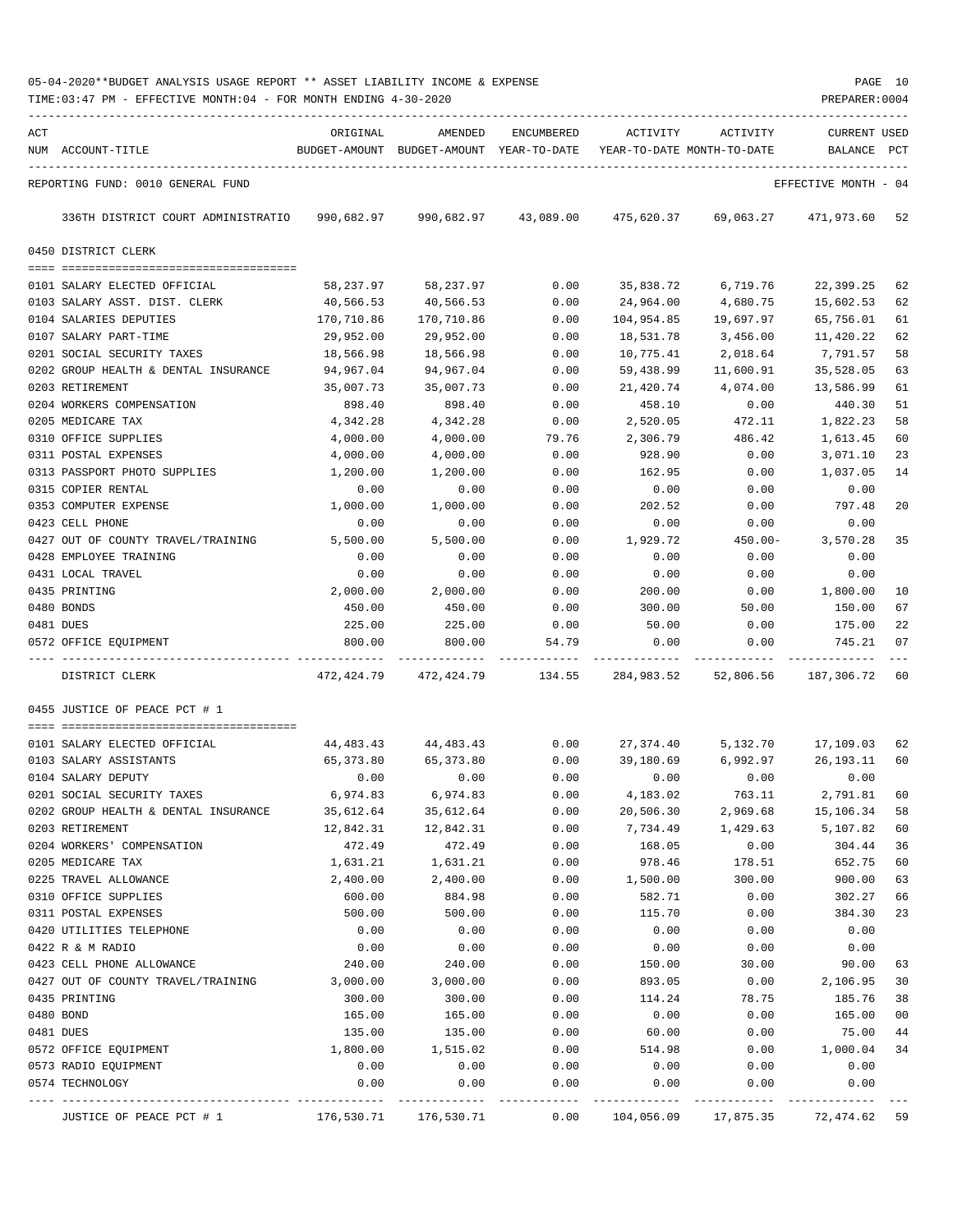| ACT                                  | ORIGINAL                                                             | AMENDED                                  | ENCUMBERED | ACTIVITY                   | ACTIVITY | <b>CURRENT USED</b>          |                 |
|--------------------------------------|----------------------------------------------------------------------|------------------------------------------|------------|----------------------------|----------|------------------------------|-----------------|
| NUM ACCOUNT-TITLE                    |                                                                      | BUDGET-AMOUNT BUDGET-AMOUNT YEAR-TO-DATE |            | YEAR-TO-DATE MONTH-TO-DATE |          | BALANCE PCT                  |                 |
| REPORTING FUND: 0010 GENERAL FUND    |                                                                      |                                          |            |                            |          | EFFECTIVE MONTH - 04         |                 |
| 0456 JUSTICE OF PEACE PCT # 2        |                                                                      |                                          |            |                            |          |                              |                 |
|                                      |                                                                      |                                          |            |                            |          |                              |                 |
| 0101 SALARY ELECTED OFFICIAL         | 44,483.43    44,483.43      0.00   27,374.40    5,132.70   17,109.03 |                                          |            |                            |          |                              | 62              |
| 0104 SALARY DEPUTY                   | 40,565.13                                                            | 40,565.13                                | 0.00       |                            |          | 24,963.20 4,680.60 15,601.93 | 62              |
| 0201 SOCIAL SECURITY TAXES           | 5,436.69                                                             | 5,436.69 0.00                            |            | 3,347.26                   |          | 628.89 2,089.43              | 62              |
| 0202 GROUP HEALTH & DENTAL INSURANCE | 23,741.76                                                            | 23,741.76                                | 0.00       | 14,819.55                  | 2,963.91 | 8,922.21                     | 62              |
| 0203 RETIREMENT                      | 9,942.18                                                             | 9,942.18                                 | 0.00       | 6,083.64                   | 1,157.01 | 3,858.54                     | 61              |
| 0204 WORKERS' COMPENSATION           | 255.15                                                               | 255.15                                   | 0.00       | 130.10                     | 0.00     | 125.05                       | 51              |
| 0205 MEDICARE TAX                    | 1,271.48                                                             | 1,271.48                                 | 0.00       | 782.73                     | 147.06   | 488.75                       | 62              |
| 0225 TRAVEL ALLOWANCE                | 2,400.00                                                             | 2,400.00                                 | 0.00       | 1,500.00                   | 300.00   | 900.00                       | 63              |
| 0310 OFFICE SUPPLIES                 | 600.00                                                               | 600.00                                   | 31.00      | 469.92                     | 0.00     | 99.08                        | 83              |
| 0311 POSTAL EXPENSES                 | 350.00                                                               | 350.00                                   | 0.00       | 194.00                     | 110.00   | 156.00                       | 55              |
| 0420 UTILITIES TELEPHONE             | 0.00                                                                 | 0.00                                     | 0.00       | 0.00                       | 0.00     | 0.00                         |                 |
| 0421 DSL LINE                        | 2,092.00                                                             | 2,092.00                                 | 0.00       | 1,119.65                   | 172.95   | 972.35                       | 54              |
| 0422 R & M RADIO                     | 100.00                                                               | 100.00                                   | 0.00       | 0.00                       | 0.00     | 100.00                       | 00 <sub>o</sub> |
| 0423 CELL PHONE ALLOWANCE            | 240.00                                                               | 240.00                                   | 0.00       | 150.00                     | 30.00    | 90.00                        | 63              |
| 0427 OUT OF COUNTY TRAVEL/TRAINING   | 3,500.00                                                             | 3,500.00                                 | 0.00       | 575.00                     | 0.00     | 2,925.00                     | 16              |
| 0435 PRINTING                        | 200.00                                                               | 200.00                                   | 0.00       | 0.00                       | 0.00     | 200.00                       | 00              |
| 0460 OFFICE RENTAL                   | 4,200.00                                                             | 4,200.00                                 | 0.00       | 2,450.00                   | 350.00   | 1,750.00                     | 58              |
| 0480 BOND                            | 100.00                                                               | 100.00                                   | 0.00       | 100.00                     | 0.00     | 0.00                         | 100             |
| 0481 DUES                            | 95.00                                                                | 95.00                                    | 0.00       | 95.00                      | 0.00     | 0.00 100                     |                 |
| 0572 OFFICE EQUIPMENT                | 1,200.00                                                             | 1,200.00                                 | 0.00       | 0.00                       | 0.00     | 1,200.00                     | 00              |
| 0573 RADIO EQUIPMENT                 | 0.00                                                                 | 0.00                                     | 0.00       | 0.00                       | 0.00     | 0.00                         |                 |
| 0574 TECHNOLOGY                      | 0.00                                                                 | 0.00                                     | 0.00       | 0.00                       | 0.00     | 0.00                         |                 |
| 0591 ONLINE RESEARCH                 | 0.00                                                                 | 0.00                                     | 0.00       | 0.00                       | 0.00     | 0.00                         |                 |
| JUSTICE OF PEACE PCT # 2             | $140,772.82$ $140,772.82$ $31.00$ $84,154.45$ $15,673.12$            |                                          |            |                            |          | 56,587.37                    | 60              |

| JUSTICE OF THE PEACE # 3             |                   | 118,570.29 118,570.29 | 0.00 |                    | 71,003.49 13,366.36 47,566.80 60 |           |     |
|--------------------------------------|-------------------|-----------------------|------|--------------------|----------------------------------|-----------|-----|
| 0574 TECHNOLOGY                      |                   | 1,000.00 1,000.00     | 0.00 | 0.00               | 0.00                             | 1,000.00  | 00  |
| 0572 OFFICE EQUIPMENT                | 1,200.00 1,200.00 |                       | 0.00 | 0.00               | 0.00                             | 1,200.00  | 00  |
| 0481 DUES                            | 60.00             | 60.00                 | 0.00 | 60.00              | 0.00                             | 0.00      | 100 |
| 0480 BOND                            | 50.00             | 50.00                 | 0.00 | 0.00               | 0.00                             | 50.00     | 00  |
| 0460 OFFICE RENTAL                   | 500.00            | 500.00                | 0.00 | 208.33             | 0.00                             | 291.67    | 42  |
| 0435 PRINTING                        | 250.00            | 250.00                | 0.00 | 0.00               | 0.00                             | 250.00    | 00  |
| 0427 OUT OF COUNTY TRAVEL/TRAINING   | 1,500.00          | 1,500.00              | 0.00 | 667.25             | 0.00                             | 832.75    | 44  |
| 0423 CELL PHONE ALLOWANCE            | 240.00            | 240.00                | 0.00 | 150.00             | 30.00                            | 90.00     | 63  |
| 0421 INTERNET                        | 0.00              | 0.00                  | 0.00 | 0.00               | 0.00                             | 0.00      |     |
| 0420 UTILITIES TELEPHONE             | 0.00              | 0.00                  | 0.00 | 0.00               | 0.00                             | 0.00      |     |
| 0311 POSTAL EXPENSES                 | 250.00            | 250.00                | 0.00 | 93.00              | 55.00                            | 157.00    | 37  |
| 0310 OFFICE SUPPLIES                 | 500.00            | 500.00                | 0.00 | 52.74              | 0.00                             | 447.26    | 11  |
| 0225 TRAVEL ALLOWANCE                | 2,400.00          | 2,400.00              | 0.00 | 1,500.00           | 300.00                           | 900.00    | 63  |
| 0205 MEDICARE TAX                    | 1,089.29          | 1,089.29              | 0.00 | 669.70             | 126.06                           | 419.59    | 61  |
| 0204 WORKERS' COMPENSATION           | 217.45            | 217.45                | 0.00 | 110.88             | 0.00                             | 106.57    | 51  |
| 0203 RETIREMENT                      | 8,431.36          | 8,431.36              | 0.00 | 5,176.76           | 986.07                           | 3,254.60  | 61  |
| 0202 GROUP HEALTH & DENTAL INSURANCE | 23,741.76         | 23,741.76             | 0.00 |                    | 14,916.87 2,966.76               | 8,824.89  | 63  |
| 0201 SOCIAL SECURITY TAXES           | 4,657.00          | 4,657.00              | 0.00 | 2,863.51           | 539.01                           | 1,793.49  | 61  |
| 0103 SALARY ASSISTANT                | 28,000.00         | 28,000.00             | 0.00 | 17,160.05 3,230.76 |                                  | 10,839.95 | 61  |
| 0101 SALARY ELECTED OFFICIAL         | 44,483.43         | 44,483.43             | 0.00 | 27,374.40          | 5,132.70                         | 17,109.03 | 62  |
|                                      |                   |                       |      |                    |                                  |           |     |
| 0457 JUSTICE OF THE PEACE # 3        |                   |                       |      |                    |                                  |           |     |

0475 DISTRICT & CO. ATTORNEY

==== ===================================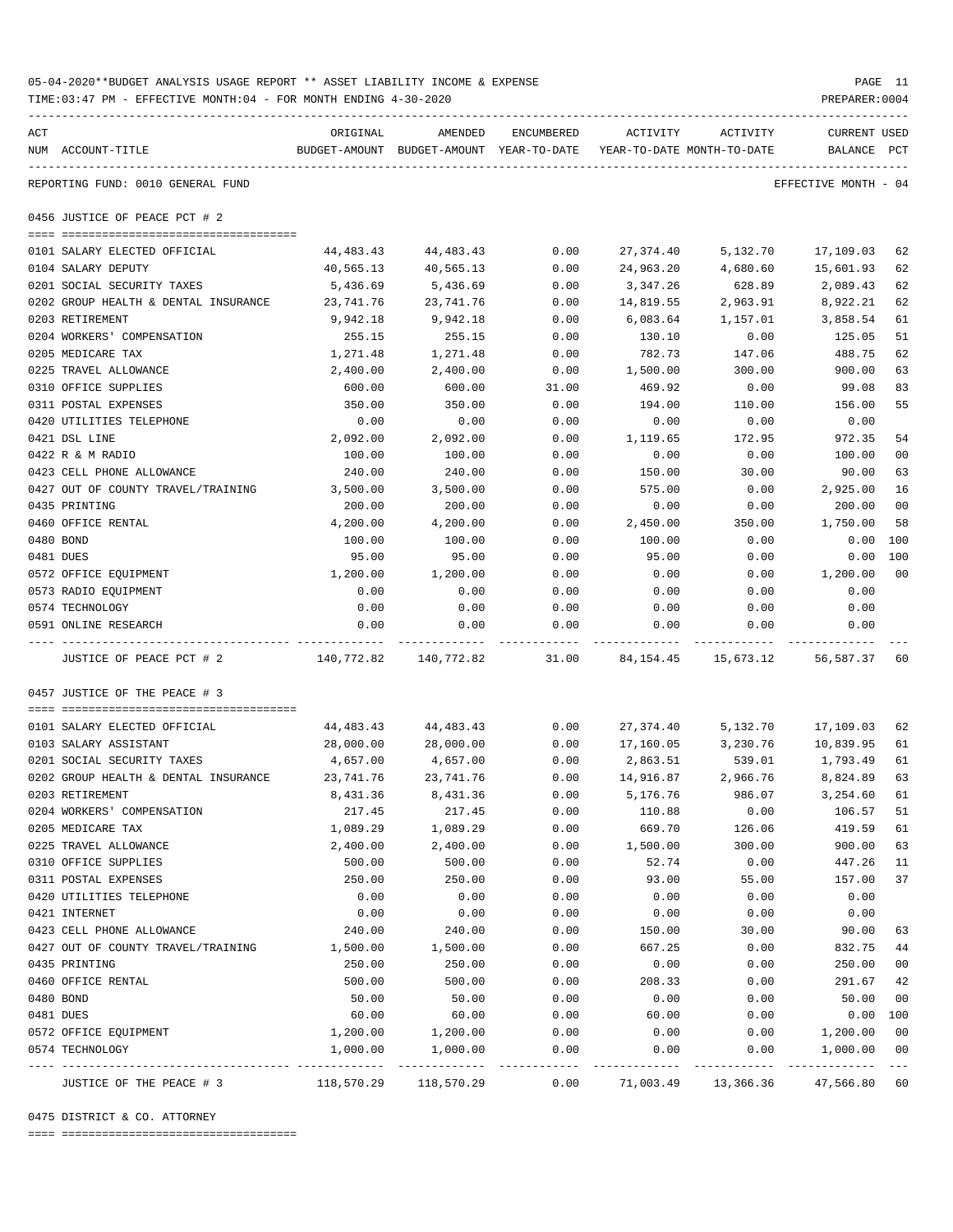TIME:03:47 PM - EFFECTIVE MONTH:04 - FOR MONTH ENDING 4-30-2020

| ACT |                                        | ORIGINAL      | AMENDED                    | ENCUMBERED | ACTIVITY   | ACTIVITY                   | <b>CURRENT USED</b>  |                |
|-----|----------------------------------------|---------------|----------------------------|------------|------------|----------------------------|----------------------|----------------|
|     | NUM ACCOUNT-TITLE                      | BUDGET-AMOUNT | BUDGET-AMOUNT YEAR-TO-DATE |            |            | YEAR-TO-DATE MONTH-TO-DATE | <b>BALANCE</b>       | PCT            |
|     | REPORTING FUND: 0010 GENERAL FUND      |               |                            |            |            |                            | EFFECTIVE MONTH - 04 |                |
|     | 0101 DA. SALARY SUPPLEMENT             | 6,250.00      | 6.250.00                   | 0.00       | 3,846.08   | 721.14                     | 2,403.92             | 62             |
|     | 0102 HB 9 D.A. SUPPLEMENTAL FUNDS      | 0.00          | 0.00                       | 0.00       | 0.00       | 0.00                       | 0.00                 |                |
|     | 0103 SALARY ASSISTANT D.A.             | 309,214.36    | 309, 214.36                | 0.00       | 171,920.45 | 33,978.93                  | 137,293.91           | 56             |
|     | 0104 ASST. DA LONGEVITY PAY            | 5,080.00      | 5,080.00                   | 0.00       | 3,260.00   | 660.00                     | 1,820.00             | 64             |
|     | 0105 SALARIES SECRETARIES              | 188,651.04    | 188,651.04                 | 0.00       | 114,278.10 | 20,984.40                  | 74,372.94            | 61             |
|     | 0106 DA SALARY REIMB. GC CH 46         | 27,500.00     | 27,500.00                  | 0.00       | 18,386.66  | 2,733.99                   | 9,113.34             | 67             |
|     | 0107 SALARY TEMP./EXTRA                | 18,096.00     | 18,096.00                  | 0.00       | 10,251.00  | 708.00                     | 7,845.00             | 57             |
|     | 0108 INVESTIGATOR CRIMES AGAINST WOMEN | 0.00          | 0.00                       | 0.00       | 0.00       | 0.00                       | 0.00                 |                |
|     | 0109 INVESTIGATOR                      | 61,443.53     | 61, 443.53                 | 0.00       | 37,811.52  | 7,089.66                   | 23,632.01            | 62             |
|     | 0110 DISCOVERY CLERK                   | 37,211.20     | 37,211.20                  | 0.00       | 22,899.20  | 4,293.60                   | 14,312.00            | 62             |
|     | 0201 SOCIAL SECURITY TAXES             | 40,535.98     | 40,535.98                  | 0.00       | 22,892.69  | 4,240.41                   | 17,643.29            | 56             |
|     | 0202 GROUP HEALTH INSURANCE            | 130,579.68    | 130,579.68                 | 0.00       | 74,921.32  | 18,295.02                  | 55,658.36            | 57             |
|     | 0203 RETIREMENT                        | 76,387.85     | 76,387.85                  | 0.00       | 44,461.13  | 8,390.93                   | 31,926.72            | 58             |
|     | 0204 WORKERS' COMPENSATION             | 1,340.28      | 1,340.28                   | 0.00       | 633.26     | 0.00                       | 707.02               | 47             |
|     | 0205 MEDICARE TAX                      | 9,840.19      | 9,840.19                   | 0.00       | 5,353.85   | 991.69                     | 4,486.34             | 54             |
|     | 0225 TRAVEL ALLOWANCE                  | 4,860.00      | 4,860.00                   | 0.00       | 0.00       | 0.00                       | 4,860.00             | 00             |
|     | 0310 OFFICE SUPPLIES                   | 9,000.00      | 9,000.00                   | 389.42     | 4,389.44   | 1,457.68                   | 4,221.14             | 53             |
|     | 0311 POSTAL EXPENSES                   | 2,400.00      | 2,400.00                   | 0.00       | 521.30     | $20.40-$                   | 1,878.70             | 22             |
|     | 0315 COPIER EXPENSE                    | 1,500.00      | 1,500.00                   | 101.52     | 656.18     | 7.36                       | 742.30               | 51             |
|     | 0421 INTERNET/ONLINE LEGAL RE          | 8,815.00      | 8,815.00                   | 0.00       | 4,399.29   | 738.64                     | 4, 415.71            | 50             |
|     | 0422 INVESTIGATOR CELL PHONE           | 360.00        | 360.00                     | 0.00       | 225.00     | 45.00                      | 135.00               | 63             |
|     | 0427 OUT OF COUNTY TRAVEL/TRAINING     | 15,000.00     | 15,000.00                  | 0.00       | 6,434.76   | 0.00                       | 8,565.24             | 43             |
|     | 0428 TRAINING/TUITION                  | 0.00          | 0.00                       | 0.00       | 0.00       | 0.00                       | 0.00                 |                |
|     | 0431 LOCAL TRAVEL                      | 0.00          | 0.00                       | 0.00       | 0.00       | 0.00                       | 0.00                 |                |
|     | 0435 PRINTING                          | 1,000.00      | 1,000.00                   | 0.00       | 0.00       | 0.00                       | 1,000.00             | 00             |
|     | 0438 CT.REPORTER-TRANSCRIPTS           | 8,500.00      | 8,500.00                   | 0.00       | 592.50     | 0.00                       | 7,907.50             | 07             |
|     | 0439 WITNESS EXPENSE                   | 5,000.00      | 5,000.00                   | 0.00       | 0.00       | 0.00                       | 5,000.00             | 00             |
|     | 0465 PHYS. EVIDENCE ANALYSIS           | 4,000.00      | 4,000.00                   | 0.00       | 2,876.00   | 0.00                       | 1,124.00             | 72             |
|     | 0469 DPS TESTING                       | 0.00          | 0.00                       | 0.00       | 0.00       | 0.00                       | 0.00                 |                |
|     | 0480 BOND                              | 165.00        | 165.00                     | 0.00       | 0.00       | 0.00                       | 165.00               | 00             |
|     | 0481 DUES                              | 3,500.00      | 3,500.00                   | 0.00       | 825.00     | 640.00                     | 2,675.00             | 24             |
|     | 0572 OFFICE EQUIPMENT                  | 4,000.00      | 4,000.00                   | 199.99     | 623.71     | 423.73                     | 3,176.30             | 21             |
|     | 0574 TECHNOLOGY                        | 2,000.00      | 2,000.00                   | 0.00       | 0.00       | 0.00                       | 2,000.00             | 00             |
|     | 0590 BOOKS                             | 750.00        | 750.00                     | 0.00       | 111.66     | 0.00                       | 638.34               | 15             |
|     | DISTRICT & CO. ATTORNEY                | 982,980.11    | 982,980.11                 | 690.93     | 552,570.10 | 106, 379.78                | 429,719.08           | 56             |
|     | 0495 COUNTY AUDITOR                    |               |                            |            |            |                            |                      |                |
|     | 0102 SALARY APPOINTED OFFICIAL         | 73,258.37     | 73,258.37                  | 0.00       | 45,082.08  | 8,452.89                   | 28, 176. 29          | 62             |
|     | 0103 SALARIES ASSISTANTS               | 129,985.11    | 128,900.14                 | 0.00       | 70,231.39  | 10,957.86                  | 58,668.75            | 54             |
|     | 0201 SOCIAL SECURITY TAXES             | 12,601.10     | 12,601.10                  | 0.00       | 6,992.70   | 1,196.16                   | 5,608.40             | 55             |
|     | 0202 GROUP HEALTH & DENTAL INSURANCE   | 47,483.52     | 47, 483.52                 | 0.00       | 25, 217.46 | 4,450.14                   | 22,266.06            | 53             |
|     | 0203 RETIREMENT                        | 23,759.16     | 23,759.16                  | 0.00       | 13,388.80  | 2,288.55                   | 10,370.36            | 56             |
|     | 0204 WORKERS COMPENSATION              | 609.73        | 609.73                     | 0.00       | 310.90     | 0.00                       | 298.83               | 51             |
|     | 0205 MEDICARE TAX                      | 2,947.03      | 2,947.03                   | 0.00       | 1,635.40   | 279.75                     | 1,311.63             | 55             |
|     | 0310 OFFICE SUPPLIES                   | 800.00        | 800.00                     | 0.00       | 535.91     | 0.00                       | 264.09               | 67             |
|     | 0353 COMPUTER SOFTWARE MAINTENANCE     | 5,225.00      | 5,225.00                   | 0.00       | 5,225.00   | 0.00                       | 0.00                 | 100            |
|     | 0427 OUT OF COUNTY TRAVEL/TRAINING     | 4,000.00      | 4,000.00                   | 0.00       | 3,012.86   | 543.30                     | 987.14               | 75             |
|     | 0431 LOCAL TRAVEL                      | 0.00          | 0.00                       | 0.00       | 0.00       | 0.00                       | 0.00                 |                |
|     | 0435 PRINTING                          | 50.00         | 50.00                      | 0.00       | 0.00       | 0.00                       | 50.00                | 0 <sub>0</sub> |
|     | 0452 R & M EQUIPMENT                   | 100.00        | 100.00                     | 0.00       | 0.00       | 0.00                       | 100.00               | 00             |
|     | 0480 BOND                              | 100.00        | 100.00                     | 0.00       | 50.00      | 0.00                       | 50.00                | 50             |
|     | 0481 DUES                              | 590.00        | 590.00                     | 0.00       | 295.00     | 0.00                       | 295.00               | 50             |

0572 OFFICE EQUIPMENT 500.00 1,584.97 194.99 1,389.98 879.99 0.00 100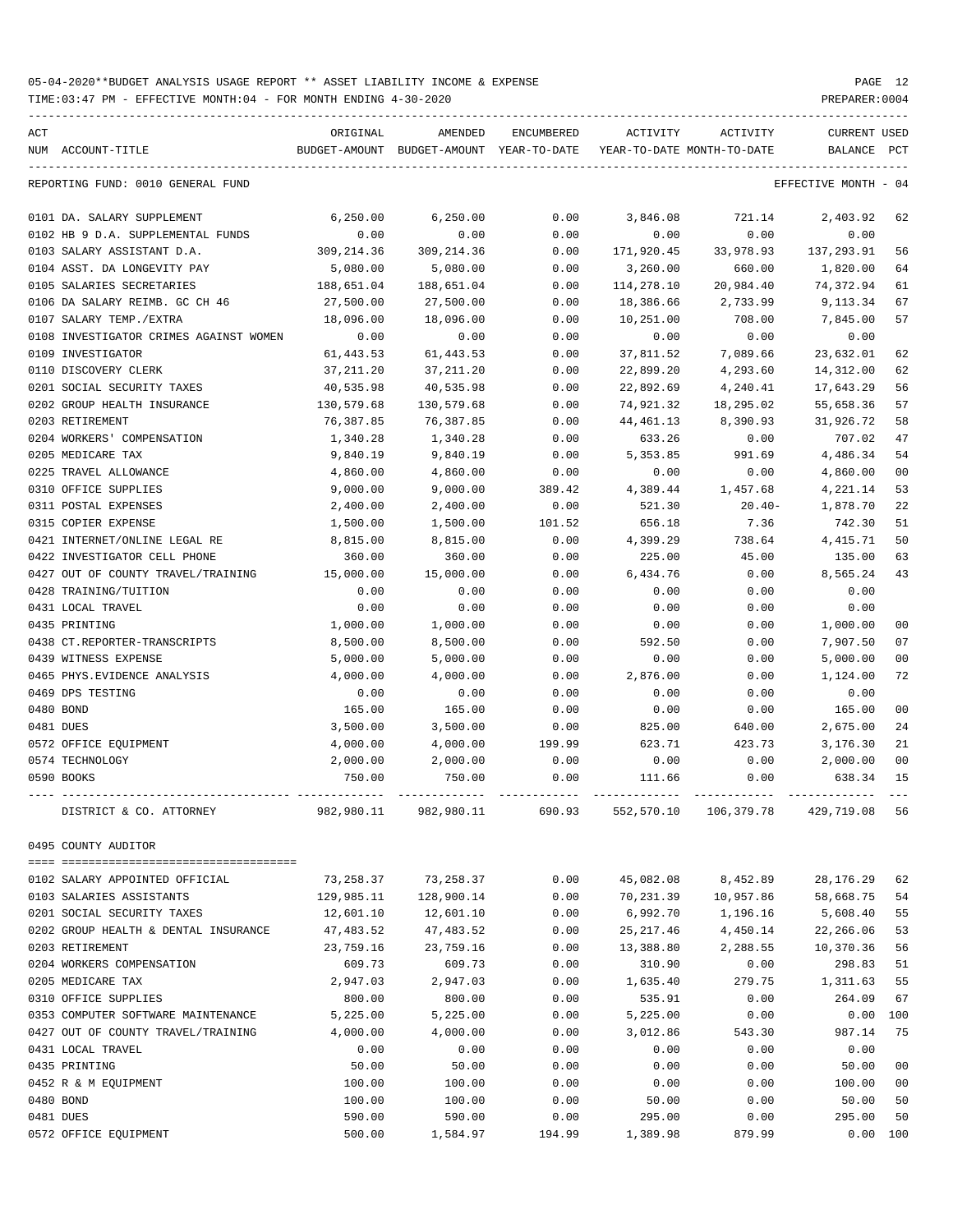| 05-04-2020**BUDGET ANALYSIS USAGE REPORT ** ASSET LIABILITY INCOME & EXPENSE |  |  |  | PAGE |  |
|------------------------------------------------------------------------------|--|--|--|------|--|
|                                                                              |  |  |  |      |  |

| ACT |                                                         | ORIGINAL               | AMENDED                                  | ENCUMBERED   | ACTIVITY                   | ACTIVITY             | <b>CURRENT USED</b>  |          |
|-----|---------------------------------------------------------|------------------------|------------------------------------------|--------------|----------------------------|----------------------|----------------------|----------|
|     | NUM ACCOUNT-TITLE                                       |                        | BUDGET-AMOUNT BUDGET-AMOUNT YEAR-TO-DATE |              | YEAR-TO-DATE MONTH-TO-DATE |                      | BALANCE              | PCT      |
|     | REPORTING FUND: 0010 GENERAL FUND                       |                        |                                          |              |                            |                      | EFFECTIVE MONTH - 04 |          |
|     | COUNTY AUDITOR                                          | 302,009.02             | 302,009.02                               | 194.99       | 173,367.48                 | 29,048.64            | 128,446.55           | 57       |
|     | 0496 COUNTY PURCHASING                                  |                        |                                          |              |                            |                      |                      |          |
|     |                                                         |                        |                                          |              |                            |                      |                      |          |
|     | 0103 SALARY PURCHASING AGENT                            | 52,735.70              | 52,735.70                                | 0.00         | 32,452.16                  | 6,084.78             | 20,283.54            | 62       |
|     | 0201 SOCIAL SECURITY TAXES                              | 3,291.93               | 3,291.93                                 | 0.00         | 1,992.67                   | 373.80               | 1,299.26             | 61       |
|     | 0202 GROUP HEALTH INSURANCE<br>0203 RETIREMENT          | 11,870.88              | 11,870.88                                | 0.00         | 7,416.90                   | 1,483.38             | 4,453.98             | 62<br>61 |
|     | 0204 WORKERS' COMPENSATION                              | 6,164.80<br>158.21     | 6,164.80<br>158.21                       | 0.00<br>0.00 | 3,772.11<br>80.67          | 717.39<br>0.00       | 2,392.69<br>77.54    | 51       |
|     | 0205 MEDICARE TAX                                       | 769.89                 | 769.89                                   | 0.00         | 466.02                     | 87.42                | 303.87               | 61       |
|     | 0310 OFFICE SUPPLIES                                    | 400.00                 | 400.00                                   | 19.98        | 28.90                      | 0.00                 | 351.12               | 12       |
|     | 0353 COMPUTER SOFTWARE MAINTENANCE                      | 655.00                 | 655.00                                   | 0.00         | 655.00                     | 0.00                 | 0.00                 | 100      |
|     | 0421 CELL PHONE                                         | 360.00                 | 360.00                                   | 0.00         | 225.00                     | 45.00                | 135.00               | 63       |
|     | 0427 OUT OF COUNTY TRAVEL                               | 3,000.00               | 3,000.00                                 | 0.00         | 111.36                     | 0.00                 | 2,888.64             | 04       |
|     | 0431 LOCAL TRAVEL                                       | 0.00                   | 0.00                                     | 0.00         | 0.00                       | 0.00                 | 0.00                 |          |
|     | 0435 PRINTING                                           | 70.00                  | 70.00                                    | 0.00         | 0.00                       | 0.00                 | 70.00                | 00       |
|     | 0452 R & M EQUIPMENT                                    | 0.00                   | 0.00                                     | 0.00         | 0.00                       | 0.00                 | 0.00                 |          |
|     | 0480 BOND                                               | 0.00                   | 0.00                                     | 0.00         | 0.00                       | 0.00                 | 0.00                 |          |
|     | 0481 DUES                                               | 450.00                 | 450.00                                   | 0.00         | 265.00                     | 190.00               | 185.00               | 59       |
|     | 0572 OFFICE EQUIPMENT                                   | 300.00                 | 300.00                                   | 0.00         | 185.00                     | 185.00               | 115.00               | 62       |
|     | COUNTY PURCHASING                                       | 80,226.41              | 80,226.41                                | 19.98        | 47,650.79                  | 9,166.77             | 32,555.64            | 59       |
|     | 0497 COUNTY TREASURER                                   |                        |                                          |              |                            |                      |                      |          |
|     |                                                         |                        |                                          |              |                            |                      |                      |          |
|     | 0101 SALARY ELECTED OFFICIAL                            | 58,237.97              | 58,237.97                                | 0.00         | 35,838.72                  | 6,719.76             | 22,399.25            | 62       |
|     | 0103 SALARY ASSISTANT                                   | 48,040.00              | 48,040.00                                | 0.00         | 29,563.04                  | 5,543.07             | 18,476.96            | 62       |
|     | 0201 SOCIAL SECURITY TAXES                              | 6,589.23               | 6,589.23                                 | 0.00         | 3,158.20                   | 586.98               | 3,431.03             | 48       |
|     | 0202 GROUP HEALTH & DENTAL INSURANCE                    | 23,741.76              | 23,741.76                                | 0.00         | 14,827.20                  | 2,965.44             | 8,914.56             | 62       |
|     | 0203 RETIREMENT                                         | 12,423.89              | 12,423.89                                | 0.00         | 7,602.10                   | 1,445.79             | 4,821.79             | 61       |
|     | 0204 WORKERS' COMPENSATION                              | 318.83                 | 318.83                                   | 0.00         | 162.58                     | 0.00                 | 156.25               | 51       |
|     | 0205 MEDICARE TAX                                       | 1,541.03               | 1,541.03                                 | 0.00         | 738.63                     | 137.28               | 802.40               | 48       |
|     | 0310 OFFICE SUPPLIES                                    | 300.00                 | 300.00                                   | 153.69       | 252.11<br>150.00           | 102.59               | $105.80 - 135$       |          |
|     | 0427 OUT OF COUNTY TRAVEL/TRAINING<br>0431 LOCAL TRAVEL | 1,500.00               | 1,500.00                                 | 0.00<br>0.00 | 0.00                       | $30.00 -$<br>0.00    | 1,350.00<br>0.00     | 10       |
|     | 0435 PRINTING                                           | 0.00<br>100.00         | 0.00<br>100.00                           | 0.00         | 60.00                      | 60.00                | 40.00                | 60       |
|     | 0452 R&M EQUIPMENT                                      | 100.00                 | 100.00                                   | 0.00         | 0.00                       | 0.00                 | 100.00               | 00       |
|     | 0453 COMPUTER SOFTWARE MAINTEN                          | 2,410.00               | 2,410.00                                 | 0.00         | 2,410.00                   | 0.00                 | 0.00 100             |          |
|     | 0480 BOND                                               | 0.00                   | 0.00                                     | 0.00         | 0.00                       | 0.00                 | 0.00                 |          |
|     | 0481 DUES                                               | 175.00                 | 175.00                                   | 0.00         | 200.00                     | 0.00                 | $25.00 - 114$        |          |
|     | 0572 OFFICE EQUIPMENT                                   | 0.00                   | 0.00                                     | 0.00         | 0.00                       | 0.00                 | 0.00                 |          |
|     | 0574 TECHNOLOGY                                         | 0.00                   | 0.00                                     | 0.00         | 0.00                       | 0.00                 | 0.00                 |          |
|     | COUNTY TREASURER                                        |                        | 155,477.71 155,477.71 153.69             |              | 94,962.58                  | 17,530.91            | 60,361.44 61         |          |
|     | 0499 TAX ASSESSOR-COLLECTOR                             |                        |                                          |              |                            |                      |                      |          |
|     |                                                         |                        |                                          |              |                            |                      |                      |          |
|     | 0101 SALARIES ELECTED OFFICIAL                          | 58,237.97              | 58,237.97                                | 0.00         | 35,838.72                  | 6,719.76             | 22,399.25            | 62       |
|     | 0103 SALARIES ASSISTANTS                                | 41,752.36              | 41,752.36                                | 0.00         | 25,693.76                  | 4,817.58             | 16,058.60            | 62       |
|     | 0104 SALARIES DEPUTIES                                  | 100,866.15             | 100,866.15                               | 0.00         | 62,071.52                  | 11,638.41            | 38,794.63            | 62       |
|     | 0107 SALARY TEMP./EXTRA<br>0201 SOCIAL SECURITY TAXES   | 18,096.00              | 18,096.00                                | 0.00<br>0.00 | 11,136.00                  | 2,088.00             | 6,960.00<br>5,546.37 | 62<br>59 |
|     | 0202 GROUP HEALTH & DENTAL INSURANCE                    | 13,575.05<br>59,354.40 | 13,575.05<br>59,354.40                   | 0.00         | 8,028.68<br>37,084.50      | 1,496.67<br>7,416.90 | 22,269.90            | 62       |
|     | 0203 RETIREMENT                                         | 25,595.54              | 25,595.54                                | 0.00         | 15,711.56                  | 2,978.61             | 9,883.98             | 61       |
|     |                                                         |                        |                                          |              |                            |                      |                      |          |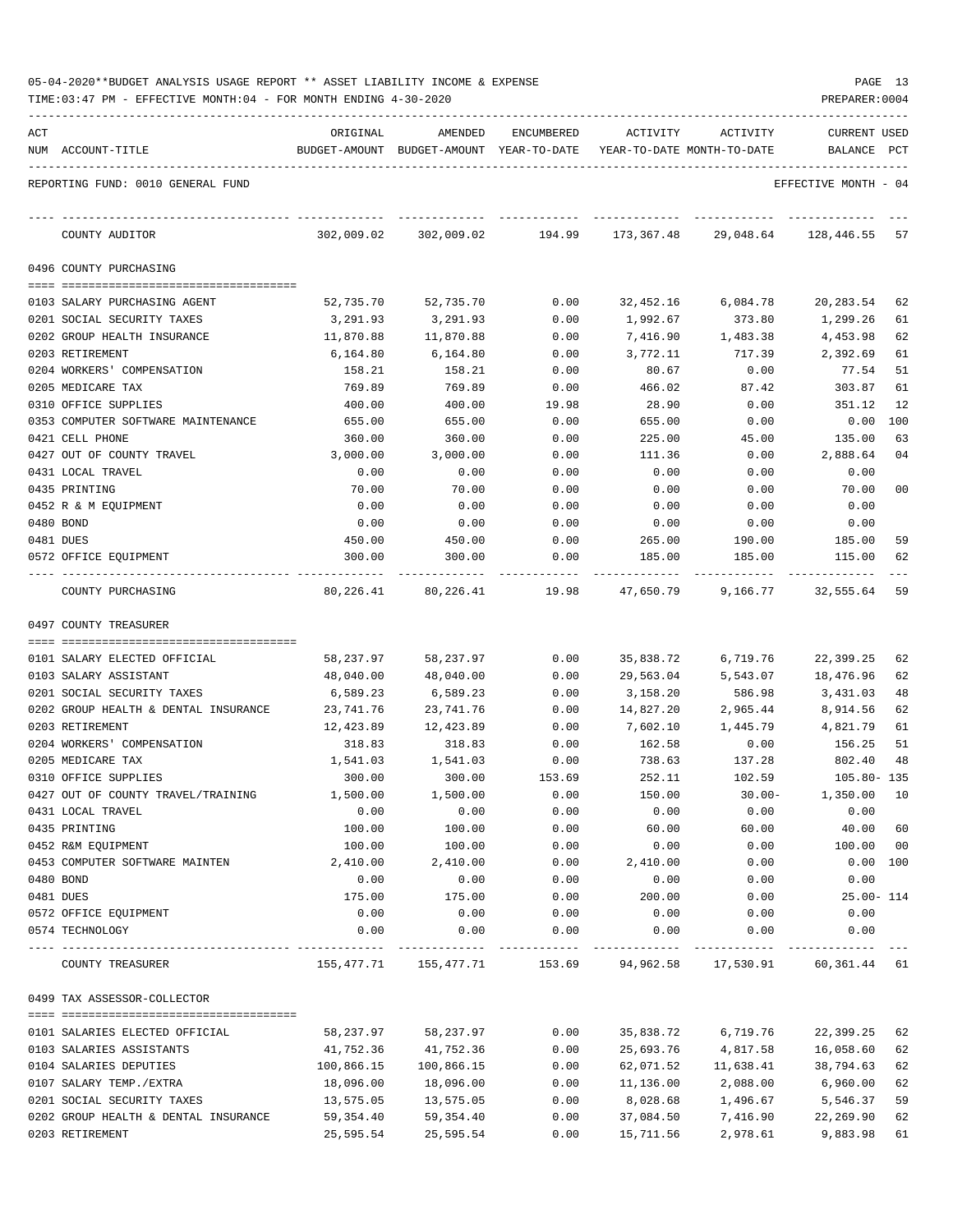TIME:03:47 PM - EFFECTIVE MONTH:04 - FOR MONTH ENDING 4-30-2020

| ACT | NUM ACCOUNT-TITLE                                                                                                                                                                                                                                                                                                                                                                                                                                                                    | ORIGINAL  | AMENDED<br>BUDGET-AMOUNT BUDGET-AMOUNT YEAR-TO-DATE | ENCUMBERED | ACTIVITY<br>YEAR-TO-DATE MONTH-TO-DATE | ACTIVITY                               | CURRENT USED<br>BALANCE PCT |                         |
|-----|--------------------------------------------------------------------------------------------------------------------------------------------------------------------------------------------------------------------------------------------------------------------------------------------------------------------------------------------------------------------------------------------------------------------------------------------------------------------------------------|-----------|-----------------------------------------------------|------------|----------------------------------------|----------------------------------------|-----------------------------|-------------------------|
|     |                                                                                                                                                                                                                                                                                                                                                                                                                                                                                      |           |                                                     |            |                                        |                                        |                             |                         |
|     | REPORTING FUND: 0010 GENERAL FUND                                                                                                                                                                                                                                                                                                                                                                                                                                                    |           |                                                     |            |                                        |                                        | EFFECTIVE MONTH - 04        |                         |
|     | 0204 WORKERS COMPENSATION                                                                                                                                                                                                                                                                                                                                                                                                                                                            | 656.86    | 656.86                                              | 0.00       | 334.93                                 | 0.00                                   | 321.93                      | 51                      |
|     | 0205 MEDICARE TAX                                                                                                                                                                                                                                                                                                                                                                                                                                                                    | 3,174.81  | 3,174.81                                            | 0.00       | 1,877.53                               | 350.01                                 | 1,297.28                    | 59                      |
|     | 0225 LEONARD OFFICE TRAVEL                                                                                                                                                                                                                                                                                                                                                                                                                                                           | 900.00    | 900.00                                              | 0.00       | 370.54                                 | 73.60                                  | 529.46                      | 41                      |
|     | 0310 OFFICE SUPPLIES                                                                                                                                                                                                                                                                                                                                                                                                                                                                 | 1,200.00  | 1,200.00                                            | 0.00       | 660.44                                 | 70.93                                  | 539.56                      | 55                      |
|     | 0311 POSTAL EXPENSES                                                                                                                                                                                                                                                                                                                                                                                                                                                                 | 2,400.00  | 2,400.00                                            | 0.00       | 923.95                                 | 0.00                                   | 1,476.05                    | 38                      |
|     | 0315 COPIER EXPENSE                                                                                                                                                                                                                                                                                                                                                                                                                                                                  | 1,200.00  | 1,200.00                                            | 89.75      | 569.79                                 | 5.88                                   | 540.46                      | 55                      |
|     | 0420 TELEPHONE LEONARD OFFICE                                                                                                                                                                                                                                                                                                                                                                                                                                                        | 0.00      | 0.00                                                | 0.00       | 0.00                                   | 0.00                                   | 0.00                        |                         |
|     | 0423 CELL PHONE                                                                                                                                                                                                                                                                                                                                                                                                                                                                      | 0.00      | 0.00                                                | 0.00       | 0.00                                   | 0.00                                   | 0.00                        |                         |
|     | 0427 OUT OF COUNTY TRAVEL/TRAINING                                                                                                                                                                                                                                                                                                                                                                                                                                                   | 4,000.00  | 4,000.00                                            | 0.00       | 3,017.95                               | 0.00                                   | 982.05                      | 75                      |
|     | 0435 PRINTING                                                                                                                                                                                                                                                                                                                                                                                                                                                                        | 200.00    | 200.00                                              | 0.00       | 0.00                                   | 0.00                                   | 200.00                      | 0 <sub>0</sub>          |
|     | 0460 LEONARD OFFICE RENT                                                                                                                                                                                                                                                                                                                                                                                                                                                             | 1,200.00  | 1,200.00                                            | 0.00       | 700.00                                 | 100.00                                 | 500.00                      | 58                      |
|     | 0480 BOND                                                                                                                                                                                                                                                                                                                                                                                                                                                                            | 368.00    | 368.00                                              | 0.00       | 0.00                                   | 0.00                                   | 368.00                      | 0 <sub>0</sub>          |
|     | 0481 DUES                                                                                                                                                                                                                                                                                                                                                                                                                                                                            | 175.00    | 175.00                                              | 0.00       | 175.00                                 | 0.00                                   | 0.00                        | 100                     |
|     | 0572 OFFICE EQUIPMENT                                                                                                                                                                                                                                                                                                                                                                                                                                                                | 700.00    | 700.00                                              | 0.00       | 0.00                                   | 0.00                                   | 700.00                      | 0 <sup>0</sup>          |
|     | 0574 TECHNOLOGY                                                                                                                                                                                                                                                                                                                                                                                                                                                                      | 0.00      | 0.00                                                | 0.00       | 0.00                                   | 0.00                                   | 0.00                        |                         |
|     | TAX ASSESSOR-COLLECTOR                                                                                                                                                                                                                                                                                                                                                                                                                                                               |           | 333,652.14 333,652.14 89.75                         |            |                                        | 204, 194.87 37, 756.35 129, 367.52     |                             | 61                      |
|     | 0503 COMPUTER/IT DEPT.                                                                                                                                                                                                                                                                                                                                                                                                                                                               |           |                                                     |            |                                        |                                        |                             |                         |
|     |                                                                                                                                                                                                                                                                                                                                                                                                                                                                                      |           |                                                     |            |                                        |                                        |                             |                         |
|     | 0103 SALARY-TECHNICIAN                                                                                                                                                                                                                                                                                                                                                                                                                                                               | 42,297.02 | 42,297.02                                           | 0.00       | 26,028.96                              | 4,880.43                               | 16,268.06                   | 62                      |
|     | 0107 PART TIME TECHNICIAN                                                                                                                                                                                                                                                                                                                                                                                                                                                            | 20,101.64 | 20,101.64                                           | 0.00       | 2,805.90                               | 0.00                                   | 17,295.74                   | 14                      |
|     | 0201 SOCIAL SECURITY                                                                                                                                                                                                                                                                                                                                                                                                                                                                 | 3,868.72  | 3,868.72                                            | 0.00       | 1,630.61                               | 269.97                                 | 2,238.11                    | 42                      |
|     | 0202 GROUP HEALTH INSURANCE                                                                                                                                                                                                                                                                                                                                                                                                                                                          | 11,870.88 | 11,870.88                                           | 0.00       | 7,416.90                               | 1,483.38                               | 4,453.98                    | 62                      |
|     | 0203 RETIREMENT                                                                                                                                                                                                                                                                                                                                                                                                                                                                      | 7,294.40  | 7,294.40                                            | 0.00       | 3,345.70                               | 575.40                                 | 3,948.70                    | 46                      |
|     | 0204 WORKERS COMPENSATION                                                                                                                                                                                                                                                                                                                                                                                                                                                            | 224.64    | 224.64                                              | 0.00       | 98.26                                  | 0.00                                   | 126.38                      | 44                      |
|     | 0205 MEDICARE TAX                                                                                                                                                                                                                                                                                                                                                                                                                                                                    | 904.78    | 904.78                                              | 0.00       | 381.42                                 | 63.15                                  | 523.36                      | 42                      |
|     | 0225 TRAVEL ALLOWANCE                                                                                                                                                                                                                                                                                                                                                                                                                                                                | 828.00    | 828.00                                              | 0.00       | 349.30                                 | 60.00                                  | 478.70                      | 42                      |
|     | 0310 OFFICE SUPPLIES                                                                                                                                                                                                                                                                                                                                                                                                                                                                 | 100.00    | 100.00                                              | 0.00       | 0.00                                   | 0.00                                   | 100.00                      | 0 <sub>0</sub>          |
|     | 0421 CELL PHONE ALLOWANCE                                                                                                                                                                                                                                                                                                                                                                                                                                                            | 414.00    | 414.00                                              | 0.00       | 174.67                                 | 30.00                                  | 239.33                      | 42                      |
|     | 0423 EMERGENCY INTERNET                                                                                                                                                                                                                                                                                                                                                                                                                                                              | 455.88    | 455.88                                              | 0.00       | 265.93                                 | 37.99                                  | 189.95                      | 58                      |
|     | 0427 OUT OF COUNTY TRAVEL/TRAINING                                                                                                                                                                                                                                                                                                                                                                                                                                                   | 750.00    | 750.00                                              | 0.00       | 0.00                                   | 0.00                                   | 750.00                      | 0 <sub>0</sub>          |
|     | 0435 PRINTING                                                                                                                                                                                                                                                                                                                                                                                                                                                                        | 0.00      | 0.00                                                | 0.00       | 0.00                                   | 0.00                                   | 0.00                        |                         |
|     | 0453 R&M COMPUTER/TRAINING                                                                                                                                                                                                                                                                                                                                                                                                                                                           | 0.00      | 0.00                                                | 0.00       | 0.00                                   | 0.00                                   | 0.00                        |                         |
|     | 0572 OFFICE EQUIPMENT                                                                                                                                                                                                                                                                                                                                                                                                                                                                | 1,700.00  | 1,700.00                                            | 0.00       | 0.00                                   | 0.00                                   | 1,700.00                    | 0 <sub>0</sub>          |
|     | 0574 COMPUTER/WEB SOFTWARE                                                                                                                                                                                                                                                                                                                                                                                                                                                           | 3,000.00  | 3,000.00                                            | 0.00       | 2,199.49                               | 0.00                                   | 800.51 73                   |                         |
|     | 0576 COUNTY COMPUTER REPLACEMENT                                                                                                                                                                                                                                                                                                                                                                                                                                                     | 5,000.00  | 5,000.00                                            | 790.77     | 0.00                                   | 0.00                                   | 4,209.23 16                 |                         |
|     | COMPUTER/IT DEPT.                                                                                                                                                                                                                                                                                                                                                                                                                                                                    | 98,809.96 | 98,809.96                                           |            |                                        | 790.77 44,697.14 7,400.32 53,322.05 46 |                             | $---$                   |
|     | 0509 CONTINGENCY                                                                                                                                                                                                                                                                                                                                                                                                                                                                     |           |                                                     |            |                                        |                                        |                             |                         |
|     | 0475 CONTINGENCY                                                                                                                                                                                                                                                                                                                                                                                                                                                                     |           | 250,000.00 203,117.82 0.00                          |            | 0.00                                   |                                        | $0.00$ $203,117.82$ 00      |                         |
|     | ----------------------------------<br>CONTINGENCY                                                                                                                                                                                                                                                                                                                                                                                                                                    |           | 250,000.00 203,117.82 0.00                          |            |                                        | 0.00<br>0.00                           | _____________<br>203,117.82 | $---$<br>0 <sub>0</sub> |
|     | 0510 COURTHOUSE                                                                                                                                                                                                                                                                                                                                                                                                                                                                      |           |                                                     |            |                                        |                                        |                             |                         |
|     | $\begin{minipage}{0.03\textwidth} \centering \begin{tabular}{ l l l } \hline \texttt{0.03}\end{tabular} \end{minipage} \end{minipage} \begin{minipage}{0.03\textwidth} \centering \begin{tabular}{ l l l } \hline \texttt{0.03}\end{tabular} \end{minipage} \end{minipage} \begin{minipage}{0.03\textwidth} \centering \begin{tabular}{ l l l l } \hline \texttt{0.03}\end{tabular} \end{minipage} \end{minipage} \begin{minipage}{0.03\textwidth} \centering \begin{tabular}{ l l $ |           |                                                     |            |                                        |                                        |                             |                         |
|     | 0107 REGULAR TEMP. - PART TIME                                                                                                                                                                                                                                                                                                                                                                                                                                                       | 9,750.00  | 9,195.73                                            | 0.00       | 0.00                                   | 0.00                                   | 9,195.73                    | 0 <sub>0</sub>          |
|     | 0115 SALARY JANITOR                                                                                                                                                                                                                                                                                                                                                                                                                                                                  | 40,567.92 | 40,567.92                                           | 0.00       | 24,964.80                              | 4,680.90                               | 15,603.12                   | 62                      |
|     | 0201 SOCIAL SECURITY TAXES                                                                                                                                                                                                                                                                                                                                                                                                                                                           | 2,515.21  | 2,515.21                                            | 0.00       | 1,525.04                               | 285.66                                 | 990.17                      | 61                      |
|     | 0202 GROUP HEALTH & DENTAL INSURANCE                                                                                                                                                                                                                                                                                                                                                                                                                                                 | 11,870.88 | 11,870.88                                           | 0.00       | 7,416.90                               | 1,483.38                               | 4,453.98                    | 62                      |
|     | 0203 RETIREMENT                                                                                                                                                                                                                                                                                                                                                                                                                                                                      | 4,782.96  | 4,782.96                                            | 0.00       | 2,901.85                               | 551.88                                 | 1,881.11                    | 61                      |
|     | 0204 WORKERS' COMPENSATION                                                                                                                                                                                                                                                                                                                                                                                                                                                           | 1,671.40  | 1,671.40                                            | 0.00       | 717.31                                 | 0.00                                   | 954.09                      | 43                      |

0205 MEDICARE TAX 2,515.21 2,515.21 0.00 356.67 66.81 2,158.54 14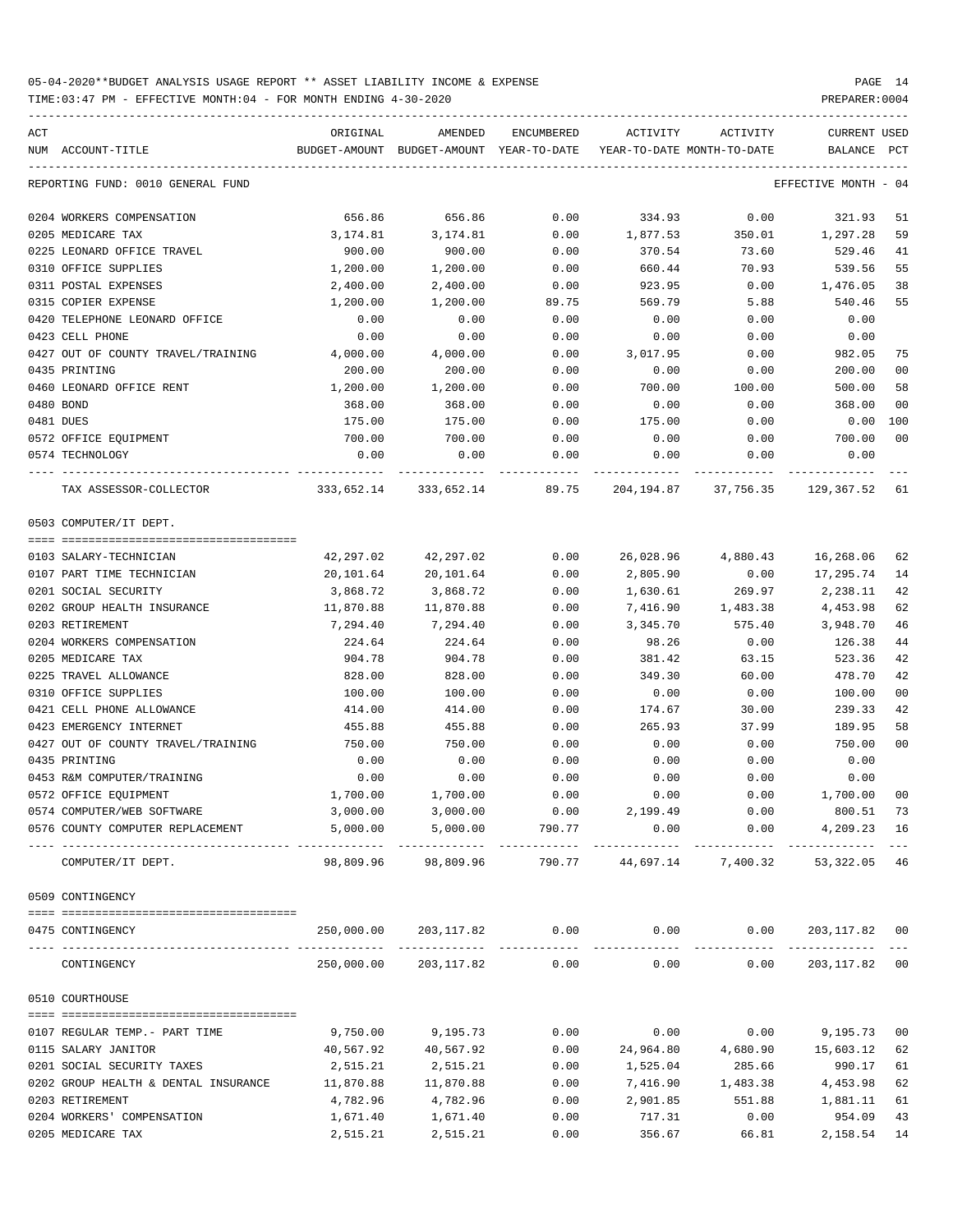| NUM ACCOUNT-TITLE                 | ORIGINAL       | AMENDED<br>BUDGET-AMOUNT BUDGET-AMOUNT YEAR-TO-DATE | ENCUMBERED   | ACTIVITY        | ACTIVITY<br>YEAR-TO-DATE MONTH-TO-DATE                              | CURRENT USED<br>BALANCE PCT |                |
|-----------------------------------|----------------|-----------------------------------------------------|--------------|-----------------|---------------------------------------------------------------------|-----------------------------|----------------|
| REPORTING FUND: 0010 GENERAL FUND |                |                                                     |              |                 |                                                                     | EFFECTIVE MONTH - 04        |                |
| 0310 OFFICE SUPPLIES              | 3,500.00       | 3,500.00                                            |              | 149.64 1,367.45 | 0.00                                                                | 1,982.91                    | 43             |
| 0311 POSTAL EXPENSE               | 9,000.00       | 9,000.00                                            | 165.88       | 3,586.07        | 165.26                                                              | 5,248.05                    | 42             |
| 0315 COPIER RENTAL                | 4,900.00       | 4,900.00                                            | 314.27       | 4,210.50        | 276.98                                                              | 375.23                      | 92             |
| 0316 EMPLOYEE AWARDS BANQUET      | 3,600.00       | 3,600.00                                            | 0.00         | 3,588.57        | 0.00                                                                | 11.43 100                   |                |
| 0330 AUTO EXPENSE-GAS AND OIL     | 100.00         | 100.00                                              | 0.00         | 189.78          | 0.00                                                                | 89.78- 190                  |                |
| 0332 JANITOR SUPPLIES             | 0.00           | 554.27                                              | 554.27       | 0.00            | 0.00                                                                | $0.00$ 100                  |                |
| 0353 R&M COMPUTER                 | 0.00           | 0.00                                                | 0.00         | 0.00            | 0.00                                                                | 0.00                        |                |
| 0420 TELEPHONE                    | 43,291.12      | 43,291.12                                           | 0.00         | 25,339.75       | 3,584.25                                                            | 17,951.37                   | 59             |
| 0421 INTERNET LINES               | 0.00           | 0.00                                                | 0.00         | 0.00            | 0.00                                                                | 0.00                        |                |
| 0423 CELL PHONE                   | 340.00         | 340.00                                              | 0.00         | 185.12          | 26.27                                                               | 154.88                      | 54             |
| 0440 UTILITIES ELECTRICITY        | 7,000.00       | 7,000.00                                            | 0.00         | 747.06          | 138.64                                                              | 6,252.94                    | 11             |
| 0441 UTILITIES GAS                | 0.00           | 0.00                                                | 0.00         | 0.00            | 0.00                                                                | 0.00                        |                |
| 0442 UTILITIES WATER              | 3,600.00       | 3,600.00                                            | 0.00         | 0.00            | 0.00                                                                | 3,600.00                    | 0 <sub>0</sub> |
| 0443 TRASH PICK-UP                | 1,020.00       | 1,020.00                                            | 0.00         | 505.56          | 84.26                                                               | 514.44                      | 50             |
| 0445 AIR CONDITIONER MAINTENANCE  | 0.00           | 0.00                                                | 0.00         | 0.00            | 0.00                                                                | 0.00                        |                |
| 0446 ELEVATOR MAINTENANCE CONTR   | 0.00           | 0.00                                                | 0.00         | 0.00            | 0.00                                                                | 0.00                        |                |
| 0450 R & M BUILDINGS              | 0.00           | 0.00                                                | 0.00         | 0.00            | 0.00                                                                | 0.00                        |                |
| 0453 COMPUTER SOFTWARE MAINTEN    | 269,874.50     | 269,874.50                                          | 260.00       | 109,851.50      | 357.50                                                              | 159,763.00                  | 41             |
| 0463 RENTAL PERSONNEL PAGER       | 0.00           | 0.00                                                | 0.00         | 0.00            | 0.00                                                                | 0.00                        |                |
| 0482 FIRE INSURANCE               | 28,500.00      | 28,500.00                                           | 0.00         | 0.00            | 0.00                                                                | 28,500.00                   | 0 <sub>0</sub> |
| 0500 LAND                         | 0.00           | 0.00                                                | 0.00         | 0.00            | 0.00                                                                | 0.00                        |                |
| 0501 PEST CONTROL                 | 0.00           | 0.00                                                | 0.00         | 0.00            | 0.00                                                                | 0.00                        |                |
| 0530 PERMANENT IMPROVEMENTS       | 0.00           | 0.00                                                | 0.00         | 0.00            | 0.00                                                                | 0.00                        |                |
| 0572 OFFICE EQUIPMENT             | 0.00           | 0.00                                                | 0.00         | 0.00            | 0.00                                                                | 0.00                        |                |
| 0573 ODYSSEY SOFTWARE/EQUIPMENT   | 0.00           | 0.00                                                | 0.00         | 0.00            | 0.00                                                                | 0.00                        |                |
| 0574 TECHNOLOGY                   | 0.00           |                                                     | 0.00         |                 |                                                                     |                             |                |
| 0575 LAND/BUILDING                |                | 0.00                                                |              | 0.00            | 0.00                                                                | 0.00                        |                |
| 0577 JANITOR EQUIPMENT            | 0.00<br>500.00 | 0.00<br>500.00                                      | 0.00<br>0.00 | 0.00<br>219.99  | 0.00<br>0.00                                                        | 0.00<br>280.01              | 44             |
|                                   |                |                                                     |              |                 |                                                                     |                             |                |
| COURTHOUSE                        |                |                                                     |              |                 | 448,899.20  448,899.20  1,444.06  187,673.92  11,701.79  259,781.22 |                             | 42             |
| 0511 COUNTY OFFICE BUILDING       |                |                                                     |              |                 |                                                                     |                             |                |
| 0115 SALARY JANITOR               | 6,240.00       | 6, 240.00                                           | 0.00         |                 | 3,936.03 744.00 2,303.97                                            |                             | 63             |
| 0201 SOCIAL SECURITY TAXES        | 286.88         | 286.88                                              | 0.00         | 244.03          | 46.13                                                               | 42.85                       | 85             |
| 0203 RETIREMENT                   | 729.46         | 729.46                                              | 0.00         | 0.00            | 0.00                                                                | 729.46                      | 0 <sub>0</sub> |
| 0204 WORKER' COMPENSATION         | 237.12         | 237.12                                              | 0.00         | 110.33          | 0.00                                                                | 126.79                      | 47             |
| 0205 MEDICARE TAX                 | 90.48          | 90.48                                               | 0.00         | 57.07           | 10.79                                                               | 33.41                       | 63             |
| 0225 JANITOR TRAVEL               | 175.00         | 175.00                                              | 0.00         | 69.36           | 0.00                                                                | 105.64                      | 40             |
| 0332 JANITOR SUPPLIES             | 1,000.00       | 1,000.00                                            | 0.00         | 610.98          | 137.10                                                              | 389.02                      | 61             |
| 0440 UTILITIES ELECTRICITY        | 5,000.00       | 5,000.00                                            | 0.00         | 2,181.38        | 278.53                                                              | 2,818.62                    | 44             |
| 0441 UTILITIES GAS                | 1,000.00       | 1,000.00                                            | 61.75        | 541.08          | 72.37                                                               | 397.17                      | 60             |
| 0442 UTILITIES WATER              | 1,100.00       | 1,100.00                                            | 0.00         | 628.44          | 57.08                                                               | 471.56                      | 57             |
| 0443 TRASH PICK-UP SERVICE        | 525.00         | 525.00                                              | 0.00         | 252.78          | 42.13                                                               | 272.22                      | 48             |
| 0444 LAWN MAINTENANCE             | 0.00           | 0.00                                                | 0.00         | 0.00            | 0.00                                                                | 0.00                        |                |
| 0450 R & M BUILDING               | 18,000.00      | 18,000.00                                           | 0.00         | 312.74          | 0.00                                                                | 17,687.26                   | 02             |
| 0482 FIRE INSURANCE               | 1,050.00       | 1,050.00                                            | 0.00         | 0.00            | 0.00                                                                | 1,050.00                    | 0 <sub>0</sub> |
| 0501 PEST CONTROL                 | 0.00           | 0.00                                                | 0.00         | 0.00            | 0.00                                                                | 0.00                        |                |
| 0535 BUILDINGS                    | 0.00           | 0.00                                                | 0.00         | 0.00            | 0.00                                                                | 0.00                        |                |
|                                   |                |                                                     |              | -----------     |                                                                     |                             |                |

|                          |        |        |      |                   |      |       | $\sim$ |
|--------------------------|--------|--------|------|-------------------|------|-------|--------|
| 0332 JANITOR<br>SUPPLIES | 400.00 | 400.00 | 0.00 | 49<br>n<br>------ | J.OO | 250.3 |        |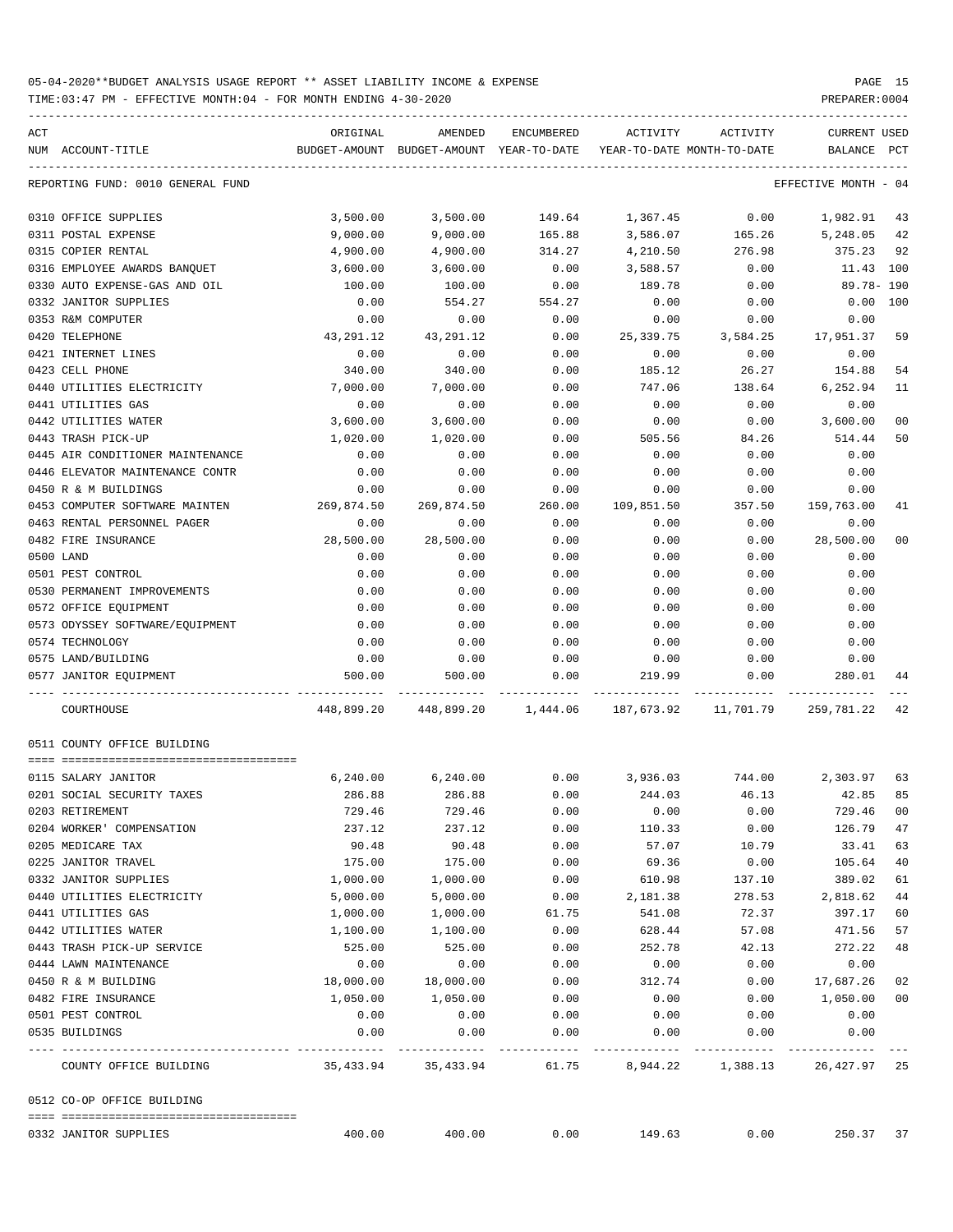## 05-04-2020\*\*BUDGET ANALYSIS USAGE REPORT \*\* ASSET LIABILITY INCOME & EXPENSE PAGE 16 TIME:03:47 PM - EFFECTIVE MONTH:04 - FOR MONTH ENDING 4-30-2020

| ACT                               | ORIGINAL                                               | AMENDED                                                             |               | ENCUMBERED ACTIVITY ACTIVITY |                       | CURRENT USED                          |                |
|-----------------------------------|--------------------------------------------------------|---------------------------------------------------------------------|---------------|------------------------------|-----------------------|---------------------------------------|----------------|
| NUM ACCOUNT-TITLE                 |                                                        | BUDGET-AMOUNT BUDGET-AMOUNT YEAR-TO-DATE YEAR-TO-DATE MONTH-TO-DATE |               |                              |                       | BALANCE PCT                           |                |
| REPORTING FUND: 0010 GENERAL FUND |                                                        |                                                                     |               |                              |                       | EFFECTIVE MONTH - 04                  |                |
| 0440 UTILITIES ELECTRICITY        | 6,000.00                                               | 6,000.00                                                            |               |                              |                       | $0.00$ $3,370.86$ $412.50$ $2,629.14$ | 56             |
| 0442 UTILITIES WATER              | 700.00                                                 | 700.00                                                              | 0.00          | 392.35                       | 57.08                 | 307.65                                | 56             |
| 0450 R&M BUILDING                 | 1,000.00                                               | 1,000.00                                                            | 0.00          | 140.00                       | 0.00                  | 860.00                                | 14             |
| 0482 FIRE INSURANCE               | 1,450.00                                               | 1,450.00                                                            | 0.00          | 0.00                         | 0.00                  | 1,450.00                              | 00             |
| 0501 PEST CONTROL                 | 0.00                                                   | 0.00                                                                | 0.00          | 0.00                         | 0.00                  | 0.00                                  |                |
| 0535 BUILDINGS                    | 0.00                                                   | 0.00                                                                | 0.00          | 0.00                         | 0.00                  | 0.00                                  |                |
| CO-OP OFFICE BUILDING             |                                                        | $9,550.00$ $9,550.00$ $0.00$ $4,052.84$ $469.58$                    |               |                              |                       | 5,497.16                              | 42             |
| 0513 COURTHOUSE SOUTH ANNEX       |                                                        |                                                                     |               |                              |                       |                                       |                |
| 0115 SALARY JANITOR               | 6,619.86                                               | 6,619.86                                                            | 0.00          |                              |                       | 4,561.75 828.00 2,058.11              | 69             |
| 0201 SOCIAL SECURITY TAXES        | 432.19                                                 | 432.19                                                              | 0.00          | 282.79                       | 51.33                 | 149.40                                | 65             |
| 0203 RETIREMENT                   | 814.89                                                 | 814.89                                                              | 0.00          | 0.00                         | 0.00                  | 814.89                                | 0 <sub>0</sub> |
| 0204 WORKERS' COMPENSATION        | 264.89                                                 | 264.89                                                              | 0.00          | 117.05                       | 0.00                  | 147.84                                | 44             |
| 0205 MEDICARE TAX                 | 101.08                                                 | 101.08                                                              | 0.00          | 66.14                        | 12.00                 | 34.94                                 | 65             |
| 0311 SOUTH ANNEX POSTAGE          | 4,100.00                                               | 4,100.00                                                            | 0.00          | 873.95-                      | 77.75                 | 4,973.95                              | 21             |
| 0315 COPIER RENTAL                | 1,500.00                                               | 1,500.00                                                            | 97.72         | 654.51                       | 6.00                  | 747.77                                | 50             |
| 0332 JANITOR SUPPLIES             | 1,500.00                                               | 1,500.00                                                            | 0.00          | 810.95                       | 143.45                | 689.05                                | 54             |
| 0420 TELEPHONE                    | 0.00                                                   | 0.00                                                                | 0.00          | 0.00                         | 0.00                  | 0.00                                  |                |
| 0421 INTERNET                     | 3,300.00                                               | 3,300.00                                                            | 0.00          | 2,005.94                     | 273.94                | 1,294.06                              | 61             |
| 0440 UTILITIES ELECTRICITY        | 5,800.00                                               | 5,800.00                                                            | 0.00          | 2,706.72                     | 394.16                | 3,093.28                              | 47             |
| 0441 UTILITIES GAS                | 1,300.00                                               | 1,300.00                                                            | 0.00          | 790.06                       | 64.61                 | 509.94                                | 61             |
| 0442 UTILITIES WATER              | 1,200.00                                               | 1,200.00                                                            | 0.00          | 544.76                       | 82.55                 | 655.24                                | 45             |
| 0443 TRASH PICKUP SERVICE         | 1,020.00                                               | 1,020.00                                                            | 0.00          | 505.56                       | 84.26                 | 514.44                                | 50             |
| 0444 LAWN MAINTENANCE             | 0.00                                                   | 0.00                                                                | 0.00          | 0.00                         | 0.00                  | 0.00                                  |                |
| 0450 R&M BUILDING                 | 5,000.00                                               | 6,519.93                                                            | 0.00          | 5,189.25                     | 0.00                  | 1,330.68                              | 80             |
| 0455 PARKING LOT                  | 0.00                                                   | 0.00                                                                | 0.00          | 0.00                         | 0.00                  | 0.00                                  |                |
| 0482 FIRE INSURANCE               | 2,700.00                                               | 2,700.00                                                            | 0.00          | 0.00                         | 0.00                  | 2,700.00                              | 0 <sub>0</sub> |
| 0501 PEST CONTROL                 | 0.00                                                   | 0.00                                                                | 0.00          | 0.00                         | 0.00                  | 0.00                                  |                |
| 0531 ANNEX                        | 0.00                                                   | 0.00                                                                | 0.00          | 0.00                         | 0.00                  | 0.00                                  |                |
| COURTHOUSE SOUTH ANNEX            | 35,652.91 37,172.84 97.72 17,361.53 2,018.05 19,713.59 |                                                                     |               |                              |                       |                                       | 47             |
| 0514 CITY HALL ANNEX              |                                                        |                                                                     |               |                              |                       |                                       |                |
| 0421 TELEPHONE/INTERNET           | 960.00                                                 | 960.00                                                              | 0.00          | 539.85                       | 78.94                 | 420.15                                | 56             |
| CITY HALL ANNEX                   | 960.00                                                 | 960.00                                                              | 0.00          | 539.85                       | ------------<br>78.94 | 420.15                                | 56             |
| 0515 WINDOM CO.BLDG.              |                                                        |                                                                     |               |                              |                       |                                       |                |
|                                   |                                                        |                                                                     |               |                              |                       |                                       |                |
| 0332 JANITOR SUPPLIES             | 0.00                                                   | 0.00                                                                | 0.00          | 0.00                         | 0.00                  | 0.00                                  |                |
| 0421 INTERNET                     | 0.00                                                   | 0.00                                                                | 0.00          | 0.00                         | 0.00                  | 0.00                                  |                |
| 0440 UTILITIES ELECTRICITY        | 2,000.00                                               | 2,000.00                                                            | 0.00          | 1,460.61                     | 183.99                | 539.39                                | 73             |
| 0441 UTILITIES GAS                | 800.00                                                 | 800.00                                                              | 0.00          | 632.76                       | 50.86                 | 167.24                                | 79             |
| 0442 UTILITIES WATER              | 0.00                                                   | 0.00                                                                | 0.00          | 282.36                       | 49.10                 | $282.36-$                             |                |
| 0444 LAWN MAINTENANCE             | 800.00                                                 | 800.00                                                              | 0.00          | 220.00                       | 120.00                | 580.00                                | 28             |
| 0450 R&M BUILDING                 | 1,000.00                                               | 1,000.00                                                            | 0.00          | 31.50                        | 0.00                  | 968.50                                | 03             |
| 0482 FIRE INSURANCE               | 1,775.00                                               | 1,775.00                                                            | 0.00          | 0.00                         | 0.00                  | 1,775.00                              | 0 <sub>0</sub> |
| 0501 PEST CONTROL                 | 130.00                                                 | 130.00                                                              | 0.00<br>----- | 0.00                         | 0.00                  | 130.00<br>--------                    | 0 <sub>0</sub> |
| WINDOM CO.BLDG.                   | 6,505.00                                               | 6,505.00                                                            | 0.00          | 2,627.23                     | 403.95                | 3,877.77 40                           |                |

0516 AGRILIFE EXTENSION BUILDING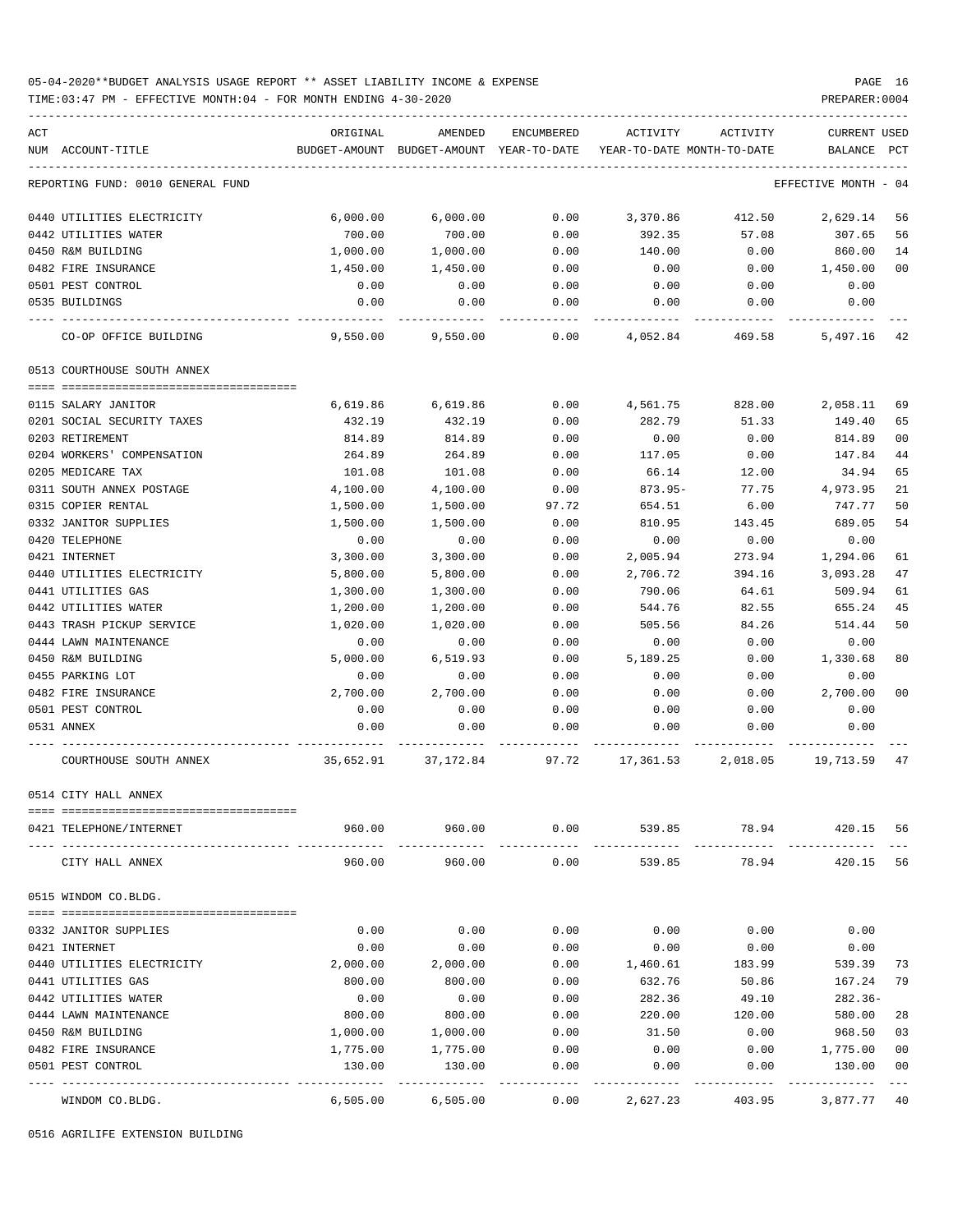| 05-04-2020**BUDGET ANALYSIS USAGE REPORT ** ASSET LIABILITY INCOME & EXPENSE | PAGE 17        |
|------------------------------------------------------------------------------|----------------|
| TIME:03:47 PM - EFFECTIVE MONTH:04 - FOR MONTH ENDING 4-30-2020              | PREPARER: 0004 |

| ACT |                                                 | ORIGINAL   | AMENDED                                                             | ENCUMBERED            | ACTIVITY              | ACTIVITY                                | <b>CURRENT USED</b>       |                |
|-----|-------------------------------------------------|------------|---------------------------------------------------------------------|-----------------------|-----------------------|-----------------------------------------|---------------------------|----------------|
|     | NUM ACCOUNT-TITLE                               |            | BUDGET-AMOUNT BUDGET-AMOUNT YEAR-TO-DATE YEAR-TO-DATE MONTH-TO-DATE |                       |                       |                                         | BALANCE PCT               |                |
|     |                                                 |            |                                                                     |                       |                       |                                         |                           |                |
|     | REPORTING FUND: 0010 GENERAL FUND               |            |                                                                     |                       |                       |                                         | EFFECTIVE MONTH - 04      |                |
|     |                                                 |            |                                                                     |                       |                       |                                         |                           |                |
|     | 0115 SALARY JANITOR                             | 3,432.00   | 3,432.00                                                            | 0.00                  | 2,436.87              | 516.00                                  | 995.13                    | 71             |
|     | 0201 SOCIAL SECURITY TAXES                      | 212.78     | 212.78                                                              | 0.00                  | 151.10                | 31.99                                   | 61.68                     | 71             |
|     | 0203 RETIREMENT                                 | 401.20     | 401.20                                                              | 0.00                  | 0.00                  | 0.00                                    | 401.20                    | 0 <sub>0</sub> |
|     | 0204 WORKERS' COMPENSATION                      | 130.42     | 130.42                                                              | 0.00                  | 60.68                 | 0.00                                    | 69.74                     | 47             |
|     | 0205 MEDICARE TAX                               | 49.76      | 49.76                                                               | 0.00                  | 35.33                 | 7.48                                    | 14.43                     | 71             |
|     | 0225 JANITOR TRAVEL                             | 250.00     | 250.00                                                              | 0.00                  | 116.62                | 0.00                                    | 133.38                    | 47             |
|     | 0332 JANITOR SUPPLIES                           | 500.00     | 500.00                                                              | 0.00                  | 404.37                | 0.00                                    | 95.63                     | 81             |
|     | 0420 TELEPHONE                                  | 0.00       | 0.00                                                                | 0.00                  | 0.00                  | 0.00                                    | 0.00                      |                |
|     | 0440 UTILITIES ELECTRICITY                      | 5,100.00   | 5,100.00                                                            | 0.00                  | 3,333.09              | 355.88                                  | 1,766.91                  | 65             |
|     | 0441 UTILITIES GAS                              | 0.00       | 0.00                                                                | 0.00                  | 0.00                  | 0.00                                    | 0.00                      |                |
|     | 0442 UTILITIES WATER                            | 700.00     | 700.00                                                              | 0.00                  | 342.48                | 57.08                                   | 357.52                    | 49             |
|     | 0443 TRASH PICKUP SERVICE                       | 0.00       | 0.00                                                                | 0.00                  | 0.00                  | 0.00                                    | 0.00                      |                |
|     | 0444 LAWN MAINTENANCE                           | 0.00       | 0.00                                                                | 0.00                  | 0.00                  | 0.00                                    | 0.00                      |                |
|     | 0450 R&M BUILDING                               | 600.00     | 600.00                                                              | 0.00                  | 1,127.50              | 807.00                                  | $527.50 - 188$            |                |
|     | 0482 FIRE INSURANCE                             | 1,100.00   | 1,100.00                                                            | 0.00                  | 0.00                  | 0.00                                    | 1,100.00                  | 00             |
|     | 0501 PEST CONTROL                               | 0.00       | 0.00                                                                | 0.00                  | 0.00                  | 0.00                                    | 0.00                      |                |
|     | 0530 BUILDING REMODEL                           | 0.00       | 0.00                                                                | 0.00                  | 0.00                  | 0.00                                    | 0.00                      |                |
|     | 0535 BUILDING CONSTRUCTION                      | 0.00       | 0.00                                                                | 0.00                  | 0.00                  | 0.00                                    | 0.00                      |                |
|     | 0572 OFFICE EQUIPMENT                           | 0.00       | 0.00                                                                | 0.00                  | 0.00                  | 0.00                                    | 0.00                      |                |
|     | AGRILIFE EXTENSION BUILDING 12,476.16 12,476.16 |            |                                                                     |                       |                       | $0.00$ $8,008.04$ $1,775.43$ $4,468.12$ |                           | 64             |
|     | 0517 COURTHOUSE EAST ANNEX                      |            |                                                                     |                       |                       |                                         |                           |                |
|     | 0535 BUILDING                                   | 0.00       | 0.00                                                                | 0.00                  | 0.00                  | 0.00                                    | 0.00                      |                |
|     | COURTHOUSE EAST ANNEX                           | 0.00       | 0.00                                                                | 0.00                  | 0.00                  | 0.00                                    | 0.00                      |                |
|     | 0518 COUNTY OFFICES RELOCATION                  |            |                                                                     |                       |                       |                                         |                           |                |
|     |                                                 |            |                                                                     |                       |                       |                                         |                           |                |
|     | 0311 POSTAL EXPENSES                            | 350.00     | 350.00                                                              | 0.00                  | 336.00                | 0.00                                    | 14.00                     | 96             |
|     | 0332 JANITOR SUPPLIES                           | 3,000.00   | 3,000.00                                                            | 39.48                 | 2,388.53              | 549.36                                  | 571.99                    | 81             |
|     | 0420 UTILITIES TELEPHONE                        | 0.00       | 0.00                                                                | 0.00                  | 0.00                  | 0.00                                    | 0.00                      |                |
|     | 0421 INTERNET SERVICES                          | 14,000.00  | 14,000.00                                                           | 0.00                  | 8,697.03              | 1,144.20                                | 5,302.97                  | 62             |
|     | 0440 UTILITIES ELECTRICITY                      | 33,400.00  | 33,400.00                                                           | 0.00                  | 6,500.27              | 723.00                                  | 26,899.73                 | 19             |
|     | 0441 UTILITIES GAS                              | 4,400.00   | 4,400.00                                                            | 0.00                  | 1,971.63              | 153.35                                  | 2,428.37                  | 45             |
|     | 0442 UTILITIES WATER                            | 6,400.00   | 6,400.00                                                            | 0.00                  | 2,219.65              | 312.01                                  | 4,180.35                  | 35             |
|     | 0443 TRASH PICKUP SERVICE                       | 2,150.00   | 2,150.00                                                            | 0.00                  | 1,005.72              | 167.62                                  | 1,144.28                  | 47             |
|     | 0450 R & M BUILDING                             | 6,000.00   | 6,000.00                                                            | 0.00                  | 1,495.23              | 0.00                                    | 4,504.77                  | 25             |
|     | 0460 MOVING EXPENSES                            | 0.00       | 0.00                                                                | 0.00                  | 0.00                  | 0.00                                    | 0.00                      |                |
|     | 0470 OFFICE SPACE LEASE                         | 140,400.00 | 140,400.00                                                          | 0.00                  | 92,425.00             | 11,700.00                               | 47,975.00                 | 66             |
|     | 0483 ALARM MONITORING                           | 900.00     | 900.00                                                              | 0.00                  | 885.60                | 0.00                                    | 14.40                     | 98             |
|     | 0484 CLEANING SERVICES                          | 0.00       | 0.00                                                                | 0.00                  | 0.00                  | 0.00                                    | 0.00                      |                |
|     | 0501 PEST CONTROL                               | 1,000.00   | 1,000.00                                                            | 0.00<br>$- - - - - -$ | 470.00                | 0.00                                    | 530.00                    | 47             |
|     | COUNTY OFFICES RELOCATION                       | 212,000.00 | 212,000.00                                                          |                       | 39.48 118,394.66      | 14,749.54                               | 93,565.86                 | 56             |
|     | 0519 GOVERNMENT BUILDING                        |            |                                                                     |                       |                       |                                         |                           |                |
|     | 0165 CONSTRUCTION                               | 10,000.00  | 10,000.00                                                           | 0.00                  | 0.00                  | 0.00                                    | 10,000.00                 | 00             |
|     | GOVERNMENT BUILDING                             | 10,000.00  | 10,000.00                                                           | 0.00                  | -------------<br>0.00 | ------------<br>0.00                    | ------------<br>10,000.00 | 0 <sub>0</sub> |

0520 LAKE FANNIN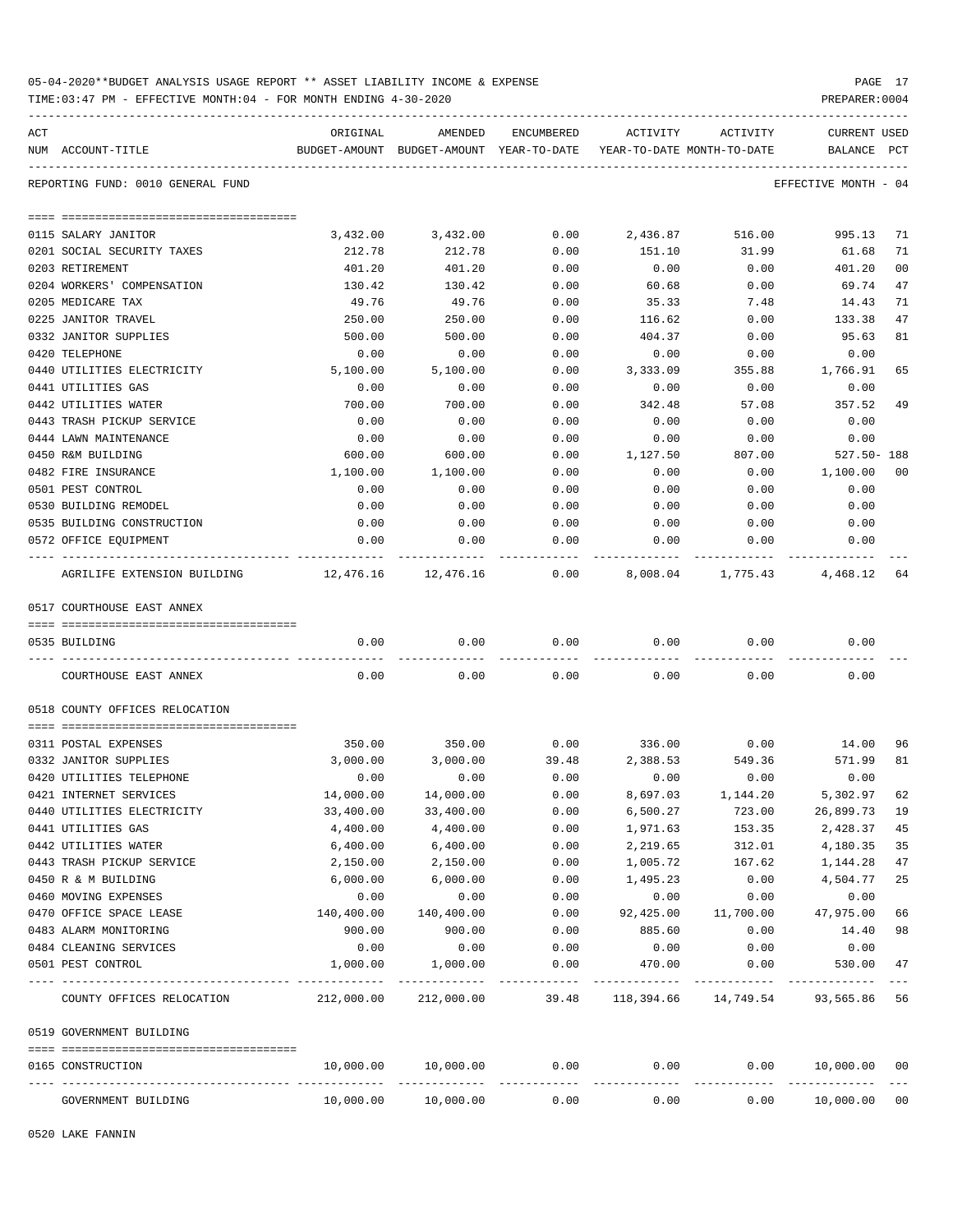| 05-04-2020**BUDGET ANALYSIS USAGE REPORT ** ASSET LIABILITY INCOME & EXPENSE |  |  |  | PAGE |  |
|------------------------------------------------------------------------------|--|--|--|------|--|
|                                                                              |  |  |  |      |  |

TIME:03:47 PM - EFFECTIVE MONTH:04 - FOR MONTH ENDING 4-30-2020 PREPARER:0004

| ACT | NUM ACCOUNT-TITLE                    | ORIGINAL     | AMENDED<br>BUDGET-AMOUNT BUDGET-AMOUNT YEAR-TO-DATE                    | ENCUMBERED   | ACTIVITY<br>YEAR-TO-DATE MONTH-TO-DATE | ACTIVITY                               | <b>CURRENT USED</b><br>BALANCE | PCT |
|-----|--------------------------------------|--------------|------------------------------------------------------------------------|--------------|----------------------------------------|----------------------------------------|--------------------------------|-----|
|     |                                      |              |                                                                        |              |                                        |                                        |                                |     |
|     | REPORTING FUND: 0010 GENERAL FUND    |              |                                                                        |              |                                        |                                        | EFFECTIVE MONTH - 04           |     |
|     | 0484 GENERAL LIABILITY INSURANCE     | 0.00         | 0.00                                                                   | 0.00         | 0.00                                   | 0.00                                   | 0.00                           |     |
|     |                                      |              |                                                                        |              |                                        |                                        |                                |     |
|     | LAKE FANNIN                          | 0.00         | 0.00                                                                   | 0.00         | 0.00                                   | 0.00                                   | 0.00                           |     |
|     | 0540 AMBULANCE SERVICE               |              |                                                                        |              |                                        |                                        |                                |     |
|     | 0417 AMBULANCE SERVICE               |              | $540,000.00$ $540,000.00$ $0.00$ $315,000.00$ $90,000.00$ $225,000.00$ |              |                                        |                                        |                                | 58  |
|     | AMBULANCE SERVICE                    |              | 540,000.00 540,000.00                                                  |              |                                        | $0.00$ 315,000.00 90,000.00            | 225,000.00                     | 58  |
|     | 0543 FIRE PROTECTION                 |              |                                                                        |              |                                        |                                        |                                |     |
|     | 0416 FIRE PROTECTION SERVICE         | 84,000.00    | 84,000.00                                                              | 21,000.00    | 42,000.00                              | 0.00                                   | 21,000.00                      | 75  |
|     | 0422 R&M RADIO/TOWER                 | 700.00       | 700.00                                                                 | 0.00         | 0.00                                   | 0.00                                   | 700.00                         | 00  |
|     | 0440 UTILITIES ELECTRICITY           | 0.00         | 0.00                                                                   | 0.00         | 0.00                                   | 0.00                                   | 0.00                           |     |
|     | 0447 REPEATER SERVICE CONTRACT       | 8,762.83     | 8,762.83                                                               | 0.00         | 2,920.96                               | 0.00                                   | 5,841.87                       | 33  |
|     | 0490 FCC RADIO LICENSE               | 0.00         | 0.00                                                                   | 0.00         | 0.00                                   | 0.00                                   | 0.00<br>---------              |     |
|     | FIRE PROTECTION                      |              | 93,462.83 93,462.83                                                    | 21,000.00    | 44,920.96                              | 0.00                                   | 27,541.87                      | 71  |
|     | 0551 CONSTABLE PRECINCT # 1          |              |                                                                        |              |                                        |                                        |                                |     |
|     | 0101 SALARY ELECTED OFFICIAL         | 33,154.57    | 33,154.57                                                              | 0.00         |                                        | 20,402.88 3,825.54 12,751.69           |                                | 62  |
|     | 0201 SOCIAL SECURITY TAXES           | 2,204.38     | 2,204.38                                                               | 0.00         | 1,255.94                               | 235.38                                 | 948.44                         | 57  |
|     | 0202 GROUP HEALTH & DENTAL INSURANCE | 6,272.76     | 6,272.76                                                               | 0.00         | 3,345.02                               | 669.15                                 | 2,927.74                       | 53  |
|     | 0203 RETIREMENT                      | 3,875.77     | 3,875.77                                                               | 0.00         | 2,371.75                               | 451.08                                 | 1,504.02                       | 61  |
|     | 0204 WORKERS' COMPENSATION           | 596.78       | 596.78                                                                 | 0.00         | 295.39                                 | 0.00                                   | 301.39                         | 49  |
|     | 0205 MEDICARE TAX                    | 515.54       | 515.54                                                                 | 0.00         | 293.74                                 | 55.05                                  | 221.80                         | 57  |
|     | 0310 OFFICE SUPPLIES                 | 50.00        | 50.00                                                                  | 0.00         | 0.00                                   | 0.00                                   | 50.00                          | 00  |
|     | 0311 POSTAL EXPENSES                 | 150.00       | 150.00                                                                 | 0.00         | 7.35                                   | 0.00                                   | 142.65                         | 05  |
|     | 0330 AUTO EXPENSE-GAS AND OIL        | 1,500.00     | 1,500.00                                                               | 0.00         | 466.26                                 | 0.00                                   | 1,033.74                       | 31  |
|     | 0421 ONLINE RESEARCH/ACCURINT        | 600.00       | 600.00                                                                 | 0.00         | 300.00                                 | 50.00                                  | 300.00                         | 50  |
|     | 0422 R & M RADIO                     | 100.00       | 100.00                                                                 | 0.00         | 0.00                                   | 0.00                                   | 100.00                         | 00  |
|     | 0427 TRAVEL EXPENSE                  | 2,400.00     | 2,400.00                                                               | 0.00         | 1,500.00                               | 300.00                                 | 900.00                         | 63  |
|     | 0435 PRINTING                        | 50.00        | 50.00                                                                  | 0.00         | 0.00                                   | 0.00                                   | 50.00                          | 00  |
|     | 0480 BOND                            | 0.00         | 0.00                                                                   | 0.00         | 0.00                                   | 0.00                                   | 0.00                           |     |
|     | 0488 LAW ENFORCEMENT PROF. INS       | 525.00       | 525.00                                                                 | 0.00         | 463.00                                 | 0.00                                   | 62.00                          | 88  |
|     | 0572 EQUIPMENT<br>0574 TECHNOLOGY    | 0.00<br>0.00 | 0.00<br>0.00                                                           | 0.00<br>0.00 | 0.00<br>0.00                           | 0.00<br>0.00                           | 0.00<br>0.00                   |     |
|     | CONSTABLE PRECINCT # 1               | 51,994.80    | 51,994.80                                                              | 0.00         | 30,701.33                              | -------------- ------------ ---------- | 5,586.20 21,293.47             | 59  |
|     |                                      |              |                                                                        |              |                                        |                                        |                                |     |
|     | 0552 CONSTABLE PRECINCT #2           |              |                                                                        |              |                                        |                                        |                                |     |
|     | 0101 SALARY ELECTED OFFICIAL         | 16,099.05    | 16,099.05                                                              | 0.00         | 9,907.04                               | 1,857.57                               | 6,192.01                       | 62  |
|     | 0201 SOCIAL SECURITY TAXES           | 1,146.94     | 1,146.94                                                               | 0.00         | 614.24                                 | 115.17                                 | 532.70                         | 54  |
|     | 0202 GROUP HEALTH & DENTAL INSURANCE | 11,870.88    | 11,870.88                                                              | 0.00         | 7,416.90                               | 1,483.38                               | 4,453.98                       | 62  |
|     | 0203 RETIREMENT                      | 1,881.98     | 1,881.98                                                               | 0.00         | 1,151.55                               | 219.00                                 | 730.43                         | 61  |
|     | 0204 WORKERS' COMPENSATION           | 289.78       | 289.78                                                                 | 0.00         | 139.07                                 | 0.00                                   | 150.71                         | 48  |
|     | 0205 MEDICARE TAX                    | 268.24       | 268.24                                                                 | 0.00         | 143.68                                 | 26.94                                  | 124.56                         | 54  |
|     | 0310 OFFICE SUPPLIES                 | 100.00       | 100.00                                                                 | 0.00         | 0.00                                   | 0.00                                   | 100.00                         | 00  |
|     | 0311 POSTAL EXPENSES                 | 250.00       | 250.00                                                                 | 0.00         | 55.00                                  | 55.00                                  | 195.00                         | 22  |
|     | 0330 AUTO EXPENSE-GAS AND OIL        | 1,000.00     | 1,000.00                                                               | 0.00         | 76.25                                  | 0.00                                   | 923.75                         | 08  |
|     | 0422 R & M RADIO                     | 100.00       | 100.00                                                                 | 0.00         | 0.00                                   | 0.00                                   | 100.00                         | 00  |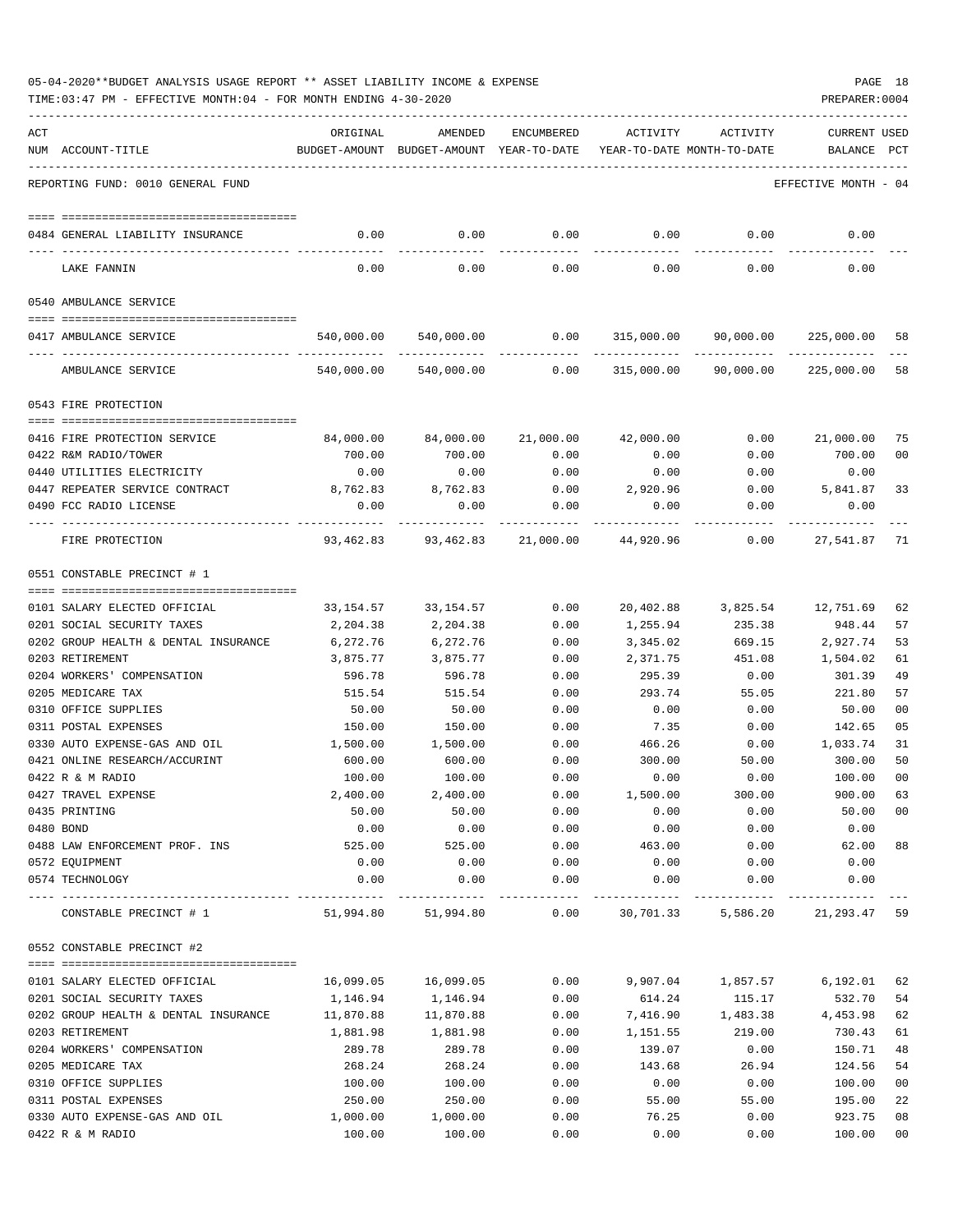| ACT | NUM ACCOUNT-TITLE                      | ORIGINAL   | AMENDED<br>BUDGET-AMOUNT BUDGET-AMOUNT YEAR-TO-DATE | ENCUMBERED | ACTIVITY<br>YEAR-TO-DATE MONTH-TO-DATE | ACTIVITY                                    | <b>CURRENT USED</b><br>BALANCE | PCT  |
|-----|----------------------------------------|------------|-----------------------------------------------------|------------|----------------------------------------|---------------------------------------------|--------------------------------|------|
|     |                                        |            |                                                     |            |                                        |                                             |                                |      |
|     | REPORTING FUND: 0010 GENERAL FUND      |            |                                                     |            |                                        |                                             | EFFECTIVE MONTH                | - 04 |
|     | 0427 TRAVEL EXPENSE                    | 0.00       | 0.00                                                | 0.00       | 0.00                                   | 0.00                                        | 0.00                           |      |
|     | 0428 TRAINING/TUITION/TRAVEL           | 228.00     | 228.00                                              | 0.00       | 0.00                                   | 0.00                                        | 228.00                         | 00   |
|     | 0435 PRINTING                          | 100.00     | 100.00                                              | 0.00       | 0.00                                   | 0.00                                        | 100.00                         | 00   |
|     | 0454 R&M AUTO                          | 1,000.00   | 1,000.00                                            | 0.00       | 14.50                                  | 0.00                                        | 985.50                         | 01   |
|     | 0480 BOND                              | 0.00       | 0.00                                                | 0.00       | 0.00                                   | 0.00                                        | 0.00                           |      |
|     | 0487 AUTO INSURANCE                    | 425.00     | 425.00                                              | 0.00       | 403.00                                 | 0.00                                        | 22.00                          | 95   |
|     | 0488 LAW ENFOREMENT PROF. INS.         | 525.00     | 525.00                                              | 0.00       | 463.00                                 | 0.00                                        | 62.00                          | 88   |
|     | 0573 RADIO EQUIPMENT                   | 0.00       | 0.00                                                | 0.00       | 0.00                                   | 0.00                                        | 0.00                           |      |
|     | 0574 TECHNOLOGY                        | 0.00       | 0.00                                                | 0.00       | 0.00                                   | 0.00                                        | 0.00                           |      |
|     | CONSTABLE PRECINCT #2                  | 35,284.87  | 35,284.87                                           | 0.00       | 20,384.23                              | 3,757.06                                    | 14,900.64                      | -58  |
|     | 0553 CONSTABLE PRECINCT # 3            |            |                                                     |            |                                        |                                             |                                |      |
|     |                                        |            |                                                     |            |                                        |                                             |                                |      |
|     | 0101 SALARY ELECTED OFFICIAL           | 14,310.57  | 14,310.57                                           | 0.00       | 8,806.56                               | 1,651.23                                    | 5,504.01                       | 62   |
|     | 0201 SOCIAL SECURITY TAXES             | 1,036.06   | 1,036.06                                            | 0.00       | 639.08                                 | 120.99                                      | 396.98                         | 62   |
|     | 0202 GROUP HEALTH & DENTAL INSURANCE   | 11,870.88  | 11,870.88                                           | 0.00       | 7,416.90                               | 1,483.38                                    | 4,453.98                       | 62   |
|     | 0203 RETIREMENT                        | 1,672.91   | 1,672.91                                            | 0.00       | 1,023.61                               | 194.67                                      | 649.30                         | 61   |
|     | 0204 WORKERS' COMPENSATION             | 257.59     | 257.59                                              | 0.00       | 123.62                                 | 0.00                                        | 133.97                         | 48   |
|     | 0205 MEDICARE TAX                      | 242.30     | 242.30                                              | 0.00       | 149.43                                 | 28.29                                       | 92.87                          | 62   |
|     | 0310 OFFICE SUPPLIES                   | 100.00     | 40.00                                               | 0.00       | 0.00                                   | 0.00                                        | 40.00                          | 00   |
|     | 0311 POSTAL EXPENSES                   | 150.00     | 150.00                                              | 0.00       | 0.00                                   | 0.00                                        | 150.00                         | 00   |
|     | 0330 AUTO EXPENSE-GAS AND OIL          | 200.00     | 200.00                                              | 0.00       | 0.00                                   | 0.00                                        | 200.00                         | 00   |
|     | 0427 TRAVEL EXPENSE                    | 2,400.00   | 2,400.00                                            | 0.00       | 1,500.00                               | 300.00                                      | 900.00                         | 63   |
|     | 0435 PRINTING                          | 50.00      | 50.00                                               | 0.00       | 0.00                                   | 0.00                                        | 50.00                          | 00   |
|     | 0453 COMPUTER SOFTWARE                 | 1,152.00   | 1,152.00                                            | 0.00       | 0.00                                   | 0.00                                        | 1,152.00                       | 00   |
|     | 0480 BOND                              | 0.00       | 0.00                                                | 0.00       | 0.00                                   | 0.00                                        | 0.00                           |      |
|     | 0481 DUES                              | 0.00       | 60.00                                               | 0.00       | 60.00                                  | 0.00                                        | 0.00                           | 100  |
|     | 0488 LAW ENFORCEMENT PROF. INS         | 525.00     | 525.00                                              | 0.00       | 463.00                                 | 0.00                                        | 62.00                          | 88   |
|     | 0572 OFFICE EQUIPMENT                  | 500.00     | 500.00                                              | 0.00       | 0.00                                   | 0.00                                        | 500.00                         | 00   |
|     | 0573 RADIO EQUIPMENT                   | 0.00       | 0.00                                                | 0.00       | 0.00                                   | 0.00                                        | 0.00                           |      |
|     | 0574 TECHNOLOGY                        | 10,000.00  | 10,000.00                                           | 9,780.08   | 0.00                                   | 0.00                                        | 219.92                         | 98   |
|     | CONSTABLE PRECINCT # 3                 | 44,467.31  | 44,467.31                                           | 9,780.08   | 20,182.20                              | 3,778.56                                    | 14,505.03                      | 67   |
|     | 0555 ANIMAL CONTROL OFFICER            |            |                                                     |            |                                        |                                             |                                |      |
|     | 0441 ANIMAL CONTROL OFFICER/SERVICES   |            | 3,500.00 3,500.00                                   | 0.00       |                                        | 618.38 0.00<br>---------------------------- | 2,881.62 18                    |      |
|     | ANIMAL CONTROL OFFICER                 | 3,500.00   | 3,500.00                                            | 0.00       | 618.38                                 | 0.00                                        | 2,881.62 18                    |      |
|     | 0559 TEXAS VINE PROGRAM                |            |                                                     |            |                                        |                                             |                                |      |
|     | 0495 VINE AUTOMATED VICTIM NOTIF.SERV. | 0.00       | 0.00                                                |            |                                        | $0.00$ 9,309.44 4,654.72 9,309.44           |                                |      |
|     | TEXAS VINE PROGRAM                     | 0.00       | 0.00                                                | 0.00       |                                        | 9,309.44 4,654.72                           | $9,309.44-$                    |      |
|     | 0560 COUNTY SHERIFF                    |            |                                                     |            |                                        |                                             |                                |      |
|     | 0101 SALARY ELECTED OFFICIAL           | 59,993.98  | 59,993.98                                           | 0.00       |                                        | 36,919.36 6,922.38 23,074.62                |                                | 62   |
|     | 0102 ADMINISTRATIVE SECRETARY          | 42,500.00  | 42,500.00                                           | 0.00       |                                        | 26, 153.92 4, 903.86 16, 346.08             |                                | 62   |
|     | 0103 CHIEF DEPUTY                      | 49,000.00  | 49,000.00                                           | 0.00       | 30,153.92                              | 5,653.86                                    | 18,846.08                      | 62   |
|     | 0104 SALARIES DEPUTIES                 | 615,297.97 | 615,297.97                                          | 0.00       | 373,032.96                             | 71,767.02                                   | 242,265.01                     | 61   |
|     | 0105 EVIDENCE CLERK                    | 0.00       | 0.00                                                | 0.00       | 0.00                                   | 0.00                                        | 0.00                           |      |
|     | 0107 PT RECORDS/EVIDENCE CLERKS        | 24,000.00  | 24,000.00                                           | 0.00       | 15,072.00                              | 2,880.00                                    | 8,928.00                       | 63   |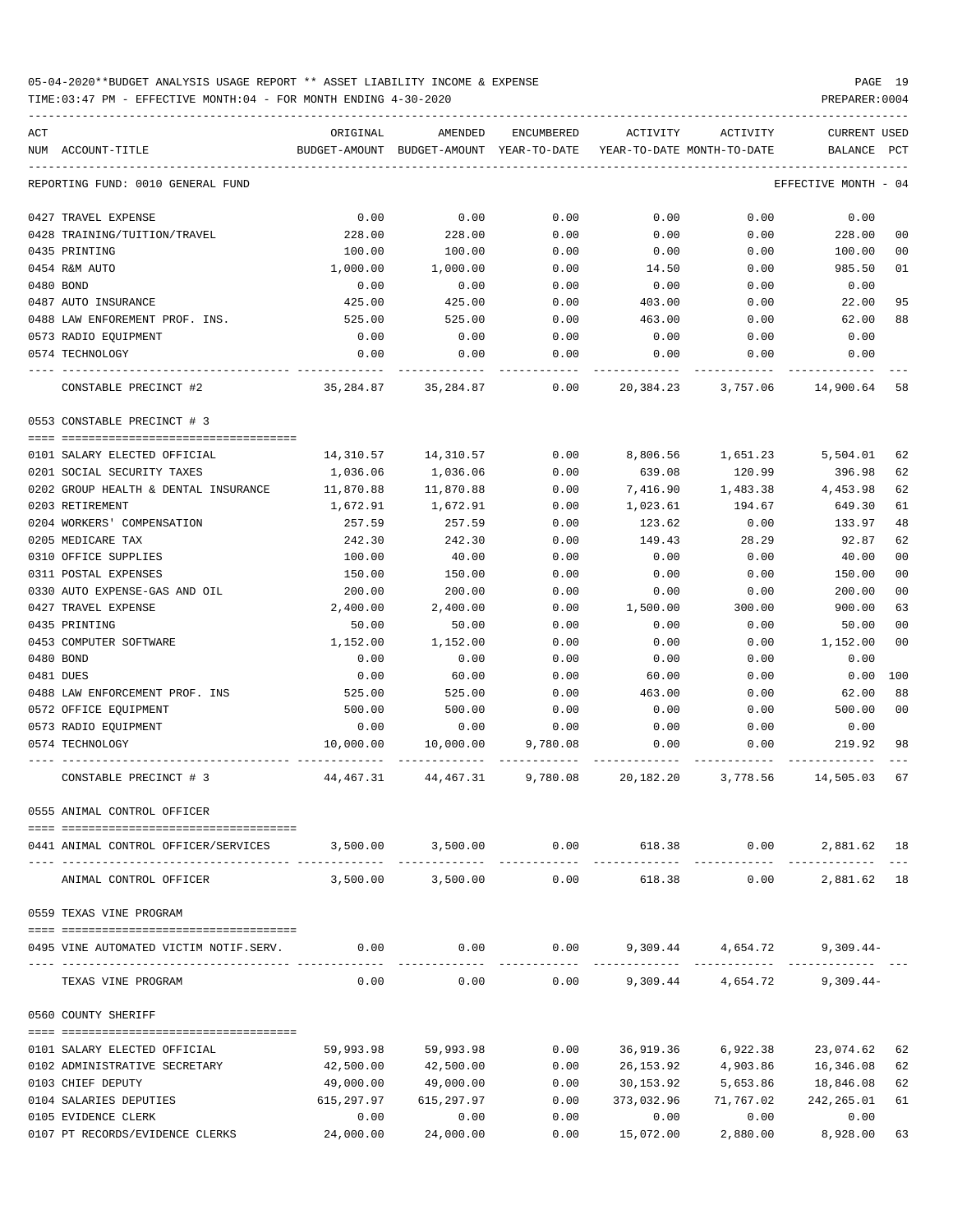TIME:03:47 PM - EFFECTIVE MONTH:04 - FOR MONTH ENDING 4-30-2020 PREPARER:0004 ----------------------------------------------------------------------------------------------------------------------------------- ACT ORIGINAL AMENDED ENCUMBERED ACTIVITY ACTIVITY CURRENT USED NUM ACCOUNT-TITLE BUDGET-AMOUNT BUDGET-AMOUNT YEAR-TO-DATE YEAR-TO-DATE MONTH-TO-DATE BALANCE PCT ----------------------------------------------------------------------------------------------------------------------------------- REPORTING FUND: 0010 GENERAL FUND EFFECTIVE MONTH - 04 0108 COMPENSATION PAY 138,719.27 138,719.27 0.00 50,124.58 6,322.87 88,594.69 36 0109 INVESTIGATOR-CRIMES AGAINST CHILDR 36,569.21 36,569.21 0.00 10,064.99 0.00 26,504.22 28

| 0110 JAIL ADMINISTRATOR                | 0.00       | 0.00       | 0.00      | 0.00        | 0.00      | 0.00           |                |
|----------------------------------------|------------|------------|-----------|-------------|-----------|----------------|----------------|
| 0111 LIEUTENANT                        | 44,800.00  | 44,800.00  | 0.00      | 27,569.28   | 5,169.24  | 17,230.72      | 62             |
| 0113 TRANSPORT OFFICER                 | 36,569.21  | 36,569.21  | 0.00      | 10,900.15   | 1,406.51  | 25,669.06      | 30             |
| 0114 PROF. STANDARDS OFFICER           | 36,569.21  | 36,569.21  | 0.00      | 22,504.16   | 4,219.53  | 14,065.05      | 62             |
| 0120 SALARY DISPATCHER                 | 278,094.11 | 278,094.11 | 0.00      | 132,174.37  | 24,504.14 | 145,919.74     | 48             |
| 0201 SOCIAL SECURITY TAXES             | 81,779.50  | 81,779.50  | 0.00      | 44,690.85   | 7,973.76  | 37,088.65      | 55             |
| 0202 GROUP HEALTH INSURANCE            | 367,997.28 | 367,997.28 | 0.00      | 220, 299.48 | 46,076.44 | 147,697.80     | 60             |
| 0203 RETIREMENT                        | 151,819.68 | 151,819.68 | 0.00      | 85,404.94   | 15,768.99 | 66, 414.74     | 56             |
| 0204 WORKERS' COMPENSATION             | 29,018.53  | 29,018.53  | 0.00      | 8,092.36    | 0.00      | 20,926.17      | 28             |
| 0205 MEDICARE TAX                      | 19,125.85  | 19,125.85  | 0.00      | 10,451.44   | 1,864.74  | 8,674.41       | 55             |
| 0206 UNEMPLOYMENT EXPENSE              | 4,100.00   | 4,100.00   | 0.00      | 7,771.18    | 1,891.60  | 3,671.18- 190  |                |
| 0250 EMPLOYEE PHYSICALS                | 1,000.00   | 1,000.00   | 0.00      | 636.00      | 0.00      | 364.00         | 64             |
| 0310 OFFICE SUPPLIES                   | 8,000.00   | 8,000.00   | 0.00      | 5,393.61    | 414.00    | 2,606.39       | 67             |
| 0311 POSTAL EXPENSES                   | 1,700.00   | 1,700.00   | 0.00      | 2,563.53    | 330.00    | $863.53 - 151$ |                |
| 0315 SHERIFF COPIER RENTAL             | 0.00       | 0.00       | 0.00      | 0.00        | 0.00      | 0.00           |                |
| 0320 WEAPONS SUPPLIES                  | 3,000.00   | 3,000.00   | 405.03    | 2,375.93    | 2,203.05  | 219.04         | 93             |
| 0321 PATROL SUPPLIES                   | 3,800.00   | 3,800.00   | 0.00      | 4,634.80    | 654.92    | 834.80- 122    |                |
| 0330 AUTO EXPENSE GAS & OIL            | 80,000.00  | 80,000.00  | 0.00      | 29,798.05   | 3,860.87  | 50,201.95      | 37             |
| 0332 SHERIFF JANITOR SUPPLIES          | 1,750.00   | 1,750.00   | 0.00      | 713.13      | 4.38      | 1,036.87       | 41             |
| 0395 UNIFORMS/OTHER                    | 4,900.00   | 4,900.00   | 597.75    | 3,232.79    | 620.05    | 1,069.46       | 78             |
| 0419 SHERIFF CELL PHONE                | 480.00     | 480.00     | 0.00      | 300.00      | 60.00     | 180.00         | 63             |
| 0420 TELEPHONE                         | 0.00       | 0.00       | 0.00      | 0.00        | 0.00      | 0.00           |                |
| 0421 CELL PHONE                        | 2,400.00   | 2,400.00   | 0.00      | 687.50      | 112.50    | 1,712.50       | 29             |
| 0422 R & M RADIO                       | 1,055.00   | 1,055.00   | 0.00      | 0.00        | 0.00      | 1,055.00       | 0 <sub>0</sub> |
| 0425 PROFESSIONAL SERVICES/INTERPRETER | 100.00     | 100.00     | 0.00      | 0.00        | 0.00      | 100.00         | 0 <sub>0</sub> |
| 0427 OUT OF COUNTY TRAVEL/TRAINING     | 4,000.00   | 4,000.00   | 0.00      | 0.00        | 0.00      | 4,000.00       | 0 <sub>0</sub> |
| 0428 PRISONER TRANSPORT                | 7,500.00   | 7,500.00   | 0.00      | 5,080.12    | 137.62    | 2,419.88       | 68             |
| 0430 BIDS AND NOTICES                  | 500.00     | 500.00     | 286.20    | 93.56       | 0.00      | 120.24         | 76             |
| 0432 IMPOUNDMENT OF ESTRAY LIVESTOCK   | 11,500.00  | 11,500.00  | 0.00      | 3,180.00    | 0.00      | 8,320.00       | 28             |
| 0435 PRINTING                          | 1,000.00   | 1,000.00   | 0.00      | 812.74      | 318.97    | 187.26         | 81             |
| 0440 UTILITIES ELECTRICITY             | 0.00       | 0.00       | 0.00      | 0.00        | 0.00      | 0.00           |                |
| 0442 UTILITIES WATER                   | 3,500.00   | 3,500.00   | 0.00      | 861.51      | 147.29    | 2,638.49       | 25             |
| 0443 SHERIFF TRASH PICKUP              | 1,400.00   | 1,400.00   | 0.00      | 699.24      | 116.54    | 700.76         | 50             |
| 0444 INTERNET SERVICE                  | 8,600.00   | 8,600.00   | 149.08    | 5,237.84    | 638.96    | 3,213.08       | 63             |
| 0445 AIR CONDITIONER MAINTENANCE       | 0.00       | 0.00       | 0.00      | 0.00        | 0.00      | 0.00           |                |
| 0447 REPEATER SERVICE CONTRACT         | 0.00       | 0.00       | 0.00      | 0.00        | 0.00      | 0.00           |                |
| 0450 SHERIFF OFF. R&M BLDG.            | 5,000.00   | 5,000.00   | 0.00      | 4,229.52    | 296.80    | 770.48         | 85             |
| 0452 R & M EQUIPMENT                   | 0.00       | 0.00       | 0.00      | 0.00        | 0.00      | 0.00           |                |
| 0453 TYLER/CAD MAINTENANCE             | 14,678.00  | 14,678.00  | 0.00      | 14,347.62   | 0.00      | 330.38         | 98             |
| 0454 R & M AUTOMOBILES                 | 35,000.00  | 35,000.00  | 2,985.90  | 10,397.07   | 254.06    | 21,617.03      | 38             |
| 0480 BOND                              | 80.00      | 80.00      | 0.00      | 179.00      | 0.00      | $99.00 - 224$  |                |
| 0482 FIRE INSURANCE                    | 300.00     | 300.00     | 0.00      | 0.00        | 0.00      | 300.00         | 0 <sub>0</sub> |
| 0487 AUTOMOBILE INSURANCE              | 10,000.00  | 10,000.00  | 0.00      | 9,816.00    | 0.00      | 184.00         | 98             |
| 0488 LAW ENFORCEMENT INSURANCE         | 15,500.00  | 15,200.05  | 0.00      | 13,605.56   | 0.00      | 1,594.49       | 90             |
| 0501 PEST CONTROL                      | 0.00       | 0.00       | 0.00      | 0.00        | 0.00      | 0.00           |                |
| 0571 HWY. PATROL RADAR EQUIPMENT       | 0.00       | 0.00       | 0.00      | 0.00        | 0.00      | 0.00           |                |
| 0572 OFFICE EQUIPMENT                  | 4,000.00   | 4,000.00   | 0.00      | 764.64      | 263.59    | 3,235.36       | 19             |
| 0573 RADIO EQUIPMENT                   | 0.00       | 0.00       | 0.00      | 0.00        | 0.00      | 0.00           |                |
| 0574 TECHNOLOGY                        | 6,000.00   | 6,299.95   | 0.00      | 6,249.25    | 0.00      | 50.70          | 99             |
| 0575 AUTOMOBILES                       | 85,000.00  | 85,000.00  | 41,058.45 | 84,681.70   | 84,681.70 | 40,740.15- 148 |                |
| 0579 WEAPONS                           | 2,000.00   | 2,000.00   | 0.00      | 0.00        | 0.00      | 2,000.00       | 0 <sub>0</sub> |
| 0630 AUTO NOTE PMT-PRINCIPAL           | 0.00       | 0.00       | 0.00      | 0.00        | 0.00      | 0.00           |                |
| 0670 AUTO NOTE PMT-INTEREST            | 0.00       | 0.00       | 0.00      | 0.00        | 0.00      | 0.00           |                |
|                                        |            |            |           |             |           |                |                |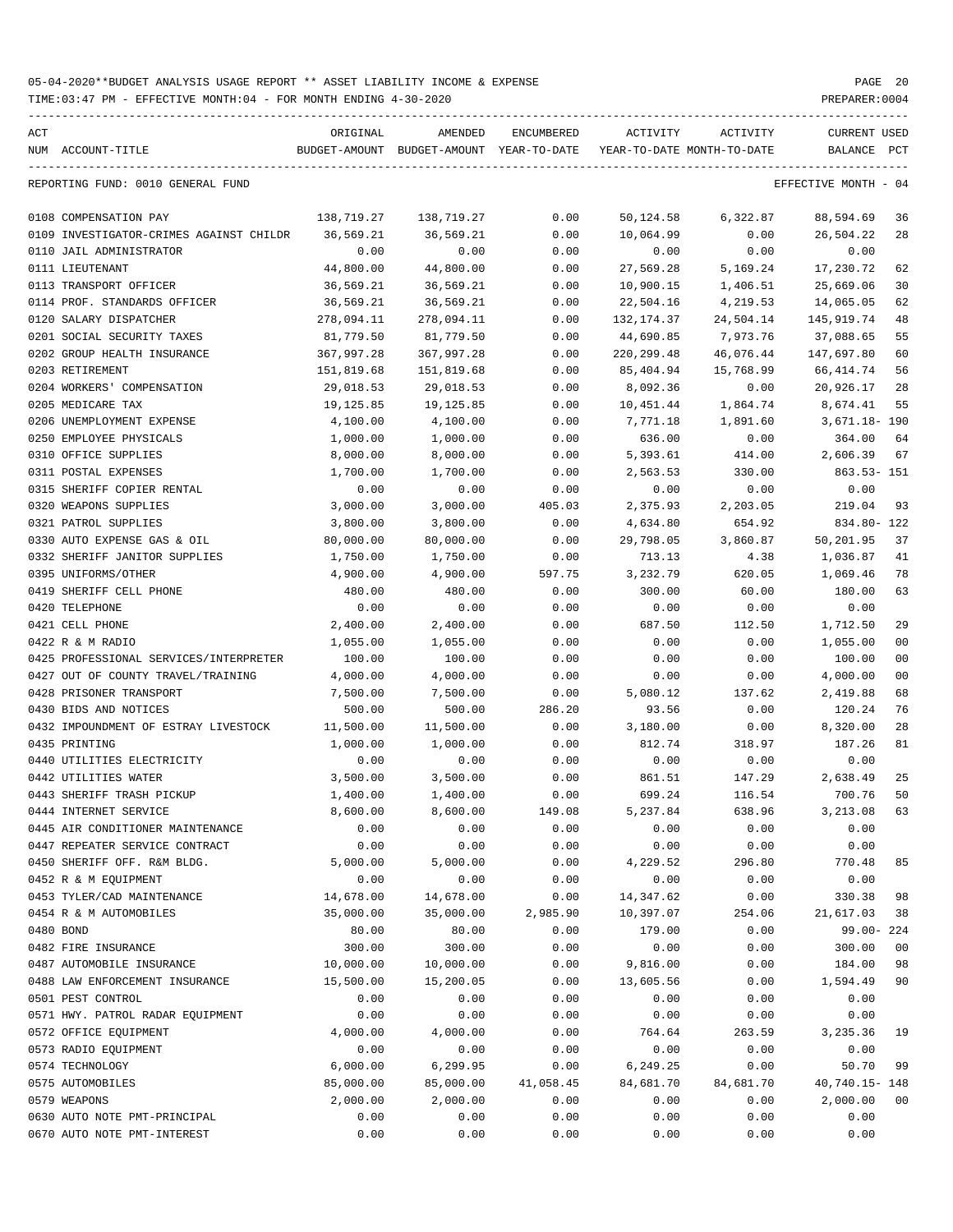|     | 05-04-2020**BUDGET ANALYSIS USAGE REPORT ** ASSET LIABILITY INCOME & EXPENSE<br>TIME:03:47 PM - EFFECTIVE MONTH:04 - FOR MONTH ENDING 4-30-2020 |                  |                                                     |              |                                        |                  | PAGE 21<br>PREPARER: 0004      |              |
|-----|-------------------------------------------------------------------------------------------------------------------------------------------------|------------------|-----------------------------------------------------|--------------|----------------------------------------|------------------|--------------------------------|--------------|
| ACT | NUM ACCOUNT-TITLE                                                                                                                               | ORIGINAL         | AMENDED<br>BUDGET-AMOUNT BUDGET-AMOUNT YEAR-TO-DATE | ENCUMBERED   | ACTIVITY<br>YEAR-TO-DATE MONTH-TO-DATE | ACTIVITY         | <b>CURRENT USED</b><br>BALANCE | $_{\rm PCT}$ |
|     | REPORTING FUND: 0010 GENERAL FUND                                                                                                               |                  |                                                     |              |                                        |                  | EFFECTIVE MONTH - 04           |              |
|     | COUNTY SHERIFF                                                                                                                                  |                  | 2,339,696.80 2,339,696.80                           |              | 45, 482.41 1, 321, 950.65              | 302,440.24       | 972,263.74                     | 58           |
|     | 0562 RIFLE RESISTANT BODY ARMOR 3439801                                                                                                         |                  |                                                     |              |                                        |                  |                                |              |
|     | 0396 BODY ARMOR                                                                                                                                 | 0.00             | 0.00                                                | 0.00         | 0.00                                   | 0.00             | 0.00                           |              |
|     | RIFLE RESISTANT BODY ARMOR 3439801                                                                                                              | 0.00             | 0.00                                                | 0.00         | 0.00                                   | 0.00             | 0.00                           |              |
|     | 0565 JAIL OPERATIONS                                                                                                                            |                  |                                                     |              |                                        |                  |                                |              |
|     |                                                                                                                                                 |                  |                                                     |              |                                        |                  |                                |              |
|     | 0380 PRISONER HOUSING                                                                                                                           |                  | 1,900,000.00 1,900,000.00                           | 0.00         | 1,149,533.75                           | 204,833.75       | 750,466.25 61                  |              |
|     | 0400 PRISONER TRANSPORT/GUARD                                                                                                                   | 20,000.00        | 20,000.00                                           | 0.00         | 22,226.08                              | 500.80           | 2,226.08- 111                  |              |
|     | 0405 PRISONER MEDICAL                                                                                                                           | 100,000.00       | 100,000.00                                          | 0.00         | 88,193.20                              | 0.00             | 11,806.80                      | 88           |
|     | 0429 SCHOLARSHIP AWARDS                                                                                                                         | 0.00             | 0.00                                                | 0.00         | 0.00                                   | 0.00             | 0.00                           |              |
|     | 0442 CR4200 UTILITY WATER                                                                                                                       | 0.00             | 0.00                                                | 0.00         | 0.00                                   | 0.00             | 0.00                           |              |
|     | 0450 R&M BUILDING<br>0482 FIRE INSURANCE                                                                                                        | 5,000.00<br>0.00 | 5,000.00<br>0.00                                    | 0.00<br>0.00 | 6,600.00<br>0.00                       | 3,150.00<br>0.00 | 1,600.00- 132<br>0.00          |              |
|     | 0491 JUSTICE ASSISTANCE GRANT                                                                                                                   | 0.00             | 0.00                                                | 0.00         | 0.00                                   | 0.00             | 0.00                           |              |
|     | 0500 LAND                                                                                                                                       | 0.00             | 0.00                                                | 0.00         | 0.00                                   | 0.00             | 0.00                           |              |
|     | 0501 PEST CONTROL                                                                                                                               | 0.00             | 0.00                                                | 0.00         | 0.00                                   | 0.00             | 0.00                           |              |
|     | 0532 JAIL                                                                                                                                       | 0.00             | 0.00                                                | 0.00         | 0.00                                   | 0.00             | 0.00                           |              |
|     | JAIL OPERATIONS                                                                                                                                 |                  | 2,025,000.00 2,025,000.00                           | 0.00         | 1,266,553.03                           | 208,484.55       | 758,446.97                     | 63           |
|     | 0570 ADULT PROBATION                                                                                                                            |                  |                                                     |              |                                        |                  |                                |              |
|     |                                                                                                                                                 |                  |                                                     |              |                                        |                  |                                |              |
|     | 0420 TELEPHONE                                                                                                                                  | 2,400.00         | 2,400.00                                            | 0.00         | 0.00                                   | 0.00             | 2,400.00                       | 00           |
|     | 0421 TELEPHONE SYSTEM INSTALLATION                                                                                                              | 0.00             | 0.00                                                | 0.00         | 0.00                                   | 0.00             | 0.00                           |              |
|     | 0572 OFFICE EQUIPMENT                                                                                                                           | 2,000.00         | 2,000.00                                            | 0.00         | 1,329.50                               | 0.00             | 670.50                         | 66           |
|     | ADULT PROBATION                                                                                                                                 | 4,400.00         | 4,400.00                                            | 0.00         | 1,329.50                               | 0.00             | 3,070.50                       | 30           |
|     | 0573 BOND SUPERVISION                                                                                                                           |                  |                                                     |              |                                        |                  |                                |              |
|     | 0103 SALARY-BOND SUPERVISOR                                                                                                                     | 37,724.96        | 37,724.96                                           | 0.00         | 23, 215.36                             | 4,352.88         | 14,509.60                      | 62           |
|     | 0201 SOCIAL SECURITY TAXES                                                                                                                      | 2,338.95         | 2,338.95                                            | 0.00         | 1,424.00                               | 267.00           | 914.95                         | 61           |
|     | 0202 GROUP HEALTH INSURANCE                                                                                                                     | 11,870.88        | 11,870.88                                           | 0.00         | 7,416.90                               | 1,483.38         | 4,453.98                       | 62           |
|     | 0203 RETIREMENT                                                                                                                                 | 4,410.05         | 4,410.05                                            | 0.00         | 2,698.48                               | 513.21           | 1,711.57                       | 61           |
|     | 0204 WORKERS' COMPENSATION                                                                                                                      | 113.17           | 113.17                                              | 0.00         | 57.71                                  | 0.00             | 55.46                          | 51           |
|     | 0205 MEDICARE TAX                                                                                                                               | 547.01           | 547.01                                              | 0.00         | 332.96                                 | 62.43            | 214.05                         | 61           |
|     | 0310 OFFICE SUPPLIES                                                                                                                            | 900.00           | 900.00                                              | 331.84       | 448.81                                 | 0.00             | 119.35                         | 87           |
|     | 0311 POSTAL EXPENSES                                                                                                                            | 0.00             | 0.00                                                | 0.00         | 0.00                                   | 0.00             | 0.00                           |              |
|     | 0313 DRUG TESTING SUPPLIES                                                                                                                      | 1,750.00         | 1,750.00                                            | 0.00         | 1,222.00                               | 0.00             | 528.00                         | 70           |
|     | 0340 EVALUATIONS                                                                                                                                | 0.00             | 0.00                                                | 0.00         | 0.00                                   | 0.00             | 0.00                           |              |
|     | 0353 COMPUTER EXPENSE                                                                                                                           | 0.00             | 0.00                                                | 0.00         | 0.00                                   | 0.00             | 0.00                           |              |
|     | 0420 TELEPHONE                                                                                                                                  | 0.00             | 0.00                                                | 0.00         | 0.00                                   | 0.00             | 0.00                           |              |
|     | 0427 OUT OF COUNTY TRAVEL/TRAINING                                                                                                              | 1,900.00         | 1,900.00                                            | 0.00         | 0.00                                   | 0.00             | 1,900.00                       | 00           |
|     | 0453 COMPUTER SOFTWARE                                                                                                                          | 1,284.00         | 1,284.00                                            | 0.00         | 856.00                                 | 107.00           | 428.00                         | 67           |
|     | 0480 BOND                                                                                                                                       | 50.00            | 50.00                                               | 0.00         | 0.00                                   | 0.00             | 50.00                          | 00           |
|     | 0481 DUES                                                                                                                                       | 75.00            | 75.00                                               | 0.00         | 0.00                                   | 0.00             | 75.00                          | 00           |
|     | BOND SUPERVISION                                                                                                                                | 62,964.02        | 62,964.02                                           | 331.84       | ---------<br>37,672.22                 | 6,785.90         | 24,959.96                      | $---$<br>60  |

0575 JUVENILE PROBATION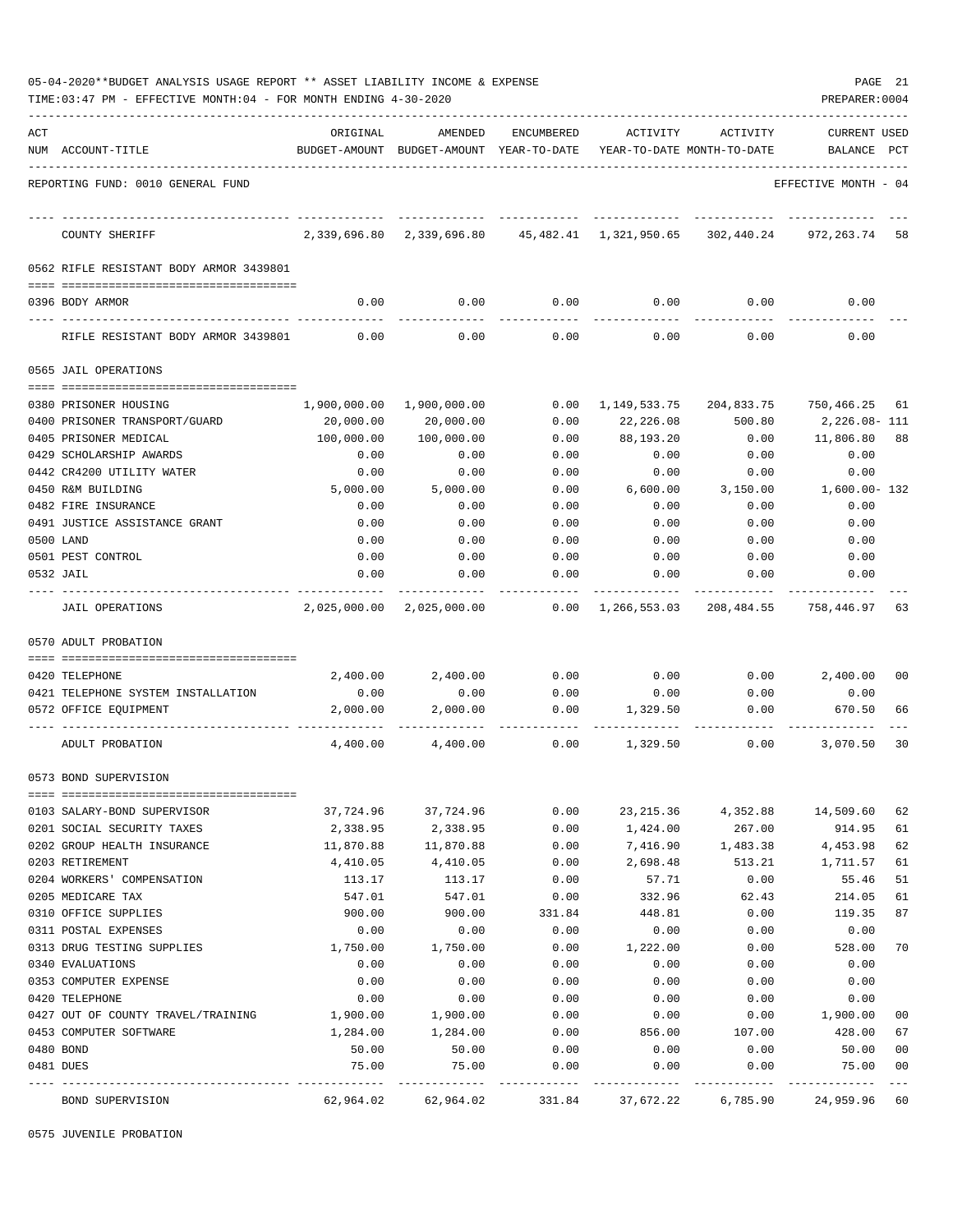| 05-04-2020**BUDGET ANALYSIS USAGE REPORT ** ASSET LIABILITY INCOME & EXPENSE | PAGE 22        |  |
|------------------------------------------------------------------------------|----------------|--|
| TIME:03:47 PM - EFFECTIVE MONTH:04 - FOR MONTH ENDING 4-30-2020              | PREPARER: 0004 |  |

| ACT |                                            | ORIGINAL                              | AMENDED                                                             | ENCUMBERED           |                     | ACTIVITY ACTIVITY    | CURRENT USED         |    |
|-----|--------------------------------------------|---------------------------------------|---------------------------------------------------------------------|----------------------|---------------------|----------------------|----------------------|----|
|     | NUM ACCOUNT-TITLE                          |                                       | BUDGET-AMOUNT BUDGET-AMOUNT YEAR-TO-DATE YEAR-TO-DATE MONTH-TO-DATE |                      |                     |                      | BALANCE PCT          |    |
|     | REPORTING FUND: 0010 GENERAL FUND          |                                       |                                                                     |                      |                     |                      | EFFECTIVE MONTH - 04 |    |
|     |                                            |                                       |                                                                     |                      |                     |                      |                      |    |
|     | 0311 POSTAGE                               | 0.00                                  | 0.00                                                                | 0.00                 | 29.90               | 0.00                 | 29.90-               |    |
|     | 0315 COPIER RENTAL                         | 0.00                                  | 0.00                                                                | 24.43                | 164.92              | 3.12                 | 189.35-              |    |
|     | 0408 DETENTION OPERATING COST              | 0.00                                  | 0.00                                                                | 0.00                 | 0.00                | 0.00                 | 0.00                 |    |
|     | 0415 RESIDENTIAL PLACEMENT                 | 0.00                                  | 0.00                                                                | 0.00                 | 0.00                | 0.00                 | 0.00                 |    |
|     | 0416 COUNSELING SERVICES                   | 0.00                                  | 0.00                                                                | 0.00                 | 0.00                | 0.00                 | 0.00                 |    |
|     | 0420 TELEPHONE                             | 0.00                                  | 0.00                                                                | 0.00                 | 0.00                | 0.00                 | 0.00                 |    |
|     | 0427 TRAVEL & TRAINING                     | 0.00                                  | 0.00                                                                | 0.00                 | 0.00                | 0.00                 | 0.00                 |    |
|     | 0995 JUVENILE PROBATION FUNDING 184,000.00 |                                       | 184,000.00                                                          | ------------         | 0.00 184,000.00     | 0.00                 | 0.00 100             |    |
|     | JUVENILE PROBATION                         |                                       | 184,000.00 184,000.00 24.43 184,194.82                              |                      |                     | 3.12                 | $219.25 - 100$       |    |
|     | 0590 ENVIRONMENTAL DEVELOPMENT             |                                       |                                                                     |                      |                     |                      |                      |    |
|     |                                            |                                       |                                                                     |                      |                     |                      |                      |    |
|     | 0104 SALARIES DEPUTIES                     | 40,161.56                             | 40,161.56                                                           | 0.00                 | 24,714.88           | 4,634.04             | 15,446.68            | 62 |
|     | 0107 SALARY TEMP/EXTRA                     | 18,096.00                             | 18,096.00                                                           | 0.00                 | 3,636.00            | 0.00                 | 14,460.00            | 20 |
|     | 0151 SALARY DIRECTOR                       | 40,827.10                             | 40,827.10                                                           | 0.00                 | 22,171.40           | 3,430.26             | 18,655.70            | 54 |
|     | 0201 SOCIAL SECURITY TAXES                 | 6,143.25                              | 6,143.25                                                            | 0.00                 | 3,036.87            | 487.35               | 3,106.38             | 49 |
|     | 0202 GROUP HEALTH & DENTAL INSURANCE       | 23,741.76                             | 23,741.76                                                           | 0.00                 | 14,833.80           | 2,966.76             | 8,907.96             | 62 |
|     | 0203 RETIREMENT                            | 11,583.00                             | 11,583.00                                                           | 0.00                 | 5,861.86            | 950.79               | 5,721.14             | 51 |
|     | 0204 WORKERS' COMPENSATION                 | 291.43                                | 291.43                                                              | 0.00                 | 144.23              | 0.00                 | 147.20               | 49 |
|     | 0205 MEDICARE TAX                          | 1,436.73                              | 1,436.73                                                            | 0.00                 | 710.21              | 113.97               | 726.52               | 49 |
|     | 0310 OFFICE SUPPLIES                       | 700.00                                | 700.00                                                              | 0.00                 | 476.96              | 0.00                 | 223.04               | 68 |
|     | 0311 POSTAL EXPENSE                        | 1,700.00                              | 1,700.00                                                            | 0.00                 | 545.40              | 0.00                 | 1,154.60             | 32 |
|     | 0315 COPIER RENTAL                         | 1,000.00                              | 1,000.00                                                            | 73.29                | 454.35              | 0.00                 | 472.36               | 53 |
|     | 0330 AUTO EXPENSE GAS & OIL                | 1,500.00                              | 1,500.00                                                            | 0.00                 | 321.34              | 0.00                 | 1,178.66             | 21 |
|     | 0420 TELEPHONE                             | 0.00                                  | 0.00                                                                | 0.00                 | 0.00                | 0.00                 | 0.00                 |    |
|     | 0427 OUT OF COUNTY TRAVEL/TRAINING         | 800.00                                | 800.00                                                              | 0.00                 | 1,280.54            | 0.00                 | 480.54- 160          |    |
|     | 0435 PRINTING                              | 100.00                                | 100.00                                                              | 0.00                 | 302.20              | 23.00                | 202.20-302           |    |
|     | 0453 SOFTWARE MAINTENANCE SAFE             | 300.00                                | 300.00                                                              | 0.00                 | 300.00              | 300.00               | $0.00$ 100           |    |
|     | 0454 R&M AUTO                              | 1,000.00                              | 1,000.00                                                            | 0.00                 | 14.50               | 0.00                 | 985.50 01            |    |
|     | 0467 VISITING HEALTH INSPECTOR             | 300.00                                | 300.00                                                              | 0.00                 | 70.74               | 0.00                 | 229.26 24            |    |
|     | 0480 BOND                                  | 100.00                                | 100.00                                                              | 0.00                 | 0.00                | 0.00                 | 100.00               | 00 |
|     | 0481 DUES                                  | 111.00                                | 111.00                                                              | 0.00                 | 111.00              | 0.00                 | $0.00$ 100           |    |
|     | 0487 AUTOMOBILE INSURANCE                  | 225.00                                | 225.00                                                              | 0.00                 | 188.00              | 0.00                 | 37.00                | 84 |
|     | 0572 OFFICE EQUIPMENT                      | 500.00                                | 500.00                                                              | 0.00                 | 593.98              | 0.00                 | 93.98-119            |    |
|     | 0574 TECHNOLOGY                            | 0.00                                  | 0.00                                                                | 0.00                 | 0.00                | 0.00                 | 0.00                 |    |
|     | 0575 AUTOMOBILE/PICKUP                     | 0.00<br>--------------- ------------- | 0.00                                                                | 0.00<br>------------ | 0.00<br>----------- | 0.00<br>------------ | 0.00                 |    |
|     | ENVIRONMENTAL DEVELOPMENT                  |                                       | 150,616.83 150,616.83                                               | 73.29                | 79,768.26           | 12,906.17            | 70,775.28            | 53 |
|     | 0591 FANNIN CO DEVELOPMENT SERV.           |                                       |                                                                     |                      |                     |                      |                      |    |
|     |                                            |                                       |                                                                     |                      |                     |                      |                      |    |
|     | 0110 SALARY DIRECTOR                       | 36,314.00                             | 36, 314.00                                                          | 0.00                 | 22,347.04           |                      | 4,190.07 13,966.96   | 62 |
|     | 0201 SOCIAL SECURITY TAXES                 | 2,251.47                              | 2,251.47                                                            | 0.00                 | 1,272.34            | 237.15               | 979.13               | 57 |
|     | 0202 GROUP HEALTH & DENTAL INSURANCE       | 11,870.88                             | 11,870.88                                                           | 0.00                 | 7,416.90            | 1,483.38             | 4,453.98             | 62 |
|     | 0203 RETIREMENT                            | 4,245.11                              | 4,245.11                                                            | 0.00                 | 2,597.55            | 494.01               | 1,647.56             | 61 |
|     | 0204 WORKERS' COMPENSATION                 | 108.94                                | 108.94                                                              | 0.00                 | 55.55               | 0.00                 | 53.39                | 51 |
|     | 0205 MEDICARE TAX                          | 526.55                                | 526.55                                                              | 0.00                 | 297.60              | 55.47                | 228.95               | 57 |
|     | 0310 OFFICE SUPPLIES                       | 500.00                                | 500.00                                                              | 0.00                 | 469.83              | 134.56               | 30.17                | 94 |
|     | 0311 POSTAL EXPENSE                        | 300.00                                | 300.00                                                              | 0.00                 | 55.00               | 55.00                | 245.00               | 18 |
|     | 0330 AUTO EXPENSE GAS & OIL                | 1,000.00                              | 1,000.00                                                            | 0.00                 | 283.35              | 0.00                 | 716.65               | 28 |
|     | 0420 TELEPHONE                             | 0.00                                  | 0.00                                                                | 0.00                 | 0.00                | 0.00                 | 0.00                 |    |
|     | 0427 OUT OF COUNTY TRAVEL/TRAINING         | 1,600.00                              | 1,600.00                                                            | 0.00                 | 595.00              | 0.00                 | 1,005.00             | 37 |

0435 PRINTING 100.00 100.00 0.00 0.00 0.00 100.00 00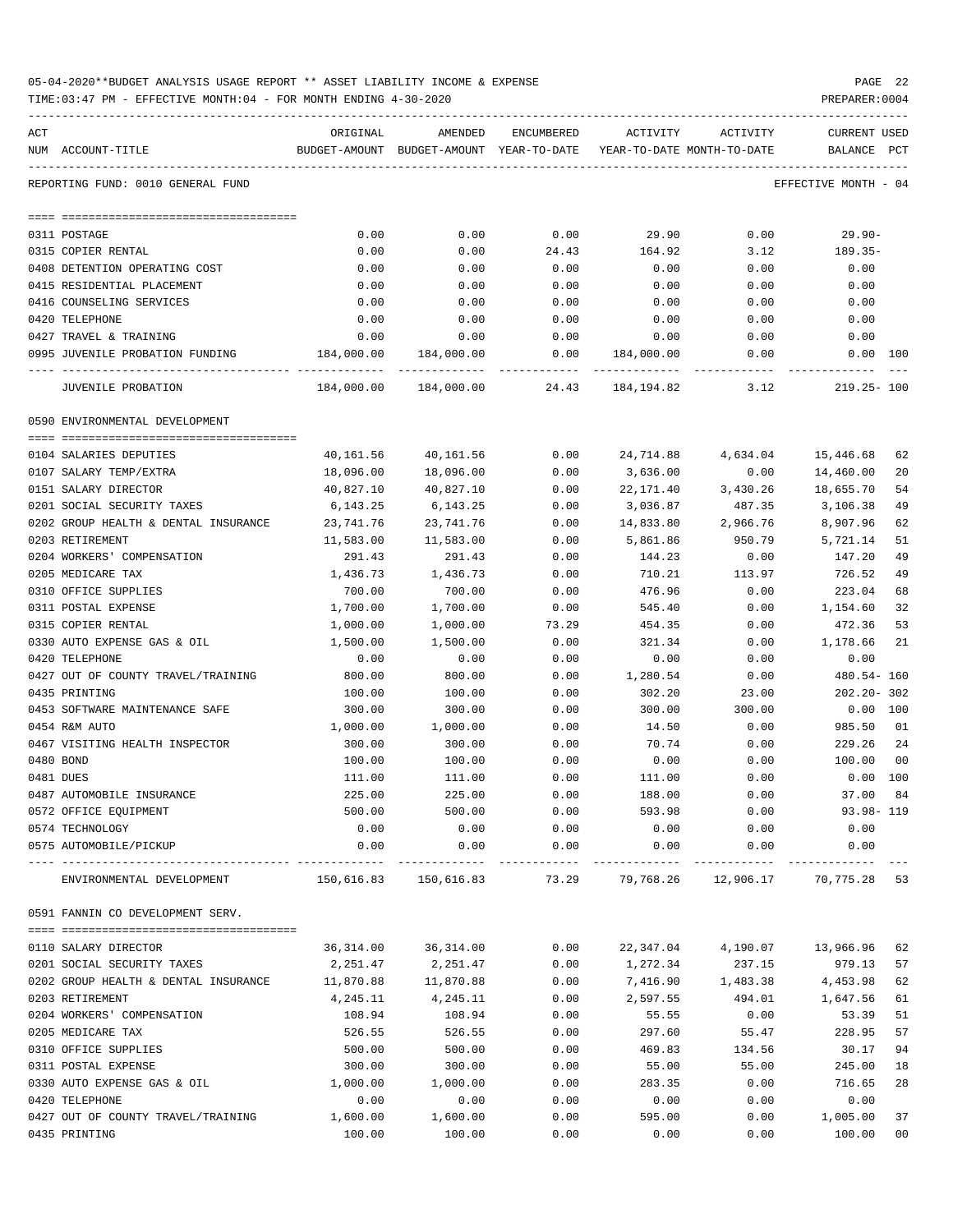| ACT                                     | ORIGINAL  | AMENDED                                  | ENCUMBERED          | ACTIVITY                   | ACTIVITY                                                     | <b>CURRENT USED</b>  |         |
|-----------------------------------------|-----------|------------------------------------------|---------------------|----------------------------|--------------------------------------------------------------|----------------------|---------|
| NUM ACCOUNT-TITLE                       |           | BUDGET-AMOUNT BUDGET-AMOUNT YEAR-TO-DATE |                     | YEAR-TO-DATE MONTH-TO-DATE |                                                              | BALANCE              | PCT     |
| REPORTING FUND: 0010 GENERAL FUND       |           |                                          |                     |                            |                                                              | EFFECTIVE MONTH - 04 |         |
| 0453 SOFTWARE MAINTENANCE               | 100.00    | 100.00                                   | 0.00                | 100.00                     | 100.00                                                       | 0.00 100             |         |
| 0454 R&M AUTO                           | 500.00    | 500.00                                   | 0.00                | 212.81                     | 0.00                                                         | 287.19               | 43      |
| 0480 BOND                               | 50.00     | 50.00                                    | 0.00                | 50.00                      | 0.00                                                         | 0.00 100             |         |
| 0481 DUES                               | 0.00      | 0.00                                     | 0.00                | 50.00                      | 0.00                                                         | $50.00 -$            |         |
| 0487 AUTOMOBILE INSURANCE               | 330.00    | 330.00                                   | 0.00                | 247.00                     | 0.00                                                         | 83.00                | 75      |
| 0572 OFFICE EQUIPMENT                   | 0.00      | 0.00                                     | 0.00                | 0.00                       | 0.00                                                         | 0.00                 |         |
| 0574 TECHNOLOGY                         | 0.00      | 0.00                                     | 0.00                | 0.00                       | 0.00                                                         | 0.00                 |         |
| 0575 AUTOMOBILE                         | 0.00      | 0.00                                     | 0.00                | 0.00                       | 0.00                                                         | 0.00                 |         |
| FANNIN CO DEVELOPMENT SERV.             | 59,796.95 | 59,796.95                                | 0.00                |                            | 36,049.97 6,749.64 23,746.98                                 |                      | -60     |
| 0640 COUNTY SERVICES                    |           |                                          |                     |                            |                                                              |                      |         |
| 0410 FANNIN CO. CHILDRENS CTR           | 5,000.00  | 5,000.00                                 | 0.00                | 5,000.00                   | 0.00                                                         | 0.00 100             |         |
| 0411 FANNIN CO. WELFARE BOARD           | 6,000.00  | 6,000.00                                 | 0.00                | 6,000.00                   | 6,000.00                                                     | 0.00 100             |         |
| 0412 FANNIN CO. HISTORICAL SOC          | 4,500.00  | 4,500.00                                 | 0.00                | 4,500.00                   | 0.00                                                         | 0.00 100             |         |
| 0413 TEXOMA COMMUNITY CENTER(M.H.M.R.)  | 22,500.00 | 22,500.00                                | 0.00                | 22,500.00                  | 0.00                                                         | 0.00 100             |         |
| 0414 FANNIN COUNTY CRISIS CENTER        | 5,000.00  | 5,000.00                                 | 0.00                | 0.00                       | 0.00                                                         | 5,000.00             | 00      |
| 0415 TAPS PUBLIC TRANSIT                | 5,000.00  | 5,000.00                                 | 0.00                | 5,000.00                   | 0.00                                                         | 0.00                 | 100     |
| 0416 TRI-COUNTY SNAP                    | 2,103.00  | 2,103.00                                 | 2,103.00            | 0.00                       | 0.00                                                         | 0.00                 | 100     |
| 0417 OPEN ARMS SHELTER                  | 1,000.00  | 1,000.00                                 | 0.00                | 1,000.00                   | 0.00                                                         | 0.00                 | 100     |
| 0418 FANNIN CO COMMUNITY MINISTRIES, IN | 1,000.00  | 1,000.00                                 | 0.00                | 1,000.00                   | 0.00                                                         | 0.00                 | 100     |
| 0440 UTILITIES ELECTRICITY              | 9,000.00  | 9,000.00                                 | 0.00                | 3,885.16                   | 586.73                                                       | 5,114.84             | 43      |
| 0441 UTILITIES GAS                      | 2,000.00  | 2,000.00                                 | 114.84              | 1,161.99                   | 141.25                                                       | 723.17               | 64      |
| 0442 UTILITIES WATER                    | 3,500.00  | 3,500.00                                 | 0.00                | 1,909.86                   | 320.16                                                       | 1,590.14             | 55      |
| 0443 TRASH PICK-UP                      | 500.00    | 500.00                                   | 0.00                | 252.78                     | 42.13                                                        | 247.22               | 51      |
| 0450 R & M BUILDINGS (TDHS)             | 0.00      | 0.00                                     | 0.00                | 0.00                       | 0.00                                                         | 0.00                 |         |
| 0482 FIRE INSURANCE                     | 2,600.00  | 2,600.00                                 | 0.00                | 0.00                       | 0.00                                                         | 2,600.00             | 00      |
| 0493 DHS PARKING LOT                    | 0.00      | 0.00                                     | 0.00                | 0.00                       | 0.00                                                         | 0.00                 |         |
| 0575 LAKE FANNIN                        | 0.00      | 0.00                                     | 0.00                | 0.00                       | 0.00                                                         | 0.00                 |         |
| COUNTY SERVICES                         |           |                                          |                     |                            | 69,703.00 69,703.00 2,217.84 52,209.79 7,090.27 15,275.37 78 |                      |         |
| 0641 HEALTH OFFICER                     |           |                                          |                     |                            |                                                              |                      |         |
| 0102 SALARY APPOINTED OFFICIAL          | 2,400.00  | 2,400.00                                 | 0.00                | 1,400.00                   | 200.00                                                       | 1,000.00 58          |         |
| HEALTH OFFICER                          |           | 2,400.00 2,400.00                        |                     | $0.00$ 1,400.00            |                                                              | 200.00 1,000.00 58   |         |
| 0645 INDIGENT CARE                      |           |                                          |                     |                            |                                                              |                      |         |
| 0102 SALARY IHC DIRECTOR                | 42,022.76 | 42,022.76                                | 0.00                | 25,860.16                  | 4,848.78                                                     | 16,162.60            | 62      |
| 0107 SALARY ASSISTANT                   | 0.00      | 0.00                                     | 0.00                | 0.00                       | 0.00                                                         | 0.00                 |         |
| 0201 SOCIAL SECURITY TAX                | 2,605.41  | 2,605.41                                 | 0.00                | 1,588.00                   | 297.75                                                       | 1,017.41             | 61      |
| 0202 GROUP HEALTH INSURANCE             | 11,870.88 | 11,870.88                                | 0.00                | 7,416.90                   | 1,483.38                                                     | 4,453.98             | 62      |
| 0203 RETIREMENT                         | 4,912.46  | 4,912.46                                 | 0.00                | 3,005.98                   | 571.68                                                       | 1,906.48             | 61      |
| 0204 WORKER'S COMP                      | 126.07    | 126.07                                   | 0.00                | 64.28                      | 0.00                                                         | 61.79                | 51      |
| 0205 MEDICARE TAX                       | 609.33    | 609.33                                   | 0.00                | 371.36                     | 69.63                                                        | 237.97               | 61      |
| 0210 TOTAL SALARY & BENEFITS            | 62,146.91 | . <u>.</u><br>62,146.91                  | -----------<br>0.00 | 38,306.68                  | ----------<br>7,271.22                                       | 23,840.23 62         | $- - -$ |
| 0310 OFFICE SUPPLIES                    | 650.00    | 650.00                                   | 0.00                | 61.67                      | 0.00                                                         | 588.33 09            |         |
| 0311 POSTAL EXPENSE                     | 75.00     | 75.00                                    | 0.00                | 0.00                       | 0.00                                                         | 75.00                | 00      |
| 0330 BIDS & NOTICES                     | 75.00     | 75.00                                    | 0.00                | 0.00                       | 0.00                                                         | 75.00                | 00      |
| 0353 COMPUTER EXPENSE                   | 12,708.00 | 12,708.00                                | 0.00                |                            | 8,472.00 1,059.00                                            | 4,236.00             | 67      |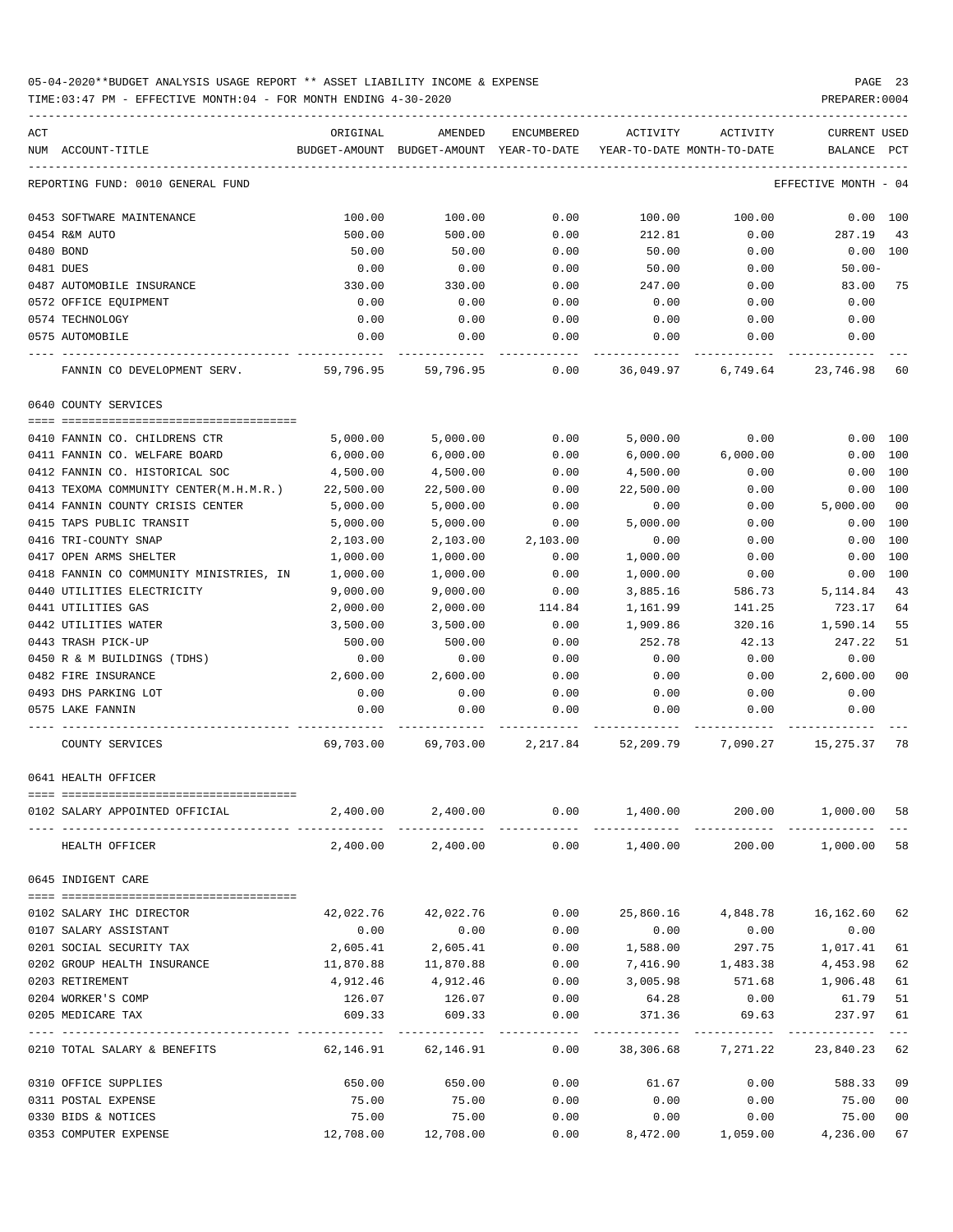| ACT<br>NUM ACCOUNT-TITLE             | ORIGINAL<br>BUDGET-AMOUNT | AMENDED<br>BUDGET-AMOUNT YEAR-TO-DATE | ENCUMBERED | ACTIVITY  | ACTIVITY<br>YEAR-TO-DATE MONTH-TO-DATE | <b>CURRENT USED</b><br><b>BALANCE</b> | $_{\rm PCT}$   |
|--------------------------------------|---------------------------|---------------------------------------|------------|-----------|----------------------------------------|---------------------------------------|----------------|
| REPORTING FUND: 0010 GENERAL FUND    |                           |                                       |            |           |                                        | EFFECTIVE MONTH - 04                  |                |
| 0390 SUBSCRIPTIONS                   | 0.00                      | 0.00                                  | 0.00       | 0.00      | 0.00                                   | 0.00                                  |                |
| 0399 SUBTOTAL OFFICE EXPENSE         | 13,508.00                 | 13,508.00                             | 0.00       | 8,533.67  | 1,059.00                               | 4,974.33                              | 63             |
| 0404 COBRA/INSURANCE                 | 0.00                      | 0.00                                  | 0.00       | 0.00      | 0.00                                   | 0.00                                  |                |
| 0407 INELIGIBLE IHC EXPENSE          | 0.00                      | 0.00                                  | 0.00       | 0.00      | 0.00                                   | 0.00                                  |                |
| 0409 DIABETIC SUPPLIES               | 3,500.00                  | 3,500.00                              | 0.00       | 919.12    | 201.19                                 | 2,580.88                              | 26             |
| 0410 CERT. REG. NURSE ANES.          | 1,000.00                  | 1,000.00                              | 0.00       | 0.00      | 0.00                                   | 1,000.00                              | 0 <sub>0</sub> |
| 0411 PHYSICIAN, NON-EMERGENCY        | 15,000.00                 | 15,000.00                             | 0.00       | 6,116.94  | 2,653.38                               | 8,883.06                              | 41             |
| 0412 PRESCRIPTIONS, DRUGS            | 0.00                      | 0.00                                  | 0.00       | 2,795.72  | 2,795.72                               | $2,795.72-$                           |                |
| 0413 HOSPITAL, INPATIENT             | 45,000.00                 | 45,000.00                             | 0.00       | 21,562.82 | 2,723.40                               | 23, 437. 18                           | 48             |
| 0414 HOSPITAL, OUTPATIENT            | 60,000.00                 | 60,000.00                             | 0.00       | 21,855.54 | 7,342.30                               | 38,144.46                             | 36             |
| 0415 LABORATORY/ X-RAY               | 0.00                      | 0.00                                  | 0.00       | 0.00      | 0.00                                   | 0.00                                  |                |
| 0416 SKILLED NURSING FACILITY        | 0.00                      | 0.00                                  | 0.00       | 0.00      | 0.00                                   | 0.00                                  |                |
| 0417 FAMILY PLANNING                 | 0.00                      | 0.00                                  | 0.00       | 0.00      | 0.00                                   | 0.00                                  |                |
| 0418 FED. OUALIFIED HEALTH CENTER    | 7,000.00                  | 7,000.00                              | 0.00       | 2,249.66  | 938.44                                 | 4,750.34                              | 32             |
| 0419 COUNSELING SERVICE              | 0.00                      | 0.00                                  | 0.00       | 0.00      | 0.00                                   | 0.00                                  |                |
| 0420 RURAL HEALTH CLINIC             | 0.00                      | 0.00                                  | 0.00       | 0.00      | 0.00                                   | 0.00                                  |                |
| 0421 STATE HOSPITAL CONTRACTS        | 0.00                      | 0.00                                  | 0.00       | 0.00      | 0.00                                   | 0.00                                  |                |
| 0422 AMBULATORY SURGICAL CENTE       | 500.00                    | 500.00                                | 0.00       | 0.00      | 0.00                                   | 500.00                                | 00             |
| 0423 MEDICAL EQUIP. PURCHASE         | 500.00                    | 500.00                                | 0.00       | 0.00      | 0.00                                   | 500.00                                | 00             |
| 0425 TOTAL MEDICAL/IHC               | 132,500.00                | 132,500.00                            | 0.00       | 55,499.80 | 16,654.43                              | 77,000.20                             | 42             |
| 0427 OUT OF COUNTY TRAVEL/TRAINING   | 100.00                    | 100.00                                | 0.00       | 0.00      | 0.00                                   | 100.00                                | 00             |
| 0435 PRINTING                        | 0.00                      | 0.00                                  | 0.00       | 0.00      | 0.00                                   | 0.00                                  |                |
| 0440 TELEPHONE                       | 0.00                      | 0.00                                  | 0.00       | 0.00      | 0.00                                   | 0.00                                  |                |
| 0441 DSL LINE                        | 950.00                    | 950.00                                | 0.00       | 600.97    | 78.94                                  | 349.03                                | 63             |
| 0499 SERVICES & OTHER CHARGES        | 1,050.00                  | 1,050.00                              | 0.00       | 600.97    | 78.94                                  | 449.03                                | 57             |
| 0574 TECHNOLOGY                      | 0.00                      | 0.00                                  | 0.00       | 0.00      | 0.00                                   | 0.00                                  |                |
| 0599 CAPITAL OUTLAY                  | 0.00                      | 0.00                                  | 0.00       | 0.00      | 0.00                                   | 0.00                                  |                |
| INDIGENT CARE                        |                           | 209,204.91 209,204.91                 | 0.00       |           | 102,941.12 25,063.59 106,263.79 49     |                                       |                |
| 0665 COUNTY AGENTS                   |                           |                                       |            |           |                                        |                                       |                |
| 0105 SALARY SECRETARY                | 27,776.90                 | 27,776.90                             | 0.00       | 17,093.44 | 3,205.02                               | 10,683.46                             | 62             |
| 0107 REGULAR-TEMP. PART-TIME         | 0.00                      | 0.00                                  | 0.00       | 0.00      | 0.00                                   | 0.00                                  |                |
| 0150 CO. AGENTS SALARIES             | 50,251.65                 | 50,251.65                             | 0.00       | 30,924.16 | 5,798.28                               | 19,327.49                             | 62             |
| 0201 SOCIAL SECURITY TAXES           | 4,949.37                  | 4,949.37                              | 0.00       | 2,615.72  | 486.30                                 | 2,333.65                              | 53             |
| 0202 GROUP HEALTH & DENTAL INSURANCE | 11,870.88                 | 11,870.88                             | 0.00       | 7,416.90  | 1,483.38                               | 4,453.98                              | 62             |
| 0203 RETIREMENT                      | 3,247.12                  | 3,247.12                              | 0.00       | 1,986.94  | 377.88                                 | 1,260.18                              | 61             |
| 0204 WORKERS' COMPENSATION           | 83.33                     | 83.33                                 | 0.00       | 42.49     | 0.00                                   | 40.84                                 | 51             |
| 0205 MEDICARE TAX                    | 1,157.51                  | 1,157.51                              | 0.00       | 611.73    | 113.73                                 | 545.78                                | 53             |
| 0310 OFFICE SUPPLIES                 | 1,100.00                  | 1,100.00                              | 0.00       | 648.46    | 262.71                                 | 451.54                                | 59             |
| 0311 POSTAL EXPENSE                  | 300.00                    | 300.00                                | 0.00       | 220.00    | 110.00                                 | 80.00                                 | 73             |
| 0315 COPIER RENTAL                   | 2,000.00                  | 2,000.00                              | 89.75      | 760.74    | 47.45                                  | 1,149.51                              | 43             |
| 0335 PROGRAM SUPPLIES                | 500.00                    | 500.00                                | 0.00       | 0.00      | 0.00                                   | 500.00                                | 00             |
| 0420 TELEPHONE                       | 0.00                      | 0.00                                  | 0.00       | 0.00      | 0.00                                   | 0.00                                  |                |
| 0421 CELL PHONE ALLOWANCE            | 1,800.00                  | 1,800.00                              | 0.00       | 1,125.00  | 225.00                                 | 675.00                                | 63             |
| 0422 CABLE INTERNET                  | 800.00                    | 800.00                                | 0.00       | 444.45    | 64.99                                  | 355.55                                | 56             |
|                                      |                           |                                       |            |           |                                        |                                       |                |

0427 IN/OUT CO.TRAVEL/TRAINING-AG. 4,000.00 4,000.00 0.00 205.32 0.00 3,794.68 05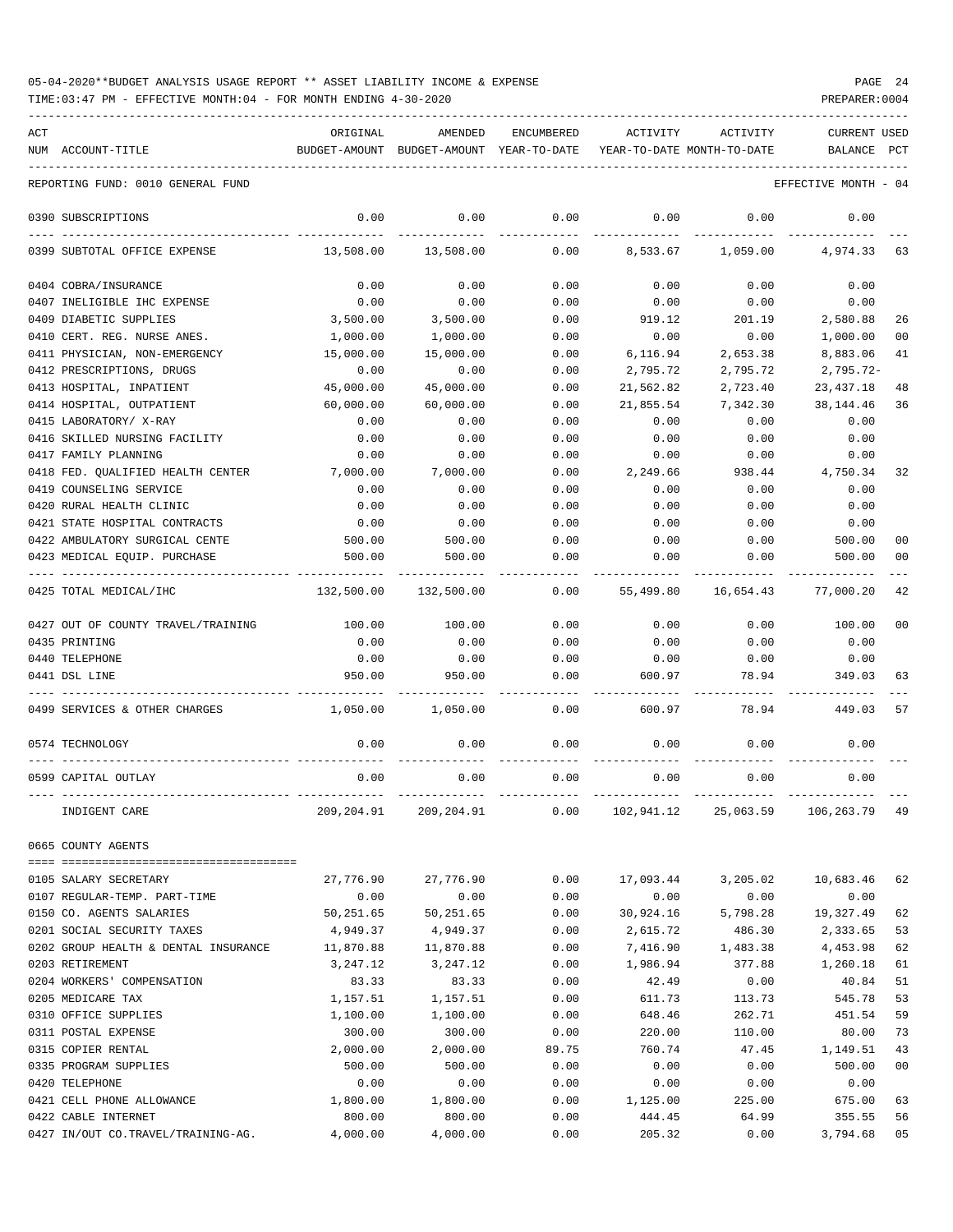| ACT | NUM ACCOUNT-TITLE                                       | ORIGINAL<br>BUDGET-AMOUNT BUDGET-AMOUNT YEAR-TO-DATE YEAR-TO-DATE MONTH-TO-DATE | AMENDED                                                                                             | ENCUMBERED | ACTIVITY ACTIVITY                        |                             | CURRENT USED<br>BALANCE PCT |    |
|-----|---------------------------------------------------------|---------------------------------------------------------------------------------|-----------------------------------------------------------------------------------------------------|------------|------------------------------------------|-----------------------------|-----------------------------|----|
|     | REPORTING FUND: 0010 GENERAL FUND                       |                                                                                 |                                                                                                     |            |                                          |                             | EFFECTIVE MONTH - 04        |    |
|     | 0428 IN/OUT CO.TRAVEL/TRAINING-F.C.S. 4,000.00 4,000.00 |                                                                                 |                                                                                                     |            | $0.00$ 2,154.59 0.00                     |                             | 1,845.41 54                 |    |
|     | 0429 IN/OUT CO.TRAVEL/TRAINING-4-H 4,000.00             |                                                                                 | 4,000.00                                                                                            | 0.00       |                                          |                             | 1,061.34 0.00 2,938.66      | 27 |
|     | 0572 OFFICE EQUIPMENT                                   | 0.00                                                                            | 0.00                                                                                                | 0.00       |                                          | $0.00$ $0.00$ $0.00$ $0.00$ |                             |    |
|     | 0574 TECHNOLOGY                                         | 0.00                                                                            | 0.00                                                                                                | 0.00       | $0.00$ 0.00                              |                             | 0.00                        |    |
|     | COUNTY AGENTS                                           |                                                                                 | 117,836.76 117,836.76 89.75 67,311.28 12,174.74 50,435.73 57                                        |            |                                          |                             |                             |    |
|     | 0696 DONATIONS & ALLOCATIONS                            |                                                                                 |                                                                                                     |            |                                          |                             |                             |    |
|     |                                                         |                                                                                 |                                                                                                     |            |                                          |                             |                             |    |
|     | 0491 SOIL & WATER CONSERVATION                          | $1,000.00$ $1,000.00$ $0.00$ $0.00$ $0.00$ $1,000.00$ $0$                       |                                                                                                     |            |                                          |                             |                             |    |
|     | 0492 INDIGENT BURIAL                                    | 2,000.00                                                                        | 2,000.00                                                                                            |            | $0.00$ $1,000.00$ $0.00$ $1,000.00$ $50$ |                             |                             |    |
|     | 0494 FLOOD CONTROL SITE MAINTENANCE                     | 0.00                                                                            | 0.00                                                                                                | 0.00       | 0.00                                     | 0.00                        | 0.00                        |    |
|     | DONATIONS & ALLOCATIONS                                 |                                                                                 | $3,000.00$ $3,000.00$ $0.00$ $1,000.00$ $0.00$                                                      |            |                                          |                             | 2,000.00 33                 |    |
|     | 0999 ACCOUNTS PAYABLE                                   |                                                                                 |                                                                                                     |            |                                          |                             |                             |    |
|     |                                                         |                                                                                 |                                                                                                     |            |                                          |                             |                             |    |
|     | 0100 A/P CLEARING ACCOUNT                               |                                                                                 |                                                                                                     |            |                                          | $0.00$ $0.00$               | 0.00                        |    |
|     | ACCOUNTS PAYABLE                                        |                                                                                 |                                                                                                     |            | 0.00                                     |                             | 0.00<br>0.00                |    |
|     | GENERAL FUND                                            |                                                                                 |                                                                                                     |            |                                          |                             |                             |    |
|     | INCOME TOTALS                                           | 13, 151, 844.04 13, 151, 844.04 9, 996, 727.40 244, 695.66 3, 155, 116.64 76    |                                                                                                     |            |                                          |                             |                             |    |
|     | <b>EXPENSE TOTALS</b>                                   |                                                                                 | 13, 151, 844. 04  13, 151, 844. 04  127, 302. 65  7, 457, 677. 40  1, 282, 507. 96  5, 566, 863. 99 |            |                                          |                             |                             | 58 |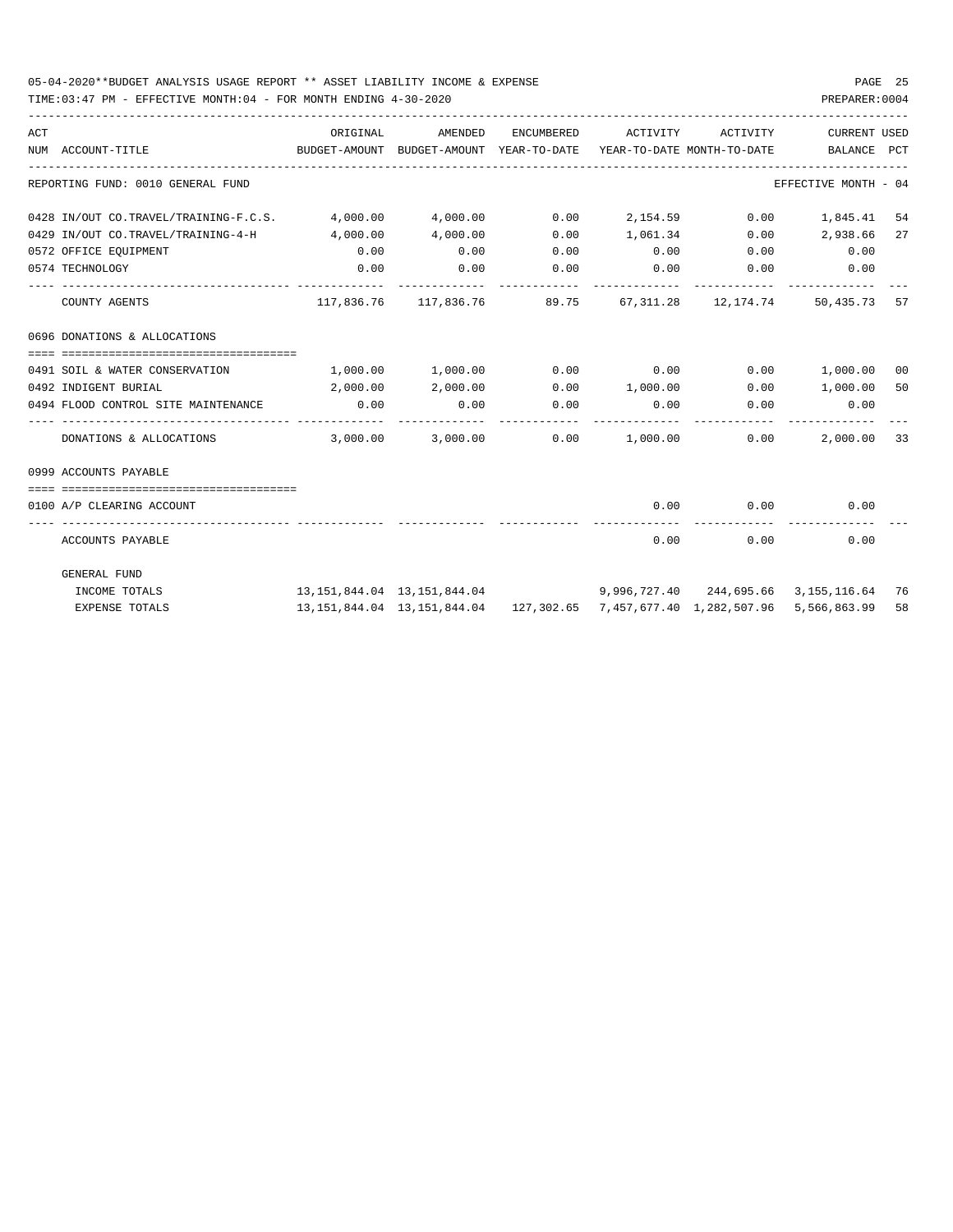|     | 05-04-2020**BUDGET ANALYSIS USAGE REPORT ** ASSET LIABILITY INCOME & EXPENSE<br>TIME: 03:47 PM - EFFECTIVE MONTH: 04 - FOR MONTH ENDING 4-30-2020 |                                         |                                                     |            |                                        |                    | PREPARER: 0004                     | PAGE 26        |
|-----|---------------------------------------------------------------------------------------------------------------------------------------------------|-----------------------------------------|-----------------------------------------------------|------------|----------------------------------------|--------------------|------------------------------------|----------------|
| ACT | NUM ACCOUNT-TITLE                                                                                                                                 | ORIGINAL                                | AMENDED<br>BUDGET-AMOUNT BUDGET-AMOUNT YEAR-TO-DATE | ENCUMBERED | ACTIVITY<br>YEAR-TO-DATE MONTH-TO-DATE | ACTIVITY           | <b>CURRENT USED</b><br>BALANCE PCT |                |
|     | REPORTING FUND: 0011 COURTHOUSE SECURITY                                                                                                          |                                         |                                                     |            |                                        |                    | EFFECTIVE MONTH - 04               |                |
|     | 0100 PAYROLL                                                                                                                                      |                                         |                                                     |            |                                        |                    |                                    |                |
|     | 0100 PAYROLL                                                                                                                                      |                                         |                                                     |            | 0.00                                   | 0.00               | 0.00                               |                |
|     | ---- ----<br>PAYROLL                                                                                                                              |                                         |                                                     |            | 0.00                                   | 0.00               | 0.00                               |                |
|     | 0102 A/P CLEARING                                                                                                                                 |                                         |                                                     |            |                                        |                    |                                    |                |
|     | 0100 A/P CLEARING                                                                                                                                 |                                         |                                                     |            | 0.00                                   | 0.00               | 0.00                               |                |
|     | A/P CLEARING                                                                                                                                      |                                         |                                                     |            | 0.00                                   | 0.00               | 0.00                               |                |
|     | 0103 CASH                                                                                                                                         |                                         |                                                     |            |                                        |                    |                                    |                |
|     | 0100 C.H. SECURITY-COMBINED FUNDS CKING                                                                                                           |                                         |                                                     |            |                                        |                    | 2,801.07 24.19 119,278.67          |                |
|     | CASH                                                                                                                                              |                                         |                                                     |            | 2,801.07                               | ---------<br>24.19 | --------<br>119,278.67             |                |
|     | 0120 RECEIVABLES                                                                                                                                  |                                         |                                                     |            |                                        |                    |                                    |                |
|     | 0313 DUE FROM OTHER FUNDS                                                                                                                         |                                         |                                                     |            | 0.00                                   |                    | $0.00$ 1,107.67                    |                |
|     | RECEIVABLES                                                                                                                                       |                                         |                                                     |            | 0.00                                   | ---------          | $0.00$ 1,107.67                    |                |
|     | 0200 SYSTEM ADDED LIABILITY DEPARTMENT                                                                                                            |                                         |                                                     |            |                                        |                    |                                    |                |
|     | 0910 SYSTEM ADDED LIABILITY LINE-ITEM                                                                                                             |                                         |                                                     |            | 0.00                                   | 0.00               | 0.00                               |                |
|     | SYSTEM ADDED LIABILITY DEPARTMENT                                                                                                                 |                                         |                                                     |            | 0.00                                   | 0.00               | 0.00                               |                |
|     | 0271 EQUITY ACCOUNT                                                                                                                               |                                         |                                                     |            |                                        |                    |                                    |                |
|     | 0200 EQUITY ACCOUNT                                                                                                                               |                                         |                                                     |            |                                        |                    | $0.00$ $0.00$ $117,585.27$         |                |
|     | EQUITY ACCOUNT                                                                                                                                    |                                         |                                                     |            | 0.00                                   |                    | $0.00$ 117,585.27                  |                |
|     | 0300 CASH                                                                                                                                         |                                         |                                                     |            |                                        |                    |                                    |                |
|     | 0111 BEGINNING CASH BALANCE                                                                                                                       | 27,200.00                               | 27,200.00                                           |            | 0.00                                   |                    | $0.00$ 27,200.00 00                |                |
|     | CASH                                                                                                                                              | 27,200.00                               | 27,200.00                                           | 0.00       | -------------<br>0.00                  | ----------         | ------------<br>0.00<br>27,200.00  | 0 <sub>0</sub> |
|     | 0340 FEES OF OFFICE                                                                                                                               |                                         |                                                     |            |                                        |                    |                                    |                |
|     | 0600 COUNTY CLERK FEES                                                                                                                            | 4,000.00                                | 4,000.00                                            |            |                                        | 1,558.45 0.00      | 2,441.55                           | 39             |
|     | 0650 DISTRICT CLERK FEES                                                                                                                          | 2,200.00                                | 2,200.00                                            |            | 1,315.21                               | 0.00               | 884.79                             | 60             |
|     | 0651 JUSTICE OF PEACE FEES                                                                                                                        | 2,100.00<br>------------ -------------- | 2,100.00                                            |            | 1,249.09<br>. <u>.</u> .               | 0.00               | 850.91                             | 59             |
|     | FEES OF OFFICE                                                                                                                                    | 8,300.00                                | 8,300.00                                            | 0.00       | 4,122.75                               | 0.00               | 4,177.25                           | 50             |
|     | 0360 INTEREST EARNINGS                                                                                                                            |                                         |                                                     |            |                                        |                    |                                    |                |
|     | 0100 INTEREST EARNINGS                                                                                                                            | 0.00                                    | 0.00<br>$- - - - -$                                 |            | -------------                          | ------------       | $178.32$ $24.19$ $178.32+$         |                |
|     | INTEREST EARNINGS                                                                                                                                 | 0.00                                    | 0.00                                                | 0.00       | 178.32                                 | 24.19              | 178.32+                            |                |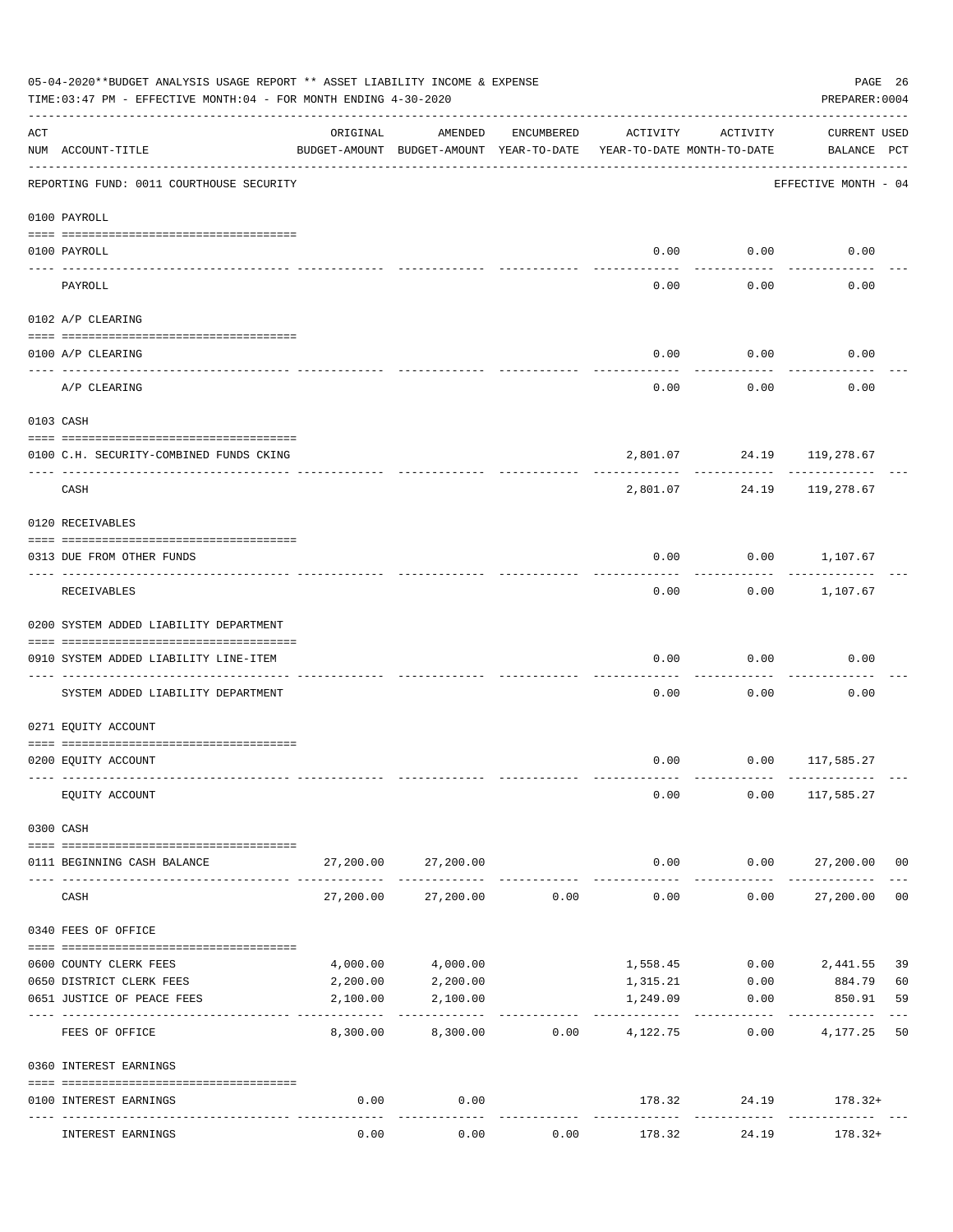|     | 05-04-2020**BUDGET ANALYSIS USAGE REPORT ** ASSET LIABILITY INCOME & EXPENSE<br>TIME:03:47 PM - EFFECTIVE MONTH:04 - FOR MONTH ENDING 4-30-2020 |          |                                                     |            |                                                               |                          |                                |     |  |  |
|-----|-------------------------------------------------------------------------------------------------------------------------------------------------|----------|-----------------------------------------------------|------------|---------------------------------------------------------------|--------------------------|--------------------------------|-----|--|--|
| ACT | NUM ACCOUNT-TITLE                                                                                                                               | ORIGINAL | AMENDED<br>BUDGET-AMOUNT BUDGET-AMOUNT YEAR-TO-DATE | ENCUMBERED | ACTIVITY<br>YEAR-TO-DATE MONTH-TO-DATE                        | ACTIVITY                 | <b>CURRENT USED</b><br>BALANCE | PCT |  |  |
|     | REPORTING FUND: 0011 COURTHOUSE SECURITY                                                                                                        |          |                                                     |            |                                                               |                          | EFFECTIVE MONTH - 04           |     |  |  |
|     | 0435 COURTHOUSE SECURITY PART TIME                                                                                                              |          |                                                     |            |                                                               |                          |                                |     |  |  |
|     | 0107 PART TIME                                                                                                                                  |          |                                                     |            | $35,500.00$ $35,500.00$ $0.00$ $0.00$ $0.00$ $35,500.00$ $00$ |                          |                                |     |  |  |
|     | COURTHOUSE SECURITY PART TIME 35,500.00 35,500.00                                                                                               |          |                                                     | 0.00       | 0.00                                                          |                          | $0.00$ 35,500.00               | 00  |  |  |
|     | 0510 COURTHOUSE SECURITY EQUIP                                                                                                                  |          |                                                     |            |                                                               |                          |                                |     |  |  |
|     | 0571 EOUIPMENT                                                                                                                                  | 0.00     | 0.00                                                | 0.00       | $1,500.00$ 0.00 $1,500.00$                                    |                          |                                |     |  |  |
|     | COURTHOUSE SECURITY EQUIP                                                                                                                       | 0.00     | 0.00                                                |            | $0.00$ 1,500.00 0.00 1,500.00-                                |                          |                                |     |  |  |
|     | 0560 BAILIFF                                                                                                                                    |          |                                                     |            |                                                               |                          |                                |     |  |  |
|     |                                                                                                                                                 |          |                                                     |            |                                                               |                          |                                |     |  |  |
|     | 0130 SALARY/BAILIFF                                                                                                                             | 0.00     | 0.00                                                | 0.00       | 0.00                                                          | 0.00                     | 0.00                           |     |  |  |
|     | 0201 SOCIAL SECURITY                                                                                                                            | 0.00     | 0.00                                                | 0.00       | 0.00                                                          | 0.00                     | 0.00                           |     |  |  |
|     | 0203 RETIREMENT                                                                                                                                 | 0.00     | 0.00                                                | 0.00       | 0.00                                                          | 0.00                     | 0.00                           |     |  |  |
|     | 0204 WORKER'S COMPENSATION                                                                                                                      | 0.00     | 0.00                                                | 0.00       | 0.00                                                          | 0.00                     | 0.00                           |     |  |  |
|     | 0205 MEDICARE                                                                                                                                   | 0.00     | 0.00                                                | 0.00       | 0.00                                                          | 0.00                     | 0.00                           |     |  |  |
|     | 0427 BAILIFF CONT.ED./OUT OF COUNTY                                                                                                             | 0.00     | 0.00                                                | 0.00       | 0.00                                                          | 0.00                     | 0.00                           |     |  |  |
|     | BAILIFF                                                                                                                                         | 0.00     | 0.00                                                | 0.00       | 0.00                                                          | 0.00                     | 0.00                           |     |  |  |
|     | COURTHOUSE SECURITY                                                                                                                             |          |                                                     |            |                                                               |                          |                                |     |  |  |
|     | INCOME TOTALS                                                                                                                                   |          | 35,500.00 35,500.00                                 |            |                                                               | 4,301.07 24.19 31,198.93 |                                | 12  |  |  |
|     | <b>EXPENSE TOTALS</b>                                                                                                                           |          | 35,500.00 35,500.00                                 | 0.00       | 1,500.00                                                      | 0.00                     | 34,000.00                      | 04  |  |  |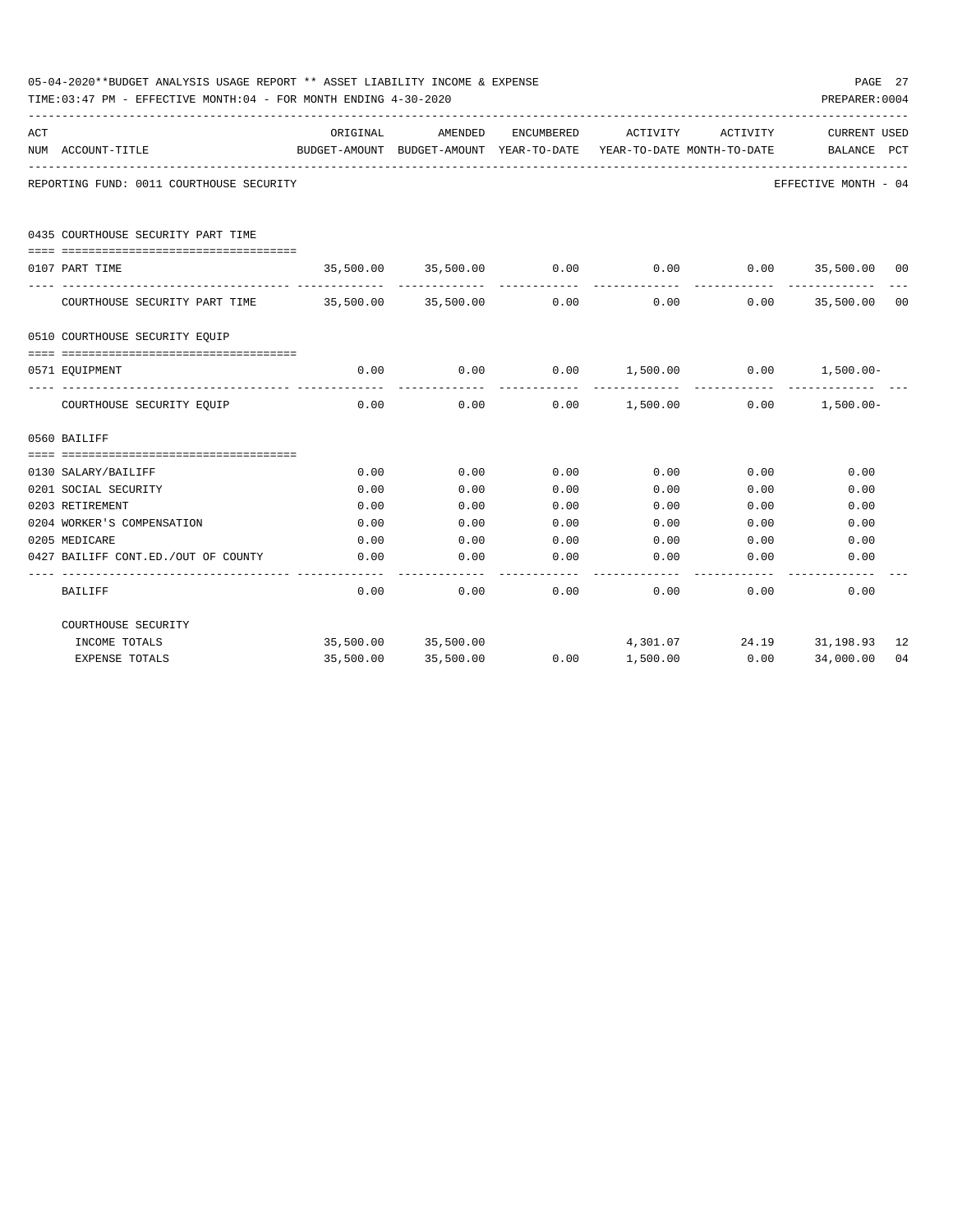|     | 05-04-2020**BUDGET ANALYSIS USAGE REPORT ** ASSET LIABILITY INCOME & EXPENSE<br>TIME: 03:47 PM - EFFECTIVE MONTH: 04 - FOR MONTH ENDING 4-30-2020 |          |                                                     |                   |                                                   |                                           | PAGE 28<br>PREPARER: 0004          |                |
|-----|---------------------------------------------------------------------------------------------------------------------------------------------------|----------|-----------------------------------------------------|-------------------|---------------------------------------------------|-------------------------------------------|------------------------------------|----------------|
| ACT | NUM ACCOUNT-TITLE                                                                                                                                 | ORIGINAL | AMENDED<br>BUDGET-AMOUNT BUDGET-AMOUNT YEAR-TO-DATE | ENCUMBERED        | ACTIVITY<br>YEAR-TO-DATE MONTH-TO-DATE            | ACTIVITY                                  | <b>CURRENT USED</b><br>BALANCE PCT |                |
|     | REPORTING FUND: 0012 CO.CLK.VITAL STAT.FEE                                                                                                        |          |                                                     |                   |                                                   |                                           | EFFECTIVE MONTH - 04               |                |
|     | 0102 A/P CLEARING                                                                                                                                 |          |                                                     |                   |                                                   |                                           |                                    |                |
|     | 0100 A/P CLEARING                                                                                                                                 |          |                                                     |                   | 0.00                                              | 0.00                                      | 0.00                               |                |
|     | ---- ----------<br>------------------------ -----------<br>A/P CLEARING                                                                           |          |                                                     |                   | 0.00                                              | 0.00                                      | 0.00                               |                |
|     | 0103 CASH                                                                                                                                         |          |                                                     |                   |                                                   |                                           |                                    |                |
|     | 0100 CO.CLK.VITAL STAT.-COMB.FUNDS CKIN                                                                                                           |          |                                                     |                   |                                                   | $50.41 - 136.07 - 3,469.71$               |                                    |                |
|     | CASH                                                                                                                                              |          |                                                     |                   |                                                   | ----------<br>$50.41 - 136.07 - 3,469.71$ |                                    |                |
|     | 0120 RECEIVABLES                                                                                                                                  |          |                                                     |                   |                                                   |                                           |                                    |                |
|     | 0313 DUE FROM OTHER FUNDS                                                                                                                         |          |                                                     |                   | 0.00                                              | 0.00                                      | 81.00                              |                |
|     | RECEIVABLES                                                                                                                                       |          |                                                     |                   | 0.00                                              | 0.00                                      | 81.00                              |                |
|     | 0200 SYSTEM ADDED LIABILITY DEPARTMENT                                                                                                            |          |                                                     |                   |                                                   |                                           |                                    |                |
|     | 0910 SYSTEM ADDED LIABILITY LINE-ITEM                                                                                                             |          |                                                     |                   | 0.00                                              | 0.00                                      | 0.00                               |                |
|     | SYSTEM ADDED LIABILITY DEPARTMENT                                                                                                                 |          |                                                     |                   | 0.00                                              | 0.00                                      | 0.00                               |                |
|     | 0271 EQUITY ACCOUNT                                                                                                                               |          |                                                     |                   |                                                   |                                           |                                    |                |
|     | 0200 EQUITY ACCOUNT                                                                                                                               |          |                                                     |                   | 0.00                                              | 0.00                                      | 3,601.12                           |                |
|     | EQUITY ACCOUNT                                                                                                                                    |          |                                                     |                   | 0.00                                              |                                           | $0.00$ 3,601.12                    |                |
|     | 0300 CASH                                                                                                                                         |          |                                                     |                   |                                                   |                                           |                                    |                |
|     | 0112 BEGINNING CASH BALANCE                                                                                                                       |          | 3,500.00 3,500.00                                   |                   |                                                   | $0.00$ $0.00$ $3,500.00$                  |                                    | 0 <sub>0</sub> |
|     | CASH                                                                                                                                              |          |                                                     |                   | $3,500.00$ $3,500.00$ $0.00$ $0.00$ $0.00$ $0.00$ |                                           | 3,500.00                           | 0 <sub>0</sub> |
|     | 0360 INTEREST EARNINGS                                                                                                                            |          |                                                     |                   |                                                   |                                           |                                    |                |
|     | 0100 INTEREST EARNINGS                                                                                                                            | 0.00     | 0.00                                                |                   | 5.41                                              | 0.75                                      | $5.41+$                            |                |
|     | INTEREST EARNINGS                                                                                                                                 | 0.00     | -----------<br>0.00                                 | 0.00              | -------------<br>5.41                             | ------------<br>0.75                      | $5.41+$                            |                |
|     | 0370 MISCELLANEOUS INCOME                                                                                                                         |          |                                                     |                   |                                                   |                                           |                                    |                |
|     | 0134 CO. CLK. VITAL STAT. FEE                                                                                                                     | 500.00   | 500.00                                              |                   |                                                   | 81.00   0.00   419.00   16                |                                    |                |
|     | MISCELLANEOUS INCOME                                                                                                                              | 500.00   | 500.00                                              | 0.00              | 81.00                                             | 0.00                                      | 419.00                             | 16             |
|     | 0403 CO.CLK. VITAL STATS.                                                                                                                         |          |                                                     |                   |                                                   |                                           |                                    |                |
|     | 0310 OFFICE SUPPLIES                                                                                                                              |          | 3,000.00 3,000.00                                   |                   | $0.00$ 136.82 136.82 2,863.18                     |                                           |                                    | 05             |
|     | 0427 OUT OF COUNTY TRAVEL                                                                                                                         | 1,000.00 | 1,000.00                                            | 0.00              | 0.00                                              | $0.00$ 1,000.00                           |                                    | 0 <sub>0</sub> |
|     | 0574 COMPUTER EQUIPMENT                                                                                                                           | 0.00     | 0.00<br>----------                                  | 0.00<br>--------- | 0.00<br>----------                                | 0.00<br>---------                         | 0.00<br>-----------                |                |
|     | CO.CLK. VITAL STATS.                                                                                                                              | 4,000.00 | 4,000.00                                            | 0.00              | 136.82                                            | 136.82                                    | 3,863.18 03                        |                |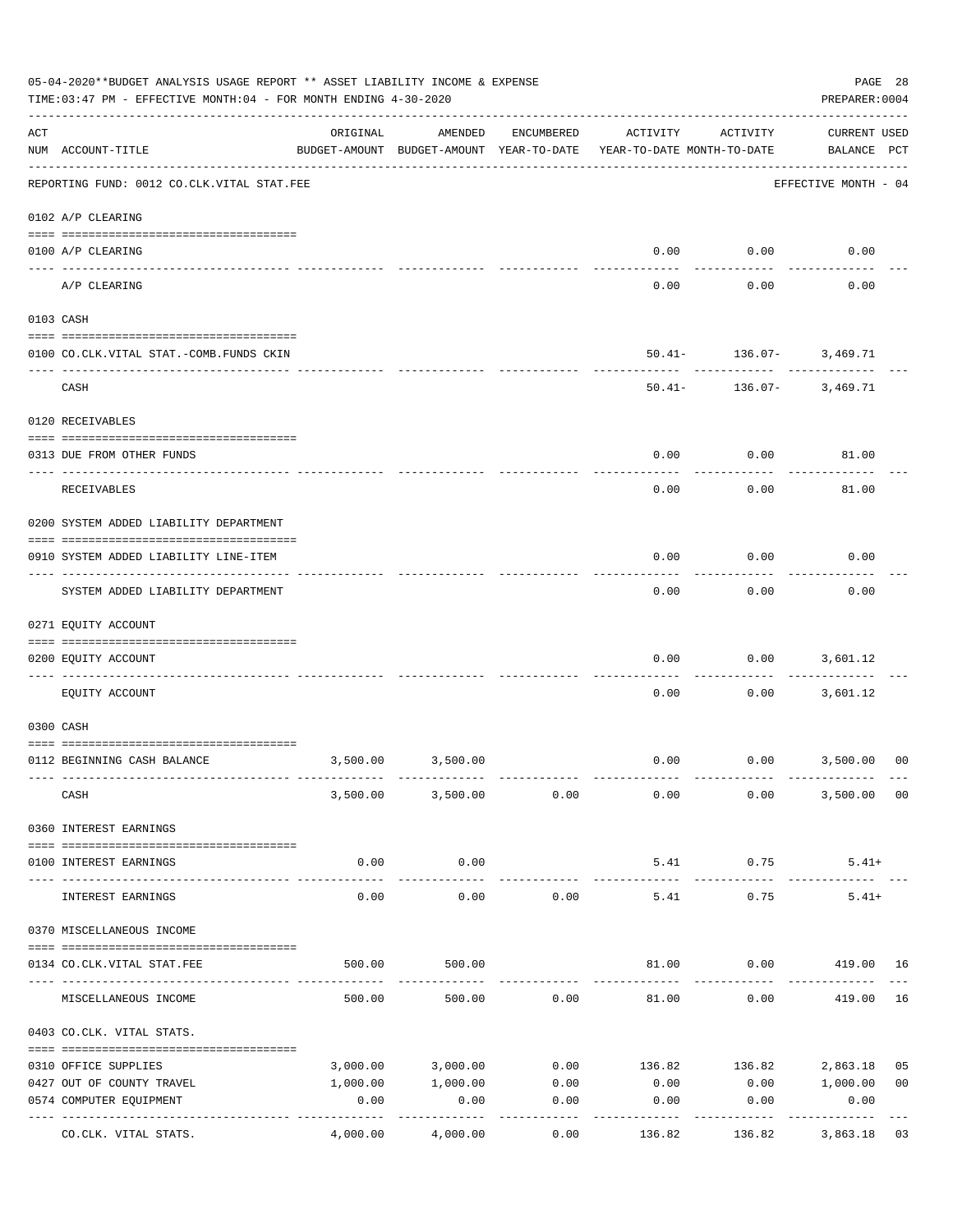| 05-04-2020**BUDGET ANALYSIS USAGE REPORT ** ASSET LIABILITY INCOME & EXPENSE<br>TIME: 03:47 PM - EFFECTIVE MONTH: 04 - FOR MONTH ENDING 4-30-2020 |                                            |               |               |              |          |                            |                      | PAGE 29<br>PREPARER: 0004 |
|---------------------------------------------------------------------------------------------------------------------------------------------------|--------------------------------------------|---------------|---------------|--------------|----------|----------------------------|----------------------|---------------------------|
|                                                                                                                                                   |                                            |               |               |              |          |                            |                      |                           |
| ACT                                                                                                                                               |                                            | ORIGINAL      | AMENDED       | ENCUMBERED   | ACTIVITY | ACTIVITY                   | <b>CURRENT USED</b>  |                           |
| NUM                                                                                                                                               | ACCOUNT-TITLE                              | BUDGET-AMOUNT | BUDGET-AMOUNT | YEAR-TO-DATE |          | YEAR-TO-DATE MONTH-TO-DATE | BALANCE              | PCT                       |
|                                                                                                                                                   | REPORTING FUND: 0012 CO.CLK.VITAL STAT.FEE |               |               |              |          |                            | EFFECTIVE MONTH - 04 |                           |
|                                                                                                                                                   | CO.CLK.VITAL STAT.FEE                      |               |               |              |          |                            |                      |                           |
|                                                                                                                                                   | INCOME TOTALS                              | 4,000.00      | 4,000.00      |              | 86.41    | 0.75                       | 3,913.59             | 02                        |
|                                                                                                                                                   | <b>EXPENSE TOTALS</b>                      | 4,000.00      | 4,000.00      | 0.00         | 136.82   | 136.82                     | 3,863.18             | 03                        |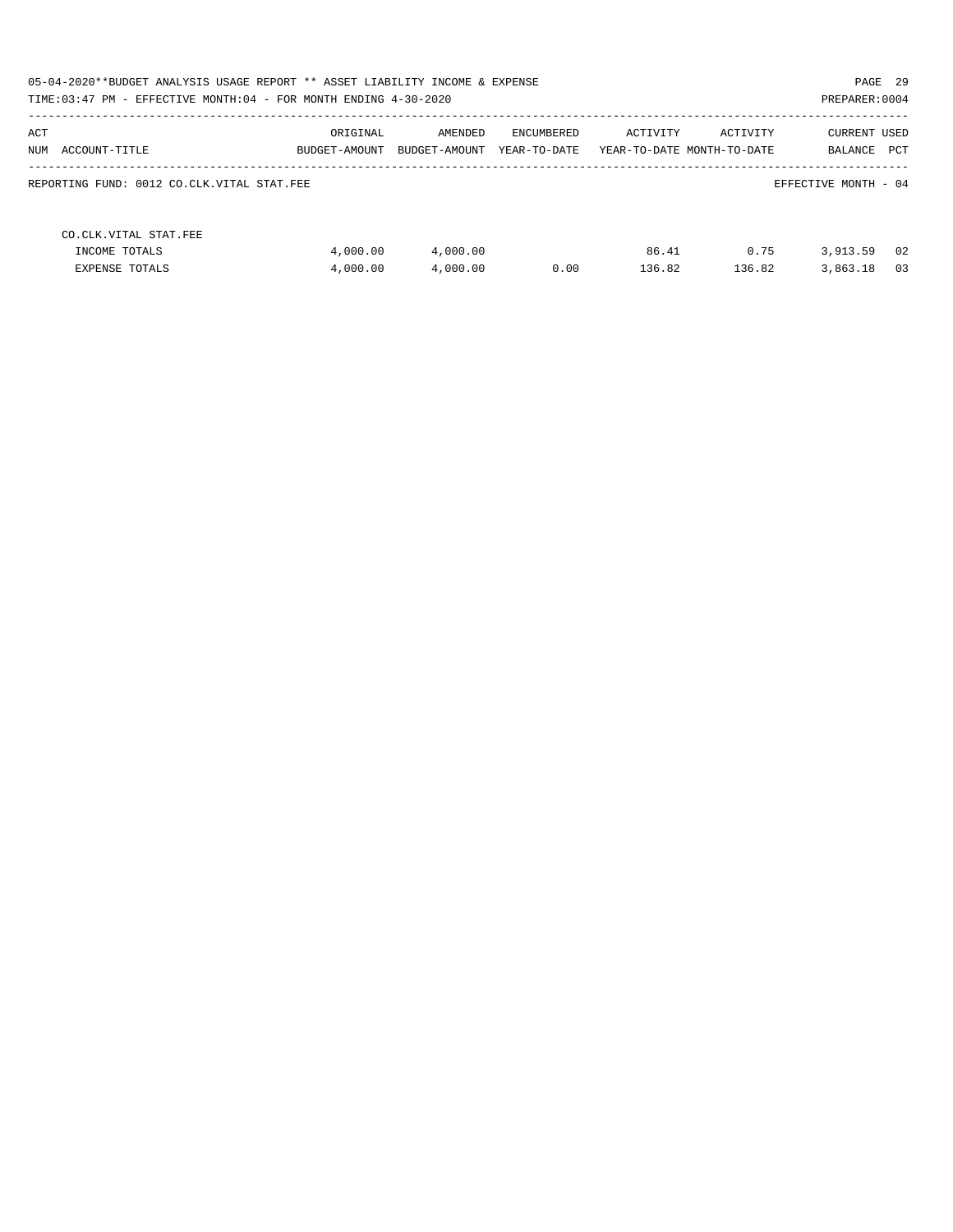| 05-04-2020**BUDGET ANALYSIS USAGE REPORT ** ASSET LIABILITY INCOME & EXPENSE<br>PAGE 30<br>TIME: 03:47 PM - EFFECTIVE MONTH: 04 - FOR MONTH ENDING 4-30-2020<br>PREPARER: 0004 |                                            |                                                      |                    |            |                                        |                     |                                    |  |
|--------------------------------------------------------------------------------------------------------------------------------------------------------------------------------|--------------------------------------------|------------------------------------------------------|--------------------|------------|----------------------------------------|---------------------|------------------------------------|--|
| $\mathop{\rm ACT}$                                                                                                                                                             | NUM ACCOUNT-TITLE                          | ORIGINAL<br>BUDGET-AMOUNT BUDGET-AMOUNT YEAR-TO-DATE | AMENDED            | ENCUMBERED | ACTIVITY<br>YEAR-TO-DATE MONTH-TO-DATE | ACTIVITY            | <b>CURRENT USED</b><br>BALANCE PCT |  |
|                                                                                                                                                                                | REPORTING FUND: 0013 BAIL BONDS TRUST FUND |                                                      |                    |            |                                        |                     | EFFECTIVE MONTH - 04               |  |
|                                                                                                                                                                                | 0102 A/P CLEARING                          |                                                      |                    |            |                                        |                     |                                    |  |
|                                                                                                                                                                                | 0100 A/P CLEARING<br>---- ---------        |                                                      |                    |            | 0.00                                   | 0.00                | 0.00                               |  |
|                                                                                                                                                                                | A/P CLEARING                               |                                                      |                    |            | 0.00                                   | 0.00                | 0.00                               |  |
|                                                                                                                                                                                | 0103 CASH                                  |                                                      |                    |            |                                        |                     |                                    |  |
|                                                                                                                                                                                |                                            |                                                      |                    |            |                                        |                     |                                    |  |
|                                                                                                                                                                                | 0113 SURETY BAIL BOND FEE                  |                                                      |                    |            | 270.00                                 |                     | 615.00 5,745.00                    |  |
|                                                                                                                                                                                | CASH                                       |                                                      |                    |            | 270.00                                 |                     | 615.00 5,745.00                    |  |
|                                                                                                                                                                                | 0207 DUE TO FUND                           |                                                      |                    |            |                                        |                     |                                    |  |
|                                                                                                                                                                                | 0097 DUE TO OTHER GOVERNMENTS              |                                                      |                    |            | 0.00                                   | 0.00                | 5,100.00                           |  |
|                                                                                                                                                                                | DUE TO FUND                                |                                                      |                    |            | 0.00                                   | 0.00                | 5,100.00                           |  |
|                                                                                                                                                                                | 0271 EQUITY ACCOUNT                        |                                                      |                    |            |                                        |                     |                                    |  |
|                                                                                                                                                                                | 0200 EQUITY ACCOUNT                        |                                                      |                    |            | 0.00                                   | 0.00                | 375.00                             |  |
|                                                                                                                                                                                | EQUITY ACCOUNT                             |                                                      |                    |            | 0.00                                   | 0.00                | 375.00                             |  |
|                                                                                                                                                                                | 0300 CASH                                  |                                                      |                    |            |                                        |                     |                                    |  |
|                                                                                                                                                                                | 0113 BEGINNING CASH BALANCE                | 0.00                                                 | 0.00               |            | 0.00                                   | 0.00                | 0.00                               |  |
|                                                                                                                                                                                | -------------------------- -<br>CASH       | 0.00                                                 | 0.00               | 0.00       | 0.00                                   | 0.00                | 0.00                               |  |
|                                                                                                                                                                                | 0345 BONDS                                 |                                                      |                    |            |                                        |                     |                                    |  |
|                                                                                                                                                                                | 0113 SURETY BAIL BOND FEE                  | 4,000.00                                             | 4,000.00           |            |                                        |                     | 4,500.00 615.00 500.00+ 113        |  |
|                                                                                                                                                                                | <b>BONDS</b>                               |                                                      | 4,000.00 4,000.00  | 0.00       | 4,500.00                               | 615.00              | $500.00 + 113$                     |  |
|                                                                                                                                                                                | 0370 MISCELLANEOUS                         |                                                      |                    |            |                                        |                     |                                    |  |
|                                                                                                                                                                                | 0130 REFUNDS & MISCELLANEOUS               | 0.00                                                 | 0.00               |            | 0.00                                   | 0.00                | 0.00                               |  |
|                                                                                                                                                                                | 0132 TEMPORARY BOND SECURITY               | 0.00                                                 | 0.00               |            | 0.00                                   | 0.00                | 0.00                               |  |
|                                                                                                                                                                                | MISCELLANEOUS                              | 0.00                                                 | ----------<br>0.00 | 0.00       | 0.00                                   | $- - - - -$<br>0.00 | 0.00                               |  |
|                                                                                                                                                                                | 0498 BAIL BOND FEE EXPENSE                 |                                                      |                    |            |                                        |                     |                                    |  |
|                                                                                                                                                                                |                                            |                                                      |                    |            |                                        |                     |                                    |  |
|                                                                                                                                                                                | 0489 10% TO STATE COMPTROLLER              | 4,000.00                                             | 4,000.00           |            | $0.00$ $4,230.00$                      | 0.00                | 230.00- 106                        |  |
|                                                                                                                                                                                | BAIL BOND FEE EXPENSE                      | 4,000.00                                             | 4,000.00           | 0.00       | 4,230.00                               | 0.00                | $230.00 - 106$                     |  |
|                                                                                                                                                                                | BAIL BONDS TRUST FUND                      |                                                      |                    |            |                                        |                     |                                    |  |
|                                                                                                                                                                                | INCOME TOTALS                              | 4,000.00                                             | 4,000.00           |            | 4,500.00                               | 615.00              | $500.00 + 113$                     |  |
|                                                                                                                                                                                | EXPENSE TOTALS                             | 4,000.00                                             | 4,000.00           | 0.00       | 4,230.00                               | 0.00                | $230.00 - 106$                     |  |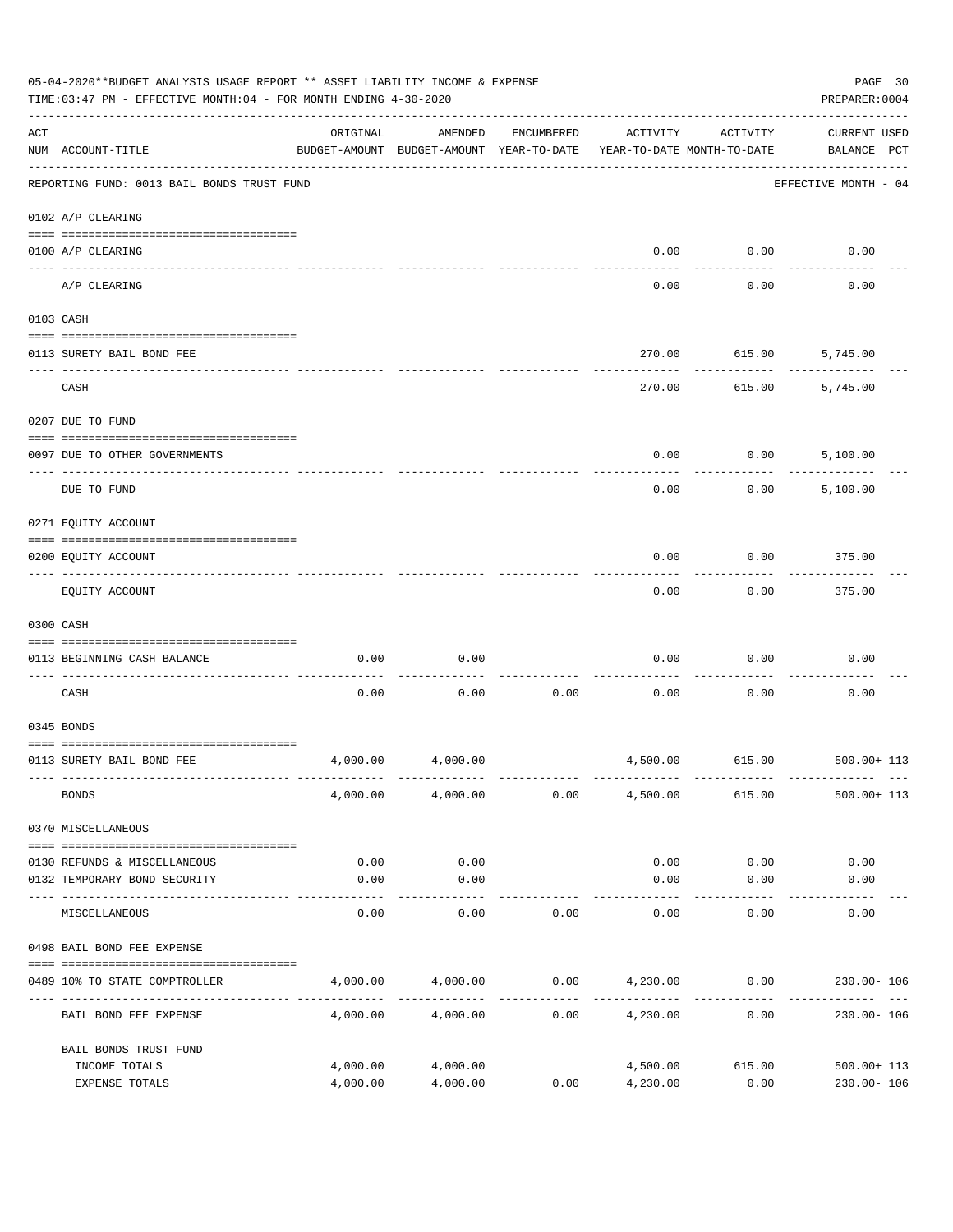|     | 05-04-2020**BUDGET ANALYSIS USAGE REPORT ** ASSET LIABILITY INCOME & EXPENSE<br>TIME:03:47 PM - EFFECTIVE MONTH:04 - FOR MONTH ENDING 4-30-2020 |          |                                                     |                    |                                        |                      |                                    | PAGE 31<br>PREPARER: 0004 |
|-----|-------------------------------------------------------------------------------------------------------------------------------------------------|----------|-----------------------------------------------------|--------------------|----------------------------------------|----------------------|------------------------------------|---------------------------|
| ACT | NUM ACCOUNT-TITLE                                                                                                                               | ORIGINAL | AMENDED<br>BUDGET-AMOUNT BUDGET-AMOUNT YEAR-TO-DATE | ENCUMBERED         | ACTIVITY<br>YEAR-TO-DATE MONTH-TO-DATE | ACTIVITY             | <b>CURRENT USED</b><br>BALANCE PCT |                           |
|     | REPORTING FUND: 0014 JUSTICE CT. BLDG. SECURITY                                                                                                 |          |                                                     |                    |                                        |                      | EFFECTIVE MONTH - 04               |                           |
|     | 0102 A/P CLEARING                                                                                                                               |          |                                                     |                    |                                        |                      |                                    |                           |
|     | 0100 A/P CLEARING                                                                                                                               |          |                                                     |                    | 0.00                                   | 0.00                 | 0.00                               |                           |
|     | ---- ---------<br>A/P CLEARING                                                                                                                  |          |                                                     |                    | 0.00                                   | 0.00                 | 0.00                               |                           |
|     | 0103 CASH                                                                                                                                       |          |                                                     |                    |                                        |                      |                                    |                           |
|     | 0100 JUST.CT.BLDG.SEC.-COMB.FUNDS CKING                                                                                                         |          |                                                     |                    | 521.94                                 |                      | $0.00$ 18,562.21                   |                           |
|     | CASH                                                                                                                                            |          |                                                     |                    |                                        | 521.94<br>0.00       | 18,562.21                          |                           |
|     | 0120 RECEIVABLES                                                                                                                                |          |                                                     |                    |                                        |                      |                                    |                           |
|     | 0313 DUE FROM OTHER FUNDS                                                                                                                       |          |                                                     |                    | 0.00                                   | 0.00                 | 70.03                              |                           |
|     | RECEIVABLES                                                                                                                                     |          |                                                     |                    | 0.00                                   | 0.00                 | 70.03                              |                           |
|     | 0200 SYSTEM ADDED LIABILITY DEPT.                                                                                                               |          |                                                     |                    |                                        |                      |                                    |                           |
|     | 0910 SYSTEM ADDED LIABILITY LINE-ITEM                                                                                                           |          |                                                     |                    | 0.00                                   | 0.00                 | 0.00                               |                           |
|     | SYSTEM ADDED LIABILITY DEPT.                                                                                                                    |          |                                                     |                    | 0.00                                   | 0.00                 | 0.00                               |                           |
|     | 0271 EQUITY ACCOUNT                                                                                                                             |          |                                                     |                    |                                        |                      |                                    |                           |
|     | 0200 EQUITY ACCOUNT                                                                                                                             |          |                                                     |                    | 0.00                                   | 0.00                 | 18,110.30                          |                           |
|     | EQUITY ACCOUNT                                                                                                                                  |          |                                                     |                    | 0.00                                   | 0.00                 | 18,110.30                          |                           |
|     | 0300 CASH                                                                                                                                       |          |                                                     |                    |                                        |                      |                                    |                           |
|     | 0114 BEGINNING CASH                                                                                                                             | 2,850.00 | 2,850.00                                            |                    | 0.00                                   |                      | 0.00<br>2,850.00                   | 0 <sup>0</sup>            |
|     | CASH                                                                                                                                            |          | 2,850.00 2,850.00                                   | 0.00               | 0.00                                   | 0.00                 | 2,850.00 00                        |                           |
|     | 0370 MISCELLANEOUS INCOME                                                                                                                       |          |                                                     |                    |                                        |                      |                                    |                           |
|     | 0455 JP1 SECURITY FEE                                                                                                                           | 300.00   | 300.00                                              |                    | 305.72                                 | 0.00                 | $5.72 + 102$                       |                           |
|     | 0456 JP2 SECURITY FEE                                                                                                                           | 150.00   | 150.00                                              |                    | 64.32                                  | 0.00                 | 85.68                              | 43                        |
|     | 0457 JP3 SECURITY FEE                                                                                                                           | 200.00   | 200.00<br>-----------                               |                    | 151.90<br>--------                     | 0.00<br>------------ | 48.10<br>------------              | 76<br>$---$               |
|     | MISCELLANEOUS INCOME                                                                                                                            | 650.00   | 650.00                                              | 0.00               | 521.94                                 | 0.00                 | 128.06                             | 80                        |
|     | 0435 JUSTICE CT.BLDG.EXP.                                                                                                                       |          |                                                     |                    |                                        |                      |                                    |                           |
|     | 0320 JP1 SECURITY EXPENSE                                                                                                                       |          | 1,000.00 1,000.00                                   |                    | $0.00$ 0.00                            |                      | 0.00 1,000.00                      | 0 <sub>0</sub>            |
|     | 0321 JP2 SECURITY EXPENSE                                                                                                                       | 1,000.00 | 1,000.00                                            | 0.00               | 0.00                                   | 0.00                 | 1,000.00                           | 0 <sub>0</sub>            |
|     | 0322 JP3 SECURITY EXPENSE                                                                                                                       | 1,500.00 | 1,500.00<br>-----------                             | 0.00<br>---------- | 0.00                                   | 0.00                 | 1,500.00                           | 0 <sub>0</sub><br>$---$   |
|     | JUSTICE CT.BLDG.EXP.                                                                                                                            | 3,500.00 | 3,500.00                                            | 0.00               | 0.00                                   | 0.00                 | 3,500.00 00                        |                           |
|     | JUSTICE CT. BLDG. SECURITY                                                                                                                      |          |                                                     |                    |                                        |                      |                                    |                           |
|     | INCOME TOTALS                                                                                                                                   |          | 3,500.00 3,500.00                                   |                    | 521.94                                 |                      | 0.00<br>2,978.06                   | 15                        |
|     | EXPENSE TOTALS                                                                                                                                  | 3,500.00 | 3,500.00                                            | 0.00               | 0.00                                   | 0.00                 | 3,500.00                           | 0 <sub>0</sub>            |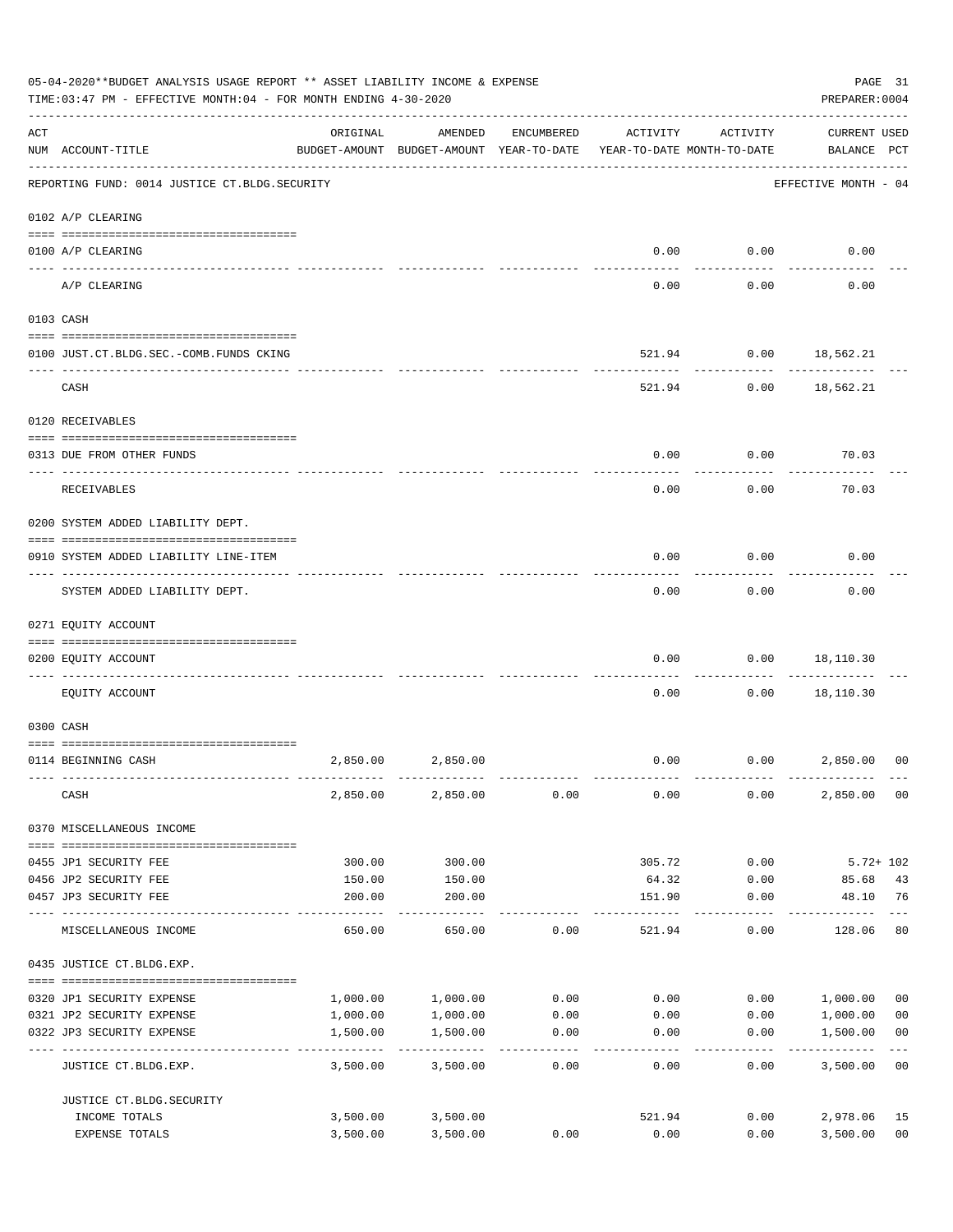| 05-04-2020**BUDGET ANALYSIS USAGE REPORT ** ASSET LIABILITY INCOME & EXPENSE<br>TIME: 03:47 PM - EFFECTIVE MONTH: 04 - FOR MONTH ENDING 4-30-2020 |                                                            |                  |                                                     |              |                                        |                 |                                    | PAGE 32<br>PREPARER: 0004        |
|---------------------------------------------------------------------------------------------------------------------------------------------------|------------------------------------------------------------|------------------|-----------------------------------------------------|--------------|----------------------------------------|-----------------|------------------------------------|----------------------------------|
| ACT                                                                                                                                               | NUM ACCOUNT-TITLE<br>------------------------------------- | ORIGINAL         | AMENDED<br>BUDGET-AMOUNT BUDGET-AMOUNT YEAR-TO-DATE | ENCUMBERED   | ACTIVITY<br>YEAR-TO-DATE MONTH-TO-DATE | ACTIVITY        | <b>CURRENT USED</b><br>BALANCE PCT |                                  |
|                                                                                                                                                   | REPORTING FUND: 0016 CO.JUDGE EXCESS SUPP.                 |                  |                                                     |              |                                        |                 | EFFECTIVE MONTH - 04               |                                  |
|                                                                                                                                                   | 0102 A/P CLEARING                                          |                  |                                                     |              |                                        |                 |                                    |                                  |
|                                                                                                                                                   |                                                            |                  |                                                     |              |                                        |                 |                                    |                                  |
|                                                                                                                                                   | 0100 A/P CLEARING<br>---- -------------                    |                  |                                                     |              | 0.00                                   | 0.00            | 0.00                               |                                  |
|                                                                                                                                                   | A/P CLEARING                                               |                  |                                                     |              | 0.00                                   | 0.00            | 0.00                               |                                  |
|                                                                                                                                                   | 0103 CASH                                                  |                  |                                                     |              |                                        |                 |                                    |                                  |
|                                                                                                                                                   |                                                            |                  |                                                     |              |                                        |                 |                                    |                                  |
|                                                                                                                                                   | 0100 CO.JUDGE EXCESS SUPP.-COMB.FUND CK                    |                  |                                                     |              |                                        |                 | 869.96- 0.00 16,754.71             |                                  |
|                                                                                                                                                   | CASH                                                       |                  |                                                     |              |                                        | $869.96 - 0.00$ | 16,754.71                          |                                  |
|                                                                                                                                                   | 0200 SYSTEM ADDED LIABILITY DEPARTMENT                     |                  |                                                     |              |                                        |                 |                                    |                                  |
|                                                                                                                                                   |                                                            |                  |                                                     |              |                                        |                 |                                    |                                  |
|                                                                                                                                                   | 0910 SYSTEM ADDED LIABILITY LINE-ITEM                      |                  |                                                     |              | 0.00                                   | 0.00            | 0.00                               |                                  |
|                                                                                                                                                   | SYSTEM ADDED LIABILITY DEPARTMENT                          |                  |                                                     |              | 0.00                                   | 0.00            | 0.00                               |                                  |
|                                                                                                                                                   | 0271 EQUITY ACCOUNT                                        |                  |                                                     |              |                                        |                 |                                    |                                  |
|                                                                                                                                                   |                                                            |                  |                                                     |              |                                        |                 |                                    |                                  |
|                                                                                                                                                   | 0200 EQUITY ACCOUNT                                        |                  |                                                     |              | 0.00                                   |                 | $0.00$ 17,624.67<br>-----------    |                                  |
|                                                                                                                                                   | EQUITY ACCOUNT                                             |                  |                                                     |              | 0.00                                   |                 | $0.00$ 17,624.67                   |                                  |
|                                                                                                                                                   | 0300 CASH                                                  |                  |                                                     |              |                                        |                 |                                    |                                  |
|                                                                                                                                                   | 0116 BEGINNING CASH BALANCE                                | 3,000.00         | 3,000.00                                            |              | 0.00                                   |                 | $0.00$ 3,000.00                    | 00                               |
|                                                                                                                                                   | ----------------------------<br>CASH                       |                  | 3,000.00 3,000.00                                   | 0.00         | 0.00                                   | 0.00            | 3,000.00                           | 0 <sub>0</sub>                   |
|                                                                                                                                                   | 0370 MISCELLANEOUS INCOME                                  |                  |                                                     |              |                                        |                 |                                    |                                  |
|                                                                                                                                                   | 0149 CO. JUDGE EXCESS SUPP.                                | 0.00             | 0.00                                                |              |                                        | $0.00$ $0.00$   | 0.00                               |                                  |
|                                                                                                                                                   |                                                            |                  |                                                     |              |                                        |                 |                                    |                                  |
|                                                                                                                                                   | MISCELLANEOUS INCOME                                       | 0.00             | 0.00                                                | 0.00         | 0.00                                   | 0.00            | 0.00                               |                                  |
|                                                                                                                                                   | 0400 CO. JUDGE EXCESS SUPP.                                |                  |                                                     |              |                                        |                 |                                    |                                  |
|                                                                                                                                                   |                                                            |                  |                                                     |              |                                        |                 |                                    |                                  |
|                                                                                                                                                   | 0310 OFFICE SUPPLIES                                       | 300.00           | 453.84                                              | 0.00         | 384.06                                 | 0.00            | 69.78                              | 85                               |
|                                                                                                                                                   | 0311 POSTAL EXPENSE                                        | 1,500.00         | 1,500.00                                            | 0.00         | 485.90                                 | 0.00            | 1,014.10                           | 32                               |
|                                                                                                                                                   | 0427 OUT OF COUNTY TRAVEL<br>0572 OFFICE EQUIPMENT         | 500.00           | 500.00                                              | 0.00         | 0.00                                   | 0.00            | 500.00<br>400.00                   | 0 <sub>0</sub><br>0 <sub>0</sub> |
|                                                                                                                                                   | 0590 COUNTY JUDGE BOOKS                                    | 400.00<br>300.00 | 400.00<br>146.16                                    | 0.00<br>0.00 | 0.00<br>0.00                           | 0.00<br>0.00    | 146.16                             | 0 <sub>0</sub>                   |
|                                                                                                                                                   |                                                            |                  |                                                     | $- - - - -$  |                                        |                 |                                    |                                  |
|                                                                                                                                                   | CO. JUDGE EXCESS SUPP.                                     | 3,000.00         | 3,000.00                                            | 0.00         | 869.96                                 | 0.00            | 2,130.04                           | 29                               |
|                                                                                                                                                   | CO.JUDGE EXCESS SUPP.                                      |                  |                                                     |              |                                        |                 |                                    |                                  |
|                                                                                                                                                   | INCOME TOTALS                                              | 3,000.00         | 3,000.00                                            |              | 0.00                                   | 0.00            | 3,000.00                           | 0 <sub>0</sub>                   |
|                                                                                                                                                   | EXPENSE TOTALS                                             | 3,000.00         | 3,000.00                                            | 0.00         | 869.96                                 | 0.00            | 2,130.04                           | 29                               |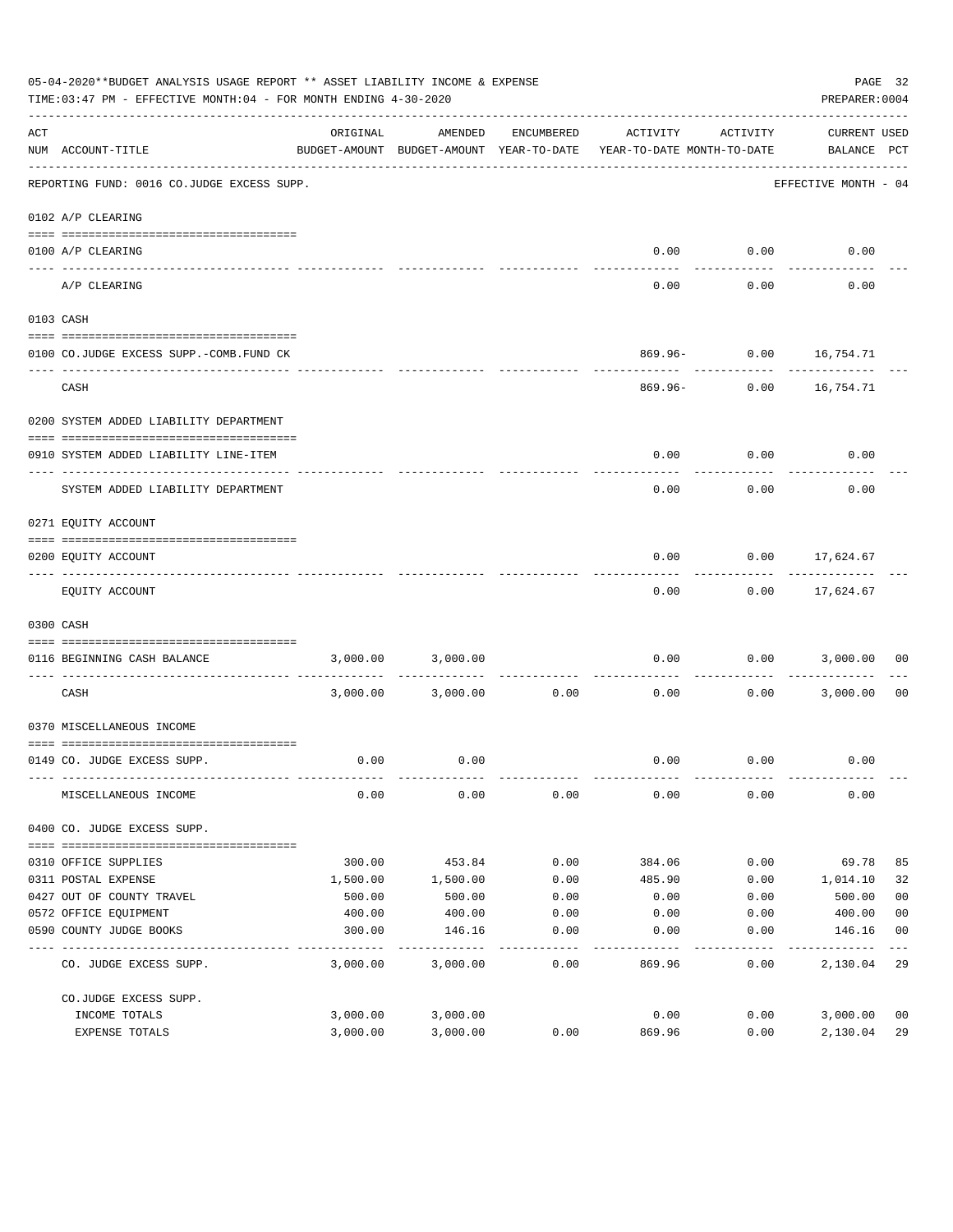| 05-04-2020**BUDGET ANALYSIS USAGE REPORT ** ASSET LIABILITY INCOME & EXPENSE<br>TIME:03:47 PM - EFFECTIVE MONTH:04 - FOR MONTH ENDING 4-30-2020 |                                               |                                                                                 |                      |                     |                        |                     |                                    | PAGE 33<br>PREPARER: 0004 |
|-------------------------------------------------------------------------------------------------------------------------------------------------|-----------------------------------------------|---------------------------------------------------------------------------------|----------------------|---------------------|------------------------|---------------------|------------------------------------|---------------------------|
| $\mathop{\rm ACT}$                                                                                                                              | NUM ACCOUNT-TITLE                             | ORIGINAL<br>BUDGET-AMOUNT BUDGET-AMOUNT YEAR-TO-DATE YEAR-TO-DATE MONTH-TO-DATE | AMENDED              | ENCUMBERED          | ACTIVITY               | ACTIVITY            | <b>CURRENT USED</b><br>BALANCE PCT |                           |
|                                                                                                                                                 | REPORTING FUND: 0017 PROBATE JUDGES EDUCATION |                                                                                 |                      |                     |                        |                     | EFFECTIVE MONTH - 04               |                           |
|                                                                                                                                                 | 0102 A/P CLEARING                             |                                                                                 |                      |                     |                        |                     |                                    |                           |
|                                                                                                                                                 | 0100 A/P CLEARING                             |                                                                                 |                      |                     | 0.00                   | 0.00                | 0.00                               |                           |
|                                                                                                                                                 | ---- --------<br>A/P CLEARING                 |                                                                                 |                      |                     | 0.00                   | 0.00                | 0.00                               |                           |
|                                                                                                                                                 | 0103 CASH                                     |                                                                                 |                      |                     |                        |                     |                                    |                           |
|                                                                                                                                                 | 0100 PROB.JUDGES ED.-COMB. FUNDS CKING        |                                                                                 |                      |                     | 60.00                  |                     | $0.00$ 5,297.50                    |                           |
|                                                                                                                                                 | CASH                                          |                                                                                 |                      |                     | 60.00                  | 0.00                | 5,297.50                           |                           |
|                                                                                                                                                 | 0120 RECEIVABLES                              |                                                                                 |                      |                     |                        |                     |                                    |                           |
|                                                                                                                                                 | 0313 DUE FROM OTHER FUNDS                     |                                                                                 |                      |                     | 0.00                   |                     | $0.00$ 45.00                       |                           |
|                                                                                                                                                 | RECEIVABLES                                   |                                                                                 |                      |                     | 0.00                   | 0.00                | 45.00                              |                           |
|                                                                                                                                                 | 0271 EQUITY ACCOUNT                           |                                                                                 |                      |                     |                        |                     |                                    |                           |
|                                                                                                                                                 | 0200 EQUITY ACCOUNT                           |                                                                                 |                      |                     | 0.00                   | 0.00                | 5,282.50                           |                           |
|                                                                                                                                                 | EQUITY ACCOUNT                                |                                                                                 |                      |                     | 0.00                   |                     | $0.00$ 5,282.50                    |                           |
|                                                                                                                                                 | 0300 CASH                                     |                                                                                 |                      |                     |                        |                     |                                    |                           |
|                                                                                                                                                 | 0117 BEGINNING CASH BALANCE                   | 1,450.00                                                                        | 1,450.00             |                     | 0.00                   | 0.00                | 1,450.00                           | 00                        |
|                                                                                                                                                 | CASH                                          |                                                                                 | 1,450.00 1,450.00    | -----------<br>0.00 | 0.00                   | 0.00                | 1,450.00                           | 00                        |
|                                                                                                                                                 | 0340 FEES OF OFFICE                           |                                                                                 |                      |                     |                        |                     |                                    |                           |
|                                                                                                                                                 | 0131 PROBATE JUDGES EDUCATION                 |                                                                                 | 150.00 150.00        |                     |                        |                     |                                    |                           |
|                                                                                                                                                 | FEES OF OFFICE                                | 150.00                                                                          | 150.00               | 0.00                | 60.00                  | 0.00                | 90.00                              | 40                        |
|                                                                                                                                                 | 0370 MISCELLANEOUS                            |                                                                                 |                      |                     |                        |                     |                                    |                           |
|                                                                                                                                                 | 0130 REFUNDS & MISCELLANEOUS                  | 0.00                                                                            | 0.00                 |                     | 0.00                   | 0.00                | 0.00                               |                           |
|                                                                                                                                                 | MISCELLANEOUS                                 | 0.00                                                                            | -----------<br>0.00  | 0.00                | --------------<br>0.00 | -----------<br>0.00 | 0.00                               |                           |
|                                                                                                                                                 | 0400 PROBATE JUDGES EDUCATION                 |                                                                                 |                      |                     |                        |                     |                                    |                           |
|                                                                                                                                                 | 0427 OUT OF COUNTY TRAVEL                     | 1,600.00                                                                        | 1,600.00             | 0.00                | 0.00                   |                     | $0.00$ 1,600.00                    | 00                        |
|                                                                                                                                                 | PROBATE JUDGES EDUCATION                      |                                                                                 | 1,600.00 1,600.00    | 0.00                | 0.00                   |                     | 0.00<br>1,600.00                   | 0 <sub>0</sub>            |
|                                                                                                                                                 | PROBATE JUDGES EDUCATION                      |                                                                                 |                      |                     |                        |                     |                                    |                           |
|                                                                                                                                                 | INCOME TOTALS<br>EXPENSE TOTALS               | 1,600.00<br>1,600.00                                                            | 1,600.00<br>1,600.00 | 0.00                | 60.00<br>0.00          | 0.00<br>0.00        | 1,540.00<br>1,600.00               | 04<br>0 <sub>0</sub>      |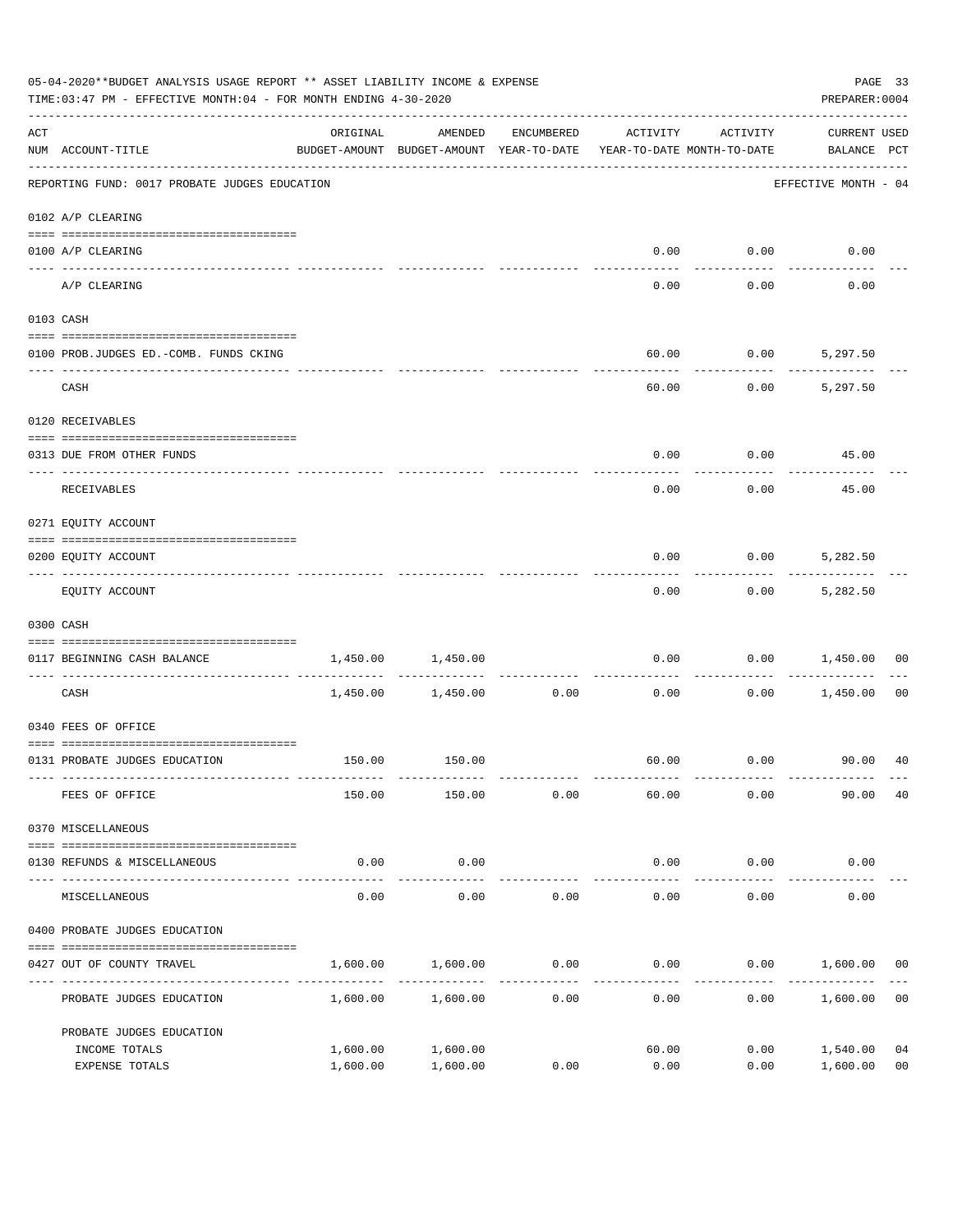|     | 05-04-2020**BUDGET ANALYSIS USAGE REPORT ** ASSET LIABILITY INCOME & EXPENSE<br>PAGE 34<br>TIME:03:47 PM - EFFECTIVE MONTH:04 - FOR MONTH ENDING 4-30-2020<br>PREPARER: 0004 |           |                                                     |               |                                        |                                                     |                                     |     |  |
|-----|------------------------------------------------------------------------------------------------------------------------------------------------------------------------------|-----------|-----------------------------------------------------|---------------|----------------------------------------|-----------------------------------------------------|-------------------------------------|-----|--|
| ACT | NUM ACCOUNT-TITLE                                                                                                                                                            | ORIGINAL  | AMENDED<br>BUDGET-AMOUNT BUDGET-AMOUNT YEAR-TO-DATE | ENCUMBERED    | ACTIVITY<br>YEAR-TO-DATE MONTH-TO-DATE | ACTIVITY                                            | CURRENT USED<br>BALANCE PCT         |     |  |
|     | REPORTING FUND: 0018 CO.CLERK RECORD MNGMT.                                                                                                                                  |           |                                                     |               |                                        |                                                     | EFFECTIVE MONTH - 04                |     |  |
|     | 0100 PAYROLL                                                                                                                                                                 |           |                                                     |               |                                        |                                                     |                                     |     |  |
|     | 0100 PAYROLL                                                                                                                                                                 |           |                                                     |               |                                        | $0.00$ 0.00                                         | 0.00                                |     |  |
|     | PAYROLL                                                                                                                                                                      |           |                                                     |               | 0.00                                   | 0.00                                                | 0.00                                |     |  |
|     | 0102 A/P CLEARING                                                                                                                                                            |           |                                                     |               |                                        |                                                     |                                     |     |  |
|     | 0100 A/P CLEARING                                                                                                                                                            |           |                                                     |               | 0.00                                   | 0.00                                                | 0.00                                |     |  |
|     | A/P CLEARING                                                                                                                                                                 |           |                                                     |               | 0.00                                   | 0.00                                                | 0.00                                |     |  |
|     | 0103 CASH                                                                                                                                                                    |           |                                                     |               |                                        |                                                     |                                     |     |  |
|     | 0100 CO.CLK.REC.MNGMT.-COMB.FUNDS CKING                                                                                                                                      |           |                                                     |               |                                        | 44, 395.14 - 5, 517.33 - 35, 329.47                 |                                     |     |  |
|     | CASH                                                                                                                                                                         |           |                                                     |               |                                        | ----------- -<br>$44,395.14 - 5,517.33 - 35,329.47$ |                                     |     |  |
|     | 0120 RECEIVABLES                                                                                                                                                             |           |                                                     |               |                                        |                                                     |                                     |     |  |
|     | 0313 DUE FROM OTHER FUNDS                                                                                                                                                    |           |                                                     |               | 0.00                                   |                                                     | $0.00$ 5,997.70                     |     |  |
|     | RECEIVABLES                                                                                                                                                                  |           |                                                     |               | 0.00                                   | 0.00                                                | 5,997.70                            |     |  |
|     | 0200 SYSTEM ADDED LIABILITY DEPARTMENT                                                                                                                                       |           |                                                     |               |                                        |                                                     |                                     |     |  |
|     | 0150 ACCRUED SALARY PAYABLE                                                                                                                                                  |           |                                                     |               | 0.00                                   | 0.00                                                | 1,090.91                            |     |  |
|     | 0155 ACCRUED FRINGE BENEFITS                                                                                                                                                 |           |                                                     |               | 0.00                                   | 0.00                                                | 670.02                              |     |  |
|     | 0910 SYSTEM ADDED LIABILITY LINE-ITEM                                                                                                                                        |           |                                                     |               | $6,013.00-$                            | 0.00                                                | $6,013.00 -$                        |     |  |
|     | SYSTEM ADDED LIABILITY DEPARTMENT                                                                                                                                            |           |                                                     |               | $6,013.00-$                            | ------------<br>0.00                                | $4,252.07-$                         |     |  |
|     | 0271 EQUITY ACCOUNT                                                                                                                                                          |           |                                                     |               |                                        |                                                     |                                     |     |  |
|     | 0200 EQUITY ACCOUNT                                                                                                                                                          |           |                                                     |               | 0.00                                   |                                                     | $0.00$ $83,961.38$                  |     |  |
|     | EQUITY ACCOUNT                                                                                                                                                               |           |                                                     |               | 0.00                                   |                                                     | $0.00$ $83,961.38$                  |     |  |
|     | 0300 CASH                                                                                                                                                                    |           |                                                     |               |                                        |                                                     |                                     |     |  |
|     | 0118 BEGINNING CASH BALANCE                                                                                                                                                  |           | 40, 174. 19 40, 174. 19                             |               |                                        |                                                     | $0.00$ 0.00 $40,174.19$ 00          |     |  |
|     | CASH                                                                                                                                                                         |           | 40, 174, 19 40, 174, 19 0.00                        | ------------- | $- - - - -$<br>0.00                    | ---------- -                                        | ------------<br>$0.00$ 40,174.19 00 |     |  |
|     | 0360 INTEREST EARNINGS                                                                                                                                                       |           |                                                     |               |                                        |                                                     |                                     |     |  |
|     | 0100 INTEREST EARNINGS                                                                                                                                                       |           | 100.00 100.00                                       |               |                                        |                                                     | 89.72 8.26 10.28 90                 |     |  |
|     | INTEREST EARNINGS                                                                                                                                                            | 100.00    | 100.00                                              | 0.00          | 89.72                                  | 8.26                                                | 10.28 90                            |     |  |
|     | 0370 MISCELLANEOUS INCOME                                                                                                                                                    |           |                                                     |               |                                        |                                                     |                                     |     |  |
|     | 0130 REFUNDS & MISCELLANEOUS                                                                                                                                                 | 0.00      | 0.00                                                |               | 0.00                                   | 0.00                                                | 0.00                                |     |  |
|     | 0131 SUBSCRIPTION/IMAGES FEES                                                                                                                                                | 0.00      | 0.00                                                |               | 6,004.00                               |                                                     | $3,816.50$ 6,004.00+                |     |  |
|     | 0133 CO.CLERK PRESERVE REC FEE                                                                                                                                               | 55,015.11 | 55,015.11                                           |               | 7,397.84                               | 0.00                                                | 47,617.27                           | -13 |  |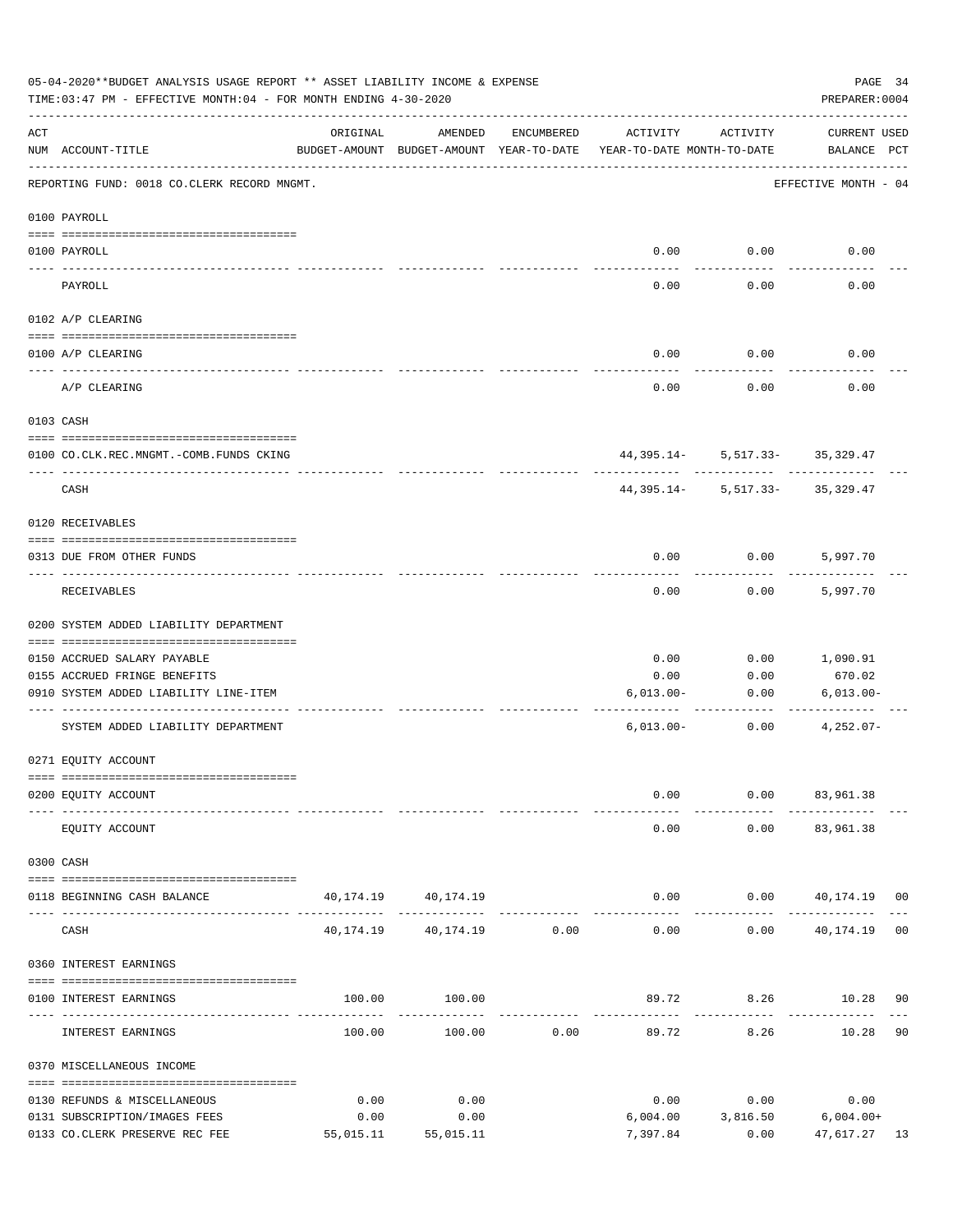| 05-04-2020**BUDGET ANALYSIS USAGE REPORT ** ASSET LIABILITY INCOME & EXPENSE | PAGE |  |
|------------------------------------------------------------------------------|------|--|
|------------------------------------------------------------------------------|------|--|

| ACT | NUM ACCOUNT-TITLE                           | ORIGINAL<br>BUDGET-AMOUNT BUDGET-AMOUNT YEAR-TO-DATE YEAR-TO-DATE MONTH-TO-DATE |                     | AMENDED ENCUMBERED ACTIVITY ACTIVITY |               |          | <b>CURRENT USED</b><br>BALANCE PCT                                 |      |
|-----|---------------------------------------------|---------------------------------------------------------------------------------|---------------------|--------------------------------------|---------------|----------|--------------------------------------------------------------------|------|
|     | REPORTING FUND: 0018 CO.CLERK RECORD MNGMT. |                                                                                 |                     |                                      |               |          | EFFECTIVE MONTH - 04                                               |      |
|     | MISCELLANEOUS INCOME                        |                                                                                 |                     | -------------------------------      |               |          | 55,015.11 55,015.11 0.00 13,401.84 3,816.50 41,613.27 24           |      |
|     | 0402 CO.CLERK RECORD MNGMT.                 |                                                                                 |                     |                                      |               |          |                                                                    |      |
|     | 0103 SALARY ASSISTANT                       | 25,223.00                                                                       | 25,223.00           | 0.00                                 |               |          | 15,521.92 2,910.36 9,701.08 62                                     |      |
|     | 0107 SALARY TEMP/EXTRA                      | 0.00                                                                            | 0.00                | 0.00                                 | 0.00          | 0.00     | 0.00                                                               |      |
|     | 0201 SOCIAL SECURITY TAXES                  | 1,563.83                                                                        | 1,563.83            | 0.00                                 |               |          | 962.40 180.45 601.43                                               | 62   |
|     | 0202 GROUP HEALTH INSURANCE                 | 11,870.88                                                                       | 11,870.88           | 0.00                                 |               |          | 7,416.90 1,483.38 4,453.98                                         | 62   |
|     | 0203 RETIREMENT                             |                                                                                 | 2,948.57 2,948.57   | 0.00                                 |               |          | 1,804.25 343.14 1,144.32                                           | 61   |
|     | 0204 WORKERS COMPENSATION                   | 75.67                                                                           | 75.67               | 0.00                                 | 38.58         | 0.00     | 37.09                                                              | 51   |
|     | 0205 MEDICARE TAX                           | 367.75                                                                          | 367.75              | 0.00                                 | 225.12        | 42.21    | 142.63                                                             | 61   |
|     | 0310 OFFICE SUPPLIES                        | 600.00                                                                          | 600.00              | 0.00                                 | 176.53 94.55  |          | 423.47                                                             | 29   |
|     | 0312 IMAGING SYSTEM                         |                                                                                 | 51,204.00 51,204.00 |                                      |               |          | $0.00$ 25,728.00 4,288.00 25,476.00                                | 50   |
|     | 0315 COPIER MAINTENANCE                     | 435.60                                                                          | 435.60              | 0.00                                 | 0.00          | 0.00     | 435.60                                                             | 00   |
|     | 0420 TELEPHONE                              | 0.00                                                                            | 0.00                | 0.00                                 | 0.00          | 0.00     | 0.00                                                               |      |
|     | 0437 DIGITAL IMAGING OF MICROFILM           | 0.00                                                                            | 0.00                | 0.00                                 | 0.00          | 0.00     | 0.00                                                               |      |
|     | 0453 COMPUTER SOFTWARE                      | 0.00                                                                            | 0.00                | 0.00                                 | 0.00          | 0.00     | 0.00                                                               |      |
|     | 0490 CO. CLERK MISCELLANEOUS                | 500.00                                                                          | 500.00              | 0.00                                 | $0.00$ $0.00$ |          | 500.00                                                             | 00   |
|     | 0574 COMPUTER EQUIPMENT                     | 500.00                                                                          | 500.00              | 0.00                                 | 0.00          | 0.00     | 500.00                                                             | - 00 |
|     | CO.CLERK RECORD MNGMT.                      |                                                                                 |                     |                                      |               |          | 95,289.30   95,289.30      0.00   51,873.70   9,342.09   43,415.60 | 54   |
|     | CO.CLERK RECORD MNGMT.                      |                                                                                 |                     |                                      |               |          |                                                                    |      |
|     | INCOME TOTALS                               |                                                                                 | 95,289.30 95,289.30 |                                      |               |          | 13,491.56 3,824.76 81,797.74 14                                    |      |
|     | EXPENSE TOTALS                              | 95,289.30                                                                       | 95,289.30           | 0.00                                 | 51,873.70     | 9,342.09 | 43,415.60                                                          | 54   |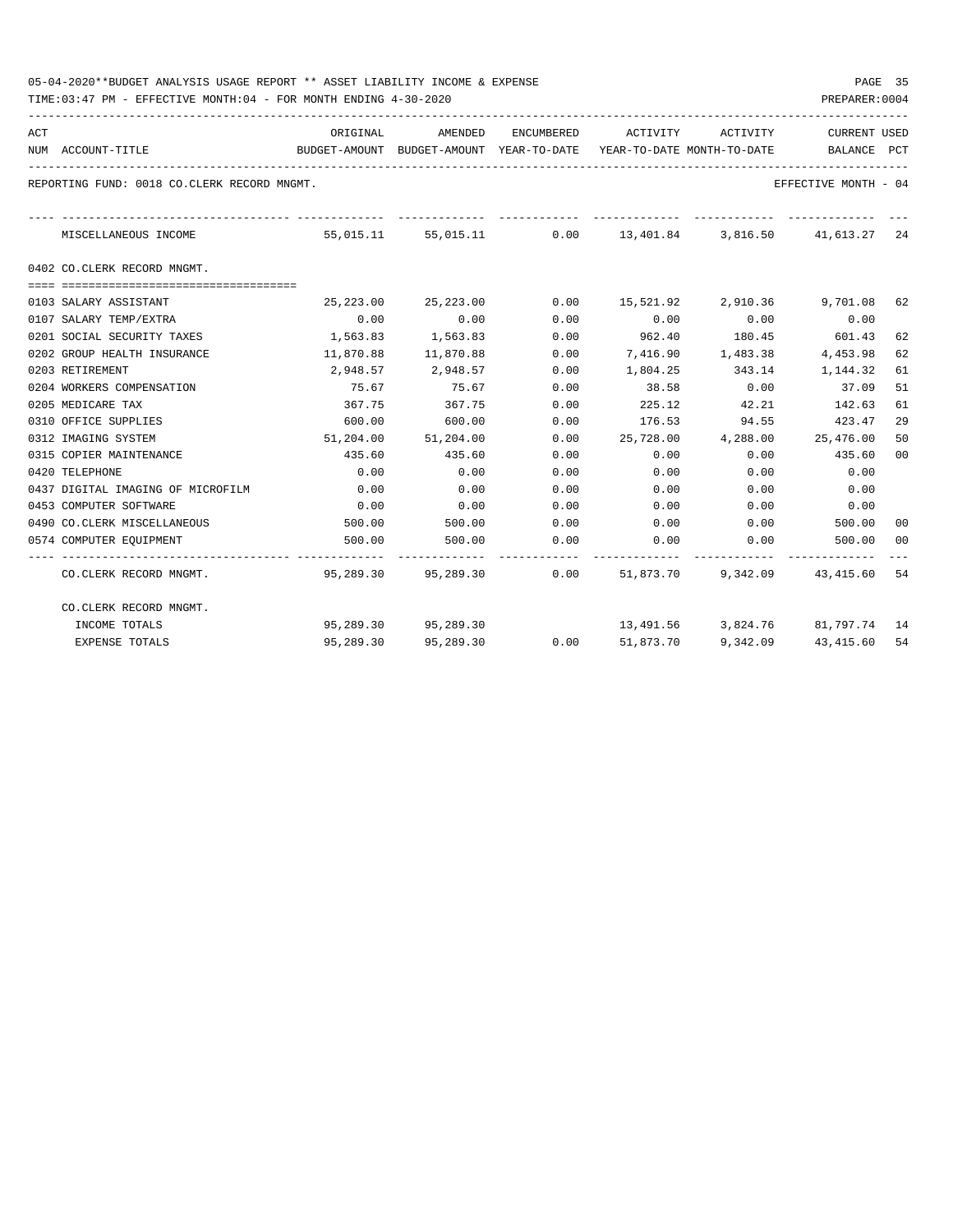| 05-04-2020**BUDGET ANALYSIS USAGE REPORT ** ASSET LIABILITY INCOME & EXPENSE<br>PAGE 36<br>TIME: 03:47 PM - EFFECTIVE MONTH: 04 - FOR MONTH ENDING 4-30-2020<br>PREPARER: 0004 |                                              |          |                                                     |                     |                                        |                                  |                                    |    |  |
|--------------------------------------------------------------------------------------------------------------------------------------------------------------------------------|----------------------------------------------|----------|-----------------------------------------------------|---------------------|----------------------------------------|----------------------------------|------------------------------------|----|--|
| ACT                                                                                                                                                                            | NUM ACCOUNT-TITLE                            | ORIGINAL | AMENDED<br>BUDGET-AMOUNT BUDGET-AMOUNT YEAR-TO-DATE | ENCUMBERED          | ACTIVITY<br>YEAR-TO-DATE MONTH-TO-DATE | ACTIVITY                         | <b>CURRENT USED</b><br>BALANCE PCT |    |  |
|                                                                                                                                                                                | REPORTING FUND: 0019 DIST.CLK.RECORDS MNGMT. |          |                                                     |                     |                                        |                                  | EFFECTIVE MONTH - 04               |    |  |
|                                                                                                                                                                                | 0100 PAYROLL                                 |          |                                                     |                     |                                        |                                  |                                    |    |  |
|                                                                                                                                                                                | 0100 PAYROLL                                 |          |                                                     |                     | 0.00                                   | 0.00                             | 0.00                               |    |  |
|                                                                                                                                                                                | <u>---- ----</u><br>PAYROLL                  |          |                                                     |                     | 0.00                                   | 0.00                             | 0.00                               |    |  |
|                                                                                                                                                                                | 0102 A/P CLEARING                            |          |                                                     |                     |                                        |                                  |                                    |    |  |
|                                                                                                                                                                                | 0100 A/P CLEARING                            |          |                                                     |                     | 0.00                                   | 0.00                             | 0.00                               |    |  |
|                                                                                                                                                                                | A/P CLEARING                                 |          |                                                     |                     | 0.00                                   | 0.00                             | 0.00                               |    |  |
|                                                                                                                                                                                | 0103 CASH                                    |          |                                                     |                     |                                        |                                  |                                    |    |  |
|                                                                                                                                                                                | 0100 DIST.CLK.REC.MNGMT-COMB.FUNDS CKIN      |          |                                                     |                     |                                        | $7,142.36 - 1,106.13 - 6,580.95$ |                                    |    |  |
|                                                                                                                                                                                | CASH                                         |          |                                                     |                     |                                        | $7,142.36 - 1,106.13 - 6,580.95$ |                                    |    |  |
|                                                                                                                                                                                | 0120 RECEIVABLES                             |          |                                                     |                     |                                        |                                  |                                    |    |  |
|                                                                                                                                                                                | 0313 DUE FROM OTHER FUNDS                    |          |                                                     |                     | 0.00                                   | 0.00                             | 147.85                             |    |  |
|                                                                                                                                                                                | RECEIVABLES                                  |          |                                                     |                     | 0.00                                   | 0.00                             | 147.85                             |    |  |
|                                                                                                                                                                                | 0200 LIABILITY ACCOUNT                       |          |                                                     |                     |                                        |                                  |                                    |    |  |
|                                                                                                                                                                                | 0150 ACCRUED SALARY PAYABLE                  |          |                                                     |                     | 0.00                                   | 0.00                             | 0.01                               |    |  |
|                                                                                                                                                                                | 0155 ACCRUED FRINGE BENEFITS                 |          |                                                     |                     | 0.00                                   | 0.00                             | 0.00                               |    |  |
|                                                                                                                                                                                | 0910 SYSTEM ADDED LIABILITY LINE-ITEM        |          |                                                     |                     | 0.00                                   | 0.00                             | 0.00                               |    |  |
|                                                                                                                                                                                | LIABILITY ACCOUNT                            |          |                                                     |                     | 0.00                                   | 0.00                             | 0.01                               |    |  |
|                                                                                                                                                                                | 0271 EQUITY ACCOUNT                          |          |                                                     |                     |                                        |                                  |                                    |    |  |
|                                                                                                                                                                                | 0200 EQUITY ACCOUNT                          |          |                                                     |                     | 0.00                                   | 0.00                             | 13,871.15                          |    |  |
|                                                                                                                                                                                | EQUITY ACCOUNT                               |          |                                                     |                     | 0.00                                   | 0.00                             | 13,871.15                          |    |  |
|                                                                                                                                                                                | 0300 CASH                                    |          |                                                     |                     |                                        |                                  |                                    |    |  |
|                                                                                                                                                                                | 0119 BEGINNING CASH BALANCE                  |          | 9,500.00 9,500.00<br>-------------                  |                     | 0.00                                   |                                  | $0.00$ 9,500.00 00                 |    |  |
|                                                                                                                                                                                | CASH                                         | 9,500.00 | 9,500.00                                            | -----------<br>0.00 | -------------<br>0.00                  | -----------<br>0.00              | 9,500.00                           | 00 |  |
|                                                                                                                                                                                | 0360 INTEREST EARNINGS                       |          |                                                     |                     |                                        |                                  |                                    |    |  |
|                                                                                                                                                                                | 0100 INTEREST EARNINGS                       | 0.00     | 0.00                                                |                     |                                        | $17.68$ $1.50$ $17.68+$          |                                    |    |  |
|                                                                                                                                                                                | INTEREST EARNINGS                            | 0.00     | 0.00                                                | 0.00                | -------------<br>17.68                 | 1.50                             | $17.68+$                           |    |  |
|                                                                                                                                                                                | 0370 MISCELLEANEOUS INCOME                   |          |                                                     |                     |                                        |                                  |                                    |    |  |
|                                                                                                                                                                                | 0136 DIST.CLK.PRES.REC.FEE                   | 2,500.00 | 2,500.00                                            | -----------         | 1,445.91                               |                                  | $0.00$ 1,054.09                    | 58 |  |
|                                                                                                                                                                                | MISCELLEANEOUS INCOME                        | 2,500.00 | 2,500.00                                            | 0.00                | 1,445.91                               | 0.00                             | 1,054.09                           | 58 |  |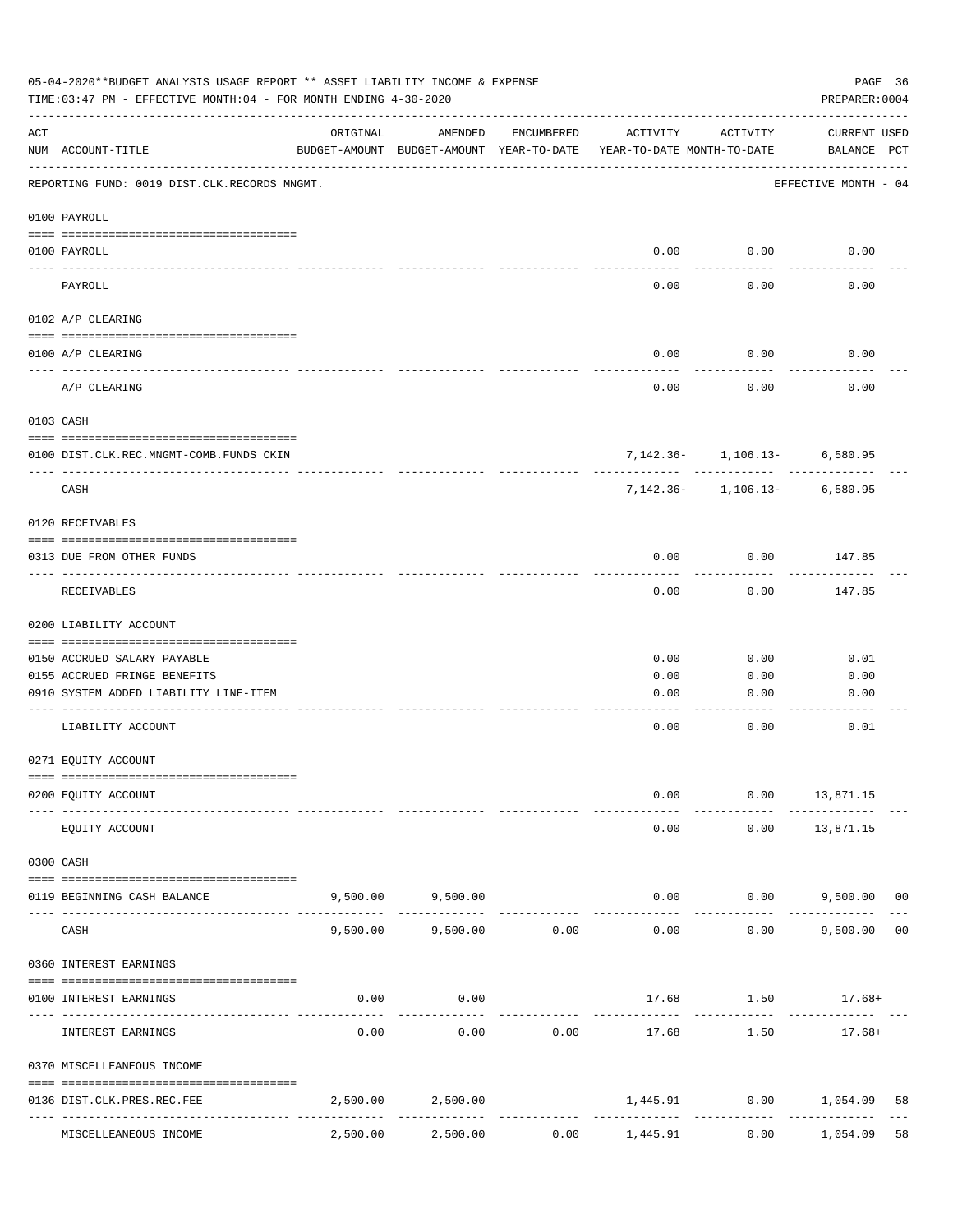| 05-04-2020**BUDGET ANALYSIS USAGE REPORT ** ASSET LIABILITY INCOME & EXPENSE | PAGE 37        |
|------------------------------------------------------------------------------|----------------|
| TIME:03:47 PM - EFFECTIVE MONTH:04 - FOR MONTH ENDING 4-30-2020              | PREPARER: 0004 |

| ACT |                                              | ORIGINAL                                                            | AMENDED                                        | ENCUMBERED | ACTIVITY                     | ACTIVITY | <b>CURRENT USED</b>        |    |
|-----|----------------------------------------------|---------------------------------------------------------------------|------------------------------------------------|------------|------------------------------|----------|----------------------------|----|
|     | NUM ACCOUNT-TITLE                            | BUDGET-AMOUNT BUDGET-AMOUNT YEAR-TO-DATE YEAR-TO-DATE_MONTH-TO-DATE |                                                |            |                              |          | BALANCE PCT                |    |
|     | REPORTING FUND: 0019 DIST.CLK.RECORDS MNGMT. |                                                                     |                                                |            |                              |          | EFFECTIVE MONTH - 04       |    |
|     | 0450 DIST. CLERK REC. MNGMT.                 |                                                                     |                                                |            |                              |          |                            |    |
|     | -0000000000000000000000000000000000000       |                                                                     |                                                |            |                              |          |                            |    |
|     | 0107 SALARY TEMP/EXTRA                       | 0.00                                                                | 0.00                                           | 0.00       | 3,478.88                     | 705.18   | $3.478.88 -$               |    |
|     | 0201 SOCIAL SECURITY TAXES                   | 0.00                                                                | 0.00                                           | 0.00       | 208.82                       | 43.08    | $208.82-$                  |    |
|     | 0202 GROUP HEALTH & DENTAL INSURANCE         | 0.00                                                                | 0.00                                           | 0.00       | 1,507.85                     | 266.13   | $1.507.85 -$               |    |
|     | 0203 RETIREMENT                              | 0.00                                                                | 0.00                                           | 0.00       | 405.03                       | 83.16    | $405.03 -$                 |    |
|     | 0204 WORKERS COMPENSATION                    | 0.00                                                                | 0.00                                           | 0.00       | 0.00                         | 0.00     | 0.00                       |    |
|     | 0205 MEDICARE TAX                            | 0.00                                                                | 0.00                                           | 0.00       | 48.88                        | 10.08    | $48.88-$                   |    |
|     | 0310 OFFICE SUPPLIES                         | 0.00                                                                | 0.00                                           | 0.00       | 0.00                         | 0.00     | 0.00                       |    |
|     | 0400 RECORDS STORAGE SHELVING                | 6,000.00                                                            | 6,000.00                                       | 0.00       | 2,956.49                     |          | 0.00<br>3,043.51 49        |    |
|     | 0435 PRINTING                                | 0.00                                                                | 0.00                                           | 0.00       | $0.00$ 0.00                  |          | 0.00                       |    |
|     | 0572 OFFICE EQUIPMENT                        |                                                                     | 6,000.00 6,000.00                              | 0.00       | 0.00                         | 0.00     | 6,000.00                   | 00 |
|     | DIST.CLERK REC. MNGMT.                       |                                                                     | $12,000.00$ $12,000.00$ 0.00 8,605.95 1,107.63 |            |                              |          | 3,394.05 72                |    |
|     | DIST.CLK.RECORDS MNGMT.                      |                                                                     |                                                |            |                              |          |                            |    |
|     | INCOME TOTALS                                |                                                                     |                                                |            |                              |          | 1,463.59 1.50 10,536.41 12 |    |
|     | <b>EXPENSE TOTALS</b>                        | 12,000.00                                                           | 12,000.00                                      |            | $0.00$ $8,605.95$ $1,107.63$ |          | 3,394.05                   | 72 |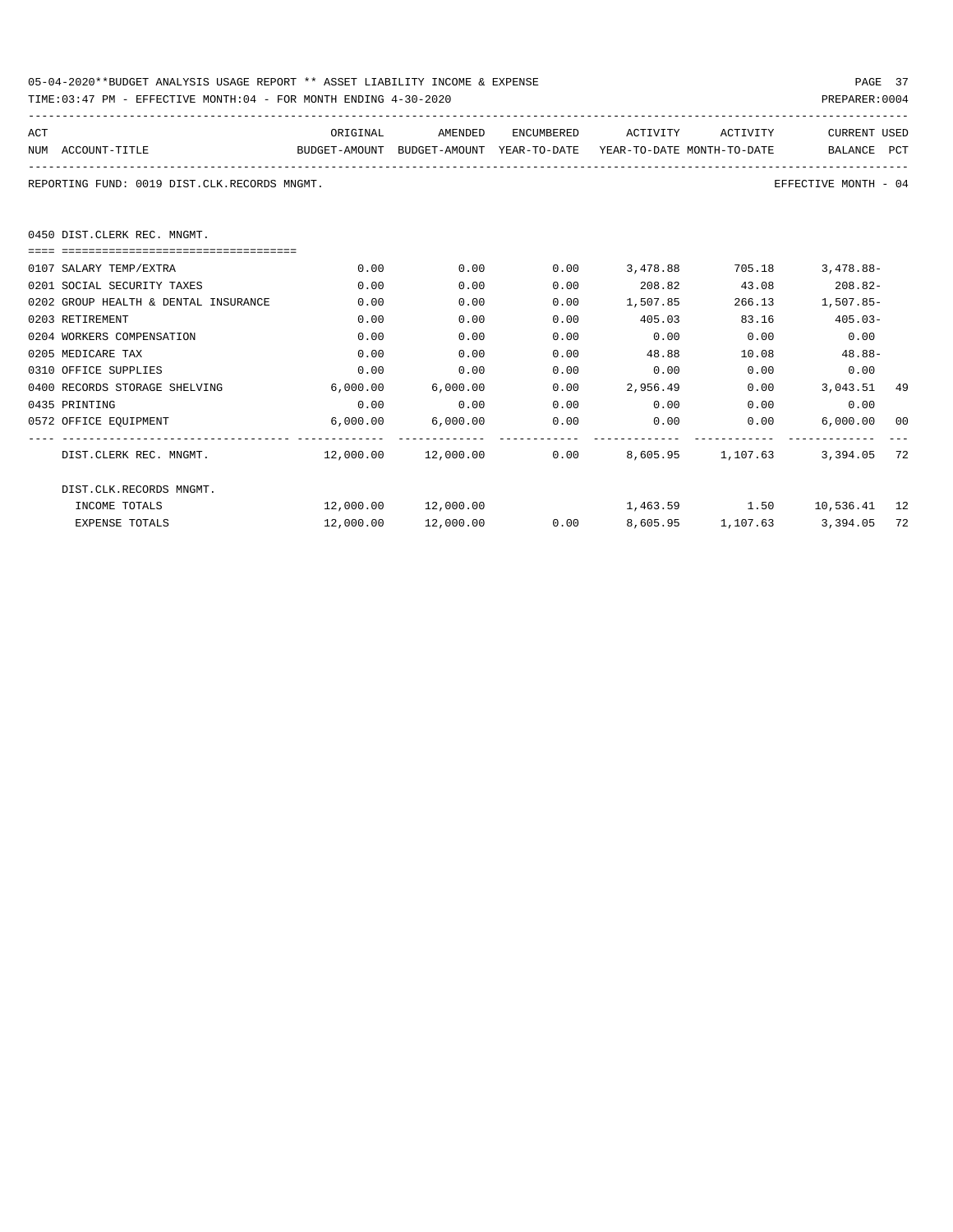|             | 05-04-2020**BUDGET ANALYSIS USAGE REPORT ** ASSET LIABILITY INCOME & EXPENSE<br>TIME:03:47 PM - EFFECTIVE MONTH:04 - FOR MONTH ENDING 4-30-2020 |          |                        |                               |                                                                                 |                                            | PAGE 38<br>PREPARER: 0004   |  |
|-------------|-------------------------------------------------------------------------------------------------------------------------------------------------|----------|------------------------|-------------------------------|---------------------------------------------------------------------------------|--------------------------------------------|-----------------------------|--|
| ACT         | NUM ACCOUNT-TITLE                                                                                                                               | ORIGINAL | AMENDED                | ENCUMBERED                    | ACTIVITY<br>BUDGET-AMOUNT BUDGET-AMOUNT YEAR-TO-DATE YEAR-TO-DATE MONTH-TO-DATE | ACTIVITY                                   | CURRENT USED<br>BALANCE PCT |  |
|             | REPORTING FUND: 0020 COUNTY OFFICES REC.MNGMT.                                                                                                  |          |                        |                               |                                                                                 |                                            | EFFECTIVE MONTH - 04        |  |
|             | 0100 PAYROLL                                                                                                                                    |          |                        |                               |                                                                                 |                                            |                             |  |
|             | 0100 PAYROLL                                                                                                                                    |          |                        |                               |                                                                                 | $0.00$ $0.00$                              | 0.00                        |  |
|             | PAYROLL                                                                                                                                         |          |                        |                               | 0.00                                                                            | 0.00                                       | 0.00                        |  |
|             | 0102 A/P CLEARING                                                                                                                               |          |                        |                               |                                                                                 |                                            |                             |  |
|             | 0100 A/P CLEARING                                                                                                                               |          |                        |                               | 0.00                                                                            | 0.00                                       | 0.00                        |  |
|             | A/P CLEARING                                                                                                                                    |          |                        |                               | 0.00                                                                            | 0.00                                       | 0.00                        |  |
|             | 0103 CASH                                                                                                                                       |          |                        |                               |                                                                                 |                                            |                             |  |
|             | 0100 CO.OFF.REC.MNGMT-COMB. FUNDS CKING                                                                                                         |          |                        |                               |                                                                                 | $6,415.03 - 1,121.18 - 59,724.34$          | --------                    |  |
|             | -----------------------------<br>CASH                                                                                                           |          |                        |                               |                                                                                 | $6,415.03 - 1,121.18 - 59,724.34$          |                             |  |
|             | 0120 RECEIVABLES                                                                                                                                |          |                        |                               |                                                                                 |                                            |                             |  |
|             | 0313 DUE FROM OTHER FUNDS                                                                                                                       |          |                        |                               | 0.00                                                                            | 0.00                                       | 937.31                      |  |
|             | RECEIVABLES                                                                                                                                     |          |                        |                               | 0.00                                                                            | 0.00                                       | 937.31                      |  |
|             | 0200 SYSTEM ADDED LIABILITY DEPARTMENT                                                                                                          |          |                        |                               |                                                                                 |                                            |                             |  |
|             | 0150 ACCRUED SALARY PAYABLE                                                                                                                     |          |                        |                               | 0.00                                                                            | 0.00                                       | 0.00                        |  |
|             | 0155 ACCRUED FRINGE BENEFITS                                                                                                                    |          |                        |                               | 0.00                                                                            | 0.00                                       | 0.00                        |  |
|             | 0910 SYSTEM ADDED LIABILITY LINE-ITEM                                                                                                           |          |                        |                               | 0.00                                                                            | 0.00                                       | 0.00                        |  |
|             | SYSTEM ADDED LIABILITY DEPARTMENT                                                                                                               |          |                        |                               | 0.00                                                                            | 0.00                                       | 0.00                        |  |
|             | 0271 EQUITY ACCOUNT                                                                                                                             |          |                        |                               |                                                                                 |                                            |                             |  |
|             | 0200 EQUITY ACCOUNT                                                                                                                             |          |                        |                               | 0.00                                                                            | $0.00$ 67,076.68                           |                             |  |
|             | EQUITY ACCOUNT                                                                                                                                  |          |                        |                               |                                                                                 | $0.00$ $0.00$ $67,076.68$                  |                             |  |
|             | 0300 CASH                                                                                                                                       |          |                        |                               |                                                                                 |                                            |                             |  |
| $- - - - -$ | 0120 BEGINNING CASH BALANCE                                                                                                                     |          | 5, 258.42 5, 258.42    | ----------------------------- |                                                                                 | $0.00$ $0.00$ $5,258.42$ 00<br>----------- | --------------              |  |
|             | CASH                                                                                                                                            |          | 5,258.42 5,258.42 0.00 |                               |                                                                                 | $0.00$ $0.00$ $5,258.42$ 00                |                             |  |
|             | 0360 INTEREST EARNINGS                                                                                                                          |          |                        |                               |                                                                                 |                                            |                             |  |
|             | 0100 INTEREST EARNINGS                                                                                                                          |          | 50.00<br>50.00         |                               | ----------- -------------                                                       | $92.65$ 12.32 $42.65+185$<br>------------- |                             |  |
|             | INTEREST EARNINGS                                                                                                                               | 50.00    |                        |                               | 50.00 0.00 92.65                                                                |                                            | 12.32 42.65+185             |  |
|             | 0370 MISCELLENEOUS INCOME                                                                                                                       |          |                        |                               |                                                                                 |                                            |                             |  |
|             | 0135 CO.OFFICE REC.MNGMT.FEE                                                                                                                    |          | 12,477.51 12,477.51    |                               |                                                                                 | 2,545.89 0.00 9,931.62 20<br>------------- | ------------------          |  |
|             | MISCELLENEOUS INCOME                                                                                                                            |          | 12,477.51 12,477.51    | 0.00                          | 2,545.89                                                                        | 0.00                                       | 9,931.62 20                 |  |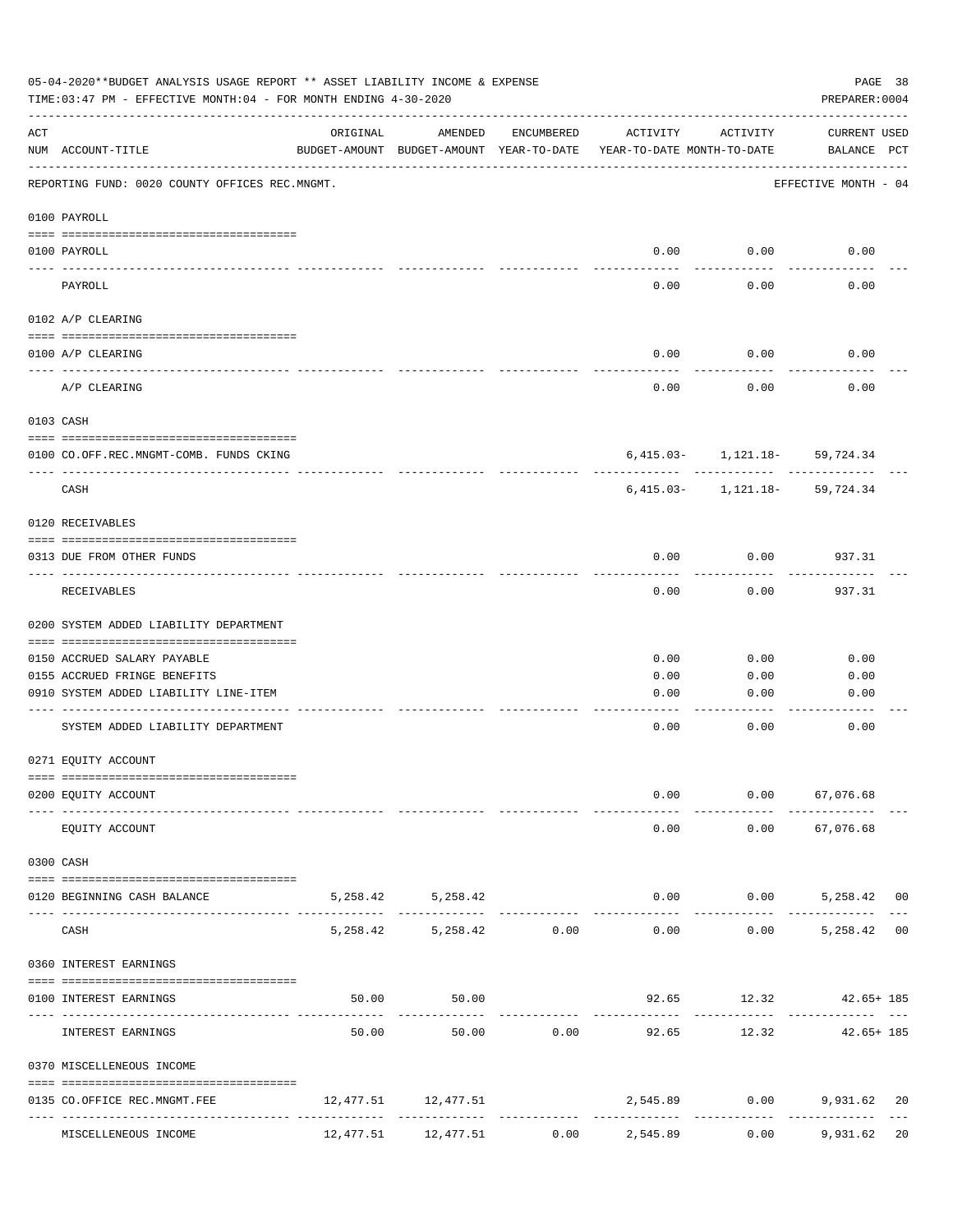| 05-04-2020**BUDGET ANALYSIS USAGE REPORT ** ASSET LIABILITY INCOME & EXPENSE | PAGE 39        |
|------------------------------------------------------------------------------|----------------|
| TIME:03:47 PM - EFFECTIVE MONTH:04 - FOR MONTH ENDING 4-30-2020              | PREPARER: 0004 |

| ACT<br>NUM ACCOUNT-TITLE                                                            | ORIGINAL<br>BUDGET-AMOUNT BUDGET-AMOUNT YEAR-TO-DATE YEAR-TO-DATE MONTH-TO-DATE | AMENDED                                                           |      | ENCUMBERED ACTIVITY ACTIVITY                          |             | <b>CURRENT USED</b><br>BALANCE PCT |    |
|-------------------------------------------------------------------------------------|---------------------------------------------------------------------------------|-------------------------------------------------------------------|------|-------------------------------------------------------|-------------|------------------------------------|----|
| REPORTING FUND: 0020 COUNTY OFFICES REC.MNGMT.                                      |                                                                                 |                                                                   |      |                                                       |             | EFFECTIVE MONTH - 04               |    |
| 0449 COUNTY OFFICES REC.MNGMT.                                                      |                                                                                 |                                                                   |      |                                                       |             |                                    |    |
|                                                                                     |                                                                                 |                                                                   |      |                                                       |             |                                    |    |
| 0103 SALARY ASSISTANT                                                               | 0.00                                                                            | 0.00                                                              | 0.00 |                                                       | $0.00$ 0.00 | 0.00                               |    |
| 0107 SALARY TEMP./EXTRA                                                             | 8,807.83                                                                        | 8,807.83                                                          | 0.00 | 384.00                                                |             | 384.00 8,423.83                    | 04 |
| 0201 SOCIAL SECURITY TAXES                                                          | 529.75                                                                          | 529.75                                                            | 0.00 | 23.81                                                 | 23.81       | 505.94                             | 04 |
| 0202 GROUP HEALTH INSURANCE                                                         | 0.00                                                                            | 0.00                                                              | 0.00 | 494.71                                                | 494.71      | $494.71-$                          |    |
| 0203 RETIREMENT                                                                     | 998.83                                                                          | 998.83                                                            | 0.00 | 45.27                                                 | 45.27       | 953.56                             | 05 |
| 0204 WORKERS COMPENSATION                                                           | 25.63                                                                           | 25.63                                                             | 0.00 | 13.47                                                 | 0.00        | 12.16                              | 53 |
| 0205 MEDICARE TAX                                                                   | 123.89                                                                          | 123.89                                                            | 0.00 | 5.57                                                  |             | 5.57 118.32                        | 04 |
| 0310 OFFICE SUPPLIES                                                                | 0.00                                                                            | 0.00                                                              | 0.00 | 0.00                                                  | 0.00        | 0.00                               |    |
| 0350 RECORDS DISPOSAL                                                               | 2,000.00                                                                        |                                                                   |      | 2,000.00   199.80   3,056.75   180.14   1,256.55- 163 |             |                                    |    |
| 0400 RECORDS STORAGE SHELVING                                                       | 0.00                                                                            | 0.00                                                              | 0.00 | $0.00$ 0.00                                           |             | 0.00                               |    |
| 0453 COMPUTER SOFTWARE MAINTENANCE                                                  | 4,150.00                                                                        | 4,150.00                                                          | 0.00 | 4,150.00                                              | 0.00        | $0.00$ 100                         |    |
| 0460 EQUIPMENT RENTAL                                                               | 0.00                                                                            | 0.00                                                              | 0.00 | $0.00$ $0.00$ $0.00$ $0.00$                           |             |                                    |    |
| 0574 COMPUTER EQUIPMENT                                                             | $1,150.00$ $1,150.00$                                                           |                                                                   | 0.00 | 879.99   0.00   270.01   77                           |             |                                    |    |
| COUNTY OFFICES REC.MNGMT. 4.6 17,785.93 17,785.93 199.80 9,053.57 1,133.50 8,532.56 |                                                                                 |                                                                   |      |                                                       |             |                                    | 52 |
| COUNTY OFFICES REC.MNGMT.                                                           |                                                                                 |                                                                   |      |                                                       |             |                                    |    |
| INCOME TOTALS                                                                       |                                                                                 | 17,785.93 17,785.93                                               |      |                                                       |             | 2,638.54 12.32 15,147.39 15        |    |
| <b>EXPENSE TOTALS</b>                                                               |                                                                                 | $17,785.93$ $17,785.93$ $199.80$ $9,053.57$ $1,133.50$ $8,532.56$ |      |                                                       |             |                                    | 52 |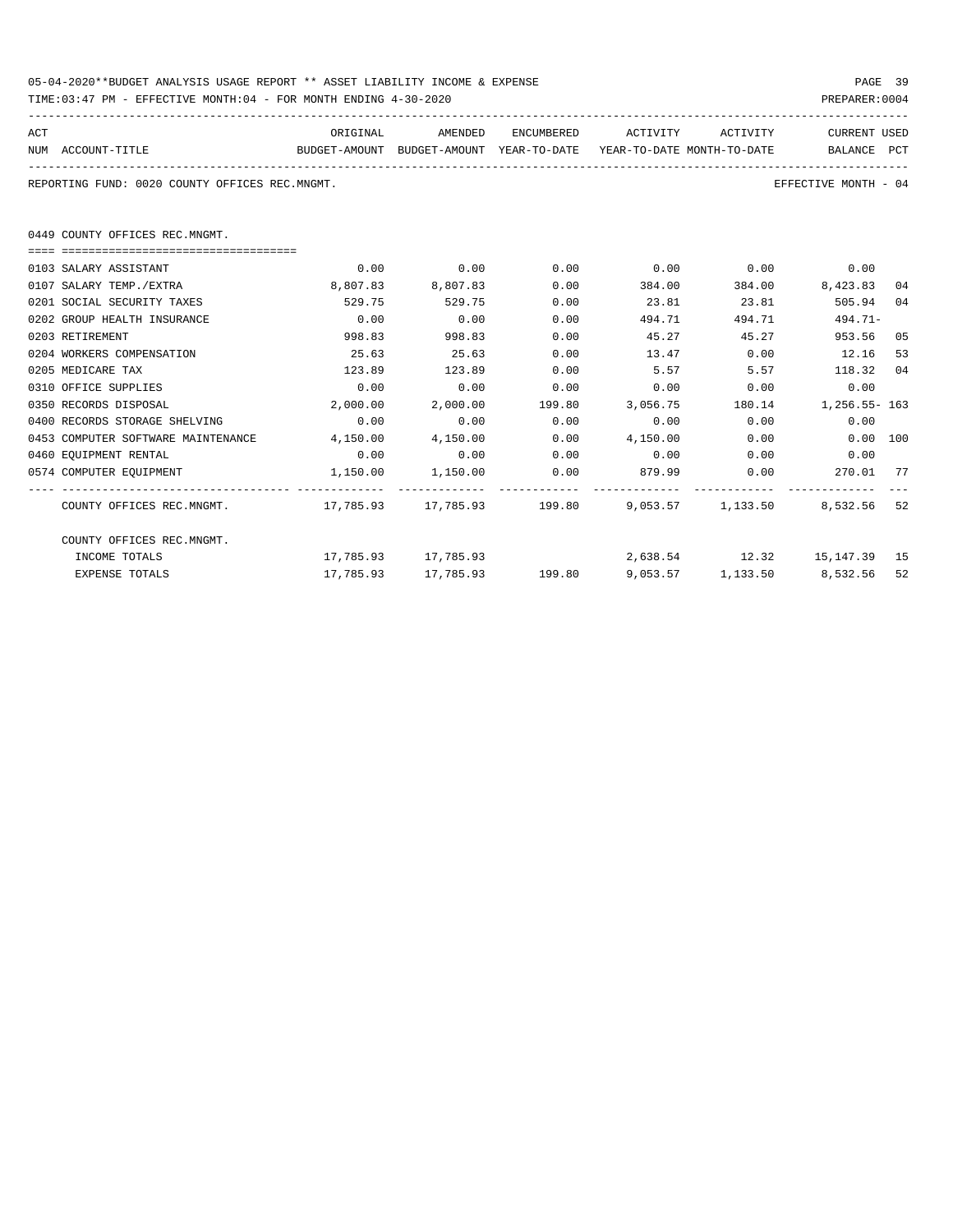|     | 05-04-2020**BUDGET ANALYSIS USAGE REPORT ** ASSET LIABILITY INCOME & EXPENSE<br>TIME: 03:47 PM - EFFECTIVE MONTH: 04 - FOR MONTH ENDING 4-30-2020 |                                                      |         |            |                                        |                                      | PAGE 40<br>PREPARER: 0004          |
|-----|---------------------------------------------------------------------------------------------------------------------------------------------------|------------------------------------------------------|---------|------------|----------------------------------------|--------------------------------------|------------------------------------|
| ACT | NUM ACCOUNT-TITLE                                                                                                                                 | ORIGINAL<br>BUDGET-AMOUNT BUDGET-AMOUNT YEAR-TO-DATE | AMENDED | ENCUMBERED | ACTIVITY<br>YEAR-TO-DATE MONTH-TO-DATE | ACTIVITY                             | <b>CURRENT USED</b><br>BALANCE PCT |
|     | REPORTING FUND: 0021 FANNIN CO. R & B #1 FUND                                                                                                     |                                                      |         |            |                                        |                                      | EFFECTIVE MONTH - 04               |
|     | 0100 PAYROLL                                                                                                                                      |                                                      |         |            |                                        |                                      |                                    |
|     | 0100 PAYROLL                                                                                                                                      |                                                      |         |            | 0.00                                   | 0.00                                 | 0.00                               |
|     | PAYROLL                                                                                                                                           |                                                      |         |            | 0.00                                   | 0.00                                 | 0.00                               |
|     | 0102 A/P CLEARING                                                                                                                                 |                                                      |         |            |                                        |                                      |                                    |
|     | 0100 A/P CLEARING                                                                                                                                 |                                                      |         |            | 0.00                                   | 0.00                                 | 0.00                               |
|     | A/P CLEARING                                                                                                                                      |                                                      |         |            | 0.00                                   | 0.00                                 | 0.00                               |
|     | 0103 CASH                                                                                                                                         |                                                      |         |            |                                        |                                      |                                    |
|     | 0100 R&B#1-COMBINED FUNDS CHECKING                                                                                                                |                                                      |         |            |                                        | 348, 445.40 77, 041.20 - 438, 869.17 |                                    |
|     | 0175 TEXPOOL                                                                                                                                      |                                                      |         |            | 175.39                                 | 15.58                                | 18,309.07                          |
|     | CASH                                                                                                                                              |                                                      |         |            | 348,620.79                             | 77,025.62-457,178.24                 |                                    |
|     | 0120 RECEIVABLES                                                                                                                                  |                                                      |         |            |                                        |                                      |                                    |
|     | 0311 TAXES RECEIVABLE                                                                                                                             |                                                      |         |            | 0.00                                   | 0.00                                 | 36,182.06                          |
|     | 0312 DUE FROM OTHER GOVERNMENTS                                                                                                                   |                                                      |         |            | 0.00                                   | 0.00                                 | 19,994.07                          |
|     | 0313 DUE FROM OTHER FUNDS                                                                                                                         |                                                      |         |            | 0.00                                   | 0.00                                 | 3,510.97                           |
|     | 0315 INVENTORY ASSET                                                                                                                              |                                                      |         |            | 0.00                                   | 0.00                                 | 12,217.15<br>----------            |
|     | RECEIVABLES                                                                                                                                       |                                                      |         |            | 0.00                                   | -----<br>0.00                        | 71,904.25                          |
|     | 0200 LIABILITY ACCOUNT                                                                                                                            |                                                      |         |            |                                        |                                      |                                    |
|     | 0150 ACCRUED SALARY PAYABLE                                                                                                                       |                                                      |         |            | 0.00                                   | 0.00                                 | 12,877.04                          |
|     | 0155 ACCRUED FRINGE BENEFITS                                                                                                                      |                                                      |         |            | 0.00                                   | 0.00                                 | 5,414.04                           |
|     | 0200 DEFERRED TAX REVENUE                                                                                                                         |                                                      |         |            | 0.00                                   | 0.00                                 | 34,684.34                          |
|     | 0900 SYSTEM ADDED LIABILITY LINE-ITEM                                                                                                             |                                                      |         |            | 0.00                                   | 0.00                                 | 0.00                               |
|     | 0910 SYSTEM ADDED LIABILITY LINE-ITEM                                                                                                             |                                                      |         |            | $8,504.60 -$                           | 0.00                                 | $8,504.60 -$                       |
|     | LIABILITY ACCOUNT                                                                                                                                 |                                                      |         |            | $8,504.60 -$                           | ------------<br>0.00                 | 44,470.82                          |
|     | 0207 DUE TO FUND                                                                                                                                  |                                                      |         |            |                                        |                                      |                                    |
|     | 0070 DUE TO RIGHT OF WAY                                                                                                                          |                                                      |         |            | 0.00                                   | 0.00                                 | 0.00                               |
|     | 0131 DUE TO RD. DIST. 17A                                                                                                                         |                                                      |         |            | 0.00                                   | 0.00                                 | 0.00                               |
|     | DUE TO FUND                                                                                                                                       |                                                      |         |            | 0.00                                   | 0.00                                 | 0.00                               |
|     | 0231 LOANS                                                                                                                                        |                                                      |         |            |                                        |                                      |                                    |
|     | 0100 LOAN BSB EQUIPMENT                                                                                                                           |                                                      |         |            | 0.00                                   | 0.00                                 | 0.00                               |
|     | --------------------- -------------<br>LOANS                                                                                                      |                                                      |         |            | 0.00                                   | 0.00                                 | 0.00                               |
|     |                                                                                                                                                   |                                                      |         |            |                                        |                                      |                                    |
|     | 0271 EQUITY ACCOUNT                                                                                                                               |                                                      |         |            |                                        |                                      |                                    |
|     |                                                                                                                                                   |                                                      |         |            |                                        |                                      |                                    |
|     | 0200 EQUITY ACCOUNTY                                                                                                                              |                                                      |         |            | 0.00<br>--------------                 | -----------------------------        | $0.00$ 127,486.28                  |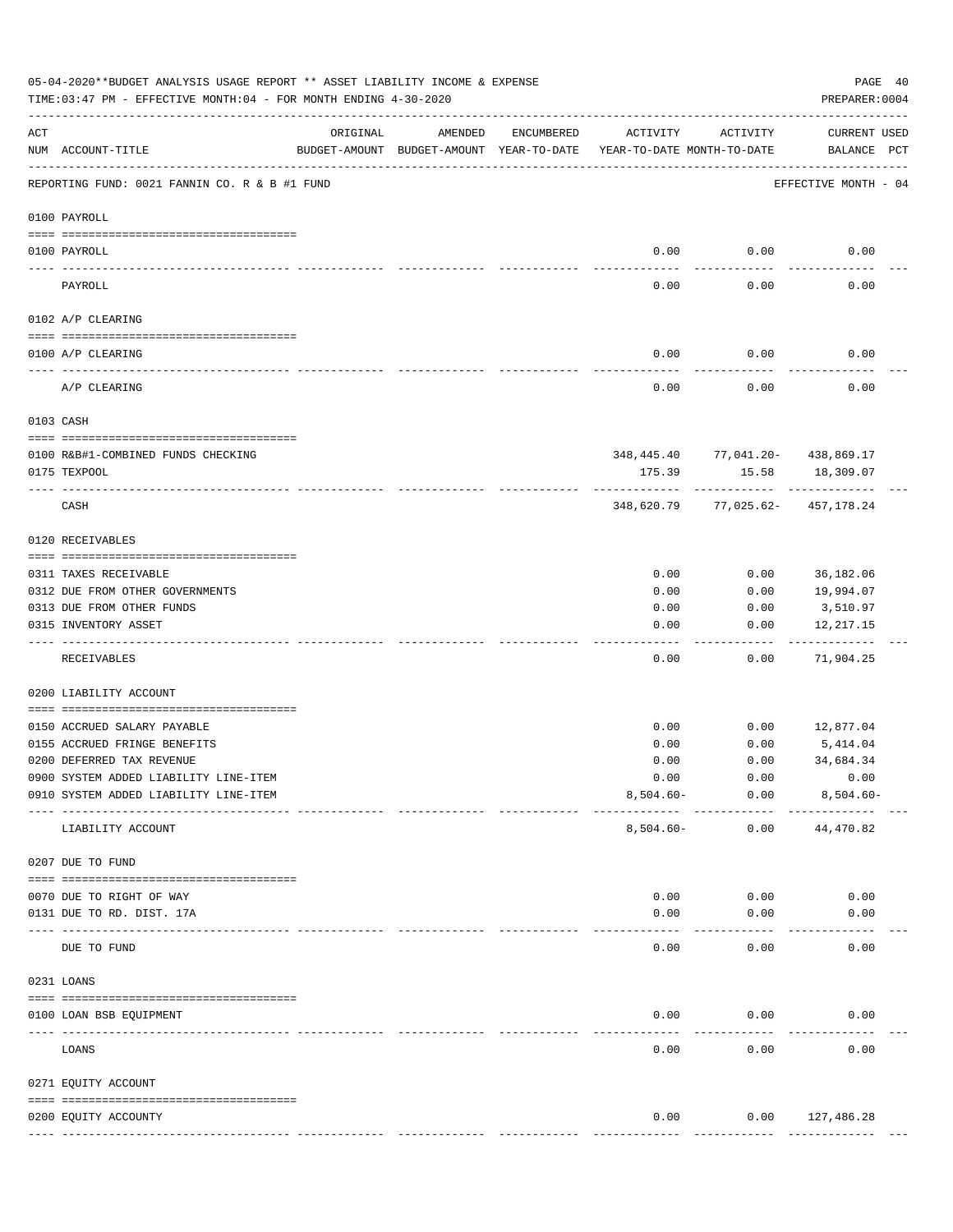|     | 05-04-2020**BUDGET ANALYSIS USAGE REPORT ** ASSET LIABILITY INCOME & EXPENSE<br>TIME: 03:47 PM - EFFECTIVE MONTH: 04 - FOR MONTH ENDING 4-30-2020 |                           |                                                     |                              |                      |                                        | PAGE 41<br>PREPARER: 0004                                                                              |          |
|-----|---------------------------------------------------------------------------------------------------------------------------------------------------|---------------------------|-----------------------------------------------------|------------------------------|----------------------|----------------------------------------|--------------------------------------------------------------------------------------------------------|----------|
| ACT | NUM ACCOUNT-TITLE                                                                                                                                 | ORIGINAL                  | AMENDED<br>BUDGET-AMOUNT BUDGET-AMOUNT YEAR-TO-DATE | ENCUMBERED                   | ACTIVITY             | ACTIVITY<br>YEAR-TO-DATE MONTH-TO-DATE | CURRENT USED<br>BALANCE PCT                                                                            |          |
|     | REPORTING FUND: 0021 FANNIN CO. R & B #1 FUND                                                                                                     |                           |                                                     |                              |                      |                                        | EFFECTIVE MONTH - 04                                                                                   |          |
|     | EQUITY ACCOUNT                                                                                                                                    |                           |                                                     |                              |                      | $0.00$ $0.00$                          | 127,486.28                                                                                             |          |
|     | 0300 TOTAL REV/TRANSFERS                                                                                                                          |                           |                                                     |                              |                      |                                        |                                                                                                        |          |
|     | 0121 BEGINNING CASH BALANCE                                                                                                                       |                           | 40,469.07 40,469.07                                 |                              |                      |                                        | $0.00$ $0.00$ $40,469.07$ 00                                                                           |          |
|     | TOTAL REV/TRANSFERS                                                                                                                               |                           | $40,469.07$ $40,469.07$ $0.00$ $0.00$ $0.00$ $0.00$ |                              |                      |                                        | -------------<br>40,469.07 00                                                                          |          |
|     | 0310 PROPERTY TAXES                                                                                                                               |                           |                                                     |                              |                      |                                        |                                                                                                        |          |
|     |                                                                                                                                                   |                           |                                                     |                              |                      |                                        |                                                                                                        |          |
|     | 0110 CURRENT TAXES<br>0120 DELINQUENT TAXES                                                                                                       | 10,000.00                 | 509, 301. 31 509, 301. 31<br>10,000.00              |                              |                      |                                        | 528, 538. 24 6, 101. 72 19, 236. 93+ 104<br>8,218.85 283.90 1,781.15 82<br><u> - - - - - - - - - -</u> |          |
|     | --------------------- --<br>PROPERTY TAXES                                                                                                        | -----------<br>519,301.31 |                                                     | 519,301.31 0.00 536,757.09   |                      | 6,385.62                               | 17,455.78+ 103                                                                                         |          |
|     | 0318 OTHER TAXES                                                                                                                                  |                           |                                                     |                              |                      |                                        |                                                                                                        |          |
|     |                                                                                                                                                   |                           |                                                     |                              |                      |                                        |                                                                                                        |          |
|     | 0120 PAY N LIEU TAX/GRASSLAND<br>0121 PAY N LIEU TAX/UPPER TRINITY                                                                                | 1,500.00<br>800.00        | 1,500.00<br>800.00                                  |                              |                      |                                        | $0.00$ $0.00$ $1,500.00$<br>115.27                                                                     | 00<br>86 |
|     | 0160 SALES TAX REVENUES                                                                                                                           | 41,000.00                 | 41,000.00                                           |                              | 35,287.01            | 684.73 0.00<br>4,434.50                | 5,712.99                                                                                               | 86       |
|     | OTHER TAXES                                                                                                                                       | ---------<br>43,300.00    |                                                     | 43,300.00 0.00 35,971.74     |                      | 4,434.50                               | 7,328.26<br>83                                                                                         |          |
|     | 0321 FEES OF TAX COLLECTOR                                                                                                                        |                           |                                                     |                              |                      |                                        |                                                                                                        |          |
|     | 0200 CAR REGISTRATION/SALES TAX                                                                                                                   | 73,000.00                 | 73,000.00                                           |                              |                      |                                        | 73,426.50 74.59 426.50+ 101                                                                            |          |
|     | 0300 COUNTY'S ADDITIONAL \$10                                                                                                                     | 55,000.00                 | 55,000.00                                           |                              | 34,307.77            |                                        | 2,441.54 20,692.23 62                                                                                  |          |
|     |                                                                                                                                                   |                           |                                                     |                              |                      | -------------                          | -------------                                                                                          |          |
|     | FEES OF TAX COLLECTOR                                                                                                                             | 128,000.00                |                                                     | $128,000.00$ 0.00            |                      | 107,734.27 2,516.13                    | 20,265.73 84                                                                                           |          |
|     | 0330 GRANTS                                                                                                                                       |                           |                                                     |                              |                      |                                        |                                                                                                        |          |
|     | 0200 FEMA GRANT                                                                                                                                   | 0.00                      | 0.00                                                |                              |                      |                                        | 38, 384. 23 0.00 38, 384. 23+                                                                          |          |
|     | GRANTS                                                                                                                                            | 0.00                      | 0.00                                                |                              | $0.00$ 38,384.23     |                                        | -------------<br>$0.00$ 38, 384. 23+                                                                   |          |
|     | 0350 FINES                                                                                                                                        |                           |                                                     |                              |                      |                                        |                                                                                                        |          |
|     |                                                                                                                                                   |                           |                                                     |                              |                      |                                        |                                                                                                        |          |
|     | 0403 COUNTY CLERK FINES                                                                                                                           | 7,000.00                  | 7,000.00                                            |                              |                      | 223.35 0.00                            | 6,776.65 03                                                                                            |          |
|     | 0450 DISTRICT CLERK FINES<br>0455 J. P. #1 FINES                                                                                                  | 8,000.00<br>5,000.00      | 8,000.00<br>5,000.00                                |                              | 3,372.90<br>2,858.64 | 0.00                                   | $0.00$ $4,627.10$ $42$<br>2,141.36                                                                     | 57       |
|     | 0456 J. P. #2 FINES                                                                                                                               | 2,000.00                  | 2,000.00                                            |                              | 2,486.08             | 0.00                                   | 486.08+ 124                                                                                            |          |
|     | 0457 J. P. #3 FINES                                                                                                                               | 3,000.00                  | 3,000.00                                            |                              | 1,553.88             | 0.00                                   | 1,446.12 52                                                                                            |          |
|     | ----------------------------<br>FINES                                                                                                             | 25,000.00                 |                                                     | 25,000.00   0.00   10,494.85 |                      | ----------<br>0.00                     | --------------<br>14,505.15 42                                                                         |          |
|     | 0360 INTEREST EARNINGS                                                                                                                            |                           |                                                     |                              |                      |                                        |                                                                                                        |          |
|     | 0100 INTEREST EARNINGS                                                                                                                            |                           | 300.00 300.00                                       |                              |                      |                                        | 565.21 120.16 265.21+188                                                                               |          |
|     | INTEREST EARNINGS                                                                                                                                 | 300.00                    | -------------<br>300.00                             | 0.00                         |                      | 565.21<br>120.16                       | _____________<br>$265.21 + 188$                                                                        |          |
|     | 0364 SALE OF EQUIPMENT                                                                                                                            |                           |                                                     |                              |                      |                                        |                                                                                                        |          |
|     | 0162 LAND/BUILDING                                                                                                                                | 0.00                      | 0.00                                                |                              |                      | 0.00                                   | 0.00<br>0.00                                                                                           |          |
|     |                                                                                                                                                   |                           |                                                     |                              |                      |                                        |                                                                                                        |          |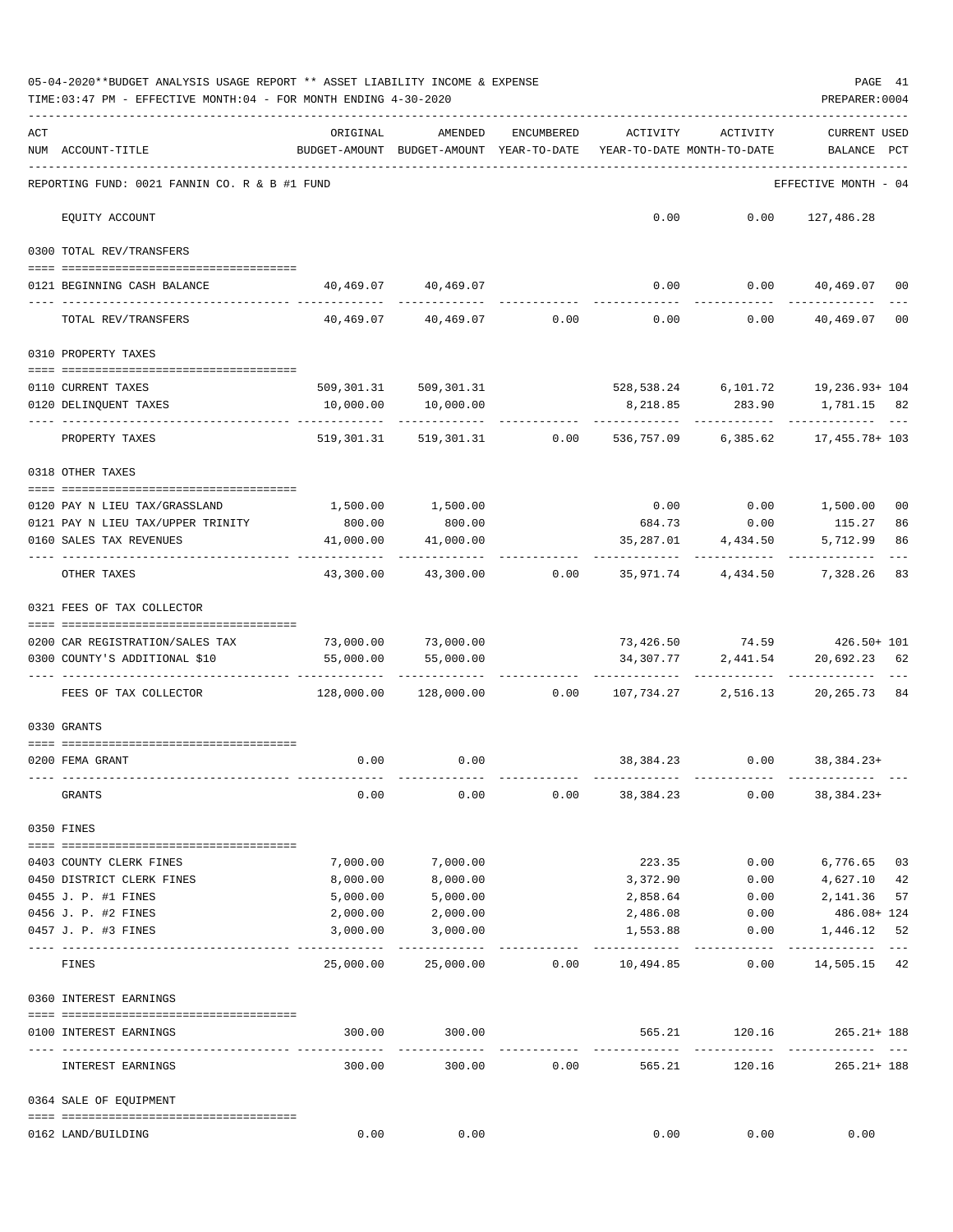| ACT                                           | ORIGINAL       | AMENDED                   | <b>ENCUMBERED</b>       | <b>ACTIVITY</b>         | <b>ACTIVITY</b>            | <b>CURRENT USED</b> |      |
|-----------------------------------------------|----------------|---------------------------|-------------------------|-------------------------|----------------------------|---------------------|------|
| NUM ACCOUNT-TITLE                             | BUDGET-AMOUNT  | BUDGET-AMOUNT             | YEAR-TO-DATE            |                         | YEAR-TO-DATE MONTH-TO-DATE | BALANCE             | PCT  |
|                                               |                |                           |                         |                         |                            |                     |      |
| REPORTING FUND: 0021 FANNIN CO. R & B #1 FUND |                |                           |                         |                         |                            | EFFECTIVE MONTH     | - 04 |
| 0163 SALE OF EQUIPMENT                        | 1,000.00       | 1,000.00                  |                         | 0.00                    | 0.00                       | 1,000.00            | 00   |
| SALE OF EQUIPMENT                             | 1,000.00       | 1,000.00                  | 0.00                    | 0.00                    | 0.00                       | 1,000.00            | 00   |
| 0370 MISCELLANEOUS REVENUES                   |                |                           |                         |                         |                            |                     |      |
| 0100 PROPERTY LEASE                           | 0.00           | 0.00                      |                         | 0.00                    | 0.00                       | 0.00                |      |
| 0120 STATE LATERAL ROAD                       | 8,400.00       | 8,400.00                  |                         | 8,459.87                | 0.00                       | 59.87+ 101          |      |
| 0125 TDT. WEIGHT FEES                         | 20,000.00      | 20,000.00                 |                         | 11,531.40               | 0.00                       | 8,468.60            | 58   |
| 0130 REFUNDS & MISCELLANEOUS                  | 500.00         | 500.00                    |                         | 562.90                  | 0.00                       | 62.90+ 113          |      |
| 0140 PROCEEDS OF LOAN                         | 0.00           | 0.00                      |                         | 0.00                    | 0.00                       | 0.00                |      |
| 0145 REIMBURSEMENT OF MATERIALS               | 11,000.00      | 11,000.00                 |                         | 7,736.08                | 179.28                     | 3,263.92            | 70   |
|                                               |                |                           |                         |                         |                            |                     |      |
| MISCELLANEOUS REVENUES                        | 39,900.00      | 39,900.00                 | 0.00                    | 28,290.25               | 179.28                     | 11,609.75 71        |      |
| 0509 CONTINGENCY                              |                |                           |                         |                         |                            |                     |      |
| 0475 CONTINGENCY                              | 0.00           | 0.00                      | 0.00                    | 0.00                    | 0.00                       | 0.00                |      |
|                                               |                |                           |                         |                         |                            |                     |      |
| CONTINGENCY                                   | 0.00           | 0.00                      | 0.00                    | 0.00                    | 0.00                       | 0.00                |      |
| 0621 ROAD & BRIDGE 1                          |                |                           |                         |                         |                            |                     |      |
|                                               |                |                           |                         |                         |                            |                     |      |
| 0100 COMPENSATION PAY                         | 0.00           | 0.00                      | 0.00                    | 0.00                    | 0.00                       | 0.00                |      |
| 0101 SALARY ELECTED OFFICIAL                  | 62,720.97      | 62,720.97                 | 0.00                    | 38,597.60               | 7,237.05                   | 24, 123. 37         | 62   |
| 0105 SALARY SECRETARY                         | 0.00           | 0.00                      | 0.00                    | 0.00                    | 0.00                       | 0.00                |      |
| 0106 SALARY PRECINCT EMPLOYEES                | 179,518.48     | 179,518.48                | 0.00                    | 99,841.92               | 17,524.35                  | 79,676.56           | 56   |
| 0107 REGULAR-TEMP. PART-TIME                  | 0.00           | 0.00                      | 0.00                    | 0.00                    | 0.00                       | 0.00                |      |
| 0108 SALARY-FOREMAN                           | 40,565.52      | 40,565.52                 | 0.00                    | 18,896.95               | 3,508.29                   | 21,668.57           | 47   |
| 0199 TOTAL SALARIES                           | 282,804.97     | 282,804.97                | 0.00                    | 157,336.47              | 28,269.69                  | 125,468.50          | 56   |
|                                               |                |                           |                         |                         |                            |                     |      |
| 0201 SOCIAL SECURITY TAXES                    | 17,816.18      | 17,816.18                 | 0.00                    | 9,490.30                | 1,700.73                   | 8,325.88            | 53   |
| 0202 GROUP HEALTH INSURANCE                   | 83,096.16      | 83,096.16                 | 0.00                    | 45,293.67               | 8,860.95                   | 37,802.49           | 55   |
| 0203 RETIREMENT                               | 33,521.97      | 33,521.97                 | 0.00                    | 18,274.47               | 3,333.03                   | 15,247.50           | 55   |
| 0204 WORKERS' COMPENSATION                    | 7,106.41       | 7,106.41                  | 0.00                    | 3,436.38                | 0.00                       | 3,670.03            | 48   |
| 0205 MEDICARE TAX                             | 4,166.69       | 4,166.69                  | 0.00                    | 2,219.45                | 397.74                     | 1,947.24            | 53   |
| 0206 UNEMPLOYMENT EXPENSE                     | 0.00           | 0.00<br>-----------       | 0.00<br>----------      | 0.00<br>-----------     | 0.00<br>----------         | 0.00<br>----------  |      |
| 0299 TOTAL EMPLOYEE BENEFITS                  | 145,707.41     | 145,707.41                | 0.00                    | 78,714.27               | 14,292.45                  | 66,993.14           | 54   |
| 0314 EMPLOYEE PHYSICALS/DOT TESTING           | 450.00         | 450.00                    | 0.00                    | 170.38                  | 40.00                      | 279.62              | 38   |
| 0340 SHOP SUPPLIES                            | 2,000.00       | 2,000.00                  | 0.00                    | 330.16                  | 98.36                      | 1,669.84            | 17   |
| 0341 R & B MAT. ROCK & GRAVEL                 | 100,000.00     | 100,000.00                | 7,135.40                | 59,855.48               | 4,405.98                   | 33,009.12           | 67   |
| 0342 R & B MAT. CULVERTS                      | 15,000.00      | 15,000.00                 | 0.00                    | 3,469.20                | 0.00                       | 11,530.80           | 23   |
| 0343 R & B MAT. HARDWRE & LUMB                | 2,000.00       | 2,000.00                  | 0.00                    | 268.85                  | 82.36                      | 1,731.15            | 13   |
| 0344 R & B MAT ASPHALT /RD OIL                | 60,000.00      | 60,000.00                 | 3,866.50                | 14,926.54               |                            | 3,832.46 41,206.96  | 31   |
| 0345 CHEMICALS                                | 0.00           | 0.00                      | 0.00                    | 0.00                    | 0.00                       | 0.00                |      |
| 0346 CETRZ EXPENDITURES                       | 0.00           | 0.00                      | 0.00                    | 0.00                    | 0.00                       | 0.00                |      |
| 0350 DEBRIS REMOVAL                           | 0.00           | 0.00                      | 0.00                    | 0.00                    | 0.00                       | 0.00                |      |
| 0399 TOTAL R&B MATERIAL                       | 179,450.00     | -----------<br>179,450.00 | ----------<br>11,001.90 | ----------<br>79,020.61 | 8,459.16                   | 89, 427. 49 50      |      |
|                                               |                |                           |                         |                         |                            |                     |      |
| 0400 LEGAL FEES<br>0420 UTILITY TELEPHONE     | 0.00<br>750.00 | 0.00<br>750.00            | 0.00<br>0.00            | 0.00<br>455.20          | 0.00<br>65.10              | 0.00<br>294.80      | 61   |
|                                               |                |                           |                         |                         |                            |                     |      |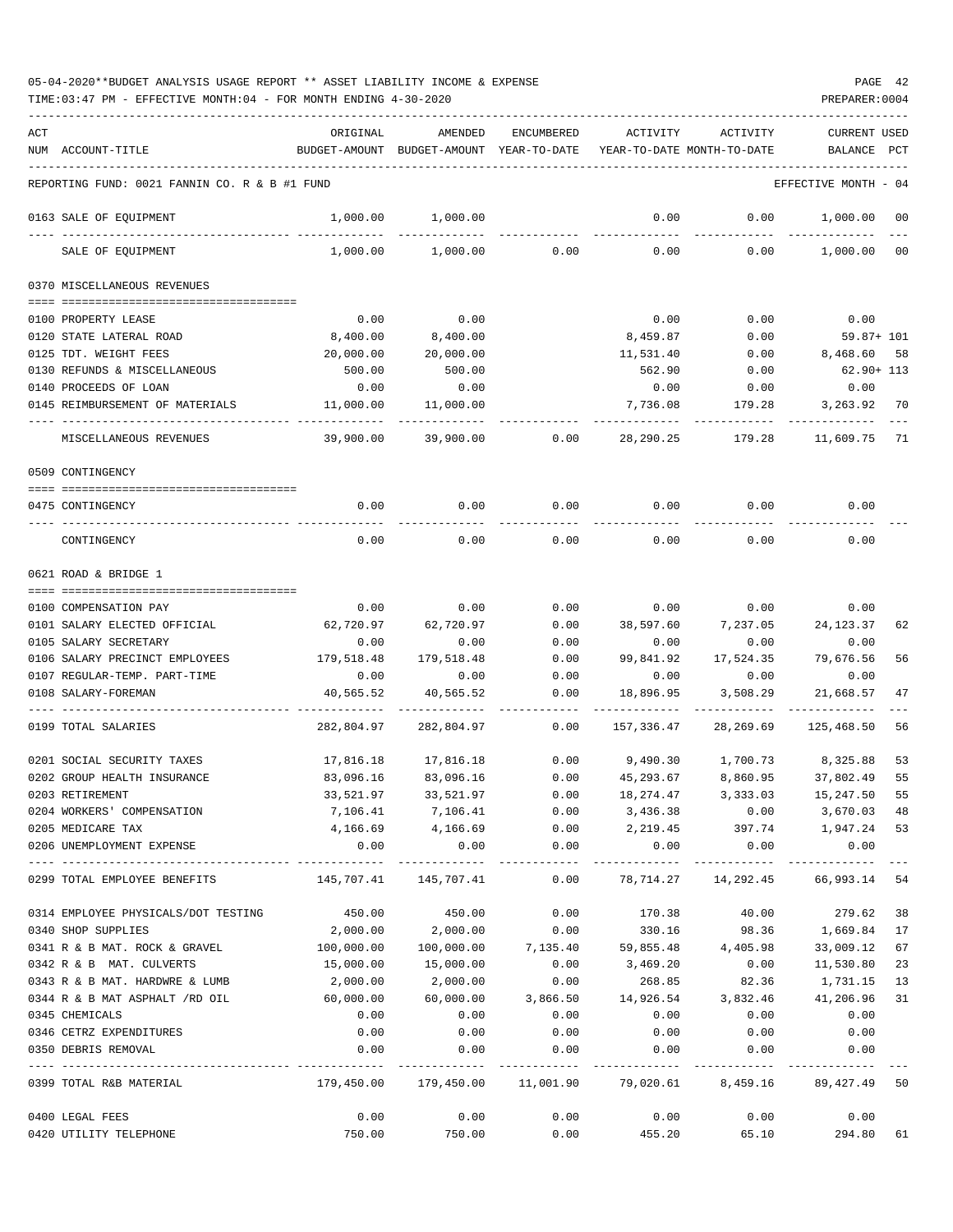| ACT | NUM ACCOUNT-TITLE                             | ORIGINAL<br>BUDGET-AMOUNT BUDGET-AMOUNT YEAR-TO-DATE | AMENDED                   | ENCUMBERED            | ACTIVITY<br>YEAR-TO-DATE MONTH-TO-DATE | ACTIVITY                                                                | <b>CURRENT USED</b><br>BALANCE | PCT            |
|-----|-----------------------------------------------|------------------------------------------------------|---------------------------|-----------------------|----------------------------------------|-------------------------------------------------------------------------|--------------------------------|----------------|
|     | REPORTING FUND: 0021 FANNIN CO. R & B #1 FUND |                                                      |                           |                       |                                        |                                                                         | EFFECTIVE MONTH                | - 04           |
|     | 0421 CELL PHONE ALLOWANCE                     | 600.00                                               | 600.00                    | 0.00                  | 375.00                                 | 75.00                                                                   | 225.00                         | 63             |
|     | 0423 INTERNET SERVICE                         | 0.00                                                 | 0.00                      | 0.00                  | 0.00                                   | 0.00                                                                    | 0.00                           |                |
|     | 0427 OUT OF COUNTY TRAVEL/TRAINING            | 1,435.58                                             | 1,435.58                  | 0.00                  | 957.50                                 | 0.00                                                                    | 478.08                         | 67             |
|     | 0430 BIDS, NOTICES & PERMITS                  | 800.00                                               | 800.00                    | 27.52                 | 0.00                                   | 0.00                                                                    | 772.48                         | 03             |
|     | 0435 PRINTING                                 | 100.00                                               | 100.00                    | 0.00                  | 0.00                                   | 0.00                                                                    | 100.00                         | 0 <sub>0</sub> |
|     | 0440 UTILITY ELECTRICITY                      | 1,600.00                                             | 1,600.00                  | 0.00                  | 613.35                                 | 68.01                                                                   | 986.65                         | 38             |
|     | 0442 UTILITY WATER                            | 250.00                                               | 250.00                    | 0.00                  | 120.89                                 | 18.19                                                                   | 129.11                         | 48             |
|     | 0443 TRASH DUMPSTER PICKUP                    | 1,000.00                                             | 1,000.00                  | 82.32                 | 495.15                                 | 0.00                                                                    | 422.53                         | 58             |
|     | 0447 REPEATER SERVICE CONTRACT                | 730.24                                               | 730.24                    | 0.00                  | 243.41                                 | 0.00                                                                    | 486.83                         | 33             |
|     | 0450 R & M BUILDING                           | 300.00                                               | 300.00                    | 0.00                  | 0.00                                   | 0.00                                                                    | 300.00                         | 0 <sub>0</sub> |
|     | 0453 COMPUTER SOFTWARE                        | 912.50                                               | 912.50                    | 0.00                  | 0.00                                   | 0.00                                                                    | 912.50                         | 0 <sub>0</sub> |
|     | 0457 R & M MACHINERY GAS & OIL                | 41,000.00                                            | 41,000.00                 | 0.00                  | 17,253.41                              | 6,648.65                                                                | 23,746.59                      | 42             |
|     | 0458 R & M MACHINERY PARTS                    | 20,000.00                                            | 20,000.00                 | 0.00                  | 21,105.40                              | 2,903.95                                                                | 1,105.40- 106                  |                |
|     | 0459 R & M MACH. TIRES & TUBES                | 20,000.00                                            | 20,000.00                 | 0.00                  | 4,093.22                               | 120.00                                                                  | 15,906.78                      | 20             |
|     | 0460 EQUIPMENT RENTAL/LEASE                   | 0.00                                                 | 0.00                      | 0.00                  | 0.00                                   | 0.00                                                                    | 0.00                           |                |
|     | 0480 BOND                                     | 0.00                                                 | 0.00                      | 0.00                  | 0.00                                   | 0.00                                                                    | 0.00                           |                |
|     | 0481 DUES                                     | 335.00                                               | 335.00                    | 0.00                  | 335.00                                 | 0.00                                                                    | 0.00                           | 100            |
|     | 0482 INSURANCE                                | 5,500.00                                             | 5,500.00                  | 0.00                  | 2,777.63                               | 0.00                                                                    | 2,722.37                       | 51             |
|     | 0485 PRISONER SUPPLIES                        | 0.00                                                 | 0.00                      | 0.00                  | 0.00                                   | 0.00                                                                    | 0.00                           |                |
|     | 0488 FANNIN RURAL RAIL DISTRICT               | 0.00                                                 | 0.00                      | 0.00                  | 0.00                                   | 0.00                                                                    | 0.00                           |                |
|     | 0490 MISCELLANEOUS                            | 1,000.00                                             | 1,000.00                  | 0.00                  | 0.00                                   | 0.00                                                                    | 1,000.00                       | 00             |
|     | 0491 SOIL & WATER CONSERVATION                | 250.00                                               | 250.00                    | 0.00                  | 0.00                                   | 0.00                                                                    | 250.00                         | 00             |
|     | 0492 TDRA FLOOD CASH MATCH                    | 0.00                                                 | 0.00                      | 0.00                  | 0.00                                   | 0.00                                                                    | 0.00                           |                |
|     | 0494 FLOOD CONTROL SITE MAINTENANCE           | 5,500.00                                             | 5,500.00                  | 0.00                  | 0.00                                   | 0.00                                                                    | 5,500.00                       | 00             |
|     | 0495 PIPELINE SALES TAX REIMBURSEMENT         | 0.00                                                 | 0.00                      | 0.00                  | 0.00                                   | 0.00                                                                    | 0.00                           |                |
|     | 0496 TCOG HAZARDOUS WASTEMATCH                | 1,250.00                                             | 1,250.00                  | 0.00                  | 0.00                                   | 0.00                                                                    | 1,250.00                       | 00             |
|     | 0499 TOTAL SER.& OTHER CHARGES                | 103,313.32                                           | 103,313.32                | 109.84                | 48,825.16                              | 9,898.90                                                                | 54, 378.32                     | 47             |
|     | 0500 LAND                                     |                                                      |                           |                       | 0.00                                   | 0.00                                                                    | 0.00                           |                |
|     | 0535 BUILDING                                 |                                                      |                           |                       | 0.00                                   | 0.00                                                                    | 0.00                           |                |
|     | 0570 COMPUTER EQUIPMENT                       | 300.00                                               | 300.00                    | 0.00                  | 0.00                                   | 0.00                                                                    | 300.00                         | 00             |
|     | 0571 PURCHASE OF MACH./EQUIP.                 | 70,000.00                                            | 70,000.00                 | 0.00                  | 28,000.00                              | 28,000.00                                                               | 42,000.00                      | 40             |
|     | 0573 RADIO EQUIPMENT                          | 0.00                                                 | 0.00                      | 0.00                  | 0.00                                   | 0.00                                                                    | 0.00                           |                |
|     | 0575 LAND AND BUILDING                        | 0.00                                                 | 0.00                      | 0.00                  | 0.00                                   | 0.00                                                                    | 0.00                           |                |
|     | 0599 CAPITAL OUTLAY                           |                                                      |                           |                       |                                        | $70,300.00$ $70,300.00$ $0.00$ $28,000.00$ $28,000.00$ $42,300.00$ $40$ |                                |                |
|     | 0630 NOTE PAYMENT                             | 0.00                                                 | 0.00                      | 0.00                  | 0.00                                   | 0.00                                                                    | 0.00                           |                |
|     | 0670 NOTE PAYMENT-INTEREST                    | 0.00                                                 | 0.00                      | 0.00                  | 0.00                                   | 0.00                                                                    | 0.00                           |                |
|     | 0695 SURVEYING                                | 0.00                                                 | 0.00<br>--------------    | 0.00<br>_____________ | 0.00                                   | 0.00                                                                    | 0.00                           |                |
|     | ROAD & BRIDGE 1                               |                                                      |                           |                       |                                        | 781,575.70 781,575.70 11,111.74 391,896.51 88,920.20 378,567.45 52      |                                |                |
|     | 0625 ADMINISTRATIVE OFFICE R&B #1             |                                                      |                           |                       |                                        |                                                                         |                                |                |
|     |                                               |                                                      |                           |                       |                                        |                                                                         |                                |                |
|     | 0105 SALARY SECRETARY                         |                                                      | 10, 141. 28   10, 141. 28 |                       |                                        | $0.00$ 6,240.80 1,170.15 3,900.48                                       |                                | 62             |
|     | 0201 SOCIAL SECURITY TAXES                    | 628.78                                               | 628.78                    | 0.00                  | 275.71                                 | 50.43                                                                   | 353.07                         | 44             |
|     | 0202 GROUP HEALTH INSURANCE                   | 2,967.72                                             | 2,967.72                  | 0.00                  | 1,854.00                               | 370.80                                                                  | 1,113.72                       | 62             |
|     | 0203 RETIREMENT                               | 1,167.26                                             | 1,167.26                  | 0.00                  | 725.25                                 | 137.94                                                                  | 442.01                         | 62             |
|     | 0204 WORKERS' COMPENSATION                    | 42.59                                                | 42.59                     | 0.00                  | 15.51                                  | 0.00                                                                    | 27.08                          | 36             |
|     | 0205 MEDICARE TAX                             | 147.05                                               | 147.05                    | 0.00                  | 64.47                                  | 11.79                                                                   | 82.58                          | 44             |
|     | 0310 OFFICE SUPPLIES                          | 100.00                                               | 100.00                    | 0.00                  | 0.00                                   | 0.00                                                                    | 100.00                         | 00             |
|     | 0311 POSTAL EXPENSES                          | 0.00                                                 | 0.00                      | 0.00                  | 0.00                                   | 0.00                                                                    | 0.00                           |                |
|     | 0353 COMPUTER EXPENSE                         | 500.00                                               | 500.00                    | 0.00                  | 0.00                                   | 0.00                                                                    | 500.00                         | 00             |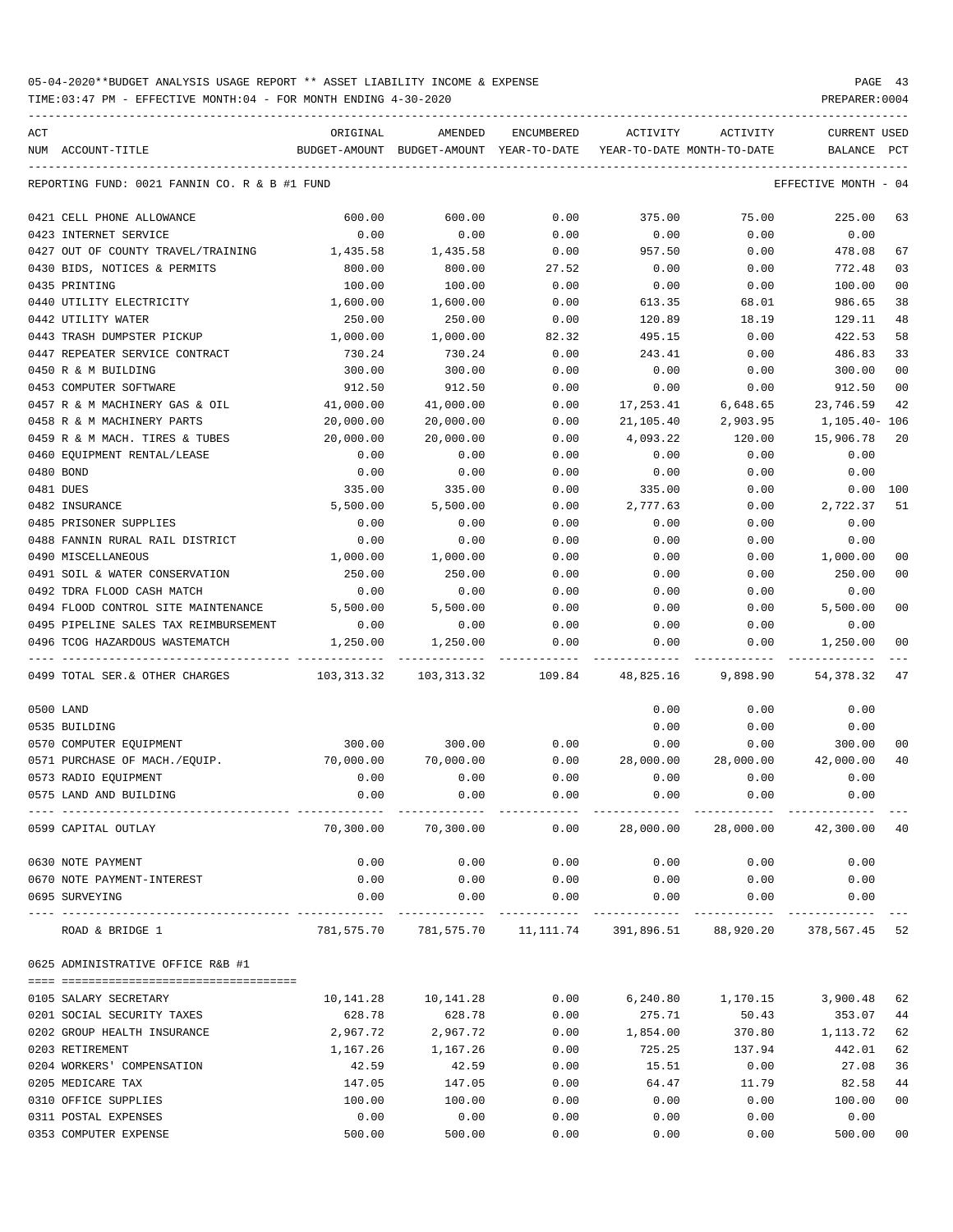05-04-2020\*\*BUDGET ANALYSIS USAGE REPORT \*\* ASSET LIABILITY INCOME & EXPENSE PAGE 44 TIME:03:47 PM - EFFECTIVE MONTH:04 - FOR MONTH ENDING 4-30-2020

| ACT |                                               | ORIGINAL      | AMENDED       | ENCUMBERED   | ACTIVITY   | ACTIVITY                   | <b>CURRENT USED</b>  |     |
|-----|-----------------------------------------------|---------------|---------------|--------------|------------|----------------------------|----------------------|-----|
| NUM | ACCOUNT-TITLE                                 | BUDGET-AMOUNT | BUDGET-AMOUNT | YEAR-TO-DATE |            | YEAR-TO-DATE MONTH-TO-DATE | BALANCE              | PCT |
|     |                                               |               |               |              |            |                            |                      |     |
|     | REPORTING FUND: 0021 FANNIN CO. R & B #1 FUND |               |               |              |            |                            | EFFECTIVE MONTH - 04 |     |
|     | 0427 OUT OF COUNTY TRAVEL                     | 0.00          | 0.00          | 0.00         | 0.00       | 0.00                       | 0.00                 |     |
|     | 0480 BOND                                     | 0.00          | 0.00          | 0.00         | 0.00       | 0.00                       | 0.00                 |     |
|     | 0572 OFFICE EQUIPMENT                         | 0.00          | 0.00          | 0.00         | 0.00       | 0.00                       | 0.00                 |     |
|     | 0574 COMPUTER EOUIPMENT                       | 0.00          | 0.00          | 0.00         | 0.00       | 0.00                       | 0.00                 |     |
|     | ADMINISTRATIVE OFFICE R&B #1                  | 15,694.68     | 15,694.68     | 0.00         | 9,175.74   | 1,741.11                   | 6,518.94             | 58  |
|     | FANNIN CO. R & B #1 FUND                      |               |               |              |            |                            |                      |     |
|     | INCOME TOTALS                                 | 797,270.38    | 797,270.38    |              | 758,197.64 |                            | 13,635.69 39,072.74  | 95  |
|     | EXPENSE TOTALS                                | 797,270.38    | 797,270.38    | 11,111.74    | 401,072.25 | 90,661.31                  | 385,086.39           | 52  |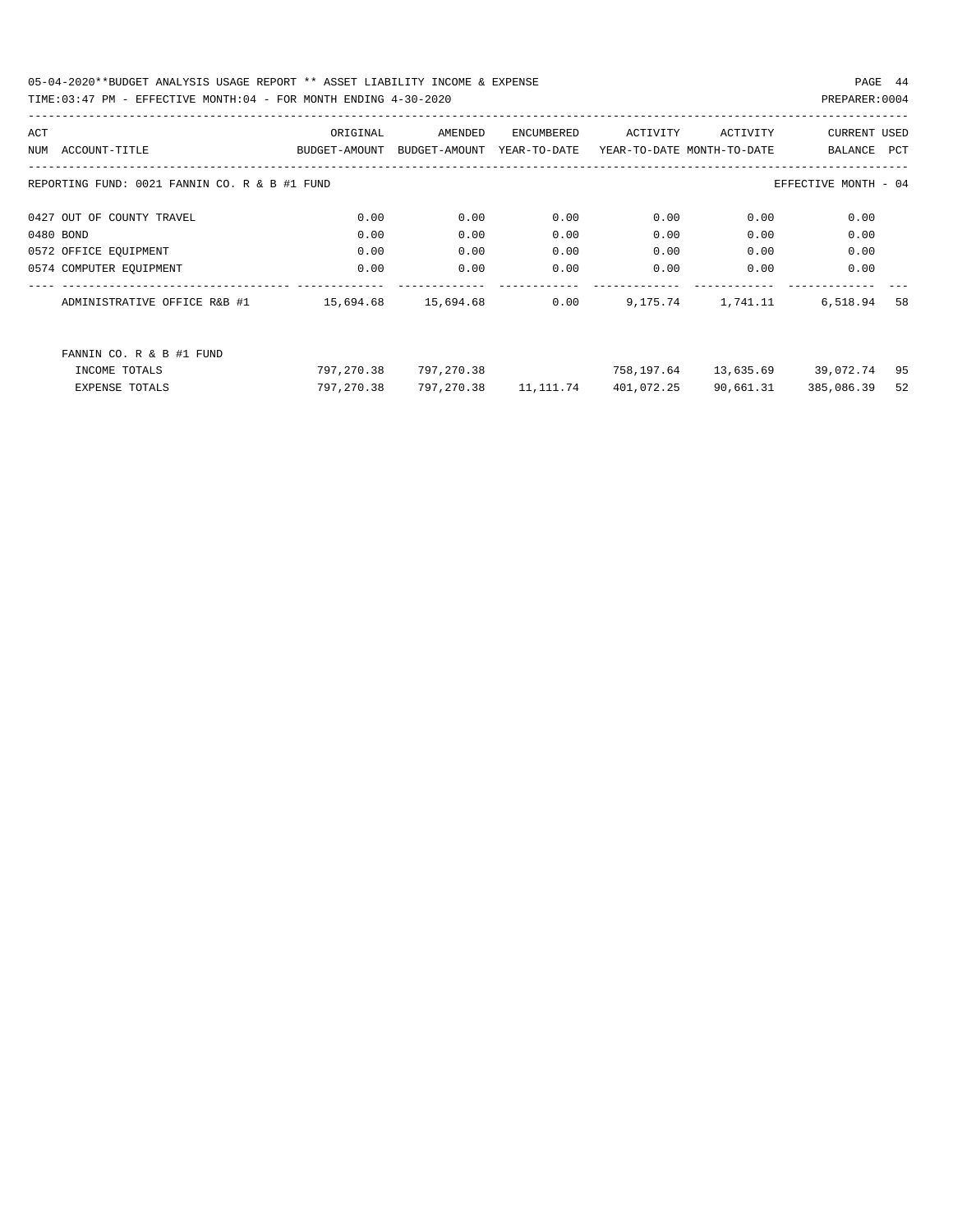|     | 05-04-2020**BUDGET ANALYSIS USAGE REPORT ** ASSET LIABILITY INCOME & EXPENSE<br>PAGE 45<br>TIME: 03:47 PM - EFFECTIVE MONTH: 04 - FOR MONTH ENDING 4-30-2020<br>PREPARER: 0004 |           |                                                     |            |                                        |                      |                                                |                |  |  |  |
|-----|--------------------------------------------------------------------------------------------------------------------------------------------------------------------------------|-----------|-----------------------------------------------------|------------|----------------------------------------|----------------------|------------------------------------------------|----------------|--|--|--|
| ACT | NUM ACCOUNT-TITLE                                                                                                                                                              | ORIGINAL  | AMENDED<br>BUDGET-AMOUNT BUDGET-AMOUNT YEAR-TO-DATE | ENCUMBERED | ACTIVITY<br>YEAR-TO-DATE MONTH-TO-DATE | ACTIVITY             | CURRENT USED<br>BALANCE PCT                    |                |  |  |  |
|     | REPORTING FUND: 0022 FANNIN CO. R & B #2 FUND                                                                                                                                  |           |                                                     |            |                                        |                      | EFFECTIVE MONTH - 04                           |                |  |  |  |
|     | 0100 PAYROLL                                                                                                                                                                   |           |                                                     |            |                                        |                      |                                                |                |  |  |  |
|     | 0100 PAYROLL                                                                                                                                                                   |           |                                                     |            |                                        | $0.00$ 0.00          | 0.00                                           |                |  |  |  |
|     | PAYROLL                                                                                                                                                                        |           |                                                     |            | 0.00                                   | 0.00                 | 0.00                                           |                |  |  |  |
|     | 0102 A/P CLEARING                                                                                                                                                              |           |                                                     |            |                                        |                      |                                                |                |  |  |  |
|     | 0100 A/P CLEARING                                                                                                                                                              |           |                                                     |            | 0.00                                   | 0.00                 | 0.00                                           |                |  |  |  |
|     | A/P CLEARING                                                                                                                                                                   |           |                                                     |            | 0.00                                   | 0.00                 | 0.00                                           |                |  |  |  |
|     | 0103 CASH                                                                                                                                                                      |           |                                                     |            |                                        |                      |                                                |                |  |  |  |
|     |                                                                                                                                                                                |           |                                                     |            |                                        |                      |                                                |                |  |  |  |
|     | 0100 R&B#2- COMBINED FUNDS CHECKING<br>0175 TEXPOOL                                                                                                                            |           |                                                     |            | 2,507.13                               | 222.97               | 250,873.66 79,490.07- 513,637.52<br>261,862.63 |                |  |  |  |
|     | CASH                                                                                                                                                                           |           |                                                     |            | 253,380.79                             | ----------           | 79,267.10- 775,500.15                          |                |  |  |  |
|     | 0120 RECEIVABLES                                                                                                                                                               |           |                                                     |            |                                        |                      |                                                |                |  |  |  |
|     | 0311 TAXES RECEIVABLE                                                                                                                                                          |           |                                                     |            | 0.00                                   | 0.00                 | 41,096.44                                      |                |  |  |  |
|     | 0312 DUE FROM OTHER GOVERNMENT                                                                                                                                                 |           |                                                     |            | 0.00                                   | 0.00                 | 22,822.14                                      |                |  |  |  |
|     | 0313 DUE FROM OTHER FUNDS                                                                                                                                                      |           |                                                     |            | 0.00                                   | 0.00                 | 4,089.81                                       |                |  |  |  |
|     | 0315 INVENTORY ASSET                                                                                                                                                           |           |                                                     |            | 0.00                                   | 0.00                 | 54,009.30<br>----------                        |                |  |  |  |
|     | RECEIVABLES                                                                                                                                                                    |           |                                                     |            | 0.00                                   | 0.00                 | 122,017.69                                     |                |  |  |  |
|     | 0200 LIABILITY ACCOUNT                                                                                                                                                         |           |                                                     |            |                                        |                      |                                                |                |  |  |  |
|     | 0150 ACCRUED SALARY PAYABLE                                                                                                                                                    |           |                                                     |            | 0.00                                   |                      | $0.00$ 11,285.41                               |                |  |  |  |
|     | 0155 ACCRUED FRINGE BENEFITS                                                                                                                                                   |           |                                                     |            | 0.00                                   | 0.00                 | 6,055.57                                       |                |  |  |  |
|     | 0200 DEFERRED TAX REVENUE                                                                                                                                                      |           |                                                     |            | 0.00                                   | 0.00                 | 39, 351.80                                     |                |  |  |  |
|     | 0900 SYSTEM ADDED LIABILITY LINE-ITEM                                                                                                                                          |           |                                                     |            | 0.00                                   | 0.00                 | 0.00                                           |                |  |  |  |
|     | 0910 SYSTEM ADDED LIABILITY LINE-ITEM                                                                                                                                          |           |                                                     |            | $21,189.85-$                           | 0.00<br>------------ | $21, 189.85 -$                                 |                |  |  |  |
|     | LIABILITY ACCOUNT                                                                                                                                                              |           |                                                     |            | 21,189.85-                             | 0.00                 | 35,502.93                                      |                |  |  |  |
|     | 0207 DUE TO FUND                                                                                                                                                               |           |                                                     |            |                                        |                      |                                                |                |  |  |  |
|     | 0070 DUE TO RIGHT OF WAY                                                                                                                                                       |           |                                                     |            | 0.00                                   | 0.00                 | 0.00                                           |                |  |  |  |
|     | -------------------- ------------<br>DUE TO FUND                                                                                                                               |           |                                                     |            | 0.00                                   | 0.00                 | 0.00                                           |                |  |  |  |
|     | 0271 EQUITY ACCOUNT                                                                                                                                                            |           |                                                     |            |                                        |                      |                                                |                |  |  |  |
|     | 0200 EQUITY ACCOUNT                                                                                                                                                            |           |                                                     |            | 0.00                                   |                      | $0.00$ 587,444.27                              |                |  |  |  |
|     | EQUITY ACCOUNT                                                                                                                                                                 |           |                                                     |            | 0.00                                   | 0.00                 | 587,444.27                                     |                |  |  |  |
|     | 0300 TOTAL REV/TRANSFERS                                                                                                                                                       |           |                                                     |            |                                        |                      |                                                |                |  |  |  |
|     | 0122 BEGINNING CASH BALANCE                                                                                                                                                    |           | 47, 346.83 47, 346.83                               |            | 0.00                                   |                      | $0.00$ $47,346.83$                             | 00             |  |  |  |
|     | TOTAL REV/TRANSFERS                                                                                                                                                            | 47,346.83 | --------------<br>47,346.83                         | 0.00       | 0.00                                   | 0.00                 | -----------<br>47,346.83                       | 0 <sub>0</sub> |  |  |  |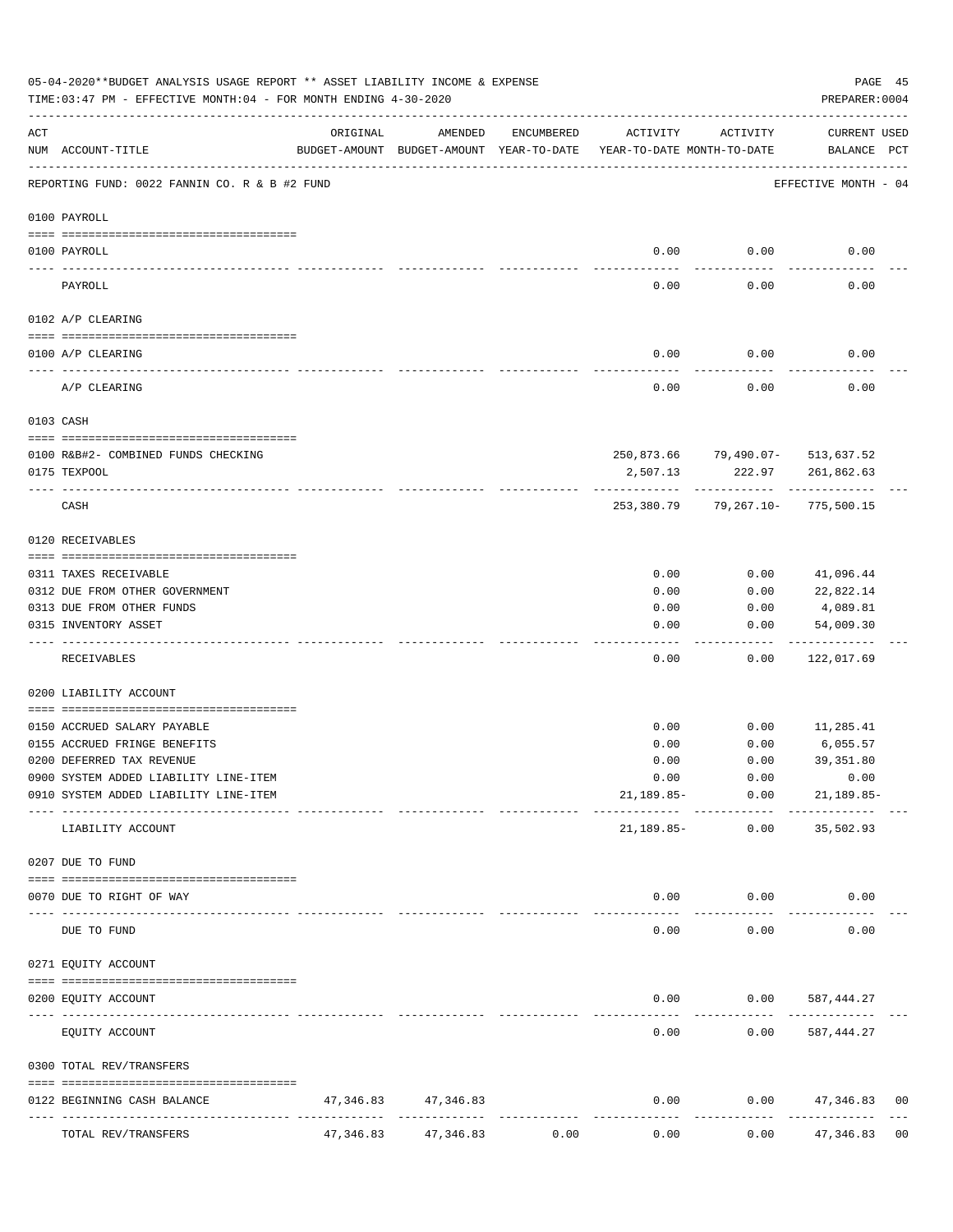|     | 05-04-2020**BUDGET ANALYSIS USAGE REPORT ** ASSET LIABILITY INCOME & EXPENSE<br>TIME: 03:47 PM - EFFECTIVE MONTH: 04 - FOR MONTH ENDING 4-30-2020 |                                             |                                                                                |                                                  |                           |                    | PAGE 46<br>PREPARER: 0004                               |                |
|-----|---------------------------------------------------------------------------------------------------------------------------------------------------|---------------------------------------------|--------------------------------------------------------------------------------|--------------------------------------------------|---------------------------|--------------------|---------------------------------------------------------|----------------|
| ACT | NUM ACCOUNT-TITLE                                                                                                                                 | ORIGINAL                                    | AMENDED<br>BUDGET-AMOUNT BUDGET-AMOUNT YEAR-TO-DATE YEAR-TO-DATE MONTH-TO-DATE | ENCUMBERED                                       |                           | ACTIVITY ACTIVITY  | <b>CURRENT USED</b><br>BALANCE PCT                      |                |
|     | REPORTING FUND: 0022 FANNIN CO. R & B #2 FUND                                                                                                     |                                             |                                                                                |                                                  |                           |                    | EFFECTIVE MONTH - 04                                    |                |
|     | 0310 PROPERTY TAXES                                                                                                                               |                                             |                                                                                |                                                  |                           |                    |                                                         |                |
|     | 0110 CURRENT TAXES                                                                                                                                |                                             |                                                                                |                                                  |                           |                    | 593,268.55 593,268.55 615,676.98 7,107.68 22,408.43+104 |                |
|     | 0120 DELINQUENT TAXES                                                                                                                             |                                             | 12,500.00   12,500.00                                                          |                                                  |                           |                    | 9,573.94 330.70 2,926.06 77                             |                |
|     | PROPERTY TAXES                                                                                                                                    | 605,768.55                                  |                                                                                |                                                  | ------------              | ------------       | 605,768.55 0.00 625,250.92 7,438.38 19,482.37+ 103      |                |
|     | 0318 OTHER TAXES                                                                                                                                  |                                             |                                                                                |                                                  |                           |                    |                                                         |                |
|     |                                                                                                                                                   |                                             |                                                                                |                                                  |                           |                    |                                                         |                |
|     | 0120 PAY N LIEU TAX/GRASSLAND                                                                                                                     | 2,000.00                                    | 2,000.00                                                                       |                                                  |                           |                    | $0.00$ $0.00$ $2,000.00$                                | 0 <sub>0</sub> |
|     | 0121 PAY N LIEU TAX/UPPER TRINITY                                                                                                                 | 1,000.00                                    | 1,000.00                                                                       |                                                  | 797.62                    | 0.00               | 202.38                                                  | 80             |
|     | 0160 SALES TAX REVENUES                                                                                                                           | 50,000.00<br>---------                      | 50,000.00                                                                      |                                                  |                           | 41,104.68 5,165.61 | 8,895.32                                                | 82             |
|     | OTHER TAXES                                                                                                                                       | 53,000.00                                   |                                                                                |                                                  |                           |                    |                                                         | 79             |
|     | 0321 FEES OF TAX COLLECTOR                                                                                                                        |                                             |                                                                                |                                                  |                           |                    |                                                         |                |
|     | 0200 CAR REGISTRATION/SALES TAX                                                                                                                   | 86,000.00 86,000.00                         |                                                                                |                                                  |                           |                    | 85,532.18 86.89 467.82                                  |                |
|     | 0300 COUNTY'S ADDITIONAL \$10                                                                                                                     | 64,000.00                                   | 64,000.00                                                                      |                                                  | 39,963.90                 | 2,844.05           | 24,036.10                                               | 99<br>62       |
|     | FEES OF TAX COLLECTOR                                                                                                                             | 150,000.00                                  |                                                                                |                                                  | -------------             | ------------       | --------------                                          |                |
|     | 0330 GRANTS                                                                                                                                       |                                             |                                                                                |                                                  |                           |                    |                                                         |                |
|     |                                                                                                                                                   |                                             |                                                                                |                                                  |                           |                    |                                                         |                |
|     | 0200 FEMA GRANT                                                                                                                                   | 0.00                                        | 0.00                                                                           |                                                  |                           | $0.00$ $0.00$      | 0.00                                                    |                |
|     | GRANTS                                                                                                                                            | 0.00                                        |                                                                                | $0.00$ 0.00                                      |                           | 0.00               | 0.00<br>0.00                                            |                |
|     | 0350 FINES                                                                                                                                        |                                             |                                                                                |                                                  |                           |                    |                                                         |                |
|     | 0403 COUNTY CLERK FINES                                                                                                                           | 5,000.00                                    | 5,000.00                                                                       |                                                  |                           |                    | 260.17 0.00 4,739.83                                    | 0 <sub>5</sub> |
|     | 0450 DISTRICT CLERK FINES                                                                                                                         | 8,500.00                                    | 8,500.00                                                                       |                                                  | 3,929.00                  | 0.00               | 4,571.00                                                | 46             |
|     | 0455 J. P. #1 FINES                                                                                                                               | 5,000.00                                    | 5,000.00                                                                       |                                                  | 3,329.93                  | 0.00               | 1,670.07 67                                             |                |
|     | 0456 J. P. #2 FINES                                                                                                                               | 2,000.00                                    | 2,000.00                                                                       |                                                  | 2,895.93                  | 0.00               | 895.93+ 145                                             |                |
|     | 0457 J. P. #3 FINES                                                                                                                               | 5,000.00<br>----------------- ------------- | 5,000.00<br>.                                                                  |                                                  | 1,810.06<br>------------- | ------------       | 0.00<br>3,189.94 36<br>-------------                    |                |
|     | FINES                                                                                                                                             | 25,500.00                                   |                                                                                |                                                  | 25,500.00 0.00 12,225.09  | 0.00               | 13,274.91                                               | 48             |
|     | 0360 INTEREST EARNINGS                                                                                                                            |                                             |                                                                                |                                                  |                           |                    |                                                         |                |
|     | 0100 INTEREST EARNINGS                                                                                                                            |                                             | 5,000.00 5,000.00                                                              |                                                  |                           |                    | 3,049.61 343.33 1,950.39 61                             |                |
|     | INTEREST EARNINGS                                                                                                                                 |                                             | 5,000.00 5,000.00 0.00 3,049.61                                                |                                                  |                           |                    | 343.33 1,950.39                                         | $---$<br>61    |
|     | 0364 SALE OF EQUIPMENT                                                                                                                            |                                             |                                                                                |                                                  |                           |                    |                                                         |                |
|     | --------------------------------------<br>0163 SALE OF EQUIPMENT                                                                                  |                                             | 2,000.00 2,000.00                                                              |                                                  |                           | $0.00$ $0.00$      | 2,000.00<br>-------------                               | 0 <sub>0</sub> |
|     | SALE OF EQUIPMENT                                                                                                                                 | 2,000.00                                    |                                                                                | -------------------------------<br>2,000.00 0.00 | 0.00                      |                    | 0.00<br>2,000.00                                        | 0 <sub>0</sub> |
|     | 0370 MISCELLANEOUS REVENUES                                                                                                                       |                                             |                                                                                |                                                  |                           |                    |                                                         |                |
|     | 0120 STATE LATERAL ROAD                                                                                                                           | 10,000.00                                   | 10,000.00                                                                      |                                                  | 9,854.63                  |                    | $0.00$ 145.37                                           | 99             |
|     | 0125 TDT WEIGHT FEES                                                                                                                              | 20,500.00                                   | 20,500.00                                                                      |                                                  | 13,432.55                 |                    | 0.00<br>7,067.45                                        | 66             |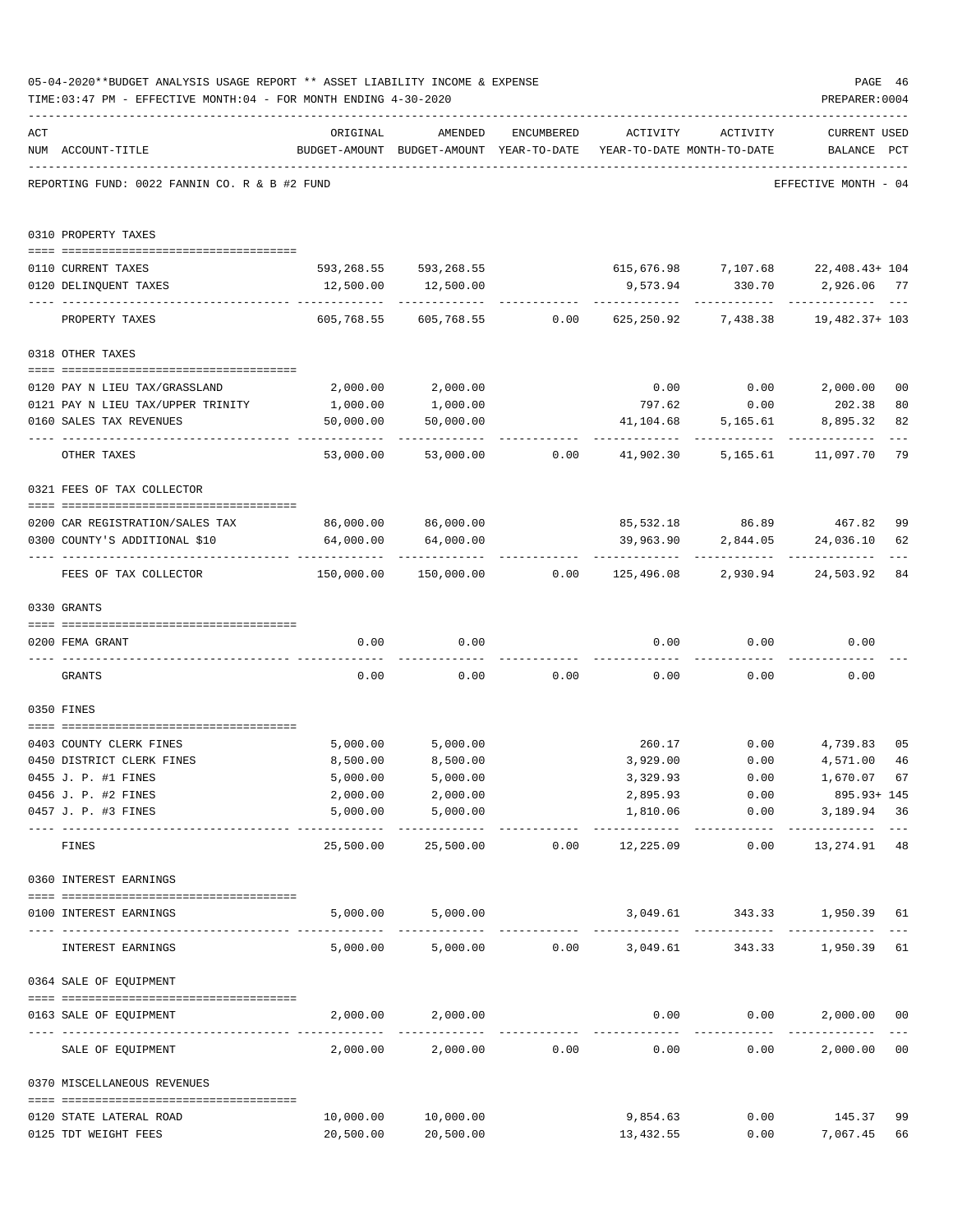### 05-04-2020\*\*BUDGET ANALYSIS USAGE REPORT \*\* ASSET LIABILITY INCOME & EXPENSE PAGE 47 TIME:03:47 PM - EFFECTIVE MONTH:04 - FOR MONTH ENDING 4-30-2020 PREPARER:0004

| ACT<br>NUM ACCOUNT-TITLE                      | ORIGINAL   | AMENDED<br>BUDGET-AMOUNT BUDGET-AMOUNT YEAR-TO-DATE | ENCUMBERED   | ACTIVITY<br>YEAR-TO-DATE MONTH-TO-DATE | ACTIVITY                    | <b>CURRENT USED</b><br>BALANCE | PCT    |
|-----------------------------------------------|------------|-----------------------------------------------------|--------------|----------------------------------------|-----------------------------|--------------------------------|--------|
|                                               |            |                                                     |              |                                        |                             |                                |        |
| REPORTING FUND: 0022 FANNIN CO. R & B #2 FUND |            |                                                     |              |                                        |                             | EFFECTIVE MONTH - 04           |        |
| 0130 REFUNDS & MISCELLANEOUS                  | 0.00       | 0.00                                                |              | 696.96                                 | 0.00                        | 696.96+                        |        |
| 0131 AUTOMOBILE INSURANCE LOSS PAYMENT        | 0.00       | 0.00                                                |              | 0.00                                   | 0.00                        | 0.00                           |        |
| 0140 PROCEEDS OF LOAN                         | 0.00       | 0.00                                                |              | 0.00                                   | 0.00                        | 0.00                           |        |
| 0145 REIMBURSEMENT OF MATERIALS               | 10,800.00  | 10,800.00                                           |              | 7,083.36                               | 1,236.84 3,716.64           |                                | 66     |
| 0150 TRENTON HIGH MEADOWS SUBDIVISION         | 6,700.00   | 6,700.00                                            |              | 2,800.00                               | 0.00                        | 3,900.00                       | 42     |
| MISCELLANEOUS REVENUES                        | 48,000.00  | 48,000.00                                           | 0.00         | 33,867.50                              | 1,236.84                    | 14,132.50                      | - 71   |
| 0509 CONTINGENCY                              |            |                                                     |              |                                        |                             |                                |        |
|                                               |            |                                                     |              |                                        |                             |                                |        |
| 0475 CONTINGENCY                              | 10,000.00  | 10,000.00                                           | 0.00         | 0.00                                   | 0.00                        | 10,000.00 00                   |        |
| CONTINGENCY                                   | 10,000.00  | 10,000.00                                           | 0.00         | 0.00                                   | 0.00                        | 10,000.00                      | - 00   |
| 0622 ROAD & BRIDGE 2                          |            |                                                     |              |                                        |                             |                                |        |
| 0100 COMPENSATION PAY                         | 0.00       | 0.00                                                | 0.00         | 0.00                                   | 0.00                        | 0.00                           |        |
| 0101 SALARY ELECTED OFFICIAL                  | 62,720.97  | 62,720.97                                           | 0.00         | 38,597.60                              | 7, 237.05 24, 123.37        |                                | 62     |
| 0105 SALARY SECRETARY                         | 0.00       | 0.00                                                | 0.00         | 0.00                                   | 0.00                        | 0.00                           |        |
| 0106 SALARY PRECINCT EMPLOYEES                | 231,328.10 | 231,328.10                                          | 0.00         | 124,930.97                             | 25,058.01                   | 106,397.13                     | 54     |
| 0107 REGULAR-TEMP. PART-TIME                  | 0.00       | 0.00                                                | 0.00         | 0.00                                   | 0.00                        | 0.00                           |        |
| 0108 SALARY-FOREMAN                           | 0.00       | 0.00                                                | 0.00         | 0.00                                   | 0.00                        | 0.00                           |        |
| 0199 TOTAL SALARIES                           | 294,049.07 | 294,049.07                                          | 0.00         | 163,528.57                             | 32,295.06                   | 130,520.50                     | 56     |
| 0201 SOCIAL SECURITY TAXES                    | 18,415.57  | 18,415.57                                           | 0.00         | 9,652.53                               | 1,906.05                    | 8,763.04                       | 52     |
| 0202 GROUP HEALTH INSURANCE                   | 94,967.04  | 94,967.04                                           | 0.00         | 57,357.36                              | 11,867.04                   | 37,609.68                      | 60     |
| 0203 RETIREMENT                               | 34,374.34  | 34, 374. 34                                         | 0.00         | 19,020.79                              | 3,807.62                    | 15,353.55                      | 55     |
| 0204 WORKERS' COMPENSATION                    | 7,329.52   | 7,329.52                                            | 0.00         | 3,544.63                               | 0.00                        | 3,784.89                       | 48     |
| 0205 MEDICARE TAX                             | 4,272.41   | 4,272.41                                            | 0.00         | 2,257.65                               | 445.81                      | 2,014.76                       | 53     |
| 0206 UNEMPLOYMENT EXPENSE                     | 0.00       | 0.00                                                | 0.00         | 0.00                                   | 0.00                        | 0.00                           |        |
| 0299 TOTAL EMPLOYEE BENEFITS                  | 159,358.88 | 159,358.88                                          | 0.00         | 91,832.96                              | 18,026.52                   | 67,525.92 58                   |        |
| 0312 CONTRACT LABOR                           | 0.00       | 0.00                                                | 0.00         |                                        | $0.00$ 0.00                 | 0.00                           |        |
| 0314 EMPLOYEE PHYSICALS/DOT TESTING           | 400.00     | 400.00                                              | 0.00         | 195.38                                 | 0.00                        | 204.62                         | 49     |
| 0340 SHOP SUPPLIES                            | 4,000.00   | 4,000.00                                            | 0.00         | 2,592.15                               | 789.09                      | 1,407.85                       | 65     |
| 0341 R & B MAT. ROCK & GRAVEL                 | 134,307.00 | 134,307.00                                          | 0.00         | 124,838.06                             | 20,051.92                   | 9,468.94                       | 93     |
| 0342 R & B MAT. CULVERTS                      | 20,000.00  | 20,000.00                                           | 0.00         | 16,673.60                              | 0.00                        | 3,326.40                       | 83     |
| 0343 R & B MAT. HARDWRE & LUMB                | 6,000.00   | 6,000.00                                            | 258.29       | 811.06                                 | 335.66                      | 4,930.65                       | 18     |
| 0344 R & B MAT. ASPHALT/RD OIL                | 42,000.00  | 42,000.00                                           | 0.00         | 2,600.00                               | 1,304.55                    | 39,400.00                      | 06     |
| 0345 CHEMICALS                                | 1,000.00   | 1,000.00                                            | 0.00         | 0.00                                   | 0.00                        | 1,000.00                       | $00\,$ |
| 0346 CETRZ EXPENDITURES                       | 0.00       | 0.00                                                | 0.00         | 0.00                                   | 0.00                        | 0.00                           |        |
| 0350 DEBRIS REMOVAL                           | 0.00       | 0.00                                                | 0.00         | 0.00                                   | 0.00                        | 0.00                           |        |
| 0395 UNIFORMS                                 | 2,800.00   | 2,800.00                                            | 0.00         | 1,644.45                               | 247.87                      | 1,155.55 59                    |        |
| 0399 TOTAL R&B MATERIALS                      |            | -------------<br>210,507.00 210,507.00              | ------------ |                                        | 258.29 149,354.70 22,729.09 | 60,894.01 71                   |        |
| 0400 LEGAL FEES                               | 0.00       | 0.00                                                | 0.00         | 0.00                                   | 0.00                        | 0.00                           |        |
| 0420 UTILITY TELEPHONE                        | 1,000.00   | 1,000.00                                            | 0.00         | 573.65                                 | 81.95                       | 426.35                         | 57     |
| 0421 CELL PHONE ALLOWANCE                     | 600.00     | 600.00                                              | 0.00         | 375.00                                 | 75.00                       | 225.00                         | 63     |
| 0427 OUT OF COUNTY TRAVEL/TRAINING 2,500.00   |            | 2,500.00                                            | 0.00         | 1,771.78                               | 0.00                        | 728.22                         | 71     |
| 0430 BIDS, NOTICES & PERMITS                  | 500.00     | 500.00                                              | 27.52        | 86.68                                  | 0.00                        | 385.80                         | 23     |
| 0435 PRINTING                                 | 100.00     | 100.00                                              | 0.00         | 0.00                                   | 0.00                        | 100.00                         | $00\,$ |
| 0440 UTILITY ELECTRICITY                      | 2,000.00   | 2,000.00                                            | 0.00         | 958.71                                 | 137.24                      | 1,041.29                       | 48     |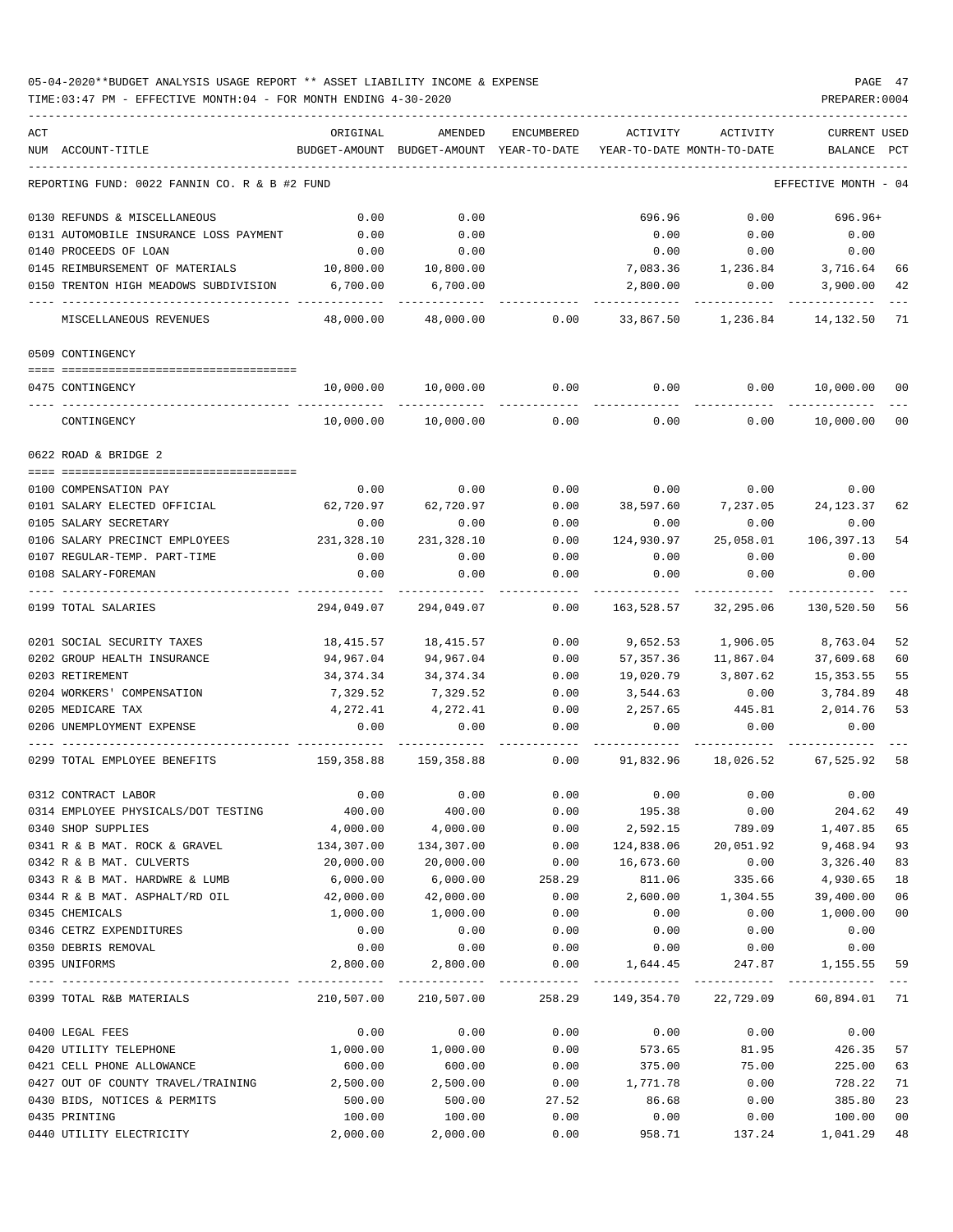TIME:03:47 PM - EFFECTIVE MONTH:04 - FOR MONTH ENDING 4-30-2020 PREPARER:0004

| ACT |                                               | ORIGINAL      | AMENDED                        | ENCUMBERED | ACTIVITY   | ACTIVITY                   | <b>CURRENT USED</b>  |                |
|-----|-----------------------------------------------|---------------|--------------------------------|------------|------------|----------------------------|----------------------|----------------|
|     | NUM ACCOUNT-TITLE                             | BUDGET-AMOUNT | BUDGET-AMOUNT YEAR-TO-DATE     |            |            | YEAR-TO-DATE MONTH-TO-DATE | BALANCE              | PCT            |
|     | REPORTING FUND: 0022 FANNIN CO. R & B #2 FUND |               |                                |            |            |                            | EFFECTIVE MONTH - 04 |                |
|     | 0441 UTILITY GAS                              | 750.00        | 750.00                         | 0.00       | 515.05     | 64.81                      | 234.95               | 69             |
|     | 0442 UTILITY WATER                            | 940.00        | 940.00                         | 80.96      | 489.40     | 81.69                      | 369.64               | 61             |
|     | 0443 TRASH PICKUP                             | 1,300.00      | 1,300.00                       | 0.00       | 347.29     | 0.00                       | 952.71               | 27             |
|     | 0447 REPEATER SERVICE CONTRACT                | 730.24        | 730.24                         | 0.00       | 243.41     | 0.00                       | 486.83               | 33             |
|     | 0450 R&M BUILDING                             | 3,000.00      | 3,000.00                       | 0.00       | 3.98       | 0.00                       | 2,996.02             | 0 <sub>0</sub> |
|     | 0453 COMPUTER SOFTWARE                        | 0.00          | 0.00                           | 0.00       | 0.00       | 0.00                       | 0.00                 |                |
|     | 0457 R & M MACHINERY GAS & OIL                | 70,000.00     | 70,000.00                      | 0.00       | 36,114.83  | 6,273.35                   | 33,885.17            | 52             |
|     | 0458 R & M MACHINERY PARTS                    | 30,000.00     | 57,507.50                      | 896.32     | 66,923.27  | 14,876.32                  | 10,312.09-118        |                |
|     | 0459 R & M MACH. TIRES & TUBES                | 15,000.00     | 15,000.00                      | 1,494.99   | 6,363.99   | 0.00                       | 7,141.02             | 52             |
|     | 0460 EQUIPMENT RENTAL/LEASE                   | 50,000.00     | 43,000.00                      | 0.00       | 3,000.00   | 0.00                       | 40,000.00            | 07             |
|     | 0480 BOND                                     | 0.00          | 0.00                           | 0.00       | 0.00       | 0.00                       | 0.00                 |                |
|     | 0481 DUES                                     | 335.00        | 335.00                         | 0.00       | 335.00     | 0.00                       | 0.00 100             |                |
|     | 0482 INSURANCE                                | 9,000.00      | 9,000.00                       | 0.00       | 5,733.96   | 0.00                       | 3,266.04             | 64             |
|     | 0485 PRISONER SUPPLIES                        | 0.00          | 0.00                           | 0.00       | 0.00       | 0.00                       | 0.00                 |                |
|     | 0488 FANNIN RURAL RAIL DISTRICT               | 0.00          | 0.00                           | 0.00       | 0.00       | 0.00                       | 0.00                 |                |
|     | 0490 MISCELLANEOUS                            | 1,000.00      | 1,000.00                       | 0.00       | 0.00       | 0.00                       | 1,000.00             | 00             |
|     | 0491 SOIL & WATER CONSERVATION                | 250.00        | 250.00                         | 0.00       | 0.00       | 0.00                       | 250.00               | 00             |
|     | 0492 TDRA FLOOD CASH MATCH                    | 0.00          | 0.00                           | 0.00       | 0.00       | 0.00                       | 0.00                 |                |
|     | 0493 TRENTON HIGH MEADOWS SUBDIVISION         | 4,000.00      | 4,000.00                       | 0.00       | 0.00       | 0.00                       | 4,000.00             | 0 <sub>0</sub> |
|     | 0494 FLOOD CONTROL SITE MAINTENANCE           | 4,000.00      | 4,000.00                       | 0.00       | 0.00       | 0.00                       | 4,000.00             | 0 <sub>0</sub> |
|     | 0495 PIPELINE SALES TAX REIMBURSEMENT         | 0.00          | 0.00                           | 0.00       | 0.00       | 0.00                       | 0.00                 |                |
|     | 0496 TCOG HAZARDOUS WASTEMATCH                | 0.00          | 0.00                           | 0.00       | 0.00       | 0.00                       | 0.00                 |                |
|     | 0499 TOTAL SER.& OTHER CHARGES                |               | 197,005.24 217,512.74 2,499.79 |            | 123,836.00 | 21,590.36                  | 91,176.95            | 58             |
|     | 0500 LAND                                     |               |                                |            | 0.00       | 0.00                       | 0.00                 |                |
|     | 0535 BUILDING                                 |               |                                |            | 0.00       | 0.00                       | 0.00                 |                |
|     | 0562 LAND/BUILDING                            | 0.00          | 0.00                           | 0.00       | 0.00       | 0.00                       | 0.00                 |                |
|     | 0570 COMPUTER EQUIPMENT                       | 0.00          | 0.00                           | 0.00       | 0.00       | 0.00                       | 0.00                 |                |
|     | 0571 PURCHASE OF MACH./EQUIP.                 | 50,000.00     | 29,492.50                      | 0.00       | 29,492.50  | 0.00                       | 0.00 100             |                |
|     | 0573 RADIO EQUIPMENT                          | 0.00          | 0.00                           | 0.00       | 0.00       | 0.00                       | 0.00                 |                |
|     | 0575 LAND/BUILDING                            |               |                                |            | 0.00       | 0.00                       | 0.00                 |                |
|     | 0580 PRECINCT BRIDGE                          | 0.00          | 0.00                           | 0.00       | 0.00       | 0.00                       | 0.00                 |                |
|     | 0599 CAPITAL OUTLAY                           | 50,000.00     | 29,492.50                      | 0.00       | 29,492.50  | 0.00                       | 0.00 100             |                |
|     | ROAD & BRIDGE 2                               | 910,920.19    | 910,920.19                     | 2,758.08   | 558,044.73 | 94,641.03                  | 350,117.38           | 62             |
|     | 0625 ADMINISTRATIVE OFFICE R&B #2             |               |                                |            |            |                            |                      |                |
|     |                                               |               |                                |            |            |                            |                      |                |
|     | 0105 SALARY SECRETARY                         | 10,141.28     | 10,141.28                      | 0.00       | 6,240.80   | 1,170.15                   | 3,900.48             | 62             |
|     | 0201 SOCIAL SECURITY TAXES                    | 628.76        | 628.76                         | 0.00       | 275.58     | 50.40                      | 353.18               | 44             |
|     | 0202 GROUP HEALTH INSURANCE                   | 2,967.72      | 2,967.72                       | 0.00       | 1,854.30   | 370.86                     | 1,113.42             | 62             |
|     | 0203 RETIREMENT                               | 1,167.26      | 1,167.26                       | 0.00       | 725.48     | 137.97                     | 441.78               | 62             |
|     | 0204 WORKERS' COMPENSATION                    | 42.59         | 42.59                          | 0.00       | 15.51      | 0.00                       | 27.08                | 36             |
|     | 0205 MEDICARE TAX                             | 147.58        | 147.58                         | 0.00       | 64.46      | 11.79                      | 83.12                | 44             |
|     | 0310 OFFICE SUPPLIES                          | 100.00        | 100.00                         | 0.00       | 0.00       | 0.00                       | 100.00               | 0 <sub>0</sub> |
|     | 0311 POSTAL EXPENSES                          | 0.00          | 0.00                           | 0.00       | 0.00       | 0.00                       | 0.00                 |                |
|     | 0353 COMPUTER EXPENSE                         | 500.00        | 500.00                         | 0.00       | 0.00       | 0.00                       | 500.00               | 0 <sub>0</sub> |
|     | 0427 OUT OF COUNTY TRAVEL                     | 0.00          | 0.00                           | 0.00       | 0.00       | 0.00                       | 0.00                 |                |
|     | 0480 BOND                                     | 0.00          | 0.00                           | 0.00       | 0.00       | 0.00                       | 0.00                 |                |
|     | 0572 OFFICE EQUIPMENT                         | 0.00          | 0.00                           | 0.00       | 0.00       | 0.00                       | 0.00                 |                |
|     | 0574 COMPUTER EQUIPMENT                       | 0.00          | 0.00                           | 0.00       | 0.00       | 0.00                       | 0.00                 |                |
|     |                                               |               |                                |            |            |                            |                      |                |

ADMINISTRATIVE OFFICE R&B #2 15,695.19 15,695.19 0.00 9,176.13 1,741.17 6,519.06 58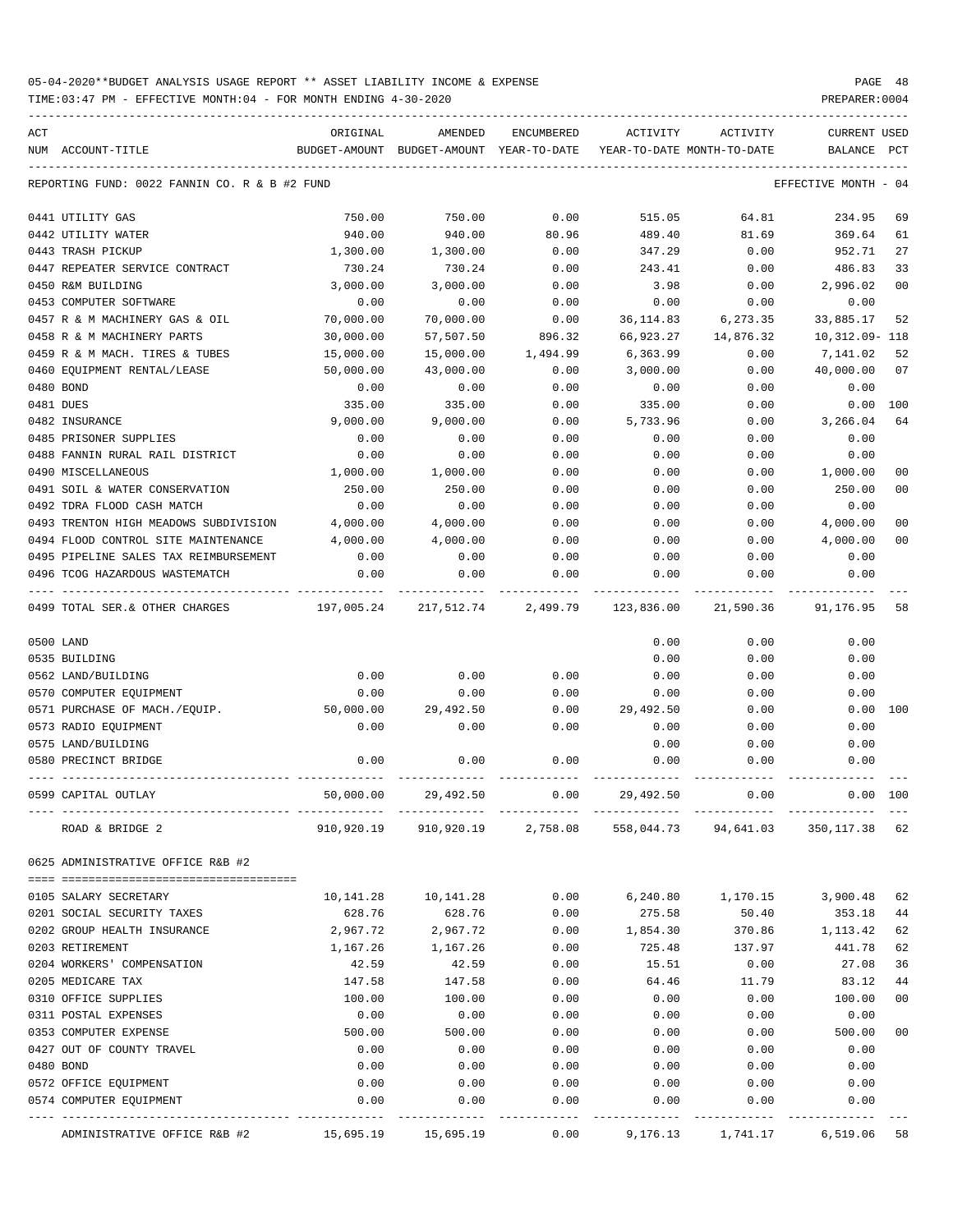| 05-04-2020**BUDGET ANALYSIS USAGE REPORT ** ASSET LIABILITY INCOME & EXPENSE<br>PAGE 49<br>TIME:03:47 PM - EFFECTIVE MONTH:04 - FOR MONTH ENDING 4-30-2020<br>PREPARER: 0004 |                           |                          |                            |            |                                        |                                |     |  |  |  |
|------------------------------------------------------------------------------------------------------------------------------------------------------------------------------|---------------------------|--------------------------|----------------------------|------------|----------------------------------------|--------------------------------|-----|--|--|--|
| ACT<br>ACCOUNT-TITLE<br>NUM                                                                                                                                                  | ORIGINAL<br>BUDGET-AMOUNT | AMENDED<br>BUDGET-AMOUNT | ENCUMBERED<br>YEAR-TO-DATE | ACTIVITY   | ACTIVITY<br>YEAR-TO-DATE MONTH-TO-DATE | <b>CURRENT USED</b><br>BALANCE | PCT |  |  |  |
| REPORTING FUND: 0022 FANNIN CO. R & B #2 FUND                                                                                                                                |                           |                          |                            |            |                                        | EFFECTIVE MONTH - 04           |     |  |  |  |
|                                                                                                                                                                              |                           |                          |                            |            |                                        |                                |     |  |  |  |
| FANNIN CO. R & B #2 FUND                                                                                                                                                     |                           |                          |                            |            |                                        |                                |     |  |  |  |
| INCOME TOTALS                                                                                                                                                                | 936,615.38                | 936,615.38               |                            | 841,791.50 | 17,115.10                              | 94,823.88                      | 90  |  |  |  |
| <b>EXPENSE TOTALS</b>                                                                                                                                                        | 936,615.38                | 936,615.38               | 2,758.08                   | 567,220.86 | 96,382.20                              | 366,636.44                     | 61  |  |  |  |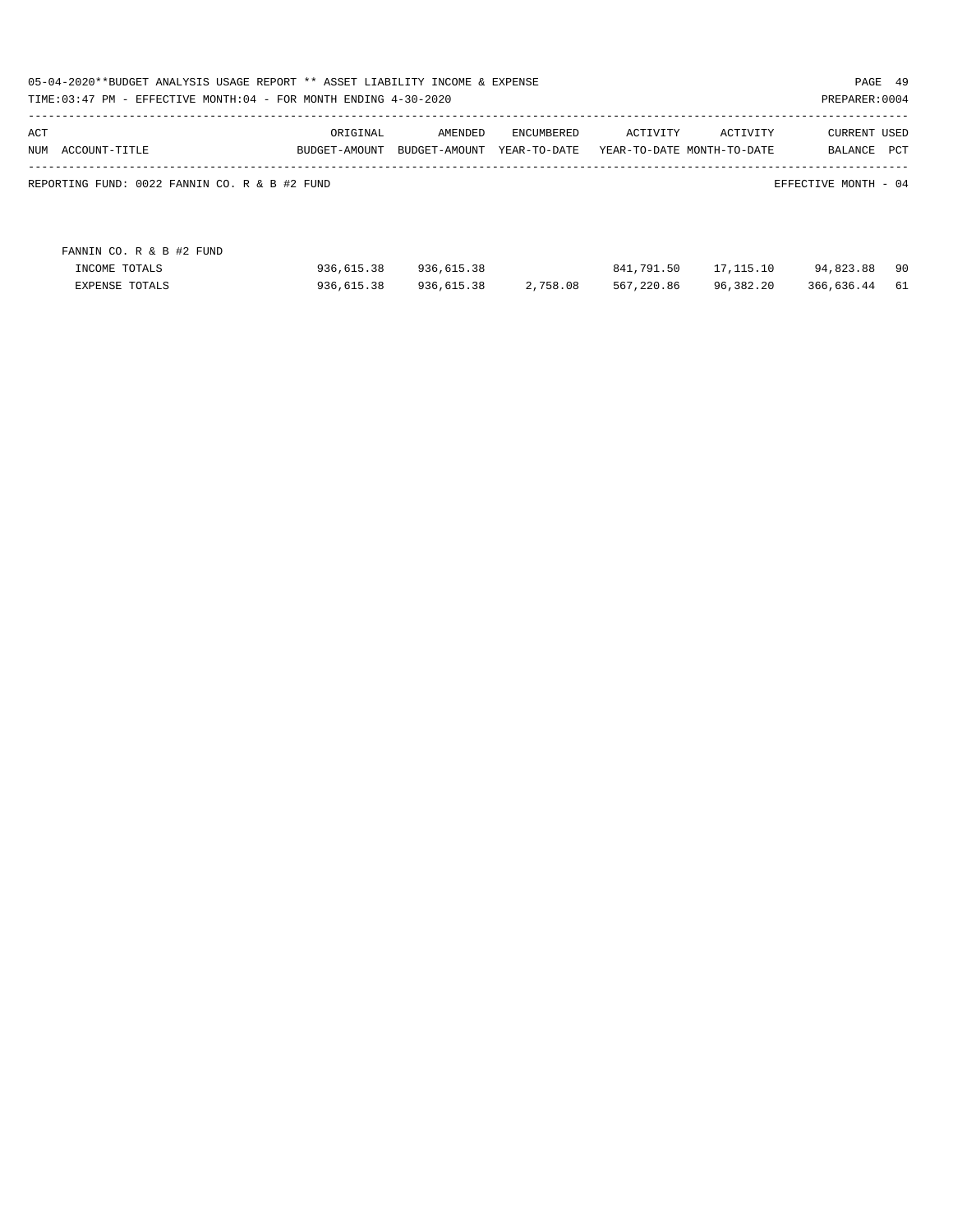|           | 05-04-2020**BUDGET ANALYSIS USAGE REPORT ** ASSET LIABILITY INCOME & EXPENSE<br>TIME: 03:47 PM - EFFECTIVE MONTH: 04 - FOR MONTH ENDING 4-30-2020 |                                                                                 |                     |               |              |                      | PREPARER: 0004                      | PAGE 50 |
|-----------|---------------------------------------------------------------------------------------------------------------------------------------------------|---------------------------------------------------------------------------------|---------------------|---------------|--------------|----------------------|-------------------------------------|---------|
| ACT       | NUM ACCOUNT-TITLE                                                                                                                                 | ORIGINAL<br>BUDGET-AMOUNT BUDGET-AMOUNT YEAR-TO-DATE YEAR-TO-DATE MONTH-TO-DATE | AMENDED             | ENCUMBERED    | ACTIVITY     | ACTIVITY             | CURRENT USED<br>BALANCE PCT         |         |
|           | REPORTING FUND: 0023 FANNIN CO. R & B #3 FUND                                                                                                     |                                                                                 |                     |               |              |                      | EFFECTIVE MONTH - 04                |         |
|           | 0100 PAYROLL                                                                                                                                      |                                                                                 |                     |               |              |                      |                                     |         |
|           | 0100 PAYROLL                                                                                                                                      |                                                                                 |                     |               |              | $0.00$ 0.00          | 0.00                                |         |
| ---- ---- | PAYROLL                                                                                                                                           |                                                                                 |                     |               | 0.00         | 0.00                 | 0.00                                |         |
|           | 0102 A/P CLEARING                                                                                                                                 |                                                                                 |                     |               |              |                      |                                     |         |
|           | 0100 A/P CLEARING                                                                                                                                 |                                                                                 |                     |               | 0.00         | 0.00                 | 0.00                                |         |
|           | A/P CLEARING                                                                                                                                      |                                                                                 |                     |               | 0.00         | 0.00                 | 0.00                                |         |
|           | 0103 CASH                                                                                                                                         |                                                                                 |                     |               |              |                      |                                     |         |
|           |                                                                                                                                                   |                                                                                 |                     |               |              |                      |                                     |         |
|           | 0100 R&B#3-COMBINED FUNDS CHECKING                                                                                                                |                                                                                 |                     |               |              |                      | 203,604.51  117,595.59-  610,755.23 |         |
|           | 0175 TEXPOOL                                                                                                                                      |                                                                                 |                     |               | 402,944.24   | .                    | 358.70 620,508.45                   |         |
|           | CASH                                                                                                                                              |                                                                                 |                     |               |              |                      | 606,548.75 117,236.89- 1,231,263.68 |         |
|           | 0120 RECEIVABLES                                                                                                                                  |                                                                                 |                     |               |              |                      |                                     |         |
|           | 0311 TAXES RECEIVABLE                                                                                                                             |                                                                                 |                     |               | 0.00         | 0.00                 | 61,651.58                           |         |
|           | 0312 DUE FROM OTHER GOVERNMENTS                                                                                                                   |                                                                                 |                     |               | 0.00         | 0.00                 | 34,935.67                           |         |
|           | 0313 DUE FROM OTHER FUNDS                                                                                                                         |                                                                                 |                     |               | 0.00         | 0.00                 | 6,134.72                            |         |
|           | 0315 INVENTORY                                                                                                                                    |                                                                                 |                     |               | 0.00         | 0.00                 | 56,099.46                           |         |
|           |                                                                                                                                                   |                                                                                 |                     |               |              |                      | ----------                          |         |
|           | RECEIVABLES                                                                                                                                       |                                                                                 |                     |               | 0.00         | 0.00                 | 158,821.43                          |         |
|           | 0200 LIABILITY ACCOUNT                                                                                                                            |                                                                                 |                     |               |              |                      |                                     |         |
|           | 0150 ACCRUED SALARY PAYABLE                                                                                                                       |                                                                                 |                     |               | 0.00         |                      | $0.00$ 12,704.17                    |         |
|           | 0155 ACCRUED FRINGE BENEFITS                                                                                                                      |                                                                                 |                     |               | 0.00         | 0.00                 | 6,838.00                            |         |
|           | 0200 DEFERRED TAX REVENUE                                                                                                                         |                                                                                 |                     |               | 0.00         | 0.00                 | 59,034.69                           |         |
|           | 0900 SYSTEM ADDED LIABILITY LINE-ITEM                                                                                                             |                                                                                 |                     |               | 0.00         | 0.00                 | 0.00                                |         |
|           | 0910 SYSTEM ADDED LIABILITY LINE-ITEM                                                                                                             |                                                                                 |                     |               | $35,302.94-$ | 0.00                 | $35,302.94-$                        |         |
|           | LIABILITY ACCOUNT                                                                                                                                 |                                                                                 |                     |               | 35,302.94-   | ------------<br>0.00 | 43, 273.92                          |         |
|           | 0205 SHORT-TERM LOAN                                                                                                                              |                                                                                 |                     |               |              |                      |                                     |         |
|           | 0571 SHORT-TERM LOAN/EQUIPMENT                                                                                                                    | 0.00                                                                            | 0.00                | 0.00          | 0.00         | 0.00                 | 0.00                                |         |
|           | SHORT-TERM LOAN                                                                                                                                   | 0.00                                                                            | $- - - - -$<br>0.00 | -----<br>0.00 | 0.00         | 0.00                 | 0.00                                |         |
|           | 0231 LOANS                                                                                                                                        |                                                                                 |                     |               |              |                      |                                     |         |
|           |                                                                                                                                                   |                                                                                 |                     |               |              |                      |                                     |         |
|           | 0571 LOAN OF CAPITAL EQUIP. PURCHASE                                                                                                              |                                                                                 |                     |               | 0.00         | 0.00                 | 0.00                                |         |
|           | LOANS                                                                                                                                             |                                                                                 |                     |               | 0.00         | 0.00                 | 0.00                                |         |
|           | 0271 EQUITY ACCOUNT                                                                                                                               |                                                                                 |                     |               |              |                      |                                     |         |
|           | 0200 EQUITY ACCOUNT<br>---- -----------                                                                                                           |                                                                                 |                     |               | 0.00         | 0.00                 | 704,959.50<br>---------             |         |
|           | EQUITY ACCOUNT                                                                                                                                    |                                                                                 |                     |               | 0.00         | 0.00                 | 704,959.50                          |         |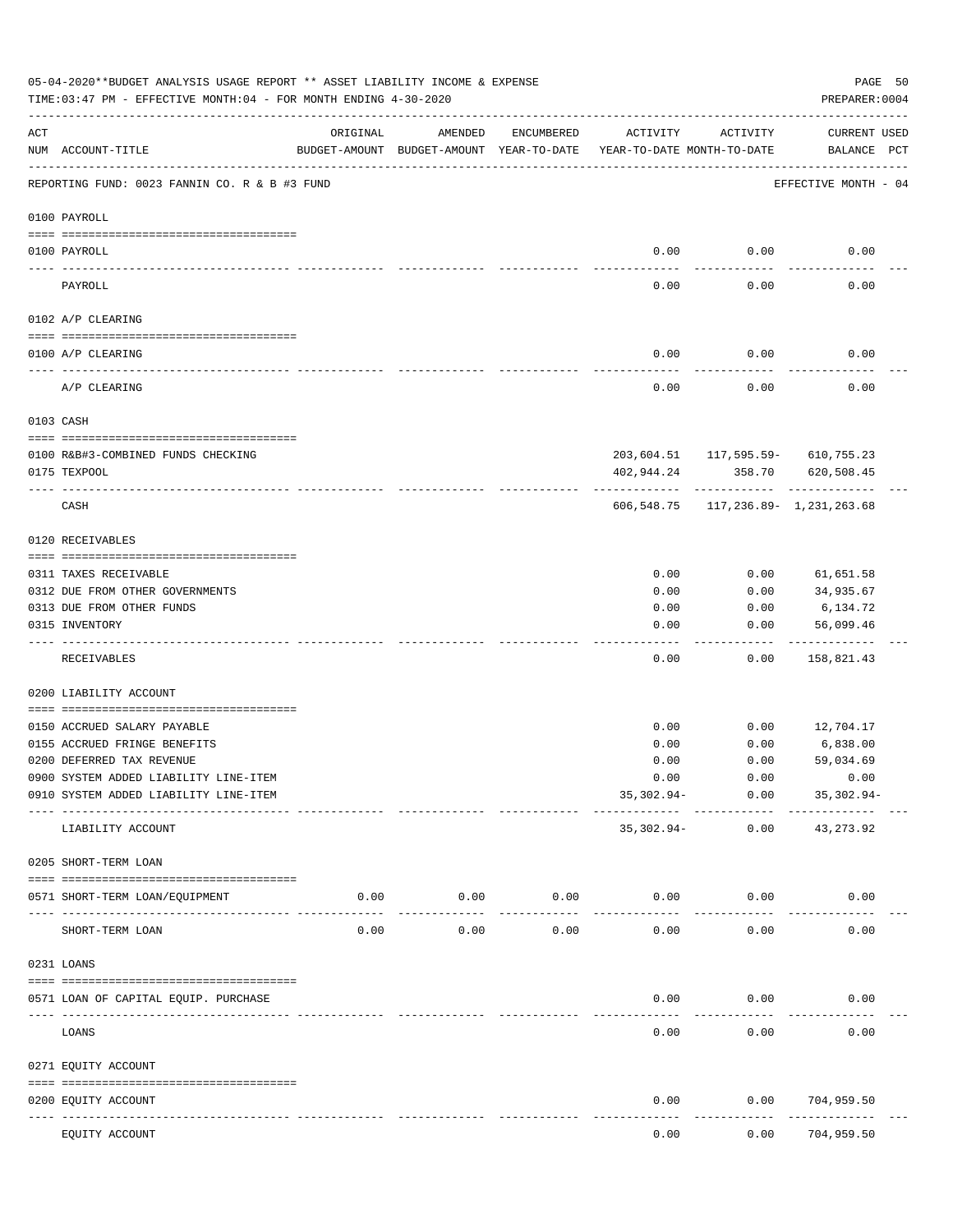|     | 05-04-2020**BUDGET ANALYSIS USAGE REPORT ** ASSET LIABILITY INCOME & EXPENSE<br>PAGE 51<br>PREPARER: 0004<br>TIME: 03:47 PM - EFFECTIVE MONTH: 04 - FOR MONTH ENDING 4-30-2020 |                                                                         |                                                                                |                                    |                              |                                     |                                                                       |                      |  |  |  |
|-----|--------------------------------------------------------------------------------------------------------------------------------------------------------------------------------|-------------------------------------------------------------------------|--------------------------------------------------------------------------------|------------------------------------|------------------------------|-------------------------------------|-----------------------------------------------------------------------|----------------------|--|--|--|
| ACT | NUM ACCOUNT-TITLE                                                                                                                                                              | ORIGINAL                                                                | AMENDED<br>BUDGET-AMOUNT BUDGET-AMOUNT YEAR-TO-DATE YEAR-TO-DATE MONTH-TO-DATE |                                    | ENCUMBERED ACTIVITY ACTIVITY |                                     | <b>CURRENT USED</b><br>BALANCE PCT                                    |                      |  |  |  |
|     | REPORTING FUND: 0023 FANNIN CO. R & B #3 FUND                                                                                                                                  |                                                                         |                                                                                |                                    |                              |                                     | EFFECTIVE MONTH - 04                                                  |                      |  |  |  |
|     | 0300 CASH                                                                                                                                                                      |                                                                         |                                                                                |                                    |                              |                                     |                                                                       |                      |  |  |  |
|     | 0123 BEGINNING CASH BALANCE                                                                                                                                                    | 0.00                                                                    | 0.00                                                                           |                                    |                              |                                     | $0.00$ $0.00$ $0.00$ $0.00$                                           |                      |  |  |  |
|     | CASH                                                                                                                                                                           | 0.00                                                                    |                                                                                | $0.00$ $0.00$ $0.00$ $0.00$ $0.00$ |                              |                                     | 0.00                                                                  |                      |  |  |  |
|     | 0310 PROPERTY TAXES                                                                                                                                                            |                                                                         |                                                                                |                                    |                              |                                     |                                                                       |                      |  |  |  |
|     |                                                                                                                                                                                |                                                                         |                                                                                |                                    |                              |                                     |                                                                       |                      |  |  |  |
|     | 0110 CURRENT TAXES                                                                                                                                                             |                                                                         | 889,902.83 889,902.83                                                          |                                    |                              |                                     | 923, 515.49   10, 661.54   33, 612.66+ 104                            |                      |  |  |  |
|     | 0120 DELINQUENT TAXES                                                                                                                                                          |                                                                         | 15,900.00   15,900.00<br>_____________                                         |                                    |                              |                                     | 14,360.78 496.04 1,539.22 90<br>------------ ---                      |                      |  |  |  |
|     | PROPERTY TAXES                                                                                                                                                                 | 905,802.83                                                              |                                                                                |                                    |                              |                                     | 905,802.83 0.00 937,876.27 11,157.58 32,073.44+ 104                   |                      |  |  |  |
|     | 0318 OTHER TAXES                                                                                                                                                               |                                                                         |                                                                                |                                    |                              |                                     |                                                                       |                      |  |  |  |
|     |                                                                                                                                                                                |                                                                         |                                                                                |                                    |                              |                                     | $0.00$ $0.00$ $2,500.00$                                              |                      |  |  |  |
|     | 0120 PAY N LIEU TAX/GRASSLAND 2,500.00 2,500.00<br>0121 PAY N LIEU TAX/UPPER TRINITY 1,500.00                                                                                  |                                                                         | 1,500.00                                                                       |                                    |                              |                                     | 303.56                                                                | 0 <sub>0</sub><br>80 |  |  |  |
|     | 0160 SALES TAX REVENUES                                                                                                                                                        | 65,572.88                                                               | 65,572.88                                                                      |                                    |                              | 1,196.44 0.00<br>61,657.01 7,748.42 | 3,915.87                                                              | 94                   |  |  |  |
|     |                                                                                                                                                                                |                                                                         |                                                                                |                                    |                              |                                     |                                                                       | $---$                |  |  |  |
|     | OTHER TAXES                                                                                                                                                                    |                                                                         | 69,572.88 69,572.88 0.00 62,853.45 7,748.42                                    |                                    |                              |                                     | 6,719.43                                                              | 90                   |  |  |  |
|     | 0321 FEES OF TAX COLLECTOR                                                                                                                                                     |                                                                         |                                                                                |                                    |                              |                                     |                                                                       |                      |  |  |  |
|     |                                                                                                                                                                                |                                                                         |                                                                                |                                    |                              |                                     |                                                                       |                      |  |  |  |
|     | 0200 CAR REGISTRATION/SALES TAX 120,000.00 120,000.00                                                                                                                          |                                                                         |                                                                                |                                    |                              |                                     | 128, 298. 22 130. 34 8, 298. 22+ 107                                  |                      |  |  |  |
|     | 0300 COUNTY'S ADDITIONAL \$10                                                                                                                                                  | 95,000.00                                                               | 95,000.00                                                                      |                                    | 59,945.83                    | 4,266.07                            | 35,054.17 63                                                          |                      |  |  |  |
|     | FEES OF TAX COLLECTOR                                                                                                                                                          | 215,000.00   215,000.00      0.00   188,244.05    4,396.41    26,755.95 |                                                                                |                                    |                              |                                     |                                                                       | 88                   |  |  |  |
|     | 0330 GRANTS                                                                                                                                                                    |                                                                         |                                                                                |                                    |                              |                                     |                                                                       |                      |  |  |  |
|     |                                                                                                                                                                                |                                                                         |                                                                                |                                    |                              |                                     |                                                                       |                      |  |  |  |
|     | 0200 FEMA GRANT                                                                                                                                                                |                                                                         | $0.00$ 30,583.64                                                               |                                    |                              | 30,583.64 0.00                      | $0.00$ 100                                                            |                      |  |  |  |
|     | GRANTS                                                                                                                                                                         | 0.00                                                                    | 30,583.64                                                                      | 0.00                               | 30,583.64                    | 0.00                                | 0.00 100                                                              |                      |  |  |  |
|     | 0350 FINES                                                                                                                                                                     |                                                                         |                                                                                |                                    |                              |                                     |                                                                       |                      |  |  |  |
|     | 0403 COUNTY CLERK FINES                                                                                                                                                        | 10,000.00                                                               | 10,000.00                                                                      |                                    |                              | 390.26 0.00                         | 9,609.74 04                                                           |                      |  |  |  |
|     | 0450 DISTRICT CLERK FINES                                                                                                                                                      | 13,000.00                                                               | 13,000.00                                                                      |                                    | 5,893.49                     |                                     | $0.00$ 7,106.51                                                       | 45                   |  |  |  |
|     | 0455 J. P. #1 FINES                                                                                                                                                            | 3,000.00                                                                | 3,000.00                                                                       |                                    | 4,994.88                     | 0.00                                | 1,994.88+ 166                                                         |                      |  |  |  |
|     | 0456 J. P. #2 FINES                                                                                                                                                            | 2,400.00                                                                | 2,400.00                                                                       |                                    | 4,343.92                     | 0.00                                | 1,943.92+ 181                                                         |                      |  |  |  |
|     | 0457 J. P. #3 FINES                                                                                                                                                            | 4,000.00                                                                | 4,000.00                                                                       |                                    | 2,715.08                     | 0.00                                | 1,284.92 68                                                           |                      |  |  |  |
|     | FINES                                                                                                                                                                          |                                                                         |                                                                                |                                    |                              |                                     | .<br>$32,400.00$ $32,400.00$ $0.00$ $18,337.63$ $0.00$ $14,062.37$ 57 |                      |  |  |  |
|     | 0360 INTEREST EARNINGS                                                                                                                                                         |                                                                         |                                                                                |                                    |                              |                                     |                                                                       |                      |  |  |  |
|     | 0100 INTEREST EARNINGS                                                                                                                                                         |                                                                         | 5,000.00 5,000.00                                                              |                                    | 3,764.01                     |                                     | 506.41 1,235.99 75                                                    |                      |  |  |  |
|     |                                                                                                                                                                                |                                                                         |                                                                                |                                    |                              |                                     |                                                                       |                      |  |  |  |
|     | INTEREST EARNINGS                                                                                                                                                              |                                                                         | 5,000.00 5,000.00 0.00 3,764.01                                                |                                    |                              |                                     | 506.41 1,235.99                                                       | 75                   |  |  |  |
|     | 0364 SALE OF ASSETS                                                                                                                                                            |                                                                         |                                                                                |                                    |                              |                                     |                                                                       |                      |  |  |  |
|     | 0162 LAND/BUILDING                                                                                                                                                             | 0.00                                                                    | 0.00                                                                           |                                    | 0.00                         | 0.00                                | 0.00                                                                  |                      |  |  |  |
|     | 0163 SALE OF EQUIPMENT                                                                                                                                                         | 0.00                                                                    | 76,954.64                                                                      |                                    | 76,954.64                    | 0.00                                | 0.00 100                                                              |                      |  |  |  |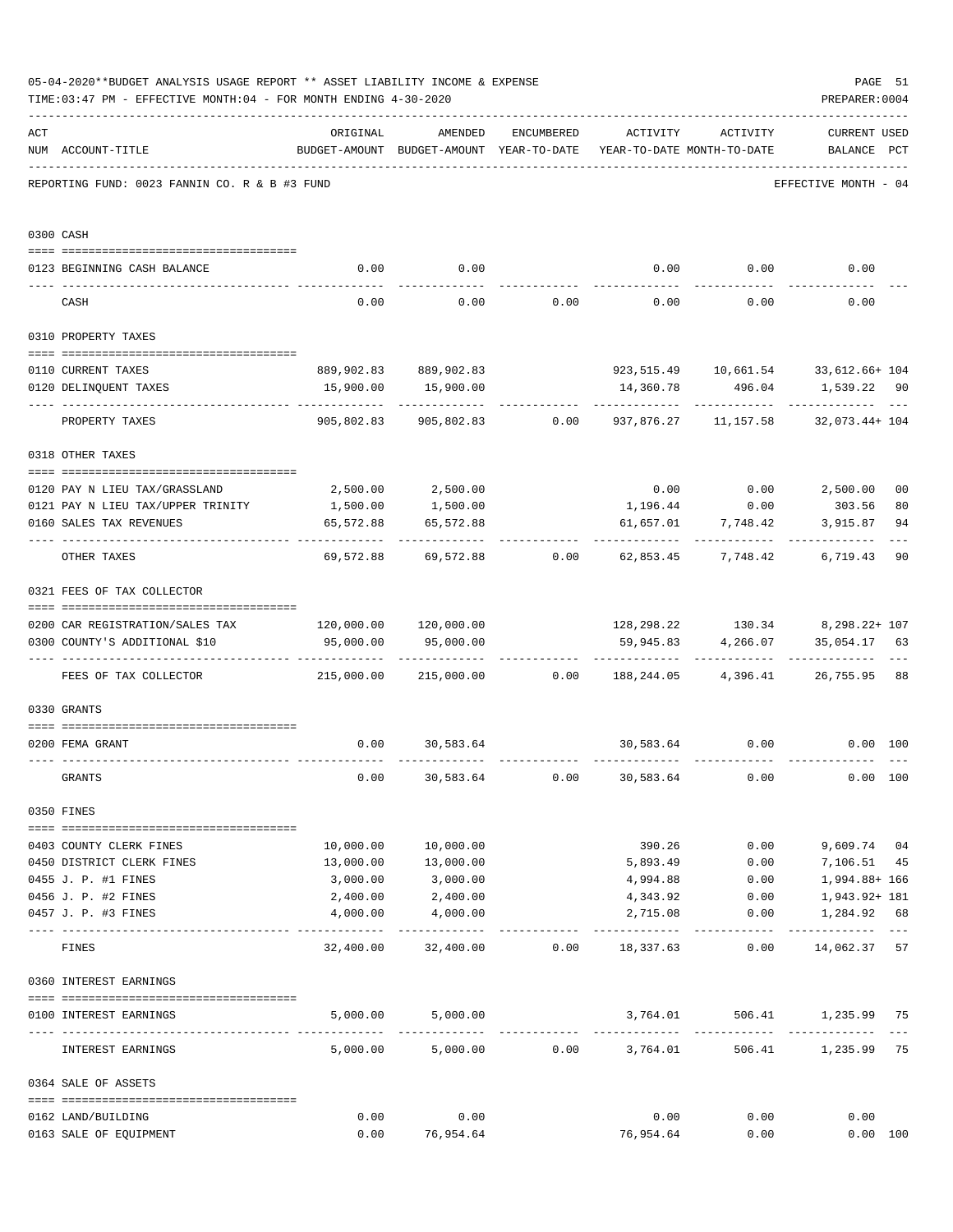| 05-04-2020**BUDGET ANALYSIS USAGE REPORT ** ASSET LIABILITY INCOME & EXPENSE |  |  |  | PAGE | -52 |
|------------------------------------------------------------------------------|--|--|--|------|-----|
|                                                                              |  |  |  |      |     |

| ACT                                                     | ORIGINAL                | AMENDED                  | <b>ENCUMBERED</b>         | <b>ACTIVITY</b>        | ACTIVITY                   | <b>CURRENT USED</b>                      |
|---------------------------------------------------------|-------------------------|--------------------------|---------------------------|------------------------|----------------------------|------------------------------------------|
| NUM ACCOUNT-TITLE                                       | BUDGET-AMOUNT           | BUDGET-AMOUNT            | YEAR-TO-DATE              |                        | YEAR-TO-DATE MONTH-TO-DATE | BALANCE<br>PCT                           |
| REPORTING FUND: 0023 FANNIN CO. R & B #3 FUND           |                         |                          |                           |                        |                            | EFFECTIVE MONTH - 04                     |
| SALE OF ASSETS                                          | 0.00                    | 76,954.64                | 0.00                      | 76,954.64              | 0.00                       | 0.00<br>100                              |
| 0370 MISCELLANEOUS REVENUES                             |                         |                          |                           |                        |                            |                                          |
| 0120 STATE LATERAL ROAD                                 | 15,000.00               | 15,000.00                |                           | 14,781.95              | 0.00                       | 218.05<br>-99                            |
| 0125 TDT WEIGHT FEES                                    | 20,000.00               | 20,000.00                |                           | 20,148.82              | 0.00                       | 148.82+ 101                              |
| 0130 REFUNDS & MISCELLANEOUS                            | 3,000.00                | 3,000.00                 |                           | 1,469.50               | 25.00                      | 1,530.50<br>49                           |
| 0139 RESTITUTION                                        | 0.00                    | 0.00                     |                           | 0.00                   | 0.00                       | 0.00                                     |
| 0140 PROCEEDS OF LOANS                                  | 0.00                    | 0.00                     |                           | 0.00                   | 0.00                       | 0.00                                     |
| 0145 REIMBURSEMENT OF MATERIALS                         | 15,000.00               | 15,000.00                |                           | 7,618.44               | 521.52                     | 7,381.56<br>51                           |
| MISCELLANEOUS REVENUES                                  | 53,000.00               | 53,000.00                | 0.00                      | 44,018.71              | 546.52                     | 8,981.29<br>83                           |
| 0509 CONTINGENCY                                        |                         |                          |                           |                        |                            |                                          |
|                                                         |                         |                          |                           |                        |                            |                                          |
| 0475 CONTINGENCY                                        | 0.00                    | 0.00                     | 0.00                      | 0.00                   | 0.00                       | 0.00                                     |
| CONTINGENCY                                             | 0.00                    | 0.00                     | 0.00                      | 0.00                   | 0.00                       | 0.00                                     |
| 0623 ROAD & BRIDGE 3                                    |                         |                          |                           |                        |                            |                                          |
|                                                         |                         |                          |                           |                        |                            |                                          |
| 0100 COMPENSATION PAY                                   | 0.00                    | 0.00                     | 0.00                      | 0.00                   | 0.00                       | 0.00                                     |
| 0101 SALARY ELECTED OFFICIAL                            | 62,720.97               | 62,720.97                | 0.00                      | 38,597.60              | 7,237.05                   | 24, 123. 37<br>62                        |
| 0105 SALARY SECRETARY<br>0106 SALARY PRECINCT EMPLOYEES | 11,137.40               | 11,137.40<br>274, 148.45 | 0.00<br>0.00              | 6,242.16               | 1,296.00                   | 4,895.24<br>56<br>99,776.96<br>64        |
| 0107 REGULAR-TEMP. PART-TIME                            | 274,148.45<br>17,031.96 | 17,031.96                | 0.00                      | 174,371.49<br>1,884.00 | 32,473.15<br>1,308.00      | 15,147.96<br>11                          |
| 0108 SALARY-FOREMAN                                     | 0.00                    | 0.00                     | 0.00                      | 0.00                   | 0.00                       | 0.00                                     |
| 0199 TOTAL SALARIES                                     | 365,038.78              | 365,038.78               | 0.00                      | 221,095.25             | 42,314.20                  | 143,943.53<br>61                         |
|                                                         |                         |                          |                           |                        |                            |                                          |
| 0201 SOCIAL SECURITY TAXES                              | 22,669.90               | 22,669.90                | 0.00                      | 13,471.88              | 2,570.01                   | 9,198.02<br>59                           |
| 0202 GROUP HEALTH INSURANCE                             | 106,837.92              | 106,837.92               | 0.00                      | 73,174.30              | 14,832.48                  | 33,663.62<br>68                          |
| 0203 RETIREMENT                                         | 42,673.03               | 42,673.03                | 0.00                      | 25,493.40              | 4,834.62                   | 17,179.63<br>60                          |
| 0204 WORKERS' COMPENSATION                              | 9,194.42                | 9,194.42                 | 0.00                      | 4,466.97               | 0.00                       | 4,727.45<br>49                           |
| 0205 MEDICARE TAX                                       | 5,301.76                | 5,301.76                 | 0.00                      | 3,150.74               | 601.05                     | 2,151.02 59                              |
| 0206 UNEMPLOYMENT EXPENSE                               | 0.00                    | 0.00                     | 0.00                      | 0.00                   | 0.00                       | 0.00                                     |
| 0299 TOTAL EMPLOYEE BENEFITS                            |                         | 186,677.03 186,677.03    |                           |                        |                            | $0.00$ 119,757.29 22,838.16 66,919.74 64 |
| 0310 OFFICE SUPPLIES                                    | 500.00                  | 500.00 148.99            |                           | 419.60                 | 0.00                       | $68.59 - 114$                            |
| 0314 EMPLOYEE PHYSICALS/DOT TESTING                     | 200.00                  | 200.00                   | 0.00                      | 520.38                 | 0.00                       | 320.38-260                               |
| 0315 COPIER EXPENSE                                     | 0.00                    | 0.00                     | 0.00                      | 0.00                   | 0.00                       | 0.00                                     |
| 0340 SHOP SUPPLIES                                      | 6,500.00                | 6,500.00                 | 0.00                      | 6,413.34               | 153.45                     | 86.66 99                                 |
| 0341 R & B MAT. ROCK & GRAVEL                           | 165,000.00              | 165,000.00               | 19,553.04                 | 78,086.10              | 16,694.02                  | 67,360.86<br>59                          |
| 0342 R & B MAT. CULVERTS                                | 35,000.00               | 35,000.00                | 0.00                      | 26,837.64              | 7,836.72                   | 8,162.36<br>77                           |
| 0343 R & B MAT. HARDWRE & LUMB                          | 5,000.00                | 5,000.00                 | 305.40                    | 3,603.48               | 15.50                      | 1,091.12<br>78                           |
| 0344 R & B MAT. ASPHALT/RD OIL                          | 85,000.00               | 85,000.00                | 0.00                      | 31,112.90              | 0.00                       | 53,887.10<br>37                          |
| 0345 CHEMICALS                                          | 3,000.00                | 3,000.00                 | 0.00                      | 450.00                 | 0.00                       | 2,550.00<br>15                           |
| 0346 CETRZ EXPENDITURES                                 | 0.00                    | 0.00                     | 0.00                      | 0.00                   | 0.00                       | 0.00                                     |
| 0350 DEBRIS REMOVAL<br>0395 UNIFORMS                    | 3,000.00<br>0.00        | 3,000.00<br>0.00         | 0.00<br>0.00              | 772.90<br>0.00         | 385.45<br>0.00             | 2,227.10<br>26<br>0.00                   |
|                                                         |                         |                          | ------------ ------------ |                        |                            | -------------                            |
| 0399 TOTAL R&B MATERIALS                                | 303,200.00              | 303,200.00               |                           | 20,007.43 148,216.34   | 25,085.14                  | 134,976.23 55                            |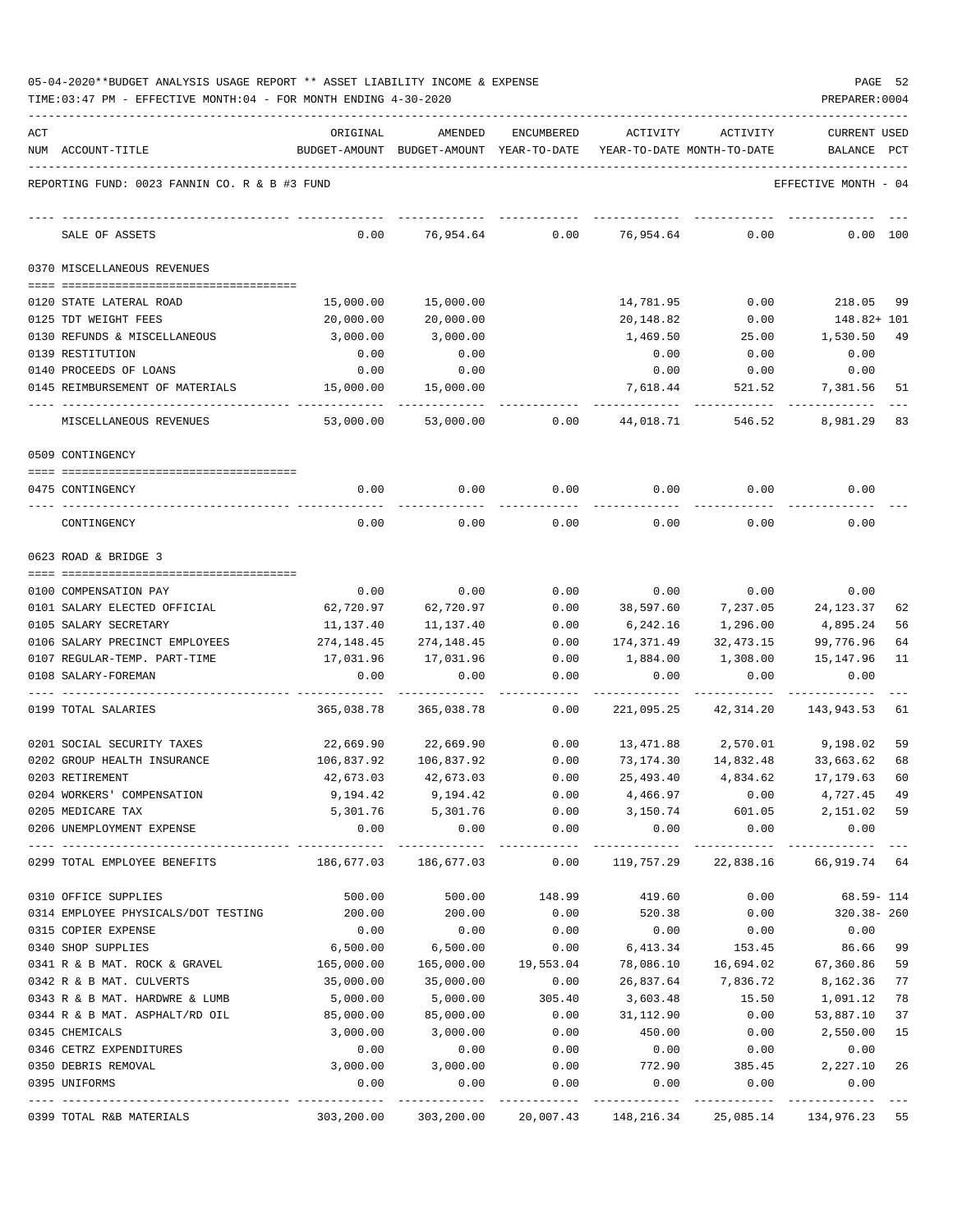TIME:03:47 PM - EFFECTIVE MONTH:04 - FOR MONTH ENDING 4-30-2020 PREPARER:0004

| ACT | NUM ACCOUNT-TITLE                                                                                                                                                                                                                                                                                                                                                                                                                                                                                      | ORIGINAL<br>BUDGET-AMOUNT BUDGET-AMOUNT YEAR-TO-DATE                     | AMENDED    | ENCUMBERED | ACTIVITY<br>YEAR-TO-DATE MONTH-TO-DATE                           | ACTIVITY                           | <b>CURRENT USED</b><br>BALANCE PCT |                |
|-----|--------------------------------------------------------------------------------------------------------------------------------------------------------------------------------------------------------------------------------------------------------------------------------------------------------------------------------------------------------------------------------------------------------------------------------------------------------------------------------------------------------|--------------------------------------------------------------------------|------------|------------|------------------------------------------------------------------|------------------------------------|------------------------------------|----------------|
|     | REPORTING FUND: 0023 FANNIN CO. R & B #3 FUND                                                                                                                                                                                                                                                                                                                                                                                                                                                          |                                                                          |            |            |                                                                  |                                    | EFFECTIVE MONTH - 04               |                |
|     |                                                                                                                                                                                                                                                                                                                                                                                                                                                                                                        |                                                                          |            |            |                                                                  |                                    |                                    |                |
|     | 0400 LEGAL FEES                                                                                                                                                                                                                                                                                                                                                                                                                                                                                        | 0.00                                                                     | 0.00       | 0.00       | 692.96                                                           | 0.00                               | 692.96-                            |                |
|     | 0420 UTILITY TELEPHONE                                                                                                                                                                                                                                                                                                                                                                                                                                                                                 | 0.00                                                                     | 0.00       | 0.00       | 0.00                                                             | 0.00                               | 0.00                               |                |
|     | 0421 INTERNET SERVICE                                                                                                                                                                                                                                                                                                                                                                                                                                                                                  | 1,000.00                                                                 | 1,000.00   | 0.00       | 573.65                                                           | 81.95                              | 426.35                             | 57             |
|     | 0423 CELL PHONE ALLOWANCE                                                                                                                                                                                                                                                                                                                                                                                                                                                                              | 0.00                                                                     | 0.00       | 0.00       | 0.00                                                             | 0.00                               | 0.00                               |                |
|     | 0427 OUT OF COUNTY TRAVEL/TRAINING                                                                                                                                                                                                                                                                                                                                                                                                                                                                     | 3,500.00                                                                 | 3,500.00   | 0.00       | 1,410.23                                                         | 0.00                               | 2,089.77                           | 40             |
|     | 0430 BIDS, NOTICES & PERMITS                                                                                                                                                                                                                                                                                                                                                                                                                                                                           | 1,400.00                                                                 | 1,400.00   | 129.34     | 899.44                                                           | 0.00                               | 371.22                             | 73             |
|     | 0435 PRINTING                                                                                                                                                                                                                                                                                                                                                                                                                                                                                          | 100.00                                                                   | 100.00     | 0.00       | 0.00                                                             | 0.00                               | 100.00                             | 0 <sub>0</sub> |
|     | 0440 UTILITY ELECTRICITY                                                                                                                                                                                                                                                                                                                                                                                                                                                                               | 3,500.00                                                                 | 3,500.00   | 0.00       | 1,990.34                                                         | 230.52                             | 1,509.66                           | 57             |
|     | 0441 UTILITY GAS                                                                                                                                                                                                                                                                                                                                                                                                                                                                                       | 500.00                                                                   | 500.00     | 0.00       | 0.00                                                             | 0.00                               | 500.00                             | 0 <sub>0</sub> |
|     | 0442 UTILITY WATER                                                                                                                                                                                                                                                                                                                                                                                                                                                                                     | 850.00                                                                   | 850.00     | 0.00       | 193.33                                                           | 32.24                              | 656.67                             | 23             |
|     | 0443 TRASH DUMPSTER PICKUP                                                                                                                                                                                                                                                                                                                                                                                                                                                                             | 1,000.00                                                                 | 1,000.00   | 82.32      | 509.65                                                           | 0.00                               | 408.03                             | 59             |
|     | 0447 REPEATER SERVICE CONTRACT                                                                                                                                                                                                                                                                                                                                                                                                                                                                         | 730.24                                                                   | 730.24     | 0.00       | 243.41                                                           | 0.00                               | 486.83                             | 33             |
|     | 0450 R&M BUILDING                                                                                                                                                                                                                                                                                                                                                                                                                                                                                      | 1,500.00                                                                 | 1,500.00   | 0.00       | 117.47                                                           | 0.00                               | 1,382.53                           | 08             |
|     | 0453 COMPUTER SOFTWARE                                                                                                                                                                                                                                                                                                                                                                                                                                                                                 | 1,000.00                                                                 | 1,000.00   | 0.00       | 0.00                                                             | 0.00                               | 1,000.00                           | 0 <sub>0</sub> |
|     | 0457 R & M MACHINERY GAS & OIL                                                                                                                                                                                                                                                                                                                                                                                                                                                                         | 150,000.00                                                               | 150,000.00 | 0.00       | 51,217.15                                                        | 9,554.80                           | 98,782.85                          | 34             |
|     | 0458 R & M MACHINERY PARTS                                                                                                                                                                                                                                                                                                                                                                                                                                                                             | 100,000.00                                                               | 130,583.64 | 2,548.05   | 102,551.27                                                       | 15,964.05                          | 25,484.32                          | 80             |
|     | 0459 R & M MACH. TIRES & TUBES                                                                                                                                                                                                                                                                                                                                                                                                                                                                         | 25,000.00                                                                | 25,000.00  | 0.00       | 15,435.50                                                        | 2,800.00                           | 9,564.50                           | 62             |
|     | 0460 EQUIPMENT RENTAL/LEASE                                                                                                                                                                                                                                                                                                                                                                                                                                                                            | 5,000.00                                                                 | 5,000.00   | 0.00       | 6,000.00                                                         | 3,000.00                           | 1,000.00-120                       |                |
|     | 0480 BOND                                                                                                                                                                                                                                                                                                                                                                                                                                                                                              | 150.00                                                                   | 150.00     | 0.00       | 150.00                                                           | 0.00                               | 0.00                               | 100            |
|     | 0481 DUES                                                                                                                                                                                                                                                                                                                                                                                                                                                                                              | 335.00                                                                   | 335.00     | 0.00       | 335.00                                                           | 0.00                               | 0.00 100                           |                |
|     | 0482 INSURANCE                                                                                                                                                                                                                                                                                                                                                                                                                                                                                         | 10,000.00                                                                | 10,000.00  | 0.00       | 5,380.96                                                         | 0.00                               | 4,619.04                           | 54             |
|     | 0485 PRISONER SUPPLIES                                                                                                                                                                                                                                                                                                                                                                                                                                                                                 | 0.00                                                                     | 0.00       | 0.00       | 0.00                                                             | 0.00                               | 0.00                               |                |
|     | 0488 FANNIN RURAL RAIL DISTRICT                                                                                                                                                                                                                                                                                                                                                                                                                                                                        | 0.00                                                                     | 0.00       | 0.00       | 0.00                                                             | 0.00                               | 0.00                               |                |
|     | 0490 MISCELLANEOUS                                                                                                                                                                                                                                                                                                                                                                                                                                                                                     | 1,500.00                                                                 | 1,500.00   | 0.00       | 0.00                                                             | 0.00                               | 1,500.00                           | 0 <sub>0</sub> |
|     | 0491 SOIL & WATER CONSERVATION                                                                                                                                                                                                                                                                                                                                                                                                                                                                         | 250.00                                                                   | 250.00     | 0.00       | 0.00                                                             | 0.00                               | 250.00                             | 0 <sup>0</sup> |
|     | 0492 TDRA FLOOD CASH MATCH                                                                                                                                                                                                                                                                                                                                                                                                                                                                             | 0.00                                                                     | 0.00       | 0.00       | 0.00                                                             | 0.00                               | 0.00                               |                |
|     | 0494 FLOOD CONTROL SITE MAINTENANCE                                                                                                                                                                                                                                                                                                                                                                                                                                                                    | 0.00                                                                     | 0.00       | 0.00       | 0.00                                                             | 0.00                               | 0.00                               |                |
|     | 0495 PIPELINE SALES TAX REIMBURSEMENT                                                                                                                                                                                                                                                                                                                                                                                                                                                                  | 0.00                                                                     | 0.00       | 0.00       | 0.00                                                             | 0.00                               | 0.00                               |                |
|     | 0496 TCOG HAZARDOUS WASTEMATCH                                                                                                                                                                                                                                                                                                                                                                                                                                                                         | 1,250.00                                                                 | 1,250.00   | 0.00       | 0.00<br>_________________                                        | 0.00<br>------------ ------------- | 1,250.00                           | 00             |
|     | 0499 TOTAL SER. & OTHER CHARGES 308,565.24 339,148.88 2,759.71 187,700.36 31,663.56                                                                                                                                                                                                                                                                                                                                                                                                                    |                                                                          |            |            |                                                                  |                                    | 148,688.81                         | 56             |
|     | 0500 LAND                                                                                                                                                                                                                                                                                                                                                                                                                                                                                              |                                                                          |            |            | 0.00                                                             | 0.00                               | 0.00                               |                |
|     | 0535 BUILDING                                                                                                                                                                                                                                                                                                                                                                                                                                                                                          |                                                                          |            |            | 0.00                                                             | 0.00                               | 0.00                               |                |
|     | 0562 LAND/BUILDING                                                                                                                                                                                                                                                                                                                                                                                                                                                                                     | 0.00                                                                     | 0.00       | 0.00       | 0.00                                                             | 0.00                               | 0.00                               |                |
|     | 0570 COMPUTER EQUIPMENT                                                                                                                                                                                                                                                                                                                                                                                                                                                                                | 0.00                                                                     | 0.00       | 0.00       |                                                                  | $0.00$ $0.00$ $0.00$ $0.00$        |                                    |                |
|     | 0571 PURCHASE OF MACH./EQUIP.                                                                                                                                                                                                                                                                                                                                                                                                                                                                          | 100,000.00                                                               |            |            | 176,954.64   95,000.00   34,328.95   17,950.00   47,625.69       |                                    |                                    | 73             |
|     | 0572 OFFICE EQUIPMENT                                                                                                                                                                                                                                                                                                                                                                                                                                                                                  | 0.00                                                                     | 485.00     | 0.00       | 485.00                                                           | 0.00                               | $0.00$ 100                         |                |
|     | 0573 RADIO EQUIPMENT                                                                                                                                                                                                                                                                                                                                                                                                                                                                                   | 600.00                                                                   | 600.00     | 0.00       | 0.00                                                             | 0.00                               | 600.00                             | 0 <sub>0</sub> |
|     | 0575 LAND/BUILDING                                                                                                                                                                                                                                                                                                                                                                                                                                                                                     | 1,000.00                                                                 | 515.00     | 0.00       | 0.00                                                             | 0.00                               | 515.00                             | 0 <sub>0</sub> |
|     | 0580 PRECINCT BRIDGE                                                                                                                                                                                                                                                                                                                                                                                                                                                                                   | 0.00                                                                     | 0.00       | 0.00       | 0.00                                                             | 0.00                               | 0.00                               |                |
|     | 0599 CAPITAL OUTLAY                                                                                                                                                                                                                                                                                                                                                                                                                                                                                    |                                                                          |            |            | 101,600.00 178,554.64 95,000.00 34,813.95 17,950.00 48,740.69 73 |                                    |                                    |                |
|     | 0630 NOTE PAYMENT-PRINCIPAL                                                                                                                                                                                                                                                                                                                                                                                                                                                                            | 0.00                                                                     | 0.00       | 0.00       | 0.00                                                             | 0.00                               | 0.00                               |                |
|     | 0670 NOTE PAYMENT-INTEREST                                                                                                                                                                                                                                                                                                                                                                                                                                                                             | 0.00                                                                     | 0.00       |            | $0.00$ 0.00                                                      | 0.00                               | 0.00                               |                |
|     | ROAD & BRIDGE 3                                                                                                                                                                                                                                                                                                                                                                                                                                                                                        | 1,265,081.05 1,372,619.33 117,767.14 711,583.19 139,851.06 543,269.00 60 |            |            |                                                                  |                                    |                                    |                |
|     | 0625 ADMINISTRATIVE OFFICE R&B #3                                                                                                                                                                                                                                                                                                                                                                                                                                                                      |                                                                          |            |            |                                                                  |                                    |                                    |                |
|     | $\begin{minipage}{0.03\textwidth} \centering \begin{tabular}{ l l l } \hline \texttt{0.03\textwidth} \centering \end{tabular} \end{minipage} \begin{minipage}{0.03\textwidth} \centering \begin{tabular}{ l l l } \hline \texttt{0.03\textwidth} \centering \end{tabular} \end{minipage} \end{minipage} \begin{minipage}{0.03\textwidth} \centering \begin{tabular}{ l l l l } \hline \texttt{0.03\textwidth} \centering \end{tabular} \end{minipage} \end{minipage} \begin{minipage}{0.03\textwidth}$ |                                                                          |            |            |                                                                  |                                    |                                    |                |
|     | 0105 SALARY SECRETARY                                                                                                                                                                                                                                                                                                                                                                                                                                                                                  | 10,141.28                                                                | 10,141.28  | 0.00       |                                                                  | 6,240.80    1,170.15    3,900.48   |                                    | 62             |
|     | 0201 SOCIAL SECURITY TAXES                                                                                                                                                                                                                                                                                                                                                                                                                                                                             | 628.76                                                                   | 628.76     | 0.00       | 275.58                                                           | 50.40                              | 353.18                             | 44             |
|     | 0202 GROUP HEALTH INSURANCE<br>0203 RETIREMENT                                                                                                                                                                                                                                                                                                                                                                                                                                                         | 2,967.72                                                                 | 2,967.72   | 0.00       | 1,854.30                                                         | 370.86                             | 1,113.42                           | 62             |
|     |                                                                                                                                                                                                                                                                                                                                                                                                                                                                                                        | 1,167.26                                                                 | 1,167.26   | 0.00       | 725.48                                                           | 137.97                             | 441.78                             | 62             |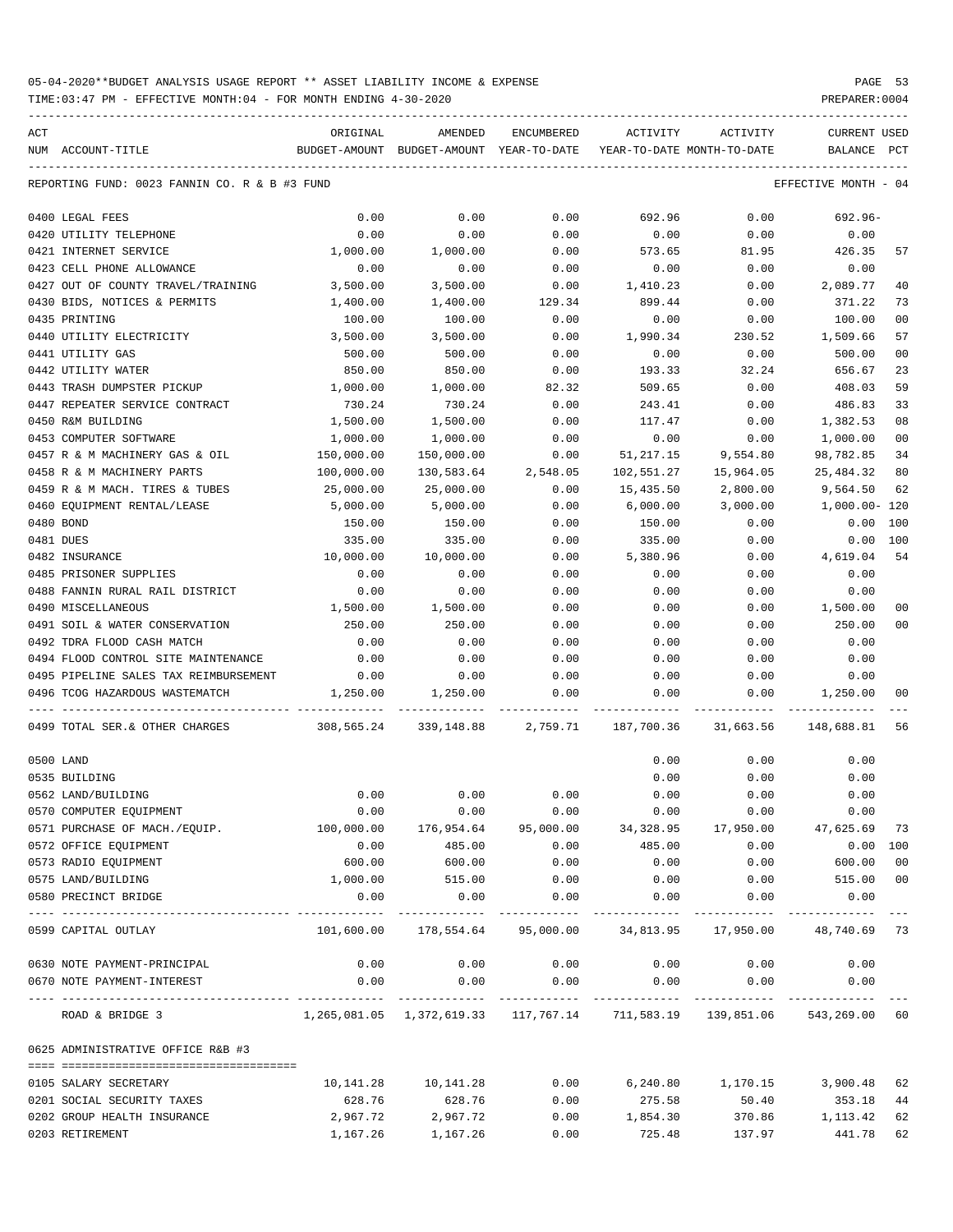### 05-04-2020\*\*BUDGET ANALYSIS USAGE REPORT \*\* ASSET LIABILITY INCOME & EXPENSE PAGE 54 TIME:03:47 PM - EFFECTIVE MONTH:04 - FOR MONTH ENDING 4-30-2020 PREPARER:0004

| ACT |                                               | ORIGINAL                                                            | AMENDED | ENCUMBERED | ACTIVITY                                  | ACTIVITY   | <b>CURRENT USED</b>  |     |
|-----|-----------------------------------------------|---------------------------------------------------------------------|---------|------------|-------------------------------------------|------------|----------------------|-----|
|     | NUM ACCOUNT-TITLE                             | BUDGET-AMOUNT BUDGET-AMOUNT YEAR-TO-DATE YEAR-TO-DATE_MONTH-TO-DATE |         |            |                                           |            | BALANCE              | PCT |
|     | REPORTING FUND: 0023 FANNIN CO. R & B #3 FUND |                                                                     |         |            |                                           |            | EFFECTIVE MONTH - 04 |     |
|     | 0204 WORKERS' COMPENSATION                    | 42.59                                                               | 42.59   | 0.00       |                                           | 15.51 0.00 | 27.08                | 36  |
|     | 0205 MEDICARE TAX                             | 147.05                                                              | 147.05  | 0.00       | 64.46                                     | 11.79      | 82.59                | 44  |
|     | 0310 OFFICE SUPPLIES                          | 100.00                                                              | 100.00  | 0.00       | 21.39                                     | 0.00       | 78.61                | -21 |
|     | 0311 POSTAL EXPENSES                          | 0.00                                                                | 0.00    | 0.00       | 0.00                                      | 0.00       | 0.00                 |     |
|     | 0353 COMPUTER EXPENSE                         | 500.00                                                              | 500.00  | 0.00       | 0.00                                      | 0.00       | 500.00               | 00  |
|     | 0427 OUT OF COUNTY TRAVEL                     | 0.00                                                                | 0.00    | 0.00       | 0.00                                      | 0.00       | 0.00                 |     |
|     | 0480 BOND                                     | 0.00                                                                | 0.00    | 0.00       | 0.00                                      | 0.00       | 0.00                 |     |
|     | 0572 OFFICE EQUIPMENT                         | 0.00                                                                | 0.00    | 0.00       | 0.00                                      | 0.00       | 0.00                 |     |
|     | 0574 COMPUTER EQUIPMENT                       | 0.00                                                                | 0.00    | 0.00       | 0.00                                      | 0.00       | 0.00                 |     |
|     |                                               |                                                                     |         |            |                                           |            | 6,497.14             | 59  |
|     | FANNIN CO. R & B #3 FUND                      |                                                                     |         |            |                                           |            |                      |     |
|     | INCOME TOTALS                                 | 1,280,775.71 1,388,313.99                                           |         |            | $1,362,632.40$ $24,355.34$ $25,681.59$ 98 |            |                      |     |

EXPENSE TOTALS 1,280,775.71 1,388,313.99 117,767.14 720,780.71 141,592.23 549,766.14 60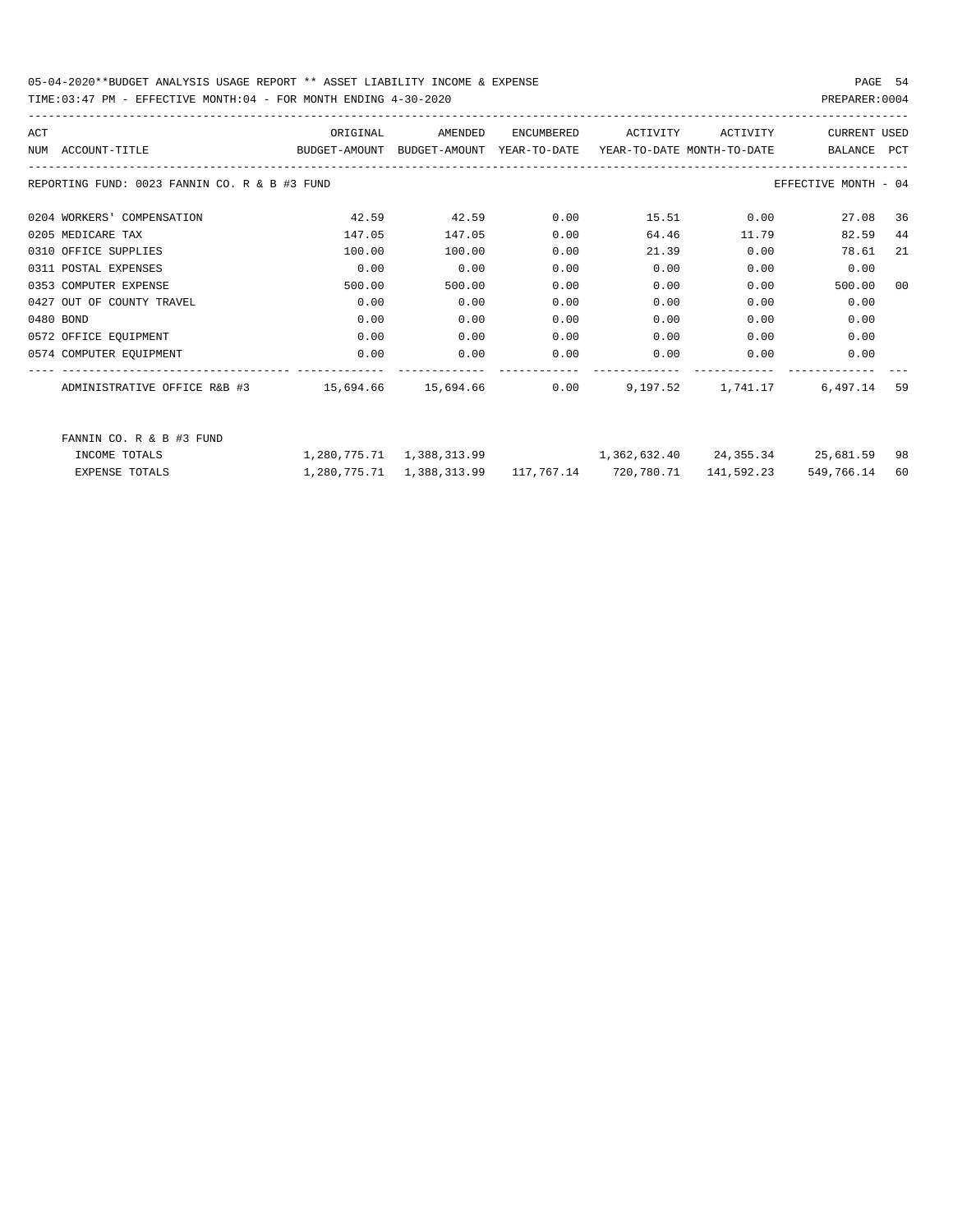|                 | 05-04-2020**BUDGET ANALYSIS USAGE REPORT ** ASSET LIABILITY INCOME & EXPENSE<br>TIME: 03:47 PM - EFFECTIVE MONTH: 04 - FOR MONTH ENDING 4-30-2020 |                                                      |                         |                                                 |                                        |                 | PREPARER: 0004                                     | PAGE 55 |
|-----------------|---------------------------------------------------------------------------------------------------------------------------------------------------|------------------------------------------------------|-------------------------|-------------------------------------------------|----------------------------------------|-----------------|----------------------------------------------------|---------|
| ACT             | NUM ACCOUNT-TITLE                                                                                                                                 | ORIGINAL<br>BUDGET-AMOUNT BUDGET-AMOUNT YEAR-TO-DATE | AMENDED                 | ENCUMBERED                                      | ACTIVITY<br>YEAR-TO-DATE MONTH-TO-DATE | ACTIVITY        | <b>CURRENT USED</b><br>BALANCE PCT                 |         |
|                 | REPORTING FUND: 0024 FANNIN CO. R & B #4 FUND                                                                                                     |                                                      |                         |                                                 |                                        |                 | EFFECTIVE MONTH - 04                               |         |
|                 | 0100 PAYROLL                                                                                                                                      |                                                      |                         |                                                 |                                        |                 |                                                    |         |
|                 |                                                                                                                                                   |                                                      |                         |                                                 |                                        |                 |                                                    |         |
| $- - - - - - -$ | 0100 PAYROLL                                                                                                                                      |                                                      |                         |                                                 | 0.00                                   | 0.00            | 0.00                                               |         |
|                 | PAYROLL                                                                                                                                           |                                                      |                         |                                                 | 0.00                                   | 0.00            | 0.00                                               |         |
|                 | 0102 A/P CLEARING                                                                                                                                 |                                                      |                         |                                                 |                                        |                 |                                                    |         |
|                 | 0100 A/P CLEARING                                                                                                                                 |                                                      |                         |                                                 | 0.00                                   | 0.00            | 0.00                                               |         |
|                 | A/P CLEARING                                                                                                                                      |                                                      |                         |                                                 | 0.00                                   | 0.00            | 0.00                                               |         |
|                 | 0103 CASH                                                                                                                                         |                                                      |                         |                                                 |                                        |                 |                                                    |         |
|                 | 0100 R&B#4- COMBINED FUNDS CHECKING                                                                                                               |                                                      |                         |                                                 |                                        |                 | 353,584.25 52,624.82- 450,005.03                   |         |
|                 | 0175 TEXPOOL                                                                                                                                      |                                                      |                         |                                                 | 98,528.02-                             | 93.34           | 109,661.19                                         |         |
|                 | CASH                                                                                                                                              |                                                      |                         |                                                 |                                        |                 | 255,056.23 52,531.48- 559,666.22                   |         |
|                 | 0120 RECEIVABLES                                                                                                                                  |                                                      |                         |                                                 |                                        |                 |                                                    |         |
|                 | 0311 TAXES RECEIVABLE                                                                                                                             |                                                      |                         |                                                 | 0.00                                   | 0.00            | 34,523.03                                          |         |
|                 | 0312 DUE FROM OTHER GOVERNMENTS                                                                                                                   |                                                      |                         |                                                 | 0.00                                   | 0.00            | 19,886.14                                          |         |
|                 | 0313 DUE FROM OTHER FUNDS                                                                                                                         |                                                      |                         |                                                 | 0.00                                   | 0.00            | 3,492.04                                           |         |
|                 | 0315 INVENTORY                                                                                                                                    |                                                      |                         |                                                 | 0.00                                   | 0.00            | 28,736.87<br>.                                     |         |
|                 | RECEIVABLES                                                                                                                                       |                                                      |                         |                                                 | 0.00                                   | 0.00            | 86,638.08                                          |         |
|                 | 0200 LIABILITY ACCOUNT                                                                                                                            |                                                      |                         |                                                 |                                        |                 |                                                    |         |
|                 | 0150 ACCRUED SALARY PAYABLE                                                                                                                       |                                                      |                         |                                                 | 0.00                                   |                 | $0.00$ 8,948.55                                    |         |
|                 | 0155 ACCRUED FRINGE BENEFITS                                                                                                                      |                                                      |                         |                                                 | 0.00                                   | 0.00            | 5,170.11                                           |         |
|                 | 0200 DEFERRED TAX REVENUE                                                                                                                         |                                                      |                         |                                                 | 0.00                                   | 0.00            | 33,033.39                                          |         |
|                 | 0900 SYSTEM ADDED LIABILITY LINE-ITEM                                                                                                             |                                                      |                         |                                                 |                                        |                 | $0.00$ $0.00$ $0.00$                               |         |
|                 | 0910 SYSTEM ADDED LIABILITY LINE-ITEM                                                                                                             |                                                      |                         |                                                 |                                        |                 | 19, 181. 13 - 0.00 19, 181. 13 -                   |         |
|                 | LIABILITY ACCOUNT                                                                                                                                 |                                                      |                         |                                                 |                                        | 19,181.13- 0.00 | 27,970.92                                          |         |
|                 | 0271 EQUITY ACCOUNT                                                                                                                               |                                                      |                         |                                                 |                                        |                 |                                                    |         |
|                 | 0200 EQUITY ACCOUNT                                                                                                                               |                                                      |                         |                                                 |                                        |                 | $0.00$ $0.00$ $344,096.02$                         |         |
|                 | EQUITY ACCOUNT                                                                                                                                    |                                                      | ______________          |                                                 | -----<br>0.00                          | 0.00            | ------------ --------------<br>344,096.02          |         |
|                 | 0300 TOTAL REV/TRANSFERS                                                                                                                          |                                                      |                         |                                                 |                                        |                 |                                                    |         |
|                 | 0124 BEGINNING CASH BALANCE                                                                                                                       | 50,372.08                                            | 50,372.08               |                                                 |                                        |                 | $0.00$ $0.00$ $50,372.08$ 00                       |         |
|                 | TOTAL REV/TRANSFERS                                                                                                                               | 50,372.08                                            |                         | -----------------------------<br>50,372.08 0.00 | 0.00                                   |                 | ---------------------------<br>$0.00$ 50,372.08 00 |         |
|                 | 0310 PROPERTY TAXES                                                                                                                               |                                                      |                         |                                                 |                                        |                 |                                                    |         |
|                 | 0110 CURRENT TAXES                                                                                                                                |                                                      | 506, 552.38 506, 552.38 |                                                 |                                        |                 | $525,685.45$ 6,068.78 19,133.07+ 104               |         |
|                 | 0120 DELINQUENT TAXES                                                                                                                             |                                                      | 11,000.00 11,000.00     |                                                 |                                        |                 | 8,174.55 282.37 2,825.45 74                        |         |
|                 |                                                                                                                                                   |                                                      |                         |                                                 |                                        |                 |                                                    |         |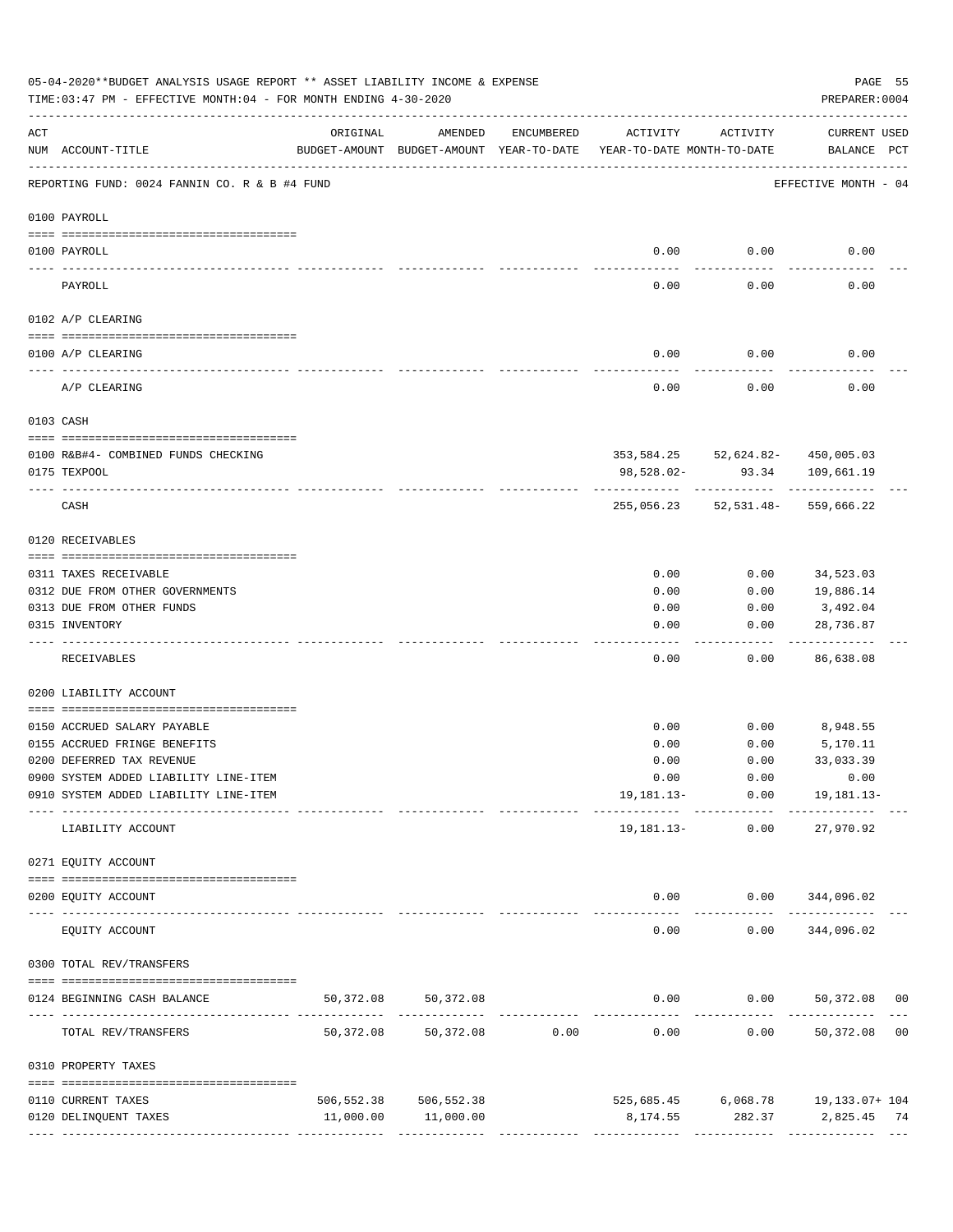05-04-2020\*\*BUDGET ANALYSIS USAGE REPORT \*\* ASSET LIABILITY INCOME & EXPENSE PAGE 56 TIME:03:47 PM - EFFECTIVE MONTH:04 - FOR MONTH ENDING 4-30-2020 PREPARER:0004

| ACT |                                                                    | ORIGINAL              | AMENDED                                  | ENCUMBERED | ACTIVITY                   | ACTIVITY               | <b>CURRENT USED</b>       |          |
|-----|--------------------------------------------------------------------|-----------------------|------------------------------------------|------------|----------------------------|------------------------|---------------------------|----------|
|     | NUM ACCOUNT-TITLE                                                  |                       | BUDGET-AMOUNT BUDGET-AMOUNT YEAR-TO-DATE |            | YEAR-TO-DATE MONTH-TO-DATE |                        | BALANCE                   | PCT      |
|     | REPORTING FUND: 0024 FANNIN CO. R & B #4 FUND                      |                       |                                          |            |                            |                        | EFFECTIVE MONTH - 04      |          |
|     | PROPERTY TAXES                                                     | 517,552.38            | 517,552.38                               | 0.00       | 533,860.00                 | 6,351.15               | 16,307.62+ 103            |          |
|     | 0318 OTHER TAXES                                                   |                       |                                          |            |                            |                        |                           |          |
|     | 0120 PAY N LIEU TAX/GRASSLAND                                      | 1,600.00              | 1,600.00                                 |            | 0.00                       | 0.00                   | 1,600.00                  | 00       |
|     | 0121 PAY N LIEU TAX/UPPER TRINITY                                  | 800.00                | 800.00                                   |            |                            | 681.04 0.00            | 118.96                    | 85       |
|     | 0160 SALES TAX REVENUES                                            | 43,000.00             | 43,000.00                                |            | 35,096.54                  | 4,410.57               | 7,903.46                  | 82       |
|     | OTHER TAXES                                                        | 45,400.00             | 45,400.00                                | 0.00       | 35,777.58                  | 4,410.57               | 9,622.42                  | 79       |
|     | 0321 FEES OF TAX COLLECTOR                                         |                       |                                          |            |                            |                        |                           |          |
|     | 0200 CAR REGISTRATION/SALES TAX                                    | 74,000.00             | 74,000.00                                |            |                            | 73,030.20 74.19 969.80 |                           | 99       |
|     | 0300 COUNTY'S ADDITIONAL \$10                                      | 55,000.00             | 55,000.00                                |            | 34,122.50                  | 2,428.34               | 20,877.50                 | 62       |
|     |                                                                    |                       |                                          |            |                            |                        |                           |          |
|     | FEES OF TAX COLLECTOR                                              | 129,000.00            | 129,000.00                               | 0.00       | 107,152.70                 | 2,502.53               | 21,847.30                 | 83       |
|     | 0330 GRANTS                                                        |                       |                                          |            |                            |                        |                           |          |
|     | 0200 FEMA GRANT                                                    | 0.00                  | 0.00                                     |            | 54,433.72                  | 0.00                   | 54, 433. 72+              |          |
|     | GRANTS                                                             | 0.00                  | 0.00                                     | 0.00       | 54,433.72                  | 0.00                   | $54, 433.72+$             |          |
|     | 0350 FINES                                                         |                       |                                          |            |                            |                        |                           |          |
|     |                                                                    |                       |                                          |            |                            |                        |                           |          |
|     | 0403 COUNTY CLERK FINES                                            | 11,000.00             | 11,000.00                                |            | 222.14                     | 0.00                   | 10,777.86                 | 02       |
|     | 0450 DISTRICT CLERK FINES<br>0455 J. P. #1 FINES                   | 10,000.00<br>8,000.00 | 10,000.00<br>8,000.00                    |            | 3,354.72                   | 0.00<br>0.00           | 6,645.28<br>5,156.79      | 34<br>36 |
|     | 0456 J. P. #2 FINES                                                | 2,000.00              | 2,000.00                                 |            | 2,843.21<br>2,472.67       | 0.00                   | 472.67+ 124               |          |
|     | 0457 J. P. #3 FINES                                                | 2,700.00              | 2,700.00                                 |            | 1,545.51                   | 0.00                   | 1,154.49                  | 57       |
|     | FINES                                                              | 33,700.00             | 33,700.00                                | 0.00       | 10,438.25                  | 0.00                   | 23, 261. 75 31            |          |
|     | 0360 INTEREST EARNINGS                                             |                       |                                          |            |                            |                        |                           |          |
|     | ------------------------------------                               |                       |                                          |            |                            |                        |                           |          |
|     | 0100 INTEREST EARNING                                              | 3,900.00              | 3,900.00                                 |            | 1,862.45                   | 195.37                 | 2,037.55                  | 48       |
|     | INTEREST EARNINGS                                                  |                       | 3,900.00 3,900.00                        |            | $0.00$ 1,862.45            | 195.37                 | 2,037.55 48               |          |
|     | 0364 SALE OF ASSETS                                                |                       |                                          |            |                            |                        |                           |          |
|     | 0162 LAND/BUILDING                                                 | 0.00                  | 0.00                                     |            | 0.00                       | 0.00                   | 0.00                      |          |
|     | 0163 SALE OF EQUIPMENT                                             | 2,000.00              | 2,000.00                                 |            | 0.00                       | 0.00                   | 2,000.00                  | 00       |
|     | SALE OF ASSETS                                                     | 2,000.00              | --------------<br>2,000.00               | 0.00       | 0.00                       | ---------<br>0.00      | -----------<br>2,000.00   | $_{00}$  |
|     |                                                                    |                       |                                          |            |                            |                        |                           |          |
|     | 0370 MISCELLANEOUS REVENUES                                        |                       |                                          |            |                            |                        |                           |          |
|     | 0120 STATE LATERAL ROAD                                            | 10,100.00             | 10,100.00                                |            | 8,414.22                   | 0.00                   | 1,685.78                  | 83       |
|     | 0125 TDT WEIGHT FEES                                               | 20,000.00             | 20,000.00                                |            | 11,469.16                  | 0.00                   | 8,530.84                  | 57       |
|     | 0130 REFUNDS & MISCELLANEOUS                                       | 1,200.00              | 1,200.00                                 |            | 633.60                     | 0.00                   | 566.40                    | 53       |
|     | 0138 SALE OF SCRAP IRON                                            | 0.00                  | 0.00                                     |            | 743.95                     | 172.00                 | 743.95+                   |          |
|     | 0140 PROCEEDS OF LOAN                                              | 0.00                  | 0.00                                     |            | 0.00                       | 0.00                   | 0.00                      |          |
|     | 0145 REIMBURSEMENT OF MATERIALS<br>0146 SALE OF RECYCLED MATERIALS | 9,000.00<br>500.00    | 9,000.00<br>500.00                       |            | 4,946.83<br>546.00         | 2,469.81<br>0.00       | 4,053.17<br>$46.00 + 109$ | 55       |
|     |                                                                    |                       |                                          |            |                            |                        |                           |          |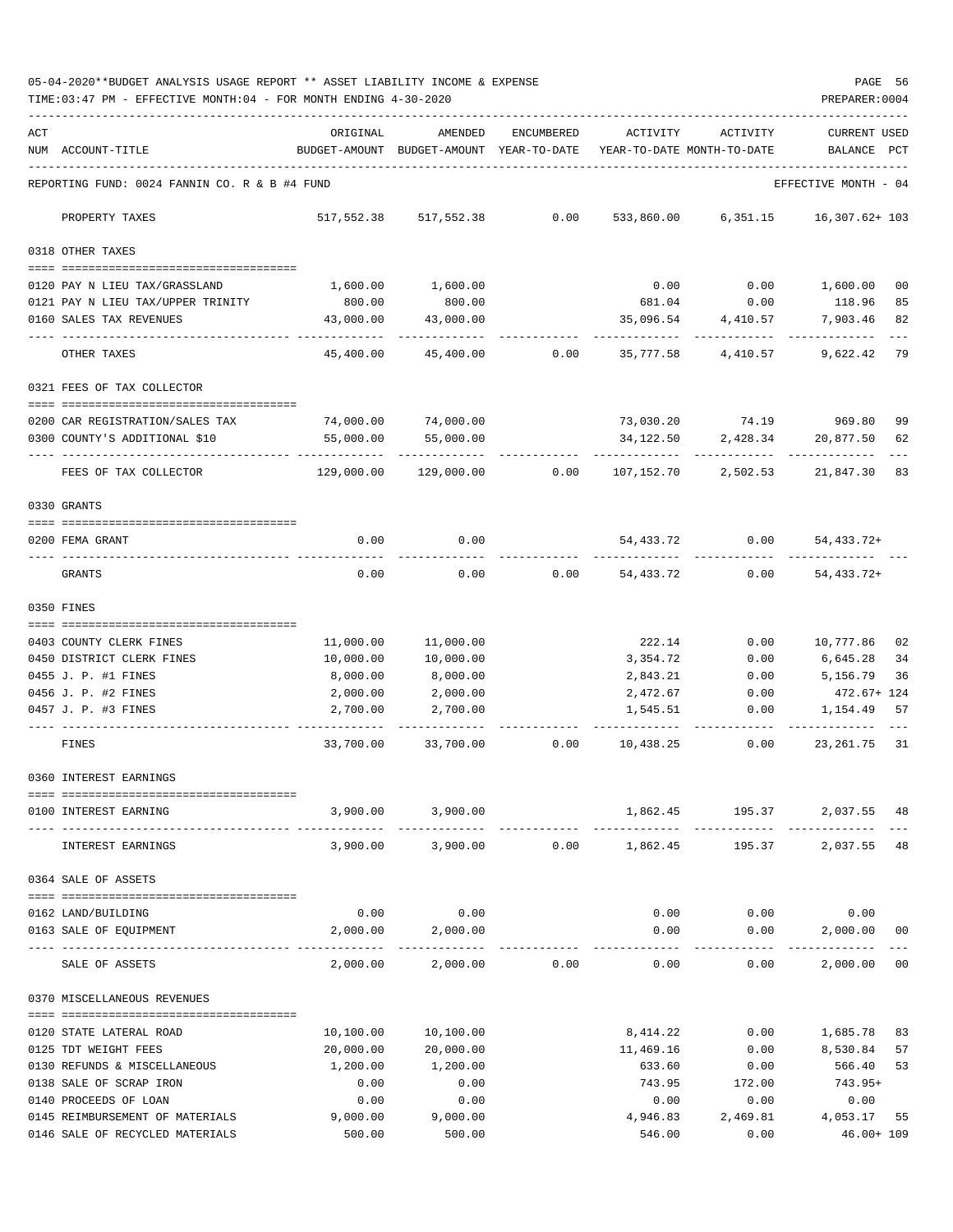TIME:03:47 PM - EFFECTIVE MONTH:04 - FOR MONTH ENDING 4-30-2020 PREPARER:0004

| ACT | NUM ACCOUNT-TITLE                                     | ORIGINAL<br>BUDGET-AMOUNT | AMENDED<br>BUDGET-AMOUNT YEAR-TO-DATE | <b>ENCUMBERED</b>   | ACTIVITY          | ACTIVITY<br>YEAR-TO-DATE MONTH-TO-DATE | <b>CURRENT USED</b><br>BALANCE       | PCT      |
|-----|-------------------------------------------------------|---------------------------|---------------------------------------|---------------------|-------------------|----------------------------------------|--------------------------------------|----------|
|     | REPORTING FUND: 0024 FANNIN CO. R & B #4 FUND         |                           |                                       |                     |                   |                                        | EFFECTIVE MONTH - 04                 |          |
|     | 0147 OFFICE RENTAL                                    | 0.00                      | 0.00                                  |                     | 0.00              | 0.00                                   | 0.00                                 |          |
|     | MISCELLANEOUS REVENUES                                | 40,800.00                 | 40,800.00                             | 0.00                | 26,753.76         |                                        | 2,641.81 14,046.24 66                |          |
|     | 0509 CONTINGENCY                                      |                           |                                       |                     |                   |                                        |                                      |          |
|     | 0475 CONTINGENCY                                      | 0.00                      | 0.00                                  | 0.00                | 0.00              | 0.00                                   | 0.00                                 |          |
|     | CONTINGENCY                                           | 0.00                      | 0.00                                  | 0.00                | 0.00              | 0.00                                   | 0.00                                 |          |
|     | 0624 ROAD & BRIDGE 4                                  |                           |                                       |                     |                   |                                        |                                      |          |
|     |                                                       |                           |                                       |                     |                   |                                        |                                      |          |
|     | 0100 COMPENSATION PAY                                 | 0.00<br>62,720.97         | 0.00<br>62,720.97                     | 0.00                | 0.00<br>38,597.60 | 0.00<br>7,237.05                       | 0.00<br>24,123.37                    |          |
|     | 0101 SALARY ELECTED OFFICIAL<br>0105 SALARY SECRETARY | 28,577.94                 | 28,577.94                             | 0.00<br>0.00        | 17,586.40         | 3,297.45                               | 10,991.54                            | 62<br>62 |
|     | 0106 SALARY PRECINCT EMPLOYEES                        | 181,580.27                | 181,580.27                            | 0.00                | 79,858.55         | 16,539.35                              | 101,721.72                           | 44       |
|     | 0107 REGULAR-TEMP. PART-TIME                          | 0.00                      | 0.00                                  | 0.00                | 5,436.00          | 2,064.00                               | $5,436.00 -$                         |          |
|     | 0108 LABOR REIMBURSEMENT                              | 0.00                      | 0.00                                  | 0.00                | 0.00              | 0.00                                   | 0.00                                 |          |
|     |                                                       |                           |                                       |                     |                   |                                        |                                      |          |
|     | 0199 TOTAL SALARIES                                   | 272,879.18                | 272,879.18                            | 0.00                | 141,478.55        | 29, 137, 85                            | 131,400.63 52                        |          |
|     | 0201 SOCIAL SECURITY TAXES                            | 16,918.51                 | 16,918.51                             | 0.00                | 8,703.19          |                                        | 1,788.97 8,215.32                    | 51       |
|     | 0202 GROUP HEALTH INSURANCE                           | 94,967.04                 | 94,967.04                             | 0.00                | 51,918.30         | 10,383.66                              | 43,048.74                            | 55       |
|     | 0203 RETIREMENT                                       | 31,899.58                 | 31,899.58                             | 0.00                | 15,826.97         | 3,192.02                               | 16,072.61                            | 50       |
|     | 0204 WORKERS' COMPENSATION                            | 5,892.97                  | 5,892.97                              | 0.00                | 2,849.73          | 0.00                                   | 3,043.24                             | 48       |
|     | 0205 MEDICARE TAX                                     | 3,956.75                  | 3,956.75                              | 0.00                | 2,035.48          | 418.38                                 | 1,921.27                             | 51       |
|     | 0206 UNEMPLOYMENT EXPENSE                             | 0.00                      | 0.00                                  | 0.00                | 0.00              | 0.00                                   | 0.00                                 |          |
|     | 0299 TOTAL EMPLOYEE BENEFITS                          | 153,634.85                | 153,634.85                            | 0.00                | 81,333.67         | 15,783.03                              | 72,301.18                            | 53       |
|     | 0310 OFFICE SUPPLIES                                  | 250.00                    | 250.00                                | 0.00                | 61.19             | 0.00                                   | 188.81                               | 24       |
|     | 0314 EMPLOYEE PHYSICALS/DOT TESTING                   | 350.00                    | 350.00                                | 0.00                | 195.36            | 0.00                                   | 154.64                               | 56       |
|     | 0340 SHOP SUPPLIES                                    | 1,750.00                  | 1,750.00                              | 0.00                |                   | 709.96<br>293.42                       | 1,040.04                             | 41       |
|     | 0341 R & B MAT. ROCK & GRAVEL                         | 90,000.00                 | 90,000.00                             | 0.00                |                   | 97, 453.91 15, 454.69                  | 7,453.91- 108                        |          |
|     | 0342 R & B MAT. CULVERTS                              | 12,000.00                 | 12,000.00                             | 0.00                | 9,043.73          | 0.00                                   | 2,956.27                             | 75       |
|     | 0343 R & B MAT. HARDWRE & LUMB                        | 1,500.00                  | 1,500.00                              | 0.00                | 1,609.28          | 0.00                                   | 109.28- 107                          |          |
|     | 0344 R & B MAT. ASPHALT/RD OIL                        | 70,000.00                 | 70,000.00                             | 0.00                | 26,188.85         | 0.00                                   | 43,811.15 37                         |          |
|     | 0345 CHEMICALS                                        | 1,500.00                  | 1,500.00                              | 0.00                | 0.00              | 0.00                                   | 1,500.00 00                          |          |
|     | 0346 CETRZ EXPENDITURES                               | 0.00                      | 0.00                                  | 0.00                | 0.00              | 0.00                                   | 0.00                                 |          |
|     | 0350 DEBRIS REMOVAL<br>0395 EMPLOYEE UNIFORMS         | 0.00<br>2,500.00          | 0.00<br>2,500.00                      | 0.00<br>0.00        | 0.00<br>1,718.73  | 0.00<br>344.89                         | 0.00<br>781.27 69                    |          |
|     | 0399 TOTAL R&B MATERIALS                              | 179,850.00                | -----------<br>179,850.00             | -----------<br>0.00 |                   |                                        | 136,981.01  16,093.00  42,868.99  76 |          |
|     |                                                       |                           |                                       |                     |                   |                                        |                                      |          |
|     | 0400 LEGAL FEES                                       | 0.00                      | 0.00<br>0.00                          | 0.00<br>0.00        | 0.00              | 0.00<br>0.00                           | 0.00                                 |          |
|     | 0420 UTILITY TELEPHONE<br>0421 DSL INTERNET           | 0.00<br>1,000.00          | 1,000.00                              | 0.00                | 0.00<br>565.49    | 82.69                                  | 0.00<br>434.51                       | 57       |
|     | 0423 CELL PHONE ALLOWANCE                             | 0.00                      | 0.00                                  | 0.00                | 0.00              | 0.00                                   | 0.00                                 |          |
|     | 0427 OUT OF COUNTY TRAVEL/TRAINING                    | 4,600.00                  | 4,600.00                              | 0.00                | 2,534.94          | 0.00                                   | 2,065.06                             | 55       |
|     | 0430 BIDS, NOTICES & PERMITS                          | 300.00                    | 300.00                                | 27.52               | 0.00              | 0.00                                   | 272.48                               | 09       |
|     | 0435 PRINTING                                         | 100.00                    | 100.00                                | 0.00                | 0.00              | 0.00                                   | 100.00                               | $00\,$   |
|     | 0440 UTILITY ELECTRICITY                              | 4,000.00                  | 4,000.00                              | 0.00                | 1,958.48          | 245.14                                 | 2,041.52                             | 49       |
|     | 0441 UTILITY GAS                                      | 600.00                    | 600.00                                | 49.82               | 425.45            | 67.02                                  | 124.73                               | 79       |
|     | 0442 UTILITY WATER                                    | 1,250.00                  | 1,250.00                              | 0.00                | 432.59            | 59.77                                  | 817.41                               | 35       |
|     | 0443 TRASH PICKUP                                     | 2,500.00                  | 2,500.00                              | 0.00                | 1,452.80          | 0.00                                   | 1,047.20                             | 58       |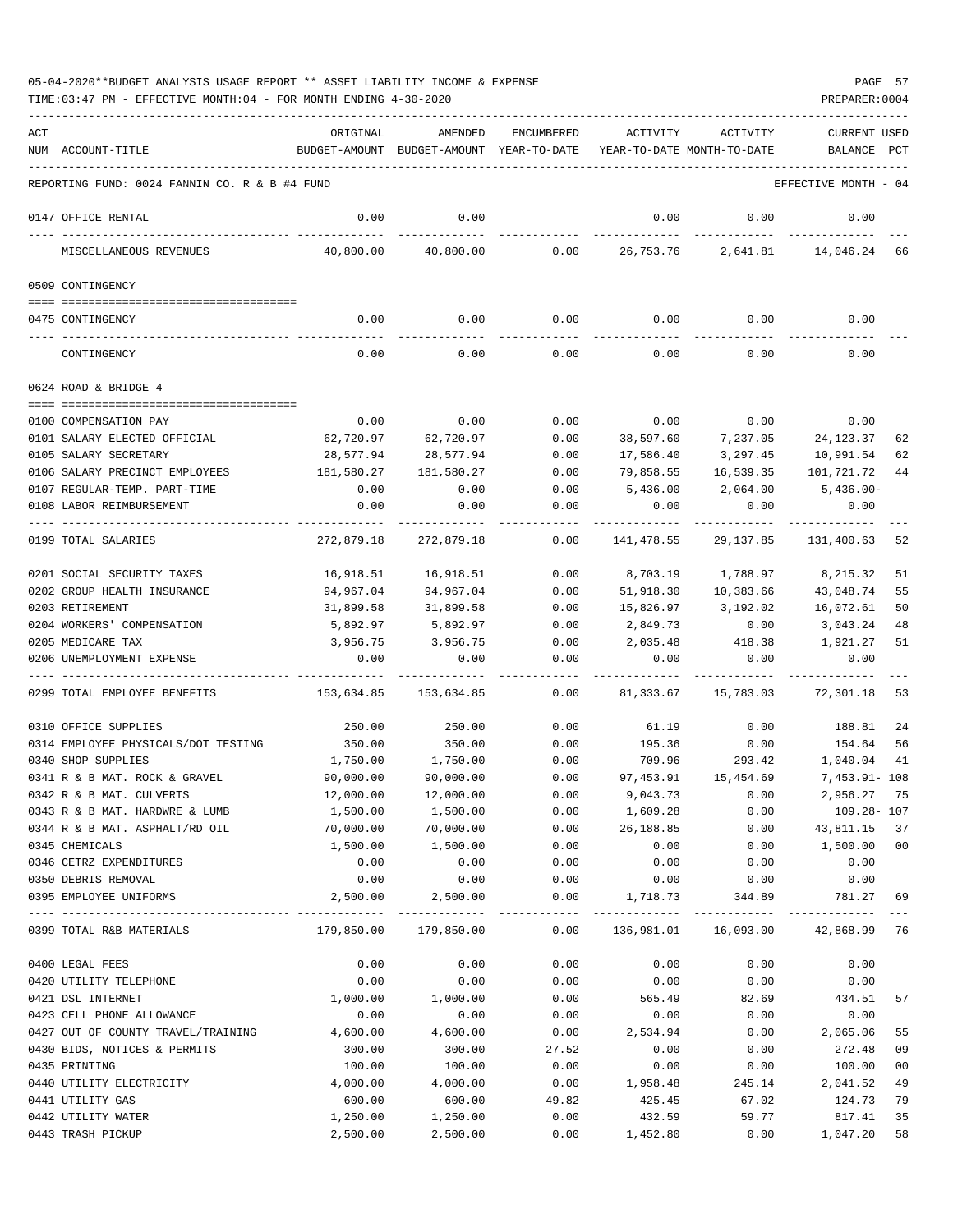| ACT                                           | ORIGINAL   | AMENDED                                  | ENCUMBERED | ACTIVITY   | ACTIVITY                                                       | CURRENT USED     |                |
|-----------------------------------------------|------------|------------------------------------------|------------|------------|----------------------------------------------------------------|------------------|----------------|
| NUM ACCOUNT-TITLE                             |            | BUDGET-AMOUNT BUDGET-AMOUNT YEAR-TO-DATE |            |            | YEAR-TO-DATE MONTH-TO-DATE                                     | BALANCE          | PCT            |
| REPORTING FUND: 0024 FANNIN CO. R & B #4 FUND |            |                                          |            |            |                                                                | EFFECTIVE MONTH  | - 04           |
| 0447 REPEATER SERVICE CONTRACT                | 730.24     | 730.24                                   | 0.00       | 243.41     | 0.00                                                           | 486.83           | 33             |
| 0450 R&M BUILDING                             | 2,000.00   | 2,000.00                                 | 0.00       | 9.95       | 0.00                                                           | 1,990.05         | 0 <sub>0</sub> |
| 0453 COMPUTER SOFTWARE                        | 1,500.00   | 1,500.00                                 | 0.00       | 0.00       | 0.00                                                           | 1,500.00         | 00             |
| 0457 R & M MACHINERY GAS & OIL                | 46,000.00  | 46,000.00                                | 0.00       | 17,249.25  | 4,708.01                                                       | 28,750.75        | 37             |
| 0458 R & M MACHINERY PARTS                    | 30,000.00  | 30,000.00                                | 0.00       | 36,451.98  | 525.23                                                         | $6,451.98 - 122$ |                |
| 0459 R & M MACH. TIRES & TUBES                | 9,000.00   | 9,000.00                                 | 1,394.00   | 2,640.02   | 190.00                                                         | 4,965.98         | 45             |
| 0460 EQUIPMENT RENTAL/LEASE                   | 15,000.00  | 15,000.00                                | 0.00       | 13,034.51  | 0.00                                                           | 1,965.49         | 87             |
| 0480 BOND                                     | 0.00       | 0.00                                     | 0.00       | 0.00       | 0.00                                                           | 0.00             |                |
| 0481 DUES                                     | 335.00     | 335.00                                   | 0.00       | 335.00     | 0.00                                                           | 0.00             | 100            |
| 0482 INSURANCE                                | 6,000.00   | 6,000.00                                 | 0.00       | 3,047.97   | 0.00                                                           | 2,952.03         | 51             |
| 0485 PRISONER'S SUPPLIES                      | 0.00       | 0.00                                     | 0.00       | 0.00       | 0.00                                                           | 0.00             |                |
| 0488 FANNIN RURAL RAIL DISTRICT               | 0.00       | 0.00                                     | 0.00       | 0.00       | 0.00                                                           | 0.00             |                |
| 0490 MISCELLANEOUS                            | 500.00     | 500.00                                   | 0.00       | 0.00       | 0.00                                                           | 500.00           | 00             |
| 0491 SOIL & WATER CONSERVATION                | 250.00     | 250.00                                   | 0.00       | 0.00       | 0.00                                                           | 250.00           | 00             |
| 0492 TDRA FLOOD CASH MATCH                    | 0.00       | 0.00                                     | 0.00       | 0.00       | 0.00                                                           | 0.00             |                |
| 0494 FLOOD CONTROL SITE MAINTENANCE           | 0.00       | 0.00                                     | 0.00       | 0.00       | 0.00                                                           | 0.00             |                |
| 0495 PIPELINE SALES TAX REIMBURSEMENT         | 0.00       | 0.00                                     | 0.00       | 0.00       | 0.00                                                           | 0.00             |                |
| 0496 TCOG HAZARDOUS WASTEMATCH                | 0.00       | 0.00                                     | 0.00       | 0.00       | 0.00                                                           | 0.00             |                |
| 0499 TOTAL SER. & OTHER CHARGES               |            |                                          |            |            | 5,877.86                                                       | 43,812.06        | 65             |
| 0500 LAND                                     |            |                                          |            | 0.00       | 0.00                                                           | 0.00             |                |
| 0535 BUILDING                                 |            |                                          |            | 0.00       | 0.00                                                           | 0.00             |                |
| 0570 COMPUTER EQUIPMENT                       | 0.00       | 0.00                                     | 0.00       | 0.00       | 0.00                                                           | 0.00             |                |
| 0571 PURCHASE OF MACH./EQUIP.                 | 75,000.00  | 75,000.00                                | 0.00       | 46,689.90  | 0.00                                                           | 28,310.10        | 62             |
| 0573 RADIO EQUIPMENT                          | 0.00       | 0.00                                     | 0.00       | 0.00       | 0.00                                                           | 0.00             |                |
| 0575 BUILDING                                 | 0.00       | 0.00                                     | 0.00       | 0.00       | 0.00                                                           | 0.00             |                |
| 0599 CAPITAL OUTLAY                           | 75,000.00  | 75,000.00                                | 0.00       | 46,689.90  | 0.00                                                           | 28,310.10        | 62             |
| ROAD & BRIDGE 4                               |            |                                          |            |            | 807,029.27 807,029.27 1,471.34 486,864.97 66,891.74 318,692.96 |                  | 61             |
| 0625 ADMINISTRATIVE OFFICE R&B #4             |            |                                          |            |            |                                                                |                  |                |
|                                               |            |                                          |            |            |                                                                |                  |                |
| 0105 SALARY SECRETARY                         | 10,141.28  | 10,141.28                                | 0.00       | 6,240.80   | 1,170.15 3,900.48 62                                           |                  |                |
| 0201 SOCIAL SECURITY TAXES                    | 628.76     | 628.76                                   | 0.00       | 275.58     | 50.40                                                          | 353.18           | 44             |
| 0202 GROUP HEALTH INSURANCE                   | 2,967.72   | 2,967.72                                 | 0.00       | 1,854.30   | 370.86                                                         | 1,113.42         | 62             |
| 0203 RETIREMENT                               | 1,167.26   | 1,167.26                                 | 0.00       | 725.48     | 137.97                                                         | 441.78           | 62             |
| 0204 WORKERS' COMPENSATION                    | 42.59      | 42.59                                    | 0.00       | 15.51      | 0.00                                                           | 27.08            | 36             |
| 0205 MEDICARE TAX                             | 147.58     | 147.58                                   | 0.00       | 64.46      | 11.79                                                          | 83.12            | 44             |
| 0310 OFFICE SUPPLIES                          | 100.00     | 100.00                                   | 0.00       | 0.00       | 0.00                                                           | 100.00           | 00             |
| 0311 POSTAL EXPENSES                          | 0.00       | 0.00                                     | 0.00       | 0.00       | 0.00                                                           | 0.00             |                |
| 0353 COMPUTER EXPENSE                         | 500.00     | 500.00                                   | 0.00       | 0.00       | 0.00                                                           | 500.00           | 00             |
| 0427 OUT OF COUNTY TRAVEL                     | 0.00       | 0.00                                     | 0.00       | 0.00       | 0.00                                                           | 0.00             |                |
| 0480 BOND                                     | 0.00       | 0.00                                     | 0.00       | 0.00       | 0.00                                                           | 0.00             |                |
| 0572 OFFICE EQUIPMENT                         | 0.00       | 0.00                                     | 0.00       | 0.00       | 0.00                                                           | 0.00             |                |
| 0574 COMPUTER EQUIPMENT                       | 0.00       | 0.00                                     | 0.00       | 0.00       | 0.00                                                           | 0.00             |                |
| ADMINISTRATIVE OFFICE R&B #4                  |            |                                          | 0.00       |            | 9,176.13 1,741.17 6,519.06 58                                  |                  |                |
| FANNIN CO. R & B #4 FUND                      |            |                                          |            |            |                                                                |                  |                |
| INCOME TOTALS                                 |            | 822,724.46 822,724.46                    |            | 770,278.46 | 16,101.43                                                      | 52,446.00 94     |                |
| EXPENSE TOTALS                                | 822,724.46 | 822,724.46                               | 1,471.34   | 496,041.10 | 68,632.91                                                      | 325, 212.02      | 60             |
|                                               |            |                                          |            |            |                                                                |                  |                |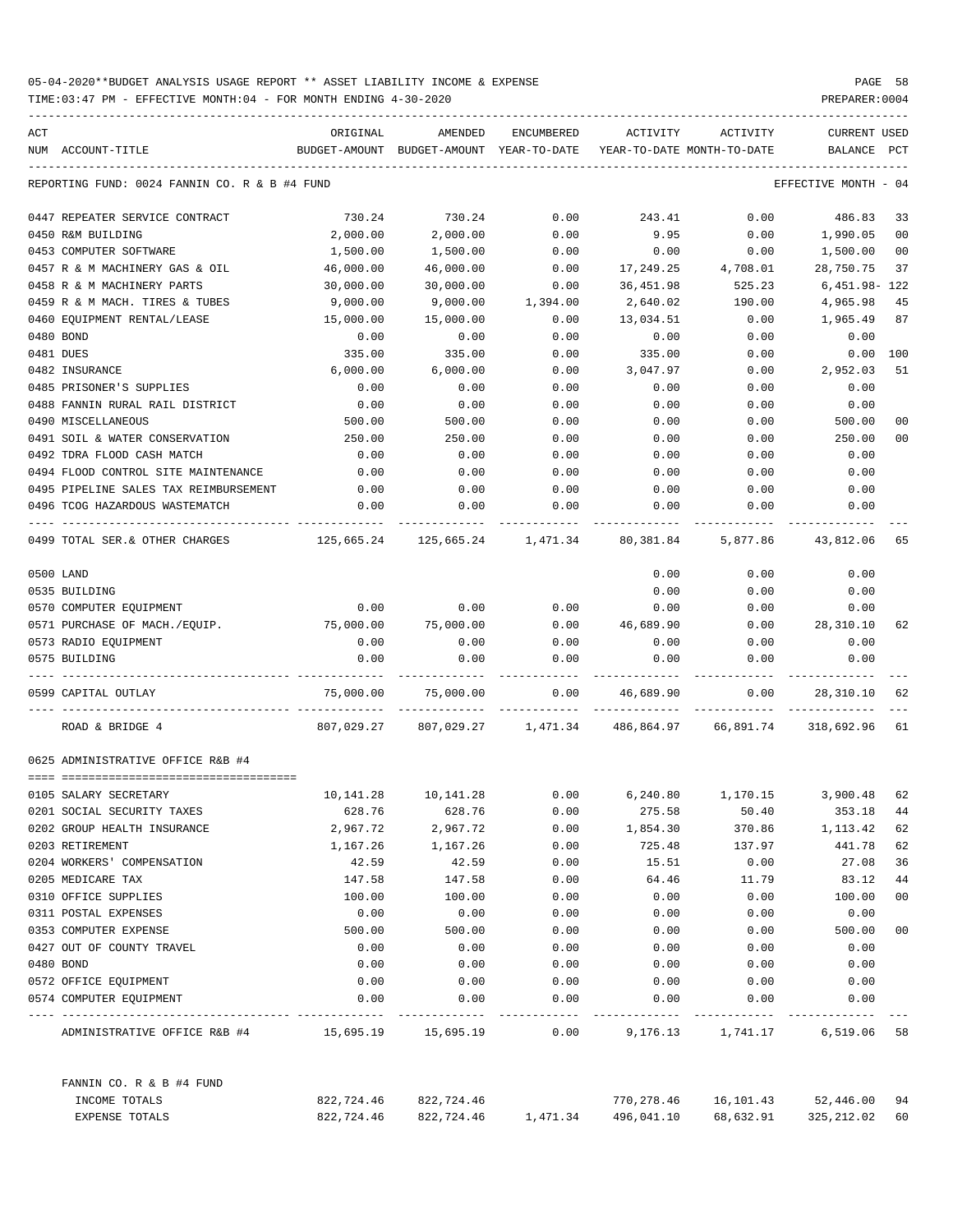|     | 05-04-2020**BUDGET ANALYSIS USAGE REPORT ** ASSET LIABILITY INCOME & EXPENSE<br>TIME:03:47 PM - EFFECTIVE MONTH:04 - FOR MONTH ENDING 4-30-2020 |               |               |                   |                            |          | PAGE 59<br>PREPARER: 0004 |              |
|-----|-------------------------------------------------------------------------------------------------------------------------------------------------|---------------|---------------|-------------------|----------------------------|----------|---------------------------|--------------|
| ACT |                                                                                                                                                 | ORIGINAL      | AMENDED       | <b>ENCUMBERED</b> | <b>ACTIVITY</b>            | ACTIVITY | <b>CURRENT USED</b>       |              |
|     | NUM ACCOUNT-TITLE                                                                                                                               | BUDGET-AMOUNT | BUDGET-AMOUNT | YEAR-TO-DATE      | YEAR-TO-DATE MONTH-TO-DATE |          | BALANCE                   | $_{\rm PCT}$ |
|     | REPORTING FUND: 0025 FANNIN COUNTY BEES                                                                                                         |               |               |                   |                            |          | EFFECTIVE MONTH - 04      |              |
|     | 0103 CASH                                                                                                                                       |               |               |                   |                            |          |                           |              |
|     | 0100 BEES-COMBINED FUNDS CHECKING                                                                                                               |               |               |                   | 0.00                       | 0.00     | 2,177.67                  |              |
|     | CASH                                                                                                                                            |               |               |                   | 0.00                       | 0.00     | 2,177.67                  |              |
|     | 0271 EQUITY ACCOUNT                                                                                                                             |               |               |                   |                            |          |                           |              |
|     | 0200 EQUITY ACCOUNT                                                                                                                             |               |               |                   | 0.00                       | 0.00     | 2,177.67                  |              |
|     | EQUITY ACCOUNT                                                                                                                                  |               |               |                   | 0.00                       | 0.00     | 2,177.67                  |              |
|     | 0300 CASH                                                                                                                                       |               |               |                   |                            |          |                           |              |
|     | 0125 BEGINNING CASH BALANCE                                                                                                                     | 0.00          | 0.00          |                   | 0.00                       | 0.00     | 0.00                      |              |
|     | CASH                                                                                                                                            | 0.00          | 0.00          | 0.00              | 0.00                       | 0.00     | 0.00                      |              |
|     | 0370 MISC. INCOME                                                                                                                               |               |               |                   |                            |          |                           |              |
|     |                                                                                                                                                 |               |               |                   |                            |          |                           |              |
|     | 0138 SALE OF SCRAP IRON                                                                                                                         | 0.00          | 0.00          |                   | 0.00                       | 0.00     | 0.00                      |              |
|     | 0625 DONATIONS                                                                                                                                  | 0.00          | 0.00          |                   | 0.00                       | 0.00     | 0.00                      |              |
|     | MISC. INCOME                                                                                                                                    | 0.00          | 0.00          | 0.00              | 0.00                       | 0.00     | 0.00                      |              |
|     | 0625 FANNIN COUNTY BEES                                                                                                                         |               |               |                   |                            |          |                           |              |
|     | 0310 OFFICE SUPPLIES                                                                                                                            | 0.00          | 0.00          | 0.00              | 0.00                       | 0.00     | 0.00                      |              |
|     | 0343 ROAD SIGNS                                                                                                                                 | 0.00          | 0.00          | 0.00              | 0.00                       | 0.00     | 0.00                      |              |
|     | 0353 COMPUTER EXPENSE                                                                                                                           | 0.00          | 0.00          | 0.00              | 0.00                       | 0.00     | 0.00                      |              |
|     | 0427 TRAVEL EXPENSE                                                                                                                             | 0.00          | 0.00          | 0.00              | 0.00                       | 0.00     | 0.00                      |              |
|     | 0572 OFFICE EQUIPMENT                                                                                                                           | 0.00          | 0.00          | 0.00              | 0.00                       | 0.00     | 0.00                      |              |
|     | FANNIN COUNTY BEES                                                                                                                              | 0.00          | 0.00          | 0.00              | 0.00                       | 0.00     | 0.00                      |              |
|     | FANNIN COUNTY BEES                                                                                                                              |               |               |                   |                            |          |                           |              |
|     | INCOME TOTALS                                                                                                                                   | 0.00          | 0.00          |                   | 0.00                       | 0.00     | 0.00                      |              |
|     | <b>EXPENSE TOTALS</b>                                                                                                                           | 0.00          | 0.00          | 0.00              | 0.00                       | 0.00     | 0.00                      |              |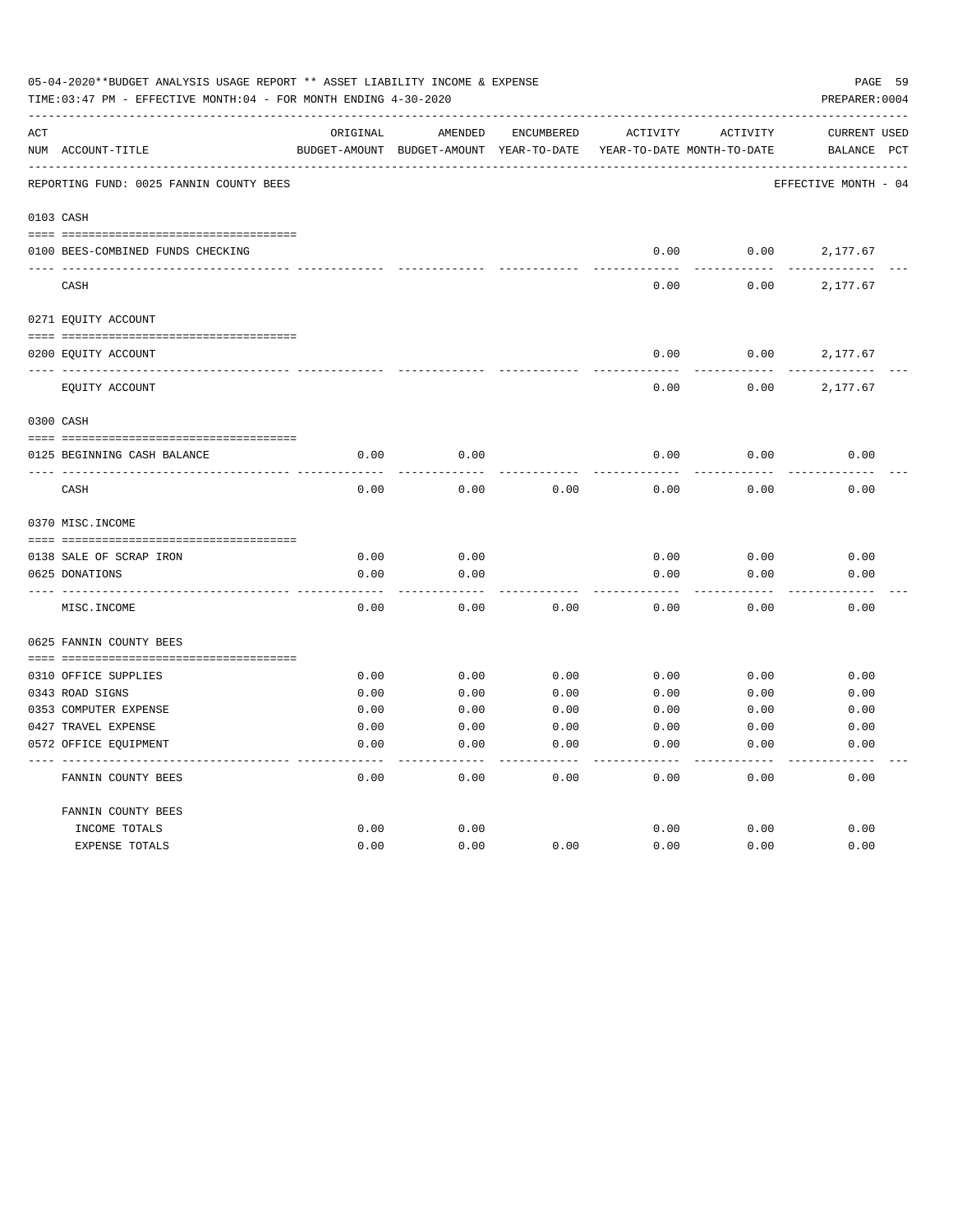|     | 05-04-2020**BUDGET ANALYSIS USAGE REPORT ** ASSET LIABILITY INCOME & EXPENSE<br>TIME: 03:47 PM - EFFECTIVE MONTH: 04 - FOR MONTH ENDING 4-30-2020 |                                        |                                                     |                       |          |                                        | PAGE 60<br>PREPARER: 0004          |                |
|-----|---------------------------------------------------------------------------------------------------------------------------------------------------|----------------------------------------|-----------------------------------------------------|-----------------------|----------|----------------------------------------|------------------------------------|----------------|
| ACT | NUM ACCOUNT-TITLE                                                                                                                                 | ORIGINAL                               | AMENDED<br>BUDGET-AMOUNT BUDGET-AMOUNT YEAR-TO-DATE | ENCUMBERED            | ACTIVITY | ACTIVITY<br>YEAR-TO-DATE MONTH-TO-DATE | <b>CURRENT USED</b><br>BALANCE PCT |                |
|     | REPORTING FUND: 0026 J.P.#1 JUST.CT.TECHNOLOGY                                                                                                    |                                        |                                                     |                       |          |                                        | EFFECTIVE MONTH - 04               |                |
|     | 0102 A/P CLEARING                                                                                                                                 |                                        |                                                     |                       |          |                                        |                                    |                |
|     | 0100 A/P CLEARING                                                                                                                                 |                                        |                                                     |                       | 0.00     | 0.00                                   | 0.00                               |                |
|     | ---- --------<br>A/P CLEARING                                                                                                                     |                                        |                                                     |                       | 0.00     | 0.00                                   | 0.00                               |                |
|     | 0103 CASH                                                                                                                                         |                                        |                                                     |                       |          |                                        |                                    |                |
|     | 0100 J.P.#1 JUST.CT.TECH-COMB.FUND CKIN                                                                                                           |                                        |                                                     |                       | 1,071.00 |                                        | 10.21 50,574.03                    |                |
|     | CASH                                                                                                                                              |                                        |                                                     |                       |          | 1,071.00 10.21                         | 50,574.03                          |                |
|     | 0120 RECEIVABLES                                                                                                                                  |                                        |                                                     |                       |          |                                        |                                    |                |
|     | 0313 DUE FROM OTHER FUNDS                                                                                                                         |                                        |                                                     |                       | 0.00     | 0.00                                   | 148.85                             |                |
|     | RECEIVABLES                                                                                                                                       |                                        |                                                     |                       | 0.00     | 0.00                                   | 148.85                             |                |
|     | 0200 SYSTEM ADDED LIABILITY DEPARTMENT                                                                                                            |                                        |                                                     |                       |          |                                        |                                    |                |
|     | 0910 SYSTEM ADDED LIABILITY LINE-ITEM                                                                                                             |                                        |                                                     |                       | 0.00     | 0.00                                   | 0.00                               |                |
|     | SYSTEM ADDED LIABILITY DEPARTMENT                                                                                                                 |                                        |                                                     |                       | 0.00     | 0.00                                   | 0.00                               |                |
|     | 0271 EQUITY ACCOUNT                                                                                                                               |                                        |                                                     |                       |          |                                        |                                    |                |
|     | 0200 EQUITY ACCOUNT                                                                                                                               |                                        |                                                     |                       | 0.00     | 0.00                                   | 49,651.88                          |                |
|     | EQUITY ACCOUNT                                                                                                                                    |                                        |                                                     |                       | 0.00     | 0.00                                   | 49,651.88                          |                |
|     | 0300 CASH                                                                                                                                         |                                        |                                                     |                       |          |                                        |                                    |                |
|     | 0126 BEGINNING CASH BALANCE                                                                                                                       | 0.00                                   | 0.00                                                |                       | 0.00     | 0.00                                   | 0.00                               |                |
|     | CASH                                                                                                                                              | 0.00                                   | 0.00                                                | 0.00                  | 0.00     | 0.00                                   | 0.00                               |                |
|     | 0360 INTEREST EARNINGS                                                                                                                            |                                        |                                                     |                       |          |                                        |                                    |                |
|     | 0100 INTEREST EARNINGS                                                                                                                            | 0.00                                   | 0.00                                                |                       | 75.35    | 10.21                                  | $75.35+$                           |                |
|     | INTEREST EARNINGS                                                                                                                                 | -----<br>0.00                          | ---------<br>0.00                                   | 0.00                  | 75.35    | 10.21                                  | $75.35+$                           |                |
|     | 0370 MISCELLANEOUS INCOME                                                                                                                         |                                        |                                                     |                       |          |                                        |                                    |                |
|     | 0455 J.P.#1 TECHNOLOGY FEES                                                                                                                       | 1,500.00                               | 1,500.00                                            |                       | 995.65   | 0.00                                   | 504.35                             | 66             |
|     | MISCELLANEOUS INCOME                                                                                                                              |                                        | 1,500.00 1,500.00                                   | 0.00                  | 995.65   | 0.00                                   | 504.35                             | 66             |
|     | 0455 J.P.#1 TECHNOLOGY EQUIP.                                                                                                                     |                                        |                                                     |                       |          |                                        |                                    |                |
|     | 0420 OMNIBASE TELEPHONE LINE                                                                                                                      | 0.00                                   | 0.00                                                | 0.00                  | 0.00     | 0.00                                   | 0.00                               |                |
|     | 0572 OFFICE EQUIPMENT                                                                                                                             | 1,500.00                               | 1,500.00                                            | 0.00                  | 0.00     | 0.00                                   | 1,500.00                           | 0 <sub>0</sub> |
|     | J.P.#1 TECHNOLOGY EQUIP.                                                                                                                          | ------------ -------------<br>1,500.00 | 1,500.00                                            | $- - - - - -$<br>0.00 | 0.00     | 0.00                                   | ----------<br>1,500.00             | 0 <sub>0</sub> |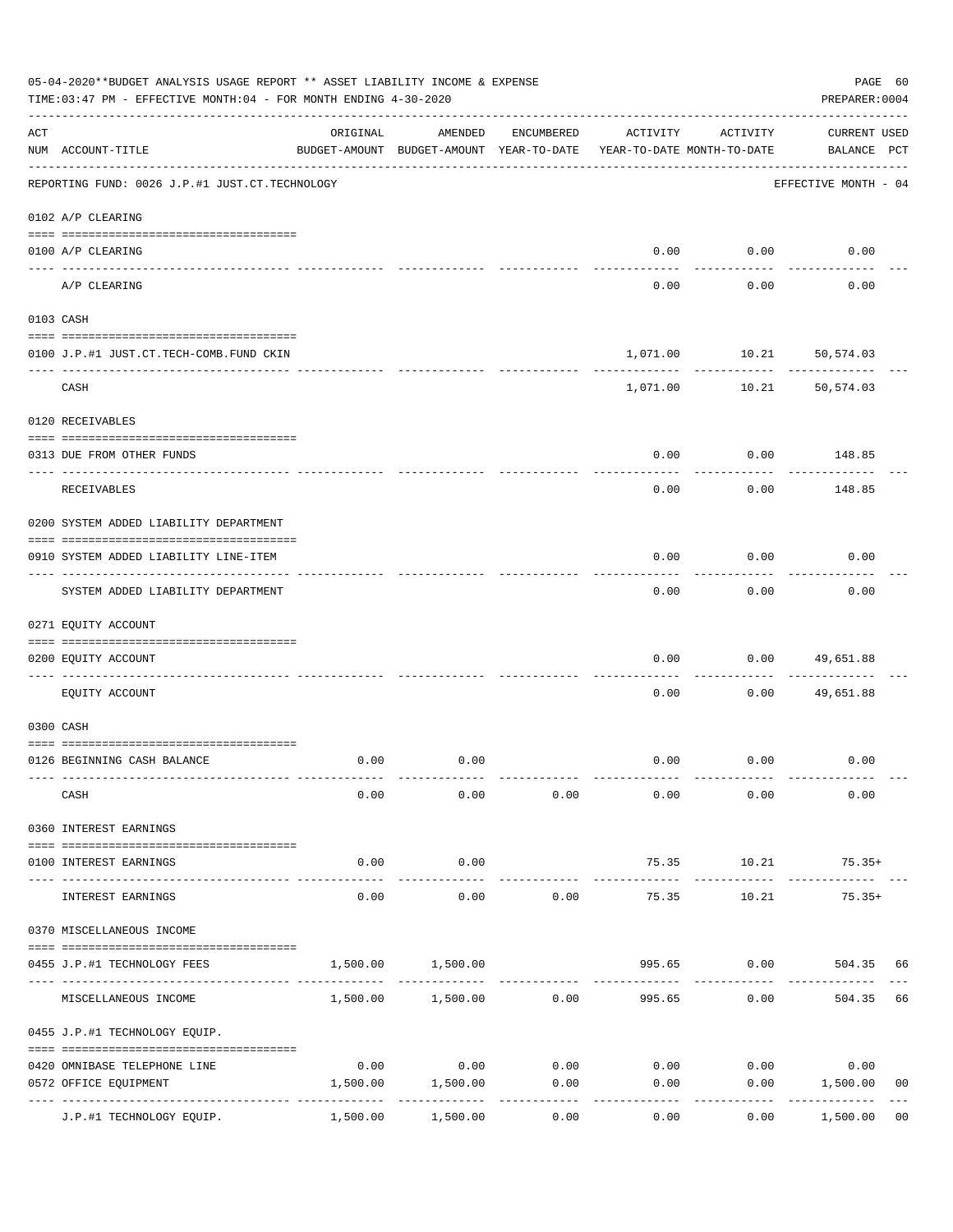| 05-04-2020**BUDGET ANALYSIS USAGE REPORT ** ASSET LIABILITY INCOME & EXPENSE |               |               |              |                            |          | PAGE 61              |                |
|------------------------------------------------------------------------------|---------------|---------------|--------------|----------------------------|----------|----------------------|----------------|
| TIME: 03:47 PM - EFFECTIVE MONTH: 04 - FOR MONTH ENDING 4-30-2020            |               |               |              |                            |          | PREPARER: 0004       |                |
| ACT                                                                          | ORIGINAL      | AMENDED       | ENCUMBERED   | ACTIVITY                   | ACTIVITY | <b>CURRENT USED</b>  |                |
| NUM ACCOUNT-TITLE                                                            | BUDGET-AMOUNT | BUDGET-AMOUNT | YEAR-TO-DATE | YEAR-TO-DATE MONTH-TO-DATE |          | BALANCE              | PCT            |
| REPORTING FUND: 0026 J.P.#1 JUST.CT.TECHNOLOGY                               |               |               |              |                            |          | EFFECTIVE MONTH - 04 |                |
| J.P.#1 JUST.CT.TECHNOLOGY                                                    |               |               |              |                            |          |                      |                |
| INCOME TOTALS                                                                | 1,500.00      | 1,500.00      |              | 1,071.00                   | 10.21    | 429.00               | 71             |
| EXPENSE TOTALS                                                               | 1,500.00      | 1,500.00      | 0.00         | 0.00                       | 0.00     | 1,500.00             | 0 <sub>0</sub> |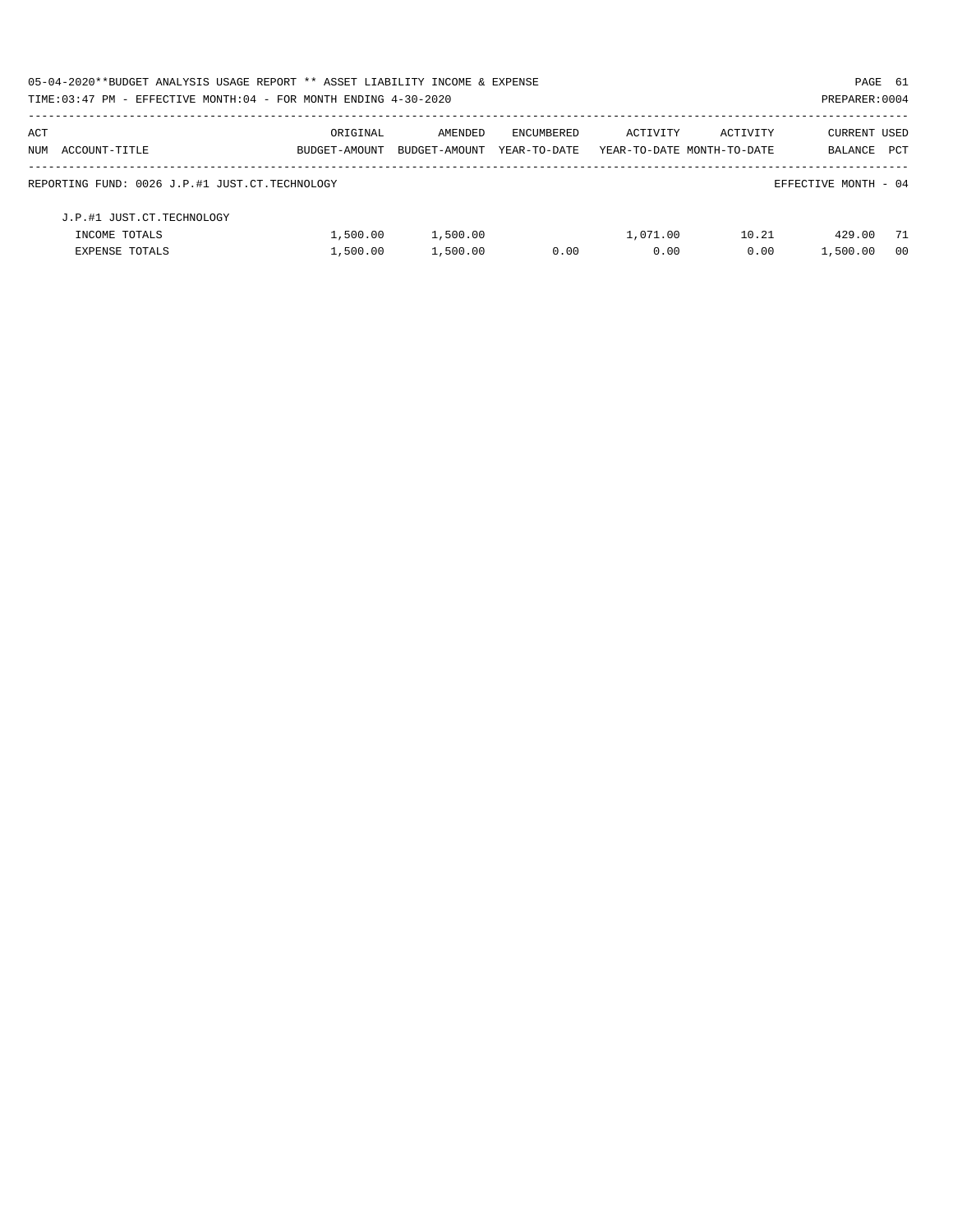|     | 05-04-2020**BUDGET ANALYSIS USAGE REPORT ** ASSET LIABILITY INCOME & EXPENSE<br>TIME: 03:47 PM - EFFECTIVE MONTH: 04 - FOR MONTH ENDING 4-30-2020                                                                                                                                                                                                                                                                                                                                                                                     |                                          |                                                                                |            |                |                      |                                    |                      |  |
|-----|---------------------------------------------------------------------------------------------------------------------------------------------------------------------------------------------------------------------------------------------------------------------------------------------------------------------------------------------------------------------------------------------------------------------------------------------------------------------------------------------------------------------------------------|------------------------------------------|--------------------------------------------------------------------------------|------------|----------------|----------------------|------------------------------------|----------------------|--|
| ACT | NUM ACCOUNT-TITLE                                                                                                                                                                                                                                                                                                                                                                                                                                                                                                                     | ORIGINAL                                 | AMENDED<br>BUDGET-AMOUNT BUDGET-AMOUNT YEAR-TO-DATE YEAR-TO-DATE MONTH-TO-DATE | ENCUMBERED | ACTIVITY       | ACTIVITY             | <b>CURRENT USED</b><br>BALANCE PCT |                      |  |
|     | REPORTING FUND: 0027 J.P.#2 JUST.CT.TECHNOLOGY                                                                                                                                                                                                                                                                                                                                                                                                                                                                                        |                                          |                                                                                |            |                |                      | EFFECTIVE MONTH - 04               |                      |  |
|     | 0102 A/P CLEARING                                                                                                                                                                                                                                                                                                                                                                                                                                                                                                                     |                                          |                                                                                |            |                |                      |                                    |                      |  |
|     | 0100 A/P CLEARING                                                                                                                                                                                                                                                                                                                                                                                                                                                                                                                     |                                          |                                                                                |            |                | $0.00$ $0.00$        | 0.00                               |                      |  |
|     | A/P CLEARING                                                                                                                                                                                                                                                                                                                                                                                                                                                                                                                          |                                          |                                                                                |            | 0.00           | 0.00                 | 0.00                               |                      |  |
|     | 0103 CASH                                                                                                                                                                                                                                                                                                                                                                                                                                                                                                                             |                                          |                                                                                |            |                |                      |                                    |                      |  |
|     | 0100 J.P.#2 JUST.CT.TECH-COMB.FUND CKIN                                                                                                                                                                                                                                                                                                                                                                                                                                                                                               |                                          |                                                                                |            |                | 271.73 1.95 9,543.31 |                                    |                      |  |
|     | CASH                                                                                                                                                                                                                                                                                                                                                                                                                                                                                                                                  |                                          |                                                                                |            | 271.73         | ----------           | 1.95 9,543.31                      |                      |  |
|     | 0120 RECEIVABLES                                                                                                                                                                                                                                                                                                                                                                                                                                                                                                                      |                                          |                                                                                |            |                |                      |                                    |                      |  |
|     | 0313 DUE FROM OTHER FUNDS                                                                                                                                                                                                                                                                                                                                                                                                                                                                                                             |                                          |                                                                                |            | 0.00           |                      | $0.00$ 16.00                       |                      |  |
|     | RECEIVABLES                                                                                                                                                                                                                                                                                                                                                                                                                                                                                                                           |                                          |                                                                                |            | 0.00           | 0.00                 | 16.00                              |                      |  |
|     | 0271 EQUITY ACCOUNT                                                                                                                                                                                                                                                                                                                                                                                                                                                                                                                   |                                          |                                                                                |            |                |                      |                                    |                      |  |
|     | 0200 EQUITY ACCOUNT                                                                                                                                                                                                                                                                                                                                                                                                                                                                                                                   |                                          |                                                                                |            | 0.00           |                      | $0.00$ 9,287.58                    |                      |  |
|     | EQUITY ACCOUNT                                                                                                                                                                                                                                                                                                                                                                                                                                                                                                                        |                                          |                                                                                |            | 0.00           | ---------<br>0.00    | 9,287.58                           |                      |  |
|     | 0300 CASH                                                                                                                                                                                                                                                                                                                                                                                                                                                                                                                             |                                          |                                                                                |            |                |                      |                                    |                      |  |
|     | $\begin{minipage}{0.03\textwidth} \centering \begin{tabular}{ l l l } \hline \texttt{0.03\textwidth} \centering \end{tabular} \end{minipage} \begin{minipage}{0.03\textwidth} \centering \begin{tabular}{ l l l } \hline \texttt{0.03\textwidth} \centering \end{tabular} \end{minipage} \end{minipage} \begin{minipage}{0.03\textwidth} \centering \begin{tabular}{ l l l l } \hline \texttt{0.03\textwidth} \centering \end{tabular} \end{minipage} \end{minipage} \begin{minipage}{0.03\textwidth}$<br>0127 BEGINNING CASH BALANCE |                                          | 1,000.00 1,000.00                                                              |            | 0.00           |                      | 0.00 1,000.00                      | 00                   |  |
|     | ----------------------------- ----<br>CASH                                                                                                                                                                                                                                                                                                                                                                                                                                                                                            |                                          | $1,000.00$ $1,000.00$                                                          | 0.00       | 0.00           |                      | $0.00$ 1,000.00                    | 0 <sub>0</sub>       |  |
|     | 0360 INTEREST EARNINGS                                                                                                                                                                                                                                                                                                                                                                                                                                                                                                                |                                          |                                                                                |            |                |                      |                                    |                      |  |
|     | 0100 INTEREST EARNINGS                                                                                                                                                                                                                                                                                                                                                                                                                                                                                                                | 0.00                                     | 0.00                                                                           |            |                | 14.45 1.95           | $14.45+$                           |                      |  |
|     | INTEREST EARNINGS                                                                                                                                                                                                                                                                                                                                                                                                                                                                                                                     | 0.00                                     | 0.00                                                                           | 0.00       | 14.45          | 1.95                 | 14.45+                             |                      |  |
|     | 0370 MISCELLANEOUS INCOME                                                                                                                                                                                                                                                                                                                                                                                                                                                                                                             |                                          |                                                                                |            |                |                      |                                    |                      |  |
|     | 0456 J.P.#2 TECHNOLOGY FEES                                                                                                                                                                                                                                                                                                                                                                                                                                                                                                           | 500.00                                   | 500.00                                                                         |            | 257.28         | 0.00                 | 242.72 51                          |                      |  |
|     | MISCELLANEOUS INCOME                                                                                                                                                                                                                                                                                                                                                                                                                                                                                                                  | --------------- --------------<br>500.00 | -----------<br>500.00                                                          | 0.00       | 257.28         | ---------<br>0.00    | 242.72                             | 51                   |  |
|     | 0456 TECHNOLOGY EQUIPMENT                                                                                                                                                                                                                                                                                                                                                                                                                                                                                                             |                                          |                                                                                |            |                |                      |                                    |                      |  |
|     | 0452 R & M EQUIPMENT                                                                                                                                                                                                                                                                                                                                                                                                                                                                                                                  | 0.00                                     | 0.00                                                                           | 0.00       | 0.00           | 0.00                 | 0.00                               |                      |  |
|     | 0572 OFFICE EQUIPMENT<br>-----------------                                                                                                                                                                                                                                                                                                                                                                                                                                                                                            | 1,500.00                                 | 1,500.00                                                                       | 0.00<br>.  | 0.00           | 0.00                 | 1,500.00                           | 00                   |  |
|     | TECHNOLOGY EQUIPMENT                                                                                                                                                                                                                                                                                                                                                                                                                                                                                                                  | 1,500.00                                 | 1,500.00                                                                       | 0.00       | 0.00           | 0.00                 | 1,500.00                           | 0 <sub>0</sub>       |  |
|     | J.P.#2 JUST.CT.TECHNOLOGY                                                                                                                                                                                                                                                                                                                                                                                                                                                                                                             |                                          |                                                                                |            |                |                      |                                    |                      |  |
|     | INCOME TOTALS<br>EXPENSE TOTALS                                                                                                                                                                                                                                                                                                                                                                                                                                                                                                       | 1,500.00<br>1,500.00                     | 1,500.00<br>1,500.00                                                           | 0.00       | 271.73<br>0.00 | 1.95<br>0.00         | 1,228.27<br>1,500.00               | 18<br>0 <sub>0</sub> |  |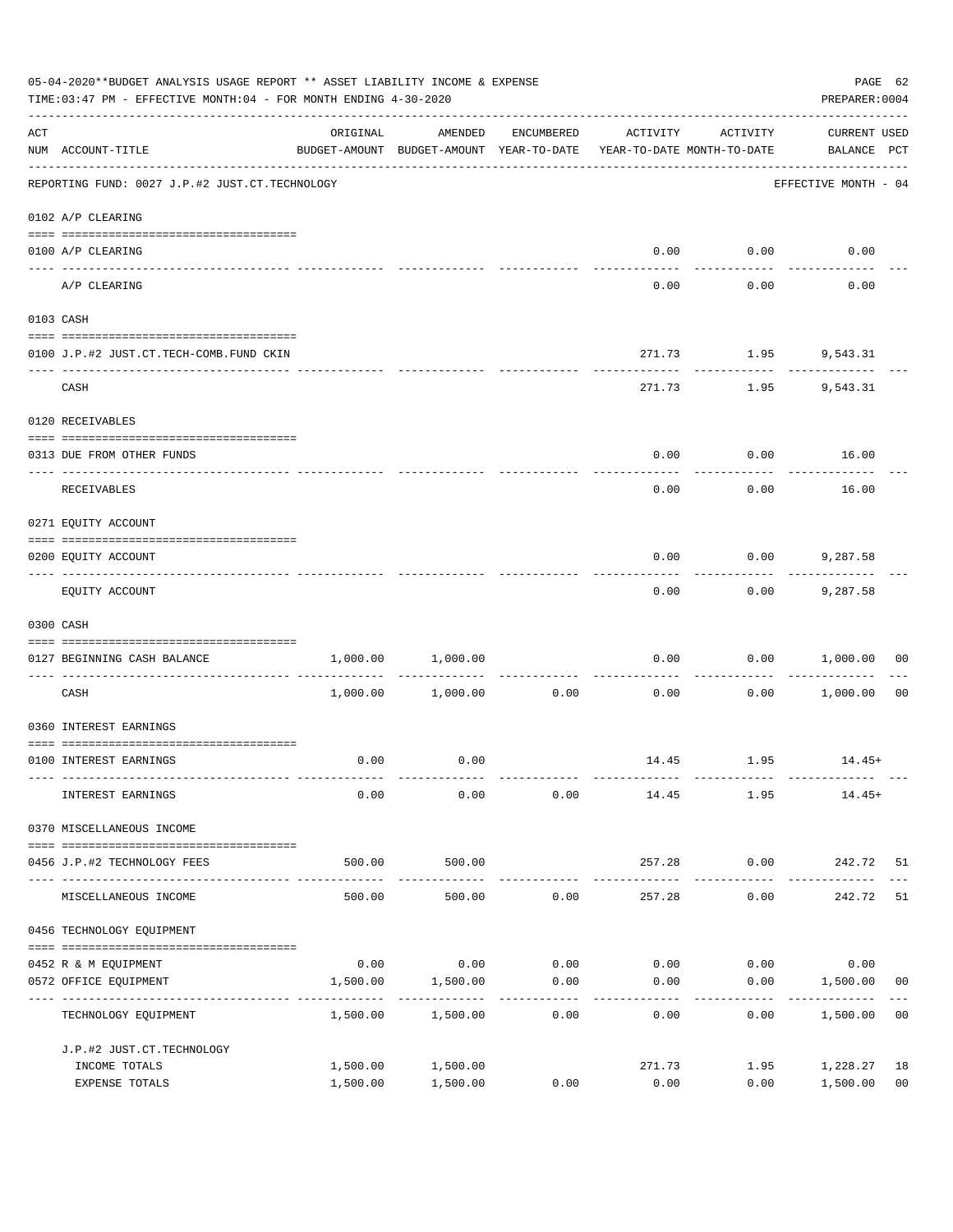|     | 05-04-2020**BUDGET ANALYSIS USAGE REPORT ** ASSET LIABILITY INCOME & EXPENSE<br>TIME: 03:47 PM - EFFECTIVE MONTH: 04 - FOR MONTH ENDING 4-30-2020 |          |                                                     |                      |                                                                  |                                      | PAGE 63<br>PREPARER: 0004          |                |
|-----|---------------------------------------------------------------------------------------------------------------------------------------------------|----------|-----------------------------------------------------|----------------------|------------------------------------------------------------------|--------------------------------------|------------------------------------|----------------|
| ACT | NUM ACCOUNT-TITLE                                                                                                                                 | ORIGINAL | AMENDED<br>BUDGET-AMOUNT BUDGET-AMOUNT YEAR-TO-DATE | ENCUMBERED           | ACTIVITY<br>YEAR-TO-DATE MONTH-TO-DATE                           | ACTIVITY                             | <b>CURRENT USED</b><br>BALANCE PCT |                |
|     | REPORTING FUND: 0028 J.P.#3 JUST.CT.TECHNOLOGY                                                                                                    |          |                                                     |                      |                                                                  |                                      | EFFECTIVE MONTH - 04               |                |
|     | 0102 A/P CLEARING                                                                                                                                 |          |                                                     |                      |                                                                  |                                      |                                    |                |
|     | 0100 A/P CLEARING                                                                                                                                 |          |                                                     |                      | 0.00                                                             | 0.00                                 | 0.00                               |                |
|     | ---- ---------<br>A/P CLEARING                                                                                                                    |          |                                                     |                      | 0.00                                                             | 0.00                                 | 0.00                               |                |
|     | 0103 CASH                                                                                                                                         |          |                                                     |                      |                                                                  |                                      |                                    |                |
|     | 0100 J.P.#3 JUST.CT.TECH-COMB.FUND CKIN                                                                                                           |          |                                                     |                      |                                                                  | 145.50- 83.74- 6,076.06<br>--------- |                                    |                |
|     | CASH                                                                                                                                              |          |                                                     |                      |                                                                  | $145.50 - 83.74 -$                   | 6,076.06                           |                |
|     | 0120 RECEIVABLES                                                                                                                                  |          |                                                     |                      |                                                                  |                                      |                                    |                |
|     | 0313 DUE FROM OTHER FUNDS                                                                                                                         |          |                                                     |                      | 0.00                                                             | 0.00                                 | 115.18                             |                |
|     | RECEIVABLES                                                                                                                                       |          |                                                     |                      | 0.00                                                             | 0.00                                 | 115.18                             |                |
|     | 0200 SYSTEM ADDED LIABILITY DEPARTMENT                                                                                                            |          |                                                     |                      |                                                                  |                                      |                                    |                |
|     | 0910 SYSTEM ADDED LIABILITY LINE-ITEM                                                                                                             |          |                                                     |                      | 0.00                                                             | 0.00                                 | 0.00                               |                |
|     | SYSTEM ADDED LIABILITY DEPARTMENT                                                                                                                 |          |                                                     |                      | 0.00                                                             | 0.00                                 | 0.00                               |                |
|     | 0271 EQUITY ACCOUNT                                                                                                                               |          |                                                     |                      |                                                                  |                                      |                                    |                |
|     | 0200 EQUITY ACCOUNT                                                                                                                               |          |                                                     |                      | 0.00                                                             | 0.00                                 | 6,336.74                           |                |
|     | EQUITY ACCOUNT                                                                                                                                    |          |                                                     |                      | 0.00                                                             | 0.00                                 | 6,336.74                           |                |
|     | 0300 CASH                                                                                                                                         |          |                                                     |                      |                                                                  |                                      |                                    |                |
|     | 0128 BEGINNING CASH                                                                                                                               |          | 2,800.00 2,800.00                                   |                      | 0.00                                                             | 0.00 2,800.00                        |                                    | 0 <sup>0</sup> |
|     | CASH                                                                                                                                              |          |                                                     |                      | $2,800.00$ $2,800.00$ $0.00$ $0.00$ $0.00$ $0.00$                |                                      | 2,800.00 00                        |                |
|     | 0360 INTEREST EARNINGS                                                                                                                            |          |                                                     |                      |                                                                  |                                      |                                    |                |
|     | 0100 INTEREST EARNINGS                                                                                                                            | 0.00     | 0.00                                                |                      | 8.95                                                             | 1.20                                 | $8.95+$                            |                |
|     | INTEREST EARNINGS                                                                                                                                 | 0.00     | 0.00                                                | ------------<br>0.00 | 8.95                                                             | 1.20                                 | $8.95+$                            |                |
|     | 0370 MISCELLANEOUS INCOME                                                                                                                         |          |                                                     |                      |                                                                  |                                      |                                    |                |
|     | 0456 J.P.#3 TECHNOLOGY FEES                                                                                                                       | 700.00   | 700.00                                              |                      |                                                                  | 499.19   0.00   200.81   71          |                                    |                |
|     | _________________________________<br>MISCELLANEOUS INCOME                                                                                         | 700.00   |                                                     | .<br>700.00 0.00     |                                                                  | ---------<br>499.19 0.00             | 200.81                             | 71             |
|     | 0457 TECHNOLOGY EQUIPMENT                                                                                                                         |          |                                                     |                      |                                                                  |                                      |                                    |                |
|     |                                                                                                                                                   |          |                                                     |                      |                                                                  |                                      |                                    |                |
|     | 0423 INTERNET SERVICE<br>0572 OFFICE EQUIPMENT                                                                                                    | 3,040.00 | 3,040.00                                            | 0.00                 | $460.00$ $460.00$ $0.00$ $653.64$ $84.94$ $193.64 - 142$<br>0.00 | 0.00                                 | 3,040.00                           | 0 <sub>0</sub> |
|     | TECHNOLOGY EQUIPMENT                                                                                                                              | 3,500.00 | -------------<br>3,500.00                           | -----------<br>0.00  | ------------<br>653.64                                           | ------------<br>84.94                | 2,846.36 19                        |                |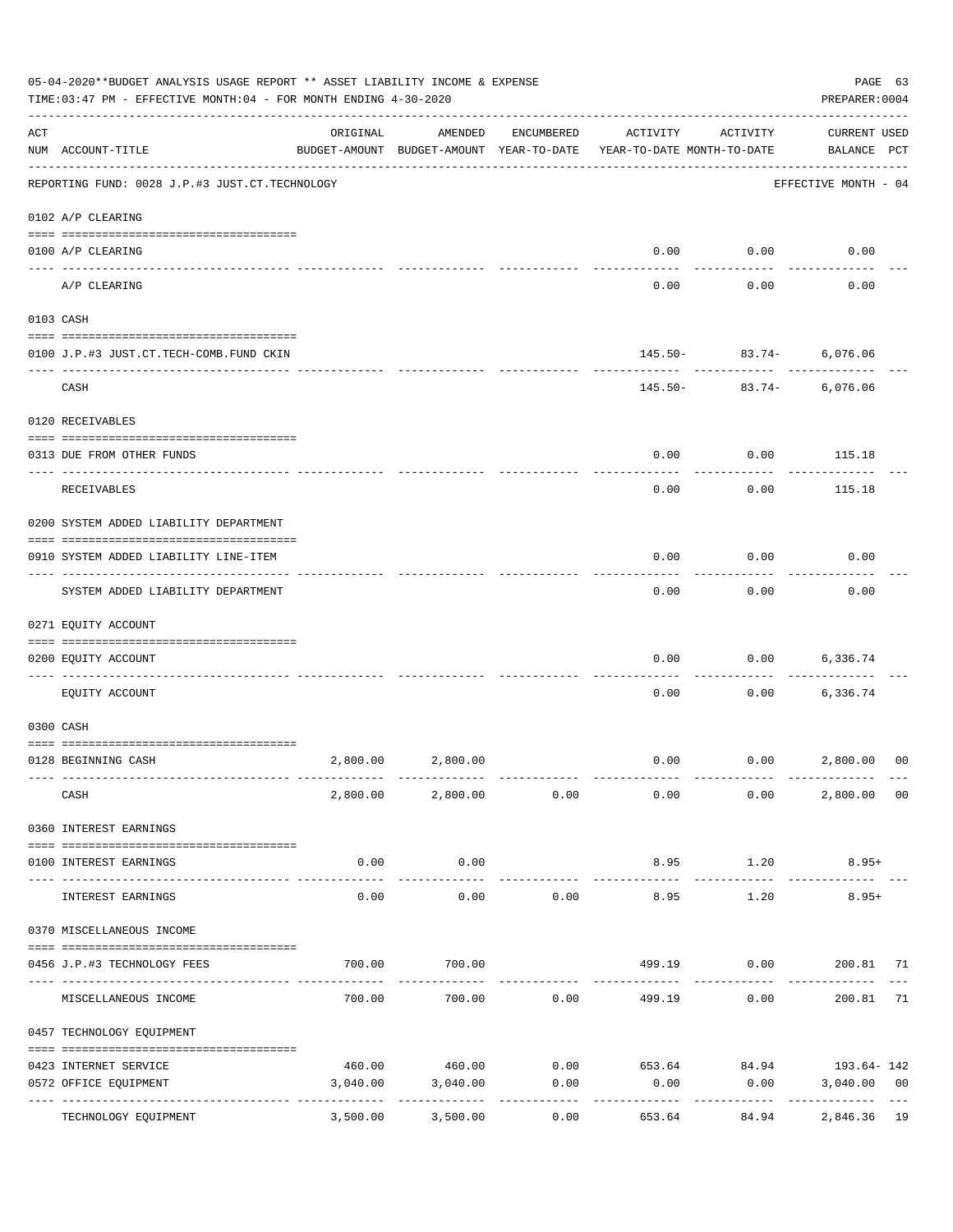|     | 05-04-2020**BUDGET ANALYSIS USAGE REPORT ** ASSET LIABILITY INCOME & EXPENSE |               |               |              |                            |          | PAGE 64              |     |
|-----|------------------------------------------------------------------------------|---------------|---------------|--------------|----------------------------|----------|----------------------|-----|
|     | TIME: 03:47 PM - EFFECTIVE MONTH: 04 - FOR MONTH ENDING 4-30-2020            |               |               |              |                            |          | PREPARER: 0004       |     |
| ACT |                                                                              | ORIGINAL      | AMENDED       | ENCUMBERED   | ACTIVITY                   | ACTIVITY | CURRENT USED         |     |
|     | NUM ACCOUNT-TITLE                                                            | BUDGET-AMOUNT | BUDGET-AMOUNT | YEAR-TO-DATE | YEAR-TO-DATE MONTH-TO-DATE |          | <b>BALANCE</b>       | PCT |
|     | REPORTING FUND: 0028 J.P.#3 JUST.CT.TECHNOLOGY                               |               |               |              |                            |          | EFFECTIVE MONTH - 04 |     |
|     | J.P.#3 JUST.CT.TECHNOLOGY                                                    |               |               |              |                            |          |                      |     |
|     | INCOME TOTALS                                                                | 3,500.00      | 3,500.00      |              | 508.14                     | 1.20     | 2,991.86             | 15  |
|     | <b>EXPENSE TOTALS</b>                                                        | 3,500.00      | 3,500.00      | 0.00         | 653.64                     | 84.94    | 2,846.36             | 19  |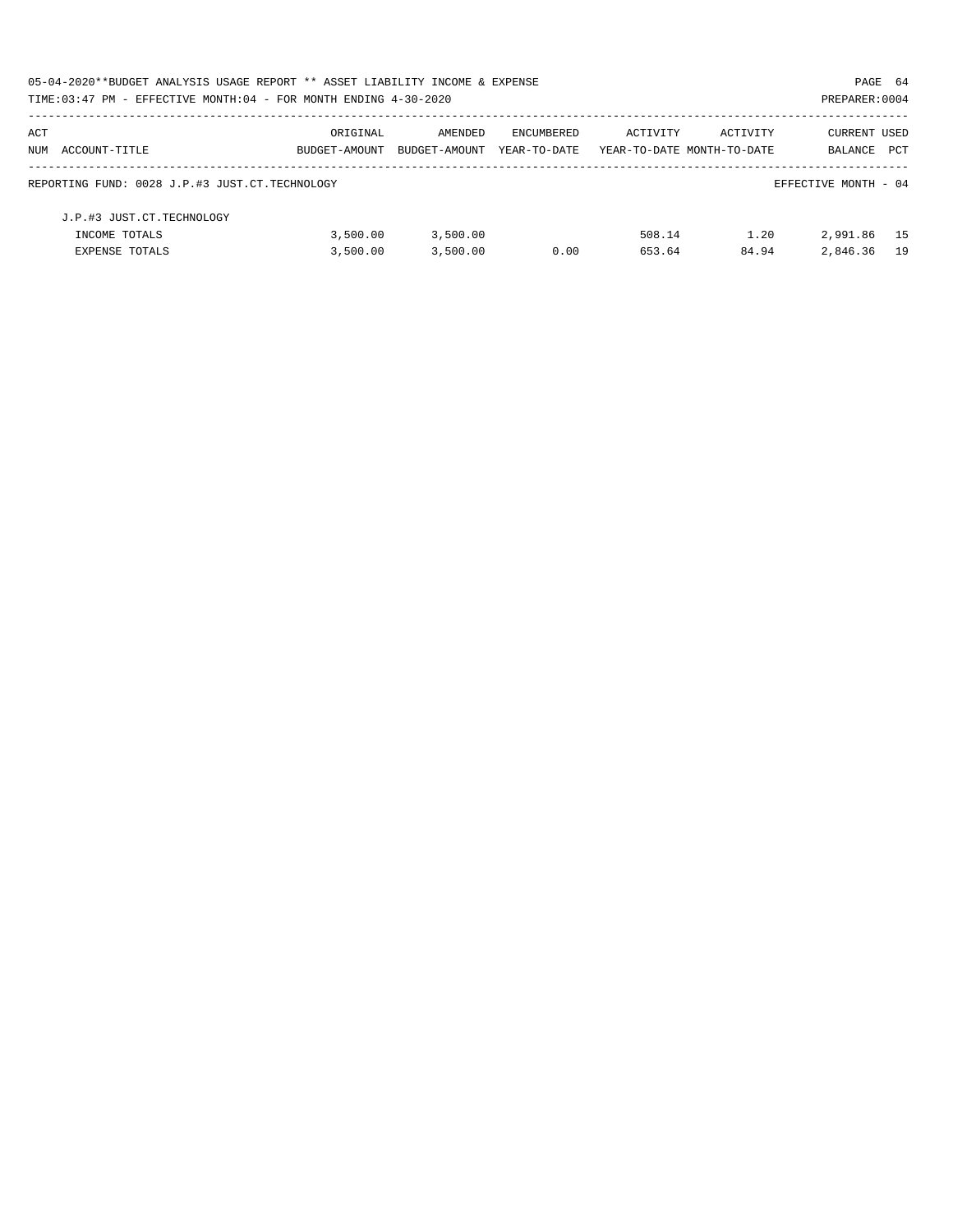|     | 05-04-2020**BUDGET ANALYSIS USAGE REPORT ** ASSET LIABILITY INCOME & EXPENSE<br>TIME:03:47 PM - EFFECTIVE MONTH:04 - FOR MONTH ENDING 4-30-2020 |          |                                                     |            |          |                                        | PAGE 65<br>PREPARER: 0004          |
|-----|-------------------------------------------------------------------------------------------------------------------------------------------------|----------|-----------------------------------------------------|------------|----------|----------------------------------------|------------------------------------|
| ACT | NUM ACCOUNT-TITLE                                                                                                                               | ORIGINAL | AMENDED<br>BUDGET-AMOUNT BUDGET-AMOUNT YEAR-TO-DATE | ENCUMBERED | ACTIVITY | ACTIVITY<br>YEAR-TO-DATE MONTH-TO-DATE | <b>CURRENT USED</b><br>BALANCE PCT |
|     | REPORTING FUND: 0030 SHERIFF WORK RELEASE                                                                                                       |          |                                                     |            |          |                                        | EFFECTIVE MONTH - 04               |
|     | 0103 CASH                                                                                                                                       |          |                                                     |            |          |                                        |                                    |
|     | 0100 SHERIFF WORK RELEASE-COMB FUND CKI                                                                                                         |          |                                                     |            | 0.00     | 0.00                                   | 983.14                             |
|     | CASH                                                                                                                                            |          |                                                     |            | 0.00     | 0.00                                   | 983.14                             |
|     | 0271 EQUITY ACCOUNT                                                                                                                             |          |                                                     |            |          |                                        |                                    |
|     | 0200 EQUITY ACCOUNT                                                                                                                             |          |                                                     |            | 0.00     | 0.00                                   | 983.14                             |
|     | EQUITY ACCOUNT                                                                                                                                  |          |                                                     |            | 0.00     | 0.00                                   | 983.14                             |
|     | 0360 INTEREST EARNINGS                                                                                                                          |          |                                                     |            |          |                                        |                                    |
|     | 0100 INTEREST EARNINGS                                                                                                                          | 0.00     | 0.00                                                |            | 0.00     | 0.00                                   | 0.00                               |
|     | <b>INTEREST EARNINGS</b>                                                                                                                        | 0.00     | 0.00                                                | 0.00       | 0.00     | 0.00                                   | 0.00                               |
|     | 0370 MISCELLANEOUS INCOME                                                                                                                       |          |                                                     |            |          |                                        |                                    |
|     |                                                                                                                                                 |          |                                                     |            |          |                                        |                                    |
|     | 0569 SHERIFF WORK RELEASE<br>------------                                                                                                       | 0.00     | 0.00                                                |            | 0.00     | 0.00                                   | 0.00                               |
|     | MISCELLANEOUS INCOME                                                                                                                            | 0.00     | 0.00                                                | 0.00       | 0.00     | 0.00                                   | 0.00                               |
|     | 0569 WORK RELEASE                                                                                                                               |          |                                                     |            |          |                                        |                                    |
|     | 0310 OFFICE SUPPLIES                                                                                                                            | 0.00     | 0.00                                                | 0.00       | 0.00     | 0.00                                   | 0.00                               |
|     | 0421 ONLINE RESEARCH                                                                                                                            | 0.00     | 0.00                                                | 0.00       | 0.00     | 0.00                                   | 0.00                               |
|     | 0571 EQUIPMENT                                                                                                                                  | 0.00     | 0.00                                                | 0.00       | 0.00     | 0.00                                   | 0.00                               |
|     | WORK RELEASE                                                                                                                                    | 0.00     | 0.00                                                | 0.00       | 0.00     | 0.00                                   | 0.00                               |
|     | SHERIFF WORK RELEASE                                                                                                                            |          |                                                     |            |          |                                        |                                    |
|     | INCOME TOTALS                                                                                                                                   | 0.00     | 0.00                                                |            | 0.00     | 0.00                                   | 0.00                               |
|     | <b>EXPENSE TOTALS</b>                                                                                                                           | 0.00     | 0.00                                                | 0.00       | 0.00     | 0.00                                   | 0.00                               |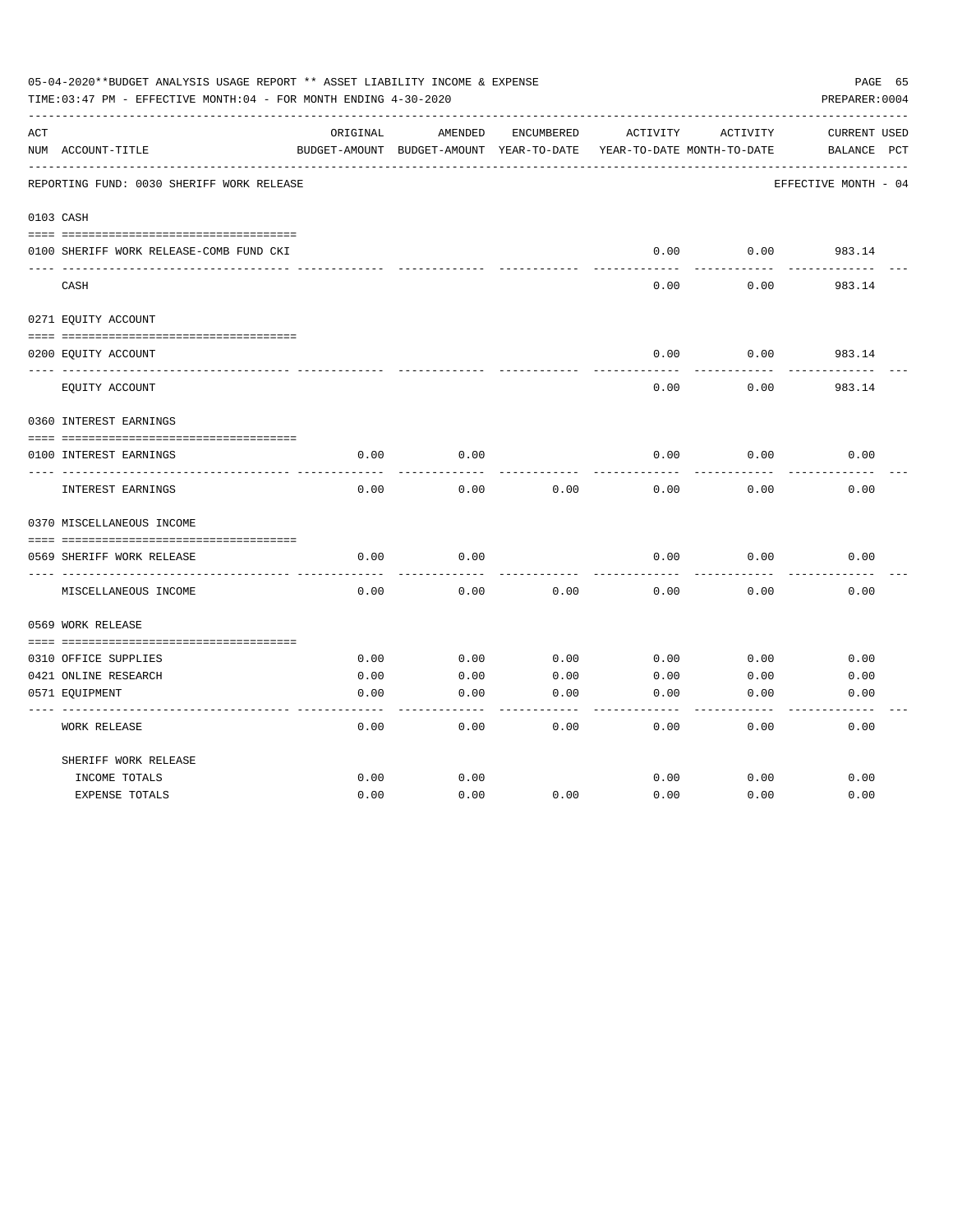|     | 05-04-2020**BUDGET ANALYSIS USAGE REPORT ** ASSET LIABILITY INCOME & EXPENSE<br>TIME: 03:47 PM - EFFECTIVE MONTH: 04 - FOR MONTH ENDING 4-30-2020 |                          |                                                     |            |                                        |                       | PREPARER: 0004                                | PAGE 66        |
|-----|---------------------------------------------------------------------------------------------------------------------------------------------------|--------------------------|-----------------------------------------------------|------------|----------------------------------------|-----------------------|-----------------------------------------------|----------------|
| ACT | NUM ACCOUNT-TITLE                                                                                                                                 | ORIGINAL                 | AMENDED<br>BUDGET-AMOUNT BUDGET-AMOUNT YEAR-TO-DATE | ENCUMBERED | ACTIVITY<br>YEAR-TO-DATE MONTH-TO-DATE | ACTIVITY              | <b>CURRENT USED</b><br>BALANCE PCT            |                |
|     | REPORTING FUND: 0031 COURTHOUSE RESTORATION FUND                                                                                                  |                          |                                                     |            |                                        |                       | EFFECTIVE MONTH - 04                          |                |
|     | 0103 CASH                                                                                                                                         |                          |                                                     |            |                                        |                       |                                               |                |
|     |                                                                                                                                                   |                          |                                                     |            |                                        |                       |                                               |                |
|     | 0100 COURTHOUSE RESTORATION-COMB.FUND                                                                                                             |                          |                                                     |            | 0.00                                   |                       | $0.00$ 115.00                                 |                |
|     | 0175 TEXPOOL                                                                                                                                      |                          |                                                     |            | 0.00                                   | 0.00                  | 0.00                                          |                |
|     | CASH                                                                                                                                              |                          |                                                     |            | 0.00                                   | 0.00                  | 115.00                                        |                |
|     | 0120 RECEIVABLES                                                                                                                                  |                          |                                                     |            |                                        |                       |                                               |                |
|     |                                                                                                                                                   |                          |                                                     |            |                                        |                       |                                               |                |
|     | 0310 GRANT RECEIVED FROM THC                                                                                                                      |                          |                                                     |            | 0.00<br>0.00                           | 0.00                  | $0.00$ 111,327.70                             |                |
|     | 0313 DUE FROM OTHER FUNDS                                                                                                                         |                          |                                                     |            |                                        |                       | 0.00                                          |                |
|     | RECEIVABLES                                                                                                                                       |                          |                                                     |            | 0.00                                   | 0.00                  | 111,327.70                                    |                |
|     | 0200 LIABILITY ACCOUNT                                                                                                                            |                          |                                                     |            |                                        |                       |                                               |                |
|     | 0900 SYSTEM ADDED LIABILITY LINE-ITEM                                                                                                             |                          |                                                     |            | 0.00                                   | 0.00                  | 0.00                                          |                |
|     | LIABILITY ACCOUNT                                                                                                                                 |                          |                                                     |            | 0.00                                   | 0.00                  | 0.00                                          |                |
|     | 0271 EQUITY ACCOUNT                                                                                                                               |                          |                                                     |            |                                        |                       |                                               |                |
|     | 0200 EQUITY ACCOUNT                                                                                                                               |                          |                                                     |            | 0.00                                   | 0.00                  | 111,442.70                                    |                |
|     | -----------------------------<br>EQUITY ACCOUNT                                                                                                   |                          |                                                     |            | 0.00                                   | 0.00                  | 111,442.70                                    |                |
|     | 0300 CASH                                                                                                                                         |                          |                                                     |            |                                        |                       |                                               |                |
|     | 0131 BEGINNING CASH BALANCE                                                                                                                       | 0.00                     | 0.00                                                |            | 0.00                                   | 0.00                  | 0.00                                          |                |
|     | CASH                                                                                                                                              | 0.00                     | 0.00                                                | 0.00       | 0.00                                   | 0.00                  | 0.00                                          |                |
|     | 0330 GRANT INCOME                                                                                                                                 |                          |                                                     |            |                                        |                       |                                               |                |
|     |                                                                                                                                                   |                          |                                                     |            |                                        |                       |                                               |                |
|     | 0510 COURTHOUSE RESTORATION                                                                                                                       |                          | 2,639,260.00 2,639,260.00                           |            |                                        | ----------            | $0.00$ $0.00$ $2,639,260.00$ 00               |                |
|     | GRANT INCOME                                                                                                                                      |                          | 2,639,260.00 2,639,260.00                           | 0.00       | 0.00                                   |                       | $0.00 \quad 2,639,260.00 \quad 00$            |                |
|     | 0370 MISCELLANEOUS INCOME                                                                                                                         |                          |                                                     |            |                                        |                       |                                               |                |
|     | 0131 RESTORATION DONATIONS                                                                                                                        | ---------------- ------- | $0.00$ 0.00                                         |            |                                        | $0.00$ $0.00$         | 0.00                                          |                |
|     | MISCELLANEOUS INCOME                                                                                                                              | 0.00                     | 0.00                                                | 0.00       | 0.00                                   | 0.00                  | 0.00                                          |                |
|     | 0509 CONTINGENCY                                                                                                                                  |                          |                                                     |            |                                        |                       |                                               |                |
|     |                                                                                                                                                   |                          |                                                     |            |                                        |                       |                                               |                |
|     | 0475 CONTINGENCY                                                                                                                                  |                          | 245,080.00 245,080.00                               |            | . <i>.</i>                             | . _ _ _ _ _ _ _ _ _ _ | $0.00$ $0.00$ $0.00$ $0.00$ $245,080.00$ $00$ |                |
|     | CONTINGENCY                                                                                                                                       |                          | 245,080.00 245,080.00                               | 0.00       | 0.00                                   | 0.00                  | 245,080.00                                    | 0 <sub>0</sub> |
|     | 0510 COURTHOUSE RESTORATION PHASE 1                                                                                                               |                          |                                                     |            |                                        |                       |                                               |                |
|     | 0403 ARCHITECTURAL FEES                                                                                                                           | 0.00                     | 0.00                                                | 0.00       | 0.00                                   | 0.00                  | 0.00                                          |                |
|     | 0451 ASBESTOS ABATEMENT                                                                                                                           | 0.00                     | 0.00                                                | 0.00       | 0.00                                   | 0.00                  | 0.00                                          |                |
|     | 0482 DEMOLITION                                                                                                                                   | 0.00                     | 0.00                                                | 0.00       | 0.00                                   | 0.00                  | 0.00                                          |                |
|     |                                                                                                                                                   |                          |                                                     |            |                                        |                       |                                               |                |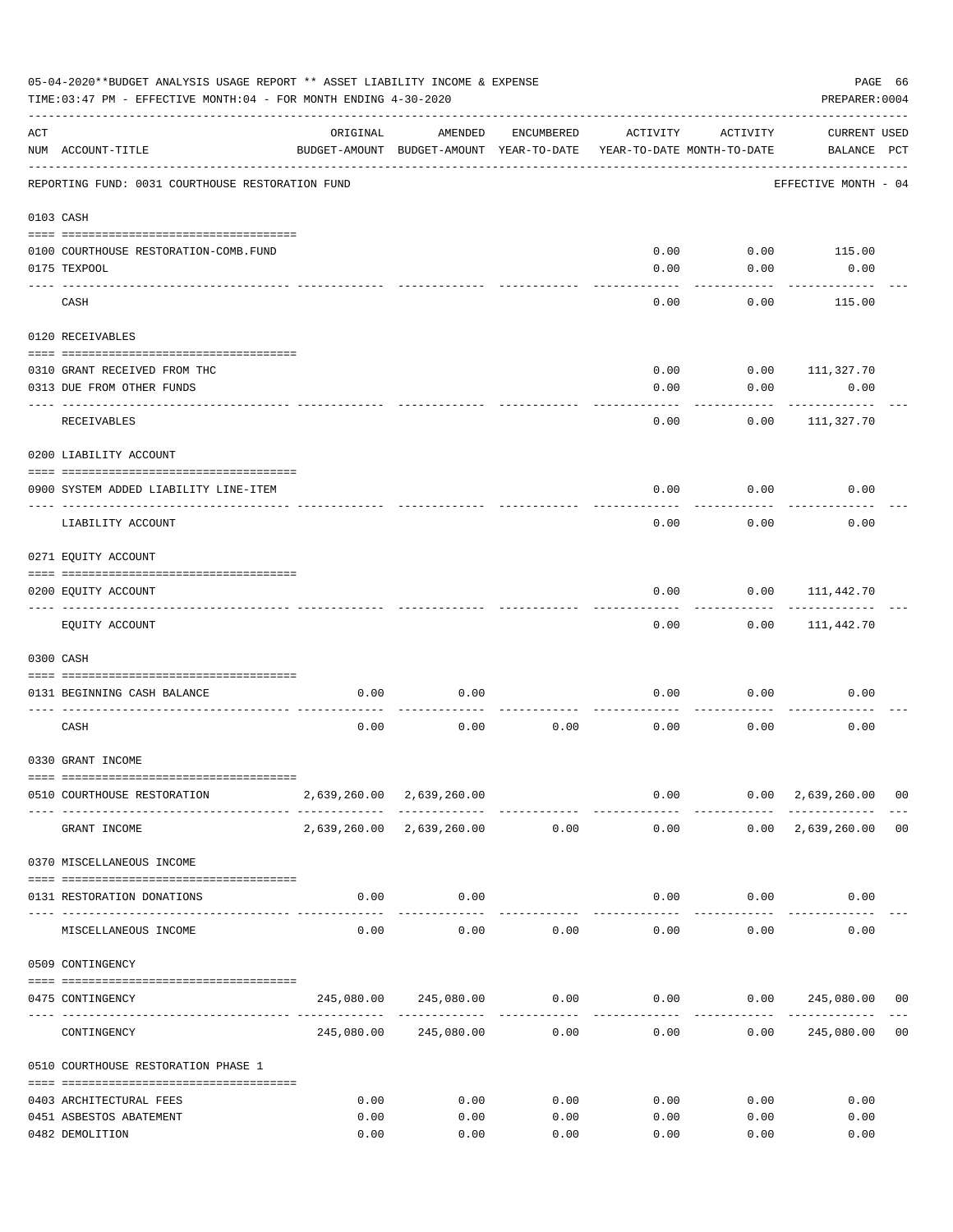| ACT |                                                                                                              | ORIGINAL                                                | AMENDED                   | ENCUMBERED | ACTIVITY | ACTIVITY      | CURRENT USED                 |                |
|-----|--------------------------------------------------------------------------------------------------------------|---------------------------------------------------------|---------------------------|------------|----------|---------------|------------------------------|----------------|
|     | NUM ACCOUNT-TITLE<br>BUDGET-AMOUNT BUDGET-AMOUNT YEAR-TO-DATE YEAR-TO-DATE MONTH-TO-DATE                     |                                                         |                           |            |          |               | BALANCE                      | PCT            |
|     |                                                                                                              |                                                         |                           |            |          |               |                              |                |
|     | REPORTING FUND: 0031 COURTHOUSE RESTORATION FUND                                                             |                                                         |                           |            |          |               | EFFECTIVE MONTH - 04         |                |
|     | 0490 MISCELLANEOUS                                                                                           | $0.00$ $0.00$ $0.00$ $0.00$ $0.00$ $0.00$ $0.00$ $0.00$ |                           |            |          |               |                              |                |
|     | COURTHOUSE RESTORATION PHASE 1                                                                               | 0.00                                                    | 0.00                      | 0.00       |          | $0.00$ $0.00$ | 0.00                         |                |
|     | 0511 COURTHOUSE RESTORATION PHASE 2                                                                          |                                                         |                           |            |          |               |                              |                |
|     |                                                                                                              |                                                         |                           |            |          |               |                              |                |
|     | 0165 CONSTRUCTION                                                                                            |                                                         | 2,336,180.00 2,336,180.00 | 0.00       | 0.00     |               | $0.00 \quad 2,336,180.00$    | 0 <sub>0</sub> |
|     | 0403 ARCHITECTURAL FEES                                                                                      | 58,000.00 58,000.00                                     |                           | 0.00       | 0.00     |               | $0.00$ 58,000.00             | 00             |
|     | 0451 ASBESTOS & OTHER TESTING                                                                                | 0.00                                                    | 0.00                      | 0.00       | 0.00     |               | 0.00<br>0.00                 |                |
|     | 0453 IT DESIGN                                                                                               | 0.00                                                    | 0.00                      | 0.00       | 0.00     | 0.00          | 0.00                         |                |
|     | 0455 SECURITY                                                                                                | 0.00                                                    | 0.00                      | 0.00       | 0.00     | 0.00          | 0.00                         |                |
|     | COURTHOUSE RESTORATION PHASE 2   2,394,180.00   2,394,180.00   0.00   0.00   0.00   0.00   2,394,180.00   00 |                                                         |                           |            |          |               |                              |                |
|     | COURTHOUSE RESTORATION FUND                                                                                  |                                                         |                           |            |          |               |                              |                |
|     | INCOME TOTALS                                                                                                | 2,639,260.00 2,639,260.00                               |                           |            |          |               | $0.00$ $0.00$ $2.639.260.00$ | 00             |
|     | <b>EXPENSE TOTALS</b>                                                                                        |                                                         | 2,639,260.00 2,639,260.00 | 0.00       | 0.00     |               | $0.00 \quad 2.639.260.00$    | 00             |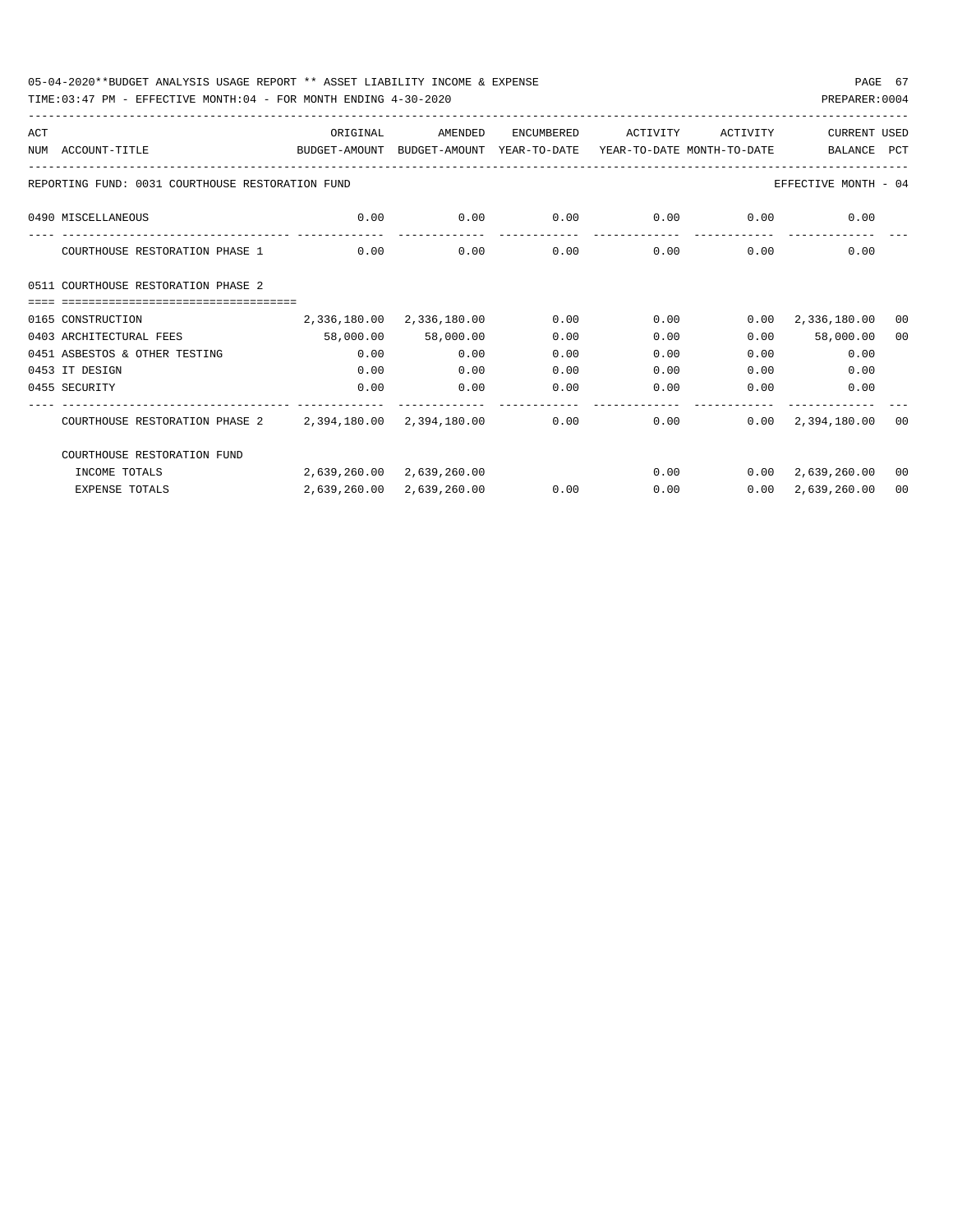| 05-04-2020**BUDGET ANALYSIS USAGE REPORT ** ASSET LIABILITY INCOME & EXPENSE<br>PAGE 68<br>TIME: 03:47 PM - EFFECTIVE MONTH: 04 - FOR MONTH ENDING 4-30-2020<br>PREPARER: 0004 |                                                                    |          |         |            |                                                                                 |                                        |                                    |                |
|--------------------------------------------------------------------------------------------------------------------------------------------------------------------------------|--------------------------------------------------------------------|----------|---------|------------|---------------------------------------------------------------------------------|----------------------------------------|------------------------------------|----------------|
| ACT                                                                                                                                                                            | NUM ACCOUNT-TITLE                                                  | ORIGINAL | AMENDED | ENCUMBERED | ACTIVITY<br>BUDGET-AMOUNT BUDGET-AMOUNT YEAR-TO-DATE YEAR-TO-DATE MONTH-TO-DATE | ACTIVITY                               | <b>CURRENT USED</b><br>BALANCE PCT |                |
|                                                                                                                                                                                | REPORTING FUND: 0033 BAIL BONDSMAN APP. FEES                       |          |         |            |                                                                                 |                                        | EFFECTIVE MONTH - 04               |                |
|                                                                                                                                                                                | 0102 A/P CLEARING                                                  |          |         |            |                                                                                 |                                        |                                    |                |
|                                                                                                                                                                                | 0100 A/P CLEARING                                                  |          |         |            | 0.00                                                                            | 0.00                                   | 0.00                               |                |
|                                                                                                                                                                                | ---- ----------<br>---------------------- --------<br>A/P CLEARING |          |         |            | 0.00                                                                            | 0.00                                   | 0.00                               |                |
|                                                                                                                                                                                | 0103 BAIL BONDSMAN AP.FEE CASH                                     |          |         |            |                                                                                 |                                        |                                    |                |
|                                                                                                                                                                                | 0100 BAIL BONDSMAN APP.-COMB FUND CKING                            |          |         |            |                                                                                 | 168.71- 0.00 8,428.03                  |                                    |                |
|                                                                                                                                                                                | ----------------------------<br>BAIL BONDSMAN AP. FEE CASH         |          |         |            |                                                                                 | ----------<br>$168.71 - 0.00$ 8,428.03 |                                    |                |
|                                                                                                                                                                                | 0271 EQUITY ACCOUNT                                                |          |         |            |                                                                                 |                                        |                                    |                |
|                                                                                                                                                                                | 0200 EQUITY ACCOUNT                                                |          |         |            | 0.00                                                                            | $0.00$ 8,596.74                        |                                    |                |
|                                                                                                                                                                                | EQUITY ACCOUNT                                                     |          |         |            | 0.00                                                                            | 0.00                                   | 8,596.74                           |                |
|                                                                                                                                                                                | 0300 CASH                                                          |          |         |            |                                                                                 |                                        |                                    |                |
|                                                                                                                                                                                | 0133 BEGINNING CASH BALANCE                                        | 0.00     | 0.00    |            | 0.00                                                                            | 0.00                                   | 0.00                               |                |
|                                                                                                                                                                                | CASH                                                               | 0.00     | 0.00    | 0.00       | 0.00                                                                            | 0.00                                   | 0.00                               |                |
|                                                                                                                                                                                | 0340 BAIL BOND APPLICATION FEE                                     |          |         |            |                                                                                 |                                        |                                    |                |
|                                                                                                                                                                                | 0480 APPLICATION FEE<br>-----------------------------------        | 500.00   | 500.00  |            | 0.00                                                                            | 0.00                                   | 500.00                             | 00             |
|                                                                                                                                                                                | BAIL BOND APPLICATION FEE                                          | 500.00   | 500.00  | 0.00       | 0.00                                                                            | 0.00                                   | 500.00                             | 0 <sub>0</sub> |
|                                                                                                                                                                                | 0498 BAIL BONDSMAN EXP.                                            |          |         |            |                                                                                 |                                        |                                    |                |
|                                                                                                                                                                                |                                                                    |          |         |            |                                                                                 |                                        |                                    |                |
|                                                                                                                                                                                | 0310 OFFICE SUPPLIES                                               |          |         |            | 500.00 500.00 6.00 168.71 0.00 331.29 34                                        |                                        |                                    |                |
|                                                                                                                                                                                | 0427 OUT OF COUNTY TRAVEL                                          | 0.00     | 0.00    | 0.00       | 0.00                                                                            | 0.00                                   | 0.00                               |                |
|                                                                                                                                                                                | BAIL BONDSMAN EXP.                                                 | 500.00   | 500.00  | 0.00       | 168.71                                                                          | 0.00                                   | 331.29                             | 34             |
|                                                                                                                                                                                | BAIL BONDSMAN APP. FEES                                            |          |         |            |                                                                                 |                                        |                                    |                |
|                                                                                                                                                                                | INCOME TOTALS                                                      | 500.00   | 500.00  |            | 0.00                                                                            | 0.00                                   | 500.00                             | 0 <sub>0</sub> |
|                                                                                                                                                                                | EXPENSE TOTALS                                                     | 500.00   | 500.00  | 0.00       | 168.71                                                                          | 0.00                                   | 331.29                             | 34             |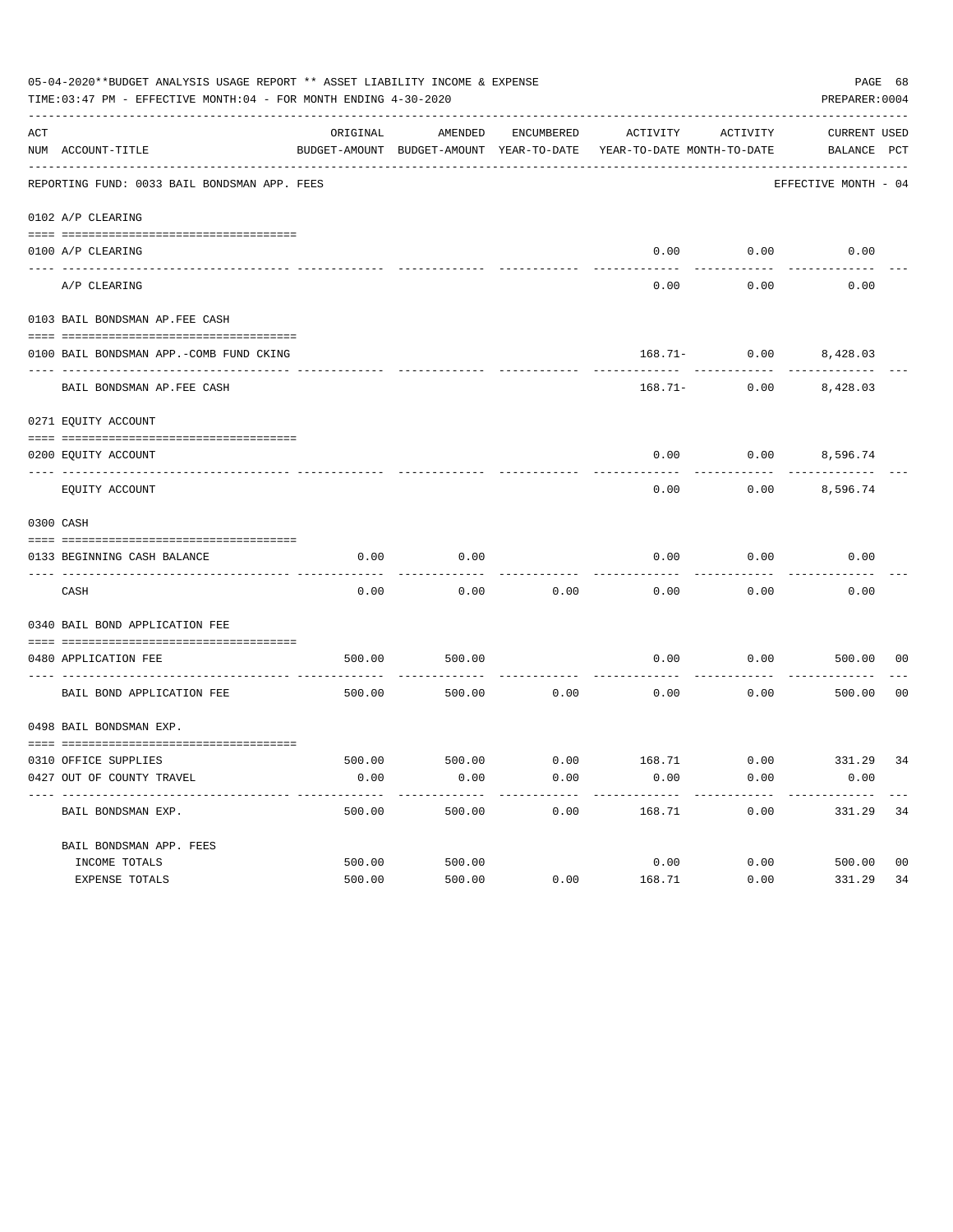|     | 05-04-2020**BUDGET ANALYSIS USAGE REPORT ** ASSET LIABILITY INCOME & EXPENSE<br>TIME: 03:47 PM - EFFECTIVE MONTH: 04 - FOR MONTH ENDING 4-30-2020 |                                  |                                                                                |                      |               |                                         | PAGE 69<br>PREPARER: 0004          |                |
|-----|---------------------------------------------------------------------------------------------------------------------------------------------------|----------------------------------|--------------------------------------------------------------------------------|----------------------|---------------|-----------------------------------------|------------------------------------|----------------|
| ACT | NUM ACCOUNT-TITLE                                                                                                                                 | ORIGINAL                         | AMENDED<br>BUDGET-AMOUNT BUDGET-AMOUNT YEAR-TO-DATE YEAR-TO-DATE MONTH-TO-DATE | ENCUMBERED           | ACTIVITY      | ACTIVITY                                | <b>CURRENT USED</b><br>BALANCE PCT |                |
|     | REPORTING FUND: 0034 DISTRICT CT.RECORDS ARCHIVE                                                                                                  |                                  |                                                                                |                      |               |                                         | EFFECTIVE MONTH - 04               |                |
|     | 0100 PAYROLL                                                                                                                                      |                                  |                                                                                |                      |               |                                         |                                    |                |
|     | 0100 PAYROLL                                                                                                                                      |                                  |                                                                                |                      | 0.00          | 0.00                                    | 0.00                               |                |
|     | ----- ----<br>PAYROLL                                                                                                                             |                                  |                                                                                |                      | 0.00          | 0.00                                    | 0.00                               |                |
|     | 0103 CASH                                                                                                                                         |                                  |                                                                                |                      |               |                                         |                                    |                |
|     | 0100 DISTRICT CT.REC.ARCHIVE COMB.FUND                                                                                                            |                                  |                                                                                |                      |               | 2,554.43 7.06 34,673.11                 |                                    |                |
|     | CASH                                                                                                                                              |                                  |                                                                                |                      | ---------     | . <u>.</u> .<br>2,554.43 7.06 34,673.11 |                                    |                |
|     | 0120 RECEIVABLES                                                                                                                                  |                                  |                                                                                |                      |               |                                         |                                    |                |
|     | 0313 DUE FROM OTHER FUNDS                                                                                                                         |                                  |                                                                                |                      | 0.00          | 0.00                                    | 252.97                             |                |
|     | RECEIVABLES                                                                                                                                       |                                  |                                                                                |                      | 0.00          | 0.00                                    | 252.97                             |                |
|     | 0271 EQUITY ACCOUNT                                                                                                                               |                                  |                                                                                |                      |               |                                         |                                    |                |
|     | 0200 EQUITY ACCOUNT                                                                                                                               |                                  |                                                                                |                      | 0.00          | 0.00                                    | 32,371.65                          |                |
|     | EQUITY ACCOUNT                                                                                                                                    |                                  |                                                                                |                      | 0.00          | 0.00                                    | 32,371.65                          |                |
|     | 0300 CASH                                                                                                                                         |                                  |                                                                                |                      |               |                                         |                                    |                |
|     | 0134 BEGINNING CASH BALANCE                                                                                                                       | 25,000.00                        | 25,000.00                                                                      |                      | 0.00          | 0.00                                    | 25,000.00                          | 00             |
|     | CASH                                                                                                                                              | 25,000.00                        | 25,000.00                                                                      | ------------<br>0.00 | 0.00          | 0.00                                    | 25,000.00                          | 0 <sub>0</sub> |
|     | 0360 INTEREST INCOME                                                                                                                              |                                  |                                                                                |                      |               |                                         |                                    |                |
|     | 0100 INTEREST INCOME                                                                                                                              | 0.00                             | 0.00                                                                           |                      |               | 50.37 7.06                              | $50.37+$                           |                |
|     | INTEREST INCOME                                                                                                                                   | 0.00                             | 0.00                                                                           | 0.00                 | 50.37         | 7.06                                    | $50.37+$                           |                |
|     | 0370 MISCELLANEOUS INCOME                                                                                                                         |                                  |                                                                                |                      |               |                                         |                                    |                |
|     | 0450 DISTRICT CT.RECORDS ARCHIVE FEE                                                                                                              | 4,000.00                         | 4,000.00                                                                       |                      |               | 2,504.06 0.00                           | 1,495.94 63                        |                |
|     | MISCELLANEOUS INCOME                                                                                                                              | 4,000.00                         | 4,000.00                                                                       |                      | 0.00 2,504.06 | ------------<br>0.00                    | 1,495.94 63                        |                |
|     | 0450 DISTRICT CT.RECORDS ARCHIVE EQUIPM                                                                                                           |                                  |                                                                                |                      |               |                                         |                                    |                |
|     |                                                                                                                                                   |                                  |                                                                                |                      |               |                                         |                                    |                |
|     | 0107 SALARYTEMP/EXTRA                                                                                                                             | 0.00                             | 0.00                                                                           | 0.00                 | 0.00          | 0.00                                    | 0.00                               |                |
|     | 0201 SOCIAL SECURITY TAXES<br>0203 RETIREMENT                                                                                                     | 0.00<br>0.00                     | 0.00<br>0.00                                                                   | 0.00<br>0.00         | 0.00<br>0.00  | 0.00<br>0.00                            | 0.00<br>0.00                       |                |
|     | 0204 WORKERS COMPENSATION                                                                                                                         | 0.00                             | 0.00                                                                           | 0.00                 | 0.00          | 0.00                                    | 0.00                               |                |
|     | 0205 MEDICARE TAX                                                                                                                                 | 0.00                             | 0.00                                                                           | 0.00                 | 0.00          | 0.00                                    | 0.00                               |                |
|     | 0572 OFFICE EQUIPMENT                                                                                                                             | 29,000.00<br>----- ------------- | 29,000.00                                                                      | 0.00                 | 0.00          | 0.00                                    | 29,000.00                          | 00             |
|     | DISTRICT CT.RECORDS ARCHIVE EQUIPM 29,000.00                                                                                                      |                                  | 29,000.00                                                                      | --------<br>0.00     | 0.00          | . <u>.</u><br>0.00                      | 29,000.00 00                       |                |
|     | DISTRICT CT.RECORDS ARCHIVE<br>INCOME TOTALS                                                                                                      |                                  | 29,000.00 29,000.00                                                            |                      | 2,554.43      | 7.06                                    | 26,445.57                          | 09             |
|     |                                                                                                                                                   |                                  |                                                                                |                      |               |                                         |                                    |                |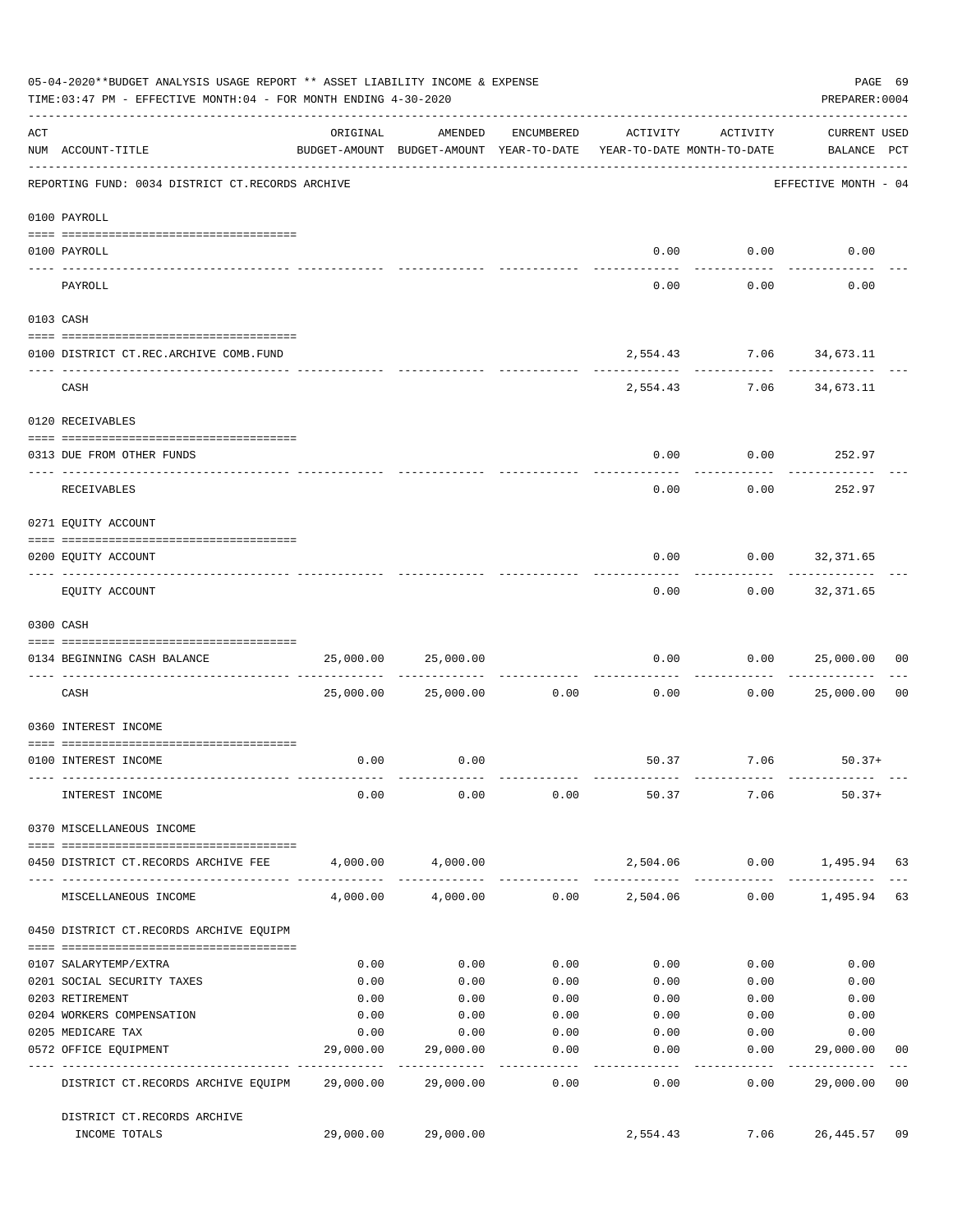| 05-04-2020**BUDGET ANALYSIS USAGE REPORT ** ASSET LIABILITY INCOME & EXPENSE<br>TIME:03:47 PM - EFFECTIVE MONTH:04 - FOR MONTH ENDING 4-30-2020 |                           |                          |                                   |          |                                        |                                       | PAGE 70<br>PREPARER: 0004 |
|-------------------------------------------------------------------------------------------------------------------------------------------------|---------------------------|--------------------------|-----------------------------------|----------|----------------------------------------|---------------------------------------|---------------------------|
| ACT<br>ACCOUNT-TITLE<br>NUM                                                                                                                     | ORIGINAL<br>BUDGET-AMOUNT | AMENDED<br>BUDGET-AMOUNT | <b>ENCUMBERED</b><br>YEAR-TO-DATE | ACTIVITY | ACTIVITY<br>YEAR-TO-DATE MONTH-TO-DATE | <b>CURRENT USED</b><br><b>BALANCE</b> | <b>PCT</b>                |
| REPORTING FUND: 0034 DISTRICT CT.RECORDS ARCHIVE                                                                                                |                           |                          |                                   |          |                                        | EFFECTIVE MONTH - 04                  |                           |
| <b>EXPENSE TOTALS</b>                                                                                                                           | 29,000.00                 | 29,000.00                | 0.00                              | 0.00     | 0.00                                   | 29,000.00                             | - 00                      |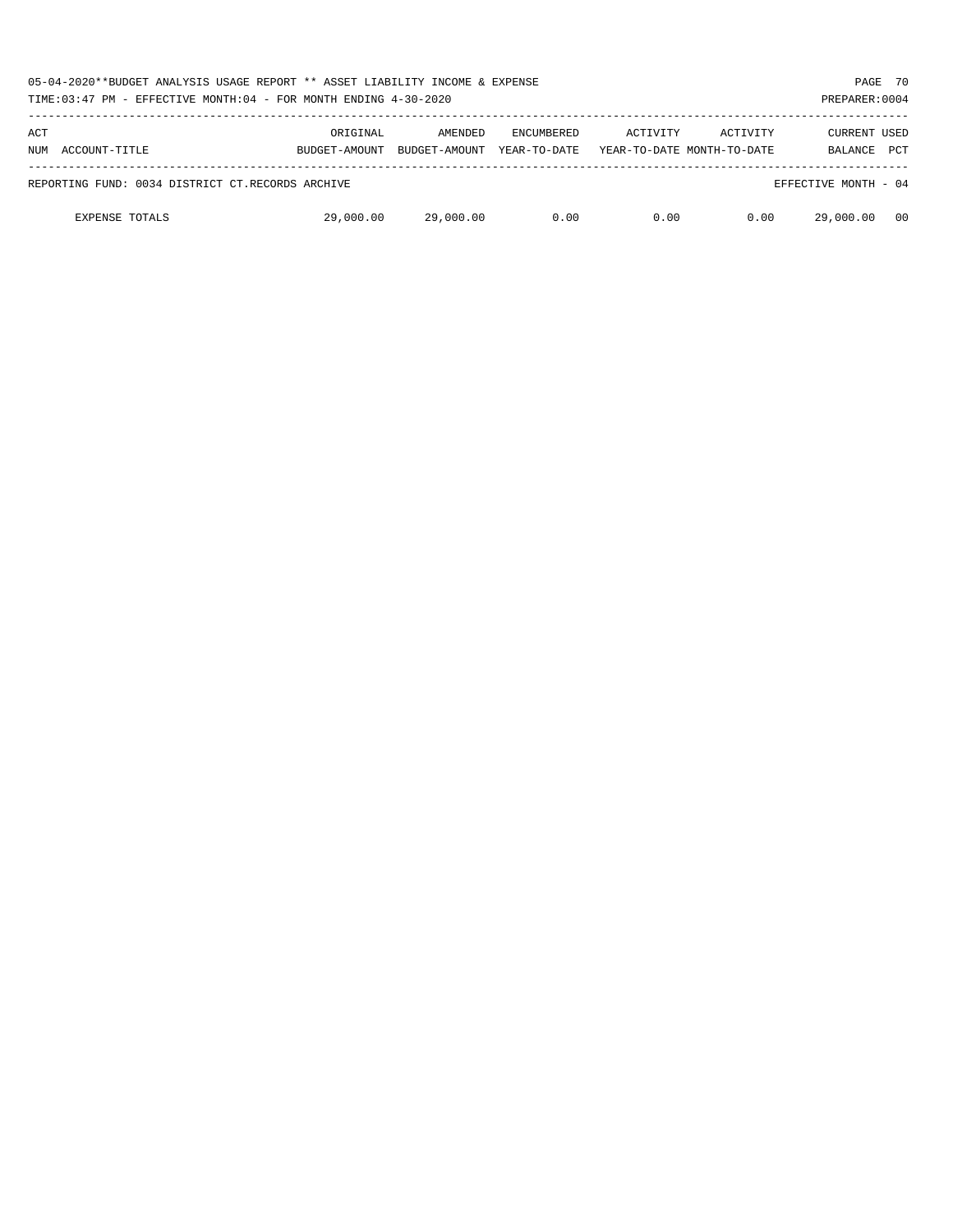| 05-04-2020**BUDGET ANALYSIS USAGE REPORT ** ASSET LIABILITY INCOME & EXPENSE<br>TIME: 03:47 PM - EFFECTIVE MONTH: 04 - FOR MONTH ENDING 4-30-2020 |                                         |                      |                                                                                |            |                 |                                           | PAGE 71<br>PREPARER: 0004          |                         |
|---------------------------------------------------------------------------------------------------------------------------------------------------|-----------------------------------------|----------------------|--------------------------------------------------------------------------------|------------|-----------------|-------------------------------------------|------------------------------------|-------------------------|
| ACT                                                                                                                                               | NUM ACCOUNT-TITLE                       | ORIGINAL             | AMENDED<br>BUDGET-AMOUNT BUDGET-AMOUNT YEAR-TO-DATE YEAR-TO-DATE MONTH-TO-DATE | ENCUMBERED | ACTIVITY        | ACTIVITY                                  | <b>CURRENT USED</b><br>BALANCE PCT |                         |
|                                                                                                                                                   | REPORTING FUND: 0035 LAW LIBRARY FUND   |                      |                                                                                |            |                 |                                           | EFFECTIVE MONTH - 04               |                         |
|                                                                                                                                                   | 0103 CASH                               |                      |                                                                                |            |                 |                                           |                                    |                         |
|                                                                                                                                                   | 0100 LAW LIBRARY-COMBINED FUND CHECKING |                      |                                                                                |            |                 | 6,672.67 37.26 183,444.44<br>------------ | ---------                          |                         |
|                                                                                                                                                   | CASH                                    |                      |                                                                                |            | 6,672.67        | 37.26                                     | 183,444.44                         |                         |
|                                                                                                                                                   | 0120 RECEIVABLES                        |                      |                                                                                |            |                 |                                           |                                    |                         |
|                                                                                                                                                   | 0313 DUE FROM OTHER FUNDS               |                      |                                                                                |            | 0.00            |                                           | $0.00$ 1,190.77                    |                         |
|                                                                                                                                                   | RECEIVABLES                             |                      |                                                                                |            | 0.00            |                                           | $0.00$ 1,190.77                    |                         |
|                                                                                                                                                   | 0200 LIABILITY ACCOUNT                  |                      |                                                                                |            |                 |                                           |                                    |                         |
|                                                                                                                                                   | 0910 SYSTEM ADDED LIABILITY LI          |                      |                                                                                |            | 0.00            | 0.00                                      | 0.00                               |                         |
|                                                                                                                                                   | LIABILITY ACCOUNT                       |                      |                                                                                |            | 0.00            | 0.00                                      | 0.00                               |                         |
|                                                                                                                                                   | 0271 EQUITY ACCOUNT                     |                      |                                                                                |            |                 |                                           |                                    |                         |
|                                                                                                                                                   | 0200 EQUITY ACCOUNT                     |                      |                                                                                |            | 0.00            |                                           | $0.00$ 177,962.54                  |                         |
|                                                                                                                                                   | EQUITY ACCOUNT                          |                      |                                                                                |            | 0.00            | 0.00                                      | 177,962.54                         |                         |
|                                                                                                                                                   | 0340 FEES OF OFFICE                     |                      |                                                                                |            |                 |                                           |                                    |                         |
|                                                                                                                                                   | 0403 COUNTY CLERK FEES                  |                      | 5,000.00 5,000.00                                                              |            |                 |                                           |                                    | -13                     |
|                                                                                                                                                   | 0450 DISTRICT CLERK FEES                | 10,000.00            | 10,000.00                                                                      |            | 6,320.89        | 0.00                                      | 3,679.11                           | 63                      |
|                                                                                                                                                   | FEES OF OFFICE                          |                      | 15,000.00  15,000.00                                                           |            | $0.00$ 6,950.89 | ----------<br>0.00                        | 8,049.11                           | 46                      |
|                                                                                                                                                   | 0360 INTEREST EARNINGS                  |                      |                                                                                |            |                 |                                           |                                    |                         |
|                                                                                                                                                   | 0100 INTEREST EARNINGS                  | 50.00                | 50.00                                                                          |            | 271.78          | 37.26                                     | 221.78+ 544                        |                         |
|                                                                                                                                                   | INTEREST EARNINGS                       | 50.00                | 50.00                                                                          | 0.00       | 271.78          | 37.26                                     | 221.78+ 544                        |                         |
|                                                                                                                                                   | 0475 LAW LIBRARY                        |                      |                                                                                |            |                 |                                           |                                    |                         |
|                                                                                                                                                   | 0310 OFFICE SUPPLIES                    | 2,000.00             | 2,000.00                                                                       | 0.00       | 550.00          | 0.00                                      | 1,450.00                           | 28                      |
|                                                                                                                                                   | 0421 LEXIS NEXIS ONLINE LEGAL RESEARCH  | 0.00                 | 0.00                                                                           | 0.00       | 0.00            | 0.00                                      | 0.00                               |                         |
|                                                                                                                                                   | 0453 R&M COMPUTER                       | 1,000.00             | 1,000.00                                                                       | 0.00       | 0.00            | 0.00                                      | 1,000.00                           | 0 <sub>0</sub>          |
|                                                                                                                                                   | 0574 TECHNOLOGY                         | 11,350.00            | 11,350.00                                                                      | 0.00       | 0.00            | 0.00                                      | 11,350.00                          | 0 <sub>0</sub>          |
|                                                                                                                                                   | 0590 LAW BOOKS                          | 700.00<br>---------- | 700.00<br>----------                                                           | 0.00       | 0.00            | 0.00                                      | 700.00<br>----------               | 0 <sub>0</sub><br>$---$ |
|                                                                                                                                                   | LAW LIBRARY                             |                      | 15,050.00 15,050.00                                                            | 0.00       | 550.00          | 0.00                                      | 14,500.00 04                       |                         |
|                                                                                                                                                   | LAW LIBRARY FUND                        |                      |                                                                                |            |                 |                                           |                                    |                         |
|                                                                                                                                                   | INCOME TOTALS                           |                      | 15,050.00 15,050.00                                                            |            | 7,222.67        | 37.26                                     | 7,827.33                           | 48                      |
|                                                                                                                                                   | EXPENSE TOTALS                          | 15,050.00            | 15,050.00                                                                      | 0.00       | 550.00          | 0.00                                      | 14,500.00                          | 0 <sub>4</sub>          |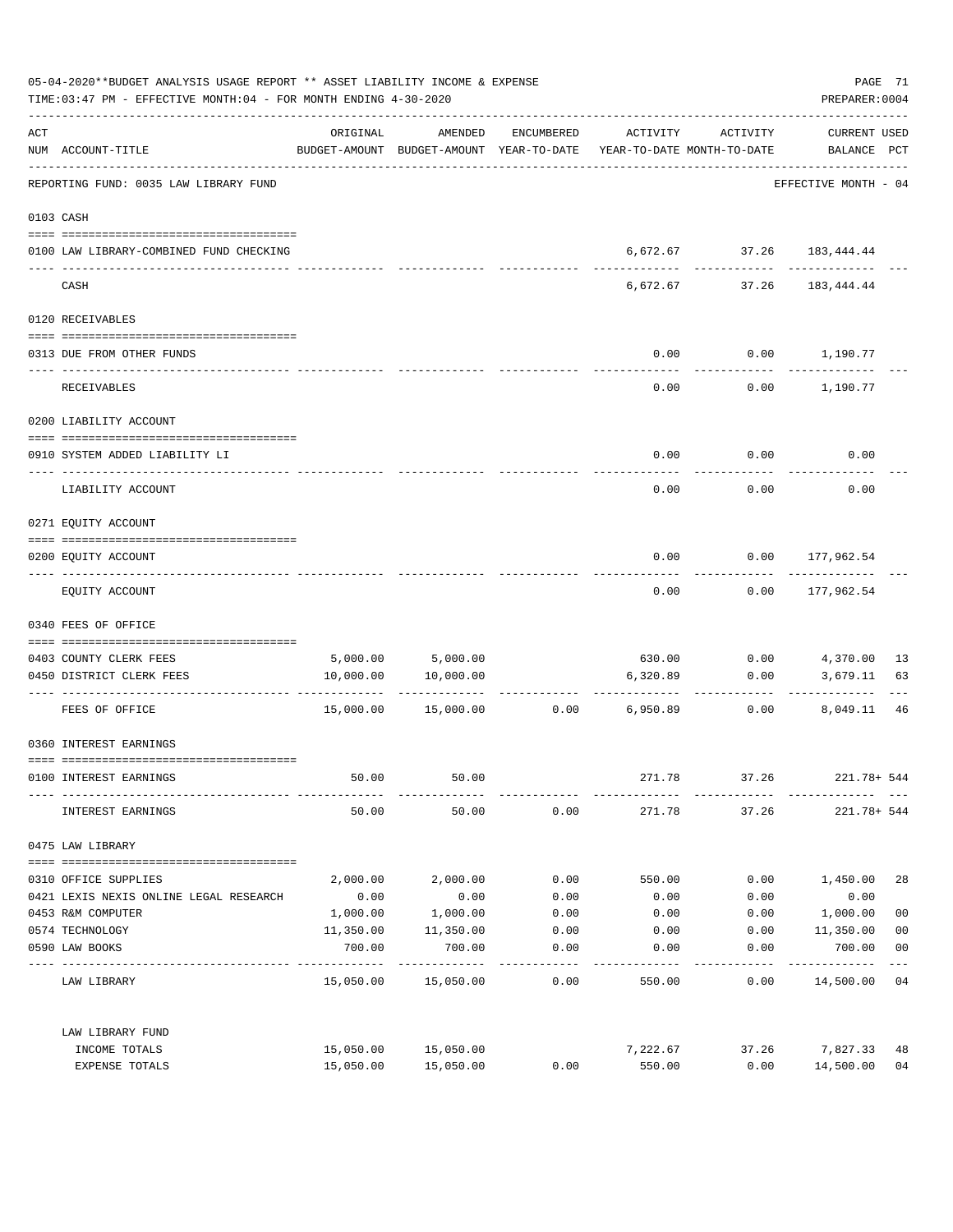|                    | 05-04-2020**BUDGET ANALYSIS USAGE REPORT ** ASSET LIABILITY INCOME & EXPENSE<br>PAGE 72<br>TIME: 03:47 PM - EFFECTIVE MONTH: 04 - FOR MONTH ENDING 4-30-2020<br>PREPARER: 0004 |                                                      |                    |            |                       |                                        |                                    |    |  |  |  |
|--------------------|--------------------------------------------------------------------------------------------------------------------------------------------------------------------------------|------------------------------------------------------|--------------------|------------|-----------------------|----------------------------------------|------------------------------------|----|--|--|--|
| $\mathop{\rm ACT}$ | NUM ACCOUNT-TITLE                                                                                                                                                              | ORIGINAL<br>BUDGET-AMOUNT BUDGET-AMOUNT YEAR-TO-DATE | AMENDED            | ENCUMBERED | ACTIVITY              | ACTIVITY<br>YEAR-TO-DATE MONTH-TO-DATE | <b>CURRENT USED</b><br>BALANCE PCT |    |  |  |  |
|                    | REPORTING FUND: 0036 D.A. FEE ACCOUNT FUND                                                                                                                                     |                                                      |                    |            |                       |                                        | EFFECTIVE MONTH - 04               |    |  |  |  |
|                    | 0100 PAYROLL                                                                                                                                                                   |                                                      |                    |            |                       |                                        |                                    |    |  |  |  |
|                    | 0100 PAYROLL                                                                                                                                                                   |                                                      |                    |            |                       | $0.00$ 0.00                            | 0.00                               |    |  |  |  |
| ---- ---           | PAYROLL                                                                                                                                                                        |                                                      |                    |            | 0.00                  | 0.00                                   | 0.00                               |    |  |  |  |
|                    | 0102 A/P CLEARING                                                                                                                                                              |                                                      |                    |            |                       |                                        |                                    |    |  |  |  |
|                    | 0100 A/P CLEARING                                                                                                                                                              |                                                      |                    |            | 0.00                  | 0.00                                   | 0.00                               |    |  |  |  |
|                    | A/P CLEARING                                                                                                                                                                   |                                                      |                    |            | 0.00                  | 0.00                                   | 0.00                               |    |  |  |  |
|                    | 0103 CASH                                                                                                                                                                      |                                                      |                    |            |                       |                                        |                                    |    |  |  |  |
|                    | 0136 D. A. FEE CASH ACCT.                                                                                                                                                      |                                                      |                    |            |                       |                                        | 207.82 375.34 12,735.05            |    |  |  |  |
|                    | 0236 D.A. FEE SEIZURE FUND                                                                                                                                                     |                                                      |                    |            | $239.15 -$            | 587.54-                                | 3,216.46                           |    |  |  |  |
|                    | CASH                                                                                                                                                                           |                                                      |                    |            | $31.33-$              |                                        | 212.20- 15,951.51                  |    |  |  |  |
|                    | 0200 LIABILITY ACCOUNT                                                                                                                                                         |                                                      |                    |            |                       |                                        |                                    |    |  |  |  |
|                    | 0150 ACCRUED SALARY PAYABLE                                                                                                                                                    |                                                      |                    |            | 0.00                  | 0.00                                   | 627.24                             |    |  |  |  |
|                    | 0155 ACCRUED FRINGE BENEFITS                                                                                                                                                   |                                                      |                    |            | 0.00                  | 0.00                                   | 210.02                             |    |  |  |  |
|                    | 0910 SYSTEM ADDED LIABILITY LINE-ITEM                                                                                                                                          |                                                      |                    |            | 0.00                  | 0.00                                   | 0.00                               |    |  |  |  |
|                    | LIABILITY ACCOUNT                                                                                                                                                              |                                                      |                    |            | 0.00                  | 0.00                                   | 837.26                             |    |  |  |  |
|                    | 0271 EQUITY ACCOUNT                                                                                                                                                            |                                                      |                    |            |                       |                                        |                                    |    |  |  |  |
|                    | 0200 EQUITY ACCOUNT                                                                                                                                                            |                                                      |                    |            | 0.00                  |                                        | $0.00$ 15,145.58                   |    |  |  |  |
|                    | EQUITY ACCOUNT                                                                                                                                                                 |                                                      |                    |            | 0.00                  | 0.00                                   | 15,145.58                          |    |  |  |  |
|                    | 0300 CASH                                                                                                                                                                      |                                                      |                    |            |                       |                                        |                                    |    |  |  |  |
|                    | 0136 BEGINNING CASH BALANCE-D.A.FEE                                                                                                                                            | 0.00                                                 | 0.00               |            | 0.00                  | 0.00                                   | 0.00                               |    |  |  |  |
|                    | 0236 BEGINNING CASH BALANCE-SEIZURE                                                                                                                                            | 0.00                                                 | 0.00               |            | 0.00                  | 0.00                                   | 0.00                               |    |  |  |  |
|                    | CASH                                                                                                                                                                           | -----<br>0.00                                        | ----------<br>0.00 | 0.00       | 0.00                  | 0.00                                   | 0.00                               |    |  |  |  |
|                    | 0340 FEES OF OFFICE                                                                                                                                                            |                                                      |                    |            |                       |                                        |                                    |    |  |  |  |
|                    | 0475 DISTRICT ATTORNEY FEES                                                                                                                                                    |                                                      | 3,100.00 3,100.00  |            |                       | 895.00 240.00                          | 2,205.00                           | 29 |  |  |  |
|                    | FEES OF OFFICE                                                                                                                                                                 |                                                      | 3,100.00 3,100.00  | 0.00       | 895.00                | 240.00                                 | 2,205.00 29                        |    |  |  |  |
|                    | 0352 OTHER FORFEITURES                                                                                                                                                         |                                                      |                    |            |                       |                                        |                                    |    |  |  |  |
|                    | 0200 CONTRABAND FORFEITURE                                                                                                                                                     | 0.00                                                 | 0.00               |            |                       |                                        | 3,301.98 0.00 3,301.98+            |    |  |  |  |
|                    | 0300 D.A. SEIZURE FUND                                                                                                                                                         | 0.00                                                 | 0.00               |            | 0.00                  | 0.00                                   | 0.00                               |    |  |  |  |
|                    | OTHER FORFEITURES                                                                                                                                                              | 0.00                                                 | 0.00               | 0.00       | ---------<br>3,301.98 | 0.00                                   | .<br>$3,301.98+$                   |    |  |  |  |

0360 INTEREST EARNINGS

==== ===================================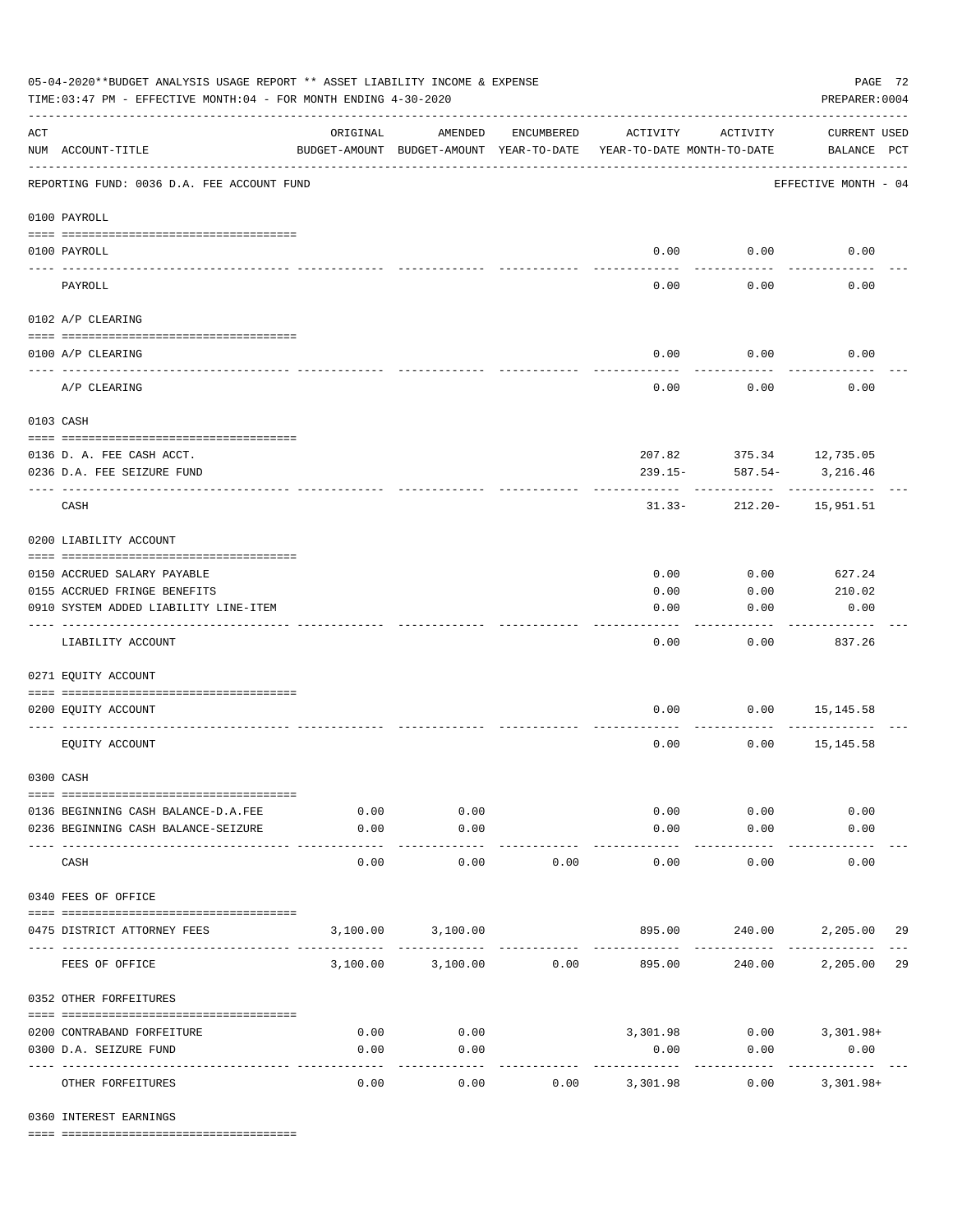### 05-04-2020\*\*BUDGET ANALYSIS USAGE REPORT \*\* ASSET LIABILITY INCOME & EXPENSE PAGE 73 TIME:03:47 PM - EFFECTIVE MONTH:04 - FOR MONTH ENDING 4-30-2020 PREPARER:0004

| ACT |                                                  | ORIGINAL         | AMENDED                                                             | ENCUMBERED   | ACTIVITY           | ACTIVITY                  | CURRENT USED             |    |
|-----|--------------------------------------------------|------------------|---------------------------------------------------------------------|--------------|--------------------|---------------------------|--------------------------|----|
|     | NUM ACCOUNT-TITLE                                |                  | BUDGET-AMOUNT BUDGET-AMOUNT YEAR-TO-DATE YEAR-TO-DATE MONTH-TO-DATE |              |                    |                           | BALANCE PCT              |    |
|     | REPORTING FUND: 0036 D.A. FEE ACCOUNT FUND       |                  |                                                                     |              |                    |                           | EFFECTIVE MONTH - 04     |    |
|     | 0100 INTEREST EARNINGS-D.A. FEE                  | 0.00             | 0.00                                                                |              | 3.54               | 0.33                      | $3.54+$                  |    |
|     | 0236 INTEREST EARNINGS-SEIZURE FUND              | 0.00             | 0.00                                                                |              | 0.52               | 0.10                      | $0.52+$                  |    |
|     | INTEREST EARNINGS                                | 0.00             | 0.00                                                                | 0.00         | 4.06               | 0.43                      | $4.06+$                  |    |
|     | 0370 MISCELLANEOUS                               |                  |                                                                     |              |                    |                           |                          |    |
|     |                                                  |                  |                                                                     |              |                    |                           |                          |    |
|     | 0130 REFUNDS & MISCELLANEOUS<br>0319 RESTITUTION | 0.00<br>0.00     | 0.00<br>0.00                                                        |              | 603.48<br>7,500.00 | 135.01<br>0.00            | $603.48+$<br>$7,500.00+$ |    |
|     |                                                  |                  |                                                                     |              |                    |                           |                          |    |
|     | MISCELLANEOUS                                    | 0.00             | 0.00                                                                | 0.00         | 8,103.48           | 135.01                    | $8, 103.48+$             |    |
|     | 0475 DISTRICT ATTORNEY DEPT                      |                  |                                                                     |              |                    |                           |                          |    |
|     | 0107 SALARY SUPPLEMENT                           | 0.00             | 0.00                                                                | 0.00         | 0.00               | 0.00                      | 0.00                     |    |
|     | 0201 SOCIAL SECURITY TAXES                       | 0.00             | 0.00                                                                | 0.00         | 0.00               | 0.00                      | 0.00                     |    |
|     | 0203 RETIREMENT                                  | 0.00             | 0.00                                                                | 0.00         | 0.00               | 0.00                      | 0.00                     |    |
|     | 0204 WORKERS COMPENSATION                        | 0.00             | 0.00                                                                | 0.00         | 0.00               | 0.00                      | 0.00                     |    |
|     | 0205 MEDICARE TAX                                | 0.00             | 0.00                                                                | 0.00         | 0.00               | 0.00                      | 0.00                     |    |
|     | 0310 OFFICE SUPPLIES                             | 0.00             | 0.00                                                                | 0.00         | 0.00               | 0.00                      | 0.00                     |    |
|     | 0319 RESTITUTION                                 | 0.00             | 0.00                                                                | 0.00         | 7,500.00           | 0.00                      | $7,500.00 -$             |    |
|     | 0321 CONTINUING EDUCATION                        | 0.00             | 0.00                                                                | 0.00         | 0.00               | 0.00                      | 0.00                     |    |
|     | 0353 COMPUTER EXPENSE                            | 0.00             | 0.00                                                                | 0.00         | 0.00               | 0.00                      | 0.00                     |    |
|     | 0421 INVESTIGATOR/HOT CK. ONLINE                 | 0.00             | 0.00                                                                | 0.00         | 0.00               | 0.00                      | 0.00                     |    |
|     | 0490 MISCELLANEOUS                               | 2,100.00         | 2,100.00                                                            | 0.00         | 1,294.20           | 0.00                      | 805.80                   | 62 |
|     | 0499 BANK SERVICE FEES                           | 0.00             | 0.00                                                                | 0.00         | 0.00               | 0.00                      | 0.00                     |    |
|     | 0572 OFFICE EQUIPMENT<br>0574 COMPUTER EQUIPMENT | 0.00<br>0.00     | 0.00<br>0.00                                                        | 0.00<br>0.00 | 0.00<br>0.00       | 0.00<br>0.00              | 0.00<br>0.00             |    |
|     |                                                  |                  |                                                                     |              |                    |                           |                          |    |
|     | DISTRICT ATTORNEY DEPT                           | 2,100.00         | 2,100.00                                                            | 0.00         | 8,794.20           | 0.00                      | $6,694.20 - 419$         |    |
|     | 0477 D.A. SEIZURE                                |                  |                                                                     |              |                    |                           |                          |    |
|     | 0107 SALARY SUPPLEMENT                           | 0.00             | 0.00                                                                | 0.00         |                    | 3,000.96 492.00 3,000.96- |                          |    |
|     | 0201 SOCIAL SECURITY TAXES                       | 0.00             | 0.00                                                                | 0.00         | 156.78             | 30.50                     | 156.78-                  |    |
|     | 0203 RETIREMENT                                  | 0.00             | 0.00                                                                | 0.00         | 344.33             | 58.01                     | $344.33-$                |    |
|     | 0204 WORKERS COMPENSATION                        | 0.00             | 0.00                                                                | 0.00         | 2.93               | 0.00                      | $2.93-$                  |    |
|     | 0205 MEDICARE TAX                                | 0.00             | 0.00                                                                | 0.00         | 36.65              | 7.13                      | $36.65-$                 |    |
|     | 0310 OFFICE SUPPLIES                             | 0.00             | 0.00                                                                | 0.00         | 0.00               | 0.00                      | 0.00                     |    |
|     | 0321 TRAINING                                    | 0.00             | 0.00                                                                | 0.00         | 0.00               | 0.00                      | 0.00                     |    |
|     | 0470 CIVIL PROCESS                               | 0.00             | 0.00                                                                | 0.00         | 0.00               | 0.00                      | 0.00                     |    |
|     | 0480 TOWING                                      | 0.00             | 0.00                                                                | 0.00         | 0.00               | 0.00                      | 0.00                     |    |
|     | 0490 MISCELLANEOUS<br>0499 BANK SERVICE FEES     | 1,000.00<br>0.00 | 1,000.00<br>0.00                                                    | 0.00<br>0.00 | 0.00<br>0.00       | 0.00<br>0.00              | 1,000.00<br>0.00         | 00 |
|     | 0572 OFFICE EQUIPMENT                            | 0.00             | 0.00                                                                | 0.00         | 0.00               | 0.00                      | 0.00                     |    |
|     | 0574 COMPUTER EQUIPMENT                          | 0.00             | 0.00                                                                | 0.00         | 0.00               | 0.00                      | 0.00                     |    |
|     |                                                  |                  |                                                                     |              |                    |                           |                          |    |
|     | D.A. SEIZURE                                     |                  | 1,000.00 1,000.00                                                   | 0.00         | 3,541.65           |                           | 587.64 2,541.65-354      |    |
|     | 0999 ACCOUNTS PAYABLE                            |                  |                                                                     |              |                    |                           |                          |    |
|     | 0100 A/P CLEARING ACCOUNT                        |                  |                                                                     |              | 0.00               | 0.00                      | 0.00                     |    |
|     | ACCOUNTS PAYABLE                                 |                  |                                                                     |              | 0.00               | 0.00                      | 0.00                     |    |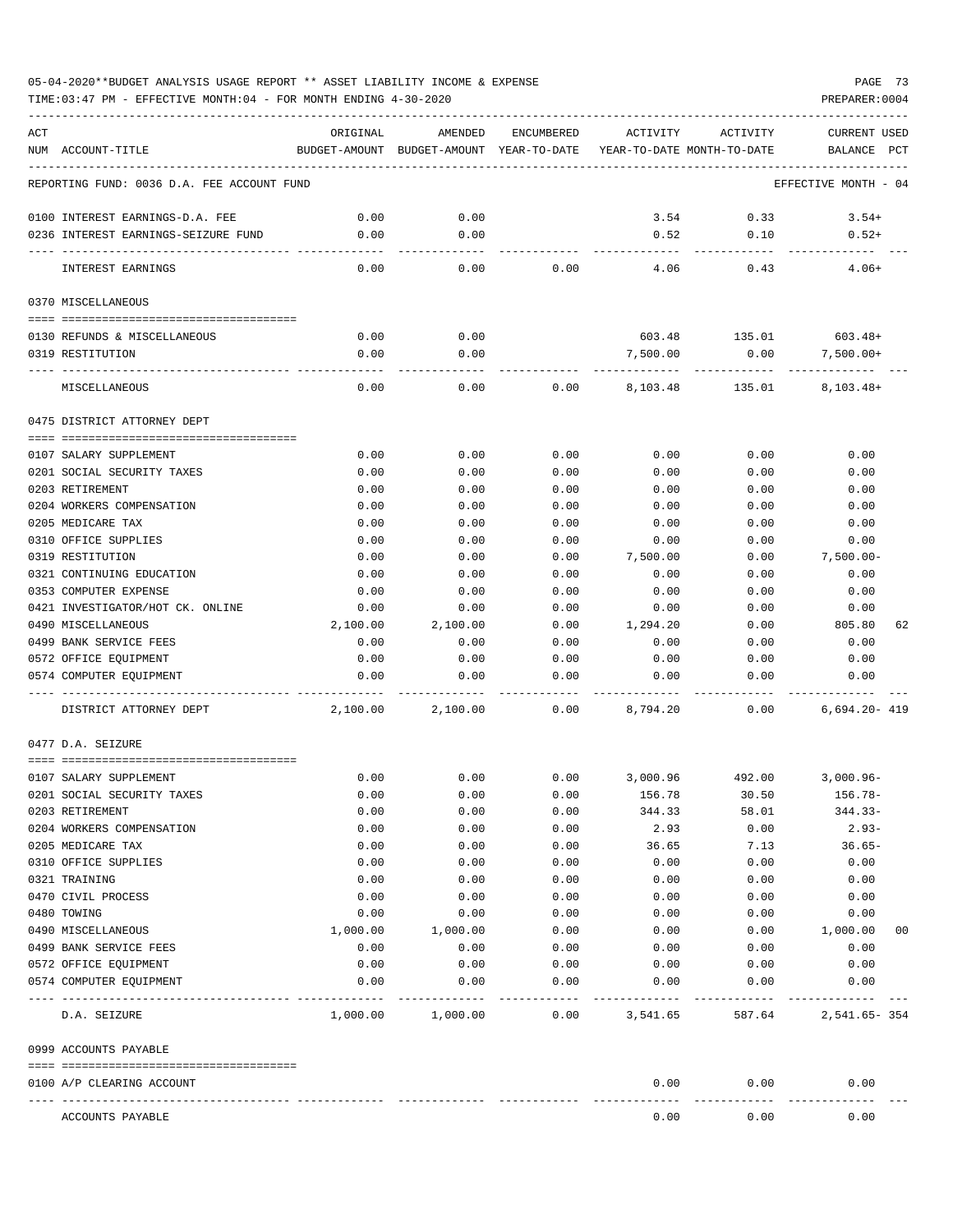| 05-04-2020**BUDGET ANALYSIS USAGE REPORT ** ASSET LIABILITY INCOME & EXPENSE |               |               |              |                            |          | PAGE 74              |  |
|------------------------------------------------------------------------------|---------------|---------------|--------------|----------------------------|----------|----------------------|--|
| TIME: 03:47 PM - EFFECTIVE MONTH: 04 - FOR MONTH ENDING 4-30-2020            |               |               |              |                            |          | PREPARER: 0004       |  |
| ACT                                                                          | ORIGINAL      | AMENDED       | ENCUMBERED   | ACTIVITY                   | ACTIVITY | <b>CURRENT USED</b>  |  |
| NUM ACCOUNT-TITLE                                                            | BUDGET-AMOUNT | BUDGET-AMOUNT | YEAR-TO-DATE | YEAR-TO-DATE MONTH-TO-DATE |          | PCT<br>BALANCE       |  |
| REPORTING FUND: 0036 D.A. FEE ACCOUNT FUND                                   |               |               |              |                            |          | EFFECTIVE MONTH - 04 |  |
| D.A. FEE ACCOUNT FUND                                                        |               |               |              |                            |          |                      |  |
| INCOME TOTALS                                                                | 3.100.00      | 3.100.00      |              | 12,304.52                  | 375.44   | $9,204.52+397$       |  |
| EXPENSE TOTALS                                                               | 3.100.00      | 3,100.00      | 0.00         | 12,335.85                  | 587.64   | $9,235.85 - 398$     |  |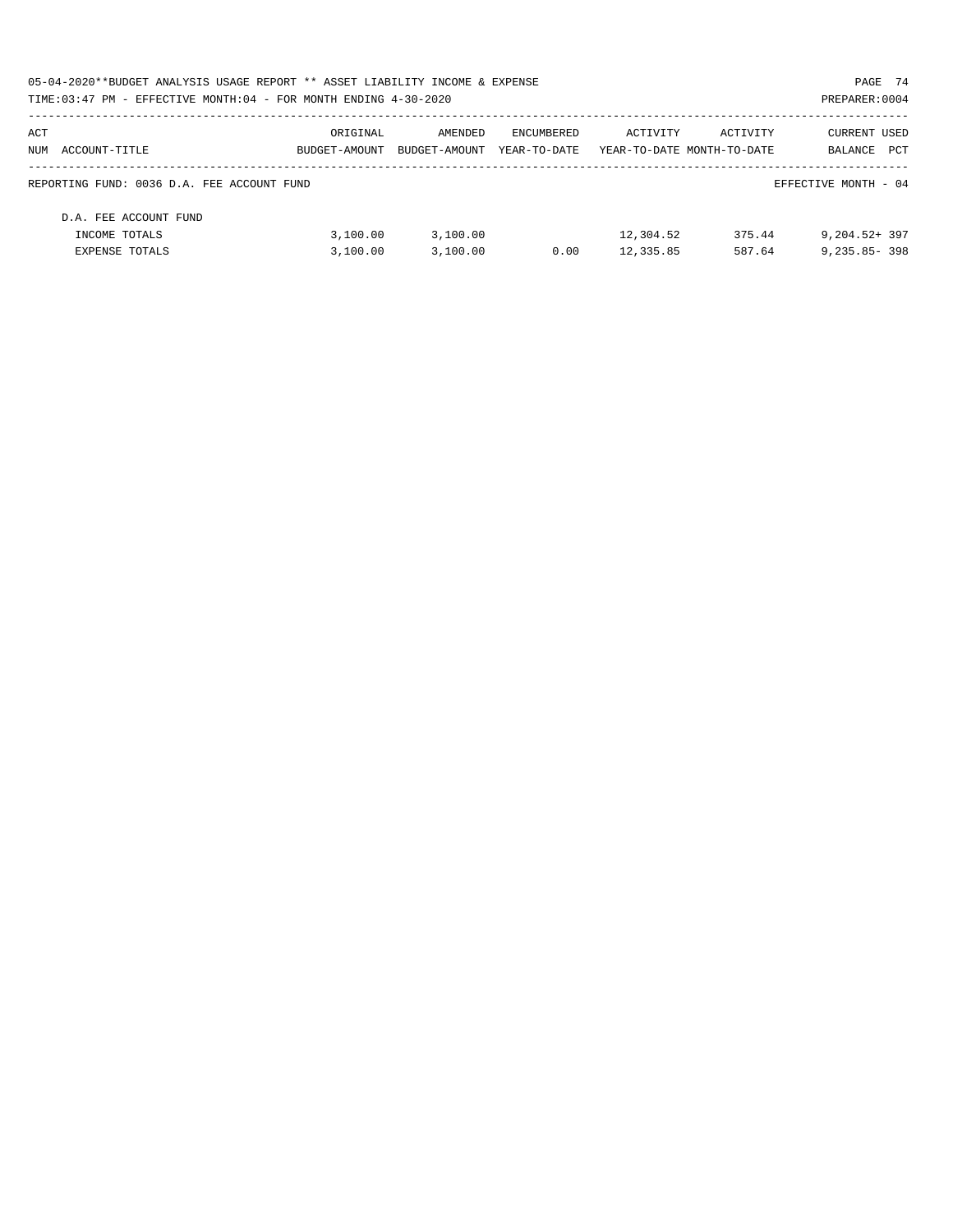|     | 05-04-2020**BUDGET ANALYSIS USAGE REPORT ** ASSET LIABILITY INCOME & EXPENSE<br>TIME:03:47 PM - EFFECTIVE MONTH:04 - FOR MONTH ENDING 4-30-2020 |          |                                          |            |                            |                               |                      |  |  |  |
|-----|-------------------------------------------------------------------------------------------------------------------------------------------------|----------|------------------------------------------|------------|----------------------------|-------------------------------|----------------------|--|--|--|
| ACT |                                                                                                                                                 | ORIGINAL | AMENDED                                  | ENCUMBERED | ACTIVITY                   | ACTIVITY                      | <b>CURRENT USED</b>  |  |  |  |
|     | NUM ACCOUNT-TITLE                                                                                                                               |          | BUDGET-AMOUNT BUDGET-AMOUNT YEAR-TO-DATE |            | YEAR-TO-DATE MONTH-TO-DATE |                               | BALANCE PCT          |  |  |  |
|     | REPORTING FUND: 0037 CONTRABAND SEIZURE                                                                                                         |          |                                          |            |                            |                               | EFFECTIVE MONTH - 04 |  |  |  |
|     | 0103 CONTRABAND SEIZURE                                                                                                                         |          |                                          |            |                            |                               |                      |  |  |  |
|     | 0137 CASH-CONTRABAND SEIZURE                                                                                                                    |          |                                          |            |                            | 7,508.87- 1,223.76- 54,021.45 |                      |  |  |  |
|     | CONTRABAND SEIZURE                                                                                                                              |          |                                          |            | $7,508.87 -$               | 1,223.76-                     | 54,021.45            |  |  |  |
|     | 0200 LIABILITY ACCOUNT                                                                                                                          |          |                                          |            |                            |                               |                      |  |  |  |
|     | 0910 SYSTEM ADDED LIABILITY LINE-ITEM                                                                                                           |          |                                          |            | 0.00                       | 0.00                          | 0.00                 |  |  |  |
|     | LIABILITY ACCOUNT                                                                                                                               |          |                                          |            | 0.00                       | 0.00                          | 0.00                 |  |  |  |
|     | 0207 DUE TO                                                                                                                                     |          |                                          |            |                            |                               |                      |  |  |  |
|     | 0099 HELD IN TRUST                                                                                                                              |          |                                          |            | 7,542.41-                  | $1,226.41-$                   | 51, 572.27           |  |  |  |
|     | DUE TO                                                                                                                                          |          |                                          |            | 7,542.41-                  | $1,226.41-$                   | 51, 572.27           |  |  |  |
|     | 0271 EQUITY ACCOUNT                                                                                                                             |          |                                          |            |                            |                               |                      |  |  |  |
|     | 0200 EQUITY ACCOUNT                                                                                                                             |          |                                          |            | 0.00                       | 0.00                          | 2,415.64             |  |  |  |
|     | EQUITY ACCOUNT                                                                                                                                  |          |                                          |            | 0.00                       | 0.00                          | 2,415.64             |  |  |  |
|     | 0360 INTEREST EARNINGS                                                                                                                          |          |                                          |            |                            |                               |                      |  |  |  |
|     | 0100 INTEREST EARNINGS                                                                                                                          | 0.00     | 0.00                                     |            | 33.54                      | 2.65                          | $33.54+$             |  |  |  |
|     | INTEREST EARNINGS                                                                                                                               | 0.00     | 0.00                                     | 0.00       | 33.54                      | 2.65                          | $33.54+$             |  |  |  |
|     | 0370 MISCELLANEOUS                                                                                                                              |          |                                          |            |                            |                               |                      |  |  |  |
|     |                                                                                                                                                 |          |                                          |            |                            |                               |                      |  |  |  |
|     | 0130 REFUNDS & MISCELLANEOUS                                                                                                                    | 0.00     | 0.00                                     |            | 0.00                       | 0.00                          | 0.00                 |  |  |  |
|     | MISCELLANEOUS                                                                                                                                   | 0.00     | 0.00                                     | 0.00       | 0.00                       | 0.00                          | 0.00                 |  |  |  |
|     | CONTRABAND SEIZURE                                                                                                                              |          |                                          |            |                            |                               |                      |  |  |  |
|     | INCOME TOTALS                                                                                                                                   | 0.00     | 0.00                                     |            | 33.54                      | 2.65                          | $33.54+$             |  |  |  |
|     | <b>EXPENSE TOTALS</b>                                                                                                                           | 0.00     | 0.00                                     | 0.00       | 0.00                       | 0.00                          | 0.00                 |  |  |  |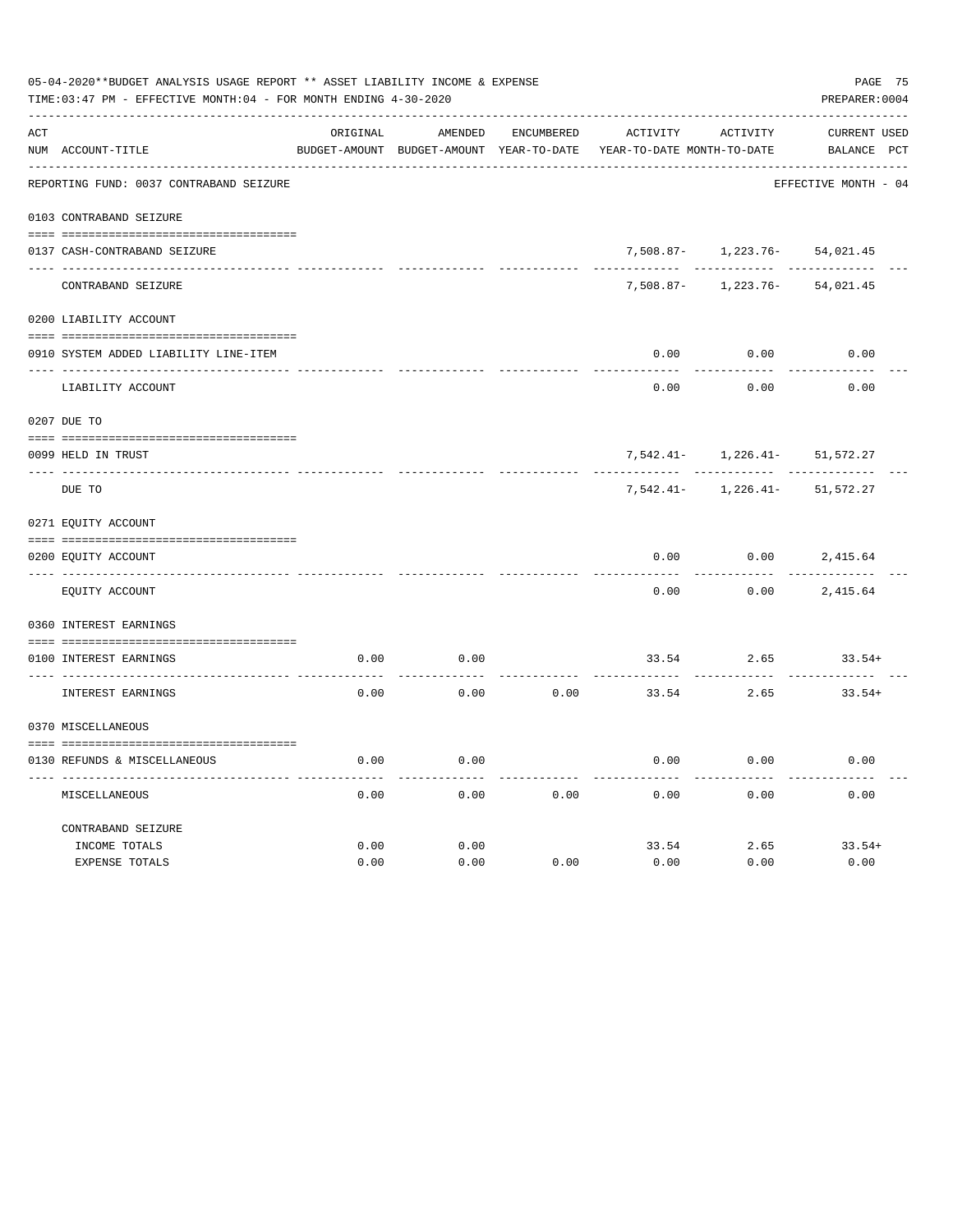|     | PAGE 76<br>05-04-2020**BUDGET ANALYSIS USAGE REPORT ** ASSET LIABILITY INCOME & EXPENSE<br>TIME: 03:47 PM - EFFECTIVE MONTH: 04 - FOR MONTH ENDING 4-30-2020<br>PREPARER: 0004 |          |                                                     |                     |                   |                                        |                                    |  |  |  |
|-----|--------------------------------------------------------------------------------------------------------------------------------------------------------------------------------|----------|-----------------------------------------------------|---------------------|-------------------|----------------------------------------|------------------------------------|--|--|--|
| ACT | NUM ACCOUNT-TITLE                                                                                                                                                              | ORIGINAL | AMENDED<br>BUDGET-AMOUNT BUDGET-AMOUNT YEAR-TO-DATE | ENCUMBERED          | ACTIVITY          | ACTIVITY<br>YEAR-TO-DATE MONTH-TO-DATE | <b>CURRENT USED</b><br>BALANCE PCT |  |  |  |
|     | REPORTING FUND: 0038 IHC CO-OP GIN                                                                                                                                             |          |                                                     |                     |                   |                                        | EFFECTIVE MONTH - 04               |  |  |  |
|     | 0102 A/P CLEARING                                                                                                                                                              |          |                                                     |                     |                   |                                        |                                    |  |  |  |
|     |                                                                                                                                                                                |          |                                                     |                     |                   |                                        |                                    |  |  |  |
|     | 0100 A/P CLEARING                                                                                                                                                              |          |                                                     |                     |                   | $0.00$ $0.00$ $0.00$                   |                                    |  |  |  |
|     | A/P CLEARING                                                                                                                                                                   |          |                                                     |                     | 0.00              | 0.00                                   | 0.00                               |  |  |  |
|     | 0103 IHC CO-OP GIN CASH                                                                                                                                                        |          |                                                     |                     |                   |                                        |                                    |  |  |  |
|     | 0100 IHC CO-OP GIN-COMBINED FUND CKING                                                                                                                                         |          |                                                     |                     |                   | 0.95 0.15 521.51                       |                                    |  |  |  |
|     | 0175 IHC CO-OP GIN TEXPOOL                                                                                                                                                     |          |                                                     |                     | 183.74            | 16.34                                  | 19,190.98                          |  |  |  |
|     | -----------------<br>IHC CO-OP GIN CASH                                                                                                                                        |          |                                                     |                     | -------<br>184.69 | ----------<br>16.49                    | -----------<br>19,712.49           |  |  |  |
|     | 0200 SYSTEM ADDED LIABILITY DEPARTMENT                                                                                                                                         |          |                                                     |                     |                   |                                        |                                    |  |  |  |
|     | 0900 SYSTEM ADDED LIABILITY LINE-ITEM                                                                                                                                          |          |                                                     |                     | 0.00              | 0.00                                   | 0.00                               |  |  |  |
|     | SYSTEM ADDED LIABILITY DEPARTMENT                                                                                                                                              |          |                                                     |                     | 0.00              | 0.00                                   | 0.00                               |  |  |  |
|     | 0271 EQUITY ACCOUNT                                                                                                                                                            |          |                                                     |                     |                   |                                        |                                    |  |  |  |
|     | 0200 EQUITY ACCOUNT                                                                                                                                                            |          |                                                     |                     | 0.00              | 0.00                                   | 19,527.80                          |  |  |  |
|     | EQUITY ACCOUNT                                                                                                                                                                 |          |                                                     |                     | 0.00              |                                        | $0.00$ 19,527.80                   |  |  |  |
|     | 0360 INTEREST EARNINGS                                                                                                                                                         |          |                                                     |                     |                   |                                        |                                    |  |  |  |
|     | 0100 INTEREST EARNINGS                                                                                                                                                         | 0.00     | 0.00                                                |                     |                   |                                        | 184.69 16.49 184.69+               |  |  |  |
|     | INTEREST EARNINGS                                                                                                                                                              | 0.00     | 0.00                                                | 0.00                | 184.69            | 16.49                                  | 184.69+                            |  |  |  |
|     | 0645 CO-OP FUND                                                                                                                                                                |          |                                                     |                     |                   |                                        |                                    |  |  |  |
|     | 0412 PRESCRIPTIONS                                                                                                                                                             | 0.00     | 0.00                                                | 0.00                | 0.00              | 0.00                                   | 0.00                               |  |  |  |
|     | 0415 LABORATORY/X-RAY                                                                                                                                                          | 0.00     | 0.00<br>------                                      | 0.00<br>$- - - - -$ | 0.00<br>--------- | 0.00<br>---------                      | 0.00<br>----------                 |  |  |  |
|     | CO-OP FUND                                                                                                                                                                     | 0.00     | 0.00                                                | 0.00                | 0.00              | 0.00                                   | 0.00                               |  |  |  |
|     | IHC CO-OP GIN                                                                                                                                                                  |          |                                                     |                     |                   |                                        |                                    |  |  |  |
|     | INCOME TOTALS                                                                                                                                                                  | 0.00     | 0.00                                                |                     | 184.69            | 16.49                                  | $184.69+$                          |  |  |  |
|     | EXPENSE TOTALS                                                                                                                                                                 | 0.00     | 0.00                                                | 0.00                | 0.00              | 0.00                                   | 0.00                               |  |  |  |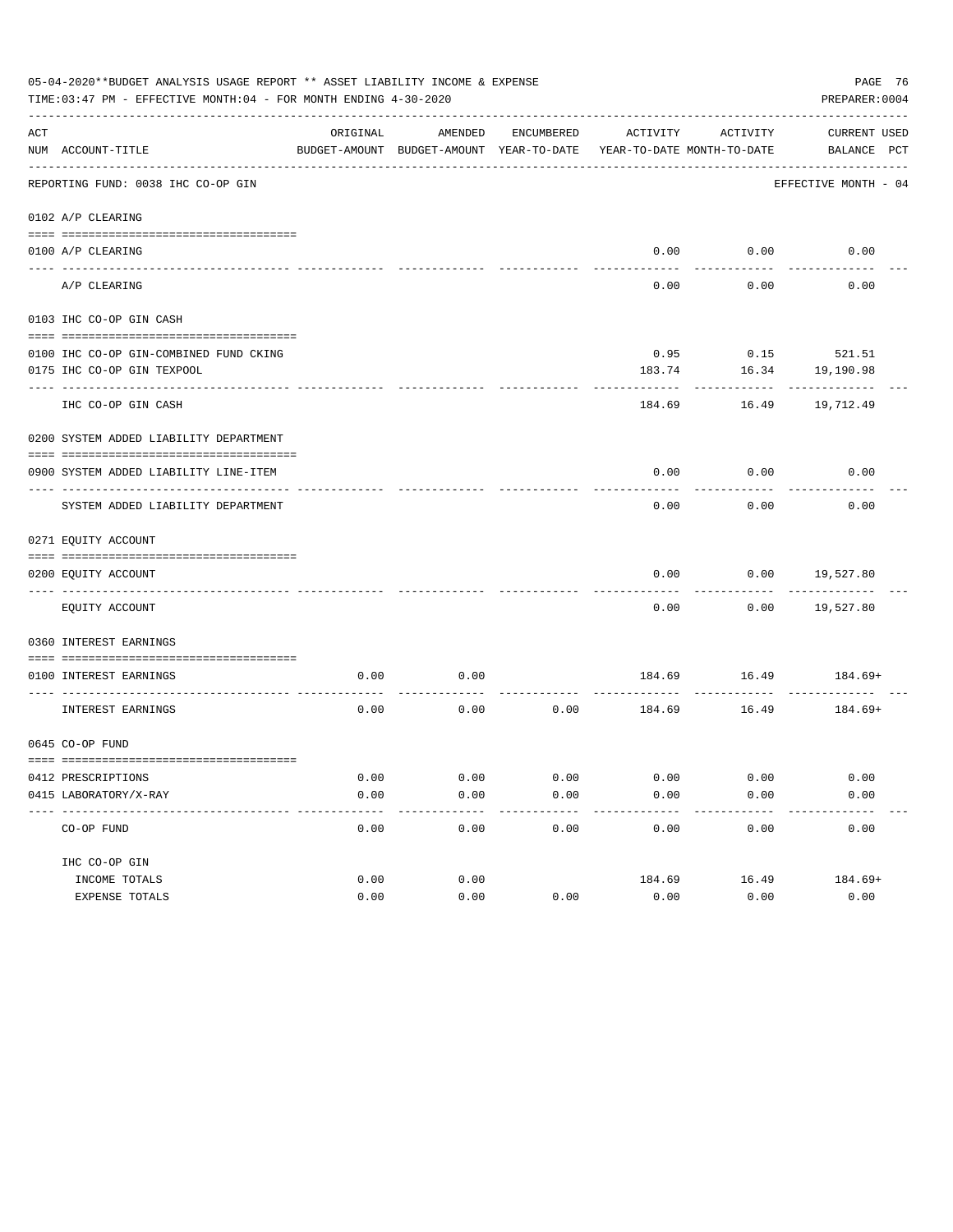|     | 05-04-2020**BUDGET ANALYSIS USAGE REPORT ** ASSET LIABILITY INCOME & EXPENSE<br>PAGE 77<br>TIME:03:47 PM - EFFECTIVE MONTH:04 - FOR MONTH ENDING 4-30-2020<br>PREPARER: 0004 |           |                                                     |            |                                        |             |                                     |                |  |  |
|-----|------------------------------------------------------------------------------------------------------------------------------------------------------------------------------|-----------|-----------------------------------------------------|------------|----------------------------------------|-------------|-------------------------------------|----------------|--|--|
| ACT | NUM ACCOUNT-TITLE                                                                                                                                                            | ORIGINAL  | AMENDED<br>BUDGET-AMOUNT BUDGET-AMOUNT YEAR-TO-DATE | ENCUMBERED | ACTIVITY<br>YEAR-TO-DATE MONTH-TO-DATE | ACTIVITY    | <b>CURRENT USED</b><br>BALANCE PCT  |                |  |  |
|     | REPORTING FUND: 0039 IHC B.R. COOPER                                                                                                                                         |           |                                                     |            |                                        |             | EFFECTIVE MONTH - 04                |                |  |  |
|     | 0102 A/P CLEARING                                                                                                                                                            |           |                                                     |            |                                        |             |                                     |                |  |  |
|     | 0100 A/P CLEARING<br>---- --------                                                                                                                                           |           |                                                     |            |                                        | $0.00$ 0.00 | 0.00                                |                |  |  |
|     | A/P CLEARING                                                                                                                                                                 |           |                                                     |            | 0.00                                   | 0.00        | 0.00                                |                |  |  |
|     | 0103 IHC B.R. COOPER CASH                                                                                                                                                    |           |                                                     |            |                                        |             |                                     |                |  |  |
|     | 0100 IHC B.R. COOPER-COMB.FUND CHECKING<br>0175 B.R. COOPER-TEXPOOL                                                                                                          |           |                                                     |            | 61.29                                  | 5.45        | 7,973.11- 1.35 6,394.32<br>6,397.67 |                |  |  |
|     | IHC B.R. COOPER CASH                                                                                                                                                         |           |                                                     |            | 7,911.82-                              | 6.80        | 12,791.99                           |                |  |  |
|     | 0200 SYSTEM ADDED LIABILITY DEPARTMENT                                                                                                                                       |           |                                                     |            |                                        |             |                                     |                |  |  |
|     | 0900 SYSTEM ADDED LIABILITY LINE-ITEM                                                                                                                                        |           |                                                     |            | 0.00                                   | 0.00        | 0.00                                |                |  |  |
|     | SYSTEM ADDED LIABILITY DEPARTMENT                                                                                                                                            |           |                                                     |            | 0.00                                   | 0.00        | 0.00                                |                |  |  |
|     | 0271 EQUITY ACCOUNT                                                                                                                                                          |           |                                                     |            |                                        |             |                                     |                |  |  |
|     | 0200 EQUITY ACCOUNT                                                                                                                                                          |           |                                                     |            | 0.00                                   | 0.00        | 20,703.81                           |                |  |  |
|     | EQUITY ACCOUNT                                                                                                                                                               |           |                                                     |            | 0.00                                   | 0.00        | 20,703.81                           |                |  |  |
|     | 0300 CASH                                                                                                                                                                    |           |                                                     |            |                                        |             |                                     |                |  |  |
|     | 0110 UNENCUMBERED FUND BALANCE                                                                                                                                               | 18,000.00 | 18,000.00                                           |            | 0.00                                   | 0.00        | 18,000.00                           | 00             |  |  |
|     | CASH                                                                                                                                                                         | 18,000.00 | 18,000.00                                           | 0.00       | 0.00                                   | 0.00        | 18,000.00                           | 0 <sub>0</sub> |  |  |
|     | 0360 INTEREST EARNINGS                                                                                                                                                       |           |                                                     |            |                                        |             |                                     |                |  |  |
|     | 0100 INTEREST EARNINGS                                                                                                                                                       | 0.00      | 0.00                                                |            | 79.96                                  | 6.80        | $79.96+$                            |                |  |  |
|     | INTEREST EARNINGS                                                                                                                                                            | 0.00      | 0.00                                                | 0.00       | 79.96                                  | 6.80        | $79.96+$                            |                |  |  |
|     | 0370 MISCELLANEOUS INCOME                                                                                                                                                    |           |                                                     |            |                                        |             |                                     |                |  |  |
|     | 0150 BONNIE RUTH COOPER TRUST                                                                                                                                                | 0.00      | 0.00                                                |            | 1,189.91                               | 0.00        | $1,189.91+$                         |                |  |  |
|     | MISCELLANEOUS INCOME                                                                                                                                                         | 0.00      | 0.00                                                |            | $0.00$ 1,189.91                        | 0.00        | $1,189.91+$                         |                |  |  |
|     | 0645 BONNIE RUTH COOPER                                                                                                                                                      |           |                                                     |            |                                        |             |                                     |                |  |  |
|     | 0404 COBRA/INSURANCE                                                                                                                                                         | 0.00      | 0.00                                                | 0.00       | 0.00                                   | 0.00        | 0.00                                |                |  |  |
|     | 0410 CERT. REG. NURSE ANES.                                                                                                                                                  | 0.00      | 0.00                                                | 0.00       | 0.00                                   | 0.00        | 0.00                                |                |  |  |
|     | 0411 PHYSICIAN, NON-EMERGENCY                                                                                                                                                | 0.00      | 0.00                                                | 0.00       | 0.00                                   | 0.00        | 0.00                                |                |  |  |
|     | 0412 PRESCRIPTIONS, DRUGS                                                                                                                                                    | 15,000.00 | 15,000.00                                           | 0.00       | 9,181.69                               | 0.00        | 5,818.31                            | 61             |  |  |
|     | 0413 HOSPITAL-INPATIENT                                                                                                                                                      | 0.00      | 0.00                                                | 0.00       | 0.00                                   | 0.00        | 0.00                                |                |  |  |
|     | 0414 HOSPITAL, OUTPATIENT                                                                                                                                                    | 0.00      | 0.00                                                | 0.00       | 0.00                                   | 0.00        | 0.00                                |                |  |  |
|     | 0415 LABORATORY/X-RAY                                                                                                                                                        | 3,000.00  | 3,000.00                                            | 0.00       | 0.00                                   | 0.00        | 3,000.00                            | 0 <sub>0</sub> |  |  |
|     | 0418 FED. QUALIFIED HEALTH CENTER                                                                                                                                            | 0.00      | 0.00                                                | 0.00       | 0.00                                   | 0.00        | 0.00                                |                |  |  |
|     | 0422 AMBULATORY SURGICAL CENTER                                                                                                                                              | 0.00      | 0.00                                                | 0.00       | 0.00                                   | 0.00        | 0.00<br>---------                   |                |  |  |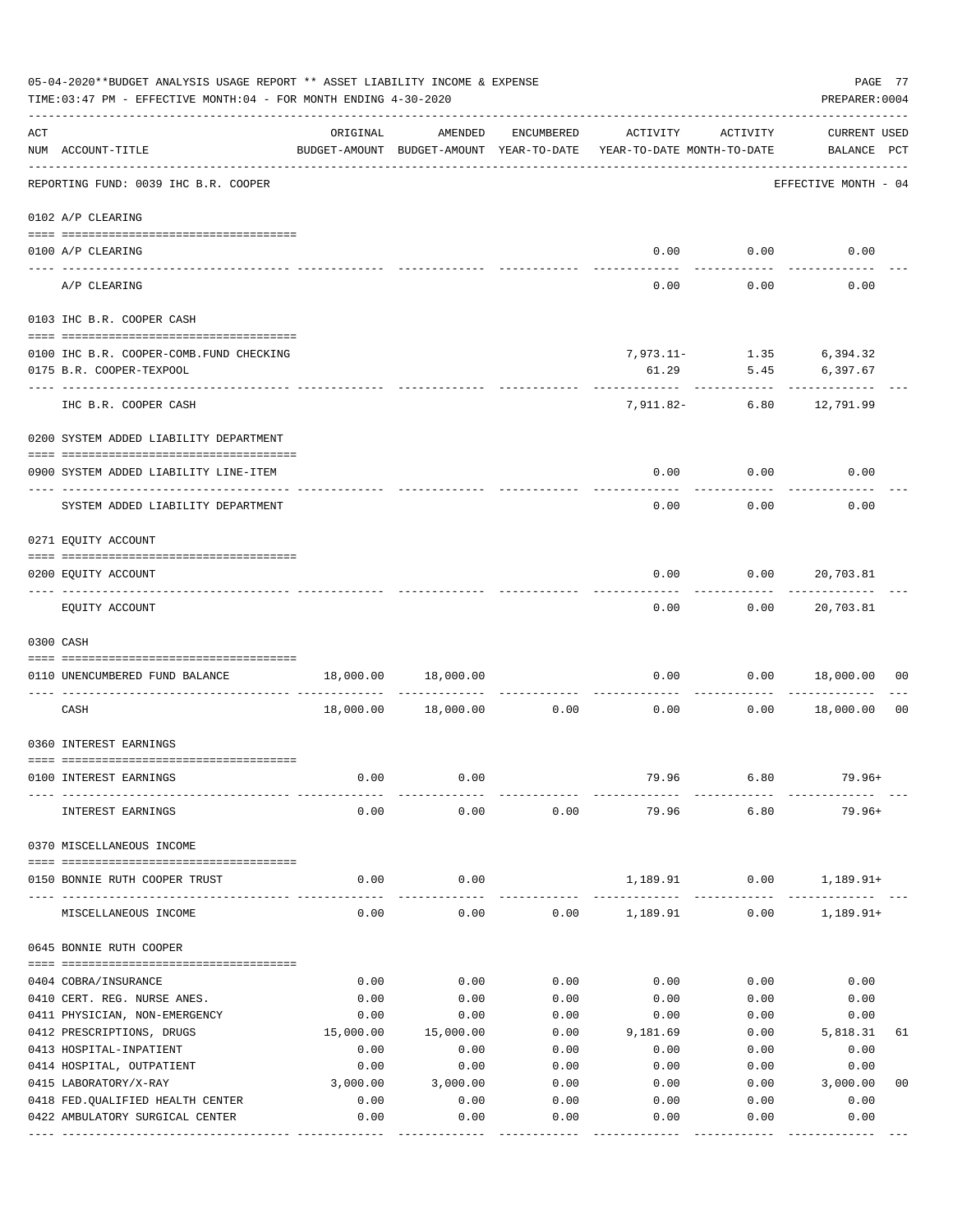| 05-04-2020**BUDGET ANALYSIS USAGE REPORT ** ASSET LIABILITY INCOME & EXPENSE | PAGE 78        |
|------------------------------------------------------------------------------|----------------|
| TIME: 03:47 PM - EFFECTIVE MONTH: 04 - FOR MONTH ENDING 4-30-2020            | PREPARER: 0004 |

| ACT<br>ACCOUNT-TITLE<br>NUM          | ORIGINAL<br>BUDGET-AMOUNT | AMENDED<br>BUDGET-AMOUNT | ENCUMBERED<br>YEAR-TO-DATE | ACTIVITY | ACTIVITY<br>YEAR-TO-DATE MONTH-TO-DATE | <b>CURRENT USED</b><br>BALANCE | PCT |
|--------------------------------------|---------------------------|--------------------------|----------------------------|----------|----------------------------------------|--------------------------------|-----|
| REPORTING FUND: 0039 IHC B.R. COOPER |                           |                          |                            |          |                                        | EFFECTIVE MONTH - 04           |     |
| BONNIE RUTH COOPER                   | 18,000.00                 | 18,000.00                | 0.00                       | 9,181.69 | 0.00                                   | 8,818.31                       | 51  |
| IHC B.R. COOPER                      |                           |                          |                            |          |                                        |                                |     |
| INCOME TOTALS                        | 18,000.00                 | 18,000.00                |                            | 1,269.87 | 6.80                                   | 16,730.13                      | 07  |
| <b>EXPENSE TOTALS</b>                | 18,000.00                 | 18,000.00                | 0.00                       | 9,181.69 | 0.00                                   | 8,818.31                       | 51  |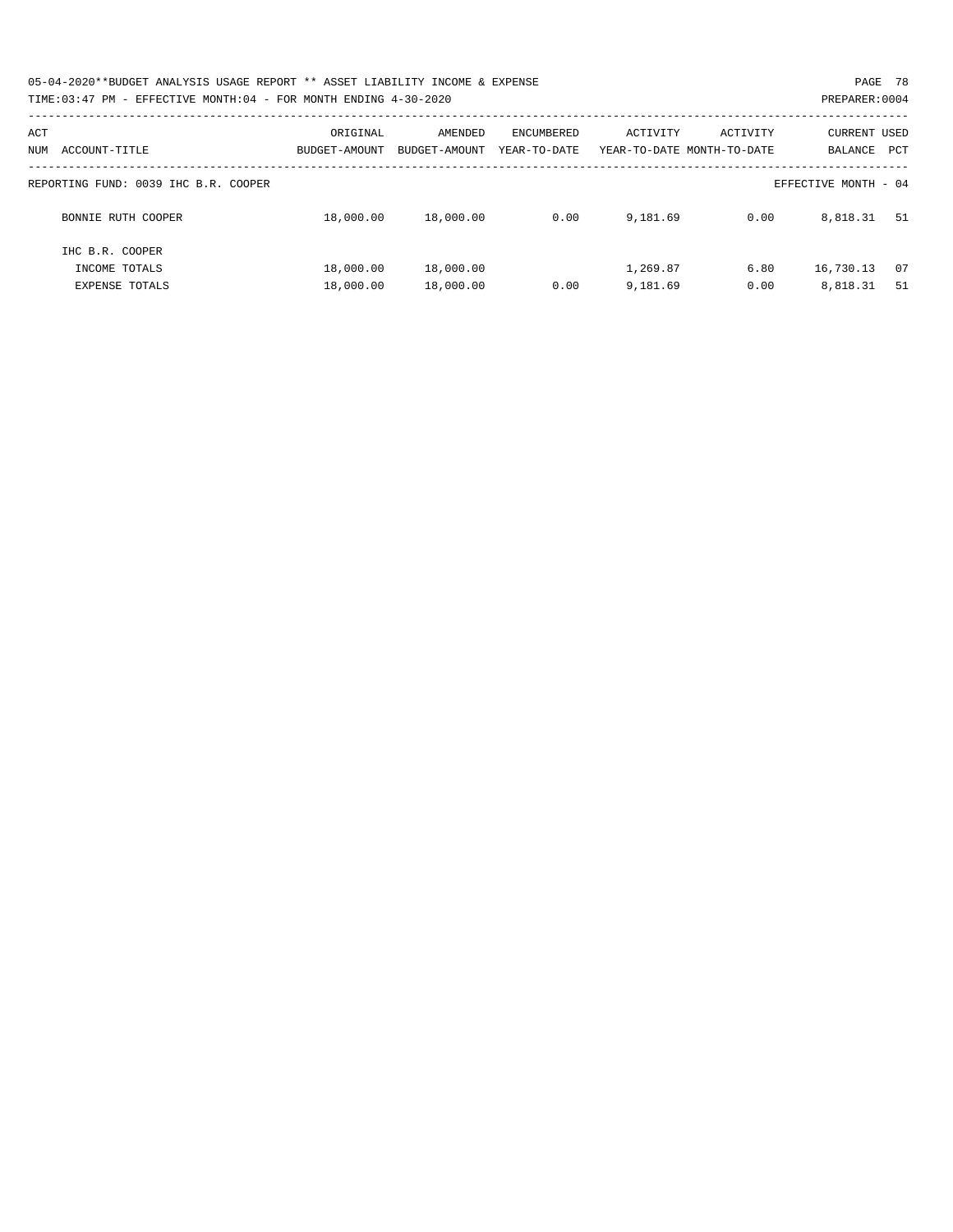| 05-04-2020**BUDGET ANALYSIS USAGE REPORT ** ASSET LIABILITY INCOME & EXPENSE<br>PAGE 79<br>PREPARER: 0004<br>TIME:03:47 PM - EFFECTIVE MONTH:04 - FOR MONTH ENDING 4-30-2020 |                                        |          |         |            |                                                                                 |                        |                             |  |  |  |
|------------------------------------------------------------------------------------------------------------------------------------------------------------------------------|----------------------------------------|----------|---------|------------|---------------------------------------------------------------------------------|------------------------|-----------------------------|--|--|--|
| ACT                                                                                                                                                                          | NUM ACCOUNT-TITLE                      | ORIGINAL | AMENDED | ENCUMBERED | ACTIVITY<br>BUDGET-AMOUNT BUDGET-AMOUNT YEAR-TO-DATE YEAR-TO-DATE MONTH-TO-DATE | ACTIVITY               | CURRENT USED<br>BALANCE PCT |  |  |  |
|                                                                                                                                                                              | REPORTING FUND: 0040 NAACHO            |          |         |            |                                                                                 |                        | EFFECTIVE MONTH - 04        |  |  |  |
|                                                                                                                                                                              | 0103 CASH                              |          |         |            |                                                                                 |                        |                             |  |  |  |
|                                                                                                                                                                              |                                        |          |         |            |                                                                                 |                        |                             |  |  |  |
|                                                                                                                                                                              | 0100 NAACHO-COMBINED FUND CKING        |          |         |            |                                                                                 | 169.02- 169.02- 212.71 |                             |  |  |  |
|                                                                                                                                                                              | CASH                                   |          |         |            | 169.02-                                                                         | 169.02-                | 212.71                      |  |  |  |
|                                                                                                                                                                              | 0200 SYSTEM ADDED LIABILITY DEPARTMENT |          |         |            |                                                                                 |                        |                             |  |  |  |
|                                                                                                                                                                              |                                        |          |         |            |                                                                                 |                        |                             |  |  |  |
|                                                                                                                                                                              | 0910 SYSTEM ADDED LIABILITY LINE-ITEM  |          |         |            | 0.00                                                                            | 0.00                   | 0.00                        |  |  |  |
|                                                                                                                                                                              | SYSTEM ADDED LIABILITY DEPARTMENT      |          |         |            | 0.00                                                                            | 0.00                   | 0.00                        |  |  |  |
|                                                                                                                                                                              | 0271 EQUITY ACCOUNT                    |          |         |            |                                                                                 |                        |                             |  |  |  |
|                                                                                                                                                                              | 0200 EQUITY ACCOUNT                    |          |         |            | 0.00                                                                            | $0.00$ 381.73          |                             |  |  |  |
|                                                                                                                                                                              | EQUITY ACCOUNT                         |          |         |            | 0.00                                                                            | 0.00                   | 381.73                      |  |  |  |
|                                                                                                                                                                              | 0300 CASH                              |          |         |            |                                                                                 |                        |                             |  |  |  |
|                                                                                                                                                                              | 0110 UNENCUMBERED FUND BALANCE         | 0.00     | 0.00    |            | 0.00                                                                            | 0.00                   | 0.00                        |  |  |  |
|                                                                                                                                                                              | CASH                                   | 0.00     | 0.00    | 0.00       | 0.00                                                                            | 0.00                   | 0.00                        |  |  |  |
|                                                                                                                                                                              | 0330 GRANT INCOME                      |          |         |            |                                                                                 |                        |                             |  |  |  |
|                                                                                                                                                                              | 0410 NAACHO GRANT INCOME               | 0.00     | 0.00    |            | 0.00                                                                            | 0.00                   | 0.00                        |  |  |  |
|                                                                                                                                                                              | GRANT INCOME                           | 0.00     | 0.00    | 0.00       | 0.00                                                                            | 0.00                   | 0.00                        |  |  |  |
|                                                                                                                                                                              | 0411 NACCHO                            |          |         |            |                                                                                 |                        |                             |  |  |  |
|                                                                                                                                                                              |                                        |          |         |            |                                                                                 |                        |                             |  |  |  |
|                                                                                                                                                                              | 0310 OFFICE SUPPLIES                   | 0.00     |         |            | $0.00$ $0.00$ $169.02$ $169.02$ $169.02$                                        |                        |                             |  |  |  |
|                                                                                                                                                                              | 0427 OUT OF COUNTY TRAVEL              | 0.00     | 0.00    | 0.00       | 0.00                                                                            | 0.00                   | 0.00                        |  |  |  |
|                                                                                                                                                                              | 0574 COMPUTER EOUIPMENT                | 0.00     | 0.00    | 0.00       | 0.00                                                                            | 0.00                   | 0.00                        |  |  |  |
|                                                                                                                                                                              | NACCHO                                 | 0.00     | 0.00    | 0.00       | 169.02                                                                          | 169.02                 | $169.02 -$                  |  |  |  |
|                                                                                                                                                                              | NAACHO                                 |          |         |            |                                                                                 |                        |                             |  |  |  |
|                                                                                                                                                                              | INCOME TOTALS                          | 0.00     | 0.00    |            | 0.00                                                                            | 0.00                   | 0.00                        |  |  |  |
|                                                                                                                                                                              | EXPENSE TOTALS                         | 0.00     | 0.00    | 0.00       | 169.02                                                                          | 169.02                 | $169.02 -$                  |  |  |  |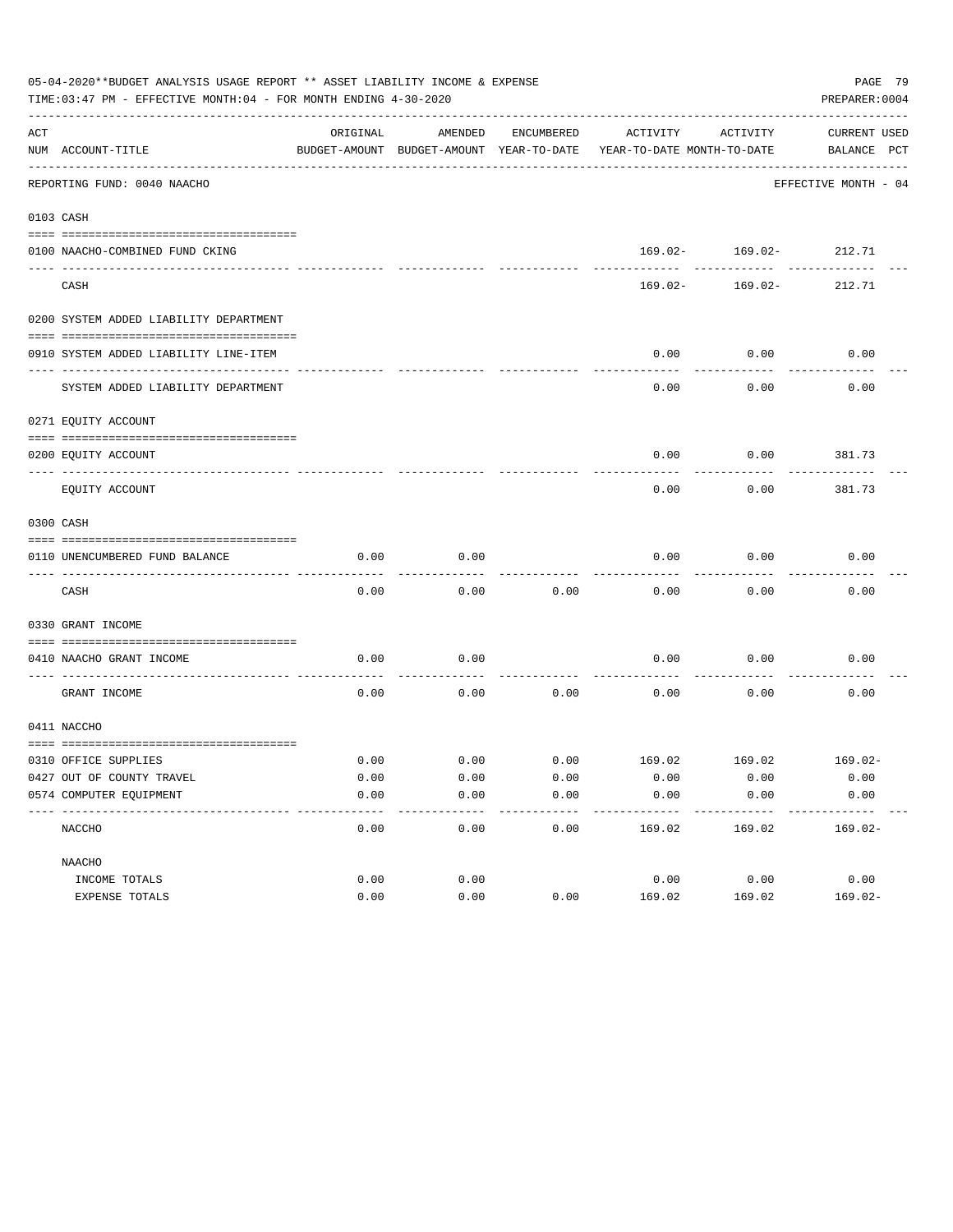|     | 05-04-2020**BUDGET ANALYSIS USAGE REPORT ** ASSET LIABILITY INCOME & EXPENSE<br>PAGE 80<br>TIME: 03:47 PM - EFFECTIVE MONTH: 04 - FOR MONTH ENDING 4-30-2020<br>PREPARER: 0004 |                     |                                                     |            |                                        |                           |                                    |  |  |  |
|-----|--------------------------------------------------------------------------------------------------------------------------------------------------------------------------------|---------------------|-----------------------------------------------------|------------|----------------------------------------|---------------------------|------------------------------------|--|--|--|
| ACT | NUM ACCOUNT-TITLE                                                                                                                                                              | ORIGINAL            | AMENDED<br>BUDGET-AMOUNT BUDGET-AMOUNT YEAR-TO-DATE | ENCUMBERED | ACTIVITY<br>YEAR-TO-DATE MONTH-TO-DATE | ACTIVITY                  | <b>CURRENT USED</b><br>BALANCE PCT |  |  |  |
|     | --------------------------------------<br>REPORTING FUND: 0041 CITIZEN CORPS (CERT)                                                                                            |                     |                                                     |            |                                        |                           | EFFECTIVE MONTH - 04               |  |  |  |
|     | 0102 A/P CLEARING                                                                                                                                                              |                     |                                                     |            |                                        |                           |                                    |  |  |  |
|     | 0100 A/P CLEARING                                                                                                                                                              |                     |                                                     |            | 0.00                                   | 0.00                      | 0.00                               |  |  |  |
|     | A/P CLEARING                                                                                                                                                                   |                     |                                                     |            | 0.00                                   | -------<br>0.00           | 0.00                               |  |  |  |
|     | 0103 CASH                                                                                                                                                                      |                     |                                                     |            |                                        |                           |                                    |  |  |  |
|     | 0100 CITIZEN CORPS(CERT)-COMB.FUND CKIN                                                                                                                                        |                     |                                                     |            | 36.58                                  | 0.00                      | 36.58                              |  |  |  |
|     | CASH                                                                                                                                                                           |                     |                                                     |            | 36.58                                  | 0.00                      | 36.58                              |  |  |  |
|     | 0120 RECEIVABLES                                                                                                                                                               |                     |                                                     |            |                                        |                           |                                    |  |  |  |
|     | 0312 DUE FROM OTHER GOVERNMENTS                                                                                                                                                |                     |                                                     |            | 0.00                                   | 0.00                      | 0.00                               |  |  |  |
|     | RECEIVABLES                                                                                                                                                                    |                     |                                                     |            | 0.00                                   | 0.00                      | 0.00                               |  |  |  |
|     | 0200 SYSTEM ADDED LIABILITY DEPARTMENT                                                                                                                                         |                     |                                                     |            |                                        |                           |                                    |  |  |  |
|     | 0910 SYSTEM ADDED LIABILITY LINE-ITEM                                                                                                                                          |                     |                                                     |            | 0.00                                   | 0.00<br>$- - - - - - - -$ | 0.00                               |  |  |  |
|     | SYSTEM ADDED LIABILITY DEPARTMENT                                                                                                                                              |                     |                                                     |            | 0.00                                   | 0.00                      | 0.00                               |  |  |  |
|     | 0207 DUE TO FUND                                                                                                                                                               |                     |                                                     |            |                                        |                           |                                    |  |  |  |
|     | 0095 DUE TO OTHER FUNDS                                                                                                                                                        |                     |                                                     |            | 0.00                                   | 0.00                      | 0.00                               |  |  |  |
|     | DUE TO FUND                                                                                                                                                                    |                     |                                                     |            | 0.00                                   | 0.00                      | 0.00                               |  |  |  |
|     | 0271 EQUITY ACCOUNT                                                                                                                                                            |                     |                                                     |            |                                        |                           |                                    |  |  |  |
|     | 0200 EQUITY ACCOUNT                                                                                                                                                            |                     |                                                     |            |                                        | $0.00$ $0.00$             | 0.00                               |  |  |  |
|     | EQUITY ACCOUNT                                                                                                                                                                 |                     |                                                     |            | 0.00                                   | 0.00                      | 0.00                               |  |  |  |
|     | 0370 MISCELLANEOUS                                                                                                                                                             |                     |                                                     |            |                                        |                           |                                    |  |  |  |
|     | 0406 DONATIONS                                                                                                                                                                 | 0.00                | 0.00                                                |            | 100.00                                 | 0.00                      | $100.00+$                          |  |  |  |
|     | MISCELLANEOUS                                                                                                                                                                  | $- - - - -$<br>0.00 | ----------<br>0.00                                  | 0.00       | 100.00                                 | ----------<br>0.00        | $100.00+$                          |  |  |  |
|     | 0406 CERT DONATIONS                                                                                                                                                            |                     |                                                     |            |                                        |                           |                                    |  |  |  |
|     | 0310 SUPPLIES                                                                                                                                                                  | 0.00                | 0.00                                                | 0.00       | 63.42                                  | 0.00                      | $63.42-$                           |  |  |  |
|     | 0330 GAS & OIL                                                                                                                                                                 | 0.00                | 0.00                                                | 0.00       | 0.00                                   | 0.00                      | 0.00                               |  |  |  |
|     | 0427 TRAINING EXPENSE                                                                                                                                                          | 0.00                | 0.00                                                | 0.00       | 0.00                                   | 0.00                      | 0.00                               |  |  |  |
|     | CERT DONATIONS                                                                                                                                                                 | 0.00                | 0.00                                                | 0.00       | 63.42                                  | 0.00                      | $63.42-$                           |  |  |  |
|     | CITIZEN CORPS (CERT)                                                                                                                                                           |                     |                                                     |            |                                        |                           |                                    |  |  |  |
|     | INCOME TOTALS<br>EXPENSE TOTALS                                                                                                                                                | 0.00<br>0.00        | 0.00<br>0.00                                        | 0.00       | 100.00<br>63.42                        | 0.00<br>0.00              | $100.00+$<br>$63.42-$              |  |  |  |
|     |                                                                                                                                                                                |                     |                                                     |            |                                        |                           |                                    |  |  |  |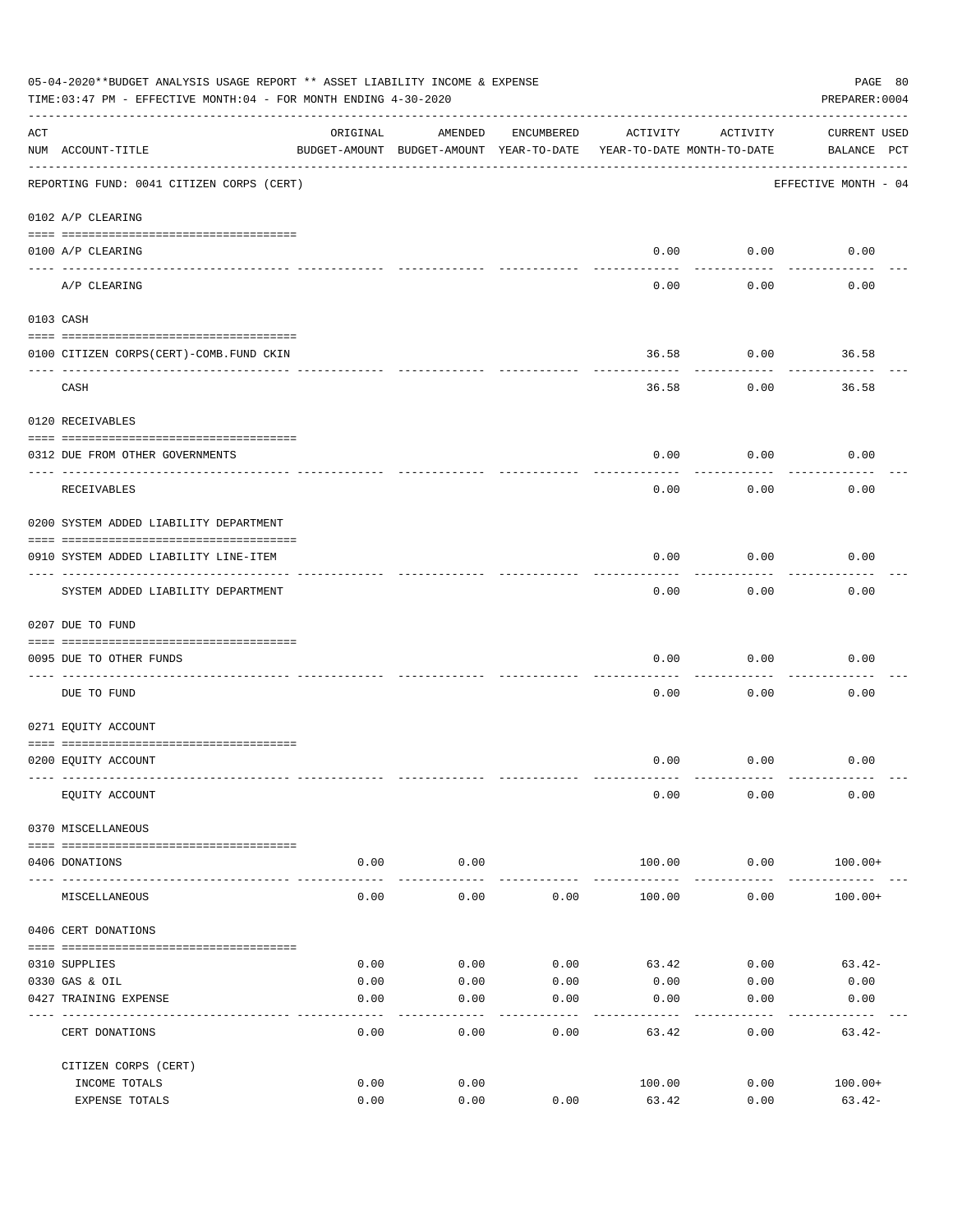| 05-04-2020**BUDGET ANALYSIS USAGE REPORT ** ASSET LIABILITY INCOME & EXPENSE<br>PAGE 81<br>TIME: 03:47 PM - EFFECTIVE MONTH: 04 - FOR MONTH ENDING 4-30-2020<br>PREPARER: 0004 |                                             |          |                                                     |            |          |                                        |                                    |  |
|--------------------------------------------------------------------------------------------------------------------------------------------------------------------------------|---------------------------------------------|----------|-----------------------------------------------------|------------|----------|----------------------------------------|------------------------------------|--|
| ACT                                                                                                                                                                            | NUM ACCOUNT-TITLE                           | ORIGINAL | AMENDED<br>BUDGET-AMOUNT BUDGET-AMOUNT YEAR-TO-DATE | ENCUMBERED | ACTIVITY | ACTIVITY<br>YEAR-TO-DATE MONTH-TO-DATE | <b>CURRENT USED</b><br>BALANCE PCT |  |
|                                                                                                                                                                                | REPORTING FUND: 0042 HAZARD MITIGATION PLAN |          |                                                     |            |          |                                        | EFFECTIVE MONTH - 04               |  |
|                                                                                                                                                                                | 0103 CASH                                   |          |                                                     |            |          |                                        |                                    |  |
|                                                                                                                                                                                | 0100 HAZARD MITIGATION-COMB.FUND CKING.     |          |                                                     |            | 0.00     | 0.00                                   | $428.64-$                          |  |
|                                                                                                                                                                                | CASH                                        |          |                                                     |            | 0.00     | 0.00                                   | $428.64-$                          |  |
|                                                                                                                                                                                | 0200 SYSTEM ADDED LIABILITY DEPARTMENT      |          |                                                     |            |          |                                        |                                    |  |
|                                                                                                                                                                                | 0910 SYSTEM ADDED LIABILITY LINE-ITEM       |          |                                                     |            | 0.00     | 0.00                                   | 0.00                               |  |
|                                                                                                                                                                                | SYSTEM ADDED LIABILITY DEPARTMENT           |          |                                                     |            | 0.00     | 0.00                                   | 0.00                               |  |
|                                                                                                                                                                                | 0271 EQUITY ACCOUNT                         |          |                                                     |            |          |                                        |                                    |  |
|                                                                                                                                                                                | 0200 EQUITY ACCOUNT                         |          |                                                     |            | 0.00     | 0.00                                   | $428.64-$                          |  |
|                                                                                                                                                                                | EQUITY ACCOUNT                              |          |                                                     |            | 0.00     | 0.00                                   | $428.64-$                          |  |
|                                                                                                                                                                                | 0330 GRANT INCOME                           |          |                                                     |            |          |                                        |                                    |  |
|                                                                                                                                                                                | 0477 HAZARD MITIGATION DR-1999              | 0.00     | 0.00                                                |            | 0.00     | 0.00                                   | 0.00                               |  |
|                                                                                                                                                                                | GRANT INCOME                                | 0.00     | 0.00                                                | 0.00       | 0.00     | 0.00                                   | 0.00                               |  |
|                                                                                                                                                                                | 0477 HAZARD MITIGATION GRANT                |          |                                                     |            |          |                                        |                                    |  |
|                                                                                                                                                                                |                                             |          |                                                     |            |          |                                        |                                    |  |
|                                                                                                                                                                                | 0310 OFFICE SUPPLIES                        | 0.00     | 0.00                                                | 0.00       | 0.00     | 0.00                                   | 0.00                               |  |
|                                                                                                                                                                                | 0415 CONSULTANT                             | 0.00     | 0.00                                                | 0.00       | 0.00     | 0.00                                   | 0.00                               |  |
|                                                                                                                                                                                | 0427 TRAVEL AND TRAINING                    | 0.00     | 0.00                                                | 0.00       | 0.00     | 0.00                                   | 0.00                               |  |
|                                                                                                                                                                                | 0574 COMPUTER EQUIPMENT                     | 0.00     | 0.00                                                | 0.00       | 0.00     | 0.00                                   | 0.00                               |  |
|                                                                                                                                                                                | HAZARD MITIGATION GRANT                     | 0.00     | 0.00                                                | 0.00       | 0.00     | 0.00                                   | 0.00                               |  |
|                                                                                                                                                                                | HAZARD MITIGATION PLAN                      |          |                                                     |            |          |                                        |                                    |  |
|                                                                                                                                                                                | INCOME TOTALS                               | 0.00     | 0.00                                                |            | 0.00     | 0.00                                   | 0.00                               |  |
|                                                                                                                                                                                | <b>EXPENSE TOTALS</b>                       | 0.00     | 0.00                                                | 0.00       | 0.00     | 0.00                                   | 0.00                               |  |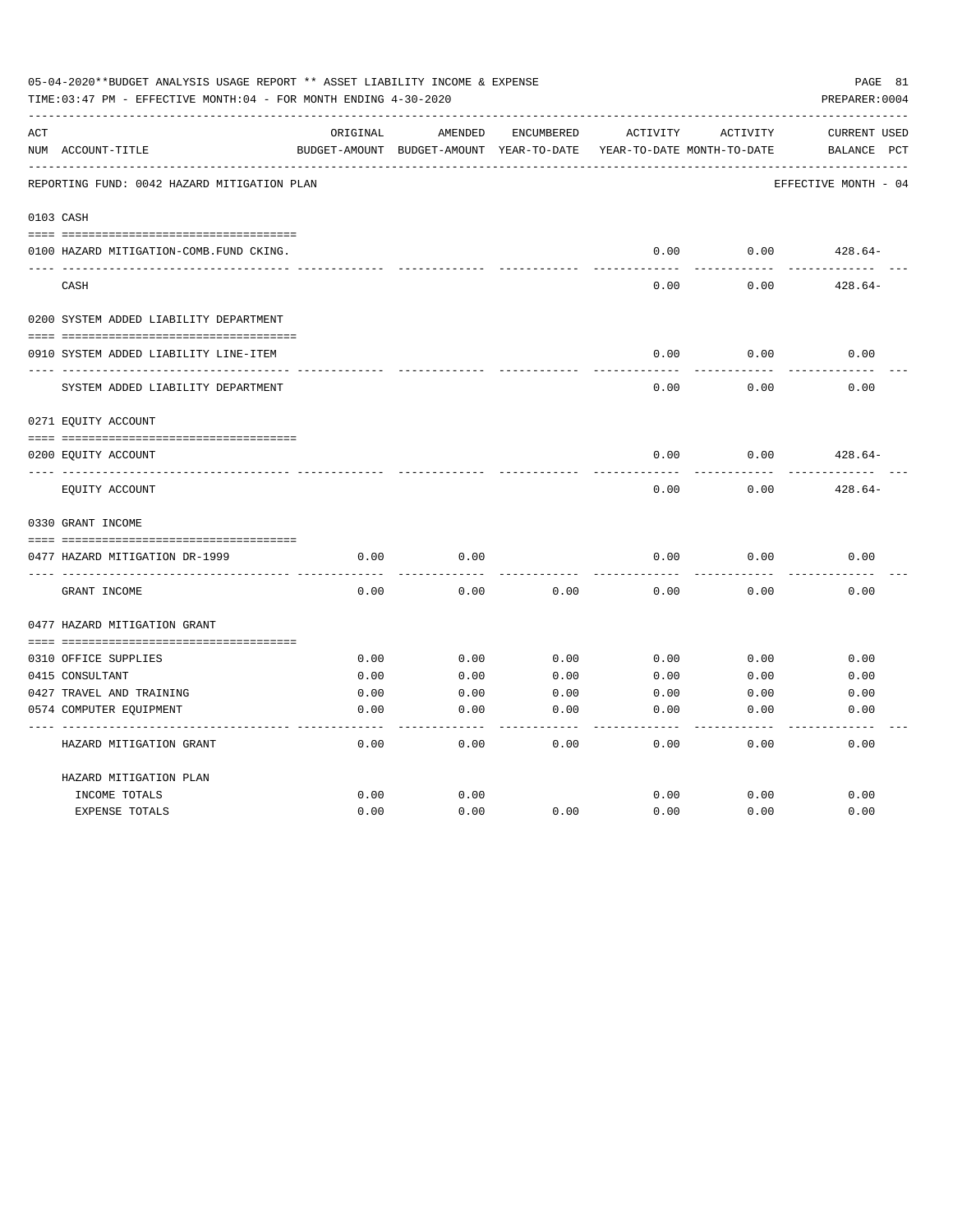|     | 05-04-2020**BUDGET ANALYSIS USAGE REPORT ** ASSET LIABILITY INCOME & EXPENSE<br>PAGE 82<br>PREPARER: 0004<br>TIME:03:47 PM - EFFECTIVE MONTH:04 - FOR MONTH ENDING 4-30-2020 |                     |                                                     |              |                                        |              |                                    |  |  |  |  |
|-----|------------------------------------------------------------------------------------------------------------------------------------------------------------------------------|---------------------|-----------------------------------------------------|--------------|----------------------------------------|--------------|------------------------------------|--|--|--|--|
| ACT | NUM ACCOUNT-TITLE                                                                                                                                                            | ORIGINAL            | AMENDED<br>BUDGET-AMOUNT BUDGET-AMOUNT YEAR-TO-DATE | ENCUMBERED   | ACTIVITY<br>YEAR-TO-DATE MONTH-TO-DATE | ACTIVITY     | <b>CURRENT USED</b><br>BALANCE PCT |  |  |  |  |
|     | REPORTING FUND: 0044 HOMELAND SECURITY                                                                                                                                       |                     |                                                     |              |                                        |              | EFFECTIVE MONTH - 04               |  |  |  |  |
|     | 0102 A/P CLEARING                                                                                                                                                            |                     |                                                     |              |                                        |              |                                    |  |  |  |  |
|     | 0100 A/P CLEARING<br>----- ----------                                                                                                                                        |                     |                                                     |              | 0.00                                   | 0.00         | 0.00                               |  |  |  |  |
|     | A/P CLEARING                                                                                                                                                                 |                     |                                                     |              | 0.00                                   | 0.00         | 0.00                               |  |  |  |  |
|     | 0103 CASH                                                                                                                                                                    |                     |                                                     |              |                                        |              |                                    |  |  |  |  |
|     | 0100 HOMELAND SECURITY-COMB.FUND CHKING                                                                                                                                      |                     |                                                     |              | 0.00                                   | 0.00         | 0.00                               |  |  |  |  |
|     | CASH                                                                                                                                                                         |                     |                                                     |              | 0.00                                   | 0.00         | 0.00                               |  |  |  |  |
|     | 0120 RECEIVABLES                                                                                                                                                             |                     |                                                     |              |                                        |              |                                    |  |  |  |  |
|     |                                                                                                                                                                              |                     |                                                     |              |                                        |              |                                    |  |  |  |  |
|     | 0312 DUE FROM OTHER GOVERNMENT                                                                                                                                               |                     |                                                     |              | 0.00                                   | 0.00         | 0.00                               |  |  |  |  |
|     | RECEIVABLES                                                                                                                                                                  |                     |                                                     |              | 0.00                                   | 0.00         | 0.00                               |  |  |  |  |
|     | 0200 SYSTEM ADDED LIABILITY DEPARTMENT                                                                                                                                       |                     |                                                     |              |                                        |              |                                    |  |  |  |  |
|     | 0910 SYSTEM ADDED LIABILITY LINE-ITEM                                                                                                                                        |                     |                                                     |              | 0.00                                   | 0.00         | 0.00                               |  |  |  |  |
|     | SYSTEM ADDED LIABILITY DEPARTMENT                                                                                                                                            |                     |                                                     |              | 0.00                                   | 0.00         | 0.00                               |  |  |  |  |
|     | 0207 DUE TO FUND                                                                                                                                                             |                     |                                                     |              |                                        |              |                                    |  |  |  |  |
|     | 0095 DUE TO OTHER FUNDS                                                                                                                                                      |                     |                                                     |              | 0.00                                   | 0.00         | 0.00                               |  |  |  |  |
|     | DUE TO FUND                                                                                                                                                                  |                     |                                                     |              | 0.00                                   | 0.00         | 0.00                               |  |  |  |  |
|     | 0271 EQUITY ACCOUNT                                                                                                                                                          |                     |                                                     |              |                                        |              |                                    |  |  |  |  |
|     | 0200 EQUITY ACCOUNT                                                                                                                                                          |                     |                                                     |              | 0.00                                   | 0.00         | 0.00                               |  |  |  |  |
|     | EQUITY ACCOUNT                                                                                                                                                               |                     |                                                     |              | 0.00                                   | 0.00         | 0.00                               |  |  |  |  |
|     | 0330 GRANTS                                                                                                                                                                  |                     |                                                     |              |                                        |              |                                    |  |  |  |  |
|     | 0423 2016 HOMELAND SECURITY                                                                                                                                                  | 0.00                | 0.00                                                |              | 0.00                                   | 0.00         | 0.00                               |  |  |  |  |
|     | GRANTS                                                                                                                                                                       | $- - - - -$<br>0.00 | 0.00                                                | 0.00         | 0.00                                   | 0.00         | 0.00                               |  |  |  |  |
|     | 0412 HOMELAND SECURITY                                                                                                                                                       |                     |                                                     |              |                                        |              |                                    |  |  |  |  |
|     |                                                                                                                                                                              |                     |                                                     |              |                                        |              |                                    |  |  |  |  |
|     | 0578 2011 EQUIPMENT<br>0579 2012 EQUIPMENT                                                                                                                                   | 0.00<br>0.00        | 0.00<br>0.00                                        | 0.00<br>0.00 | 0.00<br>0.00                           | 0.00<br>0.00 | 0.00<br>0.00                       |  |  |  |  |
|     | 0580 2013 EQUIPMENT                                                                                                                                                          | 0.00                | 0.00                                                | 0.00         | 0.00                                   | 0.00         | 0.00                               |  |  |  |  |
|     | 0581 2014 EQUIPMENT                                                                                                                                                          | 0.00                | 0.00                                                | 0.00         | 0.00                                   | 0.00         | 0.00                               |  |  |  |  |
|     | 0582 2015 EQUIPMENT                                                                                                                                                          | 0.00                | 0.00                                                | 0.00         | 0.00                                   | 0.00         | 0.00                               |  |  |  |  |
|     | 0583 2016 EQUIPMENT                                                                                                                                                          | 0.00                | 0.00                                                | 0.00         | 0.00                                   | 0.00         | 0.00                               |  |  |  |  |
|     |                                                                                                                                                                              |                     | ----                                                | ----         | $---$                                  | $---$        |                                    |  |  |  |  |
|     | HOMELAND SECURITY                                                                                                                                                            | 0.00                | 0.00                                                | 0.00         | 0.00                                   | 0.00         | 0.00                               |  |  |  |  |
|     | HOMELAND SECURITY                                                                                                                                                            |                     |                                                     |              |                                        |              |                                    |  |  |  |  |
|     | INCOME TOTALS                                                                                                                                                                | 0.00                | 0.00                                                |              | 0.00                                   | 0.00         | 0.00                               |  |  |  |  |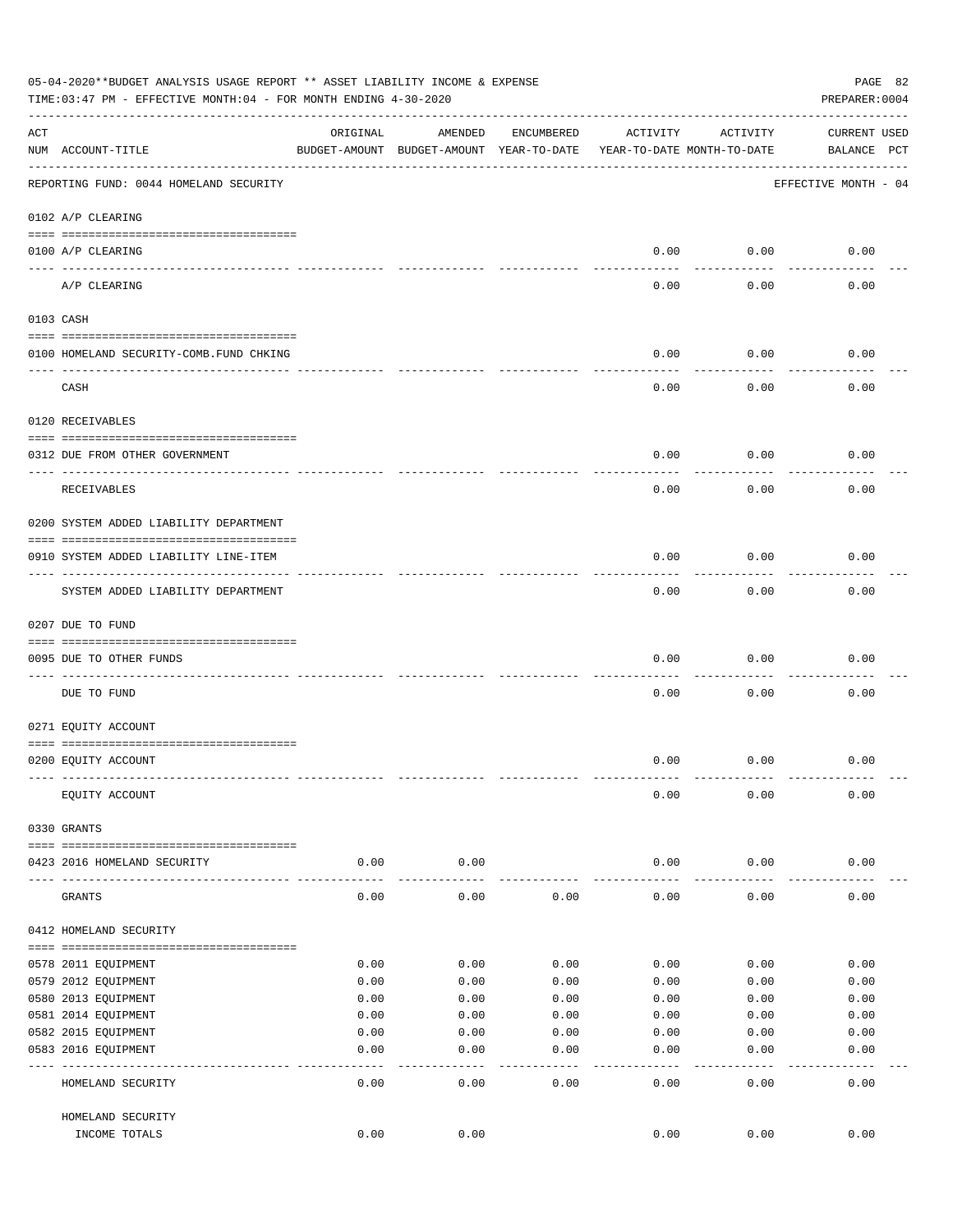| 05-04-2020**BUDGET ANALYSIS USAGE REPORT ** ASSET LIABILITY INCOME & EXPENSE<br>TIME:03:47 PM - EFFECTIVE MONTH:04 - FOR MONTH ENDING 4-30-2020 |                           |                          |                                   |                                        |          |                                       |  |  |
|-------------------------------------------------------------------------------------------------------------------------------------------------|---------------------------|--------------------------|-----------------------------------|----------------------------------------|----------|---------------------------------------|--|--|
| ACT<br>NUM ACCOUNT-TITLE                                                                                                                        | ORIGINAL<br>BUDGET-AMOUNT | AMENDED<br>BUDGET-AMOUNT | <b>ENCUMBERED</b><br>YEAR-TO-DATE | ACTIVITY<br>YEAR-TO-DATE MONTH-TO-DATE | ACTIVITY | CURRENT USED<br><b>PCT</b><br>BALANCE |  |  |
| REPORTING FUND: 0044 HOMELAND SECURITY                                                                                                          |                           |                          |                                   |                                        |          | EFFECTIVE MONTH - 04                  |  |  |
| <b>EXPENSE TOTALS</b>                                                                                                                           | 0.00                      | 0.00                     | 0.00                              | 0.00                                   | 0.00     | 0.00                                  |  |  |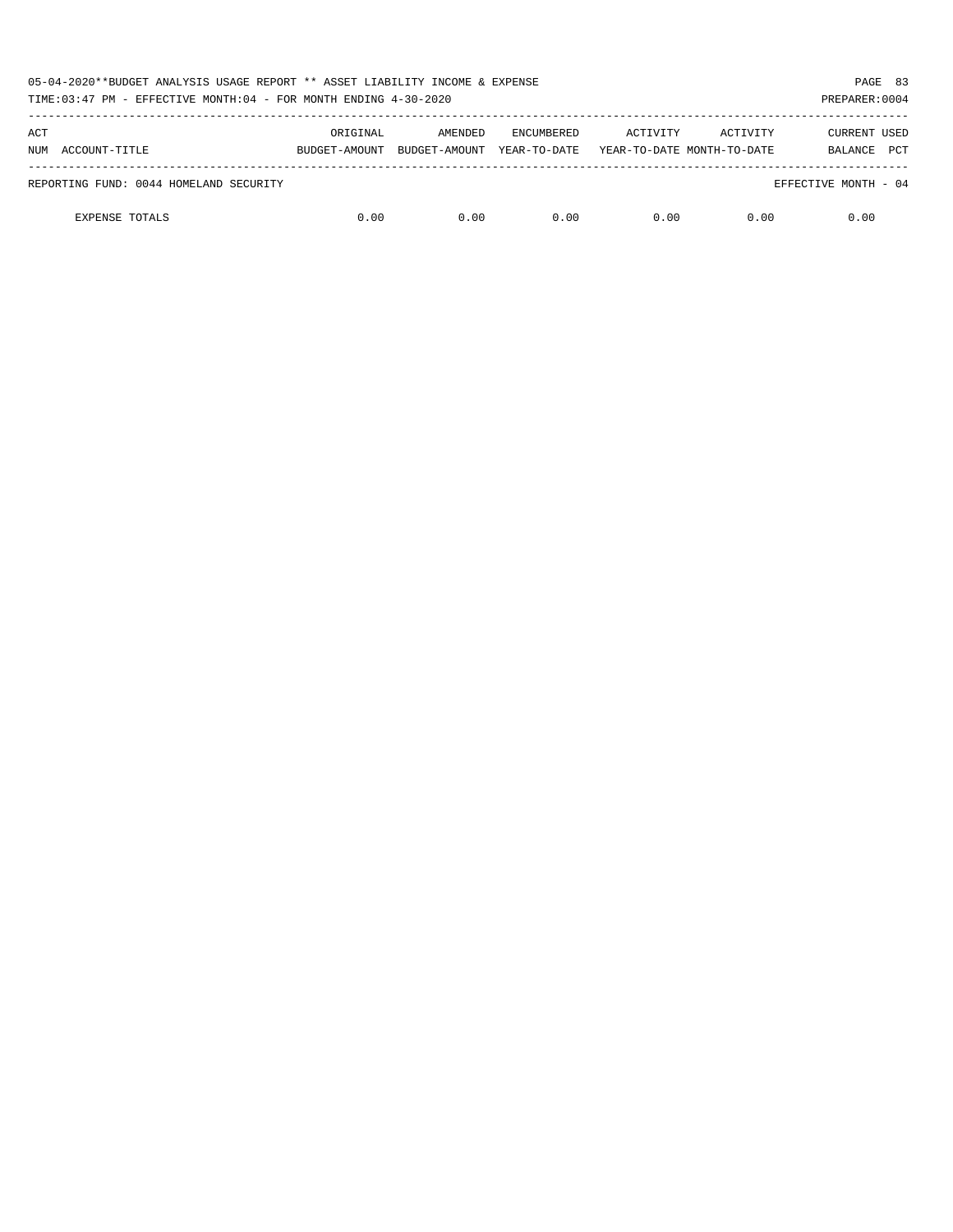| 05-04-2020**BUDGET ANALYSIS USAGE REPORT ** ASSET LIABILITY INCOME & EXPENSE<br>PAGE 84<br>TIME: 03:47 PM - EFFECTIVE MONTH: 04 - FOR MONTH ENDING 4-30-2020<br>PREPARER: 0004 |                                         |              |                                                     |              |                                        |                              |                                    |  |  |  |
|--------------------------------------------------------------------------------------------------------------------------------------------------------------------------------|-----------------------------------------|--------------|-----------------------------------------------------|--------------|----------------------------------------|------------------------------|------------------------------------|--|--|--|
| ACT                                                                                                                                                                            | NUM ACCOUNT-TITLE                       | ORIGINAL     | AMENDED<br>BUDGET-AMOUNT BUDGET-AMOUNT YEAR-TO-DATE | ENCUMBERED   | ACTIVITY<br>YEAR-TO-DATE MONTH-TO-DATE | ACTIVITY                     | <b>CURRENT USED</b><br>BALANCE PCT |  |  |  |
|                                                                                                                                                                                | REPORTING FUND: 0045 CHAPTER 19 FUNDS   |              |                                                     |              |                                        |                              | EFFECTIVE MONTH - 04               |  |  |  |
|                                                                                                                                                                                | 0100 PAYROLL                            |              |                                                     |              |                                        |                              |                                    |  |  |  |
|                                                                                                                                                                                | 0100 PAYROLL                            |              |                                                     |              | 0.00                                   | 0.00                         | 0.00                               |  |  |  |
|                                                                                                                                                                                | PAYROLL                                 |              |                                                     |              | 0.00                                   | 0.00                         | 0.00                               |  |  |  |
|                                                                                                                                                                                | 0103 CASH                               |              |                                                     |              |                                        |                              |                                    |  |  |  |
|                                                                                                                                                                                | 0100 CHAPTER 19-COMBINED FUNDS CHECKING |              |                                                     |              |                                        | $631.10 - 700.00 - 700.00 -$ |                                    |  |  |  |
|                                                                                                                                                                                | CASH                                    |              |                                                     |              | 631.10-                                | 700.00-                      | $700.00 -$                         |  |  |  |
|                                                                                                                                                                                | 0120 RECEIVABLES                        |              |                                                     |              |                                        |                              |                                    |  |  |  |
|                                                                                                                                                                                | 0312 DUE FROM OTHER GOVERNMENT          |              |                                                     |              | 0.00                                   | 0.00                         | 0.00                               |  |  |  |
|                                                                                                                                                                                | RECEIVABLES                             |              |                                                     |              | 0.00                                   | 0.00                         | 0.00                               |  |  |  |
|                                                                                                                                                                                | 0200 SYSTEM ADDED LIABILITY DEPARTMENT  |              |                                                     |              |                                        |                              |                                    |  |  |  |
|                                                                                                                                                                                | 0150 ACCRUED SALARY PAYABLE             |              |                                                     |              | 0.00                                   | 0.00                         | 302.00                             |  |  |  |
|                                                                                                                                                                                | 0155 ACCRUED FRINGE BENEFITS            |              |                                                     |              | 0.00                                   | 0.00                         | 0.00                               |  |  |  |
|                                                                                                                                                                                | 0910 SYSTEM ADDED LIABILITY LINE-ITEM   |              |                                                     |              | 0.00                                   | 0.00                         | 0.00                               |  |  |  |
|                                                                                                                                                                                | SYSTEM ADDED LIABILITY DEPARTMENT       |              |                                                     |              | 0.00                                   | 0.00                         | 302.00                             |  |  |  |
|                                                                                                                                                                                | 0207 DUE TO FUND                        |              |                                                     |              |                                        |                              |                                    |  |  |  |
|                                                                                                                                                                                | 0095 DUE TO OTHER FUNDS                 |              |                                                     |              | 0.00                                   | 0.00                         | 0.00                               |  |  |  |
|                                                                                                                                                                                | DUE TO FUND                             |              |                                                     |              | 0.00                                   | 0.00                         | 0.00                               |  |  |  |
|                                                                                                                                                                                | 0271 EQUITY ACCOUNT                     |              |                                                     |              |                                        |                              |                                    |  |  |  |
|                                                                                                                                                                                | 0200 EQUITY ACCOUNT                     |              |                                                     |              | 0.00                                   | 0.00                         | $370.90 -$                         |  |  |  |
|                                                                                                                                                                                | EQUITY ACCOUNT                          |              |                                                     |              | 0.00                                   | 0.00                         | $370.90 -$                         |  |  |  |
|                                                                                                                                                                                | 0330 GRANT INCOME                       |              |                                                     |              |                                        |                              |                                    |  |  |  |
|                                                                                                                                                                                | 0403 CHAPTER 19 FUNDS                   | 0.00         | 0.00                                                |              | 574.86                                 | 0.00                         | $574.86+$                          |  |  |  |
| $---$                                                                                                                                                                          | GRANT INCOME                            | 0.00         | 0.00                                                | 0.00         | 574.86                                 | 0.00                         | $574.86+$                          |  |  |  |
|                                                                                                                                                                                | 0403 CHAPTER 19 FUNDS                   |              |                                                     |              |                                        |                              |                                    |  |  |  |
|                                                                                                                                                                                | 0103 SALARY                             | 0.00         | 0.00                                                | 0.00         | 470.00                                 | 0.00                         | $470.00 -$                         |  |  |  |
|                                                                                                                                                                                | 0201 SOCIAL SECURITY                    | 0.00         | 0.00                                                | 0.00         | 29.14                                  | 0.00                         | $29.14-$                           |  |  |  |
|                                                                                                                                                                                | 0204 WORKERS COMPENSATION               | 0.00         | 0.00                                                | 0.00         | 0.00                                   | 0.00                         | 0.00                               |  |  |  |
|                                                                                                                                                                                | 0205 MEDICARE TAX                       | 0.00         | 0.00                                                | 0.00         | 6.82                                   | 0.00                         | $6.82-$                            |  |  |  |
|                                                                                                                                                                                | 0310 OFFICE SUPPLIES                    | 0.00         | 0.00                                                | 0.00         | 700.00                                 | 700.00                       | $700.00 -$                         |  |  |  |
|                                                                                                                                                                                | 0427 TRAVEL AND TRAINING<br>0481 DUES   | 0.00<br>0.00 | 0.00<br>0.00                                        | 0.00<br>0.00 | 0.00<br>0.00                           | 0.00<br>0.00                 | 0.00<br>0.00                       |  |  |  |
|                                                                                                                                                                                | 0572 OFFICE EQUIPMENT                   | 0.00         | 0.00                                                | 0.00         | 0.00                                   | 0.00                         | 0.00                               |  |  |  |
|                                                                                                                                                                                | 0573 ELECTION EQUIPMENT                 | 0.00         | 0.00                                                | 0.00         | 0.00                                   | 0.00                         | 0.00                               |  |  |  |
|                                                                                                                                                                                |                                         |              |                                                     |              |                                        |                              |                                    |  |  |  |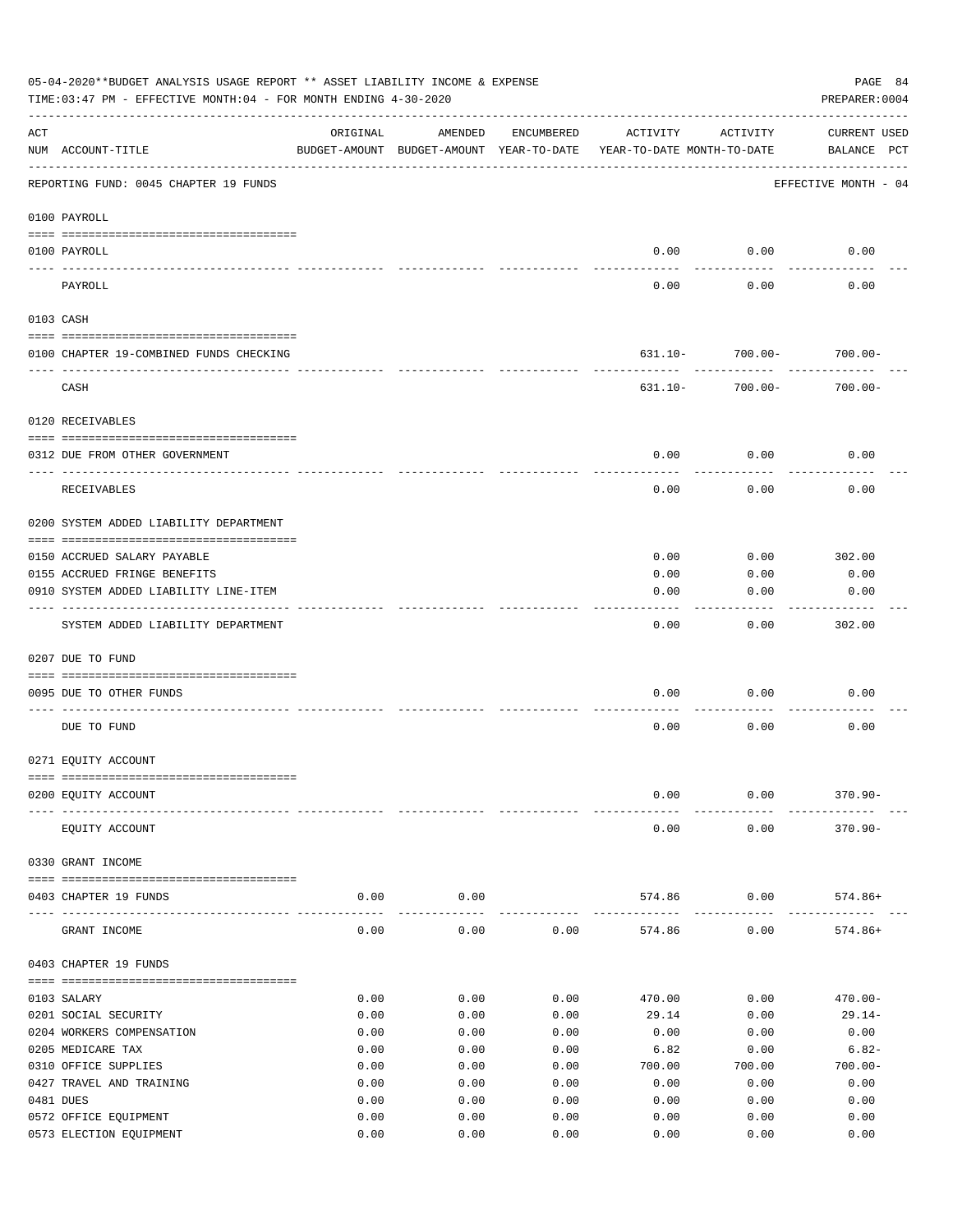| 05-04-2020**BUDGET ANALYSIS USAGE REPORT ** ASSET LIABILITY INCOME & EXPENSE | PAGE 85        |
|------------------------------------------------------------------------------|----------------|
| TIME: 03:47 PM - EFFECTIVE MONTH: 04 - FOR MONTH ENDING 4-30-2020            | PREPARER: 0004 |

| ACT<br>ACCOUNT-TITLE<br>NUM           | ORIGINAL<br>BUDGET-AMOUNT | AMENDED<br>BUDGET-AMOUNT | <b>ENCUMBERED</b><br>YEAR-TO-DATE | ACTIVITY | ACTIVITY<br>YEAR-TO-DATE MONTH-TO-DATE | <b>CURRENT USED</b><br>PCT<br>BALANCE |
|---------------------------------------|---------------------------|--------------------------|-----------------------------------|----------|----------------------------------------|---------------------------------------|
|                                       |                           |                          |                                   |          |                                        |                                       |
| REPORTING FUND: 0045 CHAPTER 19 FUNDS |                           |                          |                                   |          |                                        | EFFECTIVE MONTH - 04                  |
|                                       |                           |                          |                                   |          |                                        |                                       |
| 0574 COMPUTER EQUIPMENT               | 0.00                      | 0.00                     | 0.00                              | 0.00     | 0.00                                   | 0.00                                  |
|                                       |                           |                          |                                   |          |                                        |                                       |
| CHAPTER 19 FUNDS                      | 0.00                      | 0.00                     | 0.00                              | 1,205.96 | 700.00                                 | $1,205.96 -$                          |
|                                       |                           |                          |                                   |          |                                        |                                       |
| CHAPTER 19 FUNDS                      |                           |                          |                                   |          |                                        |                                       |
| INCOME TOTALS                         | 0.00                      | 0.00                     |                                   | 574.86   | 0.00                                   | $574.86+$                             |
| <b>EXPENSE TOTALS</b>                 | 0.00                      | 0.00                     | 0.00                              | 1,205.96 | 700.00                                 | $1.205.96 -$                          |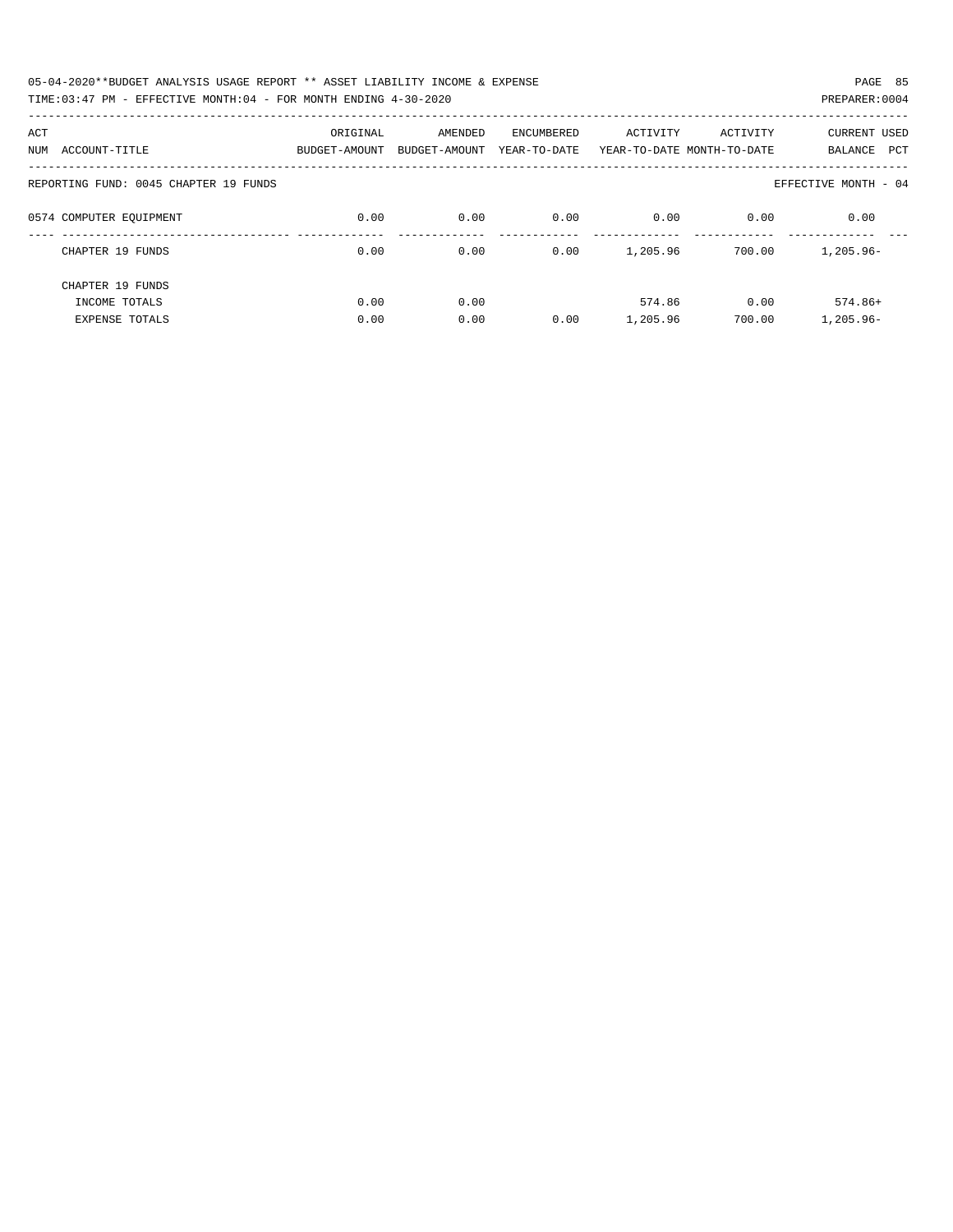| 05-04-2020**BUDGET ANALYSIS USAGE REPORT ** ASSET LIABILITY INCOME & EXPENSE<br>TIME: 03:47 PM - EFFECTIVE MONTH: 04 - FOR MONTH ENDING 4-30-2020 |                                                      |          |                                                     |            |           |                                        |                                          |          |  |
|---------------------------------------------------------------------------------------------------------------------------------------------------|------------------------------------------------------|----------|-----------------------------------------------------|------------|-----------|----------------------------------------|------------------------------------------|----------|--|
| ACT                                                                                                                                               | NUM ACCOUNT-TITLE                                    | ORIGINAL | AMENDED<br>BUDGET-AMOUNT BUDGET-AMOUNT YEAR-TO-DATE | ENCUMBERED | ACTIVITY  | ACTIVITY<br>YEAR-TO-DATE MONTH-TO-DATE | <b>CURRENT USED</b><br>BALANCE PCT       |          |  |
|                                                                                                                                                   | REPORTING FUND: 0046 SAFE ROOM REIMBURSEMENT PROGRAM |          |                                                     |            |           |                                        | EFFECTIVE MONTH - 04                     |          |  |
|                                                                                                                                                   | 0103 CASH                                            |          |                                                     |            |           |                                        |                                          |          |  |
|                                                                                                                                                   | 0100 SAFE ROOM REIMB.PROG.-COMB.FUNDS                |          |                                                     |            |           | 1,316.03 1,400.00                      | 9,081.70                                 |          |  |
|                                                                                                                                                   | CASH                                                 |          |                                                     |            |           | 1,316.03 1,400.00                      | 9,081.70                                 |          |  |
|                                                                                                                                                   | 0120 RECEIVABLES                                     |          |                                                     |            |           |                                        |                                          |          |  |
|                                                                                                                                                   | 0312 DUE FROM OTHER GOVERNMENTS                      |          |                                                     |            | 0.00      | 0.00                                   | 0.00                                     |          |  |
|                                                                                                                                                   | RECEIVABLES                                          |          |                                                     |            | 0.00      | 0.00                                   | 0.00                                     |          |  |
|                                                                                                                                                   | 0200 SYSTEM ADDED LIABILITY DEPARTMENT               |          |                                                     |            |           |                                        |                                          |          |  |
|                                                                                                                                                   | 0910 SYSTEM ADDED LIABILITY LINE-ITEM                |          |                                                     |            | 0.00      | 0.00                                   | 0.00                                     |          |  |
|                                                                                                                                                   | SYSTEM ADDED LIABILITY DEPARTMENT                    |          |                                                     |            | 0.00      | 0.00                                   | 0.00                                     |          |  |
|                                                                                                                                                   | 0271 EQUITY ACCOUNT                                  |          |                                                     |            |           |                                        |                                          |          |  |
|                                                                                                                                                   |                                                      |          |                                                     |            |           |                                        |                                          |          |  |
|                                                                                                                                                   | 0200 EQUITY ACCOUNT                                  |          |                                                     |            | 0.00      | 0.00                                   | 7,765.67                                 |          |  |
|                                                                                                                                                   | EQUITY ACCOUNT                                       |          |                                                     |            | 0.00      | 0.00                                   | 7,765.67                                 |          |  |
|                                                                                                                                                   | 0300 CASH                                            |          |                                                     |            |           |                                        |                                          |          |  |
|                                                                                                                                                   | 0146 BEGINNING CASH BALANCE                          | 0.00     | 0.00                                                |            | 0.00      | 0.00                                   | 0.00                                     |          |  |
|                                                                                                                                                   | CASH                                                 | 0.00     | 0.00                                                | 0.00       | 0.00      | 0.00                                   | 0.00                                     |          |  |
|                                                                                                                                                   | 0330 GRANT INCOME                                    |          |                                                     |            |           |                                        |                                          |          |  |
|                                                                                                                                                   | 0475 SAFE ROOM REIMBURSEMENT DR-4029                 | 0.00     | 26, 283.94                                          |            |           | 26,283.94 0.00                         | 0.00 100                                 |          |  |
|                                                                                                                                                   | 0476 ADMINISTRATIVE FEE                              | 0.00     | 0.00                                                |            |           | 1,400.00 1,400.00                      | 1,400.00+                                |          |  |
|                                                                                                                                                   | GRANT INCOME                                         |          | $0.00$ 26,283.94                                    |            |           |                                        | $0.00$ 27,683.94 1,400.00 1,400.00 1,400 |          |  |
|                                                                                                                                                   | 0475 SAFE ROOM REIMBURSEMENT PROGRAM                 |          |                                                     |            |           |                                        |                                          |          |  |
|                                                                                                                                                   | 0310 OFFICE SUPPLIES                                 | 0.00     | 0.00                                                | 0.00       | 83.97     | 0.00                                   | $83.97 -$                                |          |  |
|                                                                                                                                                   | 0314 SAFE ROOM REIMBURSEMENT                         | 0.00     | 26, 283.94                                          | 0.00       | 26,283.94 | 0.00                                   |                                          | 0.00 100 |  |
|                                                                                                                                                   | 0330 GAS/OIL                                         | 0.00     | 0.00                                                | 0.00       | 0.00      | 0.00                                   | 0.00                                     |          |  |
|                                                                                                                                                   | 0427 OUT OF COUNTY TRAVEL                            | 0.00     | 0.00                                                | 0.00       | 0.00      | 0.00                                   | 0.00                                     |          |  |
|                                                                                                                                                   | 0454 R&M AUTO                                        | 0.00     | 0.00                                                | 0.00       | 0.00      | 0.00                                   | 0.00                                     |          |  |
|                                                                                                                                                   | 0573 RADIO EQUIPMENT                                 | 0.00     | 0.00                                                | 0.00       | 0.00      | 0.00                                   | 0.00                                     |          |  |
|                                                                                                                                                   | 0574 COMPUTER EQUIPMENT                              | 0.00     | 0.00                                                | 0.00       | 0.00      | 0.00                                   | 0.00                                     |          |  |
|                                                                                                                                                   | SAFE ROOM REIMBURSEMENT PROGRAM                      | 0.00     | 26,283.94                                           | 0.00       | 26,367.91 | 0.00                                   | $83.97 - 100$                            |          |  |
|                                                                                                                                                   | SAFE ROOM REIMBURSEMENT PROGRAM                      |          |                                                     |            |           |                                        |                                          |          |  |
|                                                                                                                                                   | INCOME TOTALS                                        | 0.00     | 26, 283.94                                          |            | 27,683.94 | 1,400.00                               | 1,400.00+ 105                            |          |  |
|                                                                                                                                                   | EXPENSE TOTALS                                       | 0.00     | 26, 283.94                                          | 0.00       | 26,367.91 | 0.00                                   | 83.97-100                                |          |  |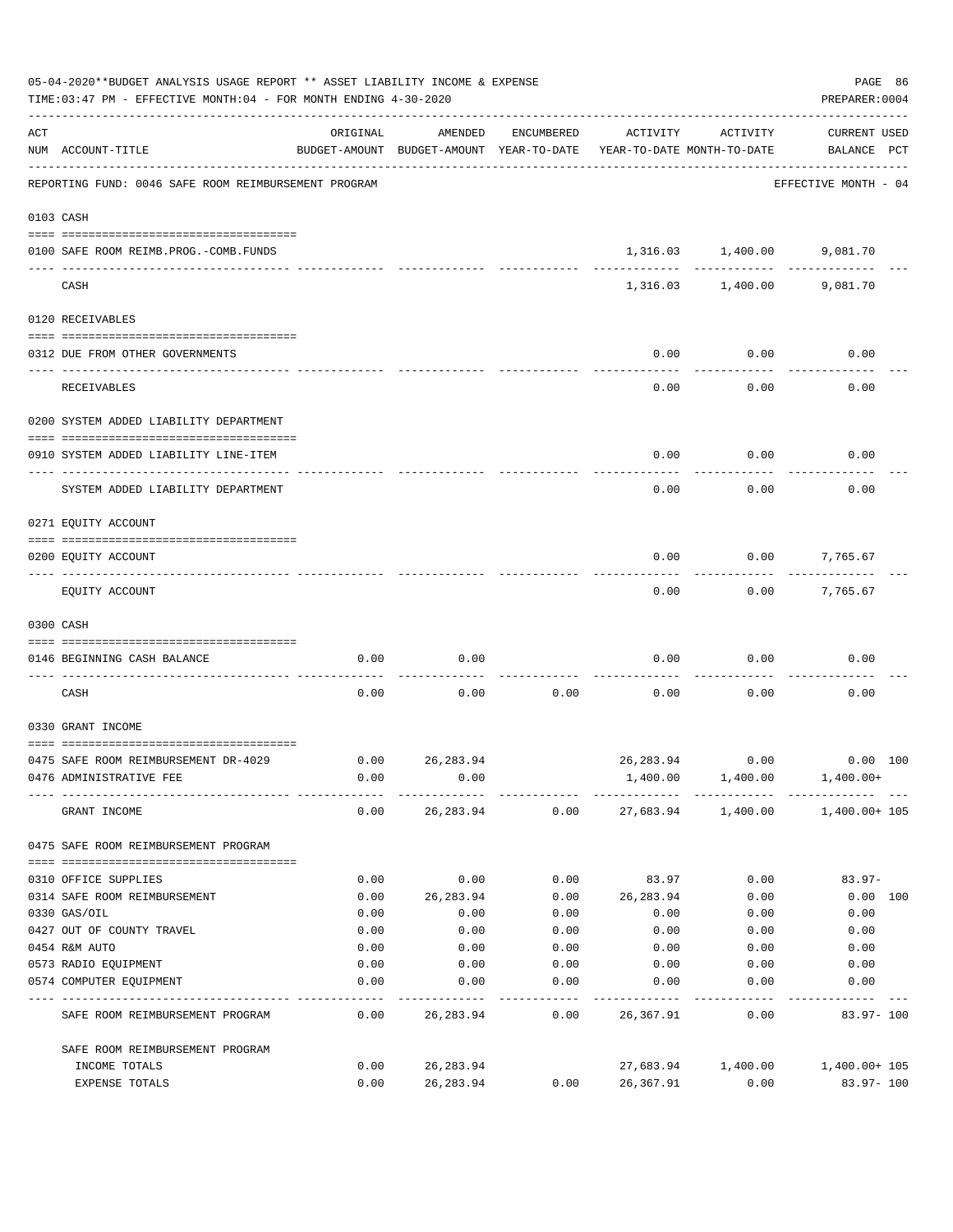|     | 05-04-2020**BUDGET ANALYSIS USAGE REPORT ** ASSET LIABILITY INCOME & EXPENSE<br>TIME: 03:47 PM - EFFECTIVE MONTH: 04 - FOR MONTH ENDING 4-30-2020 |           |                                                     |                      |                                        |                           | PAGE 87<br>PREPARER: 0004    |    |
|-----|---------------------------------------------------------------------------------------------------------------------------------------------------|-----------|-----------------------------------------------------|----------------------|----------------------------------------|---------------------------|------------------------------|----|
| ACT | NUM ACCOUNT-TITLE                                                                                                                                 | ORIGINAL  | AMENDED<br>BUDGET-AMOUNT BUDGET-AMOUNT YEAR-TO-DATE | ENCUMBERED           | ACTIVITY<br>YEAR-TO-DATE MONTH-TO-DATE | ACTIVITY                  | CURRENT USED<br>BALANCE PCT  |    |
|     | REPORTING FUND: 0048 ELECTION EQUIPMENT FUND                                                                                                      |           |                                                     |                      |                                        |                           | EFFECTIVE MONTH - 04         |    |
|     | 0103 CASH                                                                                                                                         |           |                                                     |                      |                                        |                           |                              |    |
|     |                                                                                                                                                   |           |                                                     |                      |                                        |                           |                              |    |
|     | 0100 ELECTION EQUIP.FUND-COMBINED FUNDS<br>_____________________________                                                                          |           |                                                     |                      |                                        | $255.14 - 0.00$ 38,329.45 |                              |    |
|     | CASH                                                                                                                                              |           |                                                     |                      | $255.14-$                              | 0.00                      | 38,329.45                    |    |
|     | 0200 SYSTEM ADDED LIABILITY DEPARTMENT                                                                                                            |           |                                                     |                      |                                        |                           |                              |    |
|     | 0910 SYSTEM ADDED LIABILITY LINE-ITEM                                                                                                             |           |                                                     |                      | 0.00                                   | 0.00                      | 0.00                         |    |
|     | SYSTEM ADDED LIABILITY DEPARTMENT                                                                                                                 |           |                                                     |                      | 0.00                                   | 0.00                      | 0.00                         |    |
|     | 0271 EQUITY ACCOUNT                                                                                                                               |           |                                                     |                      |                                        |                           |                              |    |
|     | 0200 EQUITY ACCOUNT                                                                                                                               |           |                                                     |                      | 0.00                                   | $0.00$ 38,584.59          |                              |    |
|     | EOUITY ACCOUNT                                                                                                                                    |           |                                                     |                      | 0.00                                   | 0.00                      | -----------<br>38,584.59     |    |
|     | 0300 CASH                                                                                                                                         |           |                                                     |                      |                                        |                           |                              |    |
|     | 0148 BEGINNING CASH BALANCE                                                                                                                       | 11,000.00 | 11,000.00                                           |                      | 0.00                                   |                           | $0.00$ $11,000.00$ 00        |    |
|     | CASH                                                                                                                                              |           | 11,000.00    11,000.00                              | 0.00                 | 0.00                                   |                           | $0.00$ 11,000.00             | 00 |
|     | 0340 INCOME                                                                                                                                       |           |                                                     |                      |                                        |                           |                              |    |
|     | 0130 REFUNDS & MISCELLANEOUS                                                                                                                      | 0.00      | 0.00                                                |                      | 0.00                                   | 0.00                      | 0.00                         |    |
|     | 0403 CONTRACT ADMINISTRATIVE FEE                                                                                                                  | 0.00      | 0.00                                                |                      | 112.50                                 | 0.00                      | $112.50+$                    |    |
|     | 0484 ELECTION REIMBURSEMENT                                                                                                                       | 4,000.00  | 4,000.00                                            |                      | 400.00                                 | 0.00                      | 3,600.00 10                  |    |
|     | INCOME                                                                                                                                            |           | 4,000.00 4,000.00                                   | 0.00                 | 512.50                                 | 0.00                      | ------------<br>3,487.50     | 13 |
|     | 0403 ELECTION EQUIPMENT FUND                                                                                                                      |           |                                                     |                      |                                        |                           |                              |    |
|     |                                                                                                                                                   |           |                                                     |                      |                                        |                           |                              |    |
|     | 0421 ELECTION INTERNET                                                                                                                            | 0.00      | 0.00                                                | 0.00                 | 0.00                                   | 0.00                      | 0.00                         |    |
|     | 0485 LICENSE/SUPPORT                                                                                                                              | 0.00      | 0.00                                                | 0.00                 | 0.00                                   | 0.00                      | 0.00                         |    |
|     | 0573 ELECTION EOUIPMENT                                                                                                                           | 15,000.00 | 15,000.00                                           | 0.00                 | 767.64                                 | 0.00                      | 14,232.36                    | 05 |
|     | ELECTION EQUIPMENT FUND                                                                                                                           | 15,000.00 | -------------<br>15,000.00                          | ------------<br>0.00 | -------<br>767.64                      | ----------<br>0.00        | ------------<br>14,232.36 05 |    |
|     | ELECTION EQUIPMENT FUND                                                                                                                           |           |                                                     |                      |                                        |                           |                              |    |
|     | INCOME TOTALS                                                                                                                                     | 15,000.00 | 15,000.00                                           |                      | 512.50                                 | 0.00                      | 14,487.50                    | 03 |
|     | EXPENSE TOTALS                                                                                                                                    | 15,000.00 | 15,000.00                                           | 0.00                 | 767.64                                 | 0.00                      | 14,232.36                    | 05 |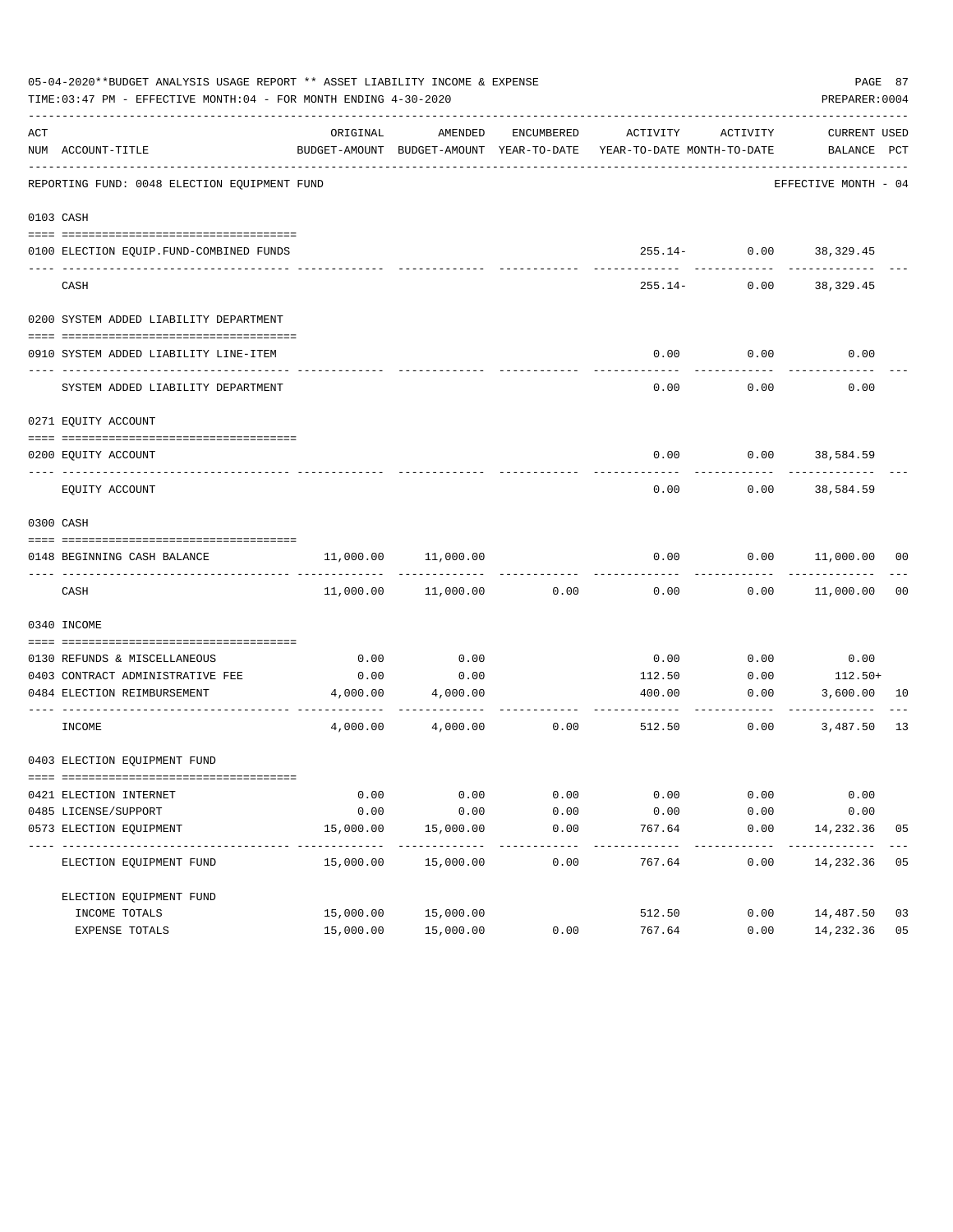|           | 05-04-2020**BUDGET ANALYSIS USAGE REPORT ** ASSET LIABILITY INCOME & EXPENSE<br>PAGE 88<br>TIME:03:47 PM - EFFECTIVE MONTH:04 - FOR MONTH ENDING 4-30-2020<br>PREPARER: 0004 |          |                                                     |            |                                        |             |                                    |    |  |  |
|-----------|------------------------------------------------------------------------------------------------------------------------------------------------------------------------------|----------|-----------------------------------------------------|------------|----------------------------------------|-------------|------------------------------------|----|--|--|
| ACT       | NUM ACCOUNT-TITLE                                                                                                                                                            | ORIGINAL | AMENDED<br>BUDGET-AMOUNT BUDGET-AMOUNT YEAR-TO-DATE | ENCUMBERED | ACTIVITY<br>YEAR-TO-DATE MONTH-TO-DATE | ACTIVITY    | <b>CURRENT USED</b><br>BALANCE PCT |    |  |  |
|           | REPORTING FUND: 0049 INVESTIGATOR/LEOSE GRANT                                                                                                                                |          |                                                     |            |                                        |             | EFFECTIVE MONTH - 04               |    |  |  |
|           | 0100 PAYROLL                                                                                                                                                                 |          |                                                     |            |                                        |             |                                    |    |  |  |
|           | 0100 PAYROLL                                                                                                                                                                 |          |                                                     |            | 0.00                                   | 0.00        | 0.00                               |    |  |  |
| ---- ---  | PAYROLL                                                                                                                                                                      |          |                                                     |            | 0.00                                   | 0.00        | 0.00                               |    |  |  |
| 0103 CASH |                                                                                                                                                                              |          |                                                     |            |                                        |             |                                    |    |  |  |
|           |                                                                                                                                                                              |          |                                                     |            |                                        |             |                                    |    |  |  |
|           | 0100 INVESTIGATOR/LEOSE-COMB.FUNDS                                                                                                                                           |          |                                                     |            | 3.70                                   | 0.00        | 685.36                             |    |  |  |
|           | CASH                                                                                                                                                                         |          |                                                     |            | 3.70                                   | 0.00        | 685.36                             |    |  |  |
|           | 0271 EQUITY ACCOUNT                                                                                                                                                          |          |                                                     |            |                                        |             |                                    |    |  |  |
|           | 0200 EQUITY ACCOUNT                                                                                                                                                          |          |                                                     |            | 0.00                                   | 0.00        | 681.66                             |    |  |  |
|           | ---- -----------<br>--------------------- --------                                                                                                                           |          |                                                     |            |                                        |             |                                    |    |  |  |
|           | EQUITY ACCOUNT                                                                                                                                                               |          |                                                     |            | 0.00                                   | 0.00        | 681.66                             |    |  |  |
| 0300 CASH |                                                                                                                                                                              |          |                                                     |            |                                        |             |                                    |    |  |  |
|           | 0149 BEGINNING CASH BALANCE                                                                                                                                                  | 0.00     | 681.66                                              |            | 0.00                                   | 0.00        | 681.66 00<br>---------             |    |  |  |
|           | CASH                                                                                                                                                                         | 0.00     | 681.66                                              | 0.00       | 0.00                                   | 0.00        | 681.66                             | 00 |  |  |
|           | 0330 GRANT INCOME                                                                                                                                                            |          |                                                     |            |                                        |             |                                    |    |  |  |
|           | 0475 INVESTIGATOR/LEOSE GRANT                                                                                                                                                | 0.00     | 0.00                                                |            | 685.36                                 | 0.00        | $685.36+$                          |    |  |  |
|           | GRANT INCOME                                                                                                                                                                 | 0.00     | 0.00                                                | 0.00       | 685.36                                 | 0.00        | $685.36+$                          |    |  |  |
|           | 0475 INVESTIGATOR/LEOSE                                                                                                                                                      |          |                                                     |            |                                        |             |                                    |    |  |  |
|           |                                                                                                                                                                              | 0.00     | 0.00                                                | 0.00       |                                        | $0.00$ 0.00 | 0.00                               |    |  |  |
|           | 0103 SALARY<br>0201 SOCIAL SECURITY                                                                                                                                          | 0.00     | 0.00                                                | 0.00       | 0.00                                   | 0.00        | 0.00                               |    |  |  |
|           | 0202 GROUP HEALTH INSURANCE                                                                                                                                                  | 0.00     | 0.00                                                | 0.00       | 0.00                                   | 0.00        | 0.00                               |    |  |  |
|           | 0203 RETIREMENT                                                                                                                                                              | 0.00     | 0.00                                                | 0.00       | 0.00                                   | 0.00        | 0.00                               |    |  |  |
|           | 0204 WORKER'S COMPENSATION                                                                                                                                                   | 0.00     | 0.00                                                | 0.00       | 0.00                                   | 0.00        | 0.00                               |    |  |  |
|           | 0205 MEDICARE TAX                                                                                                                                                            | 0.00     | 0.00                                                | 0.00       | 0.00                                   | 0.00        | 0.00                               |    |  |  |
|           | 0310 OFFICE SUPPLIES                                                                                                                                                         | 0.00     | 0.00                                                | 0.00       | 0.00                                   | 0.00        | 0.00                               |    |  |  |
|           | 0427 TRAINING/TUITION/OUT OF COUNTY                                                                                                                                          | 0.00     | 681.66                                              | 0.00       | 681.66                                 | 0.00        | 0.00 100                           |    |  |  |
|           | 0572 OFFICE EQUIPMENT                                                                                                                                                        | 0.00     | 0.00                                                | 0.00       | 0.00                                   | 0.00        | 0.00                               |    |  |  |
|           | 0574 COMPUTER EQUIPMENT                                                                                                                                                      | 0.00     | 0.00                                                | 0.00       | 0.00                                   | 0.00        | 0.00                               |    |  |  |
| $---$     | --------------<br>INVESTIGATOR/LEOSE                                                                                                                                         | 0.00     | 681.66                                              | 0.00       | 681.66                                 | 0.00        | 0.00 100                           |    |  |  |
|           | INVESTIGATOR/LEOSE GRANT                                                                                                                                                     |          |                                                     |            |                                        |             |                                    |    |  |  |
|           | INCOME TOTALS                                                                                                                                                                | 0.00     | 681.66                                              |            | 685.36                                 | 0.00        | $3.70 + 101$                       |    |  |  |
|           | EXPENSE TOTALS                                                                                                                                                               | 0.00     | 681.66                                              | 0.00       | 681.66                                 | 0.00        | 0.00 100                           |    |  |  |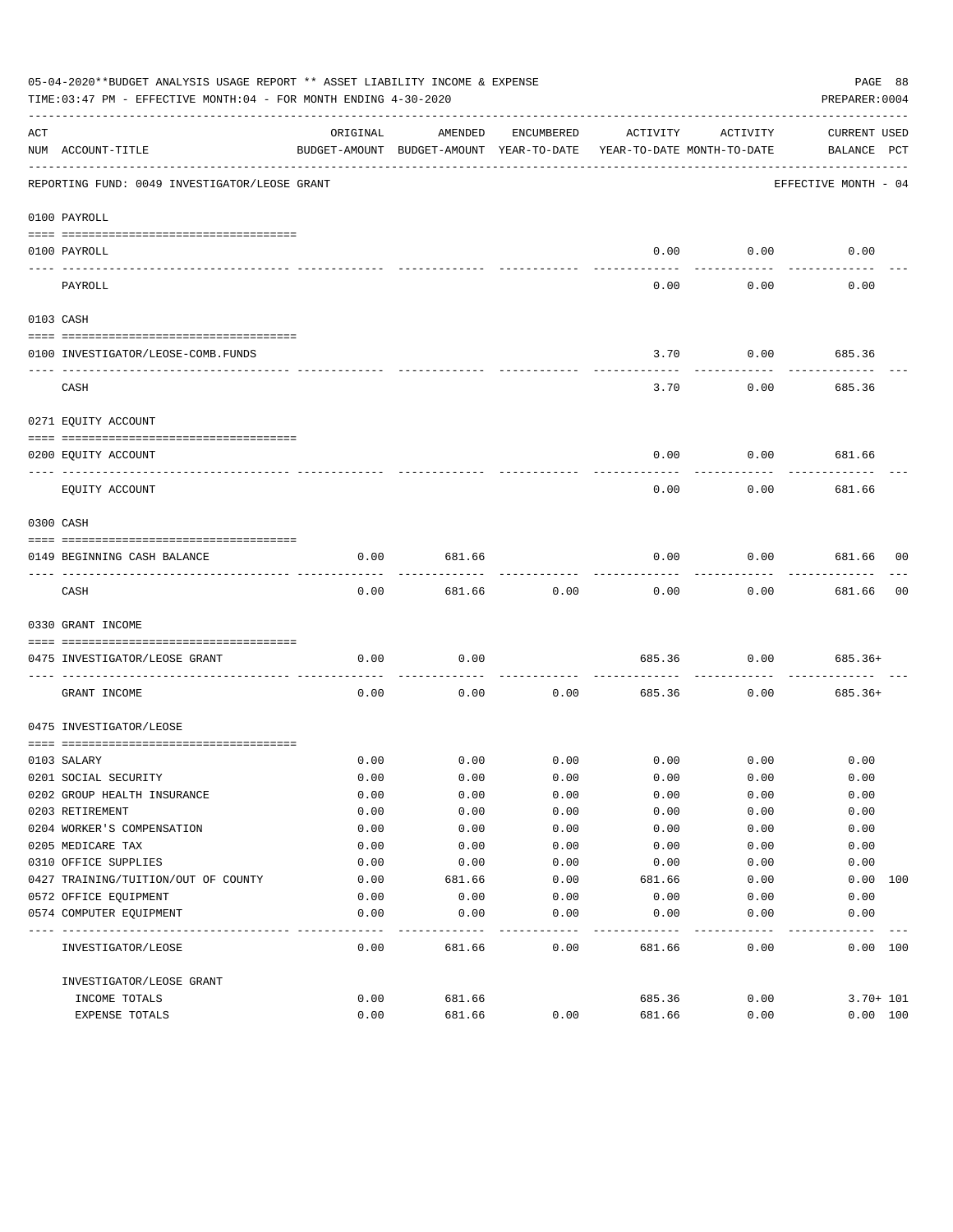|     | 05-04-2020**BUDGET ANALYSIS USAGE REPORT ** ASSET LIABILITY INCOME & EXPENSE<br>PAGE 89<br>TIME: 03:47 PM - EFFECTIVE MONTH: 04 - FOR MONTH ENDING 4-30-2020<br>PREPARER: 0004 |          |                                                     |               |                                        |               |                                    |  |  |  |  |
|-----|--------------------------------------------------------------------------------------------------------------------------------------------------------------------------------|----------|-----------------------------------------------------|---------------|----------------------------------------|---------------|------------------------------------|--|--|--|--|
| ACT | NUM ACCOUNT-TITLE                                                                                                                                                              | ORIGINAL | AMENDED<br>BUDGET-AMOUNT BUDGET-AMOUNT YEAR-TO-DATE | ENCUMBERED    | ACTIVITY<br>YEAR-TO-DATE MONTH-TO-DATE | ACTIVITY      | <b>CURRENT USED</b><br>BALANCE PCT |  |  |  |  |
|     | REPORTING FUND: 0050 ELECTION SUPPORT                                                                                                                                          |          |                                                     |               |                                        |               | EFFECTIVE MONTH - 04               |  |  |  |  |
|     | 0103 CASH                                                                                                                                                                      |          |                                                     |               |                                        |               |                                    |  |  |  |  |
|     | 0100 ELECTION SUPPORT FUND-COMB.FUNDS                                                                                                                                          |          |                                                     |               | 0.00                                   | 0.00          | 0.00                               |  |  |  |  |
|     | CASH                                                                                                                                                                           |          |                                                     |               | 0.00                                   | 0.00          | 0.00                               |  |  |  |  |
|     | 0200 SYSTEM ADDED LIABILITY DEPARTMENT                                                                                                                                         |          |                                                     |               |                                        |               |                                    |  |  |  |  |
|     | 0910 SYSTEM ADDED LIABILITY LINE-ITEM                                                                                                                                          |          |                                                     |               | 0.00                                   | 0.00          | 0.00                               |  |  |  |  |
|     | SYSTEM ADDED LIABILITY DEPARTMENT                                                                                                                                              |          |                                                     |               | 0.00                                   | 0.00          | 0.00                               |  |  |  |  |
|     | 0271 EQUITY ACCOUNT                                                                                                                                                            |          |                                                     |               |                                        |               |                                    |  |  |  |  |
|     | 0200 EQUITY ACCOUNT                                                                                                                                                            |          |                                                     |               | 0.00                                   | 0.00          | 0.00                               |  |  |  |  |
|     | EQUITY ACCOUNT                                                                                                                                                                 |          |                                                     |               | 0.00                                   | 0.00          | 0.00                               |  |  |  |  |
|     | 0300 CASH                                                                                                                                                                      |          |                                                     |               |                                        |               |                                    |  |  |  |  |
|     | 0150 BEGINNING CASH BALANCE                                                                                                                                                    | 0.00     | 0.00                                                |               | 0.00                                   | 0.00          | 0.00                               |  |  |  |  |
|     | CASH                                                                                                                                                                           | 0.00     | 0.00                                                | 0.00          | 0.00                                   | 0.00          | 0.00                               |  |  |  |  |
|     | 0370 MISCELLANEOUS INCOME                                                                                                                                                      |          |                                                     |               |                                        |               |                                    |  |  |  |  |
|     | 0403 LOCAL FUNDING                                                                                                                                                             | 0.00     | 0.00                                                |               | 0.00                                   | 0.00          | 0.00                               |  |  |  |  |
|     | MISCELLANEOUS INCOME                                                                                                                                                           | 0.00     | 0.00                                                | 0.00          | 0.00                                   | 0.00          | 0.00                               |  |  |  |  |
|     | 0403 ELECTION SUPPORT                                                                                                                                                          |          |                                                     |               |                                        |               |                                    |  |  |  |  |
|     | 0310 OFFICE SUPPLIES                                                                                                                                                           | 0.00     | 0.00                                                | 0.00          | 0.00                                   | 0.00          | 0.00                               |  |  |  |  |
|     | 0311 POSTAGE                                                                                                                                                                   | 0.00     | 0.00                                                | 0.00          | 0.00                                   | 0.00          | 0.00                               |  |  |  |  |
|     | 0427 TRAVEL/TRAINING                                                                                                                                                           | 0.00     | 0.00                                                | 0.00          | 0.00                                   | 0.00          | 0.00                               |  |  |  |  |
|     | 0430 BIDS AND NOTICES                                                                                                                                                          | 0.00     | 0.00                                                | 0.00          | 0.00                                   | 0.00          | 0.00                               |  |  |  |  |
|     | 0573 ELECTION EQUIPMENT                                                                                                                                                        | 0.00     | 0.00<br>$---$                                       | 0.00<br>$---$ | 0.00                                   | 0.00<br>$---$ | 0.00                               |  |  |  |  |
|     | ELECTION SUPPORT                                                                                                                                                               | 0.00     | 0.00                                                | 0.00          | 0.00                                   | 0.00          | 0.00                               |  |  |  |  |
|     | ELECTION SUPPORT                                                                                                                                                               |          |                                                     |               |                                        |               |                                    |  |  |  |  |
|     | INCOME TOTALS                                                                                                                                                                  | 0.00     | 0.00                                                |               | 0.00                                   | 0.00          | 0.00                               |  |  |  |  |
|     | EXPENSE TOTALS                                                                                                                                                                 | 0.00     | 0.00                                                | 0.00          | 0.00                                   | 0.00          | 0.00                               |  |  |  |  |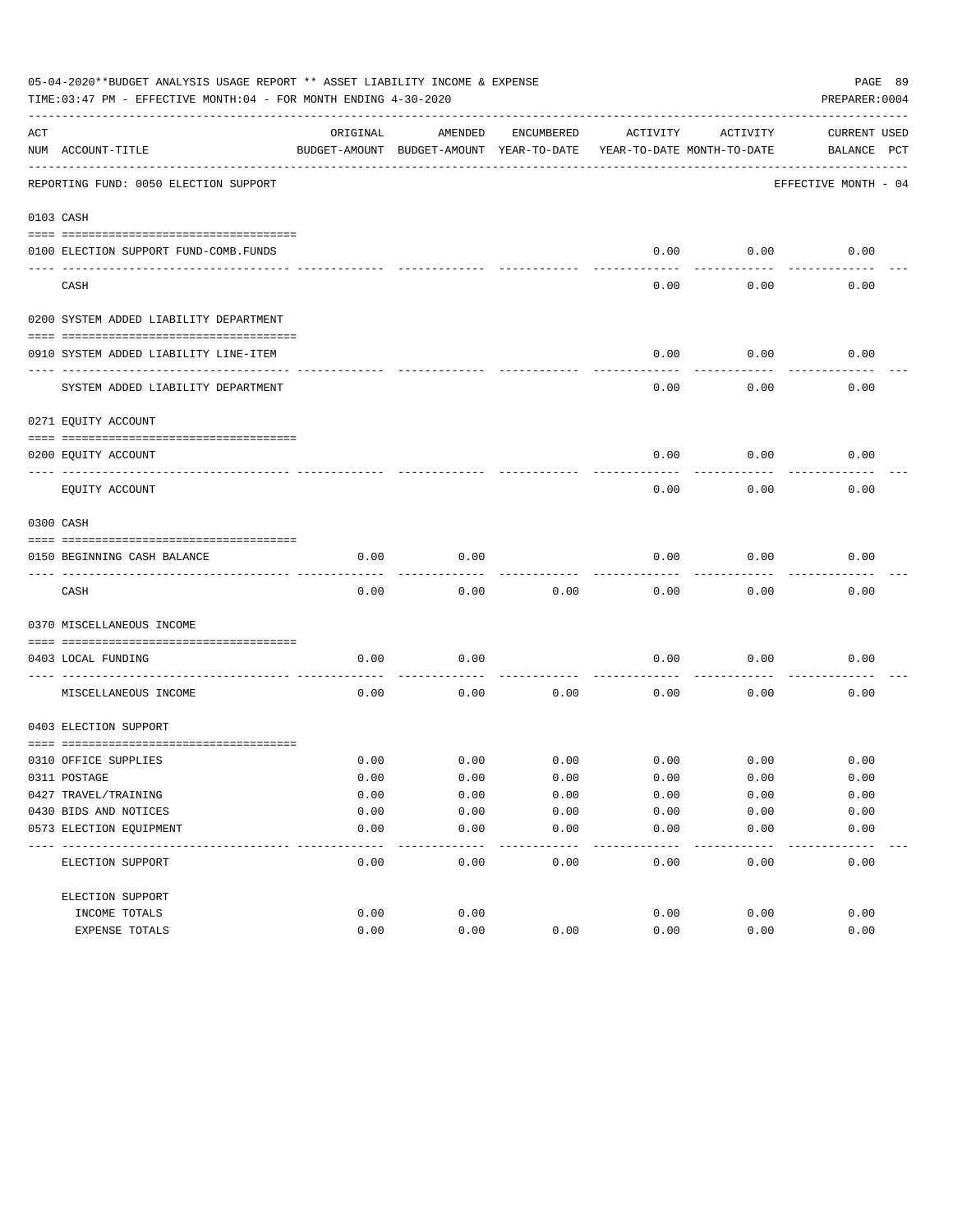|     | 05-04-2020**BUDGET ANALYSIS USAGE REPORT ** ASSET LIABILITY INCOME & EXPENSE<br>TIME: 03:47 PM - EFFECTIVE MONTH: 04 - FOR MONTH ENDING 4-30-2020<br>PREPARER: 0004 |          |                                                     |                   |          |                                        |                             |                |  |  |
|-----|---------------------------------------------------------------------------------------------------------------------------------------------------------------------|----------|-----------------------------------------------------|-------------------|----------|----------------------------------------|-----------------------------|----------------|--|--|
| ACT | NUM ACCOUNT-TITLE                                                                                                                                                   | ORIGINAL | AMENDED<br>BUDGET-AMOUNT BUDGET-AMOUNT YEAR-TO-DATE | <b>ENCUMBERED</b> | ACTIVITY | ACTIVITY<br>YEAR-TO-DATE MONTH-TO-DATE | CURRENT USED<br>BALANCE PCT |                |  |  |
|     | REPORTING FUND: 0051 CO.CLERK CO.& DIST.CT. TECHNOLOGY                                                                                                              |          |                                                     |                   |          |                                        | EFFECTIVE MONTH - 04        |                |  |  |
|     | 0103 CASH                                                                                                                                                           |          |                                                     |                   |          |                                        |                             |                |  |  |
|     | 0100 CO.CLK.CO.& DIST.CT.TECHNOLOGY-COM                                                                                                                             |          |                                                     |                   |          | 60.36 0.00                             | 7,574.32                    |                |  |  |
|     | CASH                                                                                                                                                                |          |                                                     |                   | 60.36    | 0.00                                   | 7,574.32                    |                |  |  |
|     | 0120 RECEIVABLES                                                                                                                                                    |          |                                                     |                   |          |                                        |                             |                |  |  |
|     | 0313 DUE FROM OTHER FUNDS                                                                                                                                           |          |                                                     |                   | 0.00     | 0.00                                   | 59.92                       |                |  |  |
|     | RECEIVABLES                                                                                                                                                         |          |                                                     |                   | 0.00     | 0.00                                   | 59.92                       |                |  |  |
|     | 0271 EQUITY ACCOUNT                                                                                                                                                 |          |                                                     |                   |          |                                        |                             |                |  |  |
|     | 0200 EQUITY ACCOUNT                                                                                                                                                 |          |                                                     |                   | 0.00     | 0.00                                   | 7,573.88                    |                |  |  |
|     | ---- ----------------------<br>EQUITY ACCOUNT                                                                                                                       |          |                                                     |                   | 0.00     | 0.00                                   | .<br>7,573.88               |                |  |  |
|     | 0300 CASH                                                                                                                                                           |          |                                                     |                   |          |                                        |                             |                |  |  |
|     | 0151 BEGINNING CASH BALANCE                                                                                                                                         | 2,400.00 | 2,400.00                                            |                   | 0.00     | 0.00                                   | 2,400.00                    | 0 <sub>0</sub> |  |  |
|     | CASH                                                                                                                                                                | 2,400.00 | 2,400.00                                            | 0.00              | 0.00     | 0.00                                   | 2,400.00                    | 0 <sub>0</sub> |  |  |
|     | 0370 CO.CLK.MISCELLANEOUS INCOME                                                                                                                                    |          |                                                     |                   |          |                                        |                             |                |  |  |
|     | 0440 CO.CLK.CO.& DIST.CT.TECHNOLOGY FEE                                                                                                                             | 600.00   | 600.00                                              |                   | 60.36    | 0.00                                   | 539.64 10                   |                |  |  |
|     | CO. CLK. MISCELLANEOUS INCOME                                                                                                                                       | 600.00   | 600.00                                              | 0.00              | 60.36    | 0.00                                   | 539.64                      | 10             |  |  |
|     | 0440 CO.CLK.COURT TECHNOLOGY EQUIPMENT                                                                                                                              |          |                                                     |                   |          |                                        |                             |                |  |  |
|     | 0572 OFFICE EOUIPMENT                                                                                                                                               | 3,000.00 | 3,000.00                                            | 0.00              | 0.00     | 0.00                                   | 3,000.00                    | 0 <sub>0</sub> |  |  |
|     | CO.CLK.COURT TECHNOLOGY EQUIPMENT                                                                                                                                   | 3,000.00 | 3,000.00                                            | 0.00              | 0.00     | 0.00                                   | 3,000.00                    | 0 <sub>0</sub> |  |  |
|     | CO.CLERK CO.& DIST.CT. TECHNOLOGY                                                                                                                                   |          |                                                     |                   |          |                                        |                             |                |  |  |
|     | INCOME TOTALS                                                                                                                                                       | 3,000.00 | 3,000.00                                            |                   | 60.36    | 0.00                                   | 2,939.64                    | 02             |  |  |
|     | <b>EXPENSE TOTALS</b>                                                                                                                                               | 3,000.00 | 3,000.00                                            | 0.00              | 0.00     | 0.00                                   | 3,000.00                    | 0 <sub>0</sub> |  |  |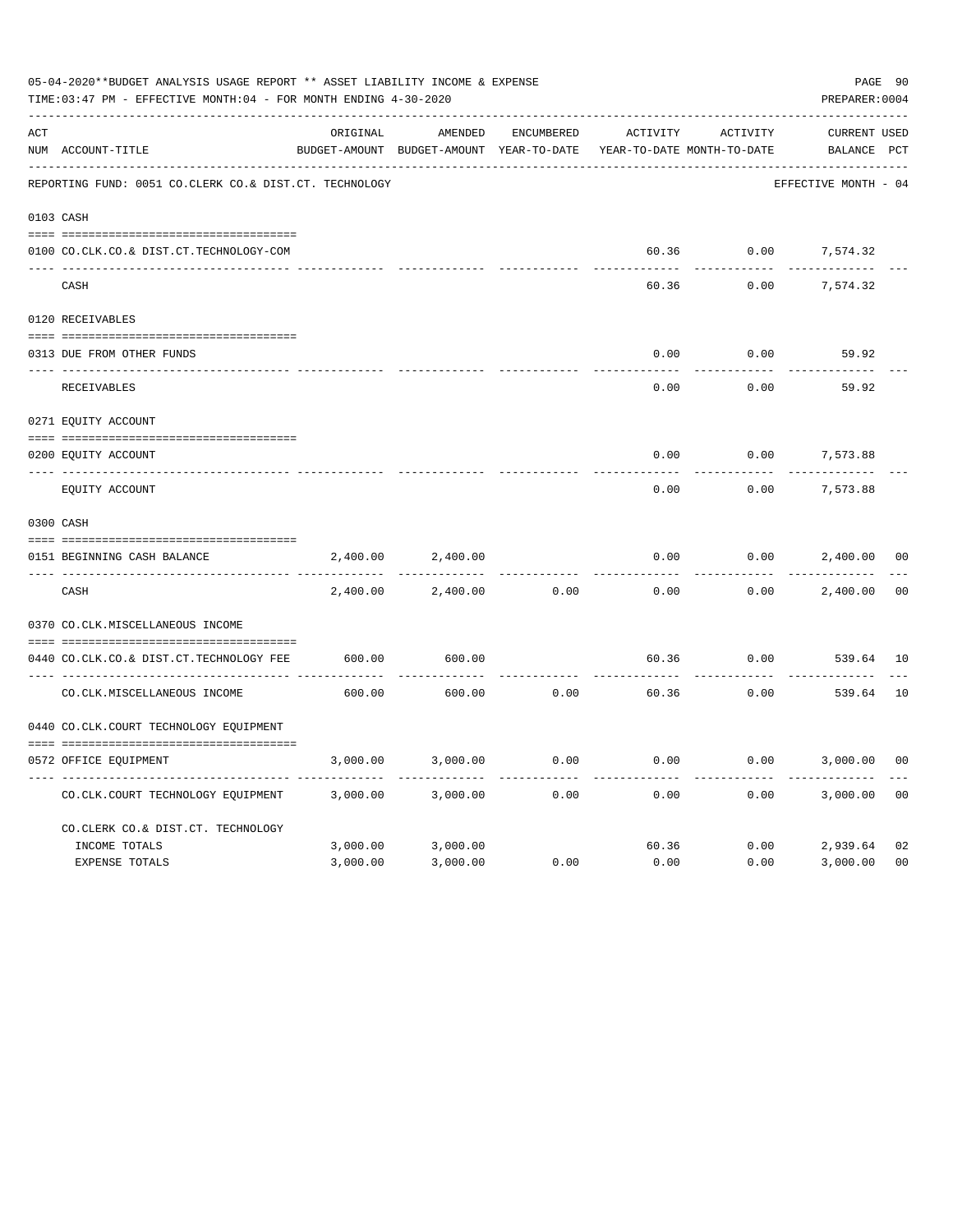|     | 05-04-2020**BUDGET ANALYSIS USAGE REPORT ** ASSET LIABILITY INCOME & EXPENSE<br>PAGE 91<br>PREPARER: 0004<br>TIME: 03:47 PM - EFFECTIVE MONTH: 04 - FOR MONTH ENDING 4-30-2020 |              |                                                     |                     |                                        |                      |                             |  |  |  |  |
|-----|--------------------------------------------------------------------------------------------------------------------------------------------------------------------------------|--------------|-----------------------------------------------------|---------------------|----------------------------------------|----------------------|-----------------------------|--|--|--|--|
| ACT | NUM ACCOUNT-TITLE                                                                                                                                                              | ORIGINAL     | AMENDED<br>BUDGET-AMOUNT BUDGET-AMOUNT YEAR-TO-DATE | ENCUMBERED          | ACTIVITY<br>YEAR-TO-DATE MONTH-TO-DATE | ACTIVITY             | CURRENT USED<br>BALANCE PCT |  |  |  |  |
|     | REPORTING FUND: 0052 CO.CLK.COURT RECORDS PRESERVATION                                                                                                                         |              |                                                     |                     |                                        |                      | EFFECTIVE MONTH - 04        |  |  |  |  |
|     | 0103 CASH                                                                                                                                                                      |              |                                                     |                     |                                        |                      |                             |  |  |  |  |
|     | 0100 CO.CLK.COURT RECORDS PRESERVATION-                                                                                                                                        |              |                                                     |                     |                                        |                      | 201.98 3.00 14,737.87       |  |  |  |  |
|     | CASH                                                                                                                                                                           |              |                                                     |                     | 201.98                                 |                      | 3.00 14,737.87              |  |  |  |  |
|     | 0120 RECEIVABLES                                                                                                                                                               |              |                                                     |                     |                                        |                      |                             |  |  |  |  |
|     | 0313 DUE FROM OTHER FUNDS                                                                                                                                                      |              |                                                     |                     | 0.00                                   | 0.00                 | 120.00                      |  |  |  |  |
|     | RECEIVABLES                                                                                                                                                                    |              |                                                     |                     | 0.00                                   | 0.00                 | ----------<br>120.00        |  |  |  |  |
|     | 0200 SYSTEM ADDED LIABILITY DEPARTMENT                                                                                                                                         |              |                                                     |                     |                                        |                      |                             |  |  |  |  |
|     | 0910 SYSTEM ADDED LIABILITY LINE-ITEM                                                                                                                                          |              |                                                     |                     | 0.00                                   | 0.00                 | 0.00                        |  |  |  |  |
|     | SYSTEM ADDED LIABILITY DEPARTMENT                                                                                                                                              |              |                                                     |                     | 0.00                                   | 0.00                 | 0.00                        |  |  |  |  |
|     | 0271 EQUITY ACCOUNT                                                                                                                                                            |              |                                                     |                     |                                        |                      |                             |  |  |  |  |
|     | 0200 EQUITY ACCOUNT                                                                                                                                                            |              |                                                     |                     | 0.00                                   |                      | $0.00$ 14,655.89            |  |  |  |  |
|     | EQUITY ACCOUNT                                                                                                                                                                 |              |                                                     |                     | 0.00                                   |                      | $0.00$ 14,655.89            |  |  |  |  |
|     | 0360 INTEREST EARNINGS                                                                                                                                                         |              |                                                     |                     |                                        |                      |                             |  |  |  |  |
|     | 0100 INTEREST EARNINGS                                                                                                                                                         | 0.00         | 0.00                                                |                     | 21.98                                  |                      | $3.00$ $21.98+$             |  |  |  |  |
|     | ____________________<br>INTEREST EARNINGS                                                                                                                                      | 0.00         | 0.00                                                | 0.00                | 21.98                                  | 3.00                 | 21.98+                      |  |  |  |  |
|     | 0370 CO.CLK.MISCELLANEOUS INCOME                                                                                                                                               |              |                                                     |                     |                                        |                      |                             |  |  |  |  |
|     | 0133 CO.CLK.COURT RECORDS PRESERVATION                                                                                                                                         | 0.00         | 0.00                                                |                     |                                        |                      | 180.00   0.00   180.00+     |  |  |  |  |
|     | CO. CLK. MISCELLANEOUS INCOME                                                                                                                                                  | 0.00         | 0.00                                                | 0.00                | 180.00                                 | 0.00                 | $180.00+$                   |  |  |  |  |
|     | 0449 CO.CLK.COURT RECORDS PRES.EOUIPMEN                                                                                                                                        |              |                                                     |                     |                                        |                      |                             |  |  |  |  |
|     | 0572 OFFICE EQUIPMENT                                                                                                                                                          | 0.00         | 0.00                                                | 0.00                | 0.00                                   | 0.00                 | 0.00                        |  |  |  |  |
|     | CO. CLK. COURT RECORDS PRES. EQUIPMEN                                                                                                                                          | 0.00         | -----------<br>0.00                                 | -----------<br>0.00 | --------------<br>0.00                 | ------------<br>0.00 | -------------<br>0.00       |  |  |  |  |
|     | CO. CLK. COURT RECORDS PRESERVATION                                                                                                                                            |              |                                                     |                     |                                        |                      |                             |  |  |  |  |
|     | INCOME TOTALS<br>EXPENSE TOTALS                                                                                                                                                | 0.00<br>0.00 | 0.00<br>0.00                                        | 0.00                | 201.98<br>0.00                         | 3.00<br>0.00         | $201.98+$<br>0.00           |  |  |  |  |
|     |                                                                                                                                                                                |              |                                                     |                     |                                        |                      |                             |  |  |  |  |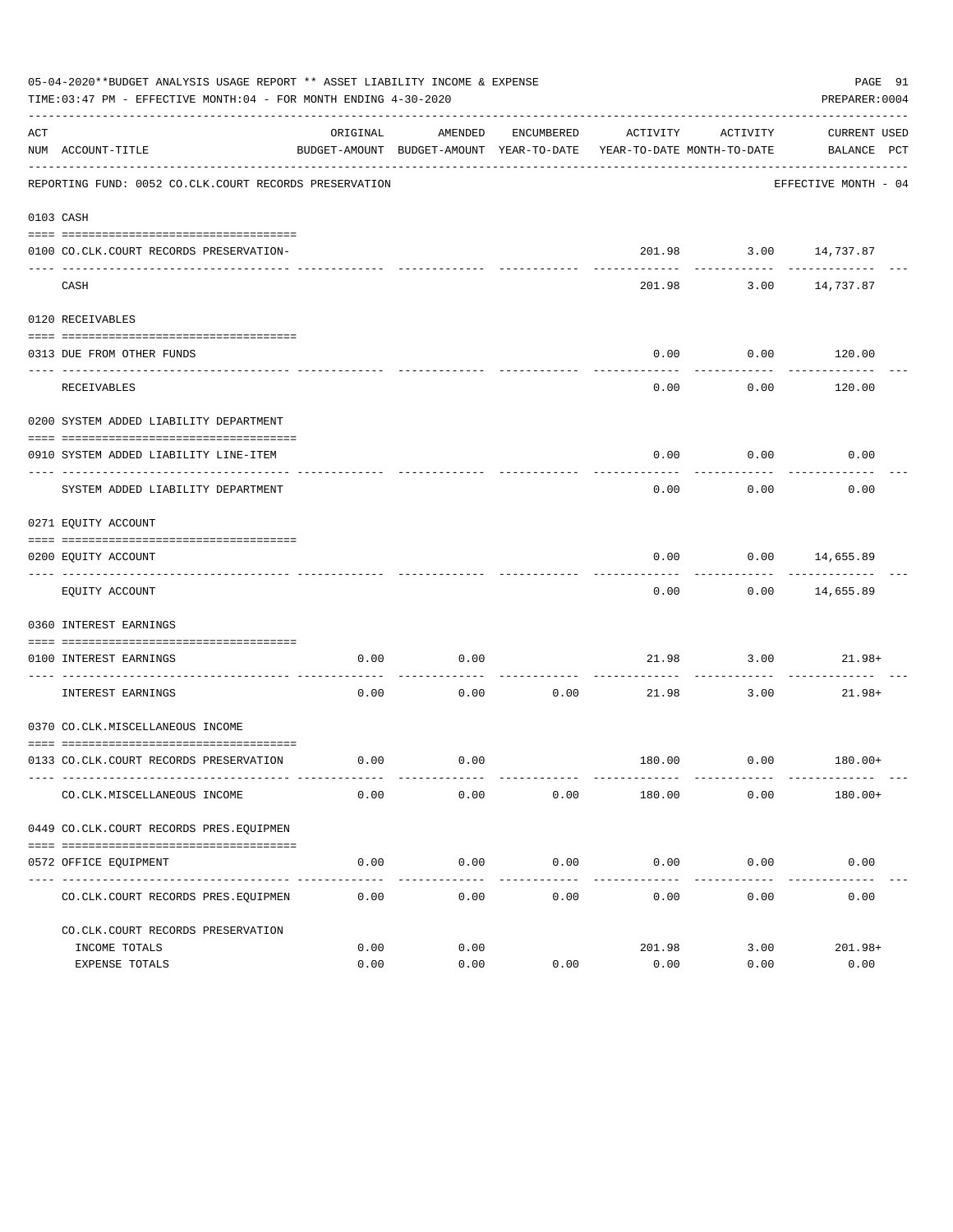|     | 05-04-2020**BUDGET ANALYSIS USAGE REPORT ** ASSET LIABILITY INCOME & EXPENSE<br>PAGE 92<br>TIME:03:47 PM - EFFECTIVE MONTH:04 - FOR MONTH ENDING 4-30-2020<br>PREPARER: 0004 |            |                                  |                      |                                                                                 |                      |                                   |                |  |  |  |  |
|-----|------------------------------------------------------------------------------------------------------------------------------------------------------------------------------|------------|----------------------------------|----------------------|---------------------------------------------------------------------------------|----------------------|-----------------------------------|----------------|--|--|--|--|
| ACT | NUM ACCOUNT-TITLE                                                                                                                                                            | ORIGINAL   | AMENDED                          | ENCUMBERED           | ACTIVITY<br>BUDGET-AMOUNT BUDGET-AMOUNT YEAR-TO-DATE YEAR-TO-DATE MONTH-TO-DATE | ACTIVITY             | CURRENT USED<br>BALANCE PCT       |                |  |  |  |  |
|     | REPORTING FUND: 0053 CO.CLERK RECORDS ARCHIVE                                                                                                                                |            |                                  |                      |                                                                                 |                      | EFFECTIVE MONTH - 04              |                |  |  |  |  |
|     | 0103 CASH                                                                                                                                                                    |            |                                  |                      |                                                                                 |                      |                                   |                |  |  |  |  |
|     | 0100 CO.CLK.REC.ARCHIVE -COMB.FUNDS CKI                                                                                                                                      |            |                                  |                      |                                                                                 |                      | 2,689.20   0.00   286,572.68      |                |  |  |  |  |
|     | CASH                                                                                                                                                                         |            |                                  |                      | 2,689.20                                                                        | 0.00                 | -------------<br>286,572.68       |                |  |  |  |  |
|     | 0120 RECEIVABLES                                                                                                                                                             |            |                                  |                      |                                                                                 |                      |                                   |                |  |  |  |  |
|     | 0313 DUE FROM OTHER FUNDS                                                                                                                                                    |            |                                  |                      | 0.00                                                                            |                      | $0.00$ 6,200.00                   |                |  |  |  |  |
|     | RECEIVABLES                                                                                                                                                                  |            |                                  |                      | 0.00                                                                            |                      | $0.00$ 6,200.00                   |                |  |  |  |  |
|     | 0200 SYSTEM ADDED LIABILITY DEPARTMENT                                                                                                                                       |            |                                  |                      |                                                                                 |                      |                                   |                |  |  |  |  |
|     | 0910 SYSTEM ADDED LIABILITY LINE-ITEM                                                                                                                                        |            |                                  |                      |                                                                                 |                      | $4,496.80 - 0.00$ $4,496.80 -$    |                |  |  |  |  |
|     | SYSTEM ADDED LIABILITY DEPARTMENT                                                                                                                                            |            |                                  |                      | $4.496.80-$                                                                     |                      | -------------<br>$0.00$ 4,496.80- |                |  |  |  |  |
|     | 0271 EQUITY ACCOUNT                                                                                                                                                          |            |                                  |                      |                                                                                 |                      |                                   |                |  |  |  |  |
|     | 0200 EQUITY ACCOUNT                                                                                                                                                          |            |                                  |                      |                                                                                 |                      | $0.00$ $0.00$ $290,083.48$        |                |  |  |  |  |
|     | EQUITY ACCOUNT                                                                                                                                                               |            |                                  |                      | ---------<br>0.00                                                               |                      | -------------<br>0.00 290,083.48  |                |  |  |  |  |
|     | 0300 CASH                                                                                                                                                                    |            |                                  |                      |                                                                                 |                      |                                   |                |  |  |  |  |
|     | 0153 BEGINNING CASH BALANCE                                                                                                                                                  |            | 115,000.00 115,000.00            |                      |                                                                                 |                      | $0.00$ $0.00$ $115,000.00$ 00     |                |  |  |  |  |
|     | CASH                                                                                                                                                                         |            | 115,000.00    115,000.00    0.00 |                      | 0.00                                                                            | -----------<br>0.00  | 115,000.00 00                     |                |  |  |  |  |
|     | 0370 MISCELLANEOUS INCOME                                                                                                                                                    |            |                                  |                      |                                                                                 |                      |                                   |                |  |  |  |  |
|     | 0133 CO.CLERK RECORDS ARCHIVE FEE 25,000.00 25,000.00                                                                                                                        |            |                                  |                      |                                                                                 |                      | 7,350.00   0.00   17,650.00       | 29             |  |  |  |  |
|     | MISCELLANEOUS INCOME                                                                                                                                                         | 25,000.00  | 25,000.00                        | 0.00                 | 7,350.00                                                                        | 0.00                 | 17,650.00                         | 29             |  |  |  |  |
|     | 0403 CO. CLERK RECORDS ARCHIVE                                                                                                                                               |            |                                  |                      |                                                                                 |                      |                                   |                |  |  |  |  |
|     |                                                                                                                                                                              |            |                                  |                      |                                                                                 |                      |                                   |                |  |  |  |  |
|     | 0437 DIGITAL IMAGING<br>0490 CO. CLERK MISCELLANEOUS                                                                                                                         | 0.00       | 140,000.00 140,000.00<br>0.00    | 0.00<br>0.00         | 164.00<br>0.00                                                                  | 0.00                 | $0.00$ 139,836.00 00<br>0.00      |                |  |  |  |  |
|     | CO. CLERK RECORDS ARCHIVE                                                                                                                                                    | 140,000.00 | --------------<br>140,000.00     | ------------<br>0.00 | ------------<br>164.00                                                          | ------------<br>0.00 | -----------<br>139,836.00         | 0 <sub>0</sub> |  |  |  |  |
|     | CO. CLERK RECORDS ARCHIVE                                                                                                                                                    |            |                                  |                      |                                                                                 |                      |                                   |                |  |  |  |  |
|     | INCOME TOTALS                                                                                                                                                                | 140,000.00 | 140,000.00                       |                      | 7,350.00                                                                        | 0.00                 | 132,650.00                        | 05             |  |  |  |  |
|     | EXPENSE TOTALS                                                                                                                                                               |            | 140,000.00 140,000.00            | 0.00                 | 164.00                                                                          | 0.00                 | 139,836.00                        | 0 <sub>0</sub> |  |  |  |  |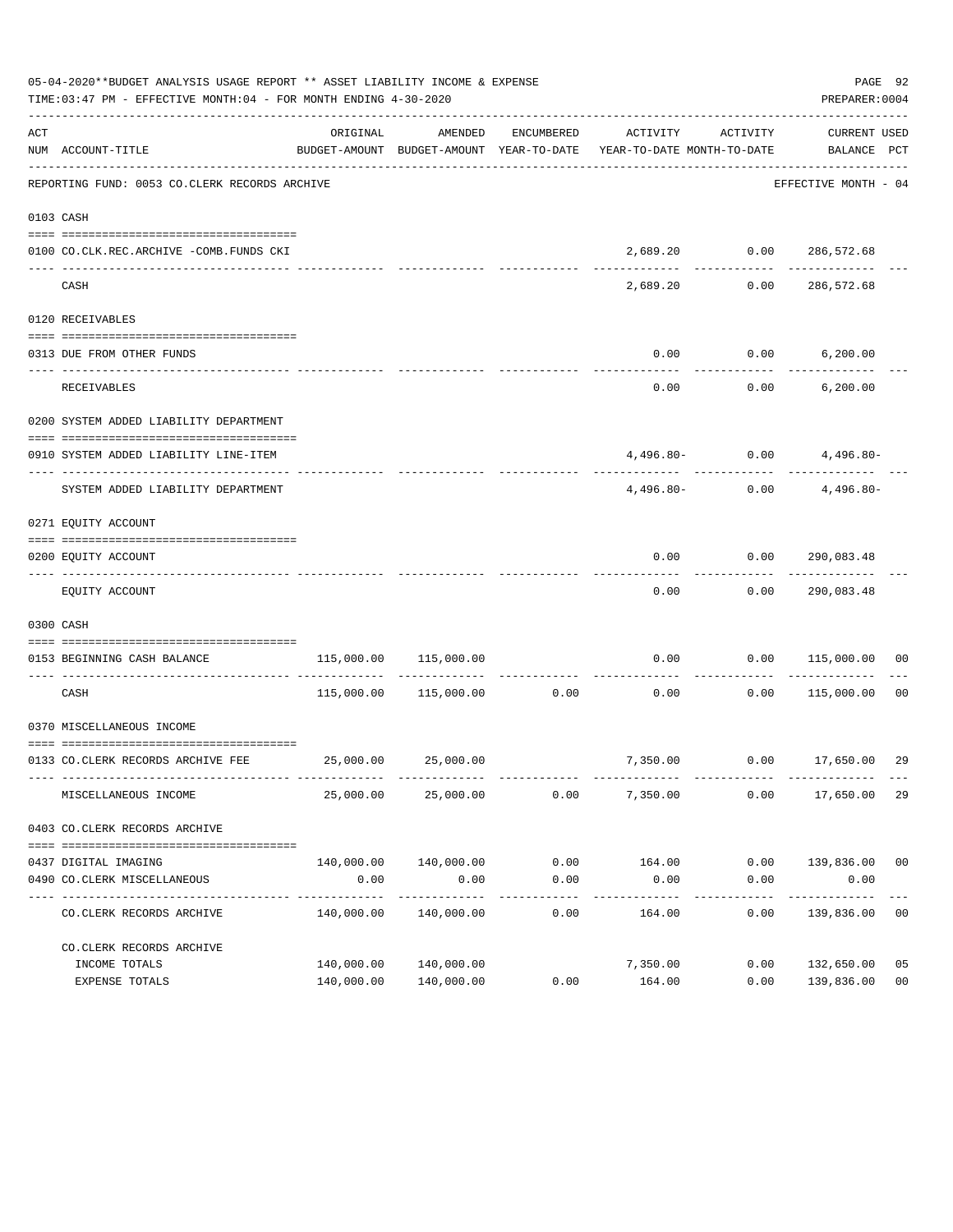|     | 05-04-2020**BUDGET ANALYSIS USAGE REPORT ** ASSET LIABILITY INCOME & EXPENSE<br>PAGE 93<br>TIME: 03:47 PM - EFFECTIVE MONTH: 04 - FOR MONTH ENDING 4-30-2020<br>PREPARER: 0004 |                             |                                                     |                     |                                        |                    |                                     |  |  |  |
|-----|--------------------------------------------------------------------------------------------------------------------------------------------------------------------------------|-----------------------------|-----------------------------------------------------|---------------------|----------------------------------------|--------------------|-------------------------------------|--|--|--|
| ACT | NUM ACCOUNT-TITLE                                                                                                                                                              | ORIGINAL                    | AMENDED<br>BUDGET-AMOUNT BUDGET-AMOUNT YEAR-TO-DATE | ENCUMBERED          | ACTIVITY<br>YEAR-TO-DATE MONTH-TO-DATE | ACTIVITY           | <b>CURRENT USED</b><br>BALANCE PCT  |  |  |  |
|     | REPORTING FUND: 0055 F.C. LAW ENFORCEMENT EDUCATION                                                                                                                            |                             |                                                     |                     |                                        |                    | EFFECTIVE MONTH - 04                |  |  |  |
|     | 0102 A/P CLEARING                                                                                                                                                              |                             |                                                     |                     |                                        |                    |                                     |  |  |  |
|     | 0100 A/P CLEARING<br>--- ----------                                                                                                                                            |                             |                                                     |                     | 0.00                                   | 0.00               | 0.00                                |  |  |  |
|     | A/P CLEARING                                                                                                                                                                   |                             |                                                     |                     | 0.00                                   | 0.00               | 0.00                                |  |  |  |
|     | 0103 CASH                                                                                                                                                                      |                             |                                                     |                     |                                        |                    |                                     |  |  |  |
|     | 0155 F.C. LAW ENFORCEMENT EDUCATION                                                                                                                                            |                             |                                                     |                     |                                        | ---------          | 33.02 1,333.44- 33.08               |  |  |  |
|     | CASH                                                                                                                                                                           |                             |                                                     |                     | 33.02                                  | 1,333.44-          | 33.08                               |  |  |  |
|     | 0200 LIABILITY ACCOUNT                                                                                                                                                         |                             |                                                     |                     |                                        |                    |                                     |  |  |  |
|     | 0910 SYSTEM ADDED LIABILITY LINE-ITEM                                                                                                                                          |                             |                                                     |                     | 0.00                                   | 0.00               | 0.00                                |  |  |  |
|     | LIABILITY ACCOUNT                                                                                                                                                              |                             |                                                     |                     | 0.00                                   | 0.00               | 0.00                                |  |  |  |
|     | 0271 EQUITY ACCOUNT                                                                                                                                                            |                             |                                                     |                     |                                        |                    |                                     |  |  |  |
|     | 0200 EQUITY ACCOUNT                                                                                                                                                            |                             |                                                     |                     | 0.00                                   | 0.00               | 0.06                                |  |  |  |
|     | EQUITY ACCOUNT                                                                                                                                                                 |                             |                                                     |                     | 0.00                                   | 0.00               | 0.06                                |  |  |  |
|     | 0300 CASH                                                                                                                                                                      |                             |                                                     |                     |                                        |                    |                                     |  |  |  |
|     | 0156 BEGINNING CASH BALANCE                                                                                                                                                    | 0.00                        | 0.00                                                |                     | 0.00                                   | 0.00               | 0.00                                |  |  |  |
|     | CASH                                                                                                                                                                           | 0.00                        | 0.00                                                | 0.00                | 0.00                                   | 0.00               | 0.00                                |  |  |  |
|     | 0360 INTEREST EARNINGS                                                                                                                                                         |                             |                                                     |                     |                                        |                    |                                     |  |  |  |
|     | 0100 INTEREST EARNINGS                                                                                                                                                         | 0.00                        | 0.00                                                |                     |                                        | $0.08$ 0.06        | $0.08+$                             |  |  |  |
|     | INTEREST EARNINGS                                                                                                                                                              | 0.00                        | 0.00                                                | 0.00                | 0.08                                   | 0.06               | $0.08+$                             |  |  |  |
|     | 0370 MISCELLANEOUS                                                                                                                                                             |                             |                                                     |                     |                                        |                    |                                     |  |  |  |
|     | 0130 REFUNDS & MISCELLANEOUS                                                                                                                                                   | 0.00                        | 0.00                                                |                     | 0.00                                   | 0.00               | 0.00                                |  |  |  |
|     | 0160 PEACE OFFICER ALLOCATION                                                                                                                                                  | ___________________________ | 1,800.00 1,800.00<br>-------------                  |                     | 2,186.44<br>. <u>.</u> .               | 0.00<br>---------- | 386.44+ 121<br>----------           |  |  |  |
|     | MISCELLANEOUS                                                                                                                                                                  | 1,800.00                    | 1,800.00                                            |                     | $0.00$ 2,186.44                        | 0.00               | 386.44+ 121                         |  |  |  |
|     | 0560 LAW ENFORCEMENT EDUCATION                                                                                                                                                 |                             |                                                     |                     |                                        |                    |                                     |  |  |  |
|     | 0427 OUT OF COUNTY TRAVEL                                                                                                                                                      | 0.00                        | 0.00                                                |                     |                                        |                    | $0.00$ $0.00$ $0.00$ $0.00$ $0.00$  |  |  |  |
|     | 0428 TRAINING & TUITION                                                                                                                                                        | 1,800.00                    | 1,800.00                                            |                     |                                        |                    | $0.00$ 2,153.50 1,333.50 353.50 120 |  |  |  |
|     | 0435 PRINTING                                                                                                                                                                  | 0.00                        | 0.00                                                | 0.00                | 0.00                                   | 0.00               | 0.00                                |  |  |  |
|     | 0490 MISCELLANEOUS                                                                                                                                                             | 0.00                        | 0.00                                                | 0.00<br>$- - - - -$ | 0.00<br>---------                      | 0.00<br>---------  | 0.00<br>_________                   |  |  |  |
|     | LAW ENFORCEMENT EDUCATION                                                                                                                                                      | 1,800.00                    | 1,800.00                                            | 0.00                | 2,153.50                               | 1,333.50           | $353.50 - 120$                      |  |  |  |
|     | 0999 ACCOUNTS PAYABLE                                                                                                                                                          |                             |                                                     |                     |                                        |                    |                                     |  |  |  |
|     | 0100 A/P CLEARING ACCOUNT                                                                                                                                                      |                             |                                                     |                     | 0.00                                   | 0.00               | 0.00                                |  |  |  |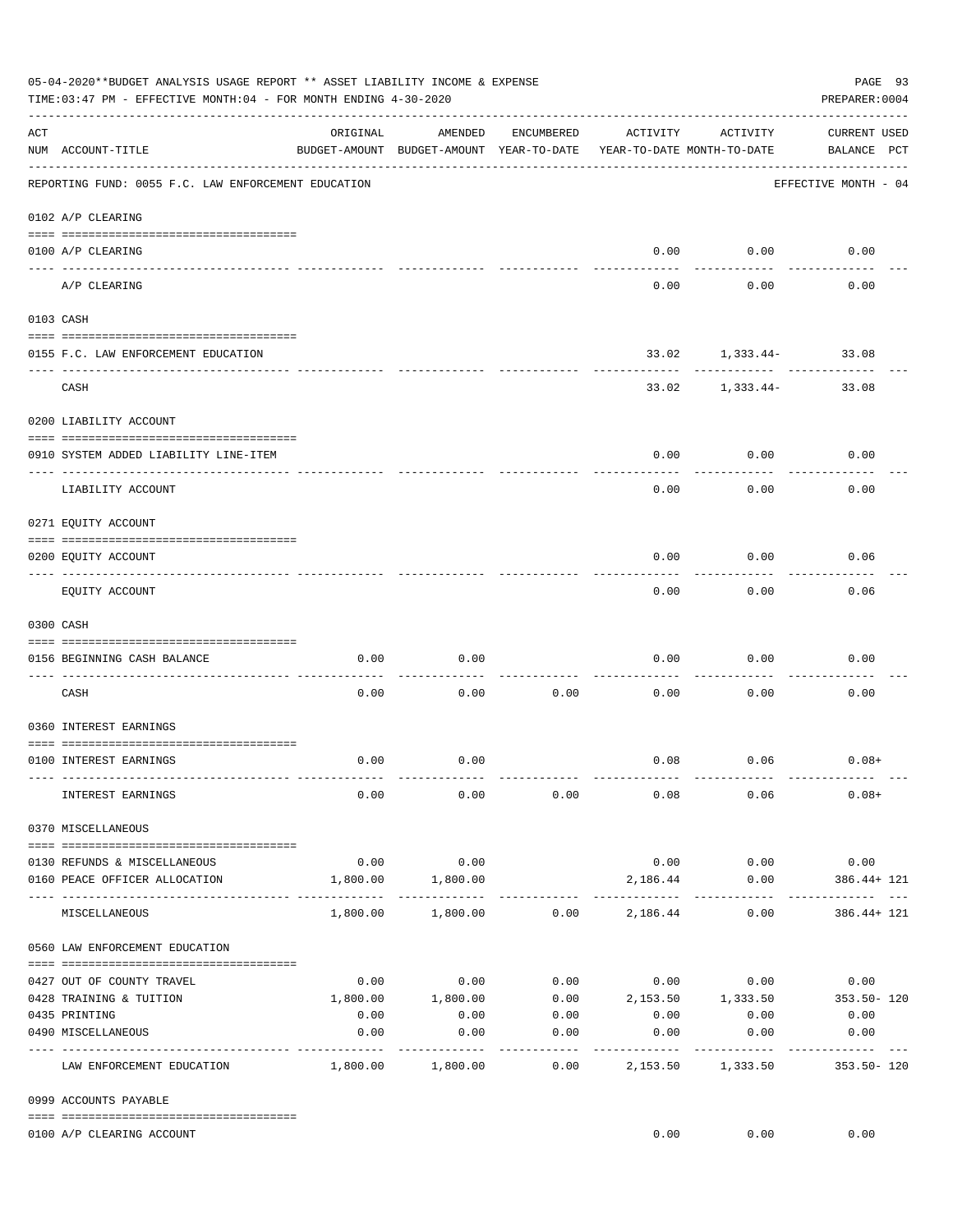|     | 05-04-2020**BUDGET ANALYSIS USAGE REPORT ** ASSET LIABILITY INCOME & EXPENSE<br>TIME:03:47 PM - EFFECTIVE MONTH:04 - FOR MONTH ENDING 4-30-2020 |                           |                          |                            |                                        |                     | PAGE 94<br>PREPARER: 0004      |
|-----|-------------------------------------------------------------------------------------------------------------------------------------------------|---------------------------|--------------------------|----------------------------|----------------------------------------|---------------------|--------------------------------|
| ACT | NUM ACCOUNT-TITLE                                                                                                                               | ORIGINAL<br>BUDGET-AMOUNT | AMENDED<br>BUDGET-AMOUNT | ENCUMBERED<br>YEAR-TO-DATE | ACTIVITY<br>YEAR-TO-DATE MONTH-TO-DATE | ACTIVITY            | CURRENT USED<br>PCT<br>BALANCE |
|     | REPORTING FUND: 0055 F.C. LAW ENFORCEMENT EDUCATION                                                                                             |                           |                          |                            |                                        |                     | EFFECTIVE MONTH - 04           |
|     | ACCOUNTS PAYABLE                                                                                                                                |                           |                          |                            | 0.00                                   | 0.00                | 0.00                           |
|     | F.C. LAW ENFORCEMENT EDUCATION                                                                                                                  |                           |                          |                            |                                        |                     |                                |
|     | INCOME TOTALS                                                                                                                                   | 1,800.00                  | 1,800.00                 |                            |                                        | 2,186.52 0.06       | $386.52 + 121$                 |
|     | <b>EXPENSE TOTALS</b>                                                                                                                           | 1,800.00                  | 1,800.00                 | 0.00                       |                                        | 2, 153.50 1, 333.50 | $353.50 - 120$                 |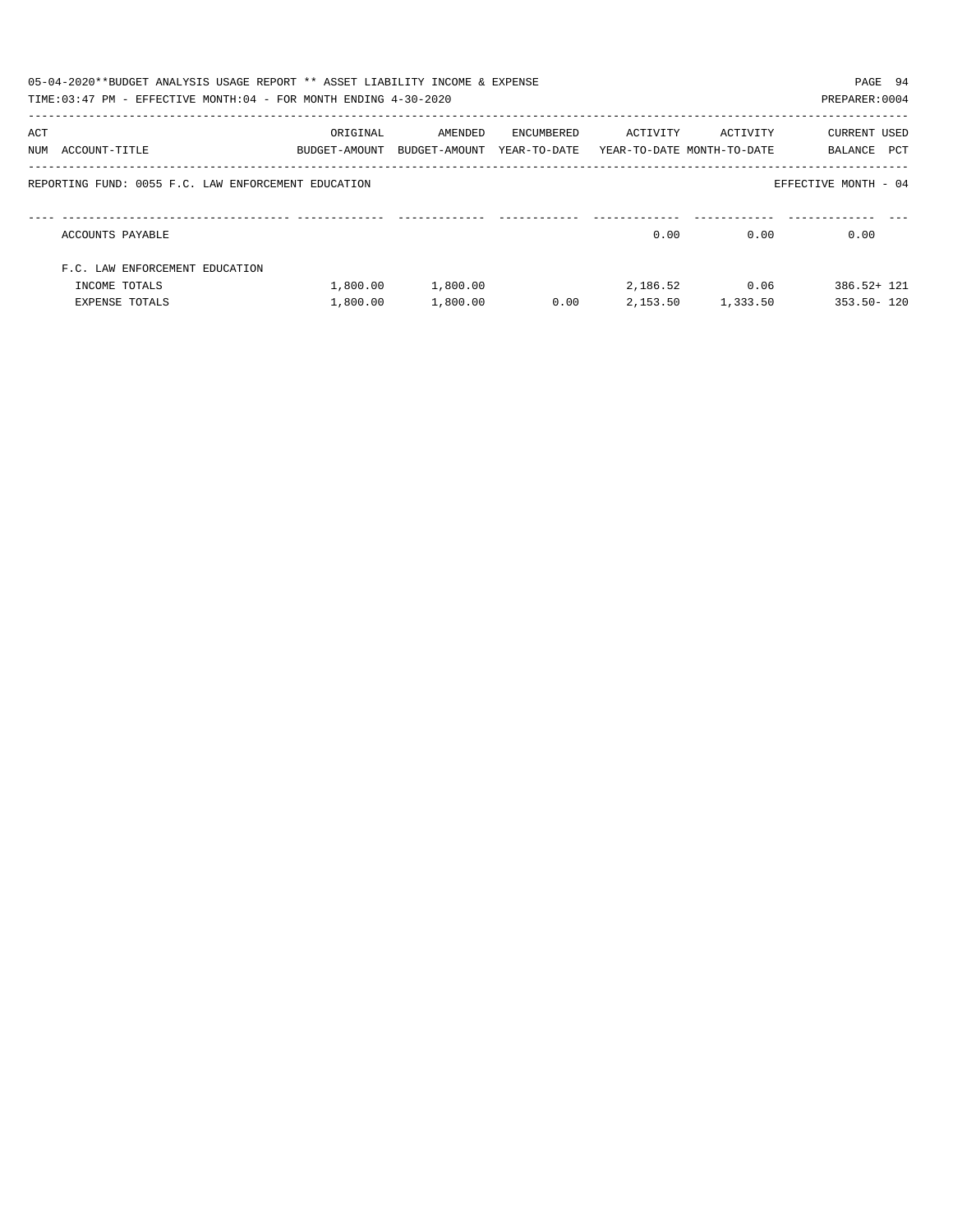|     | 05-04-2020**BUDGET ANALYSIS USAGE REPORT ** ASSET LIABILITY INCOME & EXPENSE<br>TIME: 03:47 PM - EFFECTIVE MONTH: 04 - FOR MONTH ENDING 4-30-2020 |                       |                                                     |            |                                        |           | PAGE 95<br>PREPARER: 0004                   |  |
|-----|---------------------------------------------------------------------------------------------------------------------------------------------------|-----------------------|-----------------------------------------------------|------------|----------------------------------------|-----------|---------------------------------------------|--|
| ACT | NUM ACCOUNT-TITLE                                                                                                                                 | ORIGINAL              | AMENDED<br>BUDGET-AMOUNT BUDGET-AMOUNT YEAR-TO-DATE | ENCUMBERED | ACTIVITY<br>YEAR-TO-DATE MONTH-TO-DATE | ACTIVITY  | <b>CURRENT USED</b><br>BALANCE PCT          |  |
|     | REPORTING FUND: 0056 F C SHERIFF FORFEITURE                                                                                                       |                       |                                                     |            |                                        |           | EFFECTIVE MONTH - 04                        |  |
|     | 0100 PAYROLL                                                                                                                                      |                       |                                                     |            |                                        |           |                                             |  |
|     |                                                                                                                                                   |                       |                                                     |            |                                        |           |                                             |  |
|     | 0100 PAYROLL                                                                                                                                      |                       |                                                     |            | 0.00                                   | 0.00      | 0.00                                        |  |
|     | PAYROLL                                                                                                                                           |                       |                                                     |            | 0.00                                   | 0.00      | 0.00                                        |  |
|     | 0102 A/P CLEARING                                                                                                                                 |                       |                                                     |            |                                        |           |                                             |  |
|     | 0100 A/P CLEARING                                                                                                                                 |                       |                                                     |            | 0.00                                   | 0.00      | 0.00                                        |  |
|     | A/P CLEARING                                                                                                                                      |                       |                                                     |            | 0.00                                   | 0.00      | 0.00                                        |  |
|     | 0103 CASH                                                                                                                                         |                       |                                                     |            |                                        |           |                                             |  |
|     |                                                                                                                                                   |                       |                                                     |            |                                        |           |                                             |  |
|     | 0156 CASH-F C SHERIFF FORFEITURE<br>0159 CASH-FEDERAL FORFEITURE 2018                                                                             |                       |                                                     |            | 1,348.77-                              | 1,349.88- | $6,765.32 - 1,133.27 - 35,980.60$<br>976.37 |  |
|     | CASH                                                                                                                                              |                       |                                                     |            |                                        |           | 8, 114.09 - 2, 483.15 - 36, 956.97          |  |
|     | 0200 LIABILITY ACCOUNT                                                                                                                            |                       |                                                     |            |                                        |           |                                             |  |
|     | 0910 SYSTEM ADDED LIABILITY LINE-ITEM                                                                                                             |                       |                                                     |            | 0.00                                   | 0.00      | 0.00                                        |  |
|     | LIABILITY ACCOUNT                                                                                                                                 |                       |                                                     |            | 0.00                                   | 0.00      | 0.00                                        |  |
|     | 0271 EQUITY ACCOUNT                                                                                                                               |                       |                                                     |            |                                        |           |                                             |  |
|     | 0200 EQUITY ACCOUNT                                                                                                                               |                       |                                                     |            | 0.00                                   | 0.00      | 45,071.06                                   |  |
|     | EQUITY ACCOUNT                                                                                                                                    |                       |                                                     |            | 0.00                                   | 0.00      | 45,071.06                                   |  |
|     | 0300 CASH                                                                                                                                         |                       |                                                     |            |                                        |           |                                             |  |
|     | 0156 BEGINNING CASH BALANCE                                                                                                                       | 0.00                  | 0.00                                                |            | 0.00                                   | 0.00      | 0.00                                        |  |
|     | CASH                                                                                                                                              | 0.00                  | 0.00                                                | 0.00       | 0.00                                   | 0.00      | 0.00                                        |  |
|     | 0330 GRANTS                                                                                                                                       |                       |                                                     |            |                                        |           |                                             |  |
|     | 0560 BULLETPROOF VEST PARTNERSHIP                                                                                                                 | 0.00                  | 0.00                                                |            | 0.00                                   | 0.00      | 0.00                                        |  |
|     | GRANTS                                                                                                                                            | 0.00                  | 0.00                                                | 0.00       | 0.00                                   | 0.00      | 0.00                                        |  |
|     | 0352 OTHER FOREITURES                                                                                                                             |                       |                                                     |            |                                        |           |                                             |  |
|     | 0200 CONTRABAND FOREITURE                                                                                                                         | 0.00                  | 0.00                                                |            |                                        |           | 21,509.82 919.91 21,509.82+                 |  |
|     | 0300 PLEA BARGAIN AGREEMENT                                                                                                                       | 0.00                  | 0.00                                                |            | 0.00                                   | 0.00      | 0.00                                        |  |
|     | 0432 LIVESTOCK SEIZURE                                                                                                                            | 0.00                  | 0.00                                                |            | 0.00                                   | 0.00      | 0.00                                        |  |
|     | OTHER FOREITURES                                                                                                                                  | 0.00                  | 0.00                                                | 0.00       | 21,509.82                              | 919.91    | $21,509.82+$                                |  |
|     | 0355 FEDERAL FORFEITURE FUNDS 2018                                                                                                                |                       |                                                     |            |                                        |           |                                             |  |
|     |                                                                                                                                                   |                       |                                                     |            |                                        |           |                                             |  |
|     | 0560 FEDERAL FORFEITURE FUNDS 2018                                                                                                                | 0.00<br>------------- | 0.00                                                |            | 0.00                                   | 0.00      | 0.00                                        |  |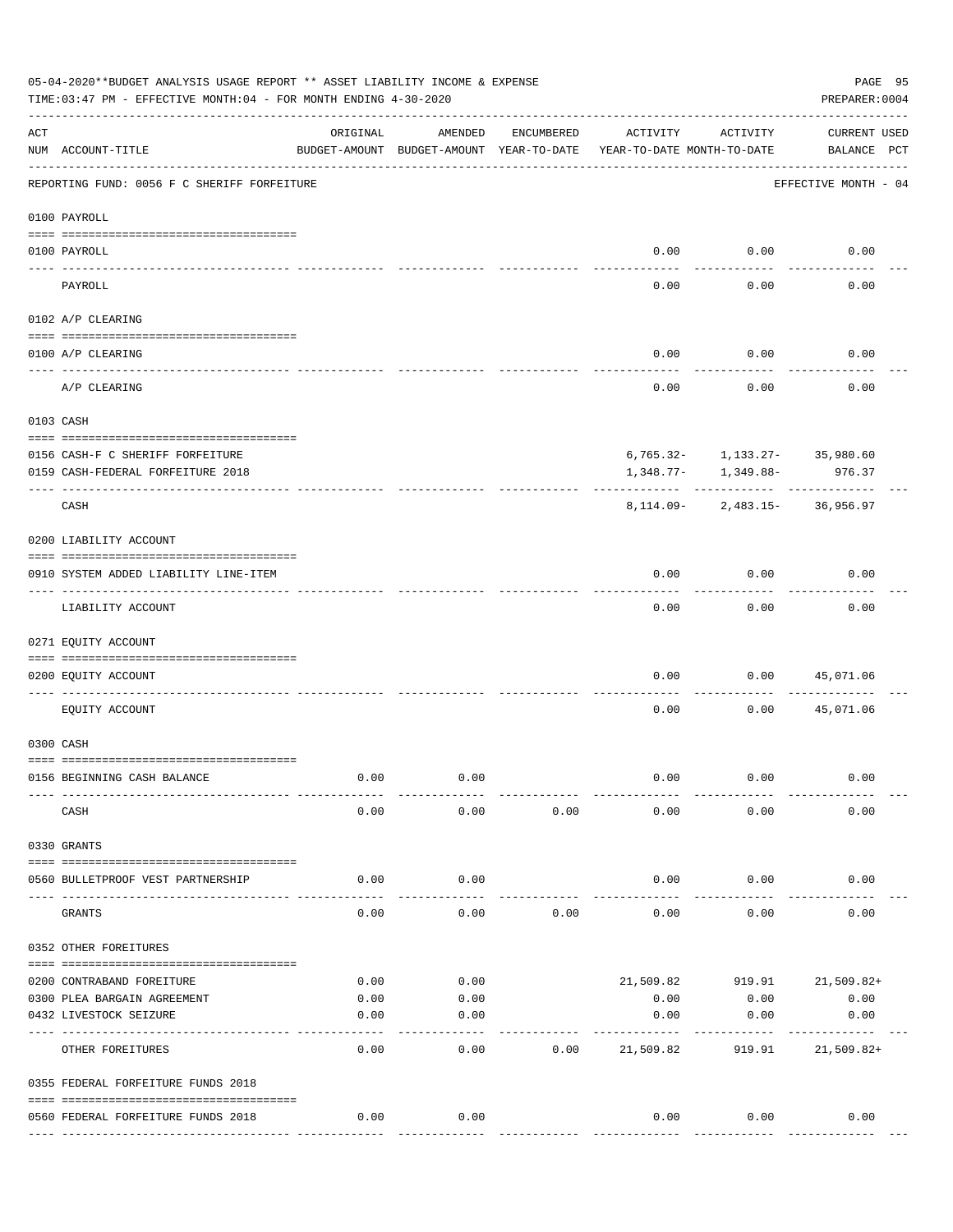# 05-04-2020\*\*BUDGET ANALYSIS USAGE REPORT \*\* ASSET LIABILITY INCOME & EXPENSE PAGE 96

TIME:03:47 PM - EFFECTIVE MONTH:04 - FOR MONTH ENDING 4-30-2020

| ACT | NUM ACCOUNT-TITLE                                         | ORIGINAL     | AMENDED<br>BUDGET-AMOUNT BUDGET-AMOUNT YEAR-TO-DATE | ENCUMBERED       | ACTIVITY<br>YEAR-TO-DATE MONTH-TO-DATE | ACTIVITY                | CURRENT USED<br>PCT<br>BALANCE |
|-----|-----------------------------------------------------------|--------------|-----------------------------------------------------|------------------|----------------------------------------|-------------------------|--------------------------------|
|     | REPORTING FUND: 0056 F C SHERIFF FORFEITURE               |              |                                                     |                  |                                        |                         | EFFECTIVE MONTH - 04           |
|     | FEDERAL FORFEITURE FUNDS 2018                             | 0.00         | 0.00                                                | 0.00             | 0.00                                   | 0.00                    | 0.00                           |
|     | 0360 INTEREST EARNINGS                                    |              |                                                     |                  |                                        |                         |                                |
|     | 0100 INTEREST EARNINGS-SO FORFEITURE                      | 0.00         | 0.00                                                |                  |                                        | $26.13$ $2.06$ $26.13+$ |                                |
|     | 0159 INTEREST EARNINGS-FEDERAL FORF 201                   | 0.00         | 0.00                                                |                  | 0.00                                   | 0.00                    | 0.00                           |
|     |                                                           |              |                                                     |                  |                                        |                         |                                |
|     | INTEREST EARNINGS                                         | 0.00         | 0.00                                                | 0.00             | 26.13                                  | 2.06                    | $26.13+$                       |
|     | 0370 MISCELLANEOUS                                        |              |                                                     |                  |                                        |                         |                                |
|     | 0108 FEDERAL OT REIMBURSEMENT                             | 0.00         | 0.00                                                |                  | 0.00                                   | $0.00$ 0.00             |                                |
|     | 0130 REFUNDS & MISCELLANEOUS                              | 0.00         | 0.00                                                |                  | 1,620.00                               | 0.00                    | 1,620.00+                      |
|     |                                                           |              |                                                     |                  |                                        |                         |                                |
|     | MISCELLANEOUS                                             | 0.00         | 0.00                                                | 0.00             | 1,620.00                               | 0.00                    | $1,620.00+$                    |
|     | 0390 TRANSFERS                                            |              |                                                     |                  |                                        |                         |                                |
|     |                                                           |              | 0.00                                                |                  | 0.00                                   |                         | 0.00                           |
|     | 0140 TRANSFERS IN                                         | 0.00         |                                                     |                  |                                        | 0.00                    |                                |
|     | TRANSFERS                                                 | 0.00         | 0.00                                                | 0.00             | 0.00                                   | 0.00                    | 0.00                           |
|     | 0560 F C SHERIFF FORFEITURE                               |              |                                                     |                  |                                        |                         |                                |
|     |                                                           |              |                                                     |                  |                                        |                         |                                |
|     | 0108 SALARY                                               | 0.00         | 0.00                                                | 0.00             | 0.00                                   | 0.00                    | 0.00                           |
|     | 0201 SOCIAL SECURITY TAXES<br>0202 GROUP HEALTH INSURANCE | 0.00<br>0.00 | 0.00<br>0.00                                        | 0.00<br>0.00     | 0.00<br>0.00                           | 0.00<br>0.00            | 0.00<br>0.00                   |
|     | 0203 RETIREMENT                                           | 0.00         | 0.00                                                | 0.00             | 0.00                                   | 0.00                    | 0.00                           |
|     | 0204 WORKERS COMPENSATION                                 | 0.00         | 0.00                                                | 0.00             | 0.00                                   | 0.00                    | 0.00                           |
|     | 0205 MEDICARE TAX                                         | 0.00         | 0.00                                                | 0.00             | 0.00                                   | 0.00                    | 0.00                           |
|     | 0310 SUPPLIES                                             | 0.00         | 0.00                                                | 0.00             | 0.00                                   | 0.00                    | 0.00                           |
|     | 0316 EMPLOYEE AWARDS BANQUET                              | 0.00         | 0.00                                                | 0.00             | 0.00                                   | 0.00                    | 0.00                           |
|     | 0320 WEAPON SUPPLIES                                      | 0.00         | 0.00                                                | 0.00             | 1,259.30                               | 0.00                    | $1,259.30-$                    |
|     | 0395 UNIFORMS/PROT.VESTS                                  | 0.00         | 0.00                                                | 0.00             | 2,055.12                               | 2,055.12                | $2,055.12-$                    |
|     | 0423 INTERNET SERVICE                                     | 0.00         | 0.00                                                | 0.00             | 0.00                                   | 0.00                    | 0.00                           |
|     | 0427 OUT OF COUNTY TRAVEL                                 | 0.00         | 0.00                                                | 0.00             | 0.00                                   | 0.00                    | 0.00                           |
|     | 0428 TRAINING & TUITION                                   | 0.00         | 0.00                                                | 0.00             | 0.00                                   | 0.00                    | 0.00                           |
|     | 0452 R & M EQUIPMENT                                      | 0.00         | 0.00                                                | 0.00             | 0.00                                   | 0.00                    | 0.00                           |
|     | 0454 R&M AUTO                                             | 0.00         | 0.00                                                | 0.00             | 0.00                                   | 0.00                    | 0.00                           |
|     | 0460 EQUIPMENT RENTAL/LEASE                               | 0.00         | 0.00                                                | 0.00             | 0.00                                   | 0.00                    | 0.00                           |
|     | 0490 MISCELLANEOUS                                        | 0.00         | 0.00                                                | 0.00             | 0.00                                   | 0.00                    | 0.00                           |
|     | 0495 NARCOTICS AND/OR OTHER INVESTIGATI                   | 0.00         | 0.00                                                | 0.00             | 1,500.00                               | 0.00                    | $1,500.00-$                    |
|     | 0499 BANK SERVICE FEES                                    | 0.00         | 0.00                                                | 0.00             | 0.00                                   | 0.00                    | 0.00                           |
|     | 0571 AUTOMOBILES                                          | 0.00         | 0.00                                                | 0.00             | 0.00                                   | 0.00                    | 0.00                           |
|     | 0572 OFFICE EQUIPMENT                                     | 0.00         | 0.00                                                | 0.00             | 0.00                                   | 0.00                    | 0.00                           |
|     | 0573 TELEPHONE/RADIO EOUIPMENT                            | 0.00         | 0.00                                                | 0.00             | 0.00                                   | 0.00                    | 0.00                           |
|     | 0574 TECHNOLOGY                                           | 0.00         | 0.00                                                | 0.00             | 16,615.62                              | 0.00                    | 16,615.62-                     |
|     | 0579 WEAPONS                                              | 0.00         | 0.00                                                | 0.00             | 3,342.00                               | 0.00                    | 3,342.00-                      |
|     | 0580 INVESTIGATIVE EQUIPMENT<br>---- ----------------     | 0.00         | 0.00<br>$------$                                    | 0.00<br>$------$ | 5,148.00                               | 0.00                    | $5,148.00-$                    |
|     | F C SHERIFF FORFEITURE                                    | 0.00         | 0.00                                                | 0.00             | 29,920.04                              | 2,055.12                | $29,920.04-$                   |
|     | 0565 INVESTIGATOR CRIMES AGAINST CHILDR                   |              |                                                     |                  |                                        |                         |                                |
|     | 0108 SALARY                                               | 0.00         | 0.00                                                | 0.00             | 0.00                                   | 0.00                    | 0.00                           |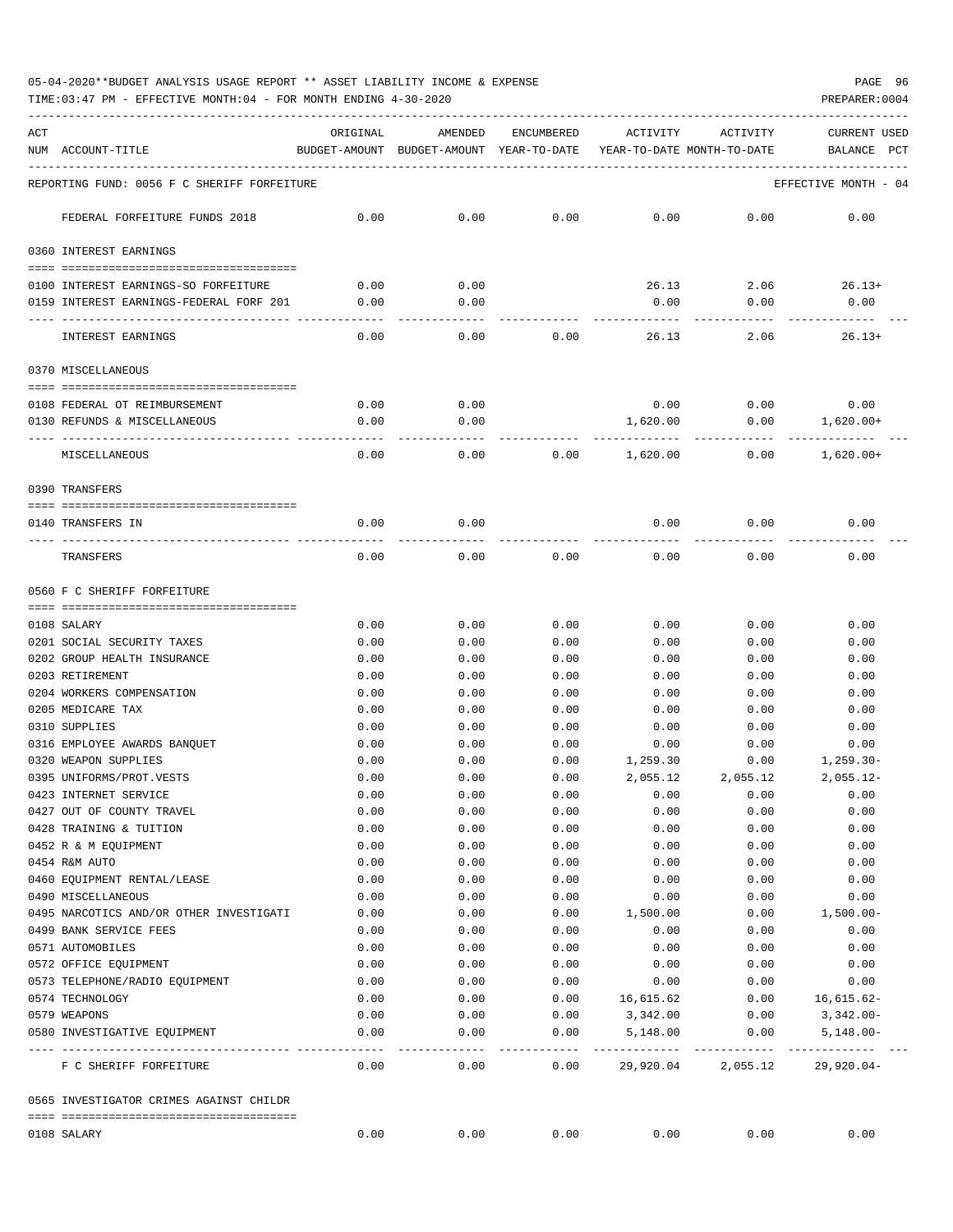## 05-04-2020\*\*BUDGET ANALYSIS USAGE REPORT \*\* ASSET LIABILITY INCOME & EXPENSE PAGE 97

TIME:03:47 PM - EFFECTIVE MONTH:04 - FOR MONTH ENDING 4-30-2020

| ACT |                                             | ORIGINAL | AMENDED |      | ENCUMBERED ACTIVITY ACTIVITY                              |                                  | CURRENT USED                                                                      |
|-----|---------------------------------------------|----------|---------|------|-----------------------------------------------------------|----------------------------------|-----------------------------------------------------------------------------------|
|     | NUM ACCOUNT-TITLE                           |          |         |      |                                                           |                                  | BUDGET-AMOUNT BUDGET-AMOUNT YEAR-TO-DATE YEAR-TO-DATE_MONTH-TO-DATE _____________ |
|     | REPORTING FUND: 0056 F C SHERIFF FORFEITURE |          |         |      |                                                           |                                  | EFFECTIVE MONTH - 04                                                              |
|     | 0201 SOCIAL SECURITY TAXES                  | 0.00     | 0.00    | 0.00 | 0.00                                                      | 0.00                             | 0.00                                                                              |
|     | 0202 GROUP HEALTH INSURANCE                 | 0.00     | 0.00    | 0.00 | 0.00                                                      | 0.00                             | 0.00                                                                              |
|     | 0203 RETIREMENT                             | 0.00     | 0.00    | 0.00 |                                                           | $0.00$ and $0.00$<br>0.00        | 0.00                                                                              |
|     | 0204 WORKERS COMPENSATION                   | 0.00     | 0.00    | 0.00 | 0.00                                                      | 0.00                             | 0.00                                                                              |
|     | 0205 MEDICARE TAX                           | 0.00     | 0.00    | 0.00 | 0.00                                                      | 0.00                             | 0.00                                                                              |
|     | INVESTIGATOR CRIMES AGAINST CHILDR          | 0.00     | 0.00    | 0.00 | $- - - - -$                                               | .<br>0.00<br>0.00                | 0.00                                                                              |
|     | 0570 FEDERAL FORFEITURE FUNDS 2018          |          |         |      |                                                           |                                  |                                                                                   |
|     |                                             |          |         |      |                                                           |                                  |                                                                                   |
|     | 0310 OFFICE & MISC. SUPPLIES                | 0.00     | 0.00    | 0.00 | $0.00$ 0.00                                               |                                  | 0.00                                                                              |
|     | 0395 UNIFORMS/PROT. VESTS/BADGES            | 0.00     | 0.00    | 0.00 | 0.00                                                      | 0.00                             | 0.00                                                                              |
|     | 0571 AUTOMOBILES                            | 0.00     | 0.00    | 0.00 | 0.00                                                      | 0.00                             | 0.00                                                                              |
|     | 0572 EOUIPMENT                              | 0.00     | 0.00    | 0.00 | 0.00                                                      | 0.00                             | 0.00                                                                              |
|     | 0574 TECHNOLOGY                             | 0.00     | 0.00    | 0.00 | 1,350.00   1,350.00   1,350.00-                           |                                  |                                                                                   |
|     | 0579 WEAPONS                                | 0.00     | 0.00    | 0.00 | 0.00<br>---------                                         | 0.00<br>------------             | 0.00                                                                              |
|     | FEDERAL FORFEITURE FUNDS 2018               | 0.00     |         |      | $0.00$ $0.00$ $1,350.00$ $1,350.00$ $1,350.00$ $1,350.00$ |                                  |                                                                                   |
|     | 0999 ACCOUNTS PAYABLE                       |          |         |      |                                                           |                                  |                                                                                   |
|     |                                             |          |         |      |                                                           |                                  |                                                                                   |
|     | 0100 A/P CLEARING ACCOUNT                   |          |         |      |                                                           | $0.00$ $0.00$                    | 0.00                                                                              |
|     | ACCOUNTS PAYABLE                            |          |         |      |                                                           | $0.00$ and $0.00$<br>0.00        | 0.00                                                                              |
|     | F C SHERIFF FORFEITURE                      |          |         |      |                                                           |                                  |                                                                                   |
|     | INCOME TOTALS                               | 0.00     | 0.00    |      |                                                           | 23, 155. 95 921. 97 23, 155. 95+ |                                                                                   |
|     | <b>EXPENSE TOTALS</b>                       | 0.00     | 0.00    | 0.00 |                                                           | 31,270.04 3,405.12               | 31,270.04-                                                                        |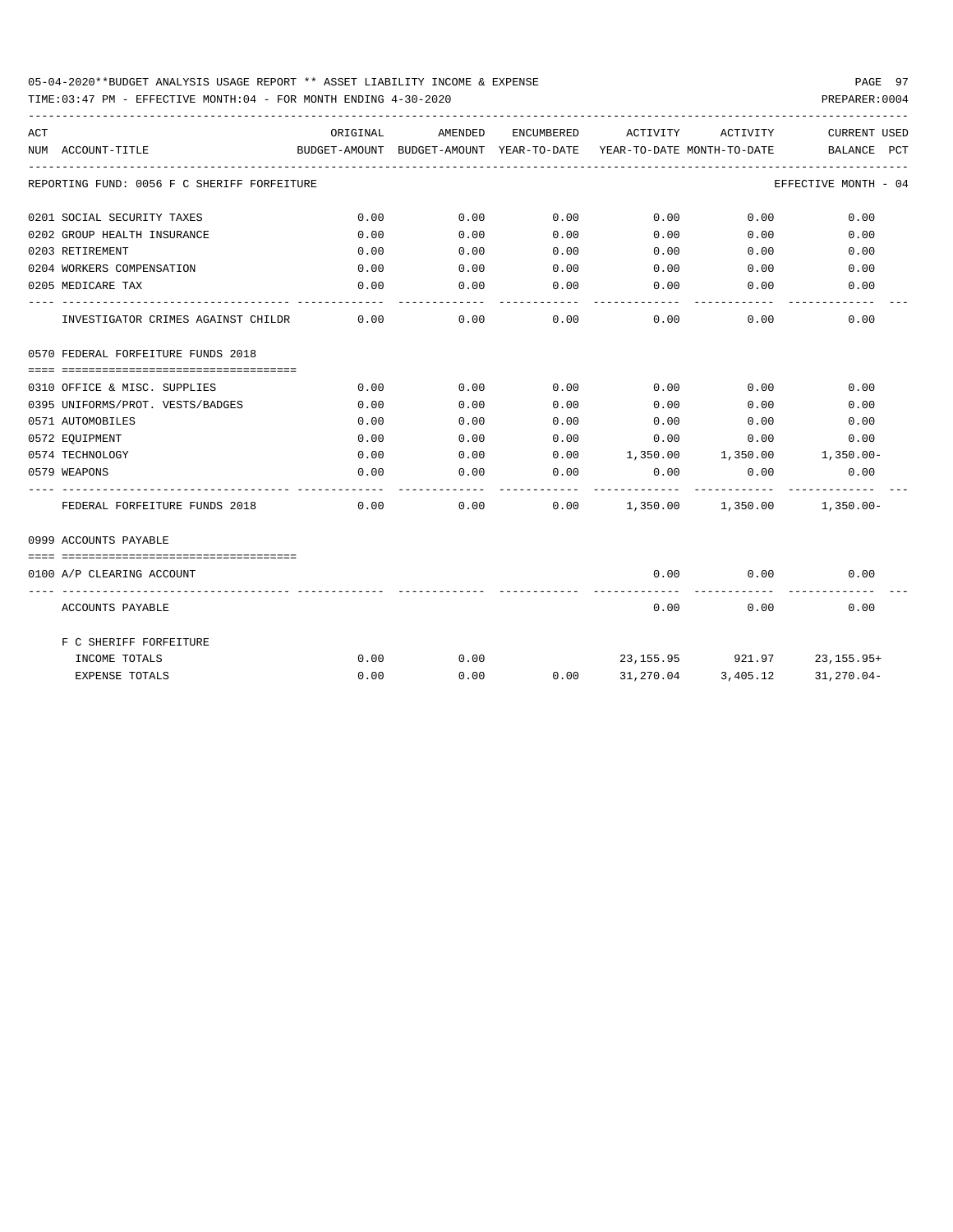|     | 05-04-2020**BUDGET ANALYSIS USAGE REPORT ** ASSET LIABILITY INCOME & EXPENSE<br>TIME: 03:47 PM - EFFECTIVE MONTH: 04 - FOR MONTH ENDING 4-30-2020 |          |                                                     |            |          |                                        | PAGE 98<br>PREPARER: 0004          |
|-----|---------------------------------------------------------------------------------------------------------------------------------------------------|----------|-----------------------------------------------------|------------|----------|----------------------------------------|------------------------------------|
| ACT | NUM ACCOUNT-TITLE                                                                                                                                 | ORIGINAL | AMENDED<br>BUDGET-AMOUNT BUDGET-AMOUNT YEAR-TO-DATE | ENCUMBERED | ACTIVITY | ACTIVITY<br>YEAR-TO-DATE MONTH-TO-DATE | <b>CURRENT USED</b><br>BALANCE PCT |
|     | REPORTING FUND: 0057 SHERIFF K-9 UNIT                                                                                                             |          |                                                     |            |          |                                        | EFFECTIVE MONTH - 04               |
|     | 0103 CASH                                                                                                                                         |          |                                                     |            |          |                                        |                                    |
|     | 0100 SHERIFF K-9 UNIT-COMB.FUND CHECKIN                                                                                                           |          |                                                     |            | 0.00     | 0.00                                   | 49.11                              |
|     | CASH                                                                                                                                              |          |                                                     |            | 0.00     | 0.00                                   | 49.11                              |
|     | 0200 SYSTEM ADDED LIABILITY DEPARTMENT                                                                                                            |          |                                                     |            |          |                                        |                                    |
|     | 0910 SYSTEM ADDED LIABILITY LINE-ITEM                                                                                                             |          |                                                     |            | 0.00     | 0.00                                   | 0.00                               |
|     | SYSTEM ADDED LIABILITY DEPARTMENT                                                                                                                 |          |                                                     |            | 0.00     | 0.00                                   | 0.00                               |
|     | 0271 EQUITY ACCOUNT                                                                                                                               |          |                                                     |            |          |                                        |                                    |
|     | 0200 EQUITY ACCOUNT                                                                                                                               |          |                                                     |            | 0.00     | 0.00                                   | 49.11                              |
|     | EQUITY ACCOUNT                                                                                                                                    |          |                                                     |            | 0.00     | 0.00                                   | 49.11                              |
|     | 0300 CASH                                                                                                                                         |          |                                                     |            |          |                                        |                                    |
|     | 0157 BEGINNING CASH BALANCE                                                                                                                       | 0.00     | 0.00                                                |            | 0.00     | 0.00                                   | 0.00                               |
|     | CASH                                                                                                                                              | 0.00     | 0.00                                                | 0.00       | 0.00     | 0.00                                   | 0.00                               |
|     | 0360 INTEREST INCOME                                                                                                                              |          |                                                     |            |          |                                        |                                    |
|     | 0100 INTEREST EARNINGS<br>----------------- ---                                                                                                   | 0.00     | 0.00                                                |            | 0.00     | 0.00                                   | 0.00                               |
|     | INTEREST INCOME                                                                                                                                   | 0.00     | 0.00                                                | 0.00       | 0.00     | 0.00                                   | 0.00                               |
|     | 0370 MISCELLANEOUS INCOME                                                                                                                         |          |                                                     |            |          |                                        |                                    |
|     | 0560 SHERIFF K-9 UNIT                                                                                                                             | 0.00     | 0.00                                                |            | 0.00     | 0.00                                   | 0.00                               |
|     | MISCELLANEOUS INCOME                                                                                                                              | 0.00     | 0.00                                                | 0.00       | 0.00     | 0.00                                   | 0.00                               |
|     | 0560 SHERIFF K-9 UNIT                                                                                                                             |          |                                                     |            |          |                                        |                                    |
|     | 0310 SUPPLIES                                                                                                                                     | 0.00     | 0.00                                                | 0.00       | 0.00     | 0.00                                   | 0.00                               |
|     | 0395 UNIFORMS                                                                                                                                     | 0.00     | 0.00                                                | 0.00       | 0.00     | 0.00                                   | 0.00                               |
|     | 0427 OUT OF COUNTY TRAVEL                                                                                                                         | 0.00     | 0.00                                                | 0.00       | 0.00     | 0.00                                   | 0.00                               |
|     | 0428 TRAINING/TUITION                                                                                                                             | 0.00     | 0.00                                                | 0.00       | 0.00     | 0.00                                   | 0.00                               |
|     | 0571 EQUIPMENT                                                                                                                                    | 0.00     | 0.00                                                | 0.00       | 0.00     | 0.00                                   | 0.00                               |
|     | 0580 PURCHASE OF ANIMAL                                                                                                                           | 0.00     | 0.00                                                | 0.00       | 0.00     | 0.00                                   | 0.00                               |
|     | SHERIFF K-9 UNIT                                                                                                                                  | 0.00     | 0.00                                                | 0.00       | 0.00     | 0.00                                   | 0.00                               |
|     | SHERIFF K-9 UNIT                                                                                                                                  |          |                                                     |            |          |                                        |                                    |
|     | INCOME TOTALS                                                                                                                                     | 0.00     | 0.00                                                |            | 0.00     | 0.00                                   | 0.00                               |
|     | EXPENSE TOTALS                                                                                                                                    | 0.00     | 0.00                                                | 0.00       | 0.00     | 0.00                                   | 0.00                               |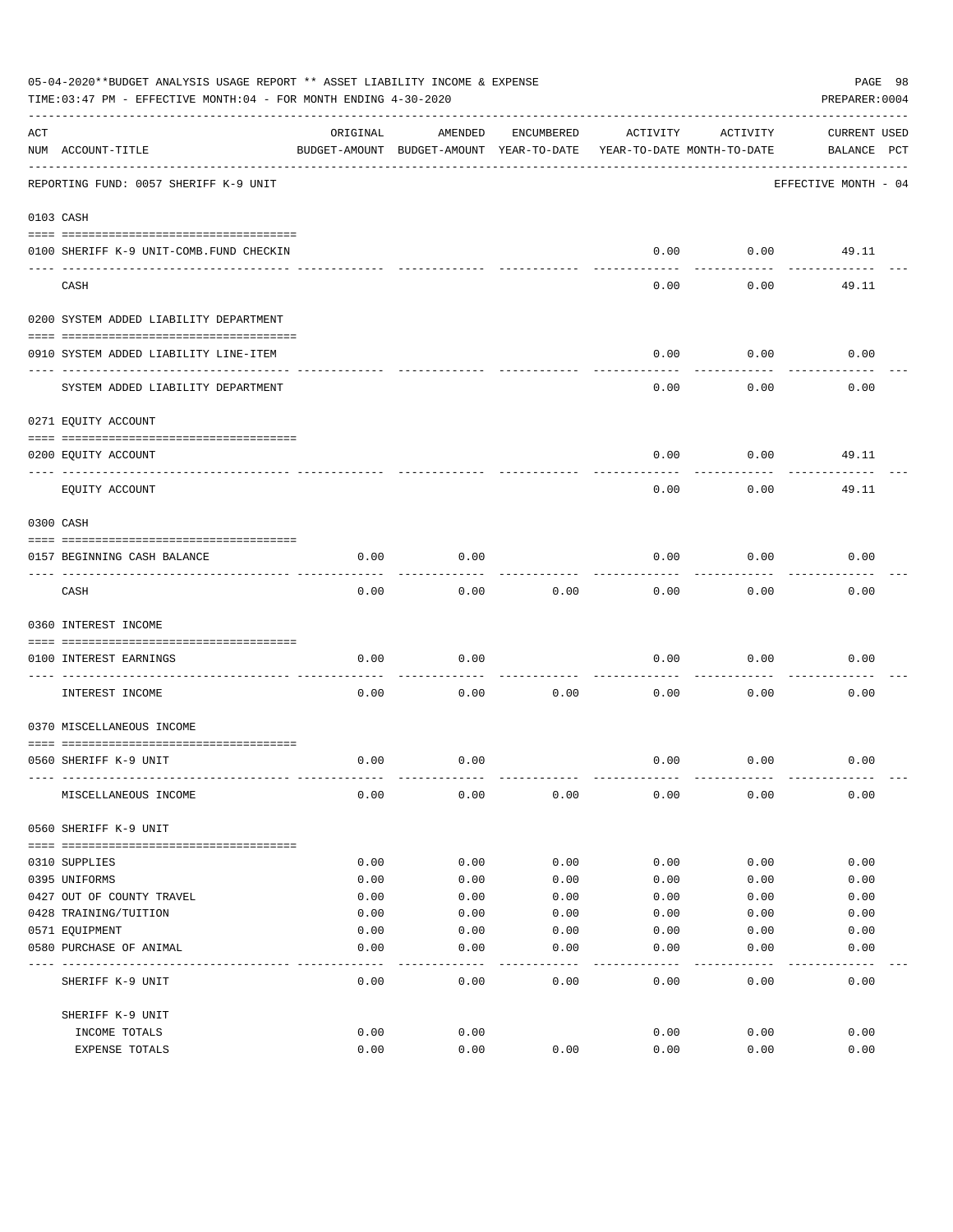|     | 05-04-2020**BUDGET ANALYSIS USAGE REPORT ** ASSET LIABILITY INCOME & EXPENSE<br>TIME: 03:47 PM - EFFECTIVE MONTH: 04 - FOR MONTH ENDING 4-30-2020 |                       |                       |                 |                                                                                 |                                |                                    |    |  |  |
|-----|---------------------------------------------------------------------------------------------------------------------------------------------------|-----------------------|-----------------------|-----------------|---------------------------------------------------------------------------------|--------------------------------|------------------------------------|----|--|--|
| ACT | NUM ACCOUNT-TITLE                                                                                                                                 | ORIGINAL              | AMENDED               | ENCUMBERED      | ACTIVITY<br>BUDGET-AMOUNT BUDGET-AMOUNT YEAR-TO-DATE YEAR-TO-DATE MONTH-TO-DATE | ACTIVITY                       | <b>CURRENT USED</b><br>BALANCE PCT |    |  |  |
|     | --------------------------------------<br>REPORTING FUND: 0059 SPECIALTY COURT PROGRAM                                                            |                       |                       |                 |                                                                                 |                                | EFFECTIVE MONTH - 04               |    |  |  |
|     | 0103 CASH                                                                                                                                         |                       |                       |                 |                                                                                 |                                |                                    |    |  |  |
|     | 0100 DRUG COURT-COMBINED FUNDS                                                                                                                    |                       |                       |                 |                                                                                 | 2,041.95- 5.86 28,999.09       |                                    |    |  |  |
|     | CASH                                                                                                                                              |                       |                       |                 | $2.041.95-$                                                                     | -- -------------<br>5.86       | 28,999.09                          |    |  |  |
|     | 0120 RECEIVABLES                                                                                                                                  |                       |                       |                 |                                                                                 |                                |                                    |    |  |  |
|     | 0313 DUE FROM OTHER FUNDS                                                                                                                         |                       |                       |                 | 0.00                                                                            | 0.00                           | 324.05                             |    |  |  |
|     | RECEIVABLES                                                                                                                                       |                       |                       |                 | 0.00                                                                            | 0.00                           | 324.05                             |    |  |  |
|     | 0200 SYSTEM ADDED LIABILITY DEPARTMENT                                                                                                            |                       |                       |                 |                                                                                 |                                |                                    |    |  |  |
|     | 0910 SYSTEM ADDED LIABILITY LINE-ITEM                                                                                                             |                       |                       |                 |                                                                                 | $1,642.50 - 0.00$ $1,642.50 -$ |                                    |    |  |  |
|     | SYSTEM ADDED LIABILITY DEPARTMENT                                                                                                                 |                       |                       |                 | 1,642.50-                                                                       | 0.00                           | 1,642.50-                          |    |  |  |
|     | 0271 EQUITY ACCOUNT                                                                                                                               |                       |                       |                 |                                                                                 |                                |                                    |    |  |  |
|     | 0200 EQUITY ACCOUNT                                                                                                                               |                       |                       |                 | 0.00                                                                            | $0.00$ 31,365.09               |                                    |    |  |  |
|     | EQUITY ACCOUNT                                                                                                                                    |                       |                       |                 | 0.00                                                                            |                                | $0.00$ 31,365.09                   |    |  |  |
|     | 0300 CASH                                                                                                                                         |                       |                       |                 |                                                                                 |                                |                                    |    |  |  |
|     | 0159 BEGINNING CASH BALANCE                                                                                                                       | 0.00                  | 0.00                  |                 | 0.00                                                                            | 0.00                           | 0.00                               |    |  |  |
|     | CASH                                                                                                                                              | 0.00                  | 0.00                  | 0.00            | 0.00                                                                            | 0.00                           | 0.00                               |    |  |  |
|     | 0360 INTEREST EARNINGS                                                                                                                            |                       |                       |                 |                                                                                 |                                |                                    |    |  |  |
|     | 0100 INTEREST EARNINGS                                                                                                                            | 0.00                  | 0.00                  |                 |                                                                                 | 45.05 5.86                     | $45.05+$                           |    |  |  |
|     | INTEREST EARNINGS                                                                                                                                 | 0.00                  | 0.00                  | 0.00            | 45.05                                                                           | 5.86                           | $45.05+$                           |    |  |  |
|     | 0370 DRUG COURT INCOME                                                                                                                            |                       |                       |                 |                                                                                 |                                |                                    |    |  |  |
|     | 0425 DRUG COURT FEE                                                                                                                               |                       | 4,000.00 4,000.00     |                 | 668.00                                                                          |                                | $0.00$ $3,332.00$ 17               |    |  |  |
|     | 0426 SPECIALTY COURT                                                                                                                              | 0.00                  | 0.00<br>_____________ |                 | 0.00<br>-----------                                                             | 0.00<br>-----------            | 0.00<br>------------               |    |  |  |
|     | DRUG COURT INCOME                                                                                                                                 | 4,000.00              | 4,000.00              | 0.00            | 668.00                                                                          | 0.00                           | 3,332.00 17                        |    |  |  |
|     | 0425 DRUG COURT EXPENSE                                                                                                                           |                       |                       |                 |                                                                                 |                                |                                    |    |  |  |
|     | 0433 DRUG COURT PROGRAMS                                                                                                                          |                       | 600.00 600.00         |                 | $0.00$ 0.00                                                                     |                                | $0.00$ 600.00                      | 00 |  |  |
|     | 0437 ATTORNEY FEES DRUG COURT                                                                                                                     |                       | 3,400.00 3,400.00     | 0.00            | 562.50                                                                          | 0.00                           | 2,837.50                           | 17 |  |  |
|     | 0439 INVESTIGATOR EXPENSE                                                                                                                         | 0.00                  | 0.00                  | 0.00            | 0.00                                                                            | 0.00                           | 0.00                               |    |  |  |
|     | 0442 PROFESSIONAL SERVICES                                                                                                                        | 0.00<br>------------- | 0.00                  | 0.00<br>------- | 550.00                                                                          | 0.00                           | $550.00 -$                         |    |  |  |
|     | DRUG COURT EXPENSE                                                                                                                                | 4,000.00              | 4,000.00              | 0.00            | 1,112.50                                                                        | 0.00                           | 2,887.50 28                        |    |  |  |
|     | SPECIALTY COURT PROGRAM                                                                                                                           |                       |                       |                 |                                                                                 |                                |                                    |    |  |  |
|     | INCOME TOTALS                                                                                                                                     |                       | 4,000.00 4,000.00     |                 | 713.05                                                                          | 5.86                           | 3,286.95                           | 18 |  |  |
|     | EXPENSE TOTALS                                                                                                                                    | 4,000.00              | 4,000.00              | 0.00            | 1,112.50                                                                        | 0.00                           | 2,887.50                           | 28 |  |  |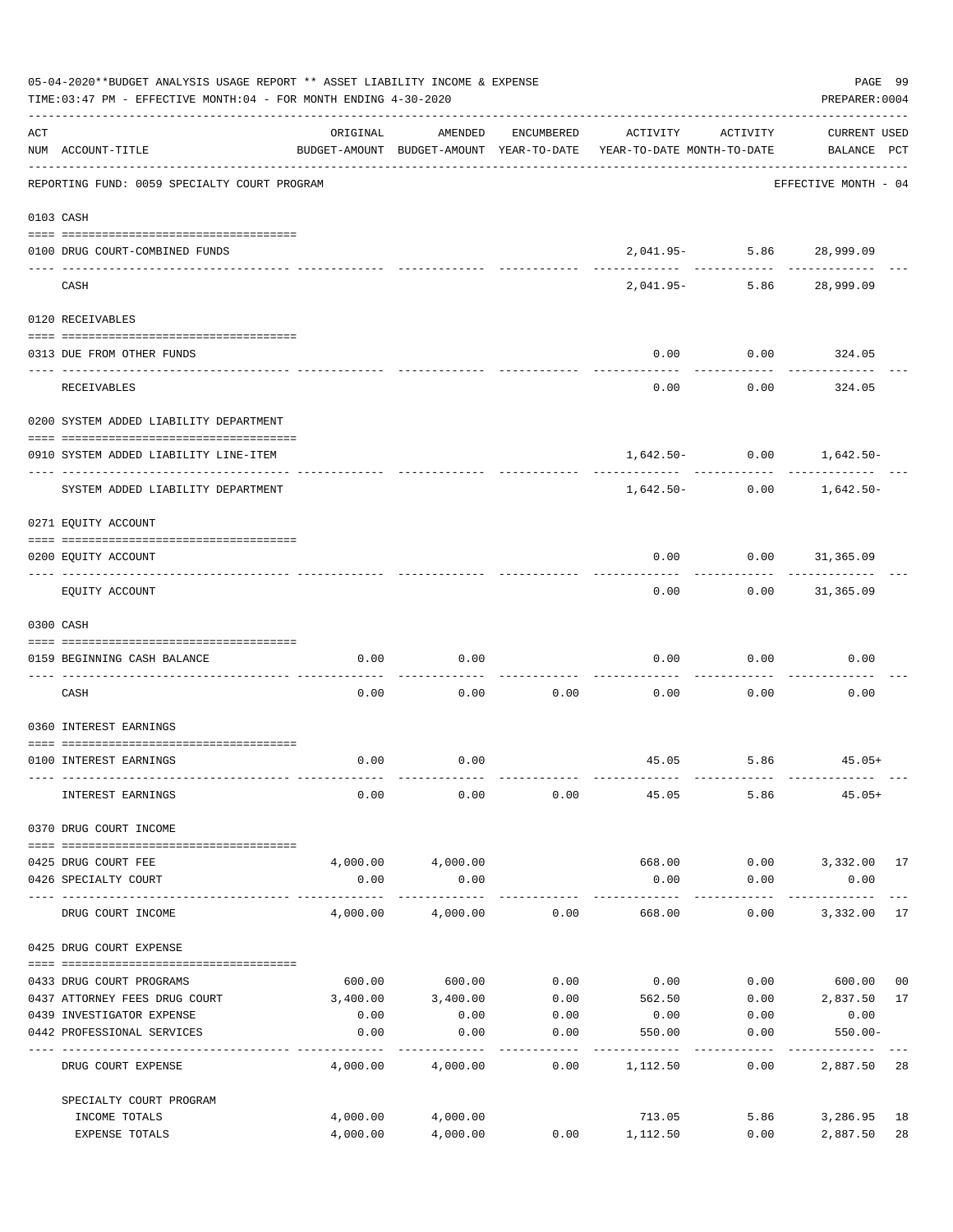|     | 05-04-2020**BUDGET ANALYSIS USAGE REPORT ** ASSET LIABILITY INCOME & EXPENSE<br>TIME: 03:47 PM - EFFECTIVE MONTH: 04 - FOR MONTH ENDING 4-30-2020 |          |                                                     |            |                                                          |                                | PAGE 100<br>PREPARER: 0004         |    |
|-----|---------------------------------------------------------------------------------------------------------------------------------------------------|----------|-----------------------------------------------------|------------|----------------------------------------------------------|--------------------------------|------------------------------------|----|
| ACT | NUM ACCOUNT-TITLE                                                                                                                                 | ORIGINAL | AMENDED<br>BUDGET-AMOUNT BUDGET-AMOUNT YEAR-TO-DATE | ENCUMBERED | ACTIVITY<br>YEAR-TO-DATE MONTH-TO-DATE                   | ACTIVITY                       | <b>CURRENT USED</b><br>BALANCE PCT |    |
|     | REPORTING FUND: 0060 SINKING FUND                                                                                                                 |          |                                                     |            |                                                          |                                | EFFECTIVE MONTH - 04               |    |
|     | 0103 CASH                                                                                                                                         |          |                                                     |            |                                                          |                                |                                    |    |
|     | 0100 SINKING-COMBINED FUND CHECKING                                                                                                               |          |                                                     |            |                                                          | 323,014.53 7,466.95 475,725.40 |                                    |    |
|     | 0175 TEXPOOL                                                                                                                                      |          |                                                     |            | 0.00                                                     | 0.00                           | 0.00                               |    |
|     |                                                                                                                                                   |          |                                                     |            |                                                          |                                |                                    |    |
|     | CASH                                                                                                                                              |          |                                                     |            |                                                          | 323,014.53 7,466.95            | 475,725.40                         |    |
|     | 0120 RECEIVABLES                                                                                                                                  |          |                                                     |            |                                                          |                                |                                    |    |
|     | 0311 TAXES RECEIVABLE                                                                                                                             |          |                                                     |            | 0.00                                                     | 0.00                           | 10,269.92                          |    |
|     | 0312 DUE FROM OTHER GOVERNMENT                                                                                                                    |          |                                                     |            | 0.00                                                     | 0.00                           | 33.34                              |    |
|     | 0313 DUE FROM OTHER FUNDS                                                                                                                         |          |                                                     |            | 0.00                                                     | 0.00                           | 0.00                               |    |
|     |                                                                                                                                                   |          |                                                     |            |                                                          |                                |                                    |    |
|     | RECEIVABLES                                                                                                                                       |          |                                                     |            | 0.00                                                     | 0.00                           | 10,303.26                          |    |
|     | 0200 LIABILITY ACCOUNT                                                                                                                            |          |                                                     |            |                                                          |                                |                                    |    |
|     |                                                                                                                                                   |          |                                                     |            |                                                          |                                |                                    |    |
|     | 0200 DEFERRED REVENUE                                                                                                                             |          |                                                     |            | 0.00                                                     | 0.00                           | 9,341.26                           |    |
|     | 0910 SYSTEM ADDED LIABILITY LINE-ITEM                                                                                                             |          |                                                     |            | 0.00                                                     | 0.00                           | 0.00                               |    |
|     | LIABILITY ACCOUNT                                                                                                                                 |          |                                                     |            | 0.00                                                     | 0.00                           | 9,341.26                           |    |
|     | 0207 DUE TO FUND                                                                                                                                  |          |                                                     |            |                                                          |                                |                                    |    |
|     |                                                                                                                                                   |          |                                                     |            |                                                          |                                |                                    |    |
|     | 0990 DUE TO OTHERS                                                                                                                                |          |                                                     |            | 0.00                                                     | 0.00                           | 0.00                               |    |
|     | DUE TO FUND                                                                                                                                       |          |                                                     |            | 0.00                                                     | 0.00                           | 0.00                               |    |
|     | 0271 EQUITY ACCOUNT                                                                                                                               |          |                                                     |            |                                                          |                                |                                    |    |
|     |                                                                                                                                                   |          |                                                     |            |                                                          |                                |                                    |    |
|     | 0200 EQUITY ACCOUNT                                                                                                                               |          |                                                     |            | 0.00                                                     | 0.00                           | 153,672.87                         |    |
|     | EQUITY ACCOUNT                                                                                                                                    |          |                                                     |            | 0.00                                                     | 0.00                           | 153,672.87                         |    |
|     | 0300 CASH                                                                                                                                         |          |                                                     |            |                                                          |                                |                                    |    |
|     |                                                                                                                                                   |          |                                                     |            |                                                          |                                |                                    |    |
|     | 0110 BEGINNING CASH BALANCE                                                                                                                       | 0.00     | 0.00<br>------------                                |            |                                                          | $0.00$ $0.00$<br>-----------   | 0.00                               |    |
|     | CASH                                                                                                                                              | 0.00     | 0.00                                                | 0.00       | 0.00                                                     | 0.00                           | 0.00                               |    |
|     | 0310 PROPERTY TAXES                                                                                                                               |          |                                                     |            |                                                          |                                |                                    |    |
|     |                                                                                                                                                   |          |                                                     |            |                                                          |                                |                                    |    |
|     | 0110 CURRENT TAXES                                                                                                                                |          | 854,993.92 854,993.92                               |            |                                                          |                                | 825,341.62 9,569.83 29,652.30 97   |    |
|     | 0120 DELINQUENT TAXES                                                                                                                             | 500.00   | 500.00                                              |            | 5,290.70                                                 | 147.12<br>------------         | 4,790.70+ 58                       |    |
|     | PROPERTY TAXES                                                                                                                                    |          |                                                     |            | 855,493.92 855,493.92 0.00 830,632.32 9,716.95 24,861.60 |                                |                                    | 97 |
|     | 0318 OTHER TAXES                                                                                                                                  |          |                                                     |            |                                                          |                                |                                    |    |
|     | 0120 PAY N LIEU TAX/GRASSLAND                                                                                                                     | 0.00     | 0.00                                                |            |                                                          | $0.00$ 0.00                    | 0.00                               |    |
|     | 0121 PAY N LIEU TAX/UPPER TRINITY                                                                                                                 | 0.00     | 0.00                                                |            | 144.00                                                   | 0.00                           | 144.00+                            |    |
|     |                                                                                                                                                   |          | $---$                                               |            |                                                          |                                |                                    |    |
|     | OTHER TAXES                                                                                                                                       | 0.00     | 0.00                                                | 0.00       | 144.00                                                   | 0.00                           | 144.00+                            |    |

0360 INTEREST EARNINGS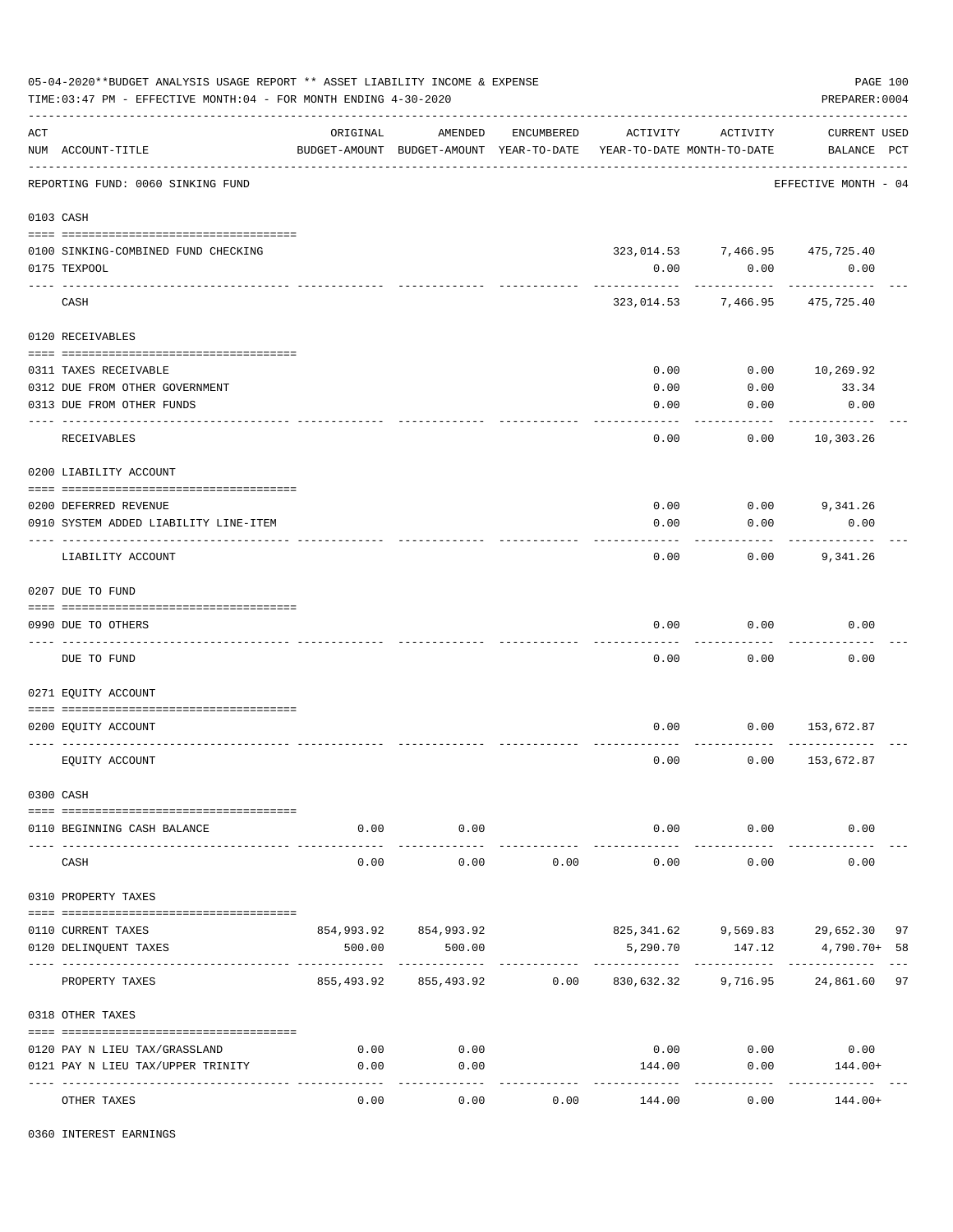| 05-04-2020**BUDGET ANALYSIS USAGE REPORT ** ASSET LIABILITY INCOME & EXPENSE | <b>PAGE 101</b> |
|------------------------------------------------------------------------------|-----------------|
| TIME:03:47 PM - EFFECTIVE MONTH:04 - FOR MONTH ENDING 4-30-2020              | PREPARER: 0004  |

| ACT |                                         | ORIGINAL      | AMENDED                    | ENCUMBERED   | ACTIVITY          | ACTIVITY                      | <b>CURRENT USED</b>  |                |
|-----|-----------------------------------------|---------------|----------------------------|--------------|-------------------|-------------------------------|----------------------|----------------|
|     | NUM ACCOUNT-TITLE                       | BUDGET-AMOUNT | BUDGET-AMOUNT YEAR-TO-DATE |              |                   | YEAR-TO-DATE MONTH-TO-DATE    | BALANCE              | PCT            |
|     | REPORTING FUND: 0060 SINKING FUND       |               |                            |              |                   |                               | EFFECTIVE MONTH - 04 |                |
|     |                                         |               |                            |              |                   |                               |                      |                |
|     | 0100 INTEREST EARNINGS                  | 0.00          | 0.00                       |              | 0.00              | 0.00                          | 0.00                 |                |
|     | 0200 INTEREST, 2017 GO BONDS            | 0.00          | 0.00                       |              | 0.00              | 0.00                          | 0.00                 |                |
|     | 0300 INTEREST, 2018 GO BONDS            | 0.00          | 0.00                       |              | 0.00              | 0.00                          | 0.00                 |                |
|     | 0400 INTEREST, 2020 CO BONDS            | 0.00          | 0.00                       |              | 5,812.19          | 0.00                          | $5,812.19+$          |                |
|     | INTEREST EARNINGS                       | 0.00          | 0.00                       | 0.00         | 5,812.19          | 0.00                          | $5,812.19+$          |                |
|     | 0370 MISCELLANEOUS                      |               |                            |              |                   |                               |                      |                |
|     |                                         |               |                            |              |                   |                               |                      |                |
|     | 0130 REFUNDS & MISCELLANEOUS            | 0.00          | 0.00                       |              | 0.00              | 0.00                          | 0.00                 |                |
|     | MISCELLANEOUS                           | 0.00          | 0.00                       | 0.00         | 0.00              | 0.00                          | 0.00                 |                |
|     | 0620 DEBT SERVICE                       |               |                            |              |                   |                               |                      |                |
|     |                                         |               |                            |              |                   |                               |                      |                |
|     | 0309 ANNUAL PAYING AGENT REGISTRAR FEES | 500.00        | 500.00                     | 0.00         | 386.48            | 0.00                          | 113.52 77            |                |
|     | 0400 BOND LEGAL FEES                    | 0.00          | 0.00                       | 0.00         | 0.00              | 0.00                          | 0.00                 |                |
|     | 0401 CONTINUING DISCLOSURE FEES         | 2,250.00      | 2,250.00                   | 0.00         | 2,250.00          | 2,250.00                      | $0.00$ 100           |                |
|     | 0490 MISCELLANEOUS                      | 83,118.92     | 83,118.92                  | 0.00         | 0.00              | 0.00                          | 83,118.92            | 00             |
|     | 0627 PRINCIPAL, 2017 GO BONDS           | 170,000.00    | 170,000.00                 | 0.00         | 170,000.00        | 0.00                          | $0.00$ 100           |                |
|     | 0630 PRINCIPAL, 2018 GO BONDS           | 40,000.00     | 40,000.00                  | 0.00         | 0.00              | 0.00                          | 40,000.00            | 0 <sup>0</sup> |
|     | 0631 PRINCIPAL, 2020 CO BONDS           | 0.00          | 0.00                       | 0.00<br>---- | 0.00              | 0.00                          | 0.00                 |                |
|     | DEBT SERVICE                            | 295,868.92    | 295,868.92                 | 0.00         | 172,636.48        | 2,250.00                      | 123, 232. 44 58      |                |
|     | 0660 DEBT SERVICE INTEREST              |               |                            |              |                   |                               |                      |                |
|     |                                         |               |                            |              |                   |                               |                      |                |
|     | 0667 INTEREST, 2017 GO BONDS            |               | 203,075.00 203,075.00      |              | $0.00$ 103,237.50 |                               | $0.00$ 99,837.50     | 51             |
|     | 0670 INTEREST, 2018 GO BONDS            | 356,550.00    | 356,550.00                 | 0.00         | 237,700.00        | 0.00                          | 118,850.00           | 67             |
|     | 0671 INTEREST, 2020 CO BONDS            | 0.00          | 0.00                       | 0.00         | 0.00              | 0.00                          | 0.00                 |                |
|     | DEBT SERVICE INTEREST                   | 559,625.00    | 559,625.00                 | 0.00         | 340,937.50        | 0.00                          | 218,687.50           | 61             |
|     | SINKING FUND                            |               |                            |              |                   |                               |                      |                |
|     | INCOME TOTALS                           | 855,493.92    | 855,493.92                 |              |                   | 836,588.51 9,716.95 18,905.41 |                      | 98             |
|     | EXPENSE TOTALS                          | 855,493.92    | 855, 493.92                | 0.00         | 513,573.98        | 2,250.00                      | 341,919.94           | 60             |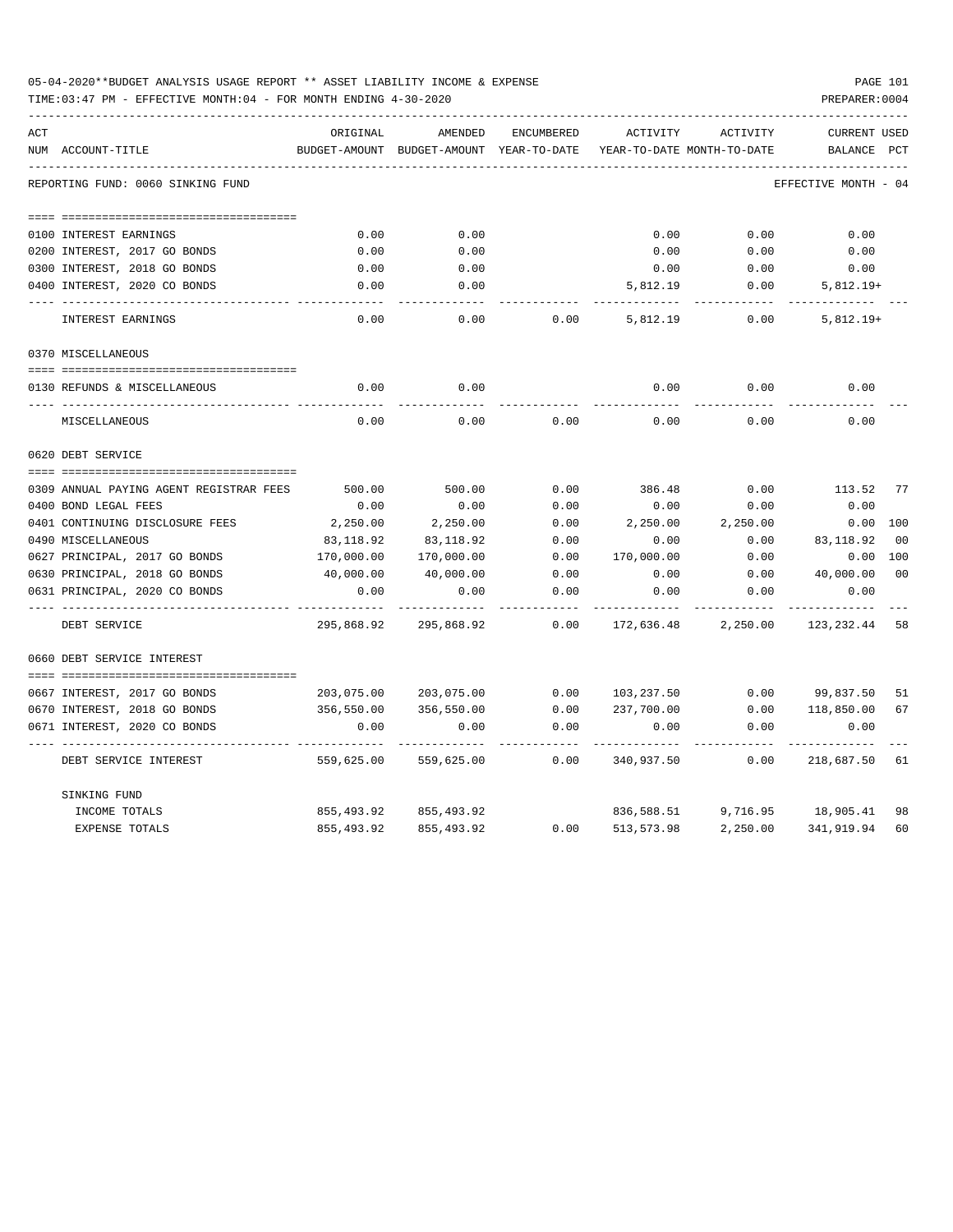|     | 05-04-2020**BUDGET ANALYSIS USAGE REPORT ** ASSET LIABILITY INCOME & EXPENSE<br>TIME:03:47 PM - EFFECTIVE MONTH:04 - FOR MONTH ENDING 4-30-2020 |          |                                                     |                   |          |                                        | PAGE 102<br>PREPARER: 0004         |                |
|-----|-------------------------------------------------------------------------------------------------------------------------------------------------|----------|-----------------------------------------------------|-------------------|----------|----------------------------------------|------------------------------------|----------------|
| ACT | NUM ACCOUNT-TITLE                                                                                                                               | ORIGINAL | AMENDED<br>BUDGET-AMOUNT BUDGET-AMOUNT YEAR-TO-DATE | <b>ENCUMBERED</b> | ACTIVITY | ACTIVITY<br>YEAR-TO-DATE MONTH-TO-DATE | <b>CURRENT USED</b><br>BALANCE PCT |                |
|     | REPORTING FUND: 0061 DIST.CLK.CO.&DIST.CT.TECH.-COMB.FUN                                                                                        |          |                                                     |                   |          |                                        | EFFECTIVE MONTH - 04               |                |
|     | 0103 CASH                                                                                                                                       |          |                                                     |                   |          |                                        |                                    |                |
|     | 0100 DIST.CLK.CO.& DIST.CT.TECH.-COMBIN                                                                                                         |          |                                                     |                   |          |                                        | 184.24 0.00 3,477.39               |                |
|     | CASH                                                                                                                                            |          |                                                     |                   | 184.24   | 0.00                                   | 3,477.39                           |                |
|     | 0120 RECEIVABLES                                                                                                                                |          |                                                     |                   |          |                                        |                                    |                |
|     | 0313 DUE FROM OTHER FUNDS                                                                                                                       |          |                                                     |                   | 0.00     | 0.00                                   | 39.93                              |                |
|     | RECEIVABLES                                                                                                                                     |          |                                                     |                   | 0.00     | 0.00                                   | 39.93                              |                |
|     | 0271 EQUITY ACCOUNT                                                                                                                             |          |                                                     |                   |          |                                        |                                    |                |
|     | 0200 EQUITY ACCOUNT                                                                                                                             |          |                                                     |                   | 0.00     | 0.00                                   | 3,333.08                           |                |
|     | ---- ------------<br>EQUITY ACCOUNT                                                                                                             |          |                                                     |                   | 0.00     | 0.00                                   | 3,333.08                           |                |
|     | 0300 CASH                                                                                                                                       |          |                                                     |                   |          |                                        |                                    |                |
|     | 0161 BEGINNING CASH BALANCE                                                                                                                     | 2,800.00 | 2,800.00                                            |                   | 0.00     | 0.00                                   | 2,800.00                           | 0 <sub>0</sub> |
|     | CASH                                                                                                                                            | 2,800.00 | 2,800.00                                            | 0.00              | 0.00     | 0.00                                   | 2,800.00                           | 0 <sup>0</sup> |
|     | 0370 DIST.CLK.MISCELLANEOUS INCOME                                                                                                              |          |                                                     |                   |          |                                        |                                    |                |
|     | 0440 DIST.CLK.CO.& DIST.CT.TECHNOLOGY F                                                                                                         | 0.00     | 0.00                                                |                   | 184.24   | 0.00                                   | $184.24+$                          |                |
|     | DIST.CLK.MISCELLANEOUS INCOME                                                                                                                   | 0.00     | -------<br>0.00                                     | 0.00              | 184.24   | 0.00                                   | 184.24+                            |                |
|     | 0440 DIST.CLK.COURT TECHNOLOGY EQUIPMEN                                                                                                         |          |                                                     |                   |          |                                        |                                    |                |
|     | 0572 OFFICE EOUIPMENT                                                                                                                           | 2,800.00 | 2,800.00                                            | 0.00              | 0.00     |                                        | 0.00<br>2,800.00                   | 0 <sub>0</sub> |
|     | DIST.CLK.COURT TECHNOLOGY EQUIPMEN                                                                                                              | 2,800.00 | 2,800.00                                            | 0.00              | 0.00     | 0.00                                   | 2,800.00                           | 0 <sub>0</sub> |
|     | DIST.CLK.CO.&DIST.CT.TECH.-COMB.FU                                                                                                              |          |                                                     |                   |          |                                        |                                    |                |
|     | INCOME TOTALS                                                                                                                                   | 2,800.00 | 2,800.00                                            |                   | 184.24   |                                        | 0.00<br>2,615.76                   | 07             |
|     | <b>EXPENSE TOTALS</b>                                                                                                                           | 2,800.00 | 2,800.00                                            | 0.00              | 0.00     | 0.00                                   | 2,800.00                           | 0 <sub>0</sub> |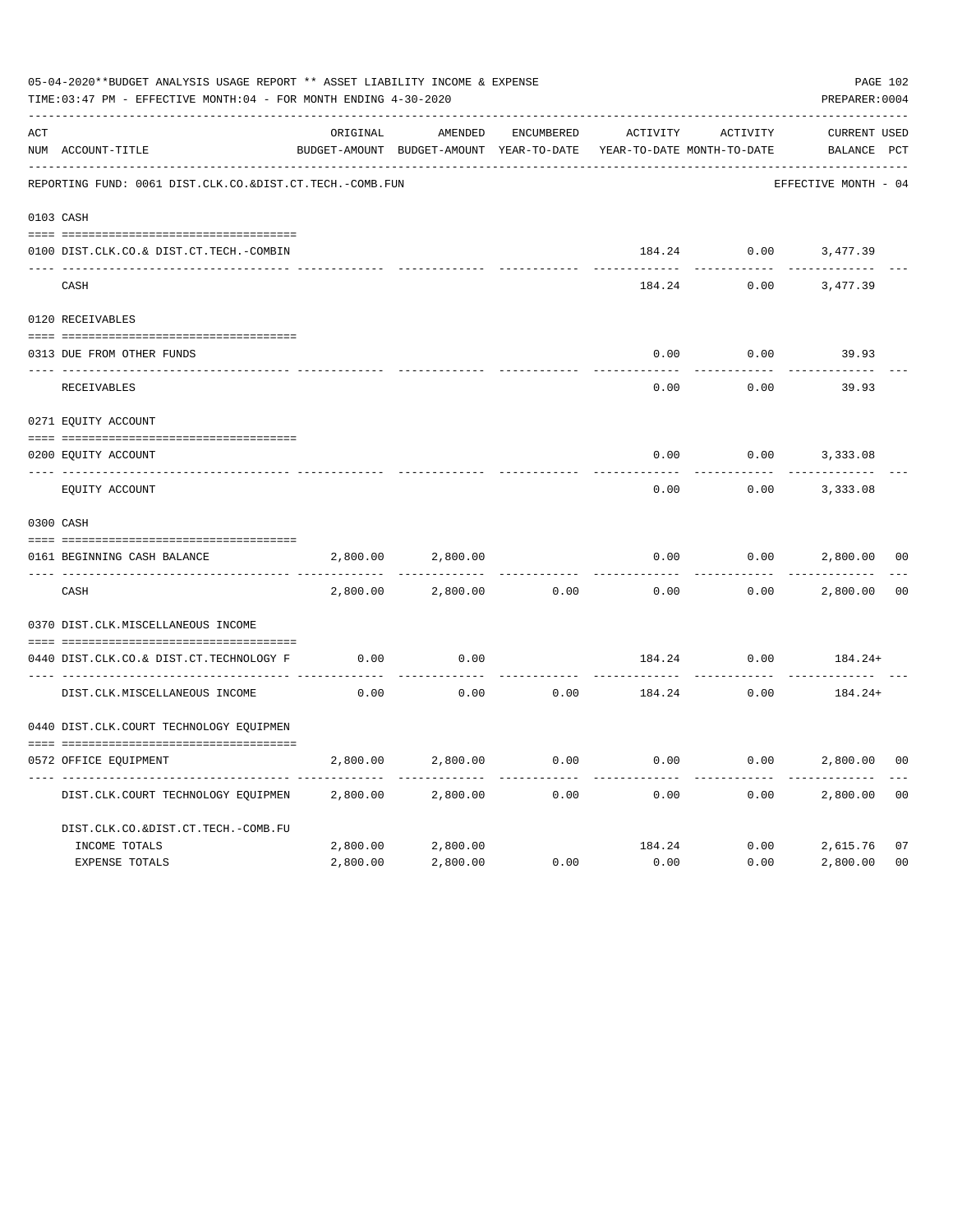|     | 05-04-2020**BUDGET ANALYSIS USAGE REPORT ** ASSET LIABILITY INCOME & EXPENSE<br>TIME: 03:47 PM - EFFECTIVE MONTH: 04 - FOR MONTH ENDING 4-30-2020 |                        |                          |                      |                                                                                 |                                     | PAGE 103<br>PREPARER: 0004          |                      |
|-----|---------------------------------------------------------------------------------------------------------------------------------------------------|------------------------|--------------------------|----------------------|---------------------------------------------------------------------------------|-------------------------------------|-------------------------------------|----------------------|
| ACT | NUM ACCOUNT-TITLE                                                                                                                                 | ORIGINAL               | AMENDED                  | ENCUMBERED           | ACTIVITY<br>BUDGET-AMOUNT BUDGET-AMOUNT YEAR-TO-DATE YEAR-TO-DATE MONTH-TO-DATE | ACTIVITY                            | CURRENT USED<br>BALANCE PCT         |                      |
|     | REPORTING FUND: 0062 DIST.CLK.COURT RECORDS PRESERVATION                                                                                          |                        |                          |                      |                                                                                 |                                     | EFFECTIVE MONTH - 04                |                      |
|     | 0103 CASH                                                                                                                                         |                        |                          |                      |                                                                                 |                                     |                                     |                      |
|     | 0100 DIST.CLK.COURT RECORDS PRESERVATIO                                                                                                           |                        |                          |                      |                                                                                 | 2,057.67 7.36 36,126.53             |                                     |                      |
|     | CASH                                                                                                                                              |                        |                          |                      | 2,057.67                                                                        |                                     | 7.36 36,126.53                      |                      |
|     | 0120 RECEIVABLES                                                                                                                                  |                        |                          |                      |                                                                                 |                                     |                                     |                      |
|     | 0313 DUE FROM OTHER FUNDS                                                                                                                         |                        |                          |                      | 0.00                                                                            | $0.00$ 222.25                       |                                     |                      |
|     | RECEIVABLES                                                                                                                                       |                        |                          |                      | 0.00                                                                            | ----------                          | -----------<br>$0.00$ 222.25        |                      |
|     | 0271 EOUITY ACCOUNT                                                                                                                               |                        |                          |                      |                                                                                 |                                     |                                     |                      |
|     | 0200 EQUITY ACCOUNT                                                                                                                               |                        |                          |                      |                                                                                 | $0.00$ $0.00$ $34,291.11$           |                                     |                      |
|     | EQUITY ACCOUNT                                                                                                                                    |                        |                          |                      | -----<br>0.00                                                                   | . <u>.</u> .                        | -------------<br>$0.00$ $34,291.11$ |                      |
|     | 0300 CASH                                                                                                                                         |                        |                          |                      |                                                                                 |                                     |                                     |                      |
|     | 0162 BEGINNING CASH BALANCE                                                                                                                       |                        | 27,500.00 27,500.00      |                      |                                                                                 |                                     | $0.00$ $0.00$ $27,500.00$ 00        |                      |
|     | CASH                                                                                                                                              |                        | 27,500.00 27,500.00 0.00 |                      | 0.00                                                                            |                                     | $0.00$ 27,500.00 00                 |                      |
|     | 0360 INTEREST EARNINGS                                                                                                                            |                        |                          |                      |                                                                                 |                                     |                                     |                      |
|     | 0100 INTEREST EARNINGS                                                                                                                            | 0.00                   | 0.00                     |                      |                                                                                 | 52.78 7.36 52.78+                   |                                     |                      |
|     | INTEREST EARNINGS                                                                                                                                 | 0.00                   | 0.00                     | -----------<br>0.00  |                                                                                 | . _ _ _ _ _ _ _ _ _ _<br>52.78 7.36 | 52.78+                              |                      |
|     | 0370 DIST.CLK.COURT MISCELLAEOUS INCOME                                                                                                           |                        |                          |                      |                                                                                 |                                     |                                     |                      |
|     | 0133 DIST.CLK.COURT RECORDS PRESERVATIO 2,500.00 2,500.00                                                                                         |                        |                          |                      |                                                                                 |                                     | 2,004.89   0.00   495.11   80       |                      |
|     | DIST.CLK.COURT MISCELLAEOUS INCOME                                                                                                                | 2,500.00               | 2,500.00                 | 0.00                 | 2,004.89                                                                        | 0.00                                | 495.11                              | 80                   |
|     | 0449 DIST.CLK.RECORDS PRES.EQUIPMENT                                                                                                              |                        |                          |                      |                                                                                 |                                     |                                     |                      |
|     | 0572 OFFICE EQUIPMENT                                                                                                                             | 30,000.00              | 30,000.00                | 0.00                 | 0.00                                                                            | 0.00                                | 30,000.00 00                        |                      |
|     | DIST.CLK.RECORDS PRES.EQUIPMENT                                                                                                                   | 30,000.00              | 30,000.00                | ------------<br>0.00 | ------------<br>0.00                                                            | ------------<br>0.00                | 30,000.00                           | 0 <sub>0</sub>       |
|     | DIST.CLK.COURT RECORDS PRESERVATIO                                                                                                                |                        |                          |                      |                                                                                 |                                     |                                     |                      |
|     | INCOME TOTALS<br>EXPENSE TOTALS                                                                                                                   | 30,000.00<br>30,000.00 | 30,000.00<br>30,000.00   | 0.00                 | 2,057.67<br>0.00                                                                | 7.36<br>0.00                        | 27,942.33<br>30,000.00              | 07<br>0 <sub>0</sub> |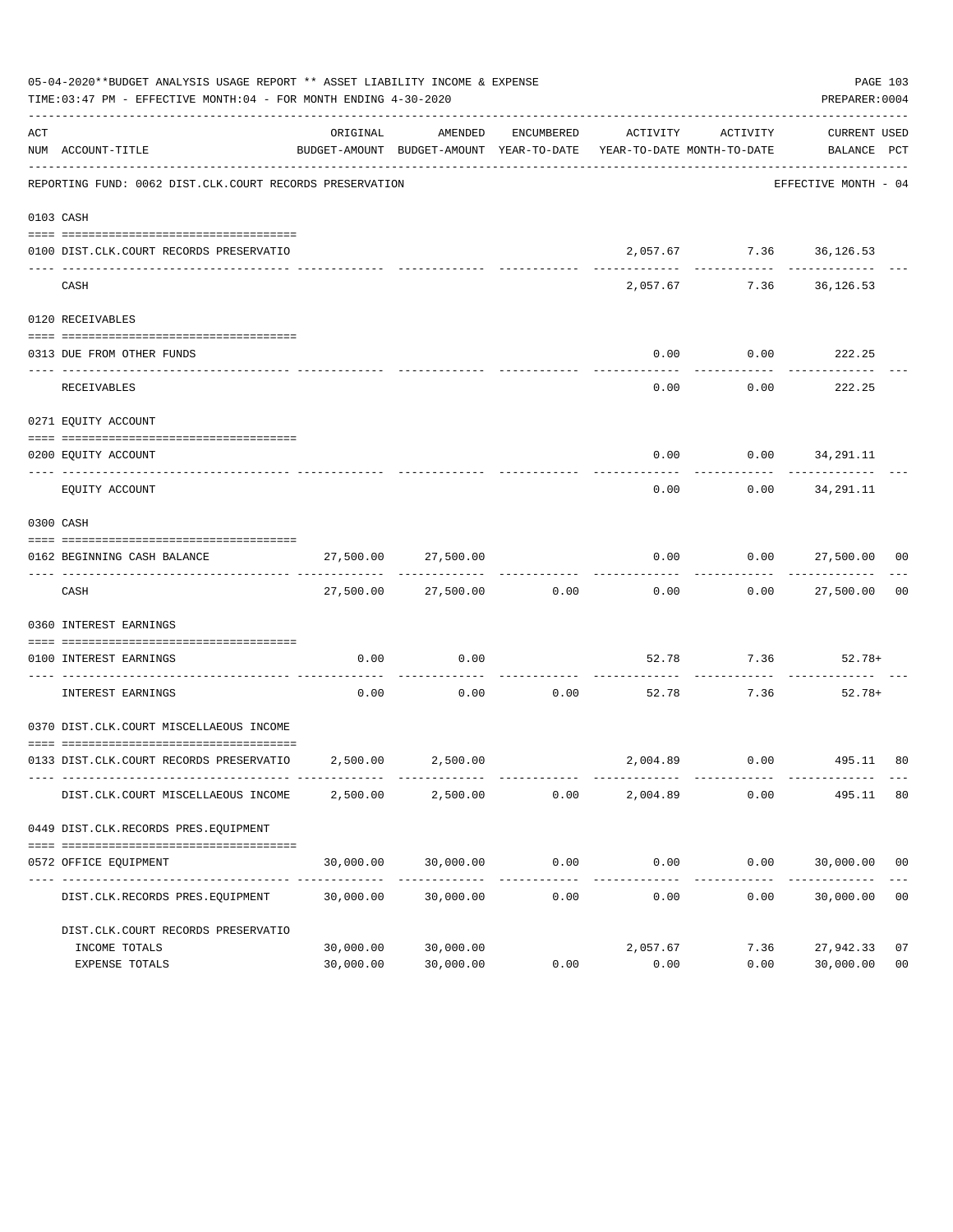|     | 05-04-2020**BUDGET ANALYSIS USAGE REPORT ** ASSET LIABILITY INCOME & EXPENSE<br>TIME:03:47 PM - EFFECTIVE MONTH:04 - FOR MONTH ENDING 4-30-2020 |          |                                                     |            |          |                                                    | PREPARER: 0004       | PAGE 104     |
|-----|-------------------------------------------------------------------------------------------------------------------------------------------------|----------|-----------------------------------------------------|------------|----------|----------------------------------------------------|----------------------|--------------|
| ACT | NUM ACCOUNT-TITLE                                                                                                                               | ORIGINAL | AMENDED<br>BUDGET-AMOUNT BUDGET-AMOUNT YEAR-TO-DATE | ENCUMBERED | ACTIVITY | ACTIVITY<br>YEAR-TO-DATE MONTH-TO-DATE BALANCE PCT | CURRENT USED         |              |
|     | REPORTING FUND: 0063 LAW ENF. EDUCATION CONST.#1                                                                                                |          |                                                     |            |          |                                                    | EFFECTIVE MONTH - 04 |              |
|     | 0103 CASH                                                                                                                                       |          |                                                     |            |          |                                                    |                      |              |
|     | 0100 LEOSE CONST.#1-COMBINED FUNDS CHEC                                                                                                         |          |                                                     |            |          | 685.17 0.00 2,373.57                               |                      |              |
|     | CASH                                                                                                                                            |          |                                                     |            | 685.17   | 0.00                                               | 2,373.57             |              |
|     | 0200 LIABILITY ACCOUNT                                                                                                                          |          |                                                     |            |          |                                                    |                      |              |
|     | 0910 SYSTEM ADDED LIABILITY LINE ITEM                                                                                                           |          |                                                     |            | 0.00     | 0.00                                               | 0.00                 |              |
|     | LIABILITY ACCOUNT                                                                                                                               |          |                                                     |            | 0.00     | 0.00                                               | 0.00                 |              |
|     | 0271 EQUITY ACCOUNT                                                                                                                             |          |                                                     |            |          |                                                    |                      |              |
|     | 0200 EQUITY ACCOUNT                                                                                                                             |          |                                                     |            |          | $0.00$ $0.00$ $1,688.40$                           |                      |              |
|     | EQUITY ACCOUNT                                                                                                                                  |          |                                                     |            | 0.00     |                                                    | $0.00$ 1,688.40      |              |
|     | 0300 CASH                                                                                                                                       |          |                                                     |            |          |                                                    |                      |              |
|     | 0151 BEGINNING CASH BALANCE                                                                                                                     | 0.00     | 0.00                                                |            | 0.00     | 0.00                                               | 0.00                 |              |
|     |                                                                                                                                                 |          |                                                     |            |          | -------                                            |                      |              |
|     | CASH                                                                                                                                            | 0.00     | 0.00                                                | 0.00       | 0.00     | 0.00                                               | 0.00                 |              |
|     | 0370 MISCELLANEOUS INCOME                                                                                                                       |          |                                                     |            |          |                                                    |                      |              |
|     | 0130 REFUNDS & MISCELLANEOUS                                                                                                                    | 0.00     | 0.00                                                |            | 0.00     | 0.00                                               | 0.00                 |              |
|     | 0160 PEACE OFFICER ALLOCATION<br>------------------------------ ---                                                                             | 678.30   | 678.30                                              |            | 685.17   | 0.00<br>------------                               |                      | $6.87 + 101$ |
|     | MISCELLANEOUS INCOME                                                                                                                            | 678.30   | 678.30                                              | 0.00       |          | 685.17<br>0.00                                     |                      | $6.87 + 101$ |
|     | 0551 LAW ENFORCEMENT EDUCATION                                                                                                                  |          |                                                     |            |          |                                                    |                      |              |
|     | 0427 OUT OF COUNTY TRAVEL                                                                                                                       | 678.30   | 678.30                                              | 0.00       | 0.00     | 0.00                                               | 678.30 00            |              |
|     | 0428 TRAINING & TUITION                                                                                                                         | 0.00     | 0.00                                                | 0.00       | 0.00     | 0.00                                               | 0.00                 |              |
|     | ---------------------------<br>LAW ENFORCEMENT EDUCATION                                                                                        | 678.30   | 678.30                                              | 0.00       | 0.00     | 0.00                                               | 678.30 00            |              |
|     | LAW ENF. EDUCATION CONST. #1                                                                                                                    |          |                                                     |            |          |                                                    |                      |              |
|     | INCOME TOTALS                                                                                                                                   | 678.30   | 678.30                                              |            | 685.17   | 0.00                                               |                      | $6.87 + 101$ |
|     | EXPENSE TOTALS                                                                                                                                  | 678.30   | 678.30                                              | 0.00       | 0.00     | 0.00                                               | 678.30 00            |              |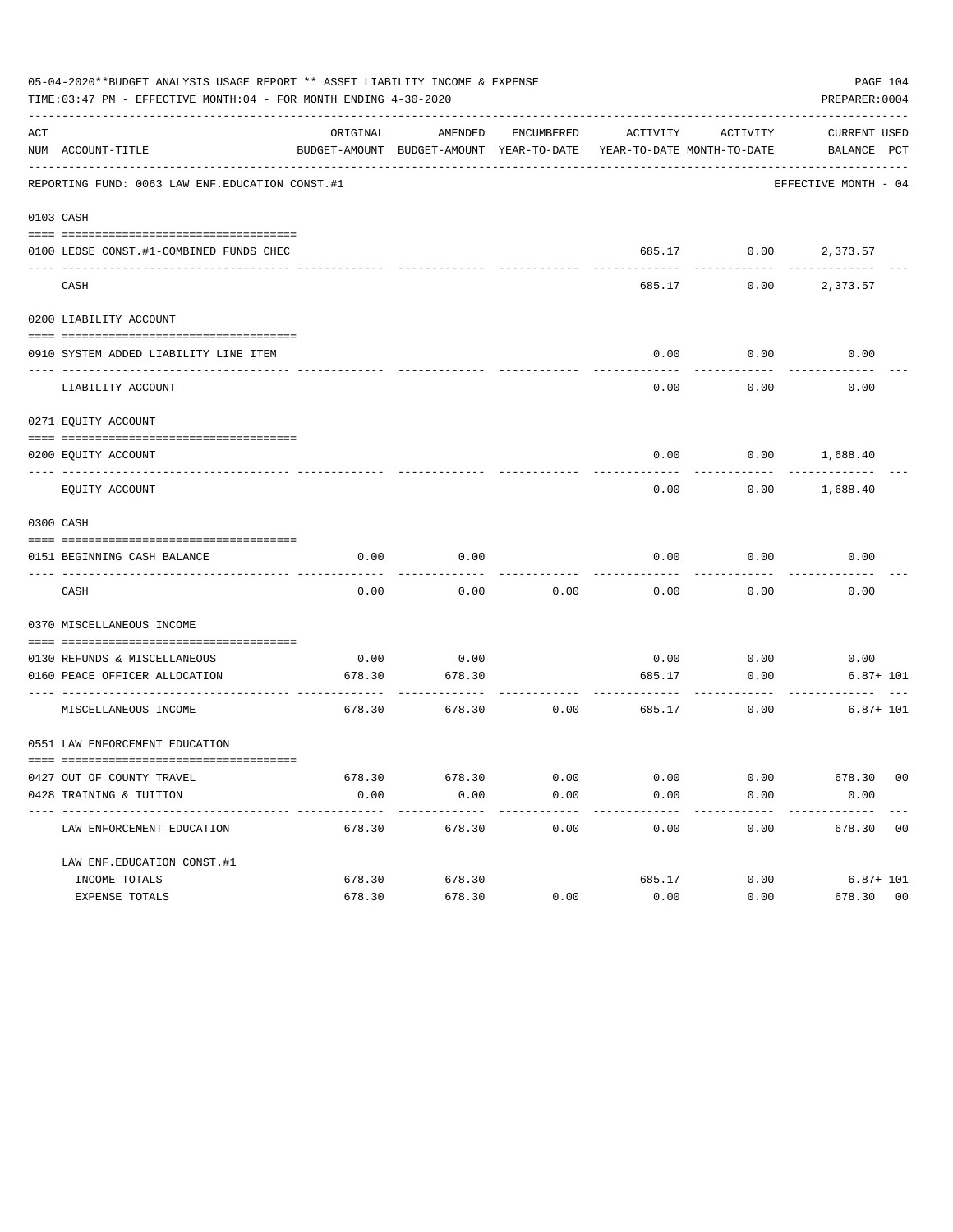| 05-04-2020**BUDGET ANALYSIS USAGE REPORT ** ASSET LIABILITY INCOME & EXPENSE<br>PAGE 105<br>TIME:03:47 PM - EFFECTIVE MONTH:04 - FOR MONTH ENDING 4-30-2020<br>PREPARER: 0004 |                                                              |          |                                                     |            |                             |                                                    |                      |  |
|-------------------------------------------------------------------------------------------------------------------------------------------------------------------------------|--------------------------------------------------------------|----------|-----------------------------------------------------|------------|-----------------------------|----------------------------------------------------|----------------------|--|
| ACT                                                                                                                                                                           | NUM ACCOUNT-TITLE                                            | ORIGINAL | AMENDED<br>BUDGET-AMOUNT BUDGET-AMOUNT YEAR-TO-DATE | ENCUMBERED | ACTIVITY                    | ACTIVITY<br>YEAR-TO-DATE MONTH-TO-DATE BALANCE PCT | CURRENT USED         |  |
|                                                                                                                                                                               | REPORTING FUND: 0064 LAW ENF. EDUCATION CONST. #2            |          |                                                     |            |                             |                                                    | EFFECTIVE MONTH - 04 |  |
|                                                                                                                                                                               | 0103 CASH                                                    |          |                                                     |            |                             |                                                    |                      |  |
|                                                                                                                                                                               | 0100 LEOSE CONST.#2-COMBINED FUNDS CHEC                      |          |                                                     |            |                             | 685.17 0.00 1,040.35                               |                      |  |
|                                                                                                                                                                               | CASH                                                         |          |                                                     |            | 685.17                      | 0.00                                               | 1,040.35             |  |
|                                                                                                                                                                               | 0200 LIABILITY ACCOUNT                                       |          |                                                     |            |                             |                                                    |                      |  |
|                                                                                                                                                                               | 0910 SYSTEM ADDED LIABILITY LINE ITEM                        |          |                                                     |            | 0.00                        | 0.00                                               | 0.00                 |  |
|                                                                                                                                                                               | LIABILITY ACCOUNT                                            |          |                                                     |            | 0.00                        | 0.00                                               | 0.00                 |  |
|                                                                                                                                                                               | 0271 EQUITY ACCOUNT                                          |          |                                                     |            |                             |                                                    |                      |  |
|                                                                                                                                                                               | 0200 EQUITY ACCOUNT                                          |          |                                                     |            |                             | $0.00$ $0.00$ $355.18$                             |                      |  |
|                                                                                                                                                                               | EQUITY ACCOUNT                                               |          |                                                     |            | 0.00                        | 0.00                                               | 355.18               |  |
|                                                                                                                                                                               | 0300 CASH                                                    |          |                                                     |            |                             |                                                    |                      |  |
|                                                                                                                                                                               | 0152 BEGINNING CASH BALANCE                                  | 0.00     | 0.00                                                |            | 0.00                        | 0.00                                               | 0.00                 |  |
|                                                                                                                                                                               | CASH                                                         | 0.00     | 0.00                                                | 0.00       | 0.00                        | -------<br>0.00                                    | 0.00                 |  |
|                                                                                                                                                                               | 0370 MISCELLANEOUS INCOME                                    |          |                                                     |            |                             |                                                    |                      |  |
|                                                                                                                                                                               | 0130 REFUNDS & MISCELLANEOUS                                 | 0.00     | 0.00                                                |            | 0.00                        | 0.00                                               | 0.00                 |  |
|                                                                                                                                                                               | 0160 PEACE OFFICER ALLOCATION                                | 678.48   | 678.48                                              |            | 685.17                      | 0.00                                               | $6.69 + 101$         |  |
|                                                                                                                                                                               | MISCELLANEOUS INCOME                                         | 678.48   | 678.48                                              | 0.00       | ------------- ------------- | ------------<br>685.17<br>0.00                     | $6.69 + 101$         |  |
|                                                                                                                                                                               | 0552 LAW ENFORCEMENT EDUCATION                               |          |                                                     |            |                             |                                                    |                      |  |
|                                                                                                                                                                               | 0427 OUT OF COUNTY TRAVEL                                    |          | 678.48 678.48                                       | 0.00       | 0.00                        | 0.00                                               | 678.48 00            |  |
|                                                                                                                                                                               | 0428 TRAINING & TUITION                                      | 0.00     | 0.00                                                | 0.00       | 0.00                        | 0.00                                               | 0.00                 |  |
|                                                                                                                                                                               | -------------------------------<br>LAW ENFORCEMENT EDUCATION | 678.48   | 678.48                                              | 0.00       | 0.00                        | 0.00                                               | 678.48 00            |  |
|                                                                                                                                                                               | LAW ENF. EDUCATION CONST. #2                                 |          |                                                     |            |                             |                                                    |                      |  |
|                                                                                                                                                                               | INCOME TOTALS                                                | 678.48   | 678.48                                              |            | 685.17                      | 0.00                                               | $6.69 + 101$         |  |
|                                                                                                                                                                               | EXPENSE TOTALS                                               | 678.48   | 678.48                                              | 0.00       | 0.00                        | 0.00                                               | 678.48 00            |  |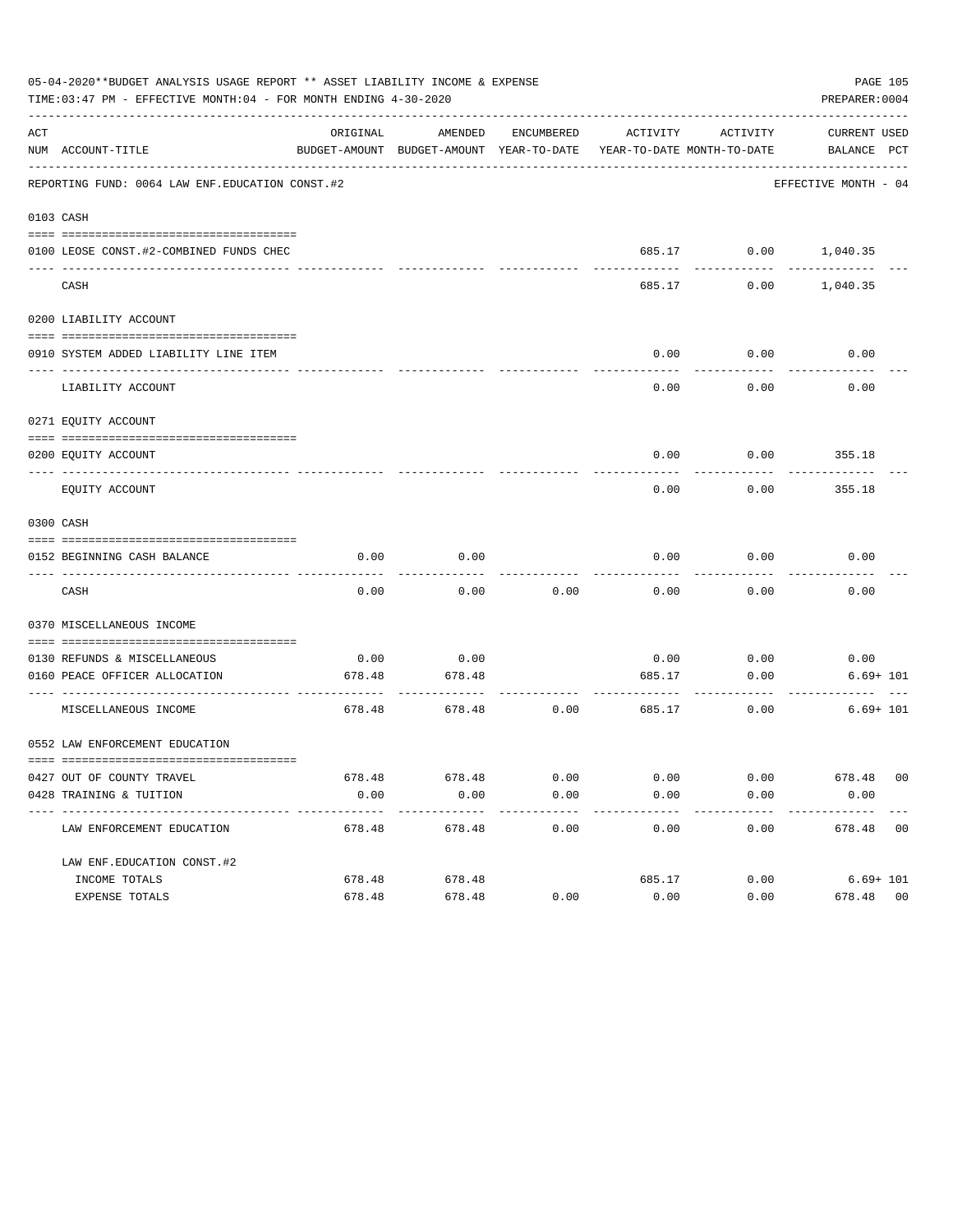| 05-04-2020**BUDGET ANALYSIS USAGE REPORT ** ASSET LIABILITY INCOME & EXPENSE<br>PAGE 106<br>TIME: 03:47 PM - EFFECTIVE MONTH: 04 - FOR MONTH ENDING 4-30-2020<br>PREPARER: 0004 |                                                  |          |                                                     |                      |                                        |                          |                             |
|---------------------------------------------------------------------------------------------------------------------------------------------------------------------------------|--------------------------------------------------|----------|-----------------------------------------------------|----------------------|----------------------------------------|--------------------------|-----------------------------|
| ACT                                                                                                                                                                             | NUM ACCOUNT-TITLE                                | ORIGINAL | AMENDED<br>BUDGET-AMOUNT BUDGET-AMOUNT YEAR-TO-DATE | ENCUMBERED           | ACTIVITY<br>YEAR-TO-DATE MONTH-TO-DATE | ACTIVITY                 | CURRENT USED<br>BALANCE PCT |
|                                                                                                                                                                                 | REPORTING FUND: 0065 LAW ENF. EDUCATION CONST.#3 |          |                                                     |                      |                                        |                          | EFFECTIVE MONTH - 04        |
|                                                                                                                                                                                 | 0103 CASH                                        |          |                                                     |                      |                                        |                          |                             |
|                                                                                                                                                                                 | 0100 LEOSE CONST.#3-COMBINED FUNDS CHEC          |          |                                                     |                      |                                        | 685.17 0.00 3,376.80     |                             |
|                                                                                                                                                                                 | CASH                                             |          |                                                     |                      | 685.17                                 | 0.00                     | 3,376.80                    |
|                                                                                                                                                                                 | 0200 LIABILITY ACCOUNT                           |          |                                                     |                      |                                        |                          |                             |
|                                                                                                                                                                                 | 0910 SYSTEM ADDED LIABILITY LINE ITEM            |          |                                                     |                      | 0.00                                   | 0.00<br>--------         | 0.00                        |
|                                                                                                                                                                                 | LIABILITY ACCOUNT                                |          |                                                     |                      | 0.00                                   | 0.00                     | 0.00                        |
|                                                                                                                                                                                 | 0271 EQUITY ACCOUNT                              |          |                                                     |                      |                                        |                          |                             |
|                                                                                                                                                                                 | 0200 EQUITY ACCOUNT                              |          |                                                     |                      |                                        | $0.00$ $0.00$ $2,691.63$ |                             |
|                                                                                                                                                                                 | EQUITY ACCOUNT                                   |          |                                                     |                      | 0.00                                   |                          | $0.00$ 2,691.63             |
|                                                                                                                                                                                 | 0300 CASH                                        |          |                                                     |                      |                                        |                          |                             |
|                                                                                                                                                                                 | 0153 BEGINNING CASH BALANCE                      | 0.00     | 0.00                                                |                      | 0.00                                   | 0.00                     | 0.00                        |
|                                                                                                                                                                                 | CASH                                             | 0.00     | 0.00                                                | 0.00                 | 0.00                                   | 0.00                     | 0.00                        |
|                                                                                                                                                                                 | 0370 MISCELLANEOUS                               |          |                                                     |                      |                                        |                          |                             |
|                                                                                                                                                                                 | 0130 REFUNDS & MISCELLANEOUS                     | 0.00     | 0.00                                                |                      | 0.00                                   | 0.00                     | 0.00                        |
|                                                                                                                                                                                 | 0160 PEACE OFFICER ALLOCATION                    | 678.30   | 678.30                                              |                      | 685.17                                 | 0.00<br>---------        | $6.87 + 101$                |
|                                                                                                                                                                                 | MISCELLANEOUS                                    | 678.30   | 678.30                                              | 0.00                 | 685.17                                 | 0.00                     | $6.87 + 101$                |
|                                                                                                                                                                                 | 0553 LAW ENFORCEMENT EDUCATION                   |          |                                                     |                      |                                        |                          |                             |
|                                                                                                                                                                                 | 0427 OUT OF COUNTY TRAVEL                        |          | 678.30 678.30                                       | 0.00                 | 0.00                                   |                          | $0.00$ 678.30 00            |
|                                                                                                                                                                                 | 0428 TRAINING & TUITION                          | 0.00     | 0.00<br>-------------                               | 0.00<br>------------ | 0.00<br>-------------                  | 0.00<br>------------     | 0.00<br>-------------       |
|                                                                                                                                                                                 | LAW ENFORCEMENT EDUCATION                        | 678.30   | 678.30                                              | 0.00                 | 0.00                                   | 0.00                     | 678.30 00                   |
|                                                                                                                                                                                 | LAW ENF. EDUCATION CONST. #3                     |          |                                                     |                      |                                        |                          |                             |
|                                                                                                                                                                                 | INCOME TOTALS                                    | 678.30   | 678.30                                              |                      | 685.17                                 |                          | $0.00$ 6.87+ 101            |
|                                                                                                                                                                                 | EXPENSE TOTALS                                   | 678.30   | 678.30                                              | 0.00                 | 0.00                                   | 0.00                     | 678.30 00                   |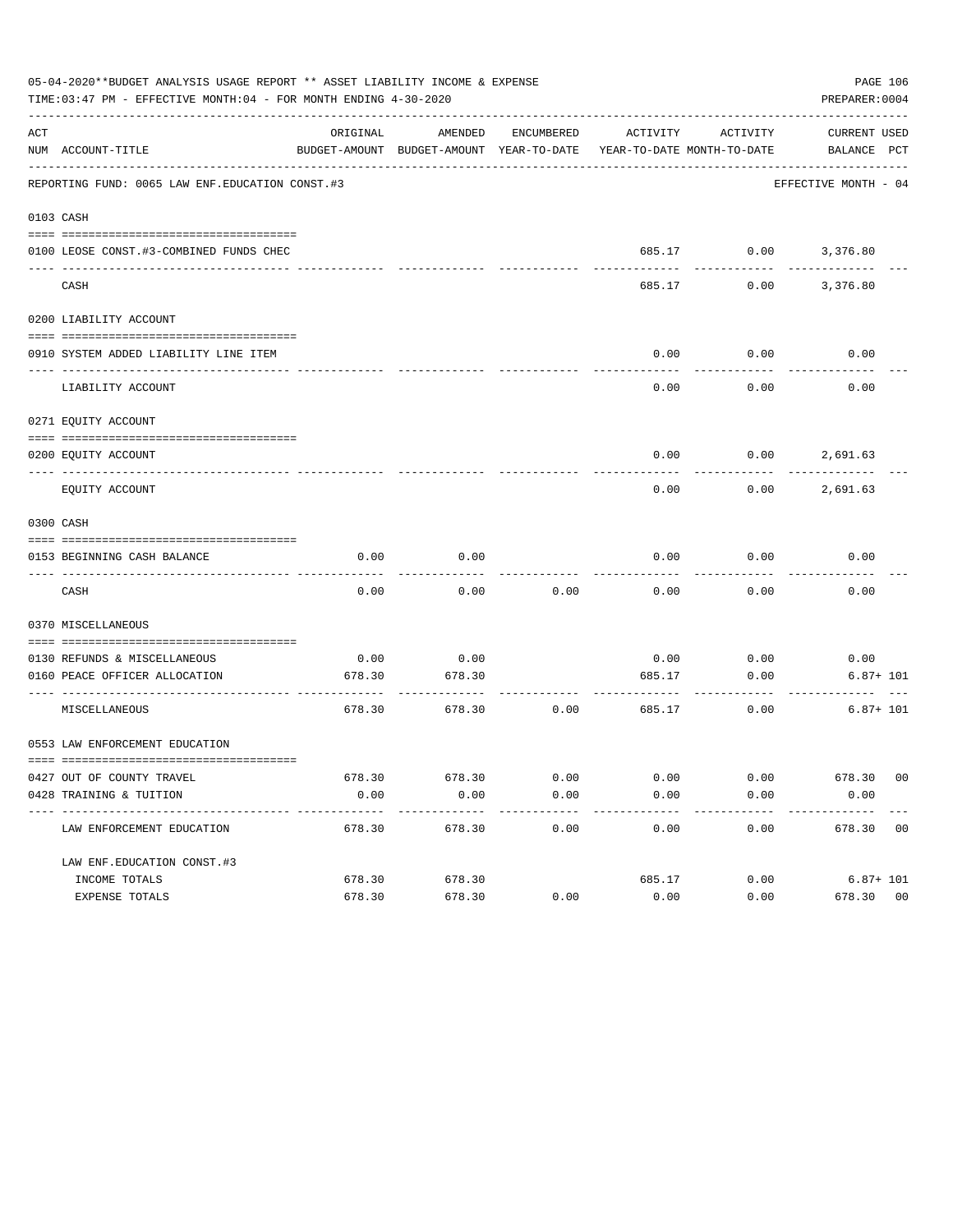|     | TIME: 03:47 PM - EFFECTIVE MONTH: 04 - FOR MONTH ENDING 4-30-2020 |          |                                                     |            |                                              |                 | PREPARER: 0004                     |                |
|-----|-------------------------------------------------------------------|----------|-----------------------------------------------------|------------|----------------------------------------------|-----------------|------------------------------------|----------------|
| ACT | NUM ACCOUNT-TITLE                                                 | ORIGINAL | AMENDED<br>BUDGET-AMOUNT BUDGET-AMOUNT YEAR-TO-DATE | ENCUMBERED | ACTIVITY<br>YEAR-TO-DATE MONTH-TO-DATE       | ACTIVITY        | <b>CURRENT USED</b><br>BALANCE PCT |                |
|     | REPORTING FUND: 0066 2017 GO BONDS-CONSTRUCTION FUND              |          |                                                     |            |                                              |                 | EFFECTIVE MONTH - 04               |                |
|     | 0103 CASH                                                         |          |                                                     |            |                                              |                 |                                    |                |
|     |                                                                   |          |                                                     |            |                                              |                 |                                    |                |
|     | 0100 GO BONDS CONST. 2017-COMBINED FUNDS                          |          |                                                     |            |                                              |                 | 466,680.66 17,518.06- 23,881.25    |                |
|     | 0166 ICS DEPOSIT                                                  |          |                                                     |            | 4, 078, 380. 75 - 1, 231. 31 1, 083, 114. 22 |                 |                                    |                |
|     | 0175 TEXPOOL                                                      |          |                                                     |            | 0.00                                         | -----------     | 0.00<br>0.00<br>-----------        |                |
|     | CASH                                                              |          |                                                     |            | 3,611,700.09- 16,286.75- 1,106,995.47        |                 |                                    |                |
|     | 0200 LIABILITY ACCOUNT                                            |          |                                                     |            |                                              |                 |                                    |                |
|     | 0910 SYSTEM ADDED LIABILITY LINE-ITEM<br>------------             |          |                                                     |            |                                              | 92,194.35- 0.00 | 92,194.35-                         |                |
|     | LIABILITY ACCOUNT                                                 |          |                                                     |            | 92,194.35-                                   | 0.00            | $92, 194.35 -$                     |                |
|     | 0207 DUE TO FUND                                                  |          |                                                     |            |                                              |                 |                                    |                |
|     | 0990 DUE TO OTHERS<br>---------------------- -------              |          |                                                     |            | 0.00                                         | 0.00            | 0.00                               |                |
|     | DUE TO FUND                                                       |          |                                                     |            | 0.00                                         | 0.00            | 0.00                               |                |
|     | 0231 2017 GO BONDS PAYABLE                                        |          |                                                     |            |                                              |                 |                                    |                |
|     | 0200 2017 GO BONDS PAYABLE<br>---- ----------------               |          |                                                     |            | 0.00                                         | 0.00            | 0.00                               |                |
|     | 2017 GO BONDS PAYABLE                                             |          |                                                     |            | 0.00                                         | 0.00            | 0.00                               |                |
|     | 0271 EQUITY ACCOUNT                                               |          |                                                     |            |                                              |                 |                                    |                |
|     | 0200 EQUITY ACCOUNT                                               |          |                                                     |            | 0.00                                         |                 | $0.00 \qquad 4,718,695.56$         |                |
|     | EQUITY ACCOUNT                                                    |          |                                                     |            | 0.00                                         |                 | $0.00 \quad 4,718,695.56$          |                |
|     | 0300 CASH                                                         |          |                                                     |            |                                              |                 |                                    |                |
|     | 0166 BEGINNING CASH BALANCE                                       |          | 5,099,948.00 5,099,948.00                           |            |                                              | $0.00$ 0.00     | 5,099,948.00 00                    |                |
|     | CASH                                                              |          | 5,099,948.00 5,099,948.00 0.00                      |            | 0.00                                         |                 | 0.00 5,099,948.00                  | 0 <sub>0</sub> |
|     | 0360 INTEREST EARNINGS                                            |          |                                                     |            |                                              |                 |                                    |                |
|     | 0100 INTEREST EARNINGS LEGEND BANK                                |          | $0.00$ 0.00                                         |            |                                              |                 | $0.00$ $0.00$ $0.00$               |                |
|     | 0166 INTEREST EARNINGS ICS                                        | 0.00     | 0.00                                                |            |                                              |                 | 21,619.25 1,231.31 21,619.25+      |                |
|     | INTEREST EARNINGS                                                 | 0.00     | 0.00                                                |            | $0.00$ 21,619.25 1,231.31 21,619.25+         |                 |                                    |                |
|     | 0370 MISCELLANEOUS                                                |          |                                                     |            |                                              |                 |                                    |                |
|     | 0130 REFUNDS & MISCELLANEOUS                                      | 0.00     | 0.00                                                |            |                                              | $0.00$ $0.00$   | 0.00                               |                |
|     | MISCELLANEOUS                                                     | 0.00     | 0.00                                                | 0.00       | 0.00                                         | 0.00            | 0.00                               |                |
|     | 0509 CONTINGENCY                                                  |          |                                                     |            |                                              |                 |                                    |                |
|     |                                                                   |          |                                                     |            |                                              |                 |                                    |                |
|     | 0475 CONTINGENCY                                                  |          | 440,000.00 440,000.00                               | 0.00       | 0.00                                         |                 | $0.00$ $440,000.00$ 00             |                |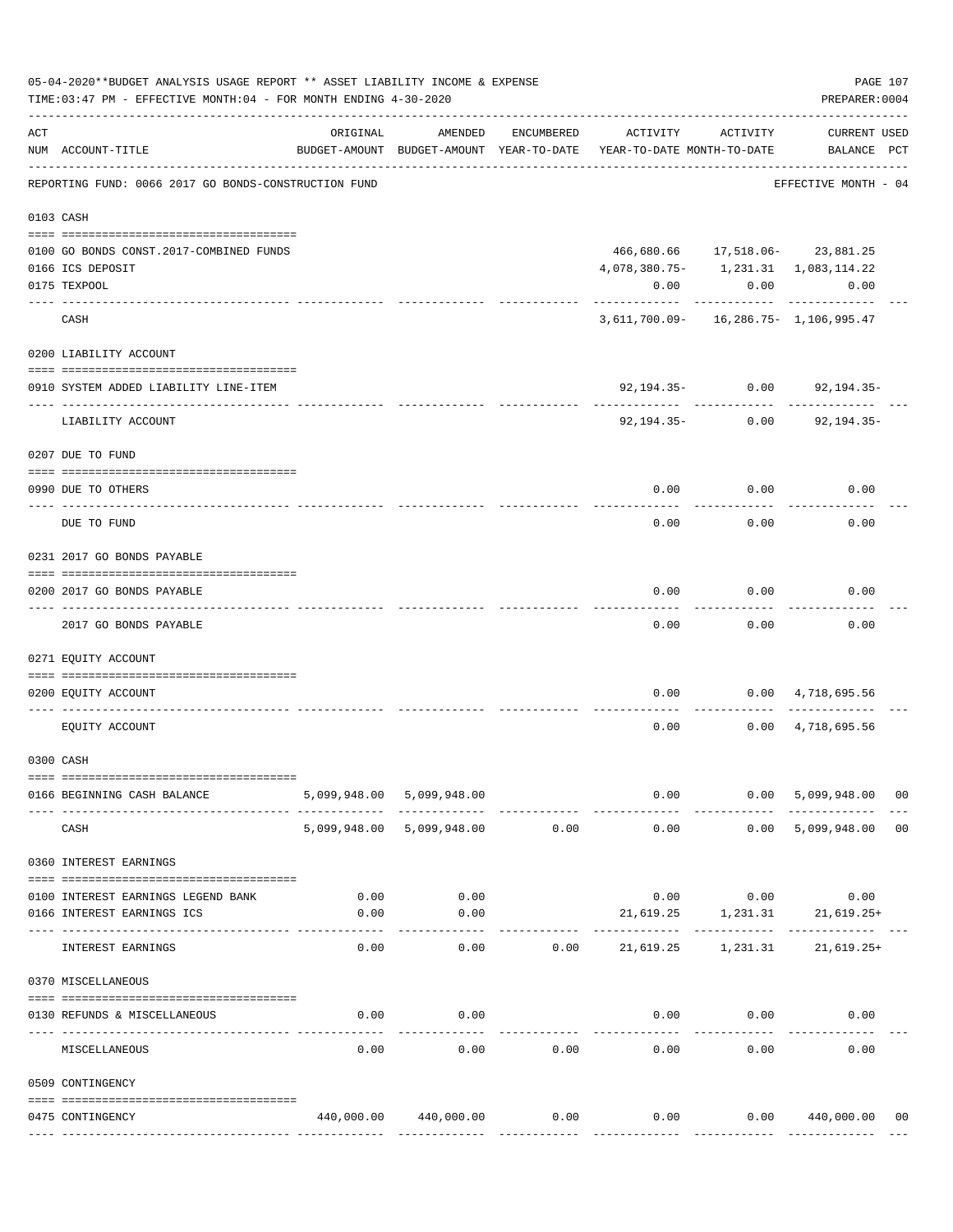TIME:03:47 PM - EFFECTIVE MONTH:04 - FOR MONTH ENDING 4-30-2020

| ACT |                                                                                          | ORIGINAL | AMENDED                    | ENCUMBERED | ACTIVITY             | <b>ACTIVITY</b> | CURRENT USED         |  |
|-----|------------------------------------------------------------------------------------------|----------|----------------------------|------------|----------------------|-----------------|----------------------|--|
|     | NUM ACCOUNT-TITLE<br>BUDGET-AMOUNT BUDGET-AMOUNT YEAR-TO-DATE YEAR-TO-DATE MONTH-TO-DATE |          |                            |            |                      |                 | BALANCE PCT          |  |
|     | REPORTING FUND: 0066 2017 GO BONDS-CONSTRUCTION FUND                                     |          |                            |            |                      |                 | EFFECTIVE MONTH - 04 |  |
|     | CONTINGENCY                                                                              |          | 440,000.00 440,000.00 0.00 |            |                      | $0.00$ 0.00     | 440,000.00 00        |  |
|     | 0666 COURTHOUSE CONSTRUCTION PHASE 1                                                     |          |                            |            |                      |                 |                      |  |
|     | ___________________________________                                                      |          |                            |            |                      |                 |                      |  |
|     | 0165 CONSTRUCTION                                                                        | 0.00     | 0.00                       | 0.00       | 0.00                 | 0.00            | 0.00                 |  |
|     | 0400 ATTORNEY FEES                                                                       | 0.00     | 0.00                       | 0.00       | 0.00                 | 0.00            | 0.00                 |  |
|     | 0402 ENGINEERING                                                                         | 0.00     | 0.00                       | 0.00       | 0.00                 | 0.00            | 0.00                 |  |
|     | 0403 ARCHITECTURAL FEES                                                                  | 0.00     | 0.00                       | 0.00       | 0.00                 | 0.00            | 0.00                 |  |
|     | 0426 PROFESSIONAL FEES                                                                   | 0.00     | 0.00                       | 0.00       | 0.00                 | 0.00            | 0.00                 |  |
|     | 0430 BIDS & NOTICES                                                                      | 0.00     | 0.00                       | 0.00       | 0.00                 | 0.00            | 0.00                 |  |
|     | 0450 R & M BUILDINGS                                                                     | 0.00     | 0.00                       | 0.00       | 0.00                 | 0.00            | 0.00                 |  |
|     | 0451 ASBESTOS ABATEMENT                                                                  | 0.00     | 0.00                       | 0.00       | 0.00                 | 0.00            | 0.00                 |  |
|     | 0453 IT DESIGN/SECURITY DESIGN                                                           | 0.00     | 0.00                       | 0.00       | 0.00                 | 0.00            | 0.00                 |  |
|     | 0482 DEMOLITION                                                                          | 0.00     | 0.00                       | 0.00       | 0.00                 | 0.00            | 0.00                 |  |
|     | 0490 MISCELLANEOUS                                                                       | 0.00     | 0.00                       | 0.00       | 0.00                 | 0.00            | 0.00                 |  |
|     | 0535 BUILDING                                                                            | 0.00     | 0.00                       | 0.00       | 0.00                 | 0.00            | 0.00                 |  |
|     | 0574 TECHNOLOGY                                                                          | 0.00     | 0.00                       | 0.00       | 0.00                 | 0.00            | 0.00                 |  |
|     | 0695 SURVEYING                                                                           | 0.00     | 0.00                       | 0.00       | 0.00                 | 0.00            | 0.00                 |  |
|     | COURTHOUSE CONSTRUCTION PHASE 1                                                          | 0.00     | 0.00                       | 0.00       | ------------<br>0.00 | 0.00            | 0.00                 |  |

0667 COURTHOUSE CONSTRUCTION PHASE 2

| 0165 CONSTRUCTION                                                                                         |              | $3,917,448.00$ $2,934,015.39$ $440,158.37$ $2,115,917.13$ $8,910.43$ |                       |                                                              |                 | 377,939.89 87             |  |
|-----------------------------------------------------------------------------------------------------------|--------------|----------------------------------------------------------------------|-----------------------|--------------------------------------------------------------|-----------------|---------------------------|--|
| 0167 CONSTRUCTION MANAGER AGENT 726,000.00                                                                |              | 726,000.00 0.00                                                      |                       | 445, 121, 12 0.00                                            |                 | 280,878.88 61             |  |
| 0168 MASONRY AND STONE                                                                                    | 0.00         |                                                                      | 907,010.60 357,133.13 |                                                              | 907,010.60 0.00 | 357, 133. 13- 139         |  |
| 0400 ATTORNEY FEES                                                                                        | 0.00         |                                                                      |                       | $0.00$ $0.00$ $0.00$ $0.00$ $0.00$ $0.00$ $0.00$             |                 |                           |  |
| 0403 ARCHITECTURAL FEES                                                                                   | 0.00         |                                                                      |                       | $48,750.00$ $0.00$ $48,750.00$ $8,125.00$ $0.00$ $100$       |                 |                           |  |
| 0421 INTERNET SERVICES                                                                                    | 0.00         | 0.00                                                                 | 0.00                  | 0.00                                                         |                 | 0.00<br>0.00              |  |
| 0426 PROFESSIONAL FEES                                                                                    | 0.00         |                                                                      | 25,141.60 0.00        |                                                              | 21,713.20 0.00  | 3,428.40 86               |  |
| 0430 BIDS, NOTICES & PERMITS                                                                              | 0.00         | 165.12                                                               |                       | 7,229.85 165.12                                              | 0.00            | 7,229.85- 479             |  |
| 0440 UTILITIES ELECTRICITY                                                                                | 0.00         | 0.00                                                                 | 0.00                  | 0.00                                                         |                 | $0.00$ 0.00               |  |
| 0442 UTILITIES WATER                                                                                      | 0.00         | 0.00                                                                 | 0.00                  | $0.00$ 0.00                                                  |                 | 0.00                      |  |
| 0443 TRASH PICK UP                                                                                        | 0.00         | 2,318.86                                                             |                       | $0.00$ 2,401.39                                              |                 | 482.63 82.53-104          |  |
| 0451 ASBESTOS & OTHER TESTING                                                                             |              | 16,500.00    16,500.00                                               | 0.00                  | $0.00$ $0.00$ $16,500.00$ $00$                               |                 |                           |  |
| 0453 IT DESIGN/SECURITY DESIGN                                                                            | 0.00         | 0.00                                                                 | 0.00                  | 0.00                                                         |                 | 0.00<br>$0.00$ and $0.00$ |  |
| 0455 SECURITY                                                                                             | 0.00         | 0.00                                                                 | 0.00                  | 0.00                                                         | 0.00            | 0.00                      |  |
| 0470 OFFICE LEASE                                                                                         | 0.00         | 0.00                                                                 | 0.00                  | 0.00                                                         | 0.00            | 0.00                      |  |
| 0490 MISCELLANEOUS                                                                                        | 0.00         | 46.43                                                                | 0.00                  | 46.43 0.00                                                   |                 | $0.00$ 100                |  |
| 0574 TECHNOLOGY                                                                                           | 0.00         | 0.00                                                                 |                       | $0.00$ $0.00$ $0.00$ $0.00$                                  |                 | 0.00                      |  |
|                                                                                                           |              |                                                                      |                       |                                                              |                 |                           |  |
| COURTHOUSE CONSTRUCTION PHASE 2 4,659,948.00 4,659,948.00 804,521.35 3,541,124.99 17,518.06 314,301.66 93 |              |                                                                      |                       |                                                              |                 |                           |  |
| 2017 GO BONDS-CONSTRUCTION FUND                                                                           |              |                                                                      |                       |                                                              |                 |                           |  |
| INCOME TOTALS                                                                                             | 5,099,948.00 |                                                                      |                       | 5,099,948.00 21,619.25 1,231.31 5,078,328.75 00              |                 |                           |  |
| <b>EXPENSE TOTALS</b>                                                                                     | 5,099,948.00 |                                                                      |                       | 5,099,948.00 804,521.35 3,541,124.99 17,518.06 754,301.66 85 |                 |                           |  |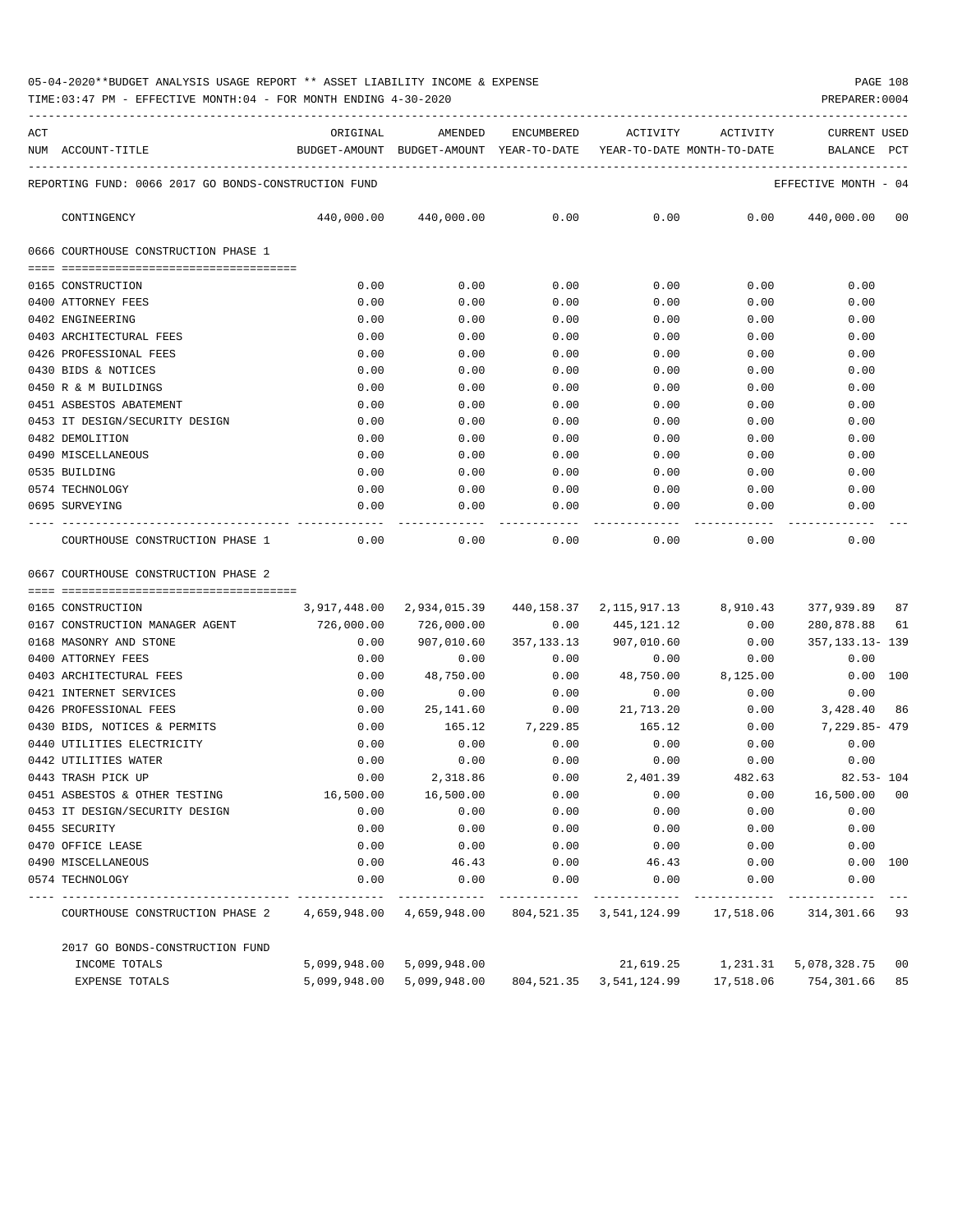|           | 05-04-2020**BUDGET ANALYSIS USAGE REPORT ** ASSET LIABILITY INCOME & EXPENSE<br>TIME: 03:47 PM - EFFECTIVE MONTH: 04 - FOR MONTH ENDING 4-30-2020 |           |                                                     |            |                                                           |                     |                             |                |  |  |  |
|-----------|---------------------------------------------------------------------------------------------------------------------------------------------------|-----------|-----------------------------------------------------|------------|-----------------------------------------------------------|---------------------|-----------------------------|----------------|--|--|--|
| ACT       | NUM ACCOUNT-TITLE                                                                                                                                 | ORIGINAL  | AMENDED<br>BUDGET-AMOUNT BUDGET-AMOUNT YEAR-TO-DATE | ENCUMBERED | ACTIVITY<br>YEAR-TO-DATE MONTH-TO-DATE                    | ACTIVITY            | CURRENT USED<br>BALANCE PCT |                |  |  |  |
|           | REPORTING FUND: 0067 F.C. DETENTION CENTER ANNUAL PAYMEN                                                                                          |           |                                                     |            |                                                           |                     | EFFECTIVE MONTH - 04        |                |  |  |  |
| 0103 CASH |                                                                                                                                                   |           |                                                     |            |                                                           |                     |                             |                |  |  |  |
|           | 0100 ANNUAL PAYMENT-COMBINED FUND CKING                                                                                                           |           |                                                     |            |                                                           | $4,440.19 - 100.00$ | 5,057.85                    |                |  |  |  |
|           | CASH                                                                                                                                              |           |                                                     |            | 4,440.19-                                                 | 100.00              | 5,057.85                    |                |  |  |  |
|           | 0200 SYSTEM ADDED LIABILITY DEPARTMENT                                                                                                            |           |                                                     |            |                                                           |                     |                             |                |  |  |  |
|           | 0910 SYSTEM ADDED LIABILITY LINE-ITEM                                                                                                             |           |                                                     |            |                                                           | $530.00 - 0.00$     | $530.00 -$                  |                |  |  |  |
|           | SYSTEM ADDED LIABILITY DEPARTMENT                                                                                                                 |           |                                                     |            | $530.00 -$                                                | ---------<br>0.00   | $530.00 -$                  |                |  |  |  |
|           | 0271 EQUITY ACCOUNT                                                                                                                               |           |                                                     |            |                                                           |                     |                             |                |  |  |  |
|           | 0200 EQUITY ACCOUNT                                                                                                                               |           |                                                     |            | 0.00                                                      | $0.00$ 9,498.04     |                             |                |  |  |  |
|           | EQUITY ACCOUNT                                                                                                                                    |           |                                                     |            | 0.00                                                      | 0.00                | 9,498.04                    |                |  |  |  |
|           | 0300 CASH                                                                                                                                         |           |                                                     |            |                                                           |                     |                             |                |  |  |  |
|           | 0110 UNENCUMBERED FUND BALANCE                                                                                                                    | 0.00      | 0.00                                                |            | 0.00                                                      | 0.00                | 0.00                        |                |  |  |  |
|           | CASH                                                                                                                                              | 0.00      | 0.00                                                | 0.00       | 0.00                                                      | 0.00                | 0.00                        |                |  |  |  |
|           | 0319 ANNUAL PAYMENT INCOME                                                                                                                        |           |                                                     |            |                                                           |                     |                             |                |  |  |  |
|           | 0551 ANNUAL PAYMENT                                                                                                                               | 10,000.00 | 10,000.00                                           |            | 0.00                                                      | 0.00                | 10,000.00                   | 00             |  |  |  |
|           | ---------------<br>ANNUAL PAYMENT INCOME                                                                                                          | 10,000.00 | 10,000.00                                           | 0.00       | 0.00                                                      | 0.00                | 10,000.00                   | 0 <sub>0</sub> |  |  |  |
|           | 0560 F.C. SHERIFF ANNUAL PAYMENT                                                                                                                  |           |                                                     |            |                                                           |                     |                             |                |  |  |  |
|           |                                                                                                                                                   |           |                                                     |            | $10,000.00$ $10,000.00$ 0.00 3,910.19 100.00- 6,089.81 39 |                     |                             |                |  |  |  |
|           | 0428 TRAINING & TUITION<br>0580 INVESTIGATIVE EQUIPMENT                                                                                           | 0.00      | 0.00                                                | 0.00       | 0.00                                                      | 0.00                | 0.00                        |                |  |  |  |
|           | F.C. SHERIFF ANNUAL PAYMENT                                                                                                                       | 10,000.00 | 10,000.00                                           | 0.00       | 3,910.19                                                  | $100.00 -$          | 6,089.81                    | 39             |  |  |  |
|           | F.C. DETENTION CENTER ANNUAL PAYME                                                                                                                |           |                                                     |            |                                                           |                     |                             |                |  |  |  |
|           | INCOME TOTALS                                                                                                                                     | 10,000.00 | 10,000.00                                           |            | 0.00                                                      | 0.00                | 10,000.00                   | 0 <sub>0</sub> |  |  |  |
|           | EXPENSE TOTALS                                                                                                                                    | 10,000.00 | 10,000.00                                           | 0.00       | 3,910.19                                                  | $100.00 -$          | 6,089.81                    | 39             |  |  |  |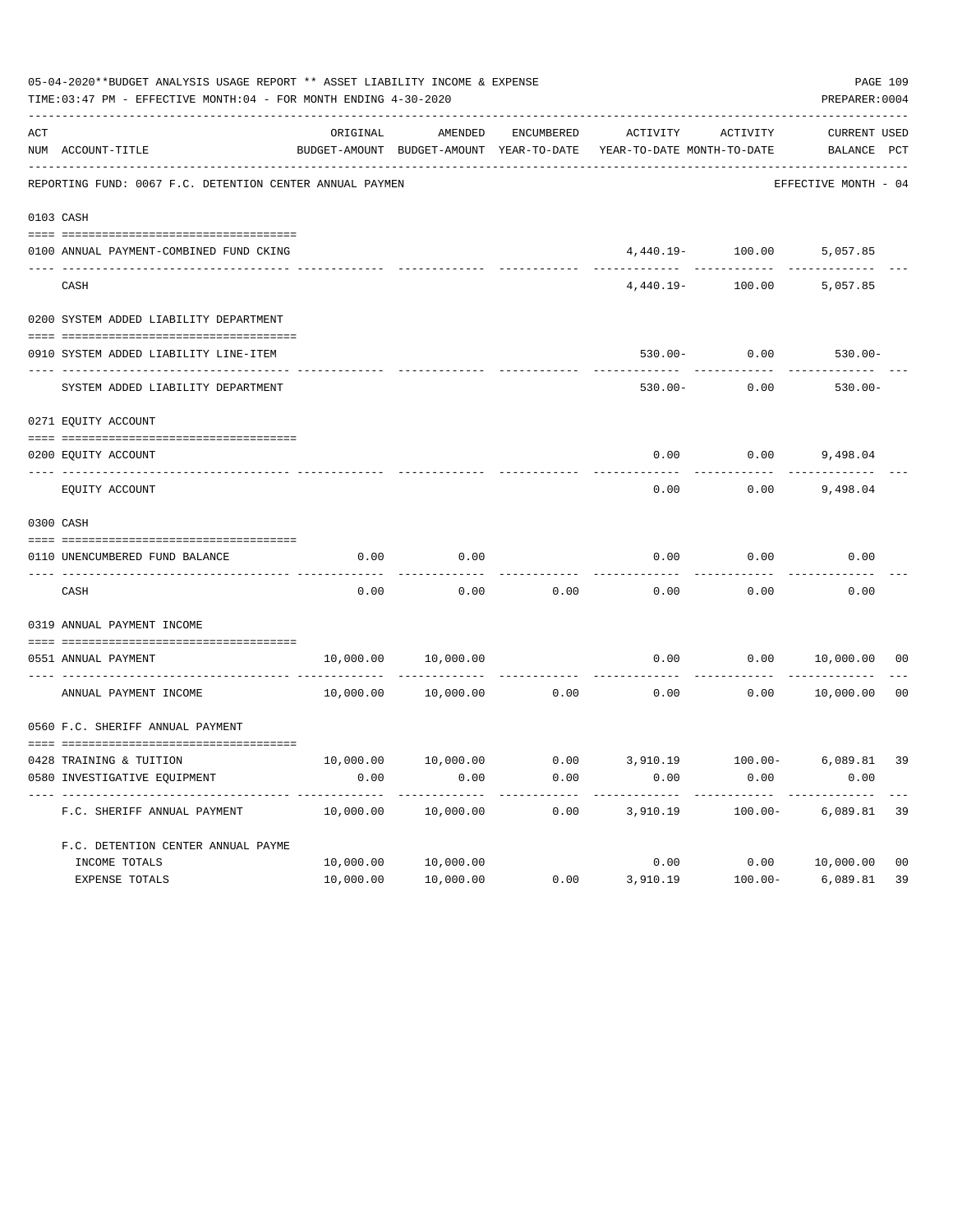|     | 05-04-2020**BUDGET ANALYSIS USAGE REPORT ** ASSET LIABILITY INCOME & EXPENSE<br>TIME: 03:47 PM - EFFECTIVE MONTH: 04 - FOR MONTH ENDING 4-30-2020 |               |                                                     |            |           |                                        | PREPARER: 0004                      | PAGE 110 |
|-----|---------------------------------------------------------------------------------------------------------------------------------------------------|---------------|-----------------------------------------------------|------------|-----------|----------------------------------------|-------------------------------------|----------|
| ACT | NUM ACCOUNT-TITLE                                                                                                                                 | ORIGINAL      | AMENDED<br>BUDGET-AMOUNT BUDGET-AMOUNT YEAR-TO-DATE | ENCUMBERED | ACTIVITY  | ACTIVITY<br>YEAR-TO-DATE MONTH-TO-DATE | <b>CURRENT USED</b><br>BALANCE PCT  |          |
|     | REPORTING FUND: 0068 2018 GO BONDS-CONSTRUCTION FUND                                                                                              |               |                                                     |            |           |                                        | EFFECTIVE MONTH - 04                |          |
|     | 0103 CASH                                                                                                                                         |               |                                                     |            |           |                                        |                                     |          |
|     |                                                                                                                                                   |               |                                                     |            |           |                                        |                                     |          |
|     | 0100 GO BONDS CONST.2018-COMB.FUNDS CHE                                                                                                           |               |                                                     |            | 0.00      |                                        | 0.00<br>0.00                        |          |
|     | 0168 BUSINESS MONEY FUND ACCOUNT                                                                                                                  |               |                                                     |            | 65,213.69 |                                        | 4,637.27 6,391,819.68               |          |
|     | 0175 TEXPOOL                                                                                                                                      |               |                                                     |            | 0.00      | 0.00                                   | 0.00                                |          |
|     | CASH                                                                                                                                              |               |                                                     |            |           |                                        | 65, 213.69 4, 637.27 6, 391, 819.68 |          |
|     | 0200 LIABILITY ACCOUNT                                                                                                                            |               |                                                     |            |           |                                        |                                     |          |
|     |                                                                                                                                                   |               |                                                     |            |           |                                        |                                     |          |
|     | 0910 SYSTEM ADDED LIABILITY LINE -ITEM                                                                                                            |               |                                                     |            | 0.00      | 0.00                                   | 0.00                                |          |
|     | LIABILITY ACCOUNT                                                                                                                                 |               |                                                     |            | 0.00      | 0.00                                   | 0.00                                |          |
|     | 0231 2018 GO BONDS PAYABLE                                                                                                                        |               |                                                     |            |           |                                        |                                     |          |
|     | 0200 2018 GO BONDS PAYABLE                                                                                                                        |               |                                                     |            | 0.00      |                                        | 0.00 6,250,000.00                   |          |
|     | 2018 GO BONDS PAYABLE                                                                                                                             |               |                                                     |            | 0.00      | . <u>.</u>                             | 0.00 6,250,000.00                   |          |
|     | 0271 EQUITY ACCOUNT                                                                                                                               |               |                                                     |            |           |                                        |                                     |          |
|     |                                                                                                                                                   |               |                                                     |            |           |                                        |                                     |          |
|     | 0200 EQUITY ACCOUNT<br>------------------- -------                                                                                                |               |                                                     |            | 0.00      |                                        | $0.00$ 76,605.99                    |          |
|     | EQUITY ACCOUNT                                                                                                                                    |               |                                                     |            | 0.00      | 0.00                                   | 76,605.99                           |          |
|     | 0300 CASH                                                                                                                                         |               |                                                     |            |           |                                        |                                     |          |
|     |                                                                                                                                                   |               |                                                     |            |           |                                        |                                     |          |
|     | 0168 BEGINNING CASH BALANCE                                                                                                                       | 0.00          | 0.00                                                |            | 0.00      | 0.00                                   | 0.00                                |          |
|     | CASH                                                                                                                                              | 0.00          | 0.00                                                | 0.00       | 0.00      | 0.00                                   | 0.00                                |          |
|     | 0360 INTEREST EARNINGS                                                                                                                            |               |                                                     |            |           |                                        |                                     |          |
|     |                                                                                                                                                   |               |                                                     |            |           |                                        |                                     |          |
|     | 0100 INTEREST EARNING LEGEND BANK                                                                                                                 | 0.00          | 0.00                                                |            | 0.00      | 0.00                                   | 0.00                                |          |
|     | 0168 INTEREST EARNINGS BUSINESS MONEY F                                                                                                           | 0.00<br>----- | 0.00<br>-----                                       |            | 65,213.69 | 4,637.27<br>----------                 | $65, 213.69+$                       |          |
|     | INTEREST EARNINGS                                                                                                                                 | 0.00          | 0.00                                                | 0.00       | 65,213.69 | 4,637.27                               | $65, 213.69+$                       |          |
|     | 0370 MISCELLANEOUS                                                                                                                                |               |                                                     |            |           |                                        |                                     |          |
|     | 0130 REFUNDS & MISCELLANEOUS                                                                                                                      | 0.00          | 0.00                                                |            | 0.00      | 0.00                                   | 0.00                                |          |
|     | MISCELLANEOUS                                                                                                                                     | 0.00          | 0.00                                                | 0.00       | 0.00      | 0.00                                   | 0.00                                |          |
|     | 0509 CONTINGENCY                                                                                                                                  |               |                                                     |            |           |                                        |                                     |          |
|     |                                                                                                                                                   |               |                                                     |            |           |                                        |                                     |          |
|     | 0475 CONTINGENCY                                                                                                                                  | 0.00          | 0.00                                                | 0.00       | 0.00      | 0.00                                   | 0.00                                |          |
|     | CONTINGENCY                                                                                                                                       | 0.00          | 0.00                                                | 0.00       | 0.00      | 0.00                                   | 0.00                                |          |
|     | 0668 COURTHOUSE CONSTRUCTION PHASE 2                                                                                                              |               |                                                     |            |           |                                        |                                     |          |
|     | 0165 CONSTRUCTION                                                                                                                                 | 0.00          | 0.00                                                | 0.00       | 0.00      | 0.00                                   | 0.00                                |          |
|     | 0400 ATTORNEY FEES                                                                                                                                | 0.00          | 0.00                                                | 0.00       | 0.00      | 0.00                                   | 0.00                                |          |
|     |                                                                                                                                                   |               |                                                     |            |           |                                        |                                     |          |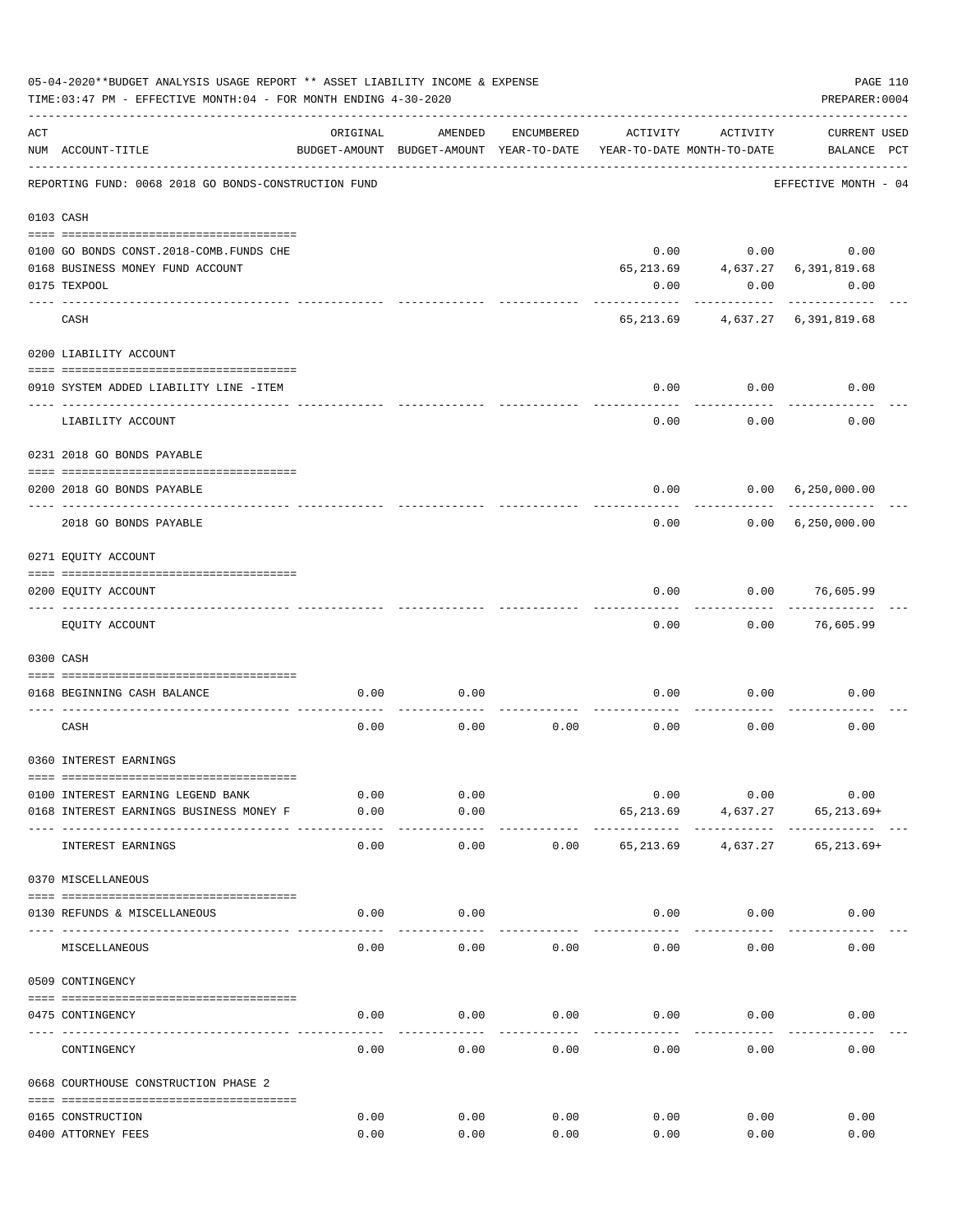| ACT<br>NUM | ACCOUNT-TITLE                                        | ORIGINAL<br>BUDGET-AMOUNT | AMENDED<br>BUDGET-AMOUNT | ENCUMBERED<br>YEAR-TO-DATE | ACTIVITY<br>YEAR-TO-DATE MONTH-TO-DATE | ACTIVITY | <b>CURRENT USED</b><br>PCT<br><b>BALANCE</b> |
|------------|------------------------------------------------------|---------------------------|--------------------------|----------------------------|----------------------------------------|----------|----------------------------------------------|
|            | REPORTING FUND: 0068 2018 GO BONDS-CONSTRUCTION FUND |                           |                          |                            |                                        |          | EFFECTIVE MONTH - 04                         |
|            | 0402 ENGINEERING                                     | 0.00                      | 0.00                     | 0.00                       | 0.00                                   | 0.00     | 0.00                                         |
|            | 0403 ARCHITECTURAL FEES                              | 0.00                      | 0.00                     | 0.00                       | 0.00                                   | 0.00     | 0.00                                         |
|            | 0426 PROFESSIONAL FEES                               | 0.00                      | 0.00                     | 0.00                       | 0.00                                   | 0.00     | 0.00                                         |
|            | 0430 BIDS & NOTICES                                  | 0.00                      | 0.00                     | 0.00                       | 0.00                                   | 0.00     | 0.00                                         |
|            | 0450 R & M BUILDINGS                                 | 0.00                      | 0.00                     | 0.00                       | 0.00                                   | 0.00     | 0.00                                         |
|            | 0490 MISCELLANEOUS                                   | 0.00                      | 0.00                     | 0.00                       | 0.00                                   | 0.00     | 0.00                                         |
|            | 0535 BUILDING                                        | 0.00                      | 0.00                     | 0.00                       | 0.00                                   | 0.00     | 0.00                                         |
|            | 0695 SURVEYING                                       | 0.00                      | 0.00                     | 0.00                       | 0.00                                   | 0.00     | 0.00                                         |
|            | COURTHOUSE CONSTRUCTION PHASE 2                      | 0.00                      | 0.00                     | 0.00                       | 0.00                                   | 0.00     | 0.00                                         |
|            | 2018 GO BONDS-CONSTRUCTION FUND                      |                           |                          |                            |                                        |          |                                              |
|            | INCOME TOTALS                                        | 0.00                      | 0.00                     |                            | 65,213.69                              | 4,637.27 | 65,213.69+                                   |
|            | <b>EXPENSE TOTALS</b>                                | 0.00                      | 0.00                     | 0.00                       | 0.00                                   | 0.00     | 0.00                                         |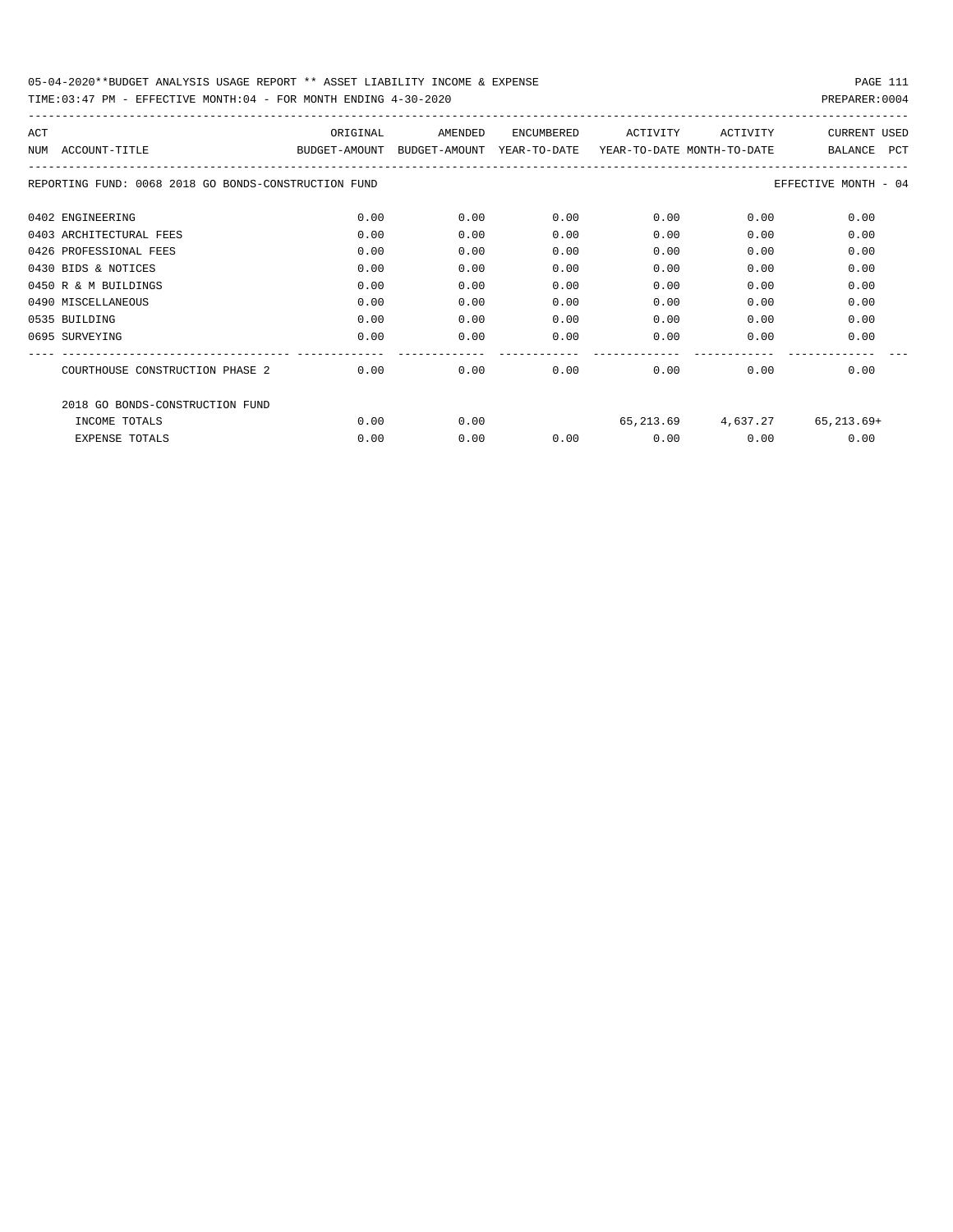|     | 05-04-2020**BUDGET ANALYSIS USAGE REPORT ** ASSET LIABILITY INCOME & EXPENSE<br>TIME: 03:47 PM - EFFECTIVE MONTH: 04 - FOR MONTH ENDING 4-30-2020 |          |                                                     |             |          |                                              | PREPARER: 0004              | PAGE 112 |
|-----|---------------------------------------------------------------------------------------------------------------------------------------------------|----------|-----------------------------------------------------|-------------|----------|----------------------------------------------|-----------------------------|----------|
| ACT | NUM ACCOUNT-TITLE                                                                                                                                 | ORIGINAL | AMENDED<br>BUDGET-AMOUNT BUDGET-AMOUNT YEAR-TO-DATE | ENCUMBERED  | ACTIVITY | ACTIVITY<br>YEAR-TO-DATE MONTH-TO-DATE       | CURRENT USED<br>BALANCE PCT |          |
|     | REPORTING FUND: 0069 2020 CO BONDS-CONSTRUCTION FUND                                                                                              |          |                                                     |             |          |                                              | EFFECTIVE MONTH - 04        |          |
|     | 0103 CASH                                                                                                                                         |          |                                                     |             |          |                                              |                             |          |
|     |                                                                                                                                                   |          |                                                     |             |          |                                              |                             |          |
|     | 0120 CO BONDS CONST.2020-COMB.FUNDS CHE                                                                                                           |          |                                                     |             |          | 100.01 0.01 100.01                           |                             |          |
|     | 0169 ICS DEPOSIT<br>0175 TEXPOOL                                                                                                                  |          |                                                     |             |          | 9,901,898.86    1,898.86    9,901,898.86     |                             |          |
|     |                                                                                                                                                   |          |                                                     |             | 0.00     | 0.00<br>---------                            | 0.00                        |          |
|     | CASH                                                                                                                                              |          |                                                     |             |          |                                              |                             |          |
|     | 0200 LIABILITY ACCOUNT                                                                                                                            |          |                                                     |             |          |                                              |                             |          |
|     | 0910 SYSTEM ADDED LIABILITY LINE-ITEM                                                                                                             |          |                                                     |             | 0.00     | 0.00                                         | 0.00                        |          |
|     | LIABILITY ACCOUNT                                                                                                                                 |          |                                                     |             | 0.00     | 0.00                                         | 0.00                        |          |
|     | 0271 EQUITY ACCOUNT                                                                                                                               |          |                                                     |             |          |                                              |                             |          |
|     | 0200 EQUITY ACCOUNT                                                                                                                               |          |                                                     |             | 0.00     | 0.00                                         | 0.00                        |          |
|     | EQUITY ACCOUNT                                                                                                                                    |          |                                                     |             | 0.00     | 0.00                                         | 0.00                        |          |
|     | 0300 CASH                                                                                                                                         |          |                                                     |             |          |                                              |                             |          |
|     | 0168 BEGINNING CASH BALANCE                                                                                                                       | 0.00     | 0.00                                                |             | 0.00     | 0.00                                         | 0.00                        |          |
|     |                                                                                                                                                   |          |                                                     |             |          |                                              |                             |          |
|     | CASH                                                                                                                                              | 0.00     | 0.00                                                | 0.00        | 0.00     | 0.00                                         | 0.00                        |          |
|     | 0350 2020 CO BONDS                                                                                                                                |          |                                                     |             |          |                                              |                             |          |
|     | 0169 2020 CO BOND PROCEEDS                                                                                                                        | 0.00     | 0.00                                                |             |          | $9,900,000.00$ 0.00 $9,900,000.00+$          |                             |          |
|     | 2020 CO BONDS                                                                                                                                     | 0.00     | 0.00                                                |             |          | $0.00$ $9,900,000.00$ $0.00$ $9,900,000.00+$ |                             |          |
|     | 0360 INTEREST EARNINGS                                                                                                                            |          |                                                     |             |          |                                              |                             |          |
|     | 0100 INTEREST EARNING LEGEND BANK                                                                                                                 | 0.00     | 0.00                                                |             | 0.00     | 0.00                                         | 0.00                        |          |
|     | 0160 2020 CO'S CERT. INTEREST & SINKING                                                                                                           | 0.00     | 0.00                                                |             | 0.00     | 0.00                                         | 0.00                        |          |
|     | 0169 INTEREST EARNINGS ICS                                                                                                                        | 0.00     | 0.00                                                |             | 1,898.87 | 1,898.87                                     | $1,898.87+$                 |          |
|     | INTEREST EARNINGS                                                                                                                                 | 0.00     | $- - - - -$<br>0.00                                 | 0.00        | 1,898.87 | 1,898.87                                     | $1,898.87+$                 |          |
|     | 0370 MISCELLANEOUS                                                                                                                                |          |                                                     |             |          |                                              |                             |          |
|     |                                                                                                                                                   |          |                                                     |             |          |                                              |                             |          |
|     | 0130 REFUNDS & MISCELLANEOUS                                                                                                                      | 0.00     | 0.00                                                |             | 100.00   | 0.00                                         | $100.00+$                   |          |
|     | MISCELLANEOUS                                                                                                                                     | 0.00     | 0.00                                                | 0.00        | 100.00   | 0.00                                         | $100.00+$                   |          |
|     | 0509 CONTINGENCY                                                                                                                                  |          |                                                     |             |          |                                              |                             |          |
|     |                                                                                                                                                   |          |                                                     |             |          |                                              |                             |          |
|     | 0475 CONTINGENCY                                                                                                                                  | 0.00     | 0.00                                                | 0.00        | 0.00     | 0.00                                         | 0.00                        |          |
|     | CONTINGENCY                                                                                                                                       | 0.00     | 0.00                                                | 0.00        | 0.00     | 0.00                                         | 0.00                        |          |
|     | 0669 COURTHOUSE CONSTRUCTION PHASE 2                                                                                                              |          |                                                     |             |          |                                              |                             |          |
|     | 0165 CONSTRUCTION                                                                                                                                 | 0.00     |                                                     | $0.00$ 0.00 |          | 0.00<br>0.00                                 | 0.00                        |          |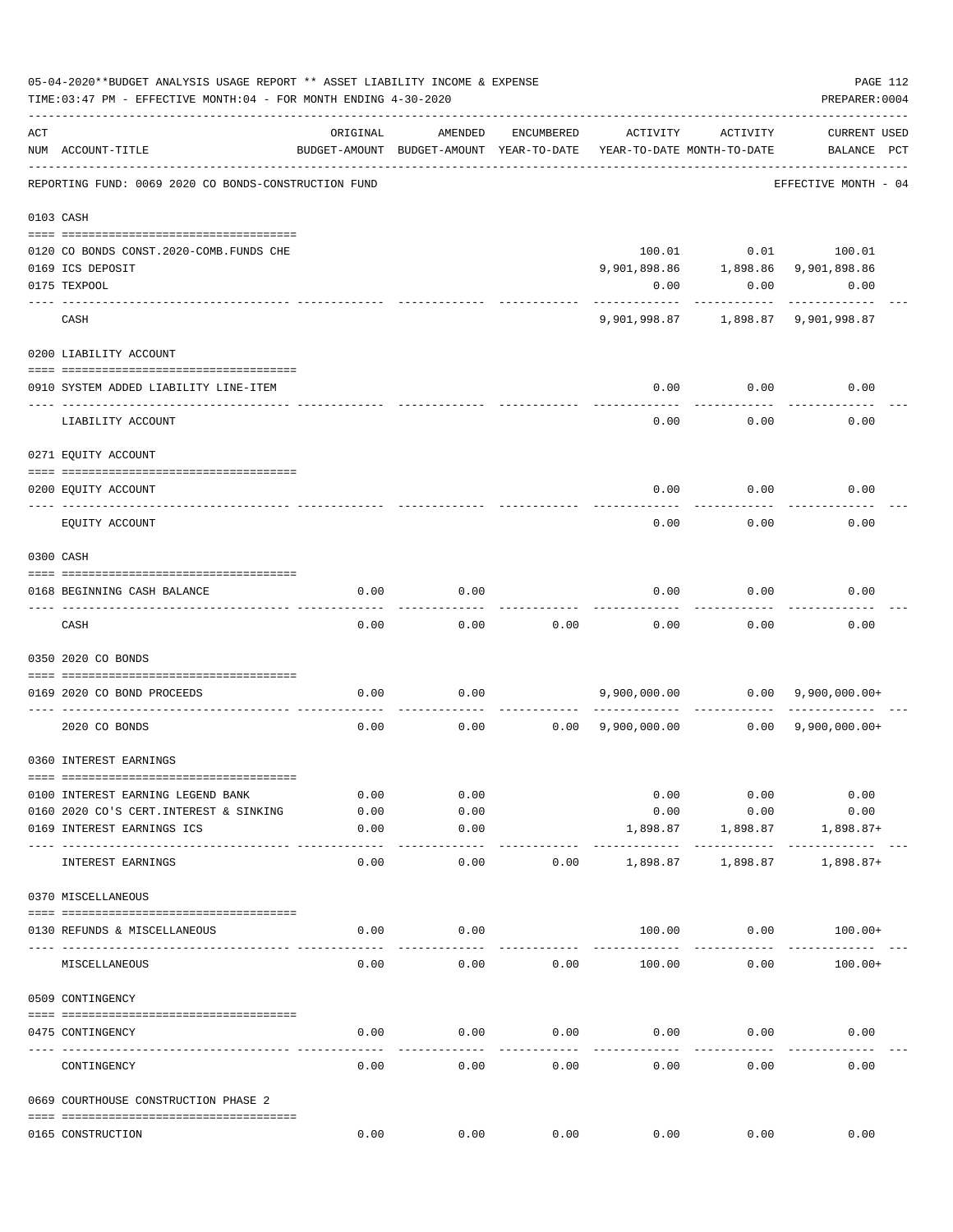| ACT                                                  | ORIGINAL                                                            | AMENDED | ENCUMBERED           | ACTIVITY | ACTIVITY | <b>CURRENT USED</b>  |
|------------------------------------------------------|---------------------------------------------------------------------|---------|----------------------|----------|----------|----------------------|
| NUM ACCOUNT-TITLE                                    | BUDGET-AMOUNT BUDGET-AMOUNT YEAR-TO-DATE YEAR-TO-DATE_MONTH-TO-DATE |         |                      |          |          | PCT<br>BALANCE       |
| REPORTING FUND: 0069 2020 CO BONDS-CONSTRUCTION FUND |                                                                     |         |                      |          |          | EFFECTIVE MONTH - 04 |
| 0167 CONSTRUCTION MANAGER AGENT                      | 0.00                                                                | 0.00    | 0.00                 | 0.00     | 0.00     | 0.00                 |
| 0168 MASONRY AND STONE                               | 0.00                                                                | 0.00    | 0.00                 | 0.00     | 0.00     | 0.00                 |
| 0403 ARCHITECTURAL FEES                              | 0.00                                                                | 0.00    | 0.00                 | 0.00     | 0.00     | 0.00                 |
| 0426 PROFESSIONAL FEES                               | 0.00                                                                | 0.00    | 0.00                 | 0.00     | 0.00     | 0.00                 |
| 0430 BIDS & NOTICES                                  | 0.00                                                                | 0.00    | 0.00                 | 0.00     | 0.00     | 0.00                 |
| 0443 TRASH PICK UP                                   | 0.00                                                                | 0.00    | 0.00                 | 0.00     | 0.00     | 0.00                 |
| 0453 IT DESIGN/SECURITY DESIGN                       | 0.00                                                                | 0.00    | 0.00                 | 0.00     | 0.00     | 0.00                 |
| 0455 SECURITY                                        | 0.00                                                                | 0.00    | 0.00                 | 0.00     | 0.00     | 0.00                 |
| COURTHOUSE CONSTRUCTION PHASE 2                      | 0.00                                                                | 0.00    | ------------<br>0.00 | 0.00     | 0.00     | 0.00                 |
| 2020 CO BONDS-CONSTRUCTION FUND                      |                                                                     |         |                      |          |          |                      |
| INCOME TOTALS                                        | 0.00                                                                | 0.00    |                      |          |          |                      |
| <b>EXPENSE TOTALS</b>                                | 0.00                                                                | 0.00    | 0.00                 | 0.00     | 0.00     | 0.00                 |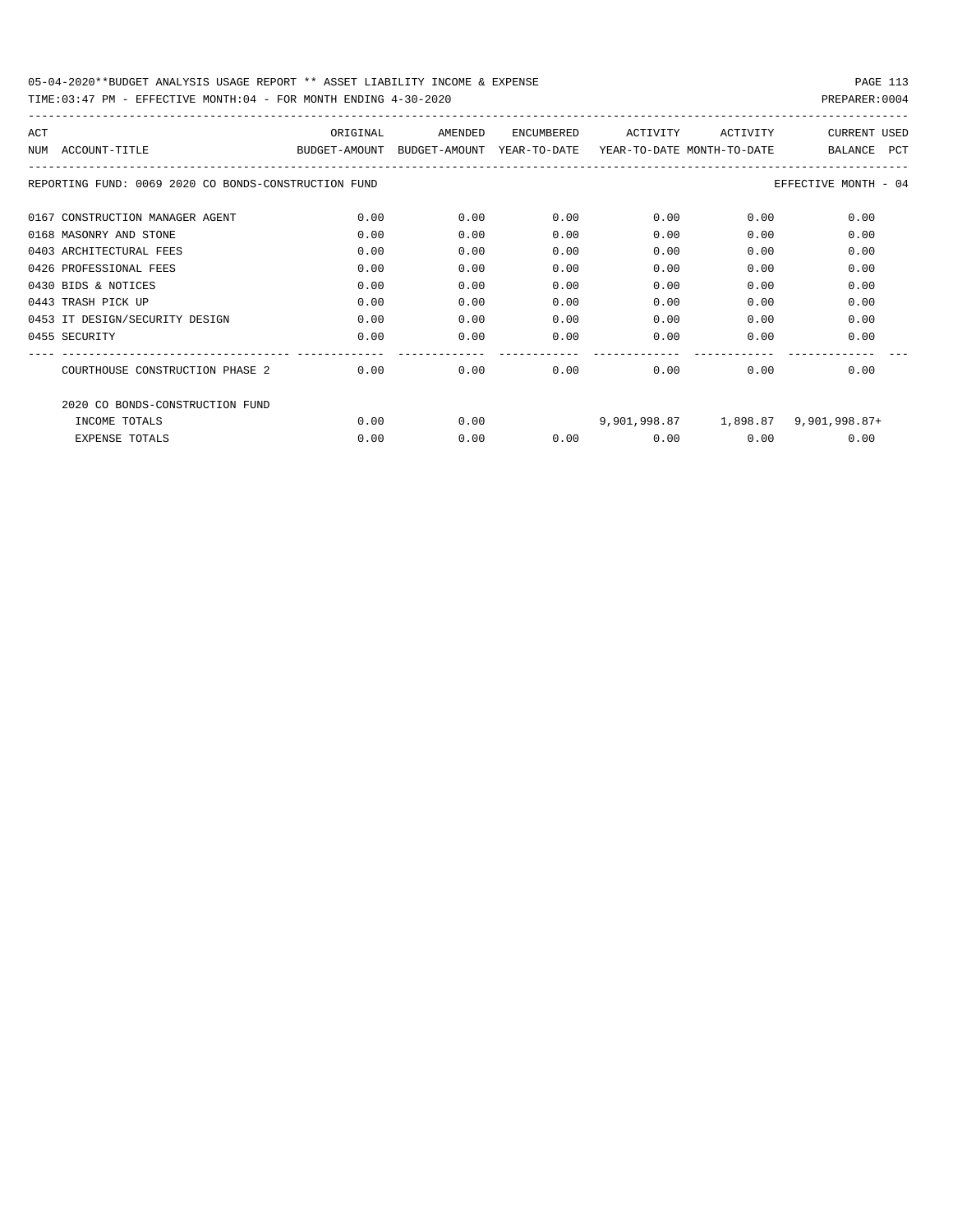|     | 05-04-2020**BUDGET ANALYSIS USAGE REPORT ** ASSET LIABILITY INCOME & EXPENSE<br>TIME: 03:47 PM - EFFECTIVE MONTH: 04 - FOR MONTH ENDING 4-30-2020 |               |                       |              |                                                                                 |                       | PAGE 114<br>PREPARER: 0004         |  |
|-----|---------------------------------------------------------------------------------------------------------------------------------------------------|---------------|-----------------------|--------------|---------------------------------------------------------------------------------|-----------------------|------------------------------------|--|
| ACT | NUM ACCOUNT-TITLE                                                                                                                                 | ORIGINAL      | AMENDED               | ENCUMBERED   | ACTIVITY<br>BUDGET-AMOUNT BUDGET-AMOUNT YEAR-TO-DATE YEAR-TO-DATE MONTH-TO-DATE | ACTIVITY              | <b>CURRENT USED</b><br>BALANCE PCT |  |
|     | REPORTING FUND: 0070 RIGHT OF WAY FUND                                                                                                            |               |                       |              |                                                                                 |                       | EFFECTIVE MONTH - 04               |  |
|     | 0102 A/P CLEARING                                                                                                                                 |               |                       |              |                                                                                 |                       |                                    |  |
|     |                                                                                                                                                   |               |                       |              |                                                                                 |                       |                                    |  |
|     | 0100 A/P CLEARING<br>---- -------                                                                                                                 |               |                       |              | 0.00                                                                            | 0.00                  | 0.00                               |  |
|     | A/P CLEARING                                                                                                                                      |               |                       |              | 0.00                                                                            | 0.00                  | 0.00                               |  |
|     | 0103 CASH                                                                                                                                         |               |                       |              |                                                                                 |                       |                                    |  |
|     | 0100 RIGHT OF WAY-COMBINED FUND CHECKIN                                                                                                           |               |                       |              | 24.37                                                                           | 3.30                  | 16,109.68                          |  |
|     | 0170 RIGHT OF WAY CASH ACCT.                                                                                                                      |               |                       |              | 0.00                                                                            | 0.00                  | 0.00                               |  |
|     | 0175 TEXPOOL                                                                                                                                      |               |                       |              | 811.67                                                                          | 72.21                 | 84,777.74                          |  |
|     | CASH                                                                                                                                              |               |                       |              | 836.04                                                                          | 75.51                 | 100,887.42                         |  |
|     | 0133 ADVANCE TO FUND                                                                                                                              |               |                       |              |                                                                                 |                       |                                    |  |
|     |                                                                                                                                                   |               |                       |              |                                                                                 |                       |                                    |  |
|     | 0010 ADVANCE TO GENERAL                                                                                                                           |               |                       |              | 0.00                                                                            | 0.00                  | 0.00                               |  |
|     | 0021 ADVANCE TO R&B #1                                                                                                                            |               |                       |              | 0.00                                                                            | 0.00                  | 0.00                               |  |
|     | 0022 ADVANCE TO R&B #2                                                                                                                            |               |                       |              | 0.00                                                                            | 0.00                  | 0.00                               |  |
|     | ADVANCE TO FUND                                                                                                                                   |               |                       |              | 0.00                                                                            | 0.00                  | 0.00                               |  |
|     | 0200 LIABILITY ACCOUNT                                                                                                                            |               |                       |              |                                                                                 |                       |                                    |  |
|     | 0900 SYSTEM ADDED LIABILITY LINE-ITEM                                                                                                             |               |                       |              | 0.00                                                                            | 0.00                  | 0.00                               |  |
|     | 0910 SYSTEM ADDED LIABILITY LINE-ITEM                                                                                                             |               |                       |              | 0.00                                                                            | 0.00                  | 0.00                               |  |
|     |                                                                                                                                                   |               |                       |              |                                                                                 |                       |                                    |  |
|     | LIABILITY ACCOUNT                                                                                                                                 |               |                       |              | 0.00                                                                            | 0.00                  | 0.00                               |  |
|     | 0271 EQUITY ACCOUNT                                                                                                                               |               |                       |              |                                                                                 |                       |                                    |  |
|     | 0200 EQUITY ACCOUNT                                                                                                                               |               |                       |              | 0.00                                                                            | 0.00                  | 100,051.38                         |  |
|     | EQUITY ACCOUNT                                                                                                                                    |               |                       |              | 0.00                                                                            | 0.00                  | 100,051.38                         |  |
|     | 0360 INTEREST EARNINGS                                                                                                                            |               |                       |              |                                                                                 |                       |                                    |  |
|     | 0100 INTEREST EARNINGS                                                                                                                            | 0.00          | 0.00                  |              | 836.04                                                                          | 75.51                 | 836.04+                            |  |
|     | INTEREST EARNINGS                                                                                                                                 | 0.00          | -----------<br>0.00   | 0.00         | 836.04                                                                          | ------------<br>75.51 | $836.04+$                          |  |
|     | 0622 RIGHT OF WAY                                                                                                                                 |               |                       |              |                                                                                 |                       |                                    |  |
|     |                                                                                                                                                   |               |                       |              |                                                                                 |                       |                                    |  |
|     | 0399 CLAIM SETTLEMENTS                                                                                                                            | 0.00          | 0.00                  | 0.00         | 0.00                                                                            | 0.00                  | 0.00                               |  |
|     | 0426 APPRAISAL FEES                                                                                                                               | 0.00          | 0.00                  | 0.00         | 0.00                                                                            | 0.00                  | 0.00                               |  |
|     | 0429 RELOCATING UTILITIES                                                                                                                         | 0.00          | 0.00                  | 0.00         | 0.00                                                                            | 0.00                  | 0.00                               |  |
|     | 0449 CONTRACT EXPENSES FOR FM87 R.O.W.                                                                                                            | 0.00          | 0.00                  | 0.00         | 0.00                                                                            | 0.00                  | 0.00                               |  |
|     | RIGHT OF WAY                                                                                                                                      | -----<br>0.00 | $- - - - - -$<br>0.00 | 0.00         | 0.00                                                                            | 0.00                  | ---------<br>0.00                  |  |
|     | 0629 RIGHT OF WAY                                                                                                                                 |               |                       |              |                                                                                 |                       |                                    |  |
|     |                                                                                                                                                   |               |                       |              |                                                                                 |                       |                                    |  |
|     | 0500 RIGHT OF WAY PUR HWY #82<br>0501 RIGHT OF WAY PURCHASE FM #87                                                                                | 0.00          | 0.00                  | 0.00         | 0.00<br>0.00                                                                    | 0.00<br>0.00          | 0.00                               |  |
|     | 0502 RIGHT OF WAY PURCHASE HWY #121                                                                                                               | 0.00<br>0.00  | 0.00<br>0.00          | 0.00<br>0.00 | 0.00                                                                            | 0.00                  | 0.00<br>0.00                       |  |
|     |                                                                                                                                                   |               |                       |              |                                                                                 |                       |                                    |  |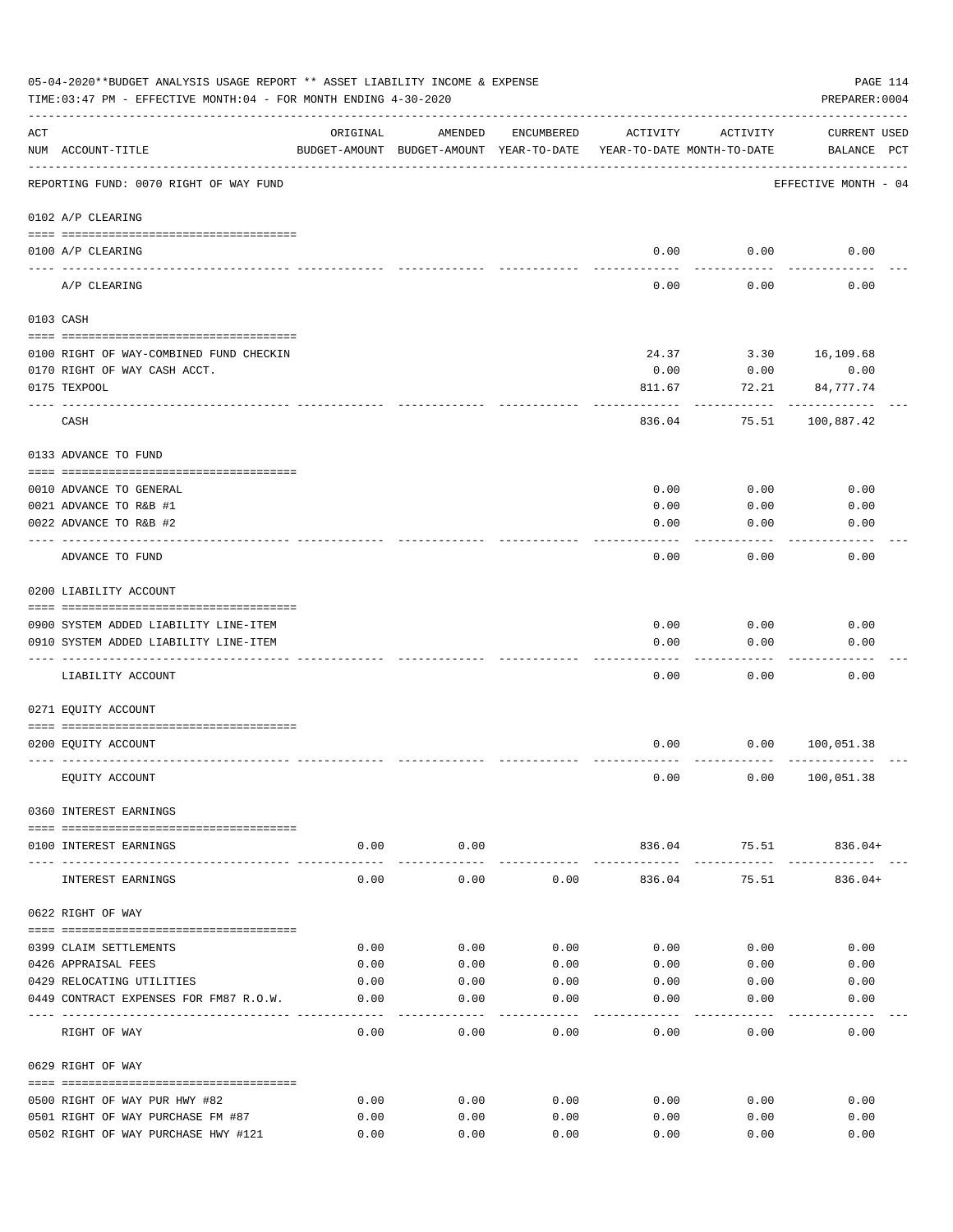| 05-04-2020**BUDGET ANALYSIS USAGE REPORT ** ASSET LIABILITY INCOME & EXPENSE             |             |         |            |             |                           | PAGE 115             |
|------------------------------------------------------------------------------------------|-------------|---------|------------|-------------|---------------------------|----------------------|
| TIME: $03:47$ PM - EFFECTIVE MONTH: $04$ - FOR MONTH ENDING $4-30-2020$                  |             |         |            |             |                           | PREPARER: 0004       |
| ACT                                                                                      | ORIGINAL    | AMENDED | ENCUMBERED | ACTIVITY    | ACTIVITY                  | CURRENT USED         |
| NUM ACCOUNT-TITLE<br>BUDGET-AMOUNT BUDGET-AMOUNT YEAR-TO-DATE YEAR-TO-DATE_MONTH-TO-DATE |             |         |            |             |                           | BALANCE PCT          |
| REPORTING FUND: 0070 RIGHT OF WAY FUND                                                   |             |         |            |             |                           | EFFECTIVE MONTH - 04 |
| 0503 RIGHT OF WAY PURCHASE HWY.78                                                        | $\sim$ 0.00 | 0.00    | 0.00       | $0.00$ 0.00 |                           | 0.00                 |
| RIGHT OF WAY                                                                             | 0.00        | 0.00    | 0.00       |             | 0.00<br>$0.00$ and $0.00$ | 0.00                 |
| 0999 ACCOUNTS PAYABLE<br>______________________________                                  |             |         |            |             |                           |                      |
| 0100 A/P CLEARING ACCOUNT                                                                |             |         |            |             | $0.00$ 0.00               | 0.00                 |
| ACCOUNTS PAYABLE                                                                         |             |         |            | 0.00        | 0.00                      | 0.00                 |
| RIGHT OF WAY FUND                                                                        |             |         |            |             |                           |                      |
| INCOME TOTALS                                                                            | 0.00        | 0.00    |            |             | 836.04 75.51              | $836.04+$            |
| <b>EXPENSE TOTALS</b>                                                                    | 0.00        | 0.00    | 0.00       | 0.00        | 0.00                      | 0.00                 |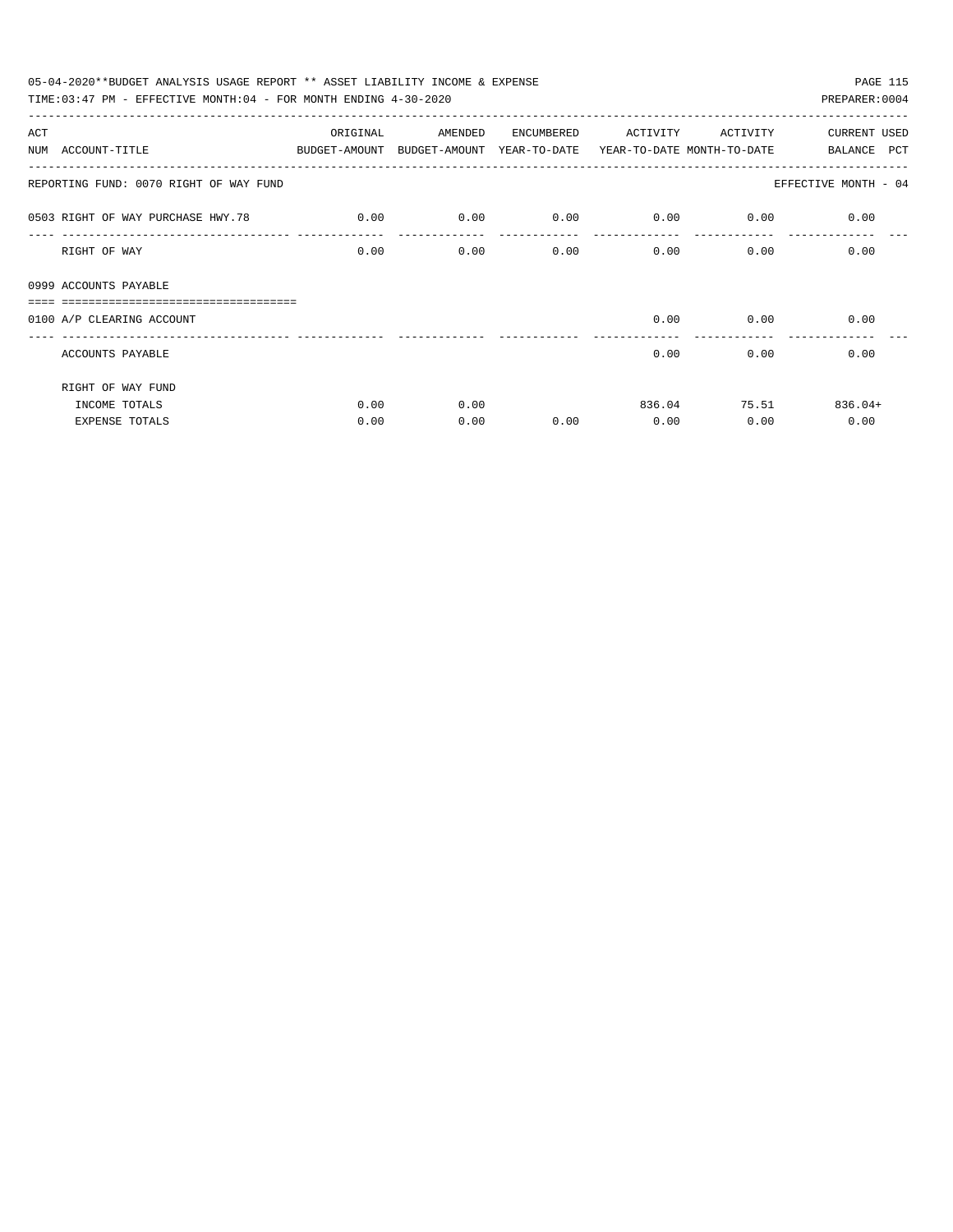|     | 05-04-2020**BUDGET ANALYSIS USAGE REPORT ** ASSET LIABILITY INCOME & EXPENSE<br>TIME: 03:47 PM - EFFECTIVE MONTH: 04 - FOR MONTH ENDING 4-30-2020 |          |                                                     |            |          |                                        | PAGE 116<br>PREPARER: 0004         |
|-----|---------------------------------------------------------------------------------------------------------------------------------------------------|----------|-----------------------------------------------------|------------|----------|----------------------------------------|------------------------------------|
| ACT | NUM ACCOUNT-TITLE                                                                                                                                 | ORIGINAL | AMENDED<br>BUDGET-AMOUNT BUDGET-AMOUNT YEAR-TO-DATE | ENCUMBERED | ACTIVITY | ACTIVITY<br>YEAR-TO-DATE MONTH-TO-DATE | <b>CURRENT USED</b><br>BALANCE PCT |
|     | REPORTING FUND: 0071 INVESTIGATOR CRIMES AGAINST WOMEN                                                                                            |          |                                                     |            |          |                                        | EFFECTIVE MONTH - 04               |
|     | 0100 PAYROLL                                                                                                                                      |          |                                                     |            |          |                                        |                                    |
|     | 0100 PAYROLL                                                                                                                                      |          |                                                     |            | 0.00     | 0.00                                   | 0.00                               |
|     | ---- ----<br>PAYROLL                                                                                                                              |          |                                                     |            | 0.00     | 0.00                                   | 0.00                               |
|     | 0103 CASH                                                                                                                                         |          |                                                     |            |          |                                        |                                    |
|     | 0100 INV. CRIMES AGAINST WOMEN-COMB. FUND                                                                                                         |          |                                                     |            | 0.00     | 0.00                                   | 0.00                               |
|     | CASH                                                                                                                                              |          |                                                     |            | 0.00     | 0.00                                   | 0.00                               |
|     | 0120 RECEIVABLES                                                                                                                                  |          |                                                     |            |          |                                        |                                    |
|     | 0312 DUE FROM OTHER GOVERNMENTS                                                                                                                   |          |                                                     |            | 0.00     | 0.00                                   | 0.00                               |
|     | RECEIVABLES                                                                                                                                       |          |                                                     |            | 0.00     | 0.00                                   | 0.00                               |
|     | 0200 SYSTEM ADDED LIABILITY DEPARTMENT                                                                                                            |          |                                                     |            |          |                                        |                                    |
|     | 0910 SYSTEM ADDED LIABILITY LINE-ITEM                                                                                                             |          |                                                     |            | 0.00     | 0.00                                   | 0.00                               |
|     | SYSTEM ADDED LIABILITY DEPARTMENT                                                                                                                 |          |                                                     |            | 0.00     | 0.00                                   | 0.00                               |
|     | 0271 EQUITY ACCOUNT                                                                                                                               |          |                                                     |            |          |                                        |                                    |
|     | 0200 EQUITY ACCOUNT                                                                                                                               |          |                                                     |            | 0.00     | 0.00                                   | 0.00                               |
|     | EQUITY ACCOUNT                                                                                                                                    |          |                                                     |            | 0.00     | 0.00                                   | 0.00                               |
|     | 0330 GRANT INCOME                                                                                                                                 |          |                                                     |            |          |                                        |                                    |
|     | 0475 INVESTIGATOR CRIMES AGAINST WOMEN                                                                                                            | 0.00     | 0.00                                                |            | 0.00     | 0.00                                   | 0.00                               |
|     | GRANT INCOME                                                                                                                                      | 0.00     | 0.00                                                | 0.00       | 0.00     | 0.00                                   | 0.00                               |
|     | 0475 INVESTIGATOR CRIMES AGAINST WOMEN                                                                                                            |          |                                                     |            |          |                                        |                                    |
|     | 0108 SALARY                                                                                                                                       | 0.00     | 0.00                                                | 0.00       | 0.00     | 0.00                                   | 0.00                               |
|     | 0201 SOCIAL SECURITY TAXES                                                                                                                        | 0.00     | 0.00                                                | 0.00       | 0.00     | 0.00                                   | 0.00                               |
|     | 0202 GROUP HEALTH INSURANCE                                                                                                                       | 0.00     | 0.00                                                | 0.00       | 0.00     | 0.00                                   | 0.00                               |
|     | 0203 RETIREMENT                                                                                                                                   | 0.00     | 0.00                                                | 0.00       | 0.00     | 0.00                                   | 0.00                               |
|     | 0204 WORKERS COMPENSATION                                                                                                                         | 0.00     | 0.00                                                | 0.00       | 0.00     | 0.00                                   | 0.00                               |
|     | 0205 MEDICARE TAX                                                                                                                                 | 0.00     | 0.00                                                | 0.00       | 0.00     | 0.00                                   | 0.00                               |
|     | INVESTIGATOR CRIMES AGAINST WOMEN                                                                                                                 | 0.00     | 0.00                                                | 0.00       | 0.00     | 0.00                                   | 0.00                               |
|     | INVESTIGATOR CRIMES AGAINST WOMEN                                                                                                                 |          |                                                     |            |          |                                        |                                    |
|     | INCOME TOTALS                                                                                                                                     | 0.00     | 0.00                                                |            | 0.00     | 0.00                                   | 0.00                               |
|     | EXPENSE TOTALS                                                                                                                                    | 0.00     | 0.00                                                | 0.00       | 0.00     | 0.00                                   | 0.00                               |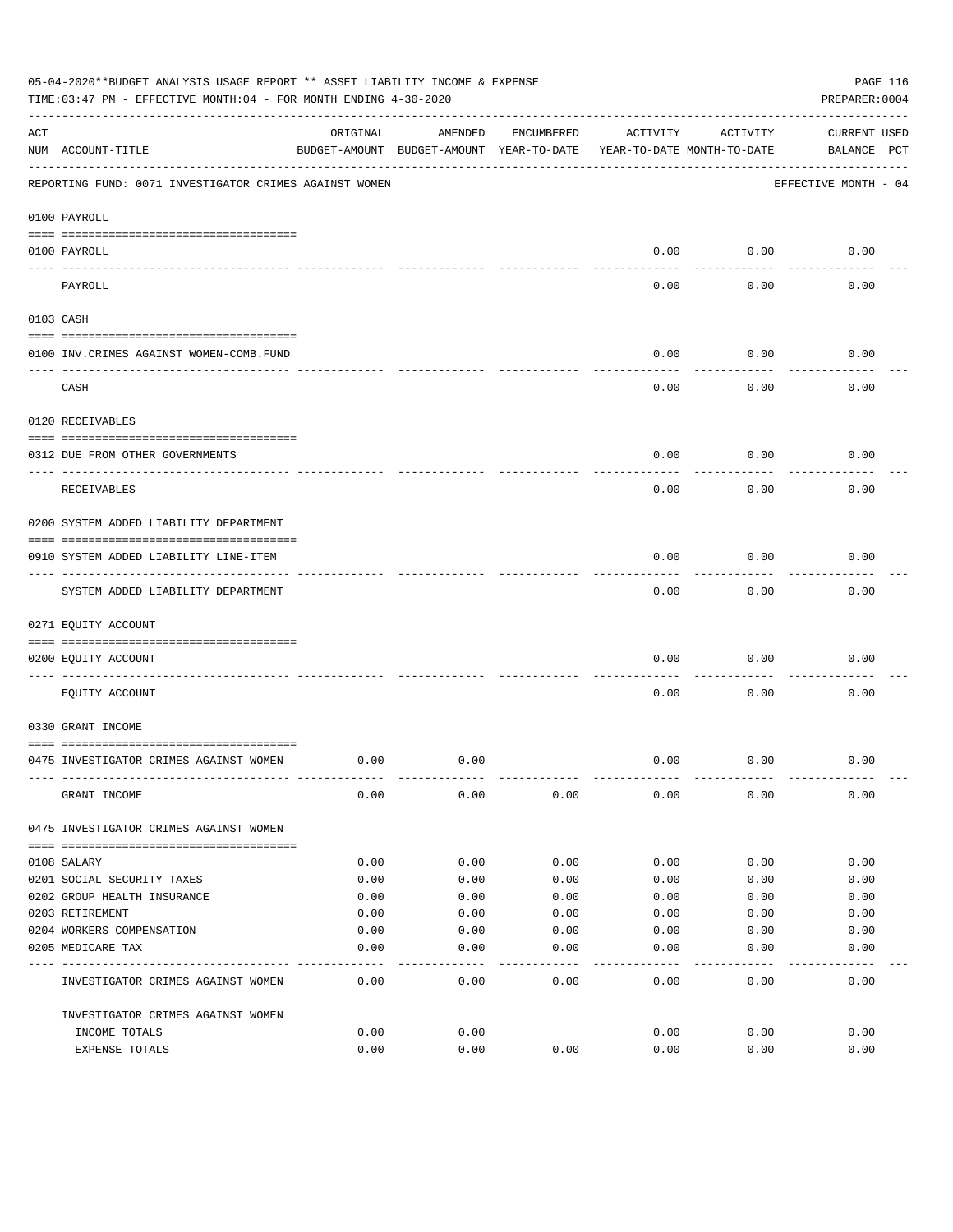|     | 05-04-2020**BUDGET ANALYSIS USAGE REPORT ** ASSET LIABILITY INCOME & EXPENSE<br>TIME: 03:47 PM - EFFECTIVE MONTH: 04 - FOR MONTH ENDING 4-30-2020 |          |                                                     |            |          |                                        | PAGE 117<br>PREPARER: 0004         |
|-----|---------------------------------------------------------------------------------------------------------------------------------------------------|----------|-----------------------------------------------------|------------|----------|----------------------------------------|------------------------------------|
| ACT | NUM ACCOUNT-TITLE                                                                                                                                 | ORIGINAL | AMENDED<br>BUDGET-AMOUNT BUDGET-AMOUNT YEAR-TO-DATE | ENCUMBERED | ACTIVITY | ACTIVITY<br>YEAR-TO-DATE MONTH-TO-DATE | <b>CURRENT USED</b><br>BALANCE PCT |
|     | REPORTING FUND: 0072 INVESTIGATOR CRIMES AGAINST CHILDRE                                                                                          |          |                                                     |            |          |                                        | EFFECTIVE MONTH - 04               |
|     | 0100 PAYROLL                                                                                                                                      |          |                                                     |            |          |                                        |                                    |
|     | 0100 PAYROLL                                                                                                                                      |          |                                                     |            | 0.00     | 0.00                                   | 0.00                               |
|     | ---- ----<br>PAYROLL                                                                                                                              |          |                                                     |            | 0.00     | 0.00                                   | 0.00                               |
|     | 0103 CASH                                                                                                                                         |          |                                                     |            |          |                                        |                                    |
|     | 0100 INV. CRIMES AGAINST CHILDREN-COMB.F                                                                                                          |          |                                                     |            | 0.00     | 0.00                                   | 0.00                               |
|     | CASH                                                                                                                                              |          |                                                     |            | 0.00     | 0.00                                   | 0.00                               |
|     | 0120 RECEIVABLES                                                                                                                                  |          |                                                     |            |          |                                        |                                    |
|     | 0312 DUE FROM OTHER GOVERNMENTS                                                                                                                   |          |                                                     |            | 0.00     | 0.00                                   | 0.00                               |
|     | RECEIVABLES                                                                                                                                       |          |                                                     |            | 0.00     | 0.00                                   | 0.00                               |
|     | 0200 SYSTEM ADDED LIABILITY DEPARTMENT                                                                                                            |          |                                                     |            |          |                                        |                                    |
|     | 0910 SYSTEM ADDEND LIABILITY LINE-ITEM                                                                                                            |          |                                                     |            | 0.00     | 0.00                                   | 0.00                               |
|     | SYSTEM ADDED LIABILITY DEPARTMENT                                                                                                                 |          |                                                     |            | 0.00     | 0.00                                   | 0.00                               |
|     | 0271 EQUITY ACCOUNT                                                                                                                               |          |                                                     |            |          |                                        |                                    |
|     | 0200 EQUITY ACCOUNT                                                                                                                               |          |                                                     |            | 0.00     | 0.00                                   | 0.00                               |
|     | EQUITY ACCOUNT                                                                                                                                    |          |                                                     |            | 0.00     | 0.00                                   | 0.00                               |
|     | 0330 GRANT INCOME                                                                                                                                 |          |                                                     |            |          |                                        |                                    |
|     | 0560 INVESTIGATOR CRIMES AGAINST CHILDR                                                                                                           | 0.00     | 0.00                                                |            | 0.00     | 0.00                                   | 0.00                               |
|     | GRANT INCOME                                                                                                                                      | 0.00     | 0.00                                                | 0.00       | 0.00     | 0.00                                   | 0.00                               |
|     | 0560 INVESTIGATOR CRIMES AGAINST CHILDR                                                                                                           |          |                                                     |            |          |                                        |                                    |
|     | 0108 SALARY                                                                                                                                       | 0.00     | 0.00                                                | 0.00       | 0.00     | 0.00                                   | 0.00                               |
|     | 0201 SOCIAL SECURITY TAXES                                                                                                                        | 0.00     | 0.00                                                | 0.00       | 0.00     | 0.00                                   | 0.00                               |
|     | 0202 GROUP HEALTH INSURANCE                                                                                                                       | 0.00     | 0.00                                                | 0.00       | 0.00     | 0.00                                   | 0.00                               |
|     | 0203 RETIREMENT                                                                                                                                   | 0.00     | 0.00                                                | 0.00       | 0.00     | 0.00                                   | 0.00                               |
|     | 0204 WORKERS COMPENSATION                                                                                                                         | 0.00     | 0.00                                                | 0.00       | 0.00     | 0.00                                   | 0.00                               |
|     | 0205 MEDICARE TAX                                                                                                                                 | 0.00     | 0.00<br>----                                        | 0.00       | 0.00     | 0.00                                   | 0.00                               |
|     | INVESTIGATOR CRIMES AGAINST CHILDR                                                                                                                | 0.00     | 0.00                                                | 0.00       | 0.00     | 0.00                                   | 0.00                               |
|     | INVESTIGATOR CRIMES AGAINST CHILDR                                                                                                                |          |                                                     |            |          |                                        |                                    |
|     | INCOME TOTALS                                                                                                                                     | 0.00     | 0.00                                                |            | 0.00     | 0.00                                   | 0.00                               |
|     | EXPENSE TOTALS                                                                                                                                    | 0.00     | 0.00                                                | 0.00       | 0.00     | 0.00                                   | 0.00                               |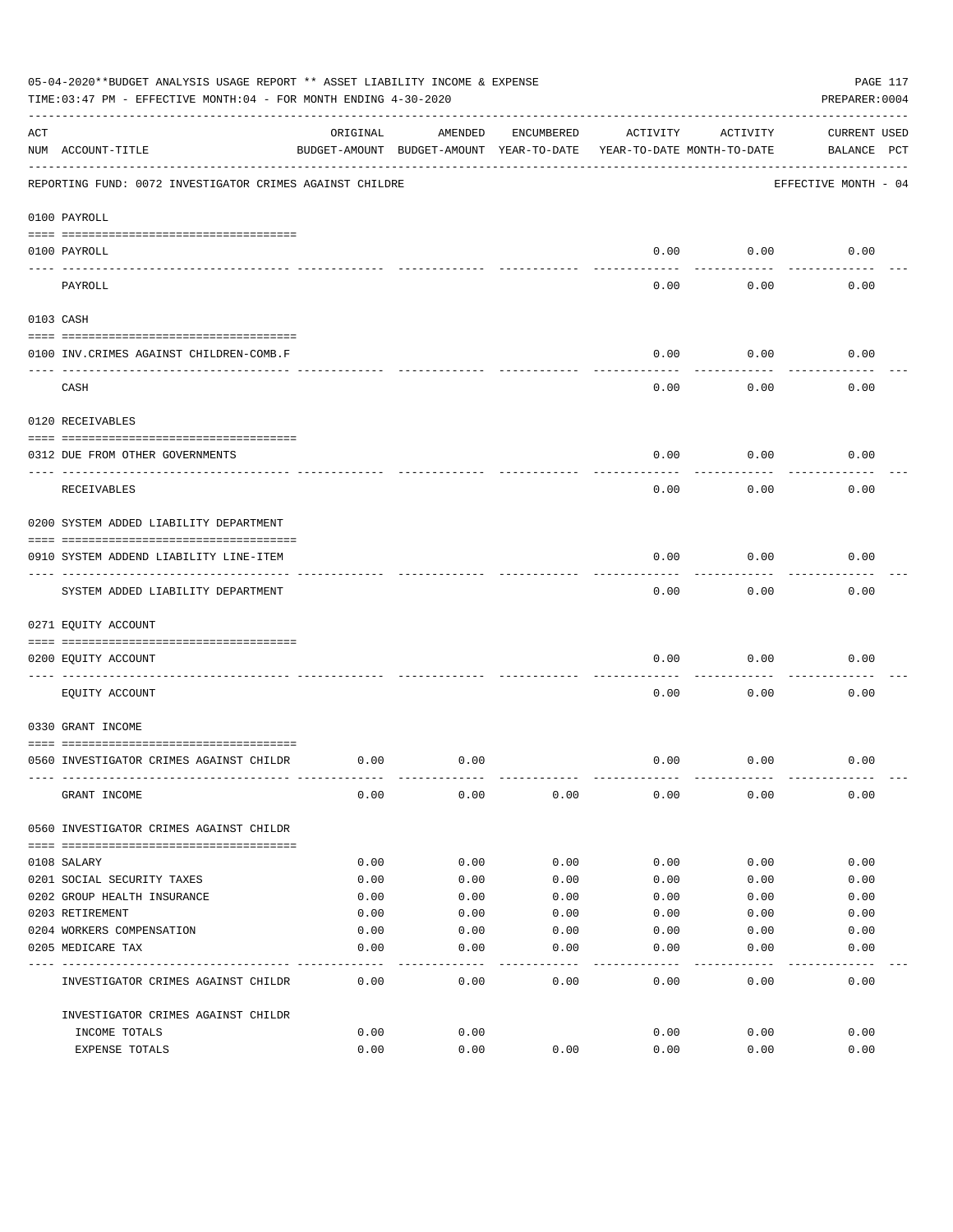|     | 05-04-2020**BUDGET ANALYSIS USAGE REPORT ** ASSET LIABILITY INCOME & EXPENSE<br>TIME: 03:47 PM - EFFECTIVE MONTH: 04 - FOR MONTH ENDING 4-30-2020 |          |                                                     |                   |                                        |                          |                                    |  |  |  |
|-----|---------------------------------------------------------------------------------------------------------------------------------------------------|----------|-----------------------------------------------------|-------------------|----------------------------------------|--------------------------|------------------------------------|--|--|--|
| ACT | NUM ACCOUNT-TITLE                                                                                                                                 | ORIGINAL | AMENDED<br>BUDGET-AMOUNT BUDGET-AMOUNT YEAR-TO-DATE | <b>ENCUMBERED</b> | ACTIVITY<br>YEAR-TO-DATE MONTH-TO-DATE | ACTIVITY                 | <b>CURRENT USED</b><br>BALANCE PCT |  |  |  |
|     | REPORTING FUND: 0078 RAW WATER PIPELINE PCTS.2,3,4                                                                                                |          |                                                     |                   |                                        |                          | EFFECTIVE MONTH - 04               |  |  |  |
|     | 0103 CASH                                                                                                                                         |          |                                                     |                   |                                        |                          |                                    |  |  |  |
|     | 0100 RAW WATER PIPELINE-COMB.FUNDS CKIN                                                                                                           |          |                                                     |                   |                                        | 139, 411.00- 11, 382.63- | 10,589.00                          |  |  |  |
|     | CASH                                                                                                                                              |          |                                                     |                   | 139,411.00-                            | 11,382.63-               | 10,589.00                          |  |  |  |
|     | 0200 SYSTEM ADDED LIABILITY DEPT.                                                                                                                 |          |                                                     |                   |                                        |                          |                                    |  |  |  |
|     | 0910 SYSTEM ADDED LIABILITY LINE ITEM                                                                                                             |          |                                                     |                   | 0.00                                   | 0.00                     | 0.00                               |  |  |  |
|     | SYSTEM ADDED LIABILITY DEPT.                                                                                                                      |          |                                                     |                   | 0.00                                   | 0.00                     | 0.00                               |  |  |  |
|     | 0271 EQUITY ACCOUNT                                                                                                                               |          |                                                     |                   |                                        |                          |                                    |  |  |  |
|     | 0200 EQUITY ACCOUNT                                                                                                                               |          |                                                     |                   | 0.00                                   | 0.00                     | 150,000.00                         |  |  |  |
|     | ---- -----------<br>EQUITY ACCOUNT                                                                                                                |          |                                                     |                   | 0.00                                   | 0.00                     | 150,000.00                         |  |  |  |
|     | 0300 CASH                                                                                                                                         |          |                                                     |                   |                                        |                          |                                    |  |  |  |
|     | 0120 UNENCUMBERED FUND BALANCE                                                                                                                    | 0.00     | 0.00                                                |                   | 0.00                                   | 0.00                     | 0.00                               |  |  |  |
|     | CASH                                                                                                                                              | 0.00     | 0.00                                                | 0.00              | 0.00                                   | 0.00                     | 0.00                               |  |  |  |
|     | 0319 RAW WATER PIPELINE                                                                                                                           |          |                                                     |                   |                                        |                          |                                    |  |  |  |
|     | 0179 FOR MAINTENANCE OF ROADS                                                                                                                     | 0.00     | 0.00                                                | 0.00              | 0.00                                   | 0.00                     | 0.00                               |  |  |  |
|     | RAW WATER PIPELINE                                                                                                                                | 0.00     | 0.00                                                | 0.00              | 0.00                                   | 0.00                     | 0.00                               |  |  |  |
|     | 0628 ROAD & BRIDGE 2,3,4 EXPENSES                                                                                                                 |          |                                                     |                   |                                        |                          |                                    |  |  |  |
|     | 0341 R & B MAT. ROCK & GRAVEL                                                                                                                     | 0.00     | 0.00                                                | 0.00              | 139,411.00                             | 11,382.63                | $139,411.00 -$                     |  |  |  |
|     | ROAD & BRIDGE 2, 3, 4 EXPENSES                                                                                                                    | 0.00     | 0.00                                                | 0.00              | 139,411.00                             | 11,382.63                | 139,411.00-                        |  |  |  |
|     | RAW WATER PIPELINE PCTS. 2, 3, 4<br>INCOME TOTALS                                                                                                 | 0.00     | 0.00                                                |                   | 0.00                                   | 0.00                     | 0.00                               |  |  |  |
|     | <b>EXPENSE TOTALS</b>                                                                                                                             | 0.00     | 0.00                                                | 0.00              | 139,411.00                             | 11,382.63                | 139, 411.00-                       |  |  |  |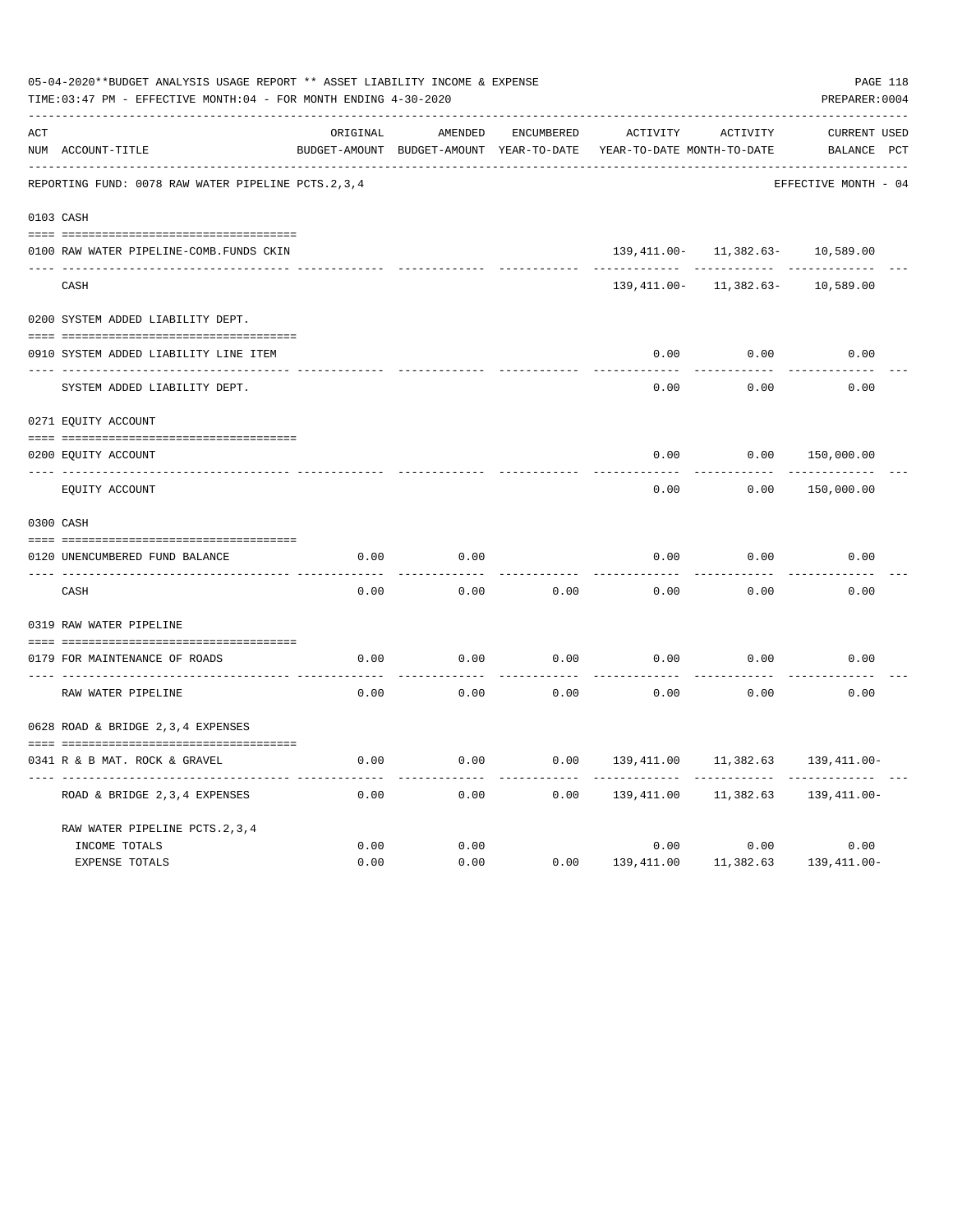| 05-04-2020**BUDGET ANALYSIS USAGE REPORT ** ASSET LIABILITY INCOME & EXPENSE<br>PAGE 119<br>TIME: 03:47 PM - EFFECTIVE MONTH: 04 - FOR MONTH ENDING 4-30-2020<br>PREPARER: 0004 |                                                    |          |                                                     |                   |                                        |          |                                    |  |  |  |  |
|---------------------------------------------------------------------------------------------------------------------------------------------------------------------------------|----------------------------------------------------|----------|-----------------------------------------------------|-------------------|----------------------------------------|----------|------------------------------------|--|--|--|--|
| ACT                                                                                                                                                                             | NUM ACCOUNT-TITLE                                  | ORIGINAL | AMENDED<br>BUDGET-AMOUNT BUDGET-AMOUNT YEAR-TO-DATE | <b>ENCUMBERED</b> | ACTIVITY<br>YEAR-TO-DATE MONTH-TO-DATE | ACTIVITY | <b>CURRENT USED</b><br>BALANCE PCT |  |  |  |  |
|                                                                                                                                                                                 | REPORTING FUND: 0079 RAW WATER PIPELINE FUND PCT 2 |          |                                                     |                   |                                        |          | EFFECTIVE MONTH - 04               |  |  |  |  |
|                                                                                                                                                                                 | 0103 CASH                                          |          |                                                     |                   |                                        |          |                                    |  |  |  |  |
|                                                                                                                                                                                 |                                                    |          |                                                     |                   |                                        |          |                                    |  |  |  |  |
|                                                                                                                                                                                 | 0100 RAW WATER PIPELINE-COMBINED FUNDS             |          |                                                     |                   | 74,250.00-                             | 0.00     | 750.00                             |  |  |  |  |
|                                                                                                                                                                                 | CASH                                               |          |                                                     |                   | $74, 250.00 -$                         | 0.00     | 750.00                             |  |  |  |  |
|                                                                                                                                                                                 | 0200 SYSTEM ADDED LIABILITY DEPT.                  |          |                                                     |                   |                                        |          |                                    |  |  |  |  |
|                                                                                                                                                                                 | 0910 SYSTEM ADD LIABILITY LINE ITEM                |          |                                                     |                   | 0.00                                   | 0.00     | 0.00                               |  |  |  |  |
|                                                                                                                                                                                 | SYSTEM ADDED LIABILITY DEPT.                       |          |                                                     |                   | 0.00                                   | 0.00     | 0.00                               |  |  |  |  |
|                                                                                                                                                                                 | 0271 EQUITY ACCOUNT                                |          |                                                     |                   |                                        |          |                                    |  |  |  |  |
|                                                                                                                                                                                 | 0200 EQUITY ACCOUNT                                |          |                                                     |                   | 0.00                                   | 0.00     | 75,000.00                          |  |  |  |  |
|                                                                                                                                                                                 | __________________<br>EQUITY ACCOUNT               |          |                                                     |                   | 0.00                                   | 0.00     | 75,000.00                          |  |  |  |  |
|                                                                                                                                                                                 | 0300 CASH                                          |          |                                                     |                   |                                        |          |                                    |  |  |  |  |
|                                                                                                                                                                                 | 0122 UNENCUMBERED FUND BALANCE                     | 0.00     | 0.00                                                |                   | 0.00                                   | 0.00     | 0.00                               |  |  |  |  |
|                                                                                                                                                                                 | CASH                                               | 0.00     | 0.00                                                | 0.00              | 0.00                                   | 0.00     | 0.00                               |  |  |  |  |
|                                                                                                                                                                                 | 0319 RAW WATER PIPELINE                            |          |                                                     |                   |                                        |          |                                    |  |  |  |  |
|                                                                                                                                                                                 | 0179 FOR MAINTENANCE OF ROADS                      | 0.00     | 0.00                                                |                   | 750.00                                 | 0.00     | $750.00+$                          |  |  |  |  |
|                                                                                                                                                                                 | RAW WATER PIPELINE                                 | 0.00     | 0.00                                                | 0.00              | 750.00                                 | 0.00     | $750.00+$                          |  |  |  |  |
|                                                                                                                                                                                 | 0622 ROAD & BRIDGE #2 RAW WATER PIPELIN            |          |                                                     |                   |                                        |          |                                    |  |  |  |  |
|                                                                                                                                                                                 | 0571 PURCHASE OF MACH/EQUIPMENT                    | 0.00     | 0.00                                                | 0.00              | 75,000.00                              | 0.00     | $75,000.00-$                       |  |  |  |  |
|                                                                                                                                                                                 |                                                    |          |                                                     |                   |                                        |          |                                    |  |  |  |  |
|                                                                                                                                                                                 | ROAD & BRIDGE #2 RAW WATER PIPELIN                 | 0.00     | 0.00                                                | 0.00              | 75,000.00                              | 0.00     | $75,000.00-$                       |  |  |  |  |
|                                                                                                                                                                                 | RAW WATER PIPELINE FUND PCT 2                      |          |                                                     |                   |                                        |          |                                    |  |  |  |  |
|                                                                                                                                                                                 | INCOME TOTALS                                      | 0.00     | 0.00                                                |                   | 750.00                                 | 0.00     | $750.00+$                          |  |  |  |  |
|                                                                                                                                                                                 | EXPENSE TOTALS                                     | 0.00     | 0.00                                                | 0.00              | 75,000.00                              | 0.00     | $75,000.00-$                       |  |  |  |  |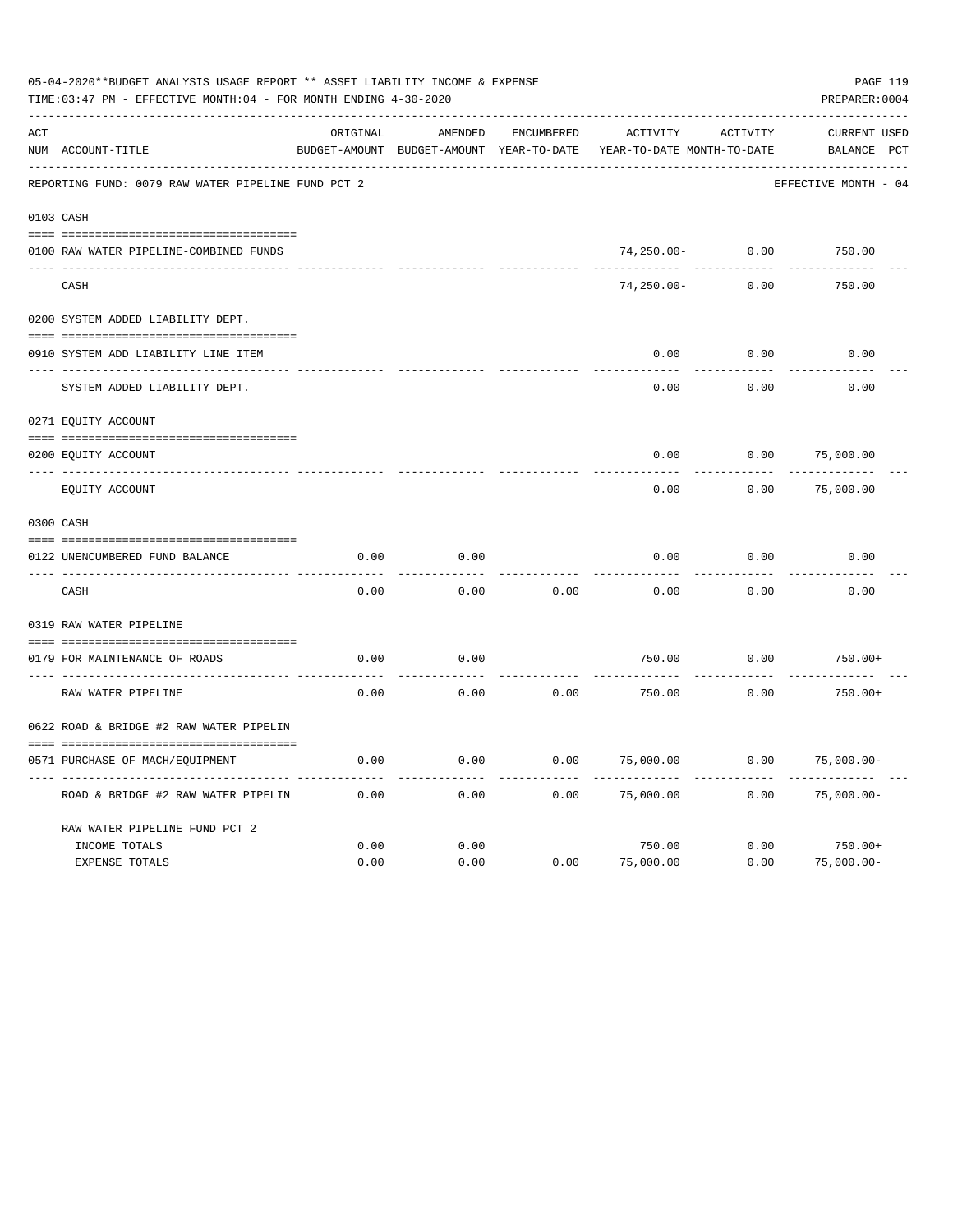|     | 05-04-2020**BUDGET ANALYSIS USAGE REPORT ** ASSET LIABILITY INCOME & EXPENSE<br>TIME: 03:47 PM - EFFECTIVE MONTH: 04 - FOR MONTH ENDING 4-30-2020 |          |                                                                     |            |          |               | PAGE 120<br>PREPARER: 0004 |
|-----|---------------------------------------------------------------------------------------------------------------------------------------------------|----------|---------------------------------------------------------------------|------------|----------|---------------|----------------------------|
| ACT |                                                                                                                                                   | ORIGINAL | AMENDED                                                             | ENCUMBERED | ACTIVITY | ACTIVITY      | CURRENT USED               |
|     | NUM ACCOUNT-TITLE                                                                                                                                 |          | BUDGET-AMOUNT BUDGET-AMOUNT YEAR-TO-DATE YEAR-TO-DATE MONTH-TO-DATE |            |          |               | BALANCE PCT                |
|     | REPORTING FUND: 0080 VETERANS COURT PROGRAM                                                                                                       |          |                                                                     |            |          |               | EFFECTIVE MONTH - 04       |
|     | 0103 CASH                                                                                                                                         |          |                                                                     |            |          |               |                            |
|     | 0180 CASH-VETERANS COURT PROGRAM                                                                                                                  |          |                                                                     |            | 0.00     | $0.00$ 600.00 |                            |
|     | CASH                                                                                                                                              |          |                                                                     |            | 0.00     | 0.00          | 600.00                     |
|     | 0200 LIABILITY ACCOUNT                                                                                                                            |          |                                                                     |            |          |               |                            |
|     | 0910 SYSTEM ADDED LIABILITY LINE-ITEM                                                                                                             |          |                                                                     |            | 0.00     | 0.00          | 0.00                       |
|     | LIABILITY ACCOUNT                                                                                                                                 |          |                                                                     |            | 0.00     | 0.00          | 0.00                       |
|     | 0271 EQUITY ACCOUNT                                                                                                                               |          |                                                                     |            |          |               |                            |
|     | 0200 EQUITY ACCOUNT                                                                                                                               |          |                                                                     |            | 0.00     | 0.00          | 600.00                     |
|     | EOUITY ACCOUNT                                                                                                                                    |          |                                                                     |            | 0.00     | 0.00          | 600.00                     |
|     | 0300 CASH                                                                                                                                         |          |                                                                     |            |          |               |                            |
|     | 0180 BEGINNING CASH BALANCE                                                                                                                       | 0.00     | 0.00                                                                |            | 0.00     | 0.00          | 0.00                       |
|     | CASH                                                                                                                                              | 0.00     | 0.00                                                                | 0.00       | 0.00     | 0.00          | 0.00                       |
|     | 0370 VETERANS COURT INCOME                                                                                                                        |          |                                                                     |            |          |               |                            |
|     | 0130 MISCELLANEOUS                                                                                                                                | 0.00     | 0.00                                                                |            | 0.00     | 0.00          | 0.00                       |
|     | 0180 PROGRAM FEES<br>------------------------ -----                                                                                               | 0.00     | 0.00<br>-------                                                     |            | 0.00     | 0.00          | 0.00                       |
|     | VETERANS COURT INCOME                                                                                                                             | 0.00     | 0.00                                                                | 0.00       | 0.00     | 0.00          | 0.00                       |
|     | 0570 VETERANS COURT EXPENSE                                                                                                                       |          |                                                                     |            |          |               |                            |
|     | 0490 MISCELLANEOUS                                                                                                                                | 0.00     | 0.00                                                                | 0.00       | 0.00     | 0.00          | 0.00                       |
|     | VETERANS COURT EXPENSE                                                                                                                            | 0.00     | 0.00                                                                | 0.00       | 0.00     | 0.00          | 0.00                       |
|     | VETERANS COURT PROGRAM                                                                                                                            |          |                                                                     |            |          |               |                            |
|     | INCOME TOTALS                                                                                                                                     | 0.00     | 0.00                                                                |            | 0.00     | 0.00          | 0.00                       |
|     | EXPENSE TOTALS                                                                                                                                    | 0.00     | 0.00                                                                | 0.00       | 0.00     | 0.00          | 0.00                       |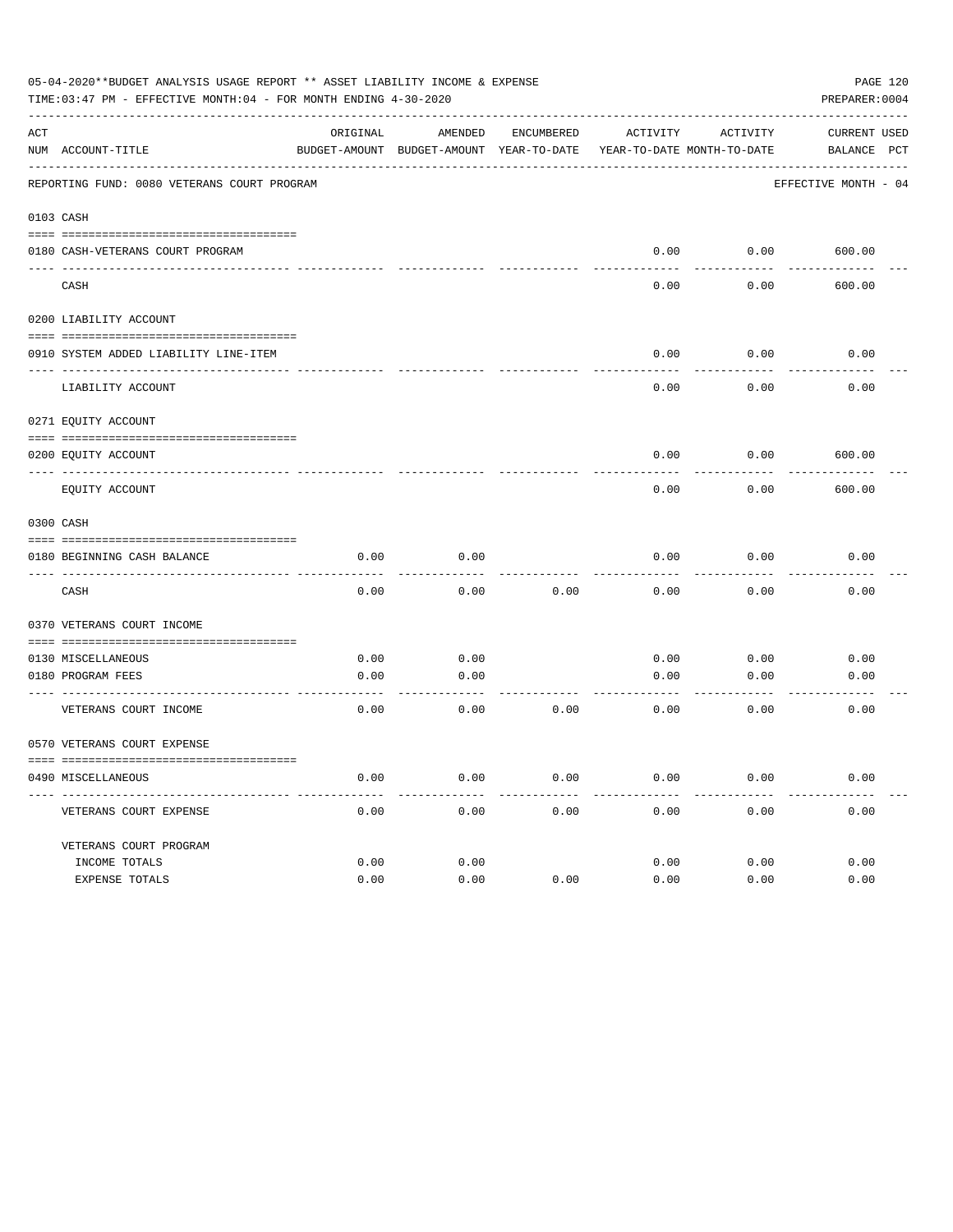|     | 05-04-2020**BUDGET ANALYSIS USAGE REPORT ** ASSET LIABILITY INCOME & EXPENSE<br>TIME: 03:47 PM - EFFECTIVE MONTH: 04 - FOR MONTH ENDING 4-30-2020 |            |                                                     |                   |                                        |          | PREPARER: 0004                 | PAGE 121       |
|-----|---------------------------------------------------------------------------------------------------------------------------------------------------|------------|-----------------------------------------------------|-------------------|----------------------------------------|----------|--------------------------------|----------------|
| ACT | NUM ACCOUNT-TITLE                                                                                                                                 | ORIGINAL   | AMENDED<br>BUDGET-AMOUNT BUDGET-AMOUNT YEAR-TO-DATE | ENCUMBERED        | ACTIVITY<br>YEAR-TO-DATE MONTH-TO-DATE | ACTIVITY | CURRENT USED<br>BALANCE PCT    |                |
|     | REPORTING FUND: 0081 LAKE ROAD IMPACT FUND                                                                                                        |            |                                                     |                   |                                        |          | EFFECTIVE MONTH - 04           |                |
|     | 0103 CASH                                                                                                                                         |            |                                                     |                   |                                        |          |                                |                |
|     |                                                                                                                                                   |            |                                                     |                   |                                        |          |                                |                |
|     | 0100 LAKE-COMBINED FUNDS CHECKING                                                                                                                 |            |                                                     |                   |                                        |          | 100,000.00   0.00   104,021.21 |                |
|     | CASH                                                                                                                                              |            |                                                     |                   | 100,000.00                             | 0.00     | 104,021.21                     |                |
|     | 0200 SYSTEM ADDED LIABILITY DEPT.                                                                                                                 |            |                                                     |                   |                                        |          |                                |                |
|     |                                                                                                                                                   |            |                                                     |                   |                                        |          |                                |                |
|     | 0910 SYSTEM ADDED LIABILITY LINE ITEM                                                                                                             |            |                                                     |                   | 0.00                                   | 0.00     | 0.00                           |                |
|     | SYSTEM ADDED LIABILITY DEPT.                                                                                                                      |            |                                                     |                   | 0.00                                   | 0.00     | 0.00                           |                |
|     | 0271 EQUITY ACCOUNT                                                                                                                               |            |                                                     |                   |                                        |          |                                |                |
|     | 0200 EQUITY ACCOUNT                                                                                                                               |            |                                                     |                   | 0.00                                   |          | $0.00$ 4,021.21                |                |
|     | EOUITY ACCOUNT                                                                                                                                    |            |                                                     |                   | 0.00                                   |          | $0.00$ 4,021.21                |                |
|     | 0300 CASH                                                                                                                                         |            |                                                     |                   |                                        |          |                                |                |
|     |                                                                                                                                                   |            |                                                     |                   |                                        |          |                                |                |
|     | 0110 UNENCUMBERED FUND BALANCE                                                                                                                    | 0.00       | 0.00                                                |                   | 0.00                                   | 0.00     | 0.00                           |                |
|     | CASH                                                                                                                                              | 0.00       | 0.00                                                | 0.00              | 0.00                                   | 0.00     | 0.00                           |                |
|     | 0318 NORTH TEX MUNICIPAL WATER DIST                                                                                                               |            |                                                     |                   |                                        |          |                                |                |
|     |                                                                                                                                                   |            |                                                     |                   |                                        |          |                                |                |
|     | 0181 YEAR 1 PAYMENT                                                                                                                               | 0.00       | 0.00                                                |                   | 0.00                                   | 0.00     | 0.00                           |                |
|     | 0182 YEAR 2 PAYMENT                                                                                                                               |            | 100,000.00 100,000.00                               |                   | 100,000.00                             | 0.00     |                                | 0.00 100       |
|     | NORTH TEX MUNICIPAL WATER DIST 100,000.00                                                                                                         |            | $100,000.00$ 0.00                                   |                   | 100,000.00                             | 0.00     |                                | 0.00 100       |
|     | 0590 MISCELLANEOUS                                                                                                                                |            |                                                     |                   |                                        |          |                                |                |
|     |                                                                                                                                                   |            |                                                     |                   |                                        |          |                                |                |
|     | 0490 MISCELLANEOUS                                                                                                                                | 100,000.00 | 100,000.00                                          | 0.00              | 0.00                                   | 0.00     | 100,000.00                     | 0 <sub>0</sub> |
|     | 0576 LUCAS CHEST COMPRESSION SYSTEM                                                                                                               | 0.00       | 0.00                                                | 0.00              | 0.00                                   | 0.00     | 0.00                           |                |
|     | 0579 WEAPONS/TASERS<br>----------                                                                                                                 | 0.00       | 0.00                                                | 0.00<br>$- - - -$ | 0.00                                   | 0.00     | 0.00                           |                |
|     | MISCELLANEOUS                                                                                                                                     | 100,000.00 | 100,000.00                                          | 0.00              | 0.00                                   | 0.00     | 100,000.00                     | 0 <sub>0</sub> |
|     | LAKE ROAD IMPACT FUND                                                                                                                             |            |                                                     |                   |                                        |          |                                |                |
|     | INCOME TOTALS                                                                                                                                     | 100,000.00 | 100,000.00                                          |                   | 100,000.00                             | 0.00     |                                | 0.00 100       |
|     | EXPENSE TOTALS                                                                                                                                    | 100,000.00 | 100,000.00                                          | 0.00              | 0.00                                   | 0.00     | 100,000.00 00                  |                |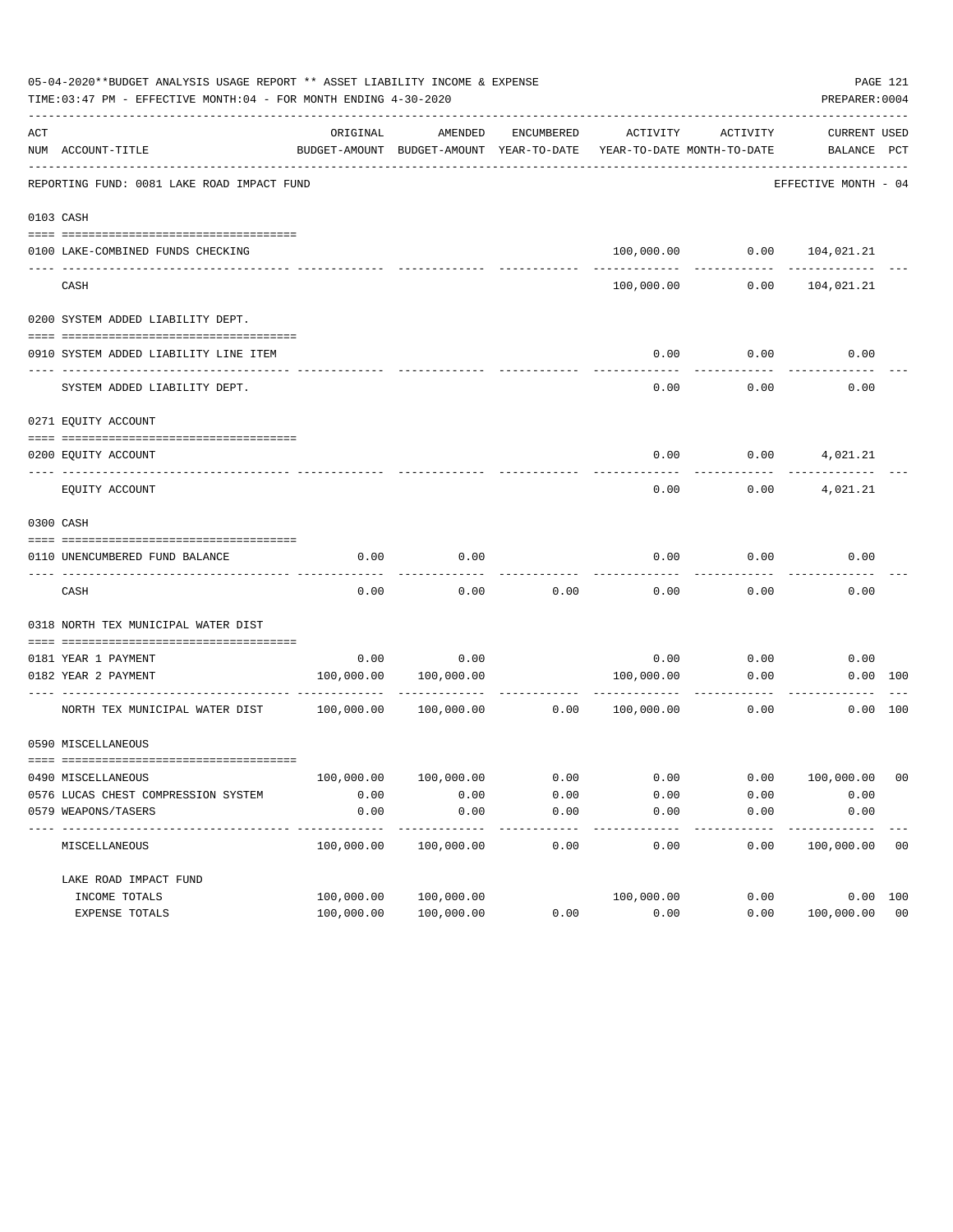|     | 05-04-2020**BUDGET ANALYSIS USAGE REPORT ** ASSET LIABILITY INCOME & EXPENSE<br>TIME:03:47 PM - EFFECTIVE MONTH:04 - FOR MONTH ENDING 4-30-2020 |            |                                                     |                 |                                        |                      | PREPARER: 0004                     | PAGE 122 |
|-----|-------------------------------------------------------------------------------------------------------------------------------------------------|------------|-----------------------------------------------------|-----------------|----------------------------------------|----------------------|------------------------------------|----------|
| ACT | NUM ACCOUNT-TITLE                                                                                                                               | ORIGINAL   | AMENDED<br>BUDGET-AMOUNT BUDGET-AMOUNT YEAR-TO-DATE | ENCUMBERED      | ACTIVITY<br>YEAR-TO-DATE MONTH-TO-DATE | ACTIVITY             | <b>CURRENT USED</b><br>BALANCE PCT |          |
|     | REPORTING FUND: 0082 LAKE ROAD IMPACT FUND PCT.3                                                                                                |            |                                                     |                 |                                        |                      | EFFECTIVE MONTH - 04               |          |
|     | 0103 CASH                                                                                                                                       |            |                                                     |                 |                                        |                      |                                    |          |
|     | 0100 LAKE PCT 3-COMBINED FUNDS CKING                                                                                                            |            |                                                     |                 | 68,511.52- 0.00                        |                      | 496,867.22                         |          |
|     | CASH                                                                                                                                            |            |                                                     |                 | 68,511.52-                             | 0.00                 | 496,867.22                         |          |
|     | 0200 SYSTEM ADDED LIABILITY DEPT.                                                                                                               |            |                                                     |                 |                                        |                      |                                    |          |
|     | 0910 SYSTEM ADDED LIABILITY LINE ITEM                                                                                                           |            |                                                     |                 | 0.00                                   | 0.00                 | 0.00                               |          |
|     | SYSTEM ADDED LIABILITY DEPT.                                                                                                                    |            |                                                     |                 | 0.00                                   | 0.00                 | 0.00                               |          |
|     | 0271 EQUITY ACCOUNT                                                                                                                             |            |                                                     |                 |                                        |                      |                                    |          |
|     | 0200 EQUITY ACCOUNT                                                                                                                             |            |                                                     |                 | 0.00                                   | 0.00                 | 565, 378.74                        |          |
|     | EQUITY ACCOUNT                                                                                                                                  |            |                                                     |                 | 0.00                                   | 0.00                 | 565, 378.74                        |          |
|     | 0300 CASH                                                                                                                                       |            |                                                     |                 |                                        |                      |                                    |          |
|     | 0123 UNENCUMBERED FUND BALANCE                                                                                                                  | 461,338.00 | 461,338.00                                          |                 | 0.00                                   | 0.00                 | 461,338.00                         | 00       |
|     | CASH                                                                                                                                            | 461,338.00 | 461,338.00                                          | 0.00            | 0.00                                   | 0.00                 | 461,338.00                         | 00       |
|     | 0318 NORTH TEX MUNICIPAL WATER DIST                                                                                                             |            |                                                     |                 |                                        |                      |                                    |          |
|     | 0182 YEAR 1 PAYMENT                                                                                                                             | 0.00       | 0.00                                                |                 | 0.00                                   | 0.00                 | 0.00                               |          |
|     | ---- ----------------------------<br>NORTH TEX MUNICIPAL WATER DIST                                                                             | 0.00       | 0.00                                                | 0.00            | 0.00                                   | 0.00                 | 0.00                               |          |
|     | 0319 RAW WATER PIPELINE                                                                                                                         |            |                                                     |                 |                                        |                      |                                    |          |
|     | 0182 FOR MAINTENANCE OF ROADS                                                                                                                   | 0.00       | 0.00                                                |                 | 0.00                                   | 0.00                 | 0.00                               |          |
|     | RAW WATER PIPELINE                                                                                                                              | 0.00       | 0.00                                                | 0.00            | 0.00                                   | 0.00                 | 0.00                               |          |
|     | 0623 ROAD & BRIDGE #3 LAKE ROAD EXPENSE                                                                                                         |            |                                                     |                 |                                        |                      |                                    |          |
|     | 0341 R & B MAT. ROCK & GRAVEL                                                                                                                   |            | 50,000.00 50,000.00                                 |                 | $0.00$ 68,511.52                       |                      | $0.00$ 18, 511.52-137              |          |
|     | 0344 R & B MAT. ASPHALT/ROAD OIL                                                                                                                | 0.00       | 0.00                                                | 0.00            | 0.00                                   | 0.00                 | 0.00                               |          |
|     | 0490 MISCELLANEOUS                                                                                                                              |            | 411,338.00 411,338.00                               | 0.00            | 0.00<br>. <u>.</u>                     | 0.00<br>------------ | 411,338.00 00                      |          |
|     | ROAD & BRIDGE #3 LAKE ROAD EXPENSE                                                                                                              |            | 461,338.00 461,338.00                               | 0.00            | 68,511.52                              | 0.00                 | 392,826.48 15                      |          |
|     | 0626 ROAD & BRIDGE #3 RAW WATER PIPELIN                                                                                                         |            |                                                     |                 |                                        |                      |                                    |          |
|     | 0457 R & M MACHINERY GAS & OIL                                                                                                                  | 0.00       |                                                     | $0.00$ 0.00     | 0.00                                   |                      | $0.00$ 0.00                        |          |
|     | 0458 R & M MACHINERY PARTS                                                                                                                      | 0.00       |                                                     | 0.000029,391.19 | 0.00                                   |                      | $0.00$ 29,391.19-                  |          |
|     | 0460 EQUIPMENT RENTAL/LEASE                                                                                                                     | 0.00       | 0.00                                                | 0.00            | $0.00$ 0.00                            |                      | 0.00                               |          |
|     | 0571 PURCHASE OF MACH/EQUIPMENT                                                                                                                 | 0.00       | 0.00<br>$- - - - - - - -$                           | 0.00            | 0.00                                   | 0.00                 | 0.00                               |          |
|     | ROAD & BRIDGE #3 RAW WATER PIPELIN                                                                                                              | 0.00       | 0.00                                                | 29,391.19       | 0.00                                   | 0.00                 | 29,391.19-                         |          |
|     | LAKE ROAD IMPACT FUND PCT.3<br>INCOME TOTALS                                                                                                    |            | 461,338.00 461,338.00                               |                 | 0.00                                   |                      | 0.00 461,338.00                    | 00       |
|     |                                                                                                                                                 |            |                                                     |                 |                                        |                      |                                    |          |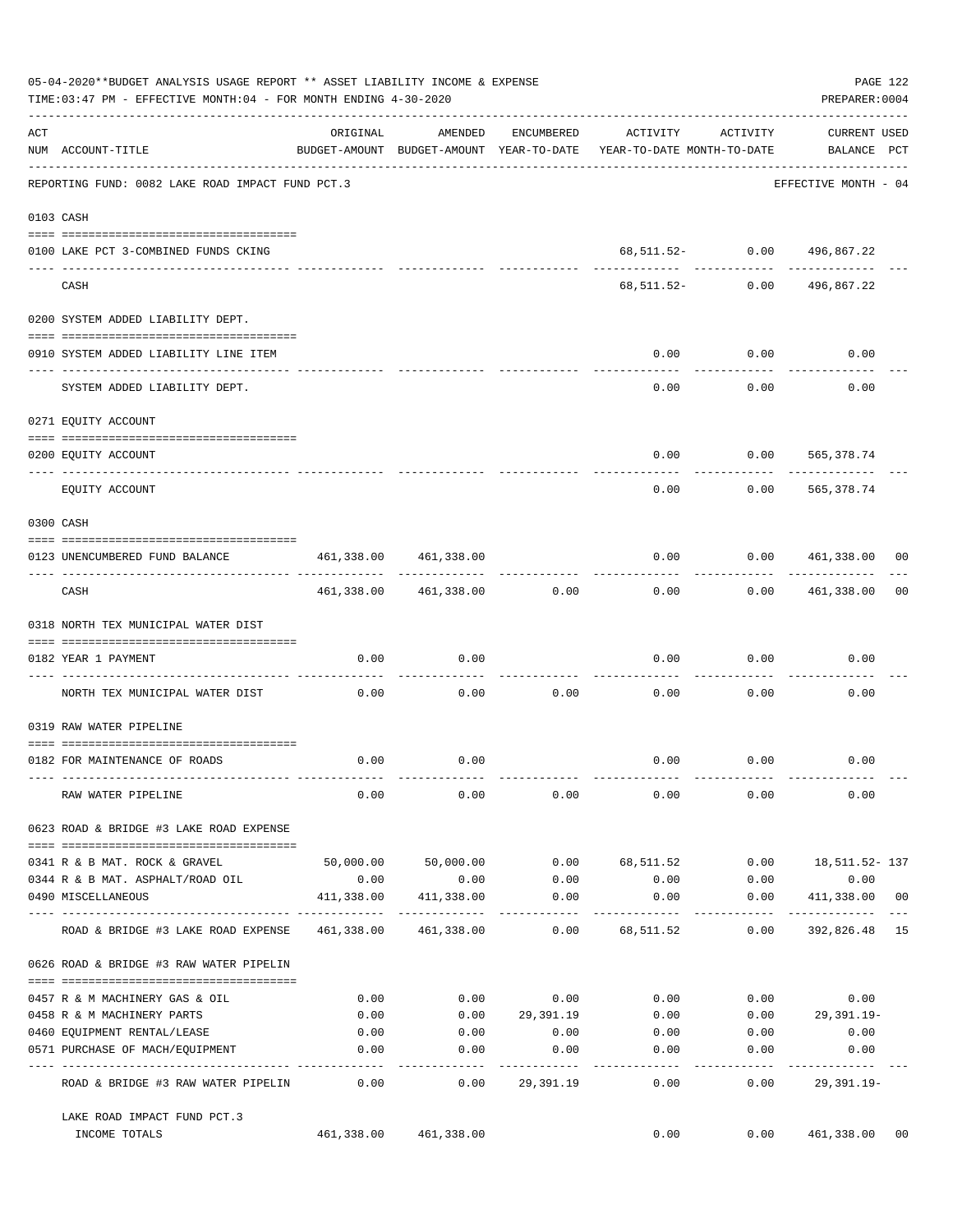| 05-04-2020**BUDGET ANALYSIS USAGE REPORT ** ASSET LIABILITY INCOME & EXPENSE<br>PAGE 123<br>TIME: 03:47 PM - EFFECTIVE MONTH: 04 - FOR MONTH ENDING 4-30-2020<br>PREPARER: 0004 |                           |                          |                                   |                                        |          |                                |            |  |  |
|---------------------------------------------------------------------------------------------------------------------------------------------------------------------------------|---------------------------|--------------------------|-----------------------------------|----------------------------------------|----------|--------------------------------|------------|--|--|
| ACT<br>NUM ACCOUNT-TITLE                                                                                                                                                        | ORIGINAL<br>BUDGET-AMOUNT | AMENDED<br>BUDGET-AMOUNT | <b>ENCUMBERED</b><br>YEAR-TO-DATE | ACTIVITY<br>YEAR-TO-DATE MONTH-TO-DATE | ACTIVITY | <b>CURRENT USED</b><br>BALANCE | <b>PCT</b> |  |  |
| REPORTING FUND: 0082 LAKE ROAD IMPACT FUND PCT.3                                                                                                                                |                           |                          |                                   |                                        |          | EFFECTIVE MONTH - 04           |            |  |  |
| <b>EXPENSE TOTALS</b>                                                                                                                                                           | 461,338.00                | 461,338.00               | 29,391.19                         | 68,511.52                              | 0.00     | 363,435.29                     | 21         |  |  |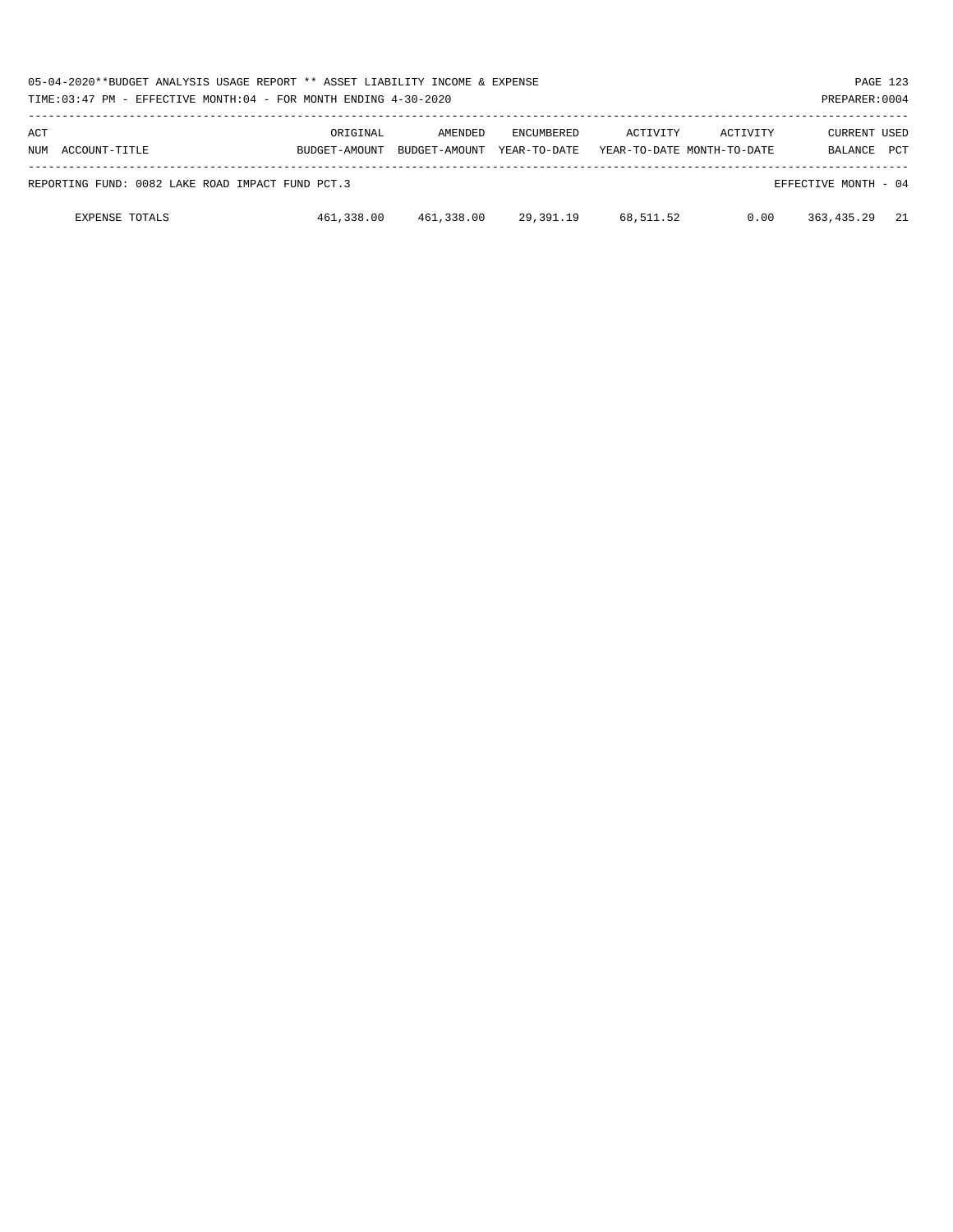|     | 05-04-2020**BUDGET ANALYSIS USAGE REPORT ** ASSET LIABILITY INCOME & EXPENSE<br>TIME: 03:47 PM - EFFECTIVE MONTH: 04 - FOR MONTH ENDING 4-30-2020 |              |                            |                     |                                                                                 |                  | PAGE 124<br>PREPARER: 0004         |                |
|-----|---------------------------------------------------------------------------------------------------------------------------------------------------|--------------|----------------------------|---------------------|---------------------------------------------------------------------------------|------------------|------------------------------------|----------------|
| ACT | NUM ACCOUNT-TITLE                                                                                                                                 | ORIGINAL     | AMENDED                    | ENCUMBERED          | ACTIVITY<br>BUDGET-AMOUNT BUDGET-AMOUNT YEAR-TO-DATE YEAR-TO-DATE MONTH-TO-DATE | ACTIVITY         | <b>CURRENT USED</b><br>BALANCE PCT |                |
|     | REPORTING FUND: 0083 LAKE ROAD IMPACT FUND PCT.4                                                                                                  |              |                            |                     |                                                                                 |                  | EFFECTIVE MONTH - 04               |                |
|     | 0103 CASH                                                                                                                                         |              |                            |                     |                                                                                 |                  |                                    |                |
|     | 0100 LAKE PCT 4-COMBINED FUNDS CKING                                                                                                              |              |                            |                     | 23,042.92- 0.00 458,070.13                                                      |                  |                                    |                |
|     | CASH                                                                                                                                              |              |                            |                     | 23,042.92- 0.00                                                                 | -- ------------- | ------------<br>458,070.13         |                |
|     | 0200 SYSTEM ADDED LIABILITY DEPT.                                                                                                                 |              |                            |                     |                                                                                 |                  |                                    |                |
|     | 0910 SYSTEM ADDED LIABILITY LINE ITEM                                                                                                             |              |                            |                     | 0.00                                                                            | 0.00             | 0.00                               |                |
|     | SYSTEM ADDED LIABILITY DEPT.                                                                                                                      |              |                            |                     | 0.00                                                                            | 0.00             | 0.00                               |                |
|     | 0271 EQUITY ACCOUNT                                                                                                                               |              |                            |                     |                                                                                 |                  |                                    |                |
|     | 0200 EQUITY ACCOUNT                                                                                                                               |              |                            |                     | 0.00                                                                            | 0.00             | 481,113.05                         |                |
|     | -------------------- ---------<br>EQUITY ACCOUNT                                                                                                  |              |                            |                     | 0.00                                                                            | 0.00             | 481,113.05                         |                |
|     | 0300 CASH                                                                                                                                         |              |                            |                     |                                                                                 |                  |                                    |                |
|     | 0124 UNENCUMBERED FUND BALANCE                                                                                                                    | 336,148.00   | 336,148.00                 |                     | 0.00                                                                            |                  | 0.0000336,148.00                   | 00             |
|     | CASH                                                                                                                                              |              | 336,148.00 336,148.00 0.00 |                     | 0.00                                                                            |                  | $0.00$ 336,148.00                  | 00             |
|     | 0318 NORTH TEXAS MUNICIPAL WATER DIST                                                                                                             |              |                            |                     |                                                                                 |                  |                                    |                |
|     | 0183 YEAR 1 PAYMENT                                                                                                                               | 0.00         | 0.00                       |                     | 0.00                                                                            | 0.00             | 0.00                               |                |
|     | ------------------------------ ----                                                                                                               |              |                            |                     |                                                                                 |                  |                                    |                |
|     | NORTH TEXAS MUNICIPAL WATER DIST                                                                                                                  | 0.00         | 0.00                       | 0.00                | 0.00                                                                            | 0.00             | 0.00                               |                |
|     | 0319 RAW WATER PIPELINE                                                                                                                           |              |                            |                     |                                                                                 |                  |                                    |                |
|     | 0183 FOR MAINTENANCE OF ROADS                                                                                                                     | 0.00         | 0.00                       |                     |                                                                                 | $0.00$ 0.00      | 0.00                               |                |
|     | RAW WATER PIPELINE                                                                                                                                | 0.00         | 0.00                       | 0.00                | 0.00                                                                            | 0.00             | 0.00                               |                |
|     | 0624 ROAD & BRIDGE #4 LAKE ROAD EXPENSE                                                                                                           |              |                            |                     |                                                                                 |                  |                                    |                |
|     | 0341 R & B MAT. ROCK & GRAVEL                                                                                                                     | 50,000.00    | 50,000.00                  | 0.00                | 8,812.10                                                                        | 0.00             | 41,187.90                          | 18             |
|     | 0344 R & B MAT. ASPHALT/ROAD OIL                                                                                                                  | 20,000.00    | 20,000.00                  | 0.00                | 0.00                                                                            | 0.00             | 20,000.00                          | 0 <sub>0</sub> |
|     | 0460 EQUIPMENT RENTAL/LEASE                                                                                                                       | 0.00         | 13,830.82                  | 0.00                | 13,830.82                                                                       | 0.00             | 0.00                               | 100            |
|     | 0490 MISCELLANEOUS                                                                                                                                | 216,148.00   | 202,317.18                 | 0.00                | 400.00                                                                          | 0.00             | 201,917.18                         | 0 <sub>0</sub> |
|     | 0571 PURCHASE OF MACH./EQUIP.                                                                                                                     | 50,000.00    | 50,000.00                  | 0.00<br>----------- | 0.00                                                                            | 0.00             | 50,000.00<br>-----------           | 0 <sub>0</sub> |
|     | ROAD & BRIDGE #4 LAKE ROAD EXPENSE                                                                                                                |              | 336,148.00 336,148.00      | 0.00                | 23,042.92                                                                       | 0.00             | 313,105.08 07                      |                |
|     | 0627 ROAD & BRIDGE #4 RAW WATER PIPELIN                                                                                                           |              |                            |                     |                                                                                 |                  |                                    |                |
|     | 0106 SALARY PRECINCT EMPLOYEE                                                                                                                     | 0.00         | 0.00                       | 0.00                | 0.00                                                                            | 0.00             | 0.00                               |                |
|     | 0201 SOCIAL SECURITY TAXES                                                                                                                        | 0.00         | 0.00                       | 0.00                | 0.00                                                                            | 0.00             | 0.00                               |                |
|     | 0202 GROUP HEALTH INSURANCE                                                                                                                       | 0.00         | 0.00                       | 0.00                | 0.00                                                                            | 0.00             | 0.00                               |                |
|     | 0203 RETIREMENT                                                                                                                                   | 0.00         | 0.00                       | 0.00                | 0.00                                                                            | 0.00             | 0.00                               |                |
|     | 0204 WORKERS COMPENSATION                                                                                                                         | 0.00         | 0.00                       | 0.00                | 0.00                                                                            | 0.00             | 0.00                               |                |
|     | 0205 MEDICARE TAX<br>0457 R & M MACHINERY GAS & OIL                                                                                               | 0.00<br>0.00 | 0.00<br>0.00               | 0.00<br>0.00        | 0.00<br>0.00                                                                    | 0.00<br>0.00     | 0.00<br>0.00                       |                |
|     |                                                                                                                                                   |              |                            |                     |                                                                                 |                  |                                    |                |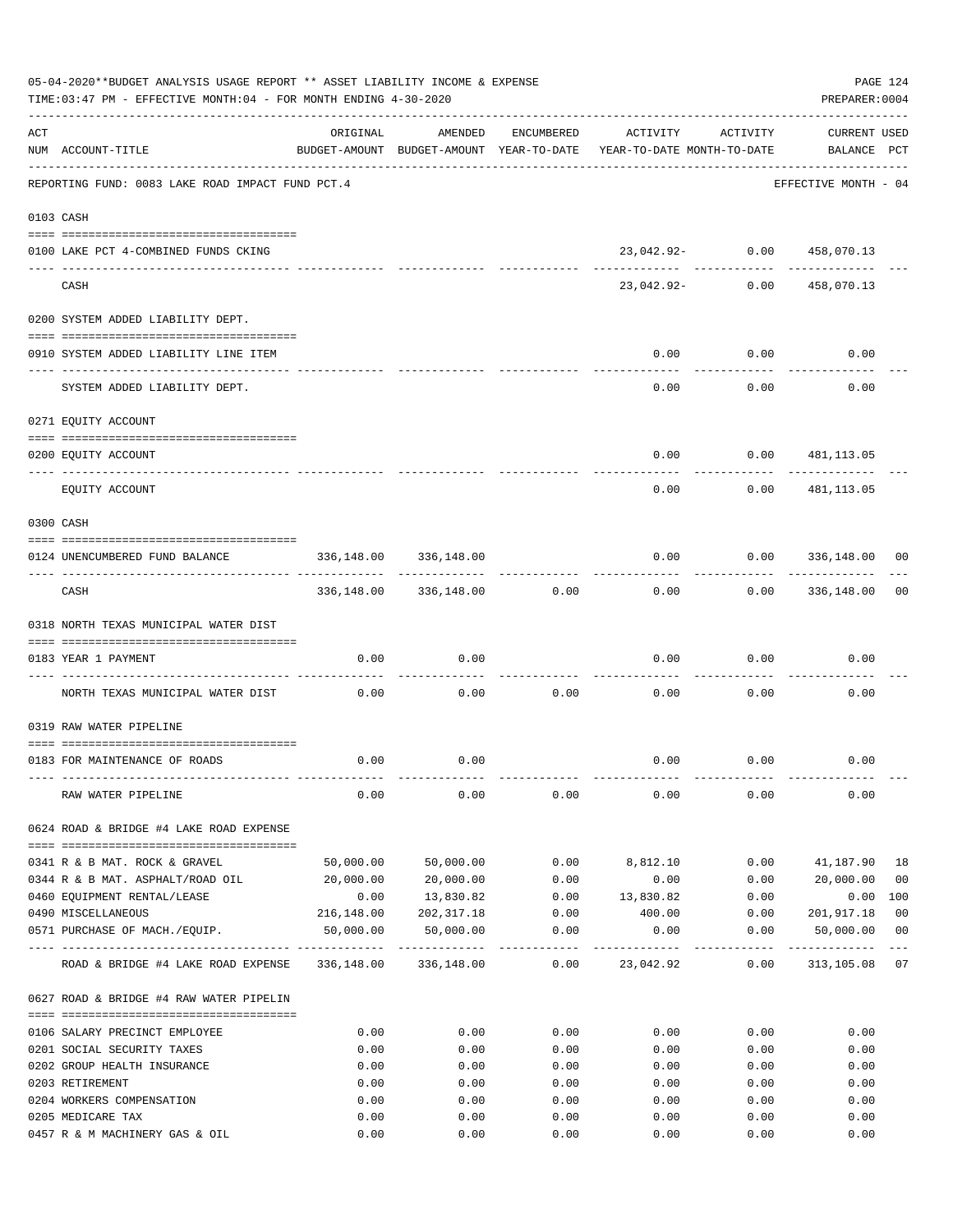| ACT |                                                                          | ORIGINAL      | AMENDED       | ENCUMBERED   | ACTIVITY                   | ACTIVITY | <b>CURRENT USED</b> |            |  |  |  |
|-----|--------------------------------------------------------------------------|---------------|---------------|--------------|----------------------------|----------|---------------------|------------|--|--|--|
| NUM | ACCOUNT-TITLE                                                            | BUDGET-AMOUNT | BUDGET-AMOUNT | YEAR-TO-DATE | YEAR-TO-DATE MONTH-TO-DATE |          | BALANCE             | <b>PCT</b> |  |  |  |
|     |                                                                          |               |               |              |                            |          |                     |            |  |  |  |
|     | REPORTING FUND: 0083 LAKE ROAD IMPACT FUND PCT.4<br>EFFECTIVE MONTH - 04 |               |               |              |                            |          |                     |            |  |  |  |
|     | 0458 R & M MACHINERY PARTS                                               | 0.00          | 0.00          | 0.00         | 0.00                       | 0.00     | 0.00                |            |  |  |  |
|     |                                                                          |               |               |              |                            |          |                     |            |  |  |  |
|     | 0460 EQUIPMENT RENTAL/LEASE                                              | 0.00          | 0.00          | 0.00         | 0.00                       | 0.00     | 0.00                |            |  |  |  |
|     | 0571 PURCHASE OF MACH/EOUIPMENT                                          | 0.00          | 0.00          | 0.00         | 0.00                       | 0.00     | 0.00                |            |  |  |  |
|     |                                                                          |               |               |              |                            |          |                     |            |  |  |  |
|     | ROAD & BRIDGE #4 RAW WATER PIPELIN                                       | 0.00          | 0.00          | 0.00         | 0.00                       | 0.00     | 0.00                |            |  |  |  |
|     | LAKE ROAD IMPACT FUND PCT. 4                                             |               |               |              |                            |          |                     |            |  |  |  |
|     | INCOME TOTALS                                                            | 336,148.00    | 336,148.00    |              | 0.00                       | 0.00     | 336,148.00          | 00         |  |  |  |
|     | <b>EXPENSE TOTALS</b>                                                    | 336,148.00    | 336,148.00    | 0.00         | 23,042.92                  | 0.00     | 313,105.08          | 07         |  |  |  |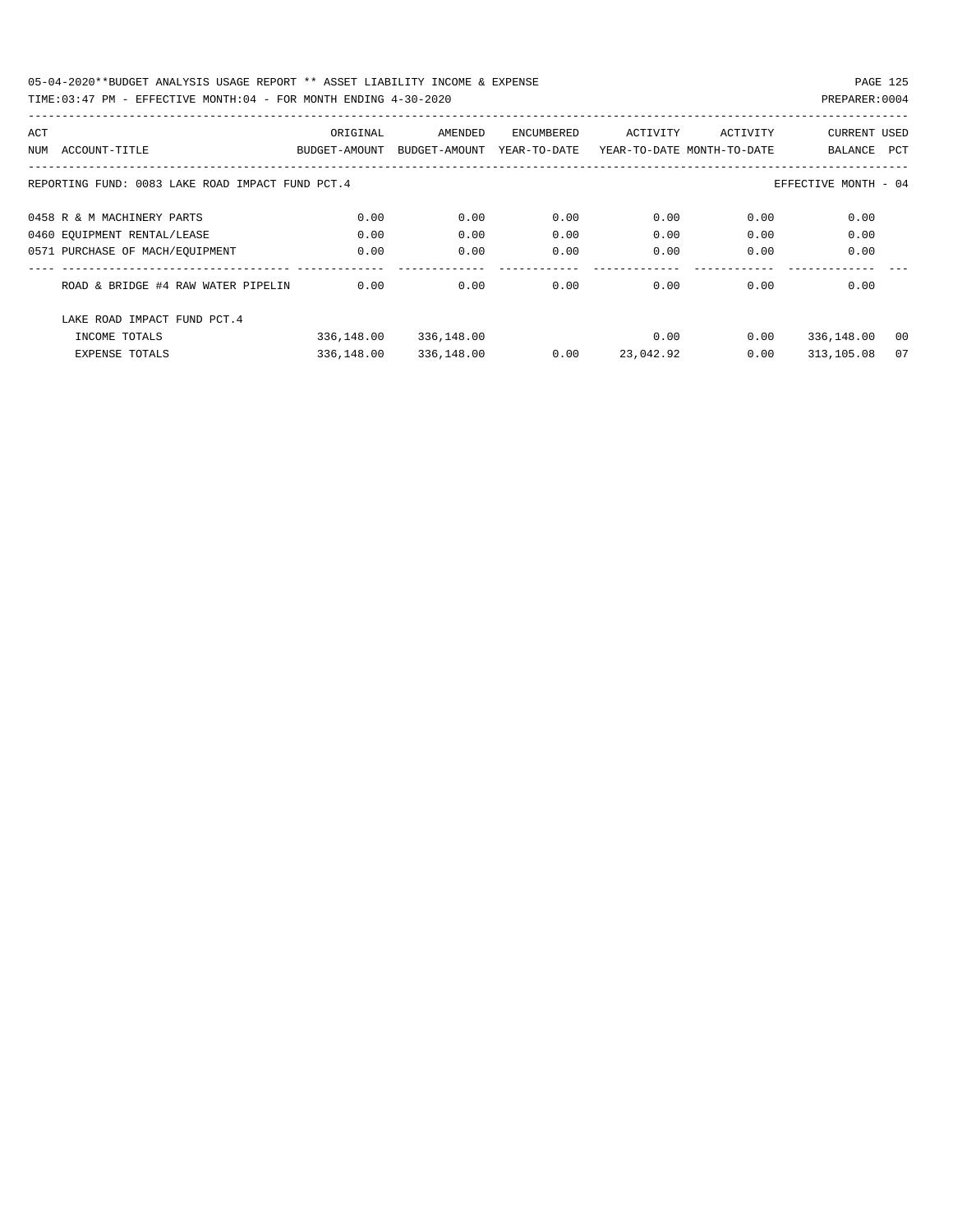|          | 05-04-2020**BUDGET ANALYSIS USAGE REPORT ** ASSET LIABILITY INCOME & EXPENSE<br>TIME: 03:47 PM - EFFECTIVE MONTH: 04 - FOR MONTH ENDING 4-30-2020 |            |                                                     |            |                                        |                 | PREPARER: 0004                         | PAGE 126                 |
|----------|---------------------------------------------------------------------------------------------------------------------------------------------------|------------|-----------------------------------------------------|------------|----------------------------------------|-----------------|----------------------------------------|--------------------------|
| ACT      | NUM ACCOUNT-TITLE                                                                                                                                 | ORIGINAL   | AMENDED<br>BUDGET-AMOUNT BUDGET-AMOUNT YEAR-TO-DATE | ENCUMBERED | ACTIVITY<br>YEAR-TO-DATE MONTH-TO-DATE | ACTIVITY        | CURRENT USED<br>BALANCE PCT            |                          |
|          | REPORTING FUND: 0084 BOIS D'ARC LAKE RESERVOIR                                                                                                    |            |                                                     |            |                                        |                 | EFFECTIVE MONTH - 04                   |                          |
|          | 0100 PAYROLL                                                                                                                                      |            |                                                     |            |                                        |                 |                                        |                          |
|          | 0100 PAYROLL                                                                                                                                      |            |                                                     |            | 0.00                                   | 0.00            | 0.00                                   |                          |
| ---- --- | ------------------------ ------<br>PAYROLL                                                                                                        |            |                                                     |            | 0.00                                   | 0.00            | 0.00                                   |                          |
|          | 0103 CASH                                                                                                                                         |            |                                                     |            |                                        |                 |                                        |                          |
|          | 0100 BOIS D'ARC-COMBINED FUNDS CHECKING                                                                                                           |            |                                                     |            |                                        |                 | 471,734.66- 6,817.77- 62,240.43        |                          |
|          | CASH                                                                                                                                              |            |                                                     |            |                                        |                 | $471, 734.66 - 6, 817.77 - 62, 240.43$ |                          |
|          | 0200 SYSTEM ADDED LIABILITY DEPT.                                                                                                                 |            |                                                     |            |                                        |                 |                                        |                          |
|          | 0910 SYSTEM ADDED LIABILITY LINE ITEM                                                                                                             |            |                                                     |            |                                        |                 | 50,527.35- 0.00 50,527.35-             |                          |
|          | SYSTEM ADDED LIABILITY DEPT.                                                                                                                      |            |                                                     |            | $50,527.35-$                           | 0.00            | 50,527.35-                             |                          |
|          | 0271 EQUITY ACCOUNT                                                                                                                               |            |                                                     |            |                                        |                 |                                        |                          |
|          | 0200 EQUITY ACCOUNT                                                                                                                               |            |                                                     |            | 0.00                                   | 0.00            | 533,975.09                             |                          |
|          | EQUITY ACCOUNT                                                                                                                                    |            |                                                     |            | 0.00                                   |                 | $0.00$ 533,975.09                      |                          |
|          | 0300 CASH                                                                                                                                         |            |                                                     |            |                                        |                 |                                        |                          |
|          | 0110 UNENCUMBERED FUND BALANCE                                                                                                                    | 0.00       | 0.00                                                |            | 0.00                                   | 0.00            | 0.00                                   |                          |
|          | CASH                                                                                                                                              | 0.00       | 0.00                                                | 0.00       | 0.00                                   | 0.00            | 0.00                                   |                          |
|          | 0318 NORTH TEXAS MUNICIPAL WATER DIST                                                                                                             |            |                                                     |            |                                        |                 |                                        |                          |
|          | 0184 PERSONNEL INCOME YEAR 1                                                                                                                      | 0.00       | 0.00                                                |            |                                        | $0.00$ 0.00     | 0.00                                   |                          |
|          | 0185 EMERGENCY RADIO IMP. INC. YEAR 1                                                                                                             | 0.00       | 0.00                                                |            | 0.00                                   | 0.00            | 0.00                                   |                          |
|          | 0186 VEHICLE OR SPEC EQUIP INC YEAR 1                                                                                                             | 0.00       | 0.00                                                |            | 0.00                                   | 0.00            | 0.00                                   |                          |
|          | 0250 DRUG SCREENING/PSYCHOLOGICAL INC Y                                                                                                           | 0.00       | 0.00                                                |            | 0.00                                   | 0.00            | 0.00                                   |                          |
|          | 0395 UNIFORMS INCOME YEAR 1                                                                                                                       | 0.00       | 0.00                                                |            | 0.00                                   | 0.00            | 0.00                                   |                          |
|          | 0427 TRAINING INCOME YEAR 1                                                                                                                       | 0.00       | 0.00<br>.                                           |            | 0.00<br>-------                        | 0.00<br>------- | 0.00<br>----------                     |                          |
|          | NORTH TEXAS MUNICIPAL WATER DIST                                                                                                                  | 0.00       | 0.00                                                | 0.00       | 0.00                                   | 0.00            | 0.00                                   |                          |
|          | 0319 NORTH TEXAS MUNICIPAL WATER DIST                                                                                                             |            |                                                     |            |                                        |                 |                                        |                          |
|          | 0184 PERSONNEL INCOME YEAR 2                                                                                                                      | 108,852.00 | 108,852.00                                          |            | 0.00                                   | 0.00            | 108,852.00                             | 00                       |
|          | 0186 VEHICLE OR SPEC EQUIP INC YEAR 2                                                                                                             | 256,000.00 | 256,000.00                                          |            | 0.00                                   | 0.00            | 256,000.00                             | 0 <sub>0</sub>           |
|          | 0250 DRUG SCREEN/PSYCHOLOGICAL INC YE                                                                                                             | 600.00     | 600.00                                              |            | 0.00                                   | 0.00            | 600.00                                 | 0 <sub>0</sub>           |
|          | 0395 UNIFORMS INCOME YEAR 2                                                                                                                       | 2,048.00   | 2,048.00                                            |            | 0.00                                   | 0.00            | 2,048.00                               | 0 <sub>0</sub>           |
|          | 0427 TRAINING INCOME YEAR 2                                                                                                                       | 10,000.00  | 10,000.00                                           |            | 0.00                                   | 0.00            | 10,000.00                              | 0 <sub>0</sub>           |
|          | 0454 R & M EQUIPMENT INCOME YEAR 2                                                                                                                | 20,000.00  | 20,000.00                                           |            | 0.00                                   | 0.00            | 20,000.00                              | 0 <sub>0</sub>           |
|          | NORTH TEXAS MUNICIPAL WATER DIST 397,500.00                                                                                                       |            | 397,500.00                                          | 0.00       | $- - - - - -$<br>0.00                  | -------<br>0.00 | ----------<br>397,500.00               | $---$<br>$\overline{00}$ |
|          | 0370 COUNTY FUNDING                                                                                                                               |            |                                                     |            |                                        |                 |                                        |                          |
|          | 0184 LOCAL FUNDING                                                                                                                                | 30,298.17  | 30,298.17                                           |            | 0.00                                   | 0.00            | 30,298.17 00                           |                          |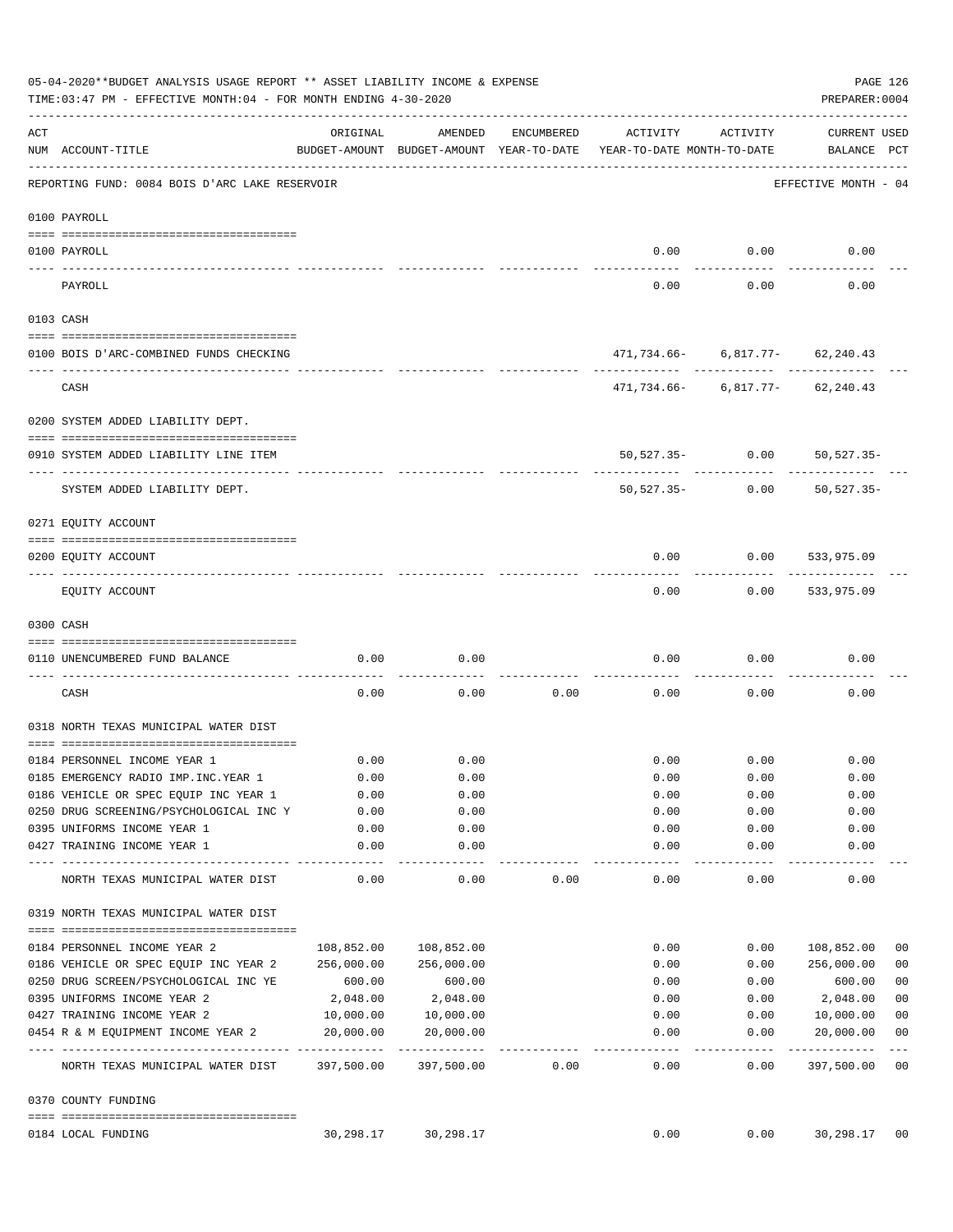| 05-04-2020**BUDGET ANALYSIS USAGE REPORT ** ASSET LIABILITY INCOME & EXPENSE |  |  |  | PAGE 127 |  |
|------------------------------------------------------------------------------|--|--|--|----------|--|
|                                                                              |  |  |  |          |  |

| ACT |                                                | ORIGINAL   | AMENDED                                  | ENCUMBERED | ACTIVITY                                                               | ACTIVITY           | <b>CURRENT USED</b>    |                |
|-----|------------------------------------------------|------------|------------------------------------------|------------|------------------------------------------------------------------------|--------------------|------------------------|----------------|
|     | NUM ACCOUNT-TITLE                              |            | BUDGET-AMOUNT BUDGET-AMOUNT YEAR-TO-DATE |            | YEAR-TO-DATE MONTH-TO-DATE                                             |                    | BALANCE                | PCT            |
|     | REPORTING FUND: 0084 BOIS D'ARC LAKE RESERVOIR |            |                                          |            |                                                                        |                    | EFFECTIVE MONTH - 04   |                |
|     | COUNTY FUNDING                                 | 30,298.17  | 30,298.17                                | 0.00       | 0.00                                                                   | 0.00               | 30,298.17              | 00             |
|     | 0560 BOIS D'ARC LAKE EXPENSES                  |            |                                          |            |                                                                        |                    |                        |                |
|     |                                                |            |                                          |            |                                                                        |                    |                        |                |
|     | 0104 SALARIES DEPUTIES                         | 91,592.31  | 91,592.31                                | 0.00       |                                                                        | 50,429.57 4,219.53 | 41,162.74              | 55             |
|     | 0201 SOCIAL SECURITY TAXES                     | 5,678.72   | 5,678.72                                 | 0.00       | 3,122.39                                                               | 261.60             | 2,556.33               | 55             |
|     | 0202 GROUP HEALTH INSURANCE                    | 23,741.76  | 23,741.76                                | 0.00       | 10,684.25                                                              | 1,384.39           | 13,057.51              | 45             |
|     | 0203 RETIREMENT                                | 10,542.27  | 10,542.27                                | 0.00       | 5,866.67                                                               | 497.48             | 4,675.60               | 56             |
|     | 0204 WORKERS' COMPENSATION                     | 2,015.03   | 2,015.03                                 | 0.00       | 699.71                                                                 | 0.00               | 1,315.32               | 35             |
|     | 0205 MEDICARE TAX                              | 1,328.08   | 1,328.08                                 | 0.00       | 730.15                                                                 | 61.17              | 597.93                 | 55             |
|     | 0206 UNEMPLOYMENT EXPENSE                      | 0.00       | 0.00                                     | 0.00       | 0.00                                                                   | 0.00               | 0.00                   |                |
|     | 0250 EMPLOYEE PHYSICALS                        | 600.00     | 600.00                                   | 0.00       | 0.00                                                                   | 0.00               | 600.00                 | 0 <sub>0</sub> |
|     | 0320 WEAPONS SUPPLIES                          | 0.00       | 0.00                                     | 0.00       | 393.60                                                                 | 393.60             | 393.60-                |                |
|     | 0321 PATROL SUPPLIES                           | 0.00       | 0.00                                     | 0.00       | 0.00                                                                   | 0.00               | 0.00                   |                |
|     | 0395 UNIFORMS/OTHER                            | 2,000.00   | 2,000.00                                 | 0.00       | 0.00                                                                   | 0.00               | 2,000.00               | 0 <sub>0</sub> |
|     | 0421 CELL PHONE                                | 300.00     | 300.00                                   | 0.00       | 0.00                                                                   | 0.00               | 300.00                 | 0 <sub>0</sub> |
|     | 0422 R & M RADIO                               | 0.00       | 0.00                                     | 0.00       | 0.00                                                                   | 0.00               | 0.00                   |                |
|     | 0427 TRAVEL AND TRAINING                       | 10,000.00  | 10,000.00                                | 0.00       | 0.00                                                                   | 0.00               | 10,000.00              | 0 <sub>0</sub> |
|     | 0447 RADIO LICENSES                            | 0.00       | 0.00                                     | 0.00       | 485.00                                                                 | 0.00               | 485.00-                |                |
|     | 0452 R & M EQUIPMENT                           | 24,000.00  | 24,000.00                                | 0.00       | 0.00                                                                   | 0.00               | 24,000.00              | 0 <sub>0</sub> |
|     | 0453 TYLER/CAD MAINTENANCE                     | 0.00       | 0.00                                     | 0.00       | 0.00                                                                   | 0.00               | 0.00                   |                |
|     | 0454 R & M AUTO, BOATS, ATV                    | 0.00       | 0.00                                     | 0.00       | 0.00                                                                   | 0.00               | 0.00                   |                |
|     | 0487 AUTO & OTHER EQUIPMENT INSURANCE          | 0.00       | 0.00                                     | 0.00       | 0.00                                                                   | 0.00               | 0.00                   |                |
|     | 0488 LAW ENFORCEMENT INSURANCE                 | 0.00       | 0.00                                     | 0.00       | 0.00                                                                   | 0.00               | 0.00                   |                |
|     | 0573 EMERGENCY RADIO IMPROVEMENTS              | 0.00       | 0.00                                     | 99,950.00  | 299,850.00                                                             | 0.00               | $399,800.00 -$         |                |
|     | 0574 TECHNOLOGY                                | 0.00       | 0.00                                     | 0.00       | 0.00                                                                   | 0.00               | 0.00                   |                |
|     | 0575 PURCHASE AUTOS, BOATS, ATV'S 256,000.00   |            | 256,000.00                               | 0.00       | 48,945.97                                                              | 0.00               | 207,054.03 19          |                |
|     | 0579 WEAPONS                                   | 0.00       | 0.00                                     | 0.00       | 0.00                                                                   | 0.00               | 0.00                   |                |
|     | BOIS D'ARC LAKE EXPENSES                       |            |                                          |            | 427,798.17  427,798.17  99,950.00  421,207.31  6,817.77  93,359.14-122 |                    |                        |                |
|     | BOIS D'ARC LAKE RESERVOIR                      |            |                                          |            |                                                                        |                    |                        |                |
|     | INCOME TOTALS                                  |            | 427,798.17 427,798.17                    |            | 0.00                                                                   |                    | $0.00$ $427,798.17$ 00 |                |
|     | <b>EXPENSE TOTALS</b>                          | 427,798.17 | 427,798.17                               |            | 99,950.00 421,207.31                                                   | 6,817.77           | 93,359.14- 122         |                |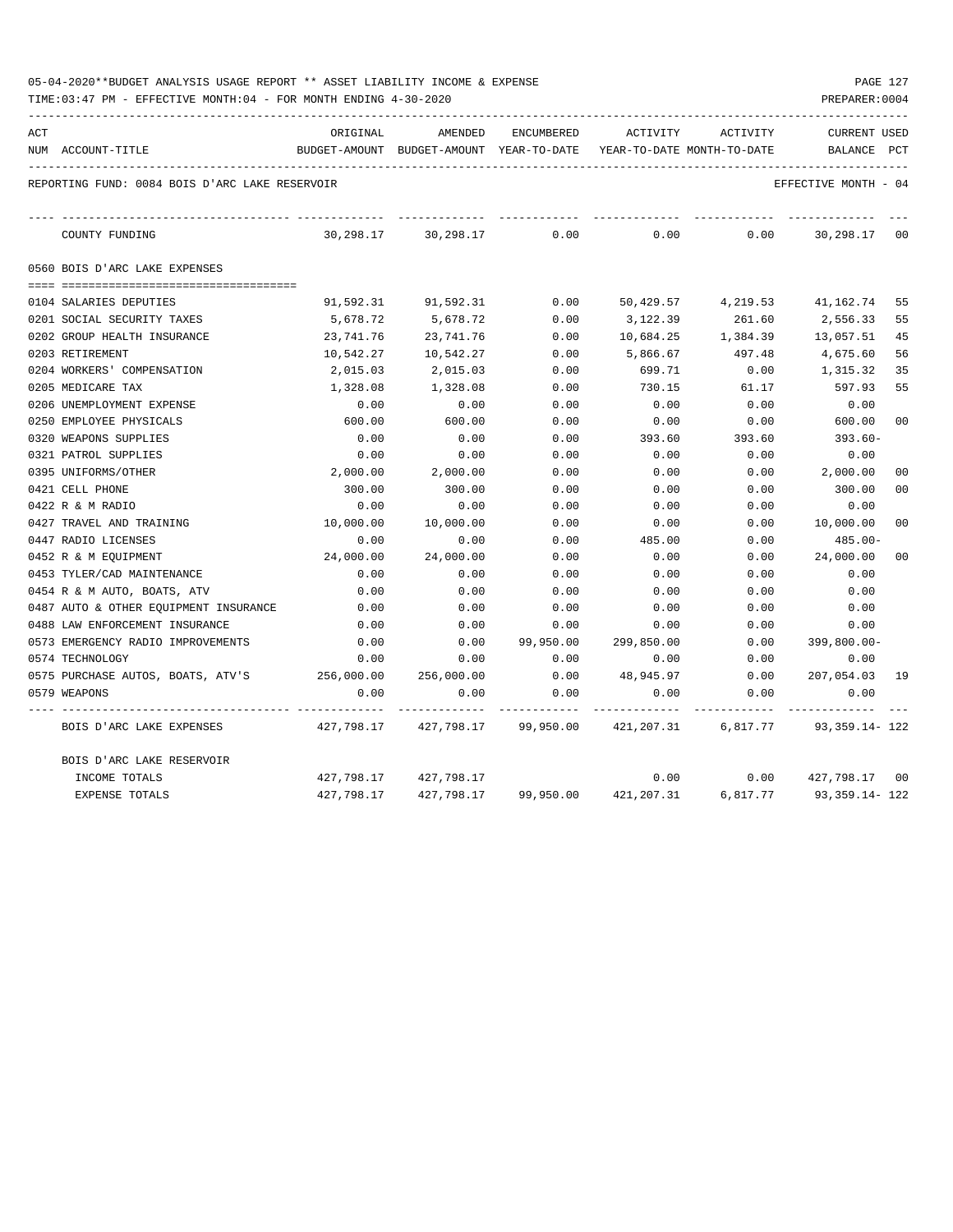| 05-04-2020**BUDGET ANALYSIS USAGE REPORT ** ASSET LIABILITY INCOME & EXPENSE<br>TIME: 03:47 PM - EFFECTIVE MONTH: 04 - FOR MONTH ENDING 4-30-2020 |                                         |          |          |            |                                                                                 |                                                 |                                    |                |  |  |  |
|---------------------------------------------------------------------------------------------------------------------------------------------------|-----------------------------------------|----------|----------|------------|---------------------------------------------------------------------------------|-------------------------------------------------|------------------------------------|----------------|--|--|--|
| ACT                                                                                                                                               | NUM ACCOUNT-TITLE                       | ORIGINAL | AMENDED  | ENCUMBERED | ACTIVITY<br>BUDGET-AMOUNT BUDGET-AMOUNT YEAR-TO-DATE YEAR-TO-DATE MONTH-TO-DATE | ACTIVITY                                        | <b>CURRENT USED</b><br>BALANCE PCT |                |  |  |  |
|                                                                                                                                                   | REPORTING FUND: 0085 LAKE FANNIN        |          |          |            |                                                                                 |                                                 | EFFECTIVE MONTH - 04               |                |  |  |  |
|                                                                                                                                                   | 0103 CASH                               |          |          |            |                                                                                 |                                                 |                                    |                |  |  |  |
|                                                                                                                                                   | 0100 LAKE FANNIN-COMBINED FUNDS CHECKIN |          |          |            |                                                                                 | 2, 321.20 - 132.06 - 1, 263.84<br>------------- |                                    |                |  |  |  |
|                                                                                                                                                   | CASH                                    |          |          |            | 2,321.20-                                                                       |                                                 | 132.06- 1,263.84                   |                |  |  |  |
|                                                                                                                                                   | 0200 SYSTEM ADDED LIABILITY DEPARTMENT  |          |          |            |                                                                                 |                                                 |                                    |                |  |  |  |
|                                                                                                                                                   | 0910 SYSTEM ADDED LIABILITY LINE-ITEM   |          |          |            |                                                                                 | $388.75 - 0.00$ 388.75-                         |                                    |                |  |  |  |
|                                                                                                                                                   | SYSTEM ADDED LIABILITY DEPARTMENT       |          |          |            |                                                                                 | $388.75 - 0.00$                                 | $388.75-$                          |                |  |  |  |
|                                                                                                                                                   | 0271 EQUITY ACCOUNT                     |          |          |            |                                                                                 |                                                 |                                    |                |  |  |  |
|                                                                                                                                                   | 0200 EQUITY ACCOUNT                     |          |          |            | 0.00                                                                            | 0.00                                            | 3,585.04                           |                |  |  |  |
|                                                                                                                                                   | EQUITY ACCOUNT                          |          |          |            | 0.00                                                                            | 0.00                                            | 3,585.04                           |                |  |  |  |
|                                                                                                                                                   | 0300 CASH                               |          |          |            |                                                                                 |                                                 |                                    |                |  |  |  |
|                                                                                                                                                   | 0110 UNENCUMBERED FUND BALANCE          | 0.00     | 0.00     |            | 0.00                                                                            | 0.00                                            | 0.00                               |                |  |  |  |
|                                                                                                                                                   | CASH                                    | 0.00     | 0.00     | 0.00       | 0.00                                                                            | 0.00                                            | 0.00                               |                |  |  |  |
|                                                                                                                                                   | 0370 MISCELLANEOUS                      |          |          |            |                                                                                 |                                                 |                                    |                |  |  |  |
|                                                                                                                                                   | 0150 DONATIONS                          | 2,000.00 | 2,000.00 |            | 0.00                                                                            | 0.00                                            | 2,000.00                           | 00             |  |  |  |
|                                                                                                                                                   | 0183 VOLUNTEER MEMBERSHIP FEES          | 0.00     | 0.00     |            | 335.00                                                                          | 0.00                                            | 335.00+                            |                |  |  |  |
|                                                                                                                                                   | 0184 LOCAL FUNDING                      | 5,000.00 | 5,000.00 |            | 0.00                                                                            | 0.00                                            | 5,000.00                           | 0 <sub>0</sub> |  |  |  |
|                                                                                                                                                   | 0185 RENTAL FEE                         | 1,000.00 | 1,000.00 |            | 812.50                                                                          | 0.00                                            | 187.50                             | 81             |  |  |  |
|                                                                                                                                                   | 0186 DEPOSIT FEE                        | 1,000.00 | 1,000.00 |            | 450.00                                                                          | 0.00                                            | 550.00                             | 45             |  |  |  |
|                                                                                                                                                   | MISCELLANEOUS                           | 9,000.00 | 9,000.00 | 0.00       | 1,597.50                                                                        | 0.00                                            | 7,402.50                           | 18             |  |  |  |
|                                                                                                                                                   | 0520 LAKE FANNIN EXPENSES               |          |          |            |                                                                                 |                                                 |                                    |                |  |  |  |
|                                                                                                                                                   | 0186 DEPOSIT REFUND                     | 1,000.00 | 1,000.00 | 0.00       | 450.00                                                                          | 0.00                                            | 550.00                             | 45             |  |  |  |
|                                                                                                                                                   | 0341 R & M ROADS                        | 0.00     | 0.00     | 0.00       | 0.00                                                                            | 0.00                                            | 0.00                               |                |  |  |  |
|                                                                                                                                                   | 0342 R & M CAMPGROUNDS                  | 875.00   | 875.00   | 0.00       | 0.00                                                                            | 0.00                                            | 875.00                             | 0 <sub>0</sub> |  |  |  |
|                                                                                                                                                   | 0343 R & M DAM                          | 2,000.00 | 2,000.00 | 0.00       | 0.00                                                                            | 0.00                                            | 2,000.00                           | 0 <sub>0</sub> |  |  |  |
|                                                                                                                                                   | 0440 UTILITIES ELECTRICITY              | 300.00   | 300.00   | 0.00       | 224.20                                                                          | 27.14                                           | 75.80                              | 75             |  |  |  |
|                                                                                                                                                   | 0442 UTILITIES WATER                    | 600.00   | 586.99   | 0.00       | 236.84                                                                          | 39.92                                           | 350.15                             | 40             |  |  |  |
|                                                                                                                                                   | 0443 TRASH PICK-UP                      | 0.00     | 86.25    | 0.00       | 346.25                                                                          | 65.00                                           | $260.00 - 401$                     |                |  |  |  |
|                                                                                                                                                   | 0450 R & M BUILDINGS                    | 2,000.00 | 2,000.00 | 0.00       | 120.90                                                                          | 0.00                                            | 1,879.10                           | 06             |  |  |  |
|                                                                                                                                                   | 0484 GENERAL LIABILITY INSURANCE        | 2,225.00 | 2,104.00 | 0.00       | 2,104.00                                                                        | 0.00                                            | 0.00 100                           |                |  |  |  |
|                                                                                                                                                   | 0490 MISCELLANEOUS EXPENSE              | 0.00     | 47.76    | 0.00       | 47.76                                                                           | 0.00                                            | 0.00 100                           |                |  |  |  |
|                                                                                                                                                   | LAKE FANNIN EXPENSES                    | 9,000.00 | 9,000.00 | 0.00       | 3,529.95                                                                        | 132.06                                          | 5,470.05 39                        |                |  |  |  |
|                                                                                                                                                   | LAKE FANNIN                             |          |          |            |                                                                                 |                                                 |                                    |                |  |  |  |
|                                                                                                                                                   | INCOME TOTALS                           | 9,000.00 | 9,000.00 |            | 1,597.50                                                                        | 0.00                                            | 7,402.50                           | 18             |  |  |  |
|                                                                                                                                                   | EXPENSE TOTALS                          | 9,000.00 | 9,000.00 | 0.00       | 3,529.95                                                                        | 132.06                                          | 5,470.05                           | 39             |  |  |  |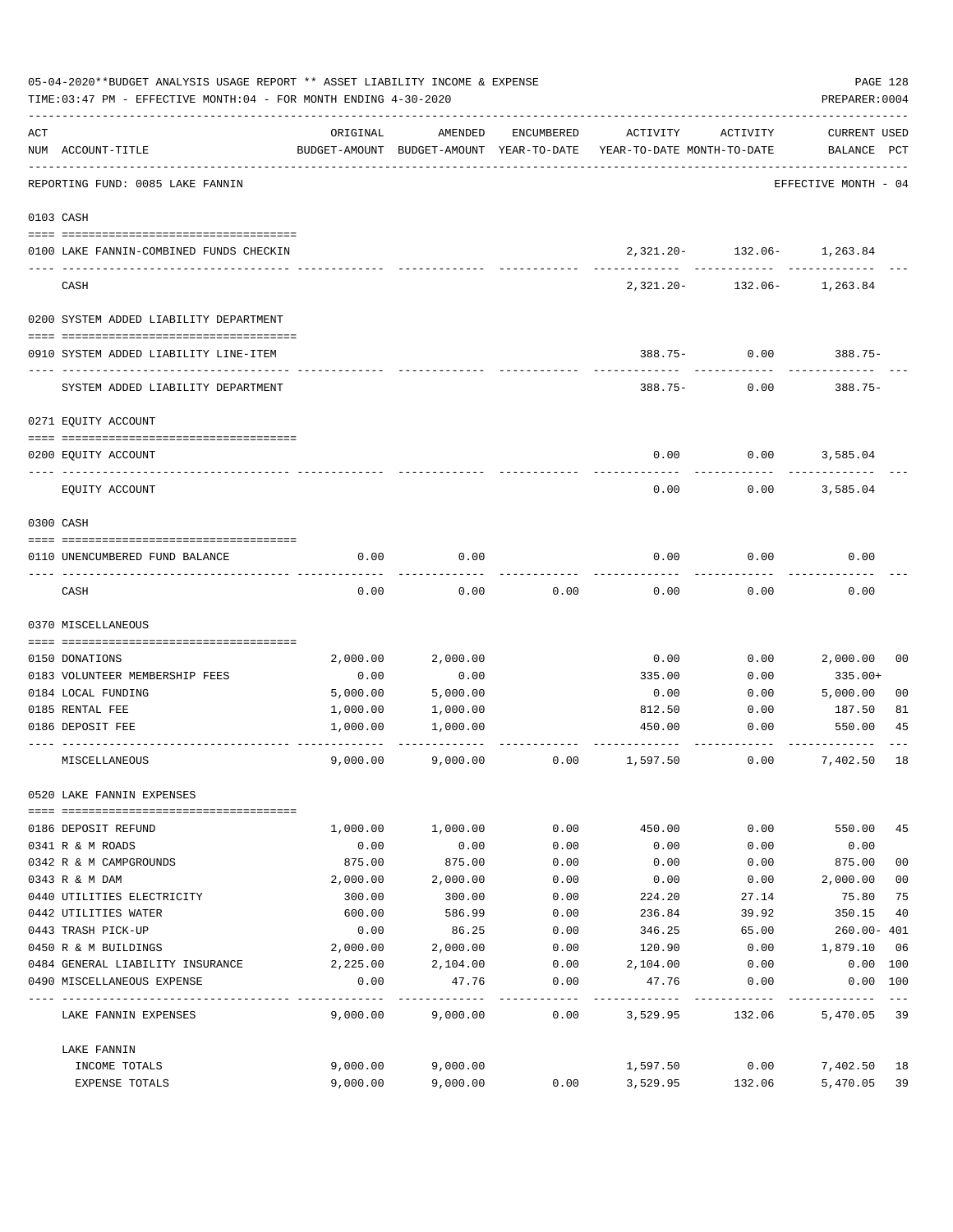|     | 05-04-2020**BUDGET ANALYSIS USAGE REPORT ** ASSET LIABILITY INCOME & EXPENSE<br>TIME:03:47 PM - EFFECTIVE MONTH:04 - FOR MONTH ENDING 4-30-2020 |              |                        |                      |                                                                                 |                             | PAGE 129<br>PREPARER: 0004  |  |
|-----|-------------------------------------------------------------------------------------------------------------------------------------------------|--------------|------------------------|----------------------|---------------------------------------------------------------------------------|-----------------------------|-----------------------------|--|
| ACT | NUM ACCOUNT-TITLE                                                                                                                               | ORIGINAL     | AMENDED                | ENCUMBERED           | ACTIVITY<br>BUDGET-AMOUNT BUDGET-AMOUNT YEAR-TO-DATE YEAR-TO-DATE MONTH-TO-DATE | ACTIVITY                    | CURRENT USED<br>BALANCE PCT |  |
|     | REPORTING FUND: 0086 SHERIFF'S OFFICE TECHNOLOGY                                                                                                |              |                        |                      |                                                                                 |                             | EFFECTIVE MONTH - 04        |  |
|     | 0103 CASH                                                                                                                                       |              |                        |                      |                                                                                 |                             |                             |  |
|     | 0100 TECHNOLOGY FUNDS CHECKING                                                                                                                  |              |                        |                      |                                                                                 | $2,884.60 - 0.00 2,351.32$  |                             |  |
|     | CASH                                                                                                                                            |              |                        |                      | 2,884.60-                                                                       |                             | $0.00$ 2,351.32             |  |
|     | 0200 SYSTEM ADDED LIABILITY DEPT.                                                                                                               |              |                        |                      |                                                                                 |                             |                             |  |
|     | 0910 SYSTEM ADDED LIABILITY ITEM                                                                                                                |              |                        |                      | 0.00                                                                            | 0.00                        | 0.00                        |  |
|     | SYSTEM ADDED LIABILITY DEPT.                                                                                                                    |              |                        |                      | 0.00                                                                            | 0.00                        | 0.00                        |  |
|     | 0271 EQUITY ACCOUNT                                                                                                                             |              |                        |                      |                                                                                 |                             |                             |  |
|     | 0200 EQUITY ACCOUNT                                                                                                                             |              |                        |                      | 0.00                                                                            | $0.00$ 5,235.92             |                             |  |
|     | EQUITY ACCOUNT                                                                                                                                  |              |                        |                      | -----<br>0.00                                                                   |                             | $0.00$ 5,235.92             |  |
|     | 0300 CASH                                                                                                                                       |              |                        |                      |                                                                                 |                             |                             |  |
|     | 0110 UNENCUMBERED FUND BALANCE                                                                                                                  | 0.00         | 2,884.60               |                      | 0.00                                                                            | $0.00$ 2,884.60 00          |                             |  |
|     | CASH                                                                                                                                            | 0.00         |                        | 2,884.60 0.00        | 0.00                                                                            |                             | $0.00$ 2,884.60 00          |  |
|     | 0319 TECHNOLOGY                                                                                                                                 |              |                        |                      |                                                                                 |                             |                             |  |
|     | 0420 SECURUS SIGNING BONUS                                                                                                                      | 0.00         | 0.00                   |                      | 0.00                                                                            | $0.00$ 0.00                 |                             |  |
|     | TECHNOLOGY                                                                                                                                      | 0.00         | 0.00                   | 0.00                 | ---------- -------------<br>0.00                                                | 0.00                        | 0.00                        |  |
|     | 0370 MISCELLANEOUS                                                                                                                              |              |                        |                      |                                                                                 |                             |                             |  |
|     | 0130 REFUNDS & MISCELLANEOUS                                                                                                                    | 0.00         | 0.00                   |                      |                                                                                 | $0.00$ $0.00$ $0.00$ $0.00$ |                             |  |
|     | MISCELLANEOUS                                                                                                                                   | 0.00         | 0.00                   | 0.00                 | 0.00                                                                            | 0.00                        | 0.00                        |  |
|     | 0560 SHERIFF'S OFFICE TECHNOLOGY                                                                                                                |              |                        |                      |                                                                                 |                             |                             |  |
|     | 0573 EMERGENCY RADIOS                                                                                                                           | 0.00         | 2,884.60               | 0.00                 |                                                                                 | 2,884.60 0.00               | 0.00 100                    |  |
|     | SHERIFF'S OFFICE TECHNOLOGY                                                                                                                     | 0.00         | ----------<br>2,884.60 | ------------<br>0.00 | ------------- ------------<br>2,884.60                                          | 0.00                        | . <u>.</u><br>0.00 100      |  |
|     | SHERIFF'S OFFICE TECHNOLOGY                                                                                                                     |              |                        |                      |                                                                                 |                             |                             |  |
|     | INCOME TOTALS<br>EXPENSE TOTALS                                                                                                                 | 0.00<br>0.00 | 2,884.60<br>2,884.60   | 0.00                 | 0.00<br>2,884.60                                                                | 0.00<br>0.00                | 2,884.60 00<br>0.00 100     |  |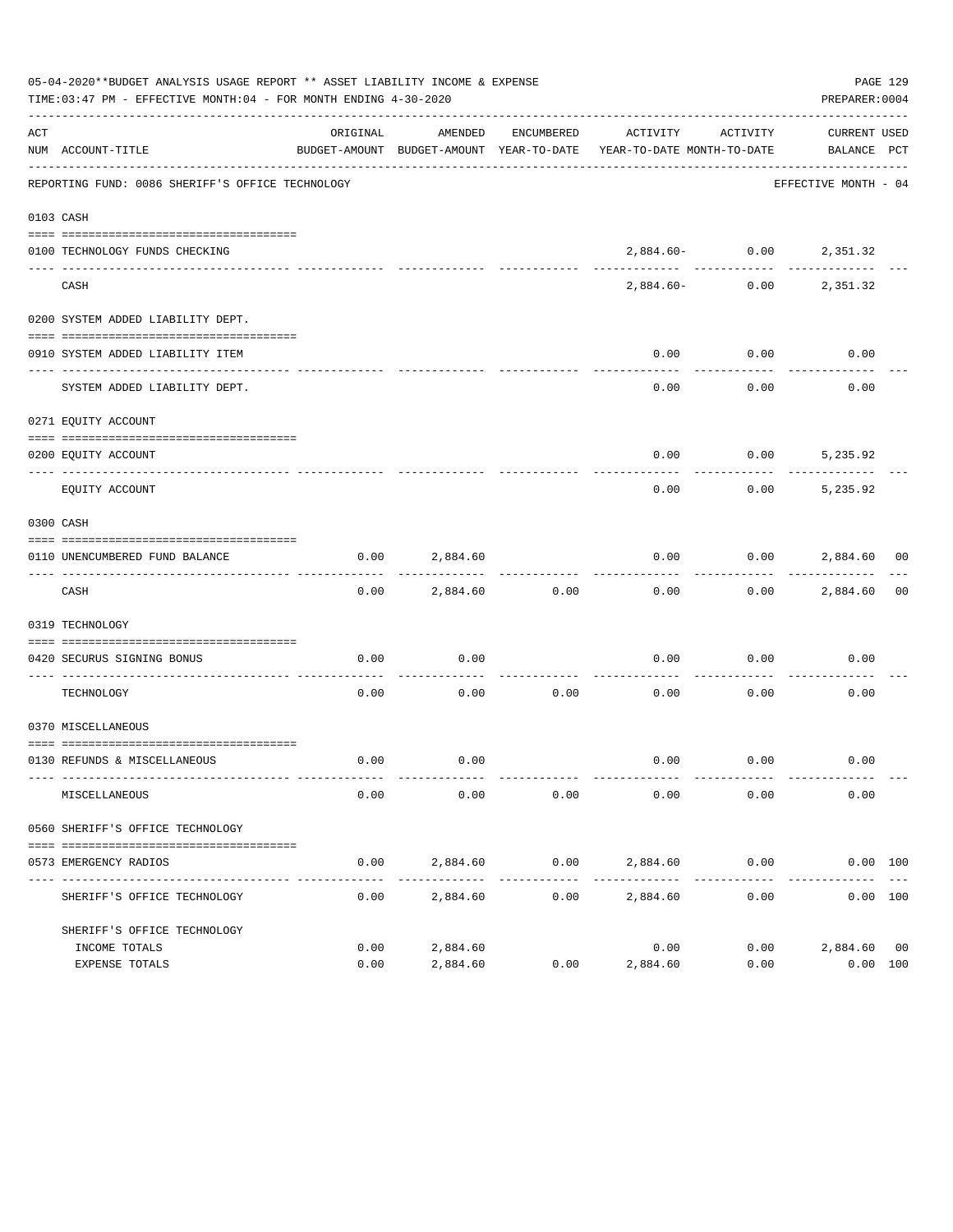| 05-04-2020**BUDGET ANALYSIS USAGE REPORT ** ASSET LIABILITY INCOME & EXPENSE<br>TIME: 03:47 PM - EFFECTIVE MONTH: 04 - FOR MONTH ENDING 4-30-2020<br>PREPARER: 0004 |                                                                              |              |                                                     |                   |                                        |              |                                    |  |
|---------------------------------------------------------------------------------------------------------------------------------------------------------------------|------------------------------------------------------------------------------|--------------|-----------------------------------------------------|-------------------|----------------------------------------|--------------|------------------------------------|--|
| ACT                                                                                                                                                                 | NUM ACCOUNT-TITLE                                                            | ORIGINAL     | AMENDED<br>BUDGET-AMOUNT BUDGET-AMOUNT YEAR-TO-DATE | ENCUMBERED        | ACTIVITY<br>YEAR-TO-DATE MONTH-TO-DATE | ACTIVITY     | <b>CURRENT USED</b><br>BALANCE PCT |  |
|                                                                                                                                                                     | REPORTING FUND: 0087 JUVENILE PROBATION                                      |              |                                                     |                   |                                        |              | EFFECTIVE MONTH - 04               |  |
|                                                                                                                                                                     | 0103 CASH                                                                    |              |                                                     |                   |                                        |              |                                    |  |
|                                                                                                                                                                     |                                                                              |              |                                                     |                   |                                        |              |                                    |  |
|                                                                                                                                                                     | 0187 CASH-JUVENILE PROBATION                                                 |              |                                                     |                   |                                        | ---------    | 833.40 82.86 3,169.17              |  |
|                                                                                                                                                                     | CASH                                                                         |              |                                                     |                   | 833.40                                 | 82.86        | 3,169.17                           |  |
|                                                                                                                                                                     | 0200 SYSTEM ADDED LIABILITY DEPARTMENT                                       |              |                                                     |                   |                                        |              |                                    |  |
|                                                                                                                                                                     |                                                                              |              |                                                     |                   |                                        |              |                                    |  |
|                                                                                                                                                                     | 0910 SYSTEM ADDED LIABILITY LINE-ITEM                                        |              |                                                     |                   | 0.00                                   | 0.00         | 0.00                               |  |
|                                                                                                                                                                     | SYSTEM ADDED LIABILITY DEPARTMENT                                            |              |                                                     |                   | 0.00                                   | 0.00         | 0.00                               |  |
|                                                                                                                                                                     | 0202 ACCOUNTS PAYABLE                                                        |              |                                                     |                   |                                        |              |                                    |  |
|                                                                                                                                                                     |                                                                              |              |                                                     |                   |                                        |              |                                    |  |
|                                                                                                                                                                     | 0319 A/P RESTITUTION-JUVENILE PROBATION                                      |              |                                                     |                   | 0.00                                   | 0.00         | 0.00                               |  |
|                                                                                                                                                                     | ACCOUNTS PAYABLE                                                             |              |                                                     |                   | 0.00                                   | 0.00         | 0.00                               |  |
|                                                                                                                                                                     | 0271 EQUITY                                                                  |              |                                                     |                   |                                        |              |                                    |  |
|                                                                                                                                                                     |                                                                              |              |                                                     |                   |                                        |              |                                    |  |
|                                                                                                                                                                     | 0200 EQUITY ACCOUNT                                                          |              |                                                     |                   | 0.00                                   | 0.00         | 2,335.77                           |  |
|                                                                                                                                                                     | EQUITY                                                                       |              |                                                     |                   | 0.00                                   | 0.00         | 2,335.77                           |  |
|                                                                                                                                                                     | 0340 FEES OF OFFICE                                                          |              |                                                     |                   |                                        |              |                                    |  |
|                                                                                                                                                                     |                                                                              |              |                                                     |                   |                                        |              |                                    |  |
|                                                                                                                                                                     | 0575 JUVENILE PROBATION FEES                                                 | 1,500.00     | 1,500.00                                            |                   | 835.00                                 | 0.00         | 665.00<br>56                       |  |
|                                                                                                                                                                     | 0576 JUVENILE PROBATION RESTITUTION                                          | 2,000.00     | 2,000.00<br>800.00                                  |                   | 1,461.00                               | 314.00       | 73<br>539.00                       |  |
|                                                                                                                                                                     | 0577 JUVENILE PROBATION COURT COSTS<br>0578 FEES RECEIVED FOR OTHER COUNTIES | 800.00       | 0.00                                                |                   | 20.00                                  | 0.00<br>0.00 | 780.00<br>03<br>0.00               |  |
|                                                                                                                                                                     | 0579 REIMBURSEMENT OF MEDICAL EXPENSES                                       | 0.00<br>0.00 | 0.00                                                |                   | 0.00<br>70.00                          | 0.00         | $70.00+$                           |  |
|                                                                                                                                                                     |                                                                              |              |                                                     |                   |                                        |              |                                    |  |
|                                                                                                                                                                     | FEES OF OFFICE                                                               | 4,300.00     | 4,300.00                                            | 0.00              | 2,386.00                               | 314.00       | 1,914.00<br>55                     |  |
|                                                                                                                                                                     | 0575 JUVENILE PROBATION                                                      |              |                                                     |                   |                                        |              |                                    |  |
|                                                                                                                                                                     | 0310 OFFICE SUPP./MISC.                                                      | 1,400.00     | 1,400.00                                            | 0.00              | 405.60                                 | 231.14       | 994.40<br>29                       |  |
|                                                                                                                                                                     | 0319 RESTITUTION                                                             | 1,000.00     | 1,000.00                                            | 0.00              | 1,127.00                               | 0.00         | 127.00- 113                        |  |
|                                                                                                                                                                     | 0320 COURT COSTS                                                             | 260.00       | 260.00                                              | 0.00              | 20.00                                  | 0.00         | 08<br>240.00                       |  |
|                                                                                                                                                                     | 0321 REIMBURSEMENT OF FEES FOR OTHER CO                                      | 0.00         | 0.00                                                | 0.00              | 0.00                                   | 0.00         | 0.00                               |  |
|                                                                                                                                                                     | 0353 COMPUTER EXPENSE                                                        | 1,640.00     | 1,640.00                                            | 0.00              | 0.00                                   | 0.00         | 0 <sub>0</sub><br>1,640.00         |  |
|                                                                                                                                                                     | 0416 STRUCTURAL FAMILY THERAPY                                               | 0.00         | 0.00                                                | 0.00              | 0.00                                   | 0.00         | 0.00                               |  |
|                                                                                                                                                                     | 0427 TRAVEL AND TRAINING                                                     | 0.00         | 0.00                                                | 0.00              | 0.00                                   | 0.00         | 0.00                               |  |
|                                                                                                                                                                     | <b>JUVENILE PROBATION</b>                                                    | 4,300.00     | 4,300.00                                            | $- - - -$<br>0.00 | 1,552.60                               | 231.14       | 36<br>2,747.40                     |  |
|                                                                                                                                                                     | JUVENILE PROBATION                                                           |              |                                                     |                   |                                        |              |                                    |  |
|                                                                                                                                                                     | INCOME TOTALS                                                                | 4,300.00     | 4,300.00                                            |                   | 2,386.00                               | 314.00       | 1,914.00<br>55                     |  |
|                                                                                                                                                                     | EXPENSE TOTALS                                                               | 4,300.00     | 4,300.00                                            | 0.00              | 1,552.60                               | 231.14       | 36<br>2,747.40                     |  |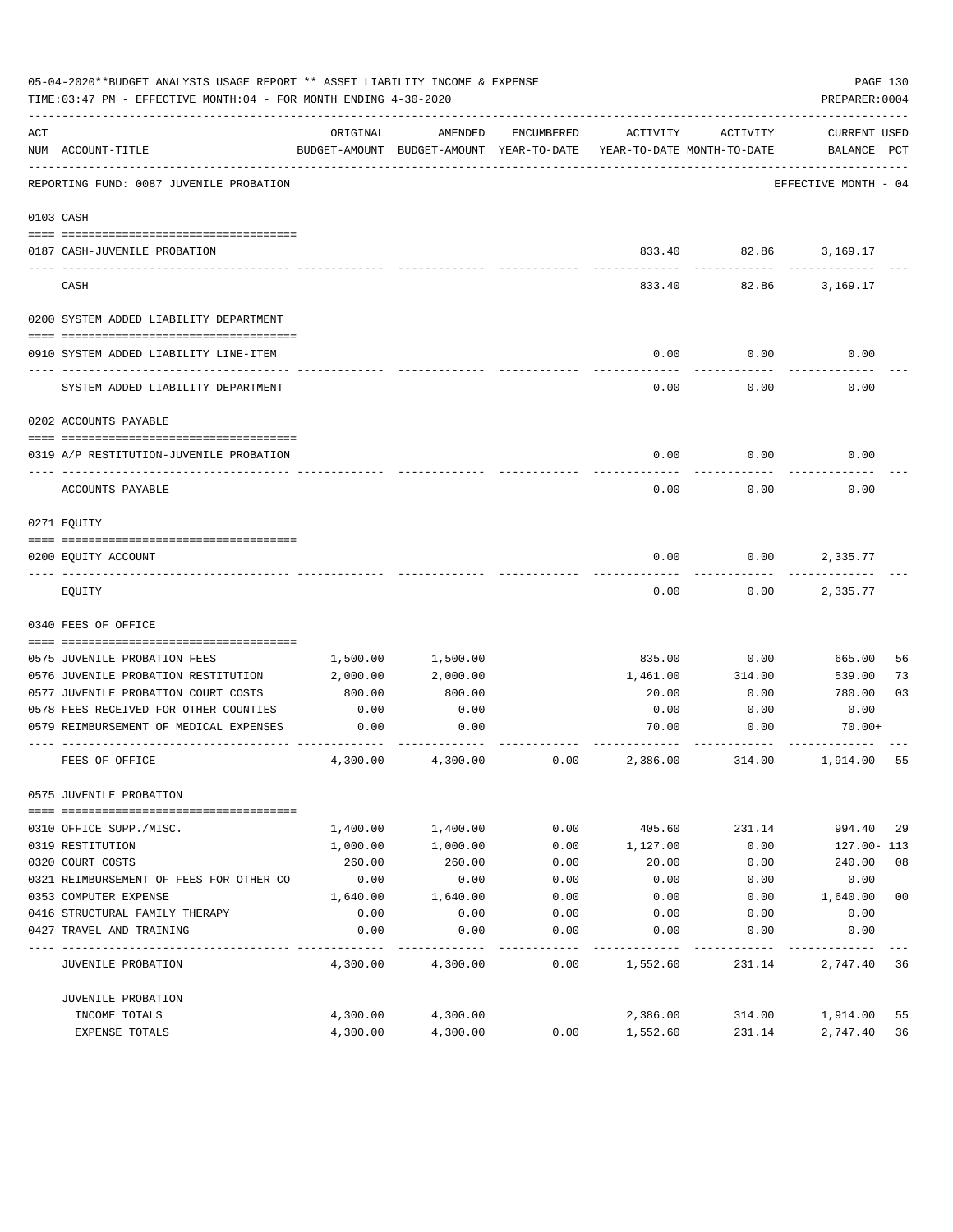|     | 05-04-2020**BUDGET ANALYSIS USAGE REPORT ** ASSET LIABILITY INCOME & EXPENSE<br>TIME:03:47 PM - EFFECTIVE MONTH:04 - FOR MONTH ENDING 4-30-2020<br>PREPARER: 0004 |          |                                          |            |          |                            |                         |  |
|-----|-------------------------------------------------------------------------------------------------------------------------------------------------------------------|----------|------------------------------------------|------------|----------|----------------------------|-------------------------|--|
| ACT |                                                                                                                                                                   | ORIGINAL | AMENDED                                  | ENCUMBERED | ACTIVITY | ACTIVITY                   | CURRENT USED            |  |
|     | NUM ACCOUNT-TITLE                                                                                                                                                 |          | BUDGET-AMOUNT BUDGET-AMOUNT YEAR-TO-DATE |            |          | YEAR-TO-DATE MONTH-TO-DATE | $_{\rm PCT}$<br>BALANCE |  |
|     | REPORTING FUND: 0088 IHC NEEDS/OR OTHER RELATED HEALTHCA                                                                                                          |          |                                          |            |          |                            | EFFECTIVE MONTH - 04    |  |
|     | 0103 CASH                                                                                                                                                         |          |                                          |            |          |                            |                         |  |
|     |                                                                                                                                                                   |          |                                          |            |          |                            |                         |  |
|     | 0100 IHC - COMBINED FUNDS CHECKING                                                                                                                                |          |                                          |            | 0.00     | 0.00                       | 0.00                    |  |
|     | CASH                                                                                                                                                              |          |                                          |            | 0.00     | 0.00                       | 0.00                    |  |
|     | 0271 EQUITY ACCOUNT                                                                                                                                               |          |                                          |            |          |                            |                         |  |
|     | 0200 EQUITY ACCOUNT                                                                                                                                               |          |                                          |            | 0.00     | 0.00                       | 0.00                    |  |
|     | ______________________________<br>EQUITY ACCOUNT                                                                                                                  |          |                                          |            | 0.00     | 0.00                       | 0.00                    |  |
|     | 0367 HOSPITAL AUTHORITY - IHC                                                                                                                                     |          |                                          |            |          |                            |                         |  |
|     |                                                                                                                                                                   |          |                                          |            |          |                            |                         |  |
|     | 0100 HOSPITAL QUARTERLY PAYMENT                                                                                                                                   | 0.00     | 0.00                                     |            | 0.00     | 0.00                       | 0.00                    |  |
|     | HOSPITAL AUTHORITY - IHC                                                                                                                                          | 0.00     | 0.00                                     | 0.00       | 0.00     | 0.00                       | 0.00                    |  |
|     | 0645 INDIGENT CARE                                                                                                                                                |          |                                          |            |          |                            |                         |  |
|     |                                                                                                                                                                   |          |                                          |            |          |                            |                         |  |
|     | 0409 DIABETIC SUPPLIES                                                                                                                                            | 0.00     | 0.00                                     | 0.00       | 0.00     | 0.00                       | 0.00                    |  |
|     | 0410 CERT. REG. NURSE ANES.                                                                                                                                       | 0.00     | 0.00                                     | 0.00       | 0.00     | 0.00                       | 0.00                    |  |
|     | 0411 PHYSICIAN, NON-EMERGENCY                                                                                                                                     | 0.00     | 0.00                                     | 0.00       | 0.00     | 0.00                       | 0.00                    |  |
|     | 0412 PRESCRIPTIONS, DRUGS                                                                                                                                         | 0.00     | 0.00                                     | 0.00       | 0.00     | 0.00                       | 0.00                    |  |
|     | 0413 HOSPITAL, INPATIENT                                                                                                                                          | 0.00     | 0.00                                     | 0.00       | 0.00     | 0.00                       | 0.00                    |  |
|     | 0414 HOSPITAL, OUTPATIENT                                                                                                                                         | 0.00     | 0.00                                     | 0.00       | 0.00     | 0.00                       | 0.00                    |  |
|     | 0415 LABORATORY/X-RAY                                                                                                                                             | 0.00     | 0.00                                     | 0.00       | 0.00     | 0.00                       | 0.00                    |  |
|     | 0418 FED. OUALIFIED HEALTH CENTER                                                                                                                                 | 0.00     | 0.00                                     | 0.00       | 0.00     | 0.00                       | 0.00                    |  |
|     | 0420 RURAL HEALTH CLINIC                                                                                                                                          | 0.00     | 0.00                                     | 0.00       | 0.00     | 0.00                       | 0.00                    |  |
|     | 0422 AMBULATORY SURGICAL CENTER                                                                                                                                   | 0.00     | 0.00                                     | 0.00       | 0.00     | 0.00                       | 0.00                    |  |
|     | 0423 MEDICAL EQUIP. PURCHASE                                                                                                                                      | 0.00     | 0.00                                     | 0.00       | 0.00     | 0.00                       | 0.00<br>-----           |  |
|     | INDIGENT CARE                                                                                                                                                     | 0.00     | 0.00                                     | 0.00       | 0.00     | 0.00                       | 0.00                    |  |
|     | IHC NEEDS/OR OTHER RELATED HEALTHC                                                                                                                                |          |                                          |            |          |                            |                         |  |
|     | INCOME TOTALS                                                                                                                                                     | 0.00     | 0.00                                     |            | 0.00     | 0.00                       | 0.00                    |  |
|     | <b>EXPENSE TOTALS</b>                                                                                                                                             | 0.00     | 0.00                                     | 0.00       | 0.00     | 0.00                       | 0.00                    |  |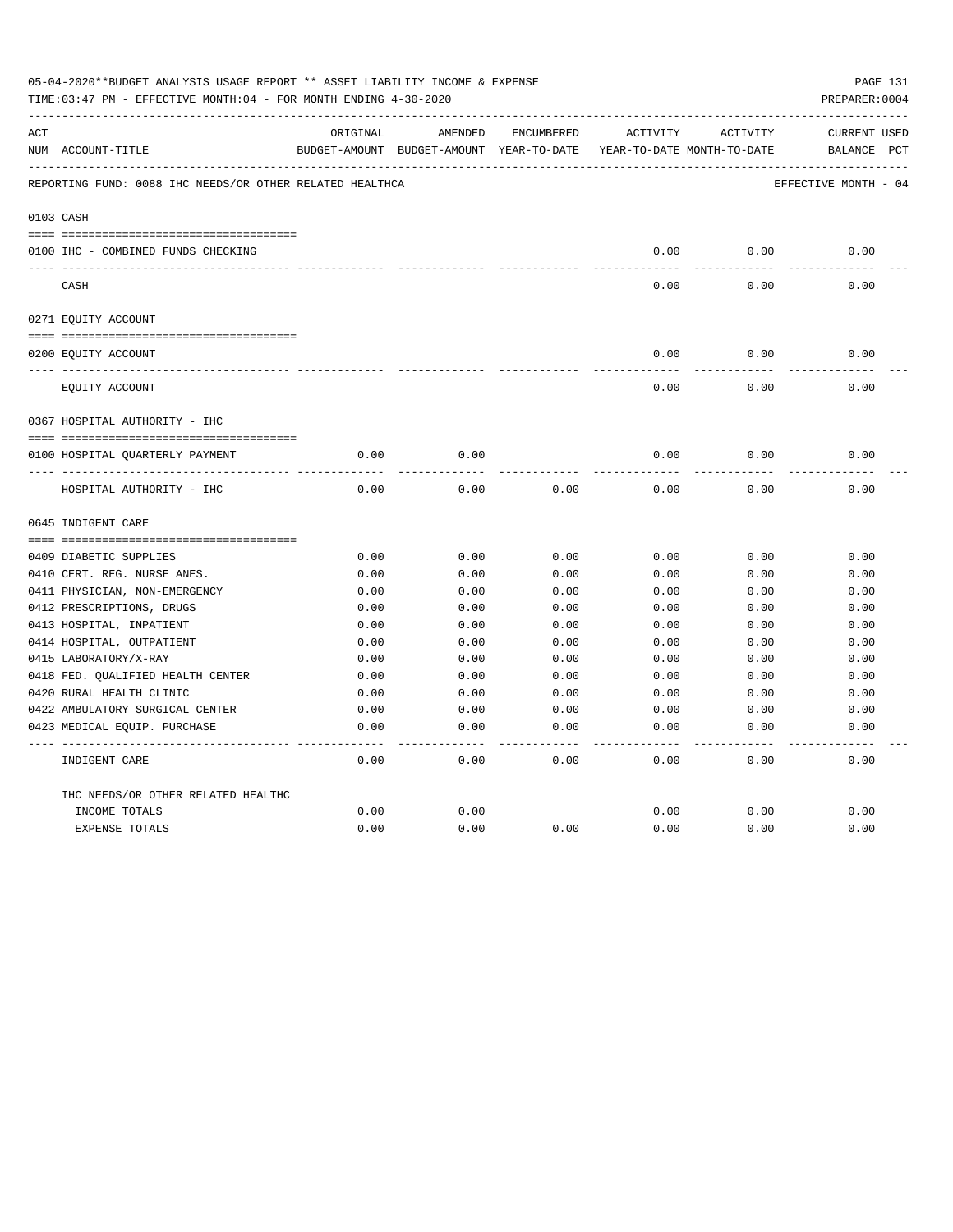|                | 05-04-2020**BUDGET ANALYSIS USAGE REPORT ** ASSET LIABILITY INCOME & EXPENSE<br>TIME: 03:47 PM - EFFECTIVE MONTH: 04 - FOR MONTH ENDING 4-30-2020 |             |                                                     |            |                                        |                       | PAGE 132<br>PREPARER: 0004         |    |
|----------------|---------------------------------------------------------------------------------------------------------------------------------------------------|-------------|-----------------------------------------------------|------------|----------------------------------------|-----------------------|------------------------------------|----|
| $\mathtt{ACT}$ | NUM ACCOUNT-TITLE                                                                                                                                 | ORIGINAL    | AMENDED<br>BUDGET-AMOUNT BUDGET-AMOUNT YEAR-TO-DATE | ENCUMBERED | ACTIVITY<br>YEAR-TO-DATE MONTH-TO-DATE | ACTIVITY              | <b>CURRENT USED</b><br>BALANCE PCT |    |
|                | REPORTING FUND: 0089 TEXAS JUVENILE JUSTICE DEPT.                                                                                                 |             |                                                     |            |                                        |                       | EFFECTIVE MONTH - 04               |    |
|                | 0100 PAYROLL                                                                                                                                      |             |                                                     |            |                                        |                       |                                    |    |
|                |                                                                                                                                                   |             |                                                     |            |                                        |                       |                                    |    |
|                | 0100 PAYROLL                                                                                                                                      |             |                                                     |            | 0.00                                   | 0.00                  | 0.00                               |    |
|                | PAYROLL                                                                                                                                           |             |                                                     |            | 0.00                                   | 0.00                  | 0.00                               |    |
|                | 0103 CASH                                                                                                                                         |             |                                                     |            |                                        |                       |                                    |    |
|                | 0689 CASH-STRUCTURAL FAM.THER.GRANT OOG                                                                                                           |             |                                                     |            | 0.00                                   | 12,500.00             | 0.00                               |    |
|                | 0988 CASH-LOCAL FUNDS CARRIED FORWARD                                                                                                             |             |                                                     |            | 4,168.16                               | 0.00                  | 25,906.04                          |    |
|                | 0992 CASH-INTEREST INCOME                                                                                                                         |             |                                                     |            | 63.68                                  | 8.53                  | 13,278.30                          |    |
|                | 0993 CASH-BASIC PROBATION SUPERVISION                                                                                                             |             |                                                     |            | 1,028.40                               | $2,591.04-$           | 13,719.54                          |    |
|                | 0994 CASH-COMMUNITY PROGRAMS                                                                                                                      |             |                                                     |            | $2,013.73-$                            | 2,521.70-             | 5,208.87                           |    |
|                | 0995 CASH-LOCAL FUNDING FY 2020                                                                                                                   |             |                                                     |            | 87,874.68                              | 31,536.87-            | 87,183.42                          |    |
|                | 0996 CASH-PRE/POST ADJUDICATION                                                                                                                   |             |                                                     |            | 158.32-                                | 199.63-               | 415.52                             |    |
|                | 0997 CASH-COMMITMENT DIVERSION                                                                                                                    |             |                                                     |            | 252.18-                                | 315.82-               | 650.86                             |    |
|                | 0998 CASH-MENTAL HEALTH SERVICES                                                                                                                  |             |                                                     |            | 1,594.99                               | 663.44                | 3,343.49                           |    |
|                | 0999 CASH-REGIONALS DIVERSIONS ALTERNAT                                                                                                           |             |                                                     |            | $3,000.00-$                            | 0.00                  | 0.00                               |    |
|                |                                                                                                                                                   |             |                                                     |            |                                        | ------------          |                                    |    |
|                | CASH                                                                                                                                              |             |                                                     |            | 89,305.68                              | 23,993.09- 149,706.04 |                                    |    |
|                | 0220 DEFERRED REVENUE                                                                                                                             |             |                                                     |            |                                        |                       |                                    |    |
|                |                                                                                                                                                   |             |                                                     |            |                                        |                       |                                    |    |
|                | 0189 DEFERRED REVENUE                                                                                                                             |             |                                                     |            | 0.00                                   | 0.00                  | 0.00                               |    |
|                | ---- ------------<br>DEFERRED REVENUE                                                                                                             |             |                                                     |            | 0.00                                   | 0.00                  | 0.00                               |    |
|                | 0271 EQUITY ACCOUNT                                                                                                                               |             |                                                     |            |                                        |                       |                                    |    |
|                |                                                                                                                                                   |             |                                                     |            |                                        |                       |                                    |    |
|                | 0200 EQUITY ACCOUNT                                                                                                                               |             |                                                     |            | 0.00                                   | 0.00                  | 60,400.36                          |    |
|                | EQUITY ACCOUNT                                                                                                                                    |             |                                                     |            | 0.00                                   | 0.00                  | 60,400.36                          |    |
|                | 0300 CASH                                                                                                                                         |             |                                                     |            |                                        |                       |                                    |    |
|                |                                                                                                                                                   |             |                                                     |            |                                        |                       |                                    |    |
|                | 0110 UNENCUMBERED FUND BALANCE                                                                                                                    | 0.00        | 0.00                                                |            | 0.00                                   | 0.00                  | 0.00                               |    |
|                | CASH                                                                                                                                              | 0.00        | 0.00                                                | 0.00       | 0.00                                   | 0.00                  | 0.00                               |    |
|                | 0330 GRANTS                                                                                                                                       |             |                                                     |            |                                        |                       |                                    |    |
|                | 0908 STRUCTURAL FAM.THER.GRANT OOG                                                                                                                | 0.00        | 25,000.00                                           |            | 37,500.00                              | 12,500.00             | 12,500.00+ 150                     |    |
|                | 0915 BASIC PROBATION SUPERVISION                                                                                                                  | 129,929.00  | 129,929.00                                          |            | 75,792.00                              | 10,828.00             | 54,137.00                          | 58 |
|                | 0916 COMMUNITY PROGRAMS                                                                                                                           | 80,000.00   | 80,000.00                                           |            | 46,666.00                              | 6,667.00              | 33,334.00                          | 58 |
|                | 0917 PRE/POST ADJUDICATION                                                                                                                        | 6,354.00    | 6,354.00                                            |            | 3,707.00                               | 530.00                | 2,647.00                           | 58 |
|                | 0918 COMMITMENT DIVERSION                                                                                                                         | 10,000.00   | 10,000.00                                           |            | 5,834.00                               | 833.00                | 4,166.00                           | 58 |
|                | 0919 MENTAL HEALTH SERVICES                                                                                                                       | 11,754.00   | 11,754.00                                           |            | 6,857.00                               | 980.00                | 4,897.00                           | 58 |
|                | 0920 REGIONAL DIVERSIONS ALTERNATIVES                                                                                                             | 0.00        | 0.00                                                |            | 0.00                                   | 0.00                  | 0.00                               |    |
|                |                                                                                                                                                   | ----------- | .                                                   |            | ----------                             | ----------            | ----------                         |    |
|                | GRANTS                                                                                                                                            | 238,037.00  | 263,037.00                                          | 0.00       | 176,356.00                             | 32,338.00             | 86,681.00                          | 67 |
|                | 0360 INTEREST INCOME                                                                                                                              |             |                                                     |            |                                        |                       |                                    |    |
|                |                                                                                                                                                   |             |                                                     |            |                                        |                       |                                    |    |
|                | 0189 INTEREST INCOME                                                                                                                              | 0.00        | 0.00                                                |            | 63.68                                  | 8.53                  | $63.68+$                           |    |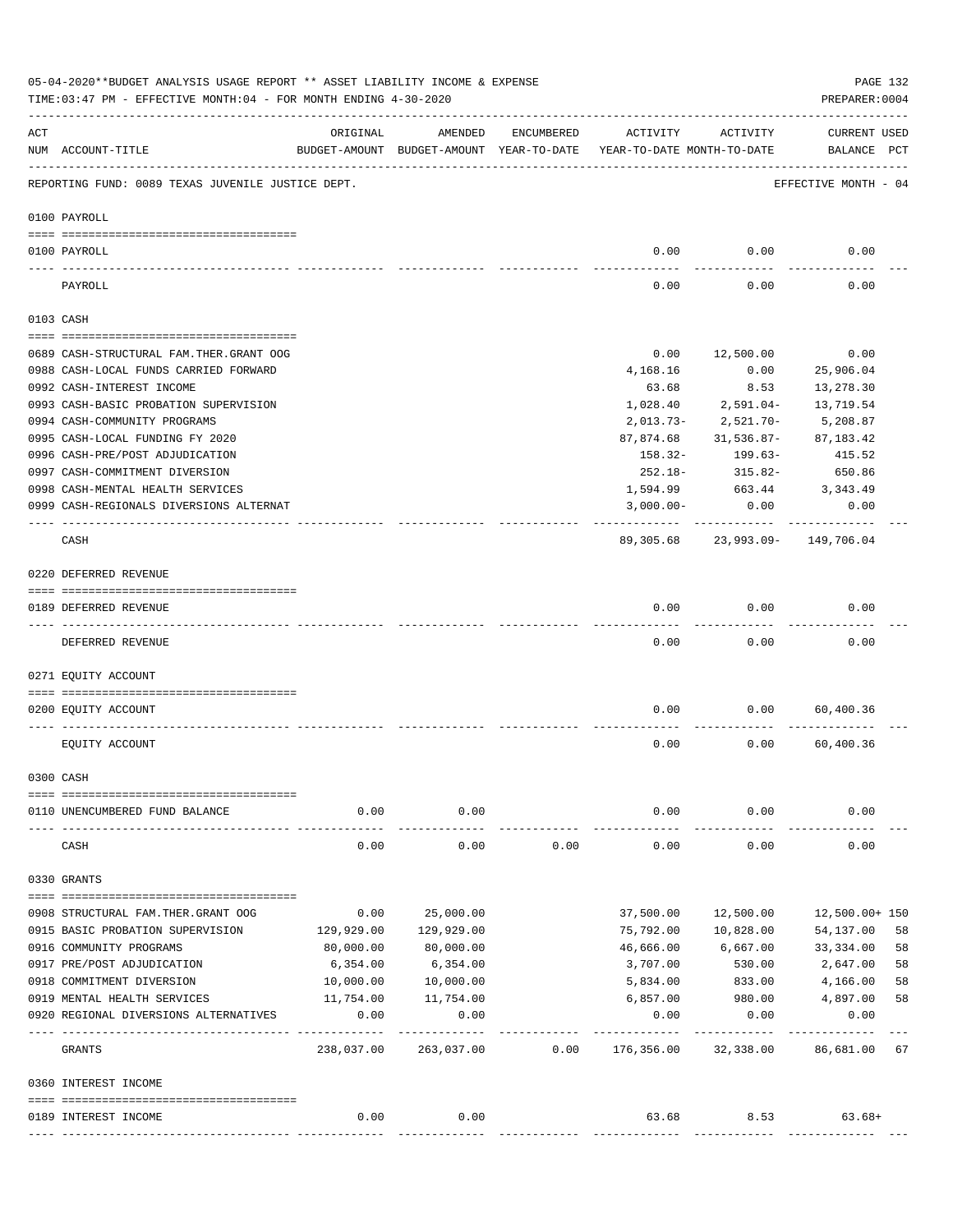TIME:03:47 PM - EFFECTIVE MONTH:04 - FOR MONTH ENDING 4-30-2020

| ACT |                                                   | ORIGINAL                                 | AMENDED      | ENCUMBERED   | ACTIVITY                   | ACTIVITY     | <b>CURRENT USED</b>  |                |
|-----|---------------------------------------------------|------------------------------------------|--------------|--------------|----------------------------|--------------|----------------------|----------------|
| NUM | ACCOUNT-TITLE                                     | BUDGET-AMOUNT BUDGET-AMOUNT YEAR-TO-DATE |              |              | YEAR-TO-DATE MONTH-TO-DATE |              | BALANCE              | PCT            |
|     | REPORTING FUND: 0089 TEXAS JUVENILE JUSTICE DEPT. |                                          |              |              |                            |              | EFFECTIVE MONTH - 04 |                |
|     | INTEREST INCOME                                   | 0.00                                     | 0.00         | 0.00         | 63.68                      | 8.53         | $63.68+$             |                |
|     | 0370 MISCELLANEOUS                                |                                          |              |              |                            |              |                      |                |
|     | 0130 REFUNDS & MISCELLANEOUS                      | 0.00                                     | 0.00         |              | 0.00                       | 0.00         | 0.00                 |                |
|     | 0988 LOCAL FUNDS CARRIED FORWARD                  | 0.00                                     | 15,540.00    |              | 19,880.00                  | 0.00         | 4,340.00+ 128        |                |
|     | 0995 LOCAL FUNDING                                | 184,000.00                               | 184,000.00   |              | 184,000.00                 | 0.00         | 0.00 100             |                |
|     | MISCELLANEOUS                                     | 184,000.00                               | 199,540.00   | 0.00         | 203,880.00                 | 0.00         | 4,340.00+ 102        |                |
|     | 0581 STRUCTURAL FAMILY THERAPY OOG                |                                          |              |              |                            |              |                      |                |
|     | 0416 STRUCTURAL FAMILY THERAPY                    | 0.00                                     | 25,000.00    | 0.00         | 37,500.00                  | 0.00         | $12,500.00 - 150$    |                |
|     | STRUCTURAL FAMILY THERAPY OOG                     | 0.00                                     | 25,000.00    | 0.00         | 37,500.00                  | 0.00         | $12,500.00 - 150$    |                |
|     | 0588 INTEREST INCOME EXPENSE                      |                                          |              |              |                            |              |                      |                |
|     | 0103 SALARY COMM.CORR.OFFICERS                    | 0.00                                     | 0.00         | 0.00         | 0.00                       | 0.00         | 0.00                 |                |
|     | 0201 SOCIAL SECURITY TAX                          | 0.00                                     | 0.00         | 0.00         | 0.00                       | 0.00         | 0.00                 |                |
|     | 0202 GROUP HEALTH INSURANCE                       | 0.00                                     | 0.00         | 0.00         | 0.00                       | 0.00         | 0.00                 |                |
|     | 0203 RETIREMENT                                   | 0.00                                     | 0.00         | 0.00         | 0.00                       | 0.00         | 0.00                 |                |
|     | 0204 WORKERS COMPENSATION                         | 0.00                                     | 0.00         | 0.00         | 0.00                       | 0.00         | 0.00                 |                |
|     | 0205 MEDICARE TAX                                 | 0.00                                     | 0.00         | 0.00         | 0.00                       | 0.00         | 0.00                 |                |
|     | 0310 OFFICE SUPPLIES                              | 0.00                                     | 0.00         | 0.00         | 0.00                       | 0.00         | 0.00                 |                |
|     | 0574 COMPUTER EQUIPMENT                           | 0.00                                     | 0.00         | 0.00         | 0.00                       | 0.00         | 0.00                 |                |
|     | INTEREST INCOME EXPENSE                           | 0.00                                     | 0.00         | 0.00         | 0.00                       | 0.00         | 0.00                 |                |
|     | 0589 REGIONAL DIVERSIONS ALTERNATIVES             |                                          |              |              |                            |              |                      |                |
|     | _____________________________________             |                                          |              |              |                            |              |                      |                |
|     | 0416 STRUCTURAL FAMILY THERAPY                    | 0.00                                     | 0.00         | 0.00         | 0.00<br>3,000.00           | 0.00         | 0.00                 |                |
|     | 0453 COMPUTER SOFTWARE<br>0469 UNEXPENDED FUNDS   | 0.00<br>0.00                             | 0.00<br>0.00 | 0.00<br>0.00 | 0.00                       | 0.00<br>0.00 | $3,000.00-$<br>0.00  |                |
|     | REGIONAL DIVERSIONS ALTERNATIVES                  | 0.00                                     | 0.00         | 0.00         | 3,000.00                   | 0.00         | $3,000.00-$          |                |
|     | 0590 BASIC PROBATION SUPERVISION                  |                                          |              |              |                            |              |                      |                |
|     |                                                   |                                          |              |              |                            |              |                      |                |
|     | 0102 SALARY APPOINTED OFFICIAL                    | 35,556.13                                | 35,556.13    | 0.00         | 21,880.64                  | 4,102.62     | 13,675.49            | 62             |
|     | 0103 SALARY COMM.CORR.OFFICERS                    | 44,290.98                                | 44,290.98    | 0.00         | 27,256.00                  | 5,110.50     | 17,034.98            | 62             |
|     | 0201 SOCIAL SECURITY TAX                          | 4,950.52                                 | 4,950.52     | 0.00         | 2,966.81                   | 554.94       | 1,983.71             | 60             |
|     | 0202 GROUP HEALTH INSURANCE                       | 18,730.26                                | 18,730.26    | 0.00         | 11, 125.35                 | 2,225.07     | 7,604.91             | 59             |
|     | 0203 RETIREMENT                                   | 9,302.19                                 | 9,302.19     | 0.00         | 5,711.66                   | 1,086.24     | 3,590.53             | 61             |
|     | 0204 WORKERS COMPENSATION                         | 1,012.14                                 | 1,012.14     | 0.00         | 344.88                     | 0.00         | 667.26               | 34             |
|     | 0205 MEDICARE TAX                                 | 1,157.78                                 | 1,157.78     | 0.00         | 693.82                     | 129.78       | 463.96               | 60             |
|     | 0310 OFFICE SUPPLIES                              | 1,704.00                                 | 1,704.00     | 0.00         | 199.69                     | 82.69        | 1,504.31             | 12             |
|     | 0311 POSTAGE                                      | 200.00                                   | 200.00       | 0.00         | 0.00                       | 0.00         | 200.00               | 0 <sub>0</sub> |
|     | 0420 PHONE/INTERNET                               | 1,500.00                                 | 1,500.00     | 0.00         | 496.81                     | 0.00         | 1,003.19             | 33             |
|     | 0421 CELL PHONE                                   | 400.00                                   | 400.00       | 0.00         | 194.96                     | 32.32        | 205.04               | 49             |
|     | 0427 TRAVEL AND TRAINING                          | 10,000.00                                | 10,000.00    | 0.00         | 3,892.98                   | 94.88        | 6, 107.02            | 39             |
|     | 0435 PRINTING                                     | 600.00                                   | 600.00       | 0.00         | 0.00                       | 0.00         | 600.00               | 0 <sub>0</sub> |
|     | 0469 UNEXPENDED FUNDS                             | 0.00                                     | 0.00         | 0.00         | 0.00                       | 0.00         | 0.00                 |                |
|     | 0499 BANK SERVICE FEES                            | 525.00                                   | 525.00       | 0.00         | 0.00                       | 0.00         | 525.00               | 00             |

---- ---------------------------------- ------------- ------------- ------------ ------------- ------------ ------------- ---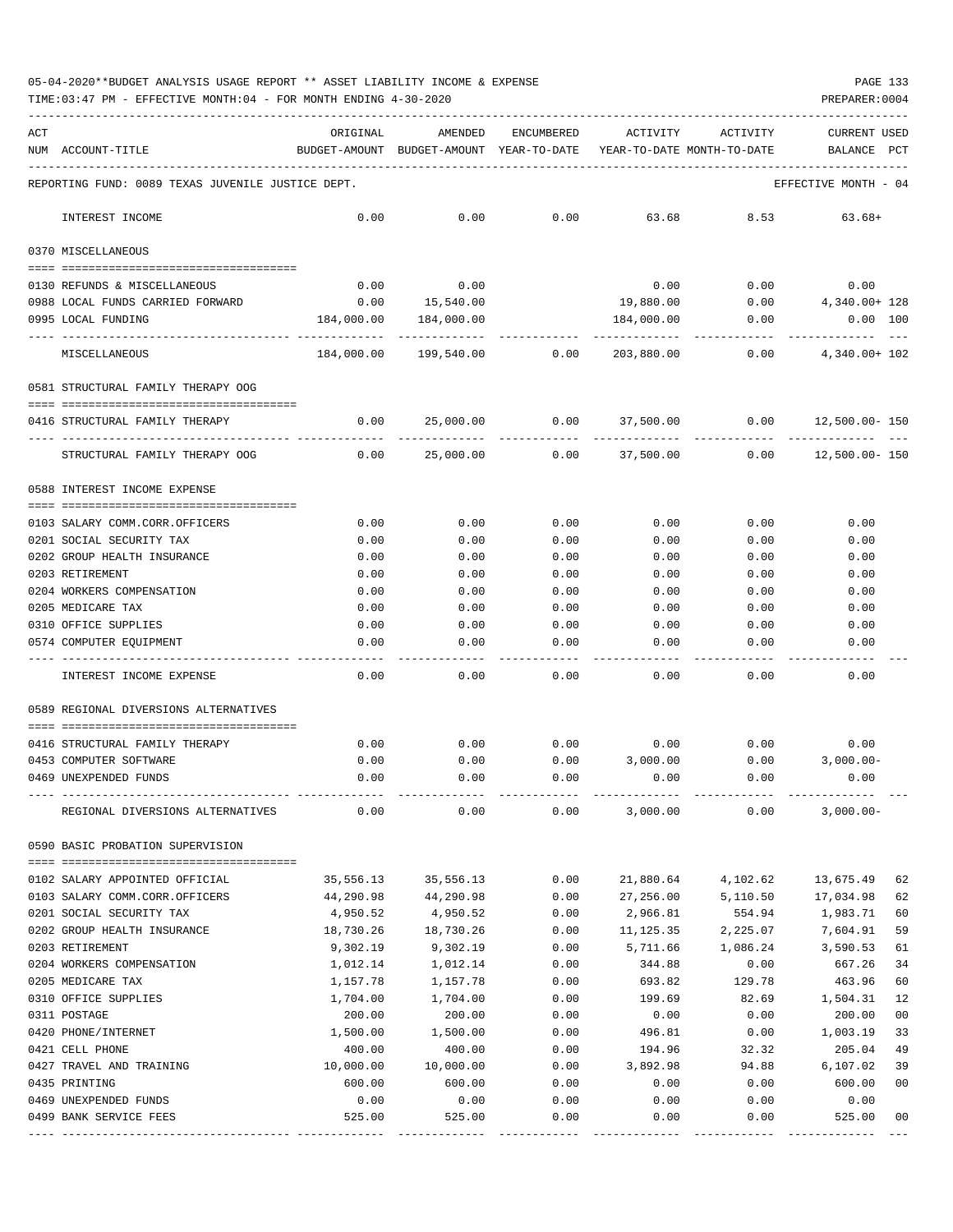| ACT |                                                                 | ORIGINAL   | AMENDED                                  | ENCUMBERED | ACTIVITY  | ACTIVITY                   | CURRENT USED    |      |
|-----|-----------------------------------------------------------------|------------|------------------------------------------|------------|-----------|----------------------------|-----------------|------|
|     | NUM ACCOUNT-TITLE                                               |            | BUDGET-AMOUNT BUDGET-AMOUNT YEAR-TO-DATE |            |           | YEAR-TO-DATE MONTH-TO-DATE | <b>BALANCE</b>  | PCT  |
|     | REPORTING FUND: 0089 TEXAS JUVENILE JUSTICE DEPT.               |            |                                          |            |           |                            | EFFECTIVE MONTH | - 04 |
|     | BASIC PROBATION SUPERVISION                                     | 129,929.00 | 129,929.00                               | 0.00       | 74,763.60 | 13,419.04                  | 55,165.40       | 58   |
|     | 0591 COMMUNITY PROGRAMS                                         |            |                                          |            |           |                            |                 |      |
|     | 0102 SALARY APPOINTED OFFICIAL                                  | 24,734.70  | 24,734.70                                | 0.00       | 15,221.28 | 2,853.99                   | 9,513.42        | 62   |
|     | 0103 SALARY COMM.CORR.OFFICERS                                  | 30,811.11  | 30,811.11                                | 0.00       | 18,960.64 | 3,555.12                   | 11,850.47       | 62   |
|     | 0201 SOCIAL SECURITY TAX                                        | 3,443.84   | 3,443.84                                 | 0.00       | 2,063.65  | 386.01                     | 1,380.19        | 60   |
|     | 0202 GROUP HEALTH INSURANCE                                     | 13,111.18  | 13,111.18                                | 0.00       | 7,738.65  | 1,547.73                   | 5,372.53        | 59   |
|     | 0203 RETIREMENT                                                 | 6,471.09   | 6,471.09                                 | 0.00       | 3,972.99  | 755.58                     | 2,498.10        | 61   |
|     | 0204 WORKERS COMPENSATION                                       | 622.67     | 622.67                                   | 0.00       | 239.91    | 0.00                       | 382.76          | 39   |
|     | 0205 MEDICARE TAX                                               | 805.41     | 805.41                                   | 0.00       | 482.61    | 90.27                      | 322.80          | 60   |
|     | 0469 UNEXPENDED FUNDS                                           | 0.00       | 0.00                                     | 0.00       | 0.00      | 0.00                       | 0.00            |      |
|     | COMMUNITY PROGRAMS                                              | 80,000.00  | 80,000.00                                | 0.00       | 48,679.73 | 9,188.70                   | 31,320.27       | 61   |
|     | 0592 PRE/POST ADJUDICATION FACILITIES                           |            |                                          |            |           |                            |                 |      |
|     | 0102 SALARY APPOINTED OFFICIAL                                  | 1,964.55   | 1,964.55                                 | 0.00       | 1,208.96  | 226.68                     | 755.59          | 62   |
|     | 0103 SALARY COMM.CORR.OFFICERS                                  | 2,447.17   | 2,447.17                                 | 0.00       | 1,505.92  | 282.36                     | 941.25          | 62   |
|     | 0201 SOCIAL SECURITY TAX                                        | 273.53     | 273.53                                   | 0.00       | 163.62    | 30.60                      | 109.91          | 60   |
|     | 0202 GROUP HEALTH INSURANCE                                     | 1,055.87   | 1,055.87                                 | 0.00       | 614.25    | 122.85                     | 441.62          | 58   |
|     | 0203 RETIREMENT                                                 | 513.97     | 513.97                                   | 0.00       | 315.22    | 59.97                      | 198.75          | 61   |
|     | 0204 WORKERS COMPENSATION                                       | 34.94      | 34.94                                    | 0.00       | 19.06     | 0.00                       | 15.88           | 55   |
|     | 0205 MEDICARE TAX                                               | 63.97      | 63.97                                    | 0.00       | 38.29     | 7.17                       | 25.68           | 60   |
|     | 0408 DETENTION                                                  | 0.00       | 0.00                                     | 0.00       | 0.00      | 0.00                       | 0.00            |      |
|     | 0469 UNEXPENDED FUNDS                                           | 0.00       | 0.00                                     | 0.00       | 0.00      | 0.00                       | 0.00            |      |
|     | PRE/POST ADJUDICATION FACILITIES                                | 6,354.00   | 6,354.00                                 | 0.00       | 3,865.32  | 729.63                     | 2,488.68        | 61   |
|     | 0593 COMMITMENT DIVERSION                                       |            |                                          |            |           |                            |                 |      |
|     | 0102 SALARY APPOINTED OFFICIAL                                  | 3,091.84   | 3,091.84                                 | 0.00       | 1,902.72  | 356.76                     | 1,189.12        | 62   |
|     | 0103 SALARY COMM.CORR.OFFICERS                                  | 3,851.39   | 3,851.39                                 | 0.00       | 2,370.08  | 444.39                     | 1,481.31        | 62   |
|     | 0201 SOCIAL SECURITY TAX                                        | 430.48     | 430.48                                   | 0.00       | 258.05    | 48.27                      | 172.43          | 60   |
|     | 0202 GROUP HEALTH INSURANCE                                     | 1,498.41   | 1,498.41                                 | 0.00       | 967.95    | 193.59                     | 530.46          | 65   |
|     | 0203 RETIREMENT                                                 | 808.89     | 808.89                                   | 0.00       | 496.93    | 94.50                      | 311.96          | 61   |
|     | 0204 WORKERS COMPENSATION                                       | 218.31     | 218.31                                   | 0.00       | 29.99     | 0.00                       | 188.32          | 14   |
|     | 0205 MEDICARE TAX                                               | 100.68     | 100.68                                   | 0.00       | 60.46     | 11.31                      | 40.22           | 60   |
|     | 0415 RESIDENTIAL PLACEMENT                                      | 0.00       | 0.00                                     | 0.00       | 0.00      | 0.00                       | 0.00            |      |
|     | 0469 UNEXPENDED FUNDS<br>-------------------------------------- | 0.00       | 0.00                                     | 0.00       | 0.00      | 0.00                       | 0.00            |      |
|     | COMMITMENT DIVERSION                                            | 10,000.00  | 10,000.00                                | 0.00       | 6,086.18  | 1,148.82                   | 3,913.82 61     |      |
|     | 0594 MENTAL HEALTH SERVICES                                     |            |                                          |            |           |                            |                 |      |
|     | 0102 SALARY APPOINTED OFFICIAL                                  | 851.49     | 851.49                                   | 0.00       | 524.00    | 98.25                      | 327.49          | 62   |
|     | 0103 SALARY COMM.CORR.OFFICERS                                  | 1,060.67   | 1,060.67                                 | 0.00       | 652.80    | 122.40                     | 407.87          | 62   |
|     | 0201 SOCIAL SECURITY TAX                                        | 118.55     | 118.55                                   | 0.00       | 71.36     | 13.35                      | 47.19           | 60   |
|     | 0202 GROUP HEALTH INSURANCE                                     | 374.61     | 374.61                                   | 0.00       | 266.85    | 53.37                      | 107.76          | 71   |
|     | 0203 RETIREMENT                                                 | 222.77     | 222.77                                   | 0.00       | 137.01    | 26.07                      | 85.76           | 62   |
|     | 0204 WORKERS COMPENSATION                                       | 98.18      | 98.18                                    | 0.00       | 8.26      | 0.00                       | 89.92           | 08   |
|     | 0205 MEDICARE TAX                                               | 27.73      | 27.73                                    | 0.00       | 16.73     | 3.12                       | 11.00           | 60   |
|     | 0413 PSYCHOLOGICAL                                              | 4,500.00   | 4,500.00                                 | 0.00       | 3,225.00  | 0.00                       | 1,275.00        | 72   |
|     | 0414 COUNSELING                                                 | 4,500.00   | 4,500.00                                 | 0.00       | 360.00    | 0.00                       | 4,140.00        | 08   |
|     | 0415 RESIDENTIAL PLACEMENT                                      | 0.00       | 0.00                                     | 0.00       | 0.00      | 0.00                       | 0.00            |      |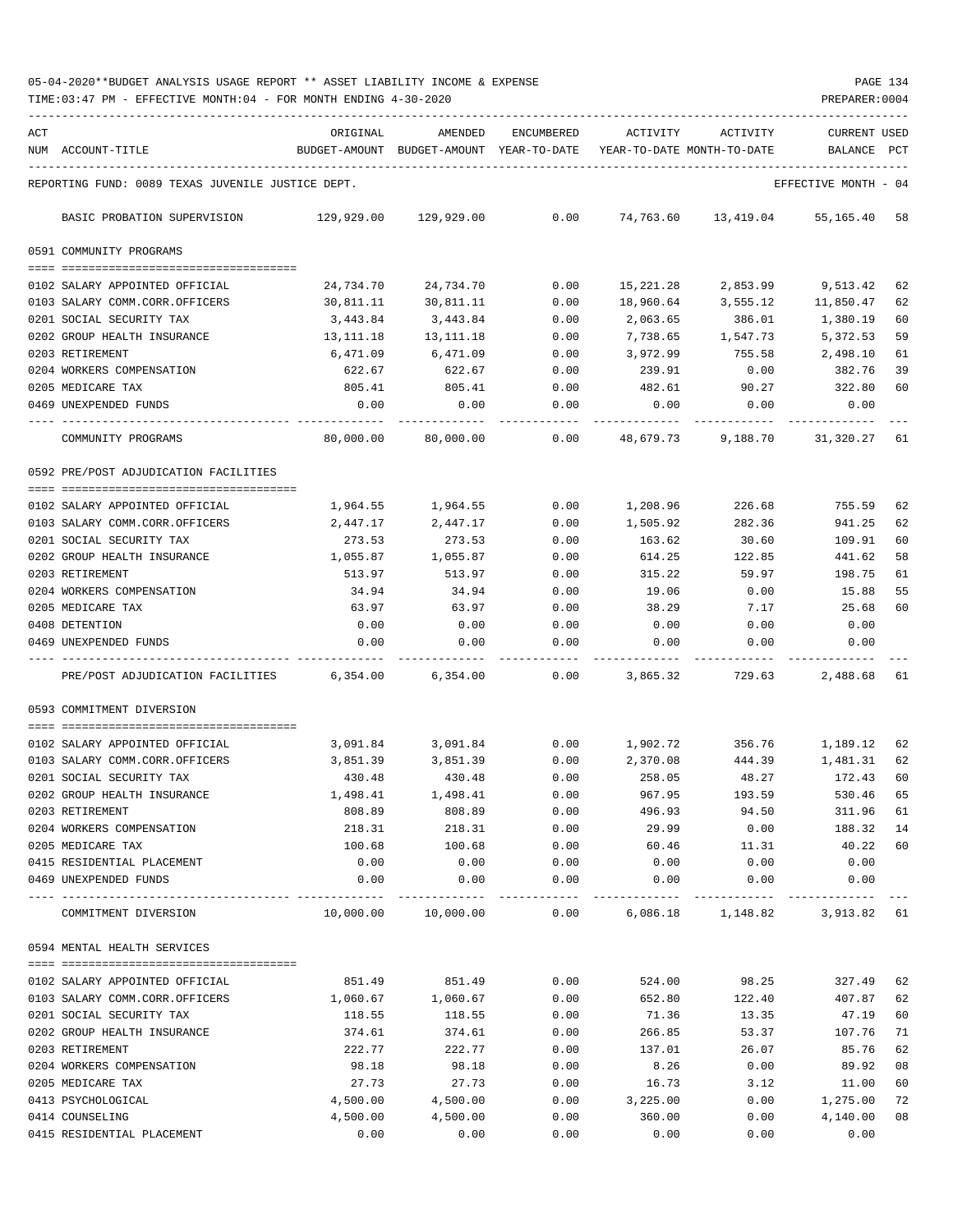| ACT |                                                   | ORIGINAL   | AMENDED                                  | <b>ENCUMBERED</b> | ACTIVITY                   | ACTIVITY  | <b>CURRENT USED</b>  |                |
|-----|---------------------------------------------------|------------|------------------------------------------|-------------------|----------------------------|-----------|----------------------|----------------|
|     | NUM ACCOUNT-TITLE                                 |            | BUDGET-AMOUNT BUDGET-AMOUNT YEAR-TO-DATE |                   | YEAR-TO-DATE MONTH-TO-DATE |           | BALANCE              | PCT            |
|     | REPORTING FUND: 0089 TEXAS JUVENILE JUSTICE DEPT. |            |                                          |                   |                            |           | EFFECTIVE MONTH - 04 |                |
|     |                                                   |            |                                          |                   |                            |           |                      |                |
|     | 0469 UNEXPENDED FUNDS                             | 0.00       | 0.00                                     | 0.00              | 0.00                       | 0.00      | 0.00                 |                |
|     | MENTAL HEALTH SERVICES                            | 11,754.00  | 11,754.00                                | 0.00              | 5,262.01                   | 316.56    | 6,491.99 45          |                |
|     | 0994 LOCAL FUNDS CARRIED FORWARD                  |            |                                          |                   |                            |           |                      |                |
|     |                                                   |            |                                          |                   |                            |           |                      |                |
|     | 0415 RESIDENTIAL PLACEMENT                        | 0.00       | 15,540.00                                |                   | $0.00$ 15,540.00           | 0.00      | $0.00$ 100           |                |
|     | 0488 LAW ENFORCEMENT INSURANCE                    | 0.00       | 0.00                                     | 0.00              | 694.44                     | 0.00      | $694.44-$            |                |
|     | LOCAL FUNDS CARRIED FORWARD                       | 0.00       | 15,540.00                                | 0.00              | 16,234.44                  | 0.00      | 694.44- 104          |                |
|     | 0995 LOCAL FUNDING                                |            |                                          |                   |                            |           |                      |                |
|     |                                                   |            |                                          |                   |                            |           |                      |                |
|     | 0102 SALARY APPOINTED OFFICIAL                    | 4,913.55   | 4,913.55                                 | 0.00              | 3,023.68                   | 566.94    | 1,889.87             | 62             |
|     | 0103 SALARY COMM.CORR.OFFICERS                    | 6,120.63   | 6,120.63                                 | 0.00              | 3,766.56                   | 706.23    | 2,354.07             | 62             |
|     | 0105 OFFICE MANAGER                               | 0.00       | 0.00                                     | 0.00              | 0.00                       | 0.00      | 0.00                 |                |
|     | 0201 SOCIAL SECURITY TAX                          | 684.12     | 684.12                                   | 0.00              | 409.81                     | 76.65     | 274.31               | 60             |
|     | 0202 GROUP HEALTH INSURANCE                       | 2,622.24   | 2,622.24                                 | 0.00              | 1,537.65                   | 307.53    | 1,084.59             | 59             |
|     | 0203 RETIREMENT                                   | 1,285.48   | 1,285.48                                 | 0.00              | 789.21                     | 150.09    | 496.27               | 61             |
|     | 0204 WORKERS COMPENSATION                         | 105.98     | 105.98                                   | 0.00              | 47.66                      | 0.00      | 58.32                | 45             |
|     | 0205 MEDICARE TAX                                 | 160.00     | 160.00                                   | 0.00              | 95.78                      | 17.91     | 64.22                | 60             |
|     | 0401 AUDIT EXPENSE                                | 6,000.00   | 6,000.00                                 | 0.00              | 0.00                       | 0.00      | 6,000.00             | 0 <sup>0</sup> |
|     | 0404 DETENTION OPERATING COST FY20                | 152,108.00 | 152,108.00                               | 0.00              | 85,932.37                  | 29,711.52 | 66,175.63            | 56             |
|     | 0405 DETENTION OPERATING COST FY19                | 0.00       | 0.00                                     | 0.00              | 0.00                       | 0.00      | 0.00                 |                |
|     | 0414 COUNSELING                                   | 0.00       | 0.00                                     | 0.00              | 0.00                       | 0.00      | 0.00                 |                |
|     | 0415 RESIDENTIAL PLACEMENT                        | 10,000.00  | 10,000.00                                | 0.00              | 0.00                       | 0.00      | 10,000.00            | 00             |
|     | 0416 STRUCTURAL FAMILY THERAPY                    | 0.00       | 0.00                                     | 0.00              | 0.00                       | 0.00      | 0.00                 |                |
|     | 0427 TRAVEL AND TRAINING                          | 0.00       | 0.00                                     | 0.00              | 0.00                       | 0.00      | 0.00                 |                |
|     | 0453 COMPUTER SOFTWARE                            | 0.00       | 0.00                                     | 0.00              | 0.00                       | 0.00      | 0.00                 |                |
|     | LOCAL FUNDING                                     | 184,000.00 | 184,000.00                               | 0.00              | 95,602.72                  |           | 31,536.87 88,397.28  | 52             |
|     | TEXAS JUVENILE JUSTICE DEPT.                      |            |                                          |                   |                            |           |                      |                |
|     | INCOME TOTALS                                     | 422,037.00 | 462,577.00                               |                   | 380,299.68                 |           | 32,346.53 82,277.32  | 82             |
|     | <b>EXPENSE TOTALS</b>                             | 422,037.00 | 462,577.00                               | 0.00              | 290,994.00                 | 56,339.62 | 171,583.00           | 63             |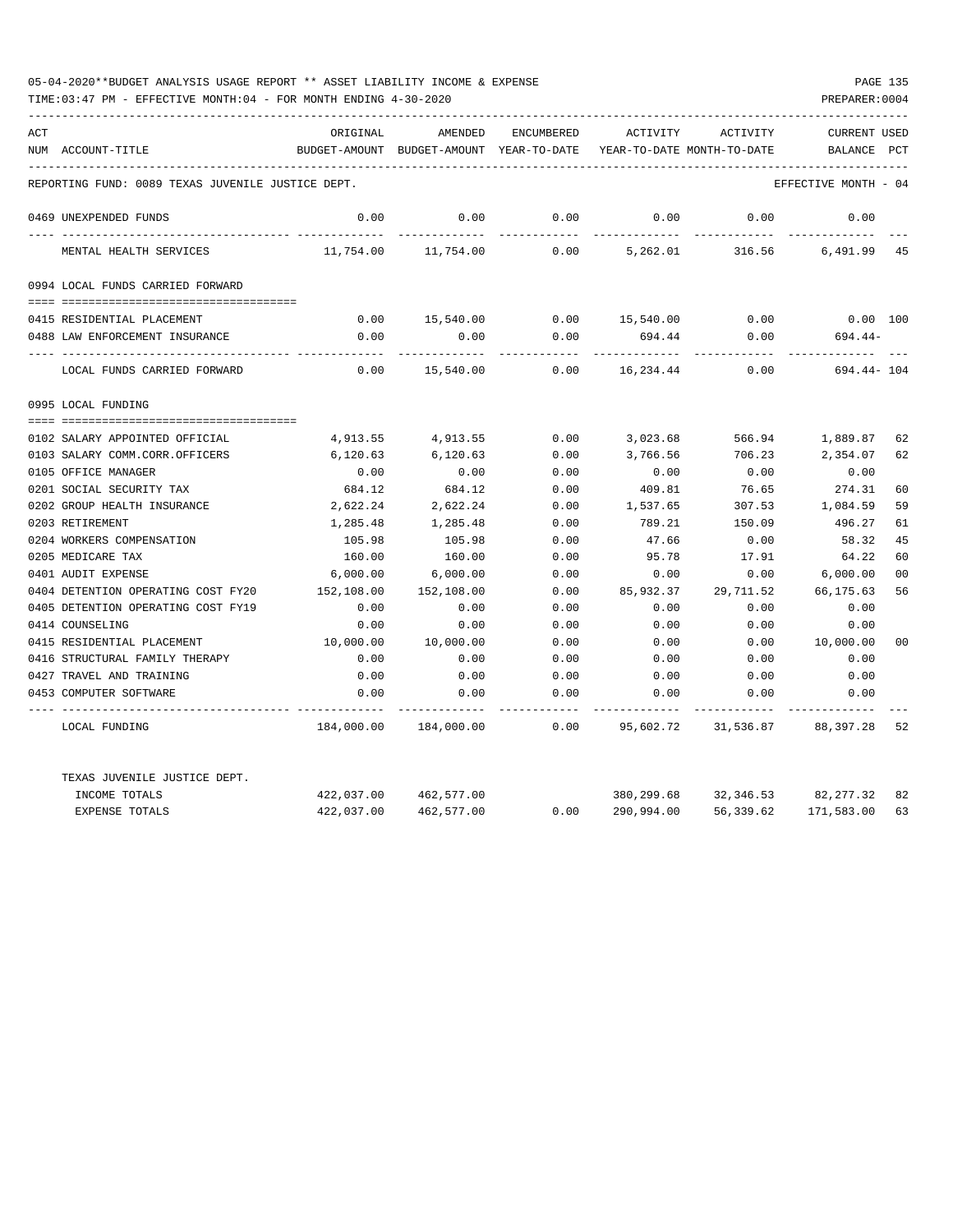|     | 05-04-2020**BUDGET ANALYSIS USAGE REPORT ** ASSET LIABILITY INCOME & EXPENSE<br>PAGE 136<br>PREPARER: 0004<br>TIME: 03:47 PM - EFFECTIVE MONTH: 04 - FOR MONTH ENDING 4-30-2020 |          |                                                     |              |          |                                        |                                    |                |  |  |  |
|-----|---------------------------------------------------------------------------------------------------------------------------------------------------------------------------------|----------|-----------------------------------------------------|--------------|----------|----------------------------------------|------------------------------------|----------------|--|--|--|
| ACT | NUM ACCOUNT-TITLE                                                                                                                                                               | ORIGINAL | AMENDED<br>BUDGET-AMOUNT BUDGET-AMOUNT YEAR-TO-DATE | ENCUMBERED   | ACTIVITY | ACTIVITY<br>YEAR-TO-DATE MONTH-TO-DATE | <b>CURRENT USED</b><br>BALANCE PCT |                |  |  |  |
|     | REPORTING FUND: 0092 STATZER FUND                                                                                                                                               |          |                                                     |              |          |                                        | EFFECTIVE MONTH - 04               |                |  |  |  |
|     | 0103 CASH                                                                                                                                                                       |          |                                                     |              |          |                                        |                                    |                |  |  |  |
|     | 0100 STATZER-COMBINED FUNDS CHECKING<br>0175 TEXPOOL                                                                                                                            |          |                                                     |              | 395.99   | 7.93 1.05 5,320.62<br>35.20            | 41,352.30                          |                |  |  |  |
|     | CASH                                                                                                                                                                            |          |                                                     |              | 403.92   | 36.25                                  | 46,672.92                          |                |  |  |  |
|     | 0200 SYSTEM ADDED LIABILITY DEPARTMENT                                                                                                                                          |          |                                                     |              |          |                                        |                                    |                |  |  |  |
|     | 0900 SYSTEM ADDED LIABILITY LINE-ITEM                                                                                                                                           |          |                                                     |              | 0.00     | 0.00                                   | 0.00                               |                |  |  |  |
|     | 0910 SYSTEM ADDED LIABILITY LINE-ITEM                                                                                                                                           |          |                                                     |              | 0.00     | 0.00                                   | 0.00                               |                |  |  |  |
|     | SYSTEM ADDED LIABILITY DEPARTMENT                                                                                                                                               |          |                                                     |              | 0.00     | 0.00                                   | 0.00                               |                |  |  |  |
|     | 0271 EQUITY ACCOUNT                                                                                                                                                             |          |                                                     |              |          |                                        |                                    |                |  |  |  |
|     | 0200 EQUITY ACCOUNT                                                                                                                                                             |          |                                                     |              | 0.00     | 0.00                                   | 46,269.00                          |                |  |  |  |
|     | EQUITY ACCOUNT                                                                                                                                                                  |          |                                                     |              | 0.00     | 0.00                                   | 46,269.00                          |                |  |  |  |
|     | 0360 INTEREST EARNINGS                                                                                                                                                          |          |                                                     |              |          |                                        |                                    |                |  |  |  |
|     |                                                                                                                                                                                 |          |                                                     |              |          |                                        |                                    |                |  |  |  |
|     | 0100 INTEREST EARNINGS                                                                                                                                                          | 50.00    | 50.00                                               |              | 403.92   | 36.25                                  | 353.92+808                         |                |  |  |  |
|     | 0350 GOV. COMMODITY PROG. ASCS                                                                                                                                                  | 0.00     | 0.00                                                |              | 0.00     | 0.00                                   | 0.00                               |                |  |  |  |
|     | INTEREST EARNINGS                                                                                                                                                               | 50.00    | 50.00                                               | 0.00         | 403.92   | 36.25                                  | $353.92 + 808$                     |                |  |  |  |
|     | 0370 RENT                                                                                                                                                                       |          |                                                     |              |          |                                        |                                    |                |  |  |  |
|     |                                                                                                                                                                                 |          |                                                     |              |          |                                        |                                    |                |  |  |  |
|     | 0100 RENT                                                                                                                                                                       | 757.85   | 757.85                                              |              | 0.00     | 0.00                                   | 757.85                             | 00             |  |  |  |
|     | 0130 REFUNDS & MISCELLANEOUS                                                                                                                                                    | 0.00     | 0.00                                                |              | 0.00     | 0.00                                   | 0.00                               |                |  |  |  |
|     | RENT                                                                                                                                                                            | 757.85   | 757.85                                              | 0.00         | 0.00     | 0.00                                   | 757.85                             | 0 <sub>0</sub> |  |  |  |
|     | 0700 STATZER FARM                                                                                                                                                               |          |                                                     |              |          |                                        |                                    |                |  |  |  |
|     | 0310 OFFICE SUPPLIES                                                                                                                                                            | 0.00     | 0.00                                                | 0.00         | 0.00     | 0.00                                   | 0.00                               |                |  |  |  |
|     | 0430 BIDS AND NOTICES                                                                                                                                                           | 110.00   | 110.00                                              | 0.00         | 0.00     | 0.00                                   | 110.00                             | 0 <sub>0</sub> |  |  |  |
|     | 0484 APPRAISALS                                                                                                                                                                 | 0.00     | 0.00                                                | 0.00         | 0.00     | 0.00                                   | 0.00                               |                |  |  |  |
|     | 0490 LITERACY COUNCIL DONATION                                                                                                                                                  | 697.85   | 697.85                                              | 0.00<br>---- | 0.00     | 0.00                                   | 697.85                             | 00             |  |  |  |
|     | STATZER FARM                                                                                                                                                                    | 807.85   | 807.85                                              | 0.00         | 0.00     | 0.00                                   | 807.85                             | 0 <sub>0</sub> |  |  |  |
|     | 0999 ACCOUNTS PAYABLE                                                                                                                                                           |          |                                                     |              |          |                                        |                                    |                |  |  |  |
|     | 0100 A/P CLEARING ACCOUNT                                                                                                                                                       |          |                                                     |              | 0.00     | 0.00                                   | 0.00                               |                |  |  |  |
|     | ACCOUNTS PAYABLE                                                                                                                                                                |          |                                                     |              | 0.00     | 0.00                                   | 0.00                               |                |  |  |  |
|     | STATZER FUND                                                                                                                                                                    |          |                                                     |              |          |                                        |                                    |                |  |  |  |
|     | INCOME TOTALS                                                                                                                                                                   | 807.85   | 807.85                                              |              | 403.92   | 36.25                                  | 403.93                             | 50             |  |  |  |
|     | EXPENSE TOTALS                                                                                                                                                                  | 807.85   | 807.85                                              | 0.00         | 0.00     | 0.00                                   | 807.85                             | 00             |  |  |  |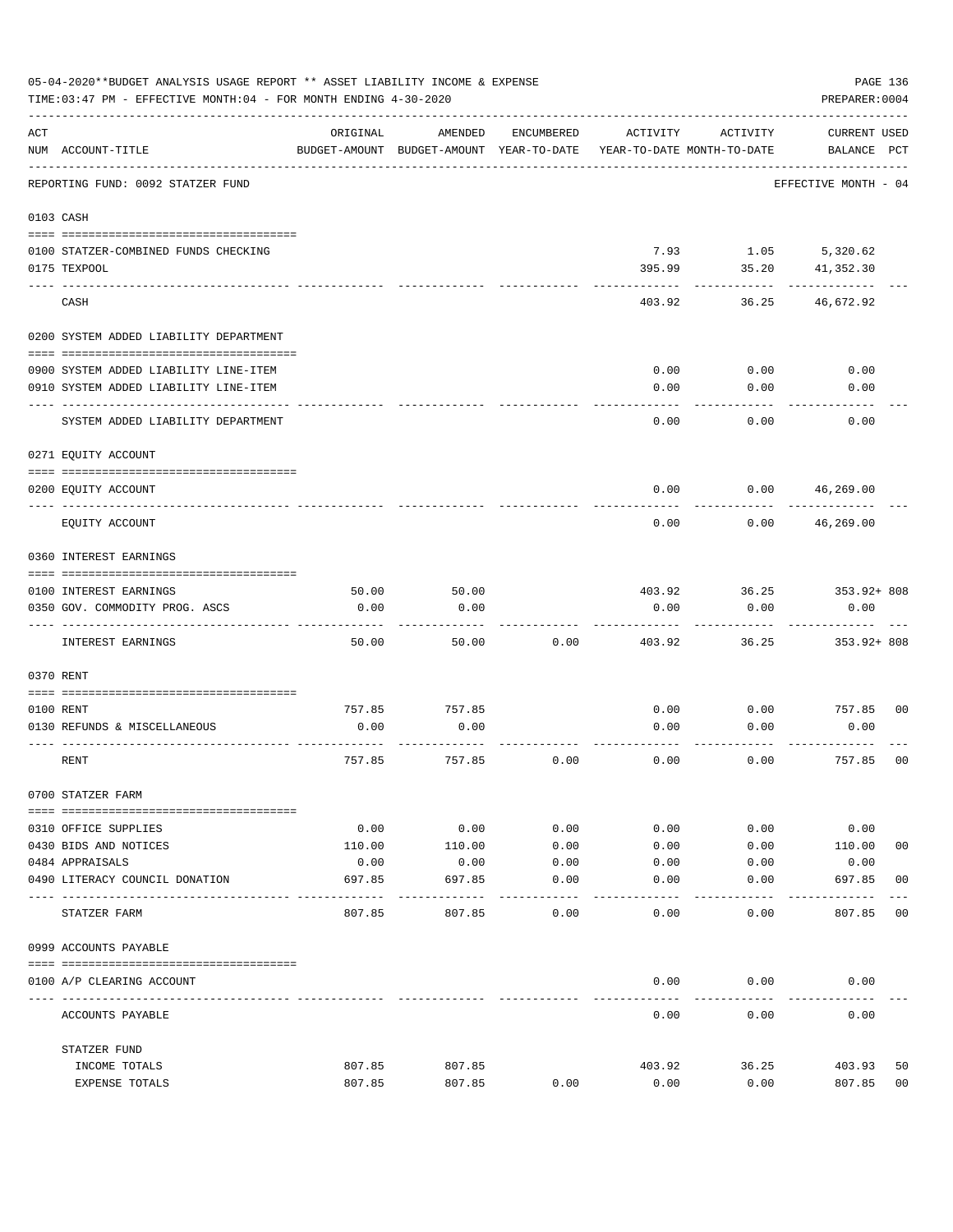|     | 05-04-2020**BUDGET ANALYSIS USAGE REPORT ** ASSET LIABILITY INCOME & EXPENSE<br>PAGE 137<br>TIME: 03:47 PM - EFFECTIVE MONTH: 04 - FOR MONTH ENDING 4-30-2020<br>PREPARER: 0004 |          |                                                     |            |                                        |                   |                             |  |  |
|-----|---------------------------------------------------------------------------------------------------------------------------------------------------------------------------------|----------|-----------------------------------------------------|------------|----------------------------------------|-------------------|-----------------------------|--|--|
| ACT | NUM ACCOUNT-TITLE                                                                                                                                                               | ORIGINAL | AMENDED<br>BUDGET-AMOUNT BUDGET-AMOUNT YEAR-TO-DATE | ENCUMBERED | ACTIVITY<br>YEAR-TO-DATE MONTH-TO-DATE | ACTIVITY          | CURRENT USED<br>BALANCE PCT |  |  |
|     | REPORTING FUND: 0093 TX. COMM. DEVELOPMENT PGM                                                                                                                                  |          |                                                     |            |                                        |                   | EFFECTIVE MONTH - 04        |  |  |
|     | 0103 CASH                                                                                                                                                                       |          |                                                     |            |                                        |                   |                             |  |  |
|     | 0909 CASH- #713169 RANDOLPH                                                                                                                                                     |          |                                                     |            | 0.00                                   |                   | $0.00$ 100.00               |  |  |
|     | CASH                                                                                                                                                                            |          |                                                     |            | $- - - -$<br>0.00                      | ---------<br>0.00 | 100.00                      |  |  |
|     | 0120 RECEIVABLES                                                                                                                                                                |          |                                                     |            |                                        |                   |                             |  |  |
|     | 0312 DUE FROM OTHER GOVERNMENT                                                                                                                                                  |          |                                                     |            | 0.00                                   | 0.00              | 0.00                        |  |  |
|     | RECEIVABLES                                                                                                                                                                     |          |                                                     |            | 0.00                                   | 0.00              | 0.00                        |  |  |
|     | 0200 LIABILITY ACCOUNT                                                                                                                                                          |          |                                                     |            |                                        |                   |                             |  |  |
|     | 0910 SYSTEM ADDED LIABILITY                                                                                                                                                     |          |                                                     |            | 0.00                                   | 0.00              | 0.00                        |  |  |
|     | ---- --------------<br>LIABILITY ACCOUNT                                                                                                                                        |          |                                                     |            | 0.00                                   | 0.00              | 0.00                        |  |  |
|     | 0271 EQUITY ACCOUNT                                                                                                                                                             |          |                                                     |            |                                        |                   |                             |  |  |
|     | 0200 EQUITY ACCOUNT                                                                                                                                                             |          |                                                     |            | 0.00                                   | 0.00              | 100.00                      |  |  |
|     | ------------------------<br>EQUITY ACCOUNT                                                                                                                                      |          |                                                     |            | 0.00                                   | .<br>0.00         | . <u>.</u><br>100.00        |  |  |
|     | 0330 GRANT INCOME                                                                                                                                                               |          |                                                     |            |                                        |                   |                             |  |  |
|     |                                                                                                                                                                                 |          |                                                     |            |                                        |                   |                             |  |  |
|     | 0909 GRANT #713169 RANDOLPH                                                                                                                                                     | 0.00     | 0.00                                                |            | 0.00                                   | 0.00              | 0.00                        |  |  |
|     | GRANT INCOME                                                                                                                                                                    | 0.00     | 0.00                                                | 0.00       | 0.00                                   | 0.00              | 0.00                        |  |  |
|     | 0370 REFUNDS & MISCELLANEOUS                                                                                                                                                    |          |                                                     |            |                                        |                   |                             |  |  |
|     |                                                                                                                                                                                 |          |                                                     |            |                                        |                   |                             |  |  |
|     | 0130 REFUNDS & MISCELLANEOUS                                                                                                                                                    | 0.00     | 0.00                                                |            | 0.00                                   | 0.00              | 0.00                        |  |  |
|     | REFUNDS & MISCELLANEOUS                                                                                                                                                         | 0.00     | 0.00                                                | 0.00       | 0.00                                   | 0.00              | 0.00                        |  |  |
|     | 0909 GRANT #713169 RANDOLPH                                                                                                                                                     |          |                                                     |            |                                        |                   |                             |  |  |
|     | 0414 GRANT ADMINISTRATION                                                                                                                                                       | 0.00     | 0.00                                                | 0.00       | 0.00                                   | 0.00              | 0.00                        |  |  |
|     | 0415 CONSTRUCTION EXPENSE                                                                                                                                                       | 0.00     | 0.00                                                | 0.00       | 0.00                                   | 0.00              | 0.00                        |  |  |
|     | 0416 ENGINEERING                                                                                                                                                                | 0.00     | 0.00                                                | 0.00       | 0.00                                   | 0.00              | 0.00                        |  |  |
|     | GRANT #713169 RANDOLPH                                                                                                                                                          | 0.00     | 0.00                                                | 0.00       | -----<br>0.00                          | 0.00              | 0.00                        |  |  |
|     | TX. COMM. DEVELOPMENT PGM                                                                                                                                                       |          |                                                     |            |                                        |                   |                             |  |  |
|     | INCOME TOTALS                                                                                                                                                                   | 0.00     | 0.00                                                |            | 0.00                                   | 0.00              | 0.00                        |  |  |
|     | EXPENSE TOTALS                                                                                                                                                                  | 0.00     | 0.00                                                | 0.00       | 0.00                                   | 0.00              | 0.00                        |  |  |
|     |                                                                                                                                                                                 |          |                                                     |            |                                        |                   |                             |  |  |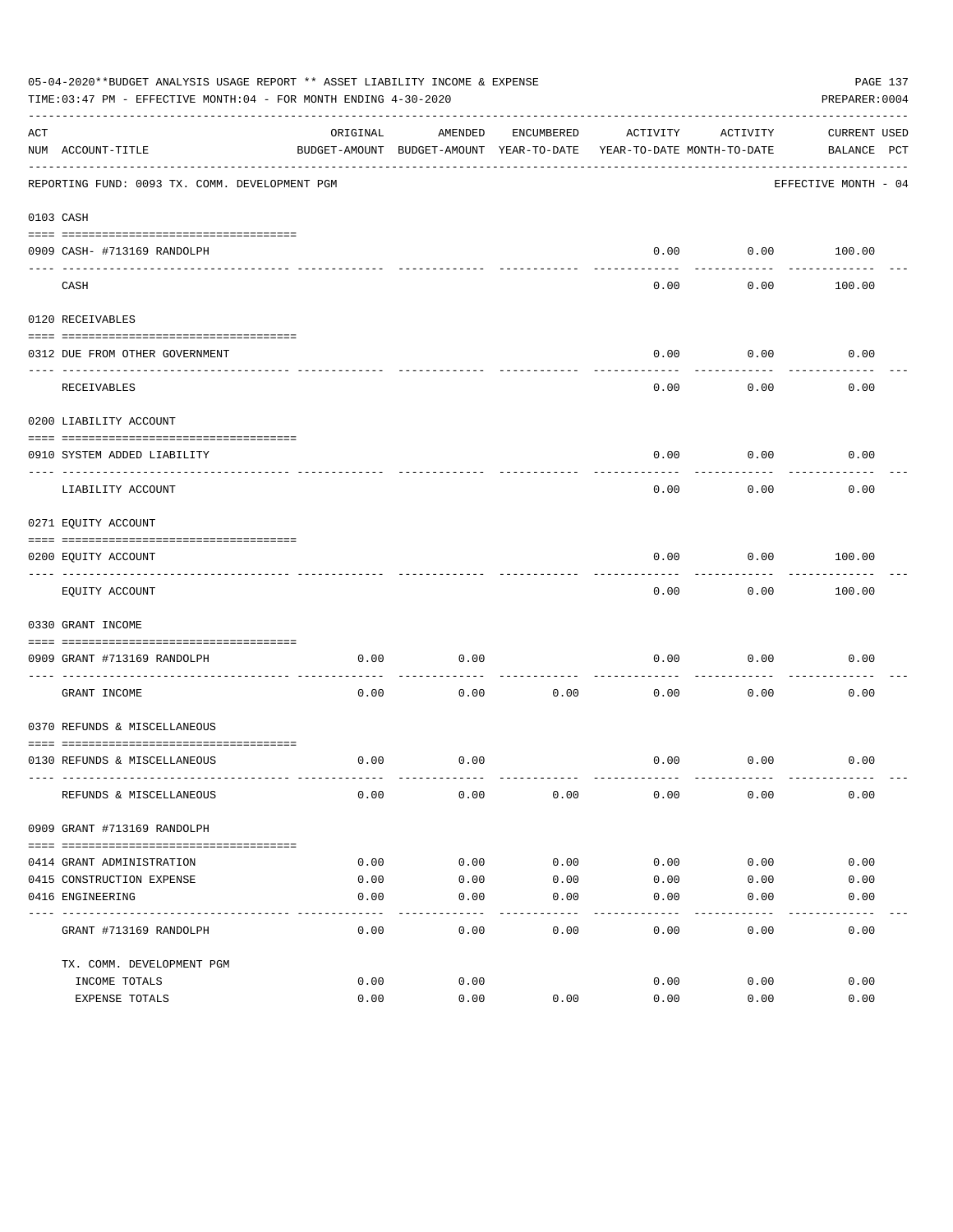|     | 05-04-2020**BUDGET ANALYSIS USAGE REPORT ** ASSET LIABILITY INCOME & EXPENSE<br>TIME: 03:47 PM - EFFECTIVE MONTH: 04 - FOR MONTH ENDING 4-30-2020 |              |              |            |                                                                                 |                            | PAGE 138<br>PREPARER: 0004         |
|-----|---------------------------------------------------------------------------------------------------------------------------------------------------|--------------|--------------|------------|---------------------------------------------------------------------------------|----------------------------|------------------------------------|
| ACT | NUM ACCOUNT-TITLE                                                                                                                                 | ORIGINAL     | AMENDED      | ENCUMBERED | ACTIVITY<br>BUDGET-AMOUNT BUDGET-AMOUNT YEAR-TO-DATE YEAR-TO-DATE MONTH-TO-DATE | ACTIVITY                   | <b>CURRENT USED</b><br>BALANCE PCT |
|     | REPORTING FUND: 0095 PAYROLL                                                                                                                      |              |              |            |                                                                                 |                            | EFFECTIVE MONTH - 04               |
|     | 0100 PAYROLL CLEARING ACCOUNT                                                                                                                     |              |              |            |                                                                                 |                            |                                    |
|     | 0100 PAYROLL CASH                                                                                                                                 |              |              |            | ---------                                                                       | $0.96 - 0.00$<br>--------- | 19.68                              |
|     | PAYROLL CLEARING ACCOUNT                                                                                                                          |              |              |            | $0.96 -$                                                                        | 0.00                       | 19.68                              |
|     | 0200 SYSTEM ADDED LIABILITY DEPARTMENT                                                                                                            |              |              |            |                                                                                 |                            |                                    |
|     | 0910 SYSTEM ADDED LIABILITY LINE-ITEM                                                                                                             |              |              |            | 0.00                                                                            | 0.00                       | 0.00                               |
|     | SYSTEM ADDED LIABILITY DEPARTMENT                                                                                                                 |              |              |            | 0.00                                                                            | 0.00                       | 0.00                               |
|     | 0271 EQUITY ACCOUNT                                                                                                                               |              |              |            |                                                                                 |                            |                                    |
|     |                                                                                                                                                   |              |              |            |                                                                                 | 0.00                       |                                    |
|     | 0200 DEPOSITS                                                                                                                                     |              |              |            | 0.00                                                                            |                            | 20.64                              |
|     | EQUITY ACCOUNT                                                                                                                                    |              |              |            | 0.00                                                                            | 0.00                       | 20.64                              |
|     | 0360 INTEREST EARNINGS                                                                                                                            |              |              |            |                                                                                 |                            |                                    |
|     |                                                                                                                                                   |              |              |            |                                                                                 |                            |                                    |
|     | 0100 INTEREST EARNINGS                                                                                                                            | 0.00         | 0.00         |            | 0.00                                                                            | 0.00                       | 0.00                               |
|     | INTEREST EARNINGS                                                                                                                                 | 0.00         | 0.00         | 0.00       | 0.00                                                                            | 0.00                       | 0.00                               |
|     | 0370 MISCELLANEOUS                                                                                                                                |              |              |            |                                                                                 |                            |                                    |
|     |                                                                                                                                                   |              |              |            |                                                                                 |                            |                                    |
|     | 0125 AFLAC FSA CLEARING<br>0130 REFUNDS & MISCELLANEOUS                                                                                           | 0.00<br>0.00 | 0.00<br>0.00 |            | 0.00<br>$0.96 -$                                                                | 0.00<br>0.00               | 0.00<br>0.96                       |
|     |                                                                                                                                                   |              |              |            |                                                                                 |                            |                                    |
|     | MISCELLANEOUS                                                                                                                                     | 0.00         | 0.00         | 0.00       | $0.96 -$                                                                        | 0.00                       | 0.96                               |
|     | PAYROLL                                                                                                                                           |              |              |            |                                                                                 |                            |                                    |
|     | INCOME TOTALS                                                                                                                                     | 0.00         | 0.00         |            | $0.96 -$                                                                        | 0.00                       | 0.96                               |
|     | <b>EXPENSE TOTALS</b>                                                                                                                             | 0.00         | 0.00         | 0.00       | 0.00                                                                            | 0.00                       | 0.00                               |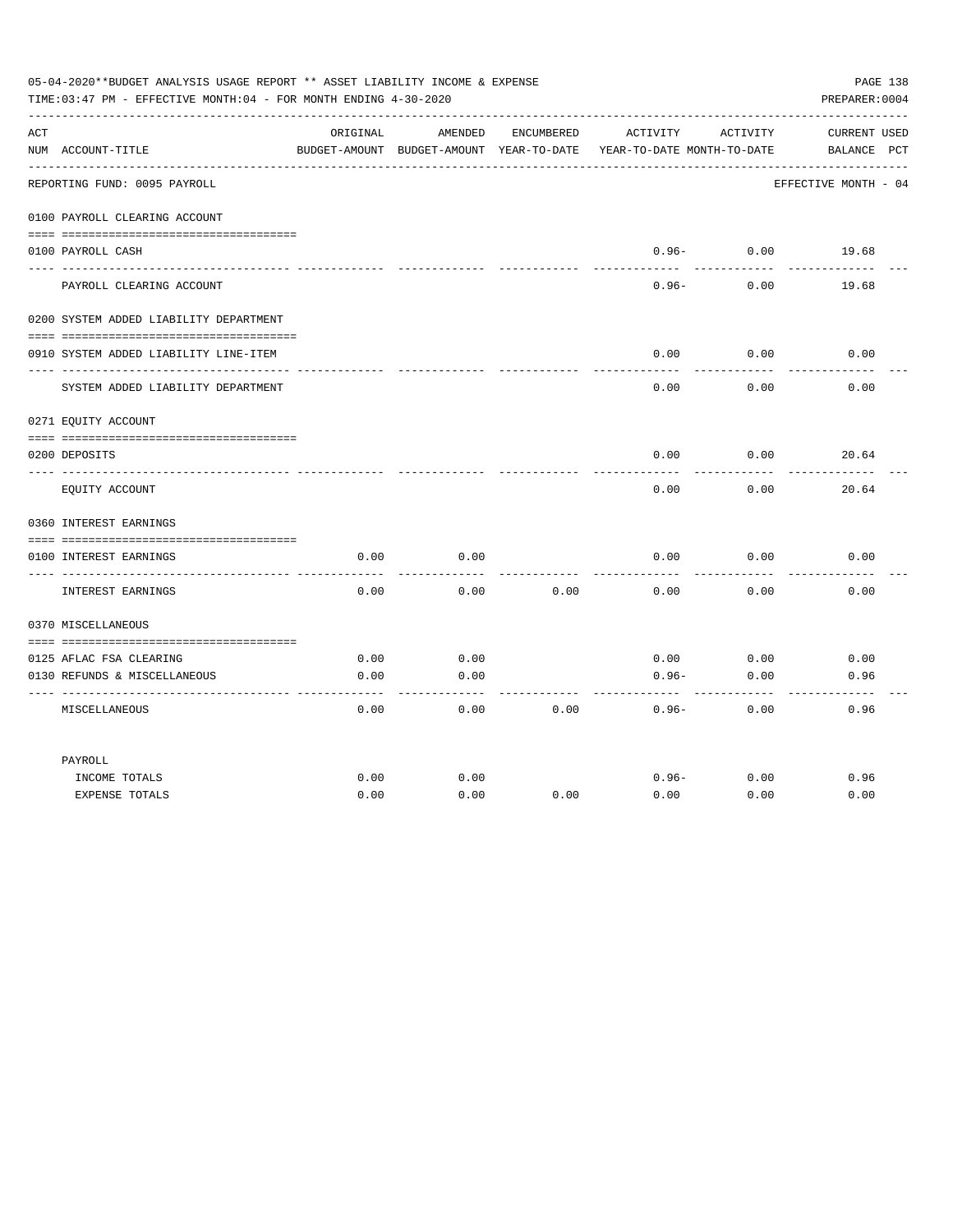|     | 05-04-2020**BUDGET ANALYSIS USAGE REPORT ** ASSET LIABILITY INCOME & EXPENSE<br>TIME: 03:47 PM - EFFECTIVE MONTH: 04 - FOR MONTH ENDING 4-30-2020 |          |                                                                     |            |          |          |                                               |  |  |
|-----|---------------------------------------------------------------------------------------------------------------------------------------------------|----------|---------------------------------------------------------------------|------------|----------|----------|-----------------------------------------------|--|--|
| ACT |                                                                                                                                                   | ORIGINAL | AMENDED                                                             | ENCUMBERED | ACTIVITY | ACTIVITY | <b>CURRENT USED</b>                           |  |  |
|     | NUM ACCOUNT-TITLE                                                                                                                                 |          | BUDGET-AMOUNT BUDGET-AMOUNT YEAR-TO-DATE YEAR-TO-DATE MONTH-TO-DATE |            |          |          | BALANCE PCT                                   |  |  |
|     | REPORTING FUND: 0098 CAPITAL ASSETS                                                                                                               |          |                                                                     |            |          |          | ---------------------<br>EFFECTIVE MONTH - 04 |  |  |
|     | 0160 CAPITAL ASSETS                                                                                                                               |          |                                                                     |            |          |          |                                               |  |  |
|     |                                                                                                                                                   |          |                                                                     |            |          |          |                                               |  |  |
|     | 0100 LAND                                                                                                                                         |          |                                                                     |            | 0.00     | 0.00     | 341,561.30                                    |  |  |
|     | 0200 BUILDINGS                                                                                                                                    |          |                                                                     |            | 0.00     | 0.00     | 4,737,000.00                                  |  |  |
|     | 0201 ACCUM.DEPRECIATION-BUILDINGS                                                                                                                 |          |                                                                     |            | 0.00     | 0.00     | $3,494,444.40-$                               |  |  |
|     | 0210 AUTOMOBILES AND TRUCKS                                                                                                                       |          |                                                                     |            | 0.00     | 0.00     | 2,289,535.41                                  |  |  |
|     | 0211 ACCUM.DEPR.AUTOS AND TRUCKS                                                                                                                  |          |                                                                     |            | 0.00     | 0.00     | $1,392,369.10-$                               |  |  |
|     | 0215 COMPUTER EQUIPMENT                                                                                                                           |          |                                                                     |            | 0.00     | 0.00     | 753,474.11                                    |  |  |
|     | 0216 ACCUM.DEPR.-COMPUTER EQUIPMENT                                                                                                               |          |                                                                     |            | 0.00     | 0.00     | 657,090.62-                                   |  |  |
|     | 0220 OFFICE EQUIPMENT                                                                                                                             |          |                                                                     |            | 0.00     | 0.00     | 164,640.04                                    |  |  |
|     | 0221 ACCUM. DEPR.-OFFICE EQUIPMENT                                                                                                                |          |                                                                     |            | 0.00     | 0.00     | $100, 426.88 -$                               |  |  |
|     | 0225 RADIO EQUIPMENT                                                                                                                              |          |                                                                     |            | 0.00     | 0.00     | 213, 359.45                                   |  |  |
|     | 0226 ACCUM.DEPR.-RADIO EQUIPMENT                                                                                                                  |          |                                                                     |            | 0.00     | 0.00     | 208,278.09-                                   |  |  |
|     | 0227 SECURITY EQUIPMENT                                                                                                                           |          |                                                                     |            | 0.00     | 0.00     | 111,850.36                                    |  |  |
|     | 0228 ACCUM.DEP. - SECURITY EQUIPMENT                                                                                                              |          |                                                                     |            | 0.00     | 0.00     | $20,036.23-$                                  |  |  |
|     | 0230 ROADS                                                                                                                                        |          |                                                                     |            | 0.00     | 0.00     | 17,841,000.74                                 |  |  |
|     | 0231 ACCUM. DEPRECIATION-ROADS                                                                                                                    |          |                                                                     |            | 0.00     | 0.00     | 14, 422, 516.81-                              |  |  |
|     | 0235 BRIDGES                                                                                                                                      |          |                                                                     |            | 0.00     |          | 0.00 10,580,176.85                            |  |  |
|     | 0236 ACCUM. DEPRECIATION-BRIDGES                                                                                                                  |          |                                                                     |            | 0.00     | 0.00     | 3,673,811.72-                                 |  |  |
|     | 0300 ROAD EQUIPMENT                                                                                                                               |          |                                                                     |            | 0.00     | 0.00     | 3,707,840.28                                  |  |  |
|     | 0301 ACCUM.DEPRECIATION-ROAD EQUIPMENT                                                                                                            |          |                                                                     |            | 0.00     | 0.00     | 2,812,298.86-                                 |  |  |
|     | 0400 CONSTRUCTION IN PROGRESS                                                                                                                     |          |                                                                     |            | 0.00     | 0.00     | 1,149,461.29                                  |  |  |
|     |                                                                                                                                                   |          |                                                                     |            |          |          |                                               |  |  |
|     | CAPITAL ASSETS                                                                                                                                    |          |                                                                     |            | 0.00     |          | $0.00 \quad 15,108,627.12$                    |  |  |
|     | 0271 EQUITY ACCOUNT                                                                                                                               |          |                                                                     |            |          |          |                                               |  |  |
|     |                                                                                                                                                   |          |                                                                     |            |          |          |                                               |  |  |
|     | 0200 EQUITY ACCOUNT                                                                                                                               |          |                                                                     |            | 0.00     |          | $0.00 \quad 15,108,627.12 -$<br>----------    |  |  |
|     | EQUITY ACCOUNT                                                                                                                                    |          |                                                                     |            | 0.00     |          | $0.00 \quad 15,108,627.12 -$                  |  |  |
|     | CAPITAL ASSETS                                                                                                                                    |          |                                                                     |            |          |          |                                               |  |  |
|     | INCOME TOTALS                                                                                                                                     | 0.00     | 0.00                                                                |            | 0.00     | 0.00     | 0.00                                          |  |  |
|     | <b>EXPENSE TOTALS</b>                                                                                                                             | 0.00     | 0.00                                                                | 0.00       | 0.00     | 0.00     | 0.00                                          |  |  |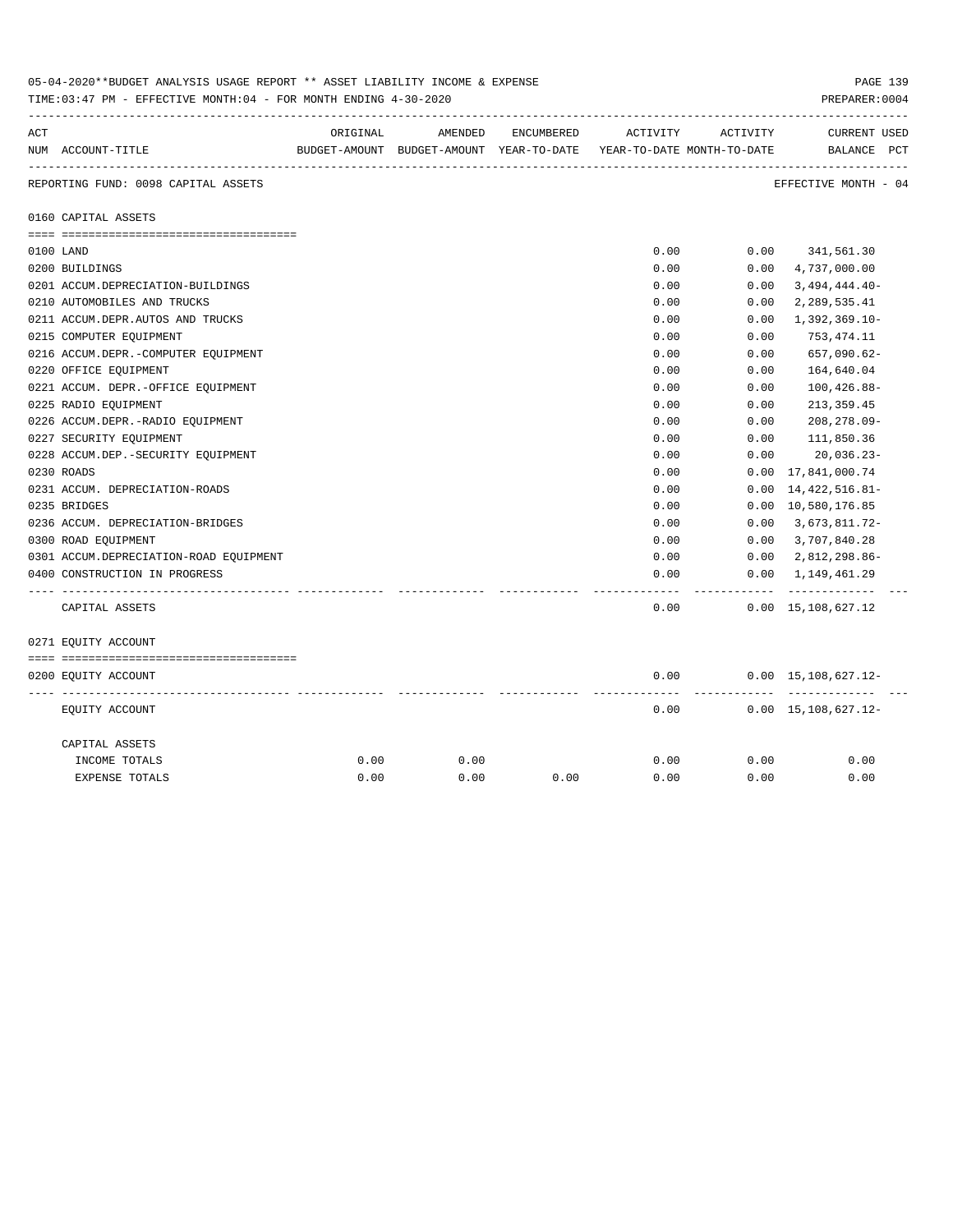| ACT |                                        | ORIGINAL | AMENDED                                  | ENCUMBERED | ACTIVITY      | ACTIVITY                   | <b>CURRENT USED</b>           |  |
|-----|----------------------------------------|----------|------------------------------------------|------------|---------------|----------------------------|-------------------------------|--|
|     | NUM ACCOUNT-TITLE                      |          | BUDGET-AMOUNT BUDGET-AMOUNT YEAR-TO-DATE |            |               | YEAR-TO-DATE MONTH-TO-DATE | BALANCE PCT                   |  |
|     | REPORTING FUND: 0099 GOVERNMENTAL DEBT |          |                                          |            |               |                            | EFFECTIVE MONTH - 04          |  |
|     | 0170 DEFERRED PENSION OUTFLOW          |          |                                          |            |               |                            |                               |  |
|     | 0200 DEFERRED PENSION OUTFLOW          |          |                                          |            | 0.00          |                            | $0.00 \quad 1,424,804.00$     |  |
|     | DEFERRED PENSION OUTFLOW               |          |                                          |            | 0.00          |                            | $0.00 \quad 1,424,804.00$     |  |
|     | 0200 GOVERNMENTAL DEBT                 |          |                                          |            |               |                            |                               |  |
|     | 0240 ACCRUED INTEREST                  |          |                                          |            | 0.00          | 0.00                       | 61,179.00                     |  |
|     | 0250 GENERAL OBLIGATION BOND           |          |                                          |            | 0.00          | 0.00                       | 5,930,000.00                  |  |
|     | 0251 GOB-CURRENT PORTION               |          |                                          |            | 0.00          | 0.00                       | 160,000.00                    |  |
|     | 0255 BOND DISCOUNT CURRENT             |          |                                          |            | 0.00          | 0.00                       | 2,699.60-                     |  |
|     | 0256 BOND DISCOUNT                     |          |                                          |            | 0.00          | 0.00                       | $60, 741.09 -$                |  |
|     | 0257 BOND PREMIUM CURRENT              |          |                                          |            | 0.00          | 0.00                       | 10,976.99                     |  |
|     | 0258 BOND PREMIUM                      |          |                                          |            | 0.00          | 0.00                       | 246,982.37                    |  |
|     | 0275 NOTES PAYABLE                     |          |                                          |            | 0.00          | 0.00                       | 0.00                          |  |
|     | 0277 NOTE #16240648-SHERIFF            |          |                                          |            | 0.00          | 0.00                       | 0.00                          |  |
|     | 0278 NOTE #16308936-SHERIFF            |          |                                          |            | 0.00          | 0.00                       | 0.00                          |  |
|     | 0279 NOTE #16291000-R&B#3              |          |                                          |            | 0.00          | 0.00                       | 0.00                          |  |
|     | 0280 NOTE #16295968-R&B#3              |          |                                          |            | 0.00          | 0.00                       | 0.00                          |  |
|     | 0281 ODYSSEY #16235752-GENERAL         |          |                                          |            | 0.00          | 0.00                       | 0.00                          |  |
|     | 0310 CAPITAL LEASE-CURRENT PORTION     |          |                                          |            | 0.00          | 0.00                       | 0.00                          |  |
|     | 0350 ACCRUED COMPENSATION              |          |                                          |            | 0.00          | 0.00                       | 199,433.20                    |  |
|     | 0400 NET PENSION LIABILITY             |          |                                          |            | 0.00          | 0.00                       | 897,879.00                    |  |
|     | 0450 DEFERRED PENSION IN FLOW          |          |                                          |            | 0.00<br>----- | 0.00<br>-------            | 1,225,677.00<br>------------- |  |
|     | GOVERNMENTAL DEBT                      |          |                                          |            | 0.00          | 0.00                       | 8,668,686.87                  |  |
|     | 0271 EQUITY                            |          |                                          |            |               |                            |                               |  |
|     | 0200 EQUITY ACCOUNT                    |          |                                          |            | 0.00          |                            | $0.00$ 7, 243, 882.87-        |  |
|     | EOUITY                                 |          |                                          |            | 0.00          | $- - - - - -$              | $0.00$ 7, 243, 882.87-        |  |
|     | GOVERNMENTAL DEBT                      |          |                                          |            |               |                            |                               |  |
|     | INCOME TOTALS                          | 0.00     | 0.00                                     |            | 0.00          | 0.00                       | 0.00                          |  |
|     | <b>EXPENSE TOTALS</b>                  | 0.00     | 0.00                                     | 0.00       | 0.00          | 0.00                       | 0.00                          |  |